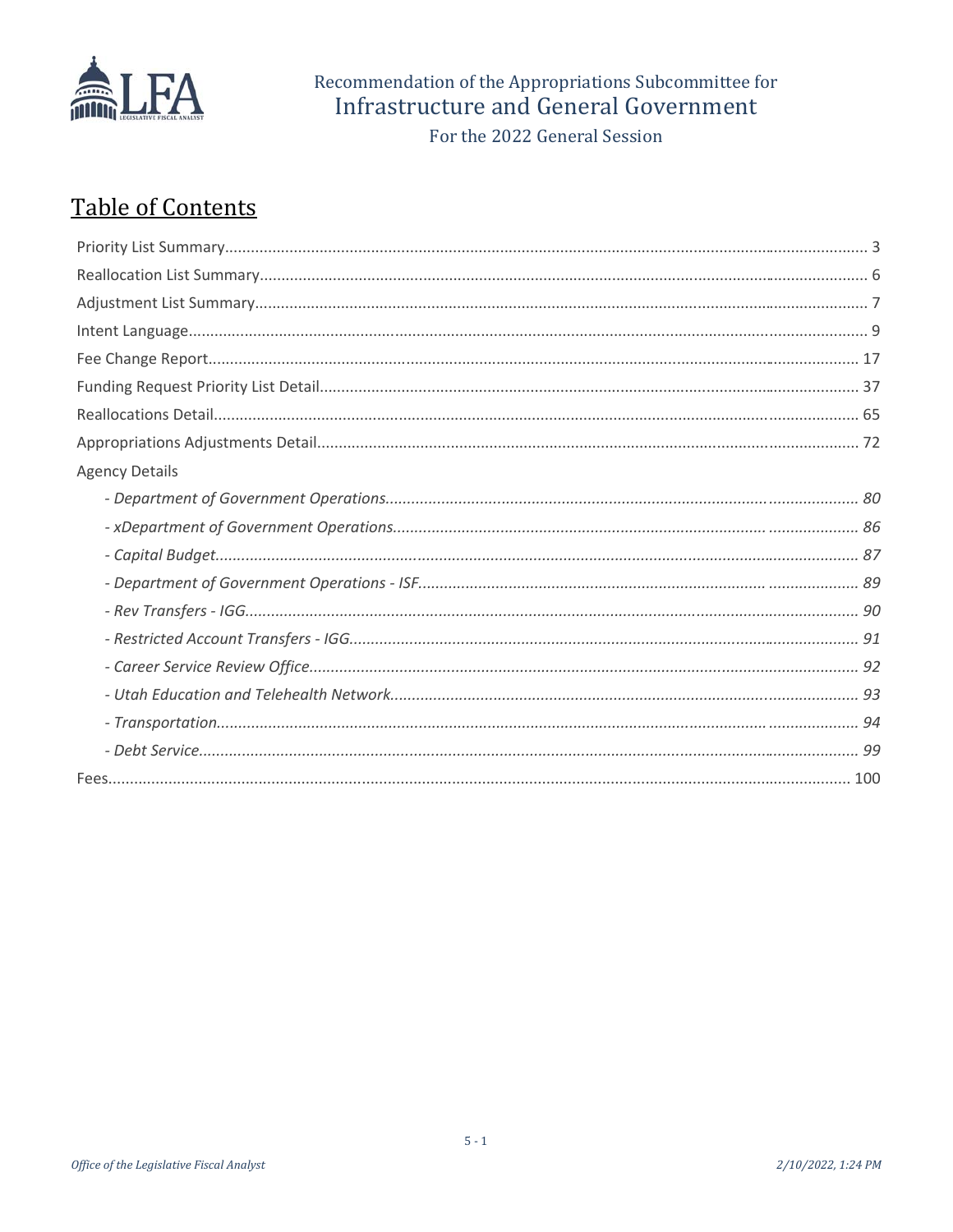

Recommendation of the Appropriations Subcommittee for Infrastructure and General Government For the 2022 General Session

*Page Intentionally Left Blank*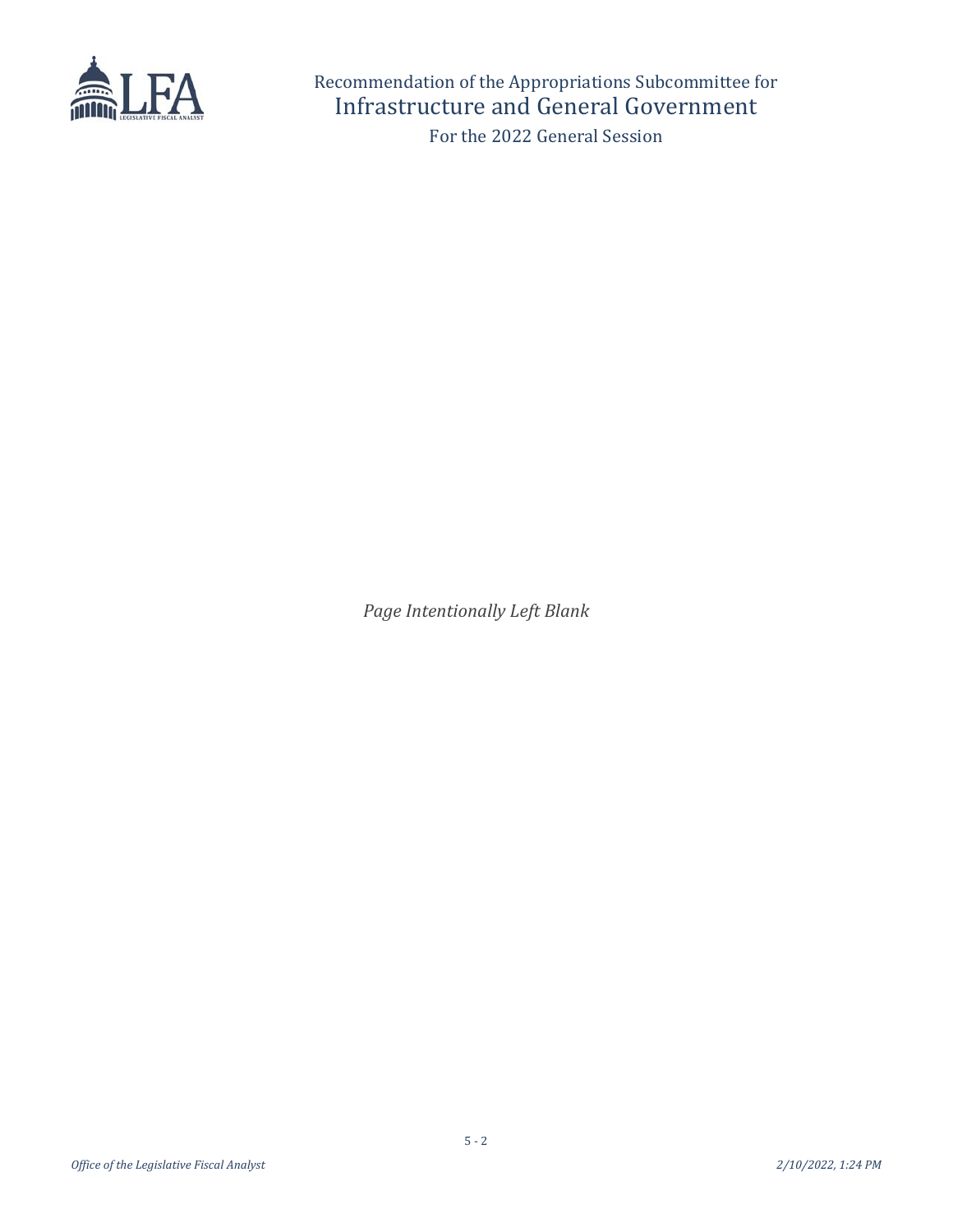

For the 2022 General Session

## One-time Funding Request Priority List

|                                                                                   |                | <b>Funding Request Impact</b> |                    |
|-----------------------------------------------------------------------------------|----------------|-------------------------------|--------------------|
| <b>Funding Request</b>                                                            | Gen./Ed. Funds | <b>Other Funds</b>            | <b>Total Funds</b> |
| 1. (CAP) Mountainland Technical College - Payson Campus Building                  | 47,922,000     |                               | 47,922,000         |
| 2. (CAP) Weber State David O. McKay Education Building Renovation                 | 27,132,000     |                               | 27,132,000         |
| 3. (CAP) Bridgerland Technical College - Land Bank                                | 16,500,000     |                               | 16,500,000         |
| 4. (CAP) Forestry, Fire, and Land Lone Peak Facility Relocation                   | 16,602,600     |                               | 16,602,600         |
| 5. (CAP) USU College of Veterinary Medicine                                       | 80,000,000     |                               | 80,000,000         |
| 6. (CAP) Davis Technical College - Campus Renovations                             | 20,366,000     |                               | 20,366,000         |
| 7. (CAP) Utah State Developmental Center Comprehensive Therapy<br><b>Building</b> | 38,589,800     |                               | 38,589,800         |
| 8. (Rev-IGG) Housing for Hope - YCC & Safe Harbor                                 | 5,000,000      |                               | 5,000,000          |
| 9. (UDOT) State Plane                                                             | 4,800,000      |                               | 4,800,000          |
| 10. (CAP) Utah State University - Animal Science Renovation                       | 21,827,000     |                               | 21,827,000         |
| 11. (CAP) Sixth District Court - Manti Courthouse                                 | 12,000,000     |                               | 12,000,000         |
| 12. (CAP) Tooele Technical College - Campus Building Expansion                    | 24,769,000     |                               | 24,769,000         |
| 13. (CAP) Cyclotron Remaining Costs                                               |                | 5,000,000                     | 5,000,000          |
| 14. (DGO) Modernization Tools                                                     | 3,200,000      |                               | 3,200,000          |
| 15. (CAP) Utah Valley University - Engineering Building                           | 65,000,000     |                               | 65,000,000         |
| 16. (Rev-IGG) USU College of Veterinary Medicine                                  | 18,000,000     |                               | 18,000,000         |
| 17. (CAP) Fleet, Surplus, and DFCM Relocation                                     | 8,913,900      |                               | 8,913,900          |
| 18. (DGO) Human Capital Management System (3 Yrs)                                 | 21,900,000     |                               | 21,900,000         |
| 19. (Rev-IGG) Children's Mental Health Campus                                     | 10,000,000     |                               | 10,000,000         |
| 20. (CAP) Self Finance DABC Stores                                                | 53,769,400     |                               | 53,769,400         |
| 21. (CAP) Loa Fish Hatchery                                                       | 44,625,600     |                               | 44,625,600         |
| 22. (UDOT) Active Transportation Projects                                         | 46,173,200     |                               | 46,173,200         |
| 23. (Rev-IGG) Defense Tech Secure Facility                                        | 20,000,000     |                               | 20,000,000         |
| 24. (CAP) SUU Stadium Flood Repair & Prevention                                   | 10,200,000     |                               | 10,200,000         |
| 25. (UDOT) Rail Line to New Industrial Park (FY 2022)                             |                | 5,000,000                     | 5,000,000          |
| 26. (CAP) Utah State University - Monument Valley                                 | 5,000,000      |                               | 5,000,000          |
| 27. (Rev-IGG) "Wild Utah" At Utah's Hogle Zoo                                     | 5,000,000      |                               | 5,000,000          |
| 28. (DGO) Financial System Optimization                                           | 1,764,300      |                               | 1,764,300          |
| 29. (DGO) Citizen Portal (3 Yrs)                                                  | 27,000,000     |                               | 27,000,000         |
| 29. (DGO) Citizen Portal (3 Yrs) (FY 2022)                                        | 2,000,000      |                               | 2,000,000          |
| 30. (CAP) Richfield Fire Cache and Storage Building                               | 3,720,700      |                               | 3,720,700          |
| 31. (UDOT) UDOT Passing Lanes (FY 2022)                                           | 6,600,000      |                               | 6,600,000          |
| 32. (CAP) University of Utah School of Medicine (FY 2022)                         | 60,000,000     |                               | 60,000,000         |
| 33. (CAP) Logan Fish Experiment Station                                           | 7,421,800      |                               | 7,421,800          |
| 34. (Rev-IGG) Bridal Veil Falls Surrounding Trail Development and<br>Improvement  | 400,000        |                               | 400,000            |
| 35. (UDOT) SR-92 Extension: Redwood Road to Ashton Blvd                           | 4,000,000      |                               | 4,000,000          |
| 36. (CAP) New Emergency Operations Center Building (FY 2022)                      |                | 28,161,800                    | 28,161,800         |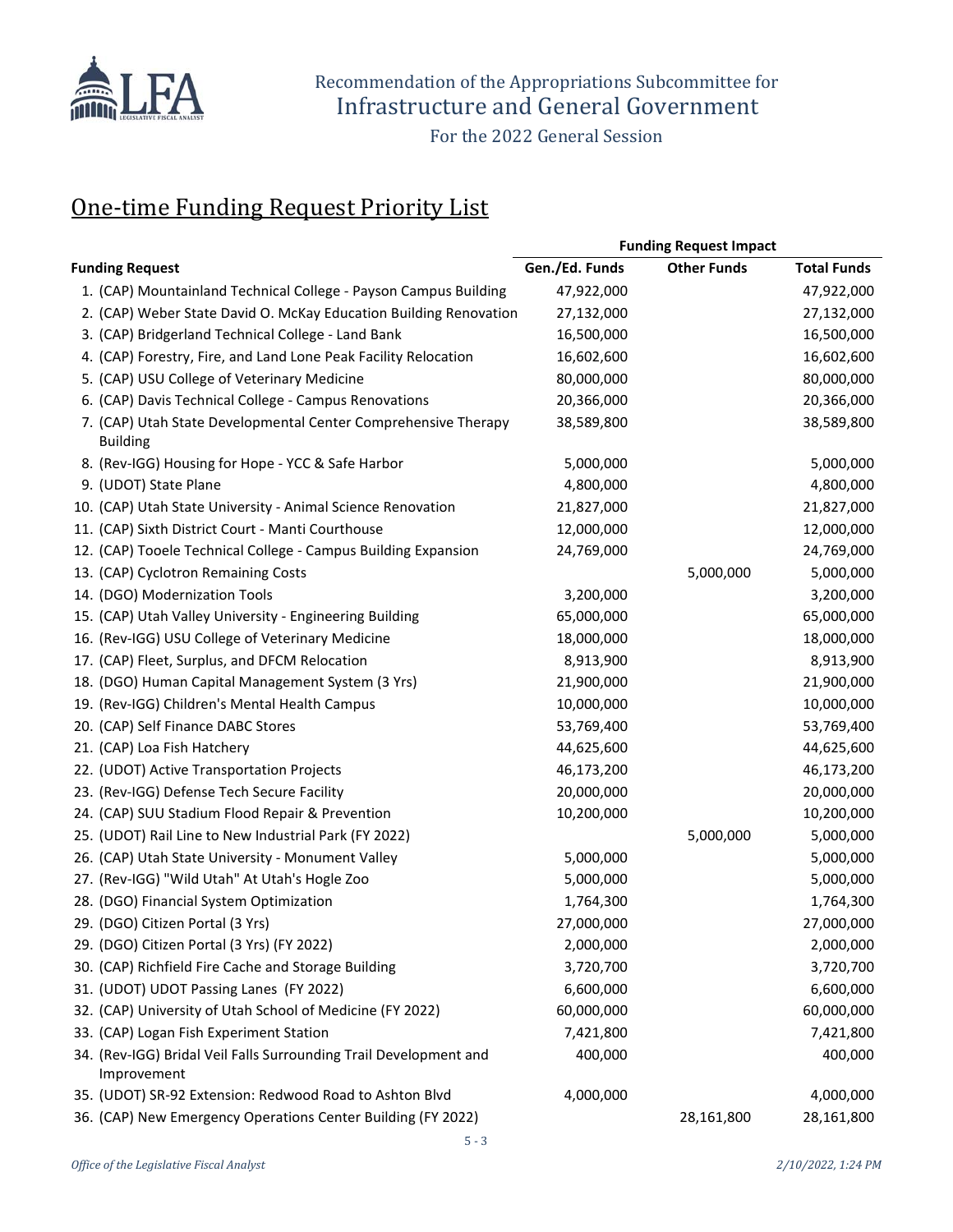

For the 2022 General Session

## One-time Funding Request Priority List

|                                                                                                |                | <b>Funding Request Impact</b> |                    |
|------------------------------------------------------------------------------------------------|----------------|-------------------------------|--------------------|
| <b>Funding Request</b>                                                                         | Gen./Ed. Funds | <b>Other Funds</b>            | <b>Total Funds</b> |
| 37. (Rev-IGG) General Obligation Bond Debt Service                                             | 5,618,700      |                               | 5,618,700          |
| 38. (UETN) Utah Futures Unused Funding (FY 2022)                                               | (456,900)      |                               | (456,900)          |
| 39. (DGO) Funding Utah's Public Land Survey System                                             | 500,000        |                               | 500,000            |
| 40. (CAP) Richfield Regional Office Building                                                   | 12,687,500     |                               | 12,687,500         |
| 41. (UDOT) UDOT Rural Broadband Middle Mile Fiber Optic Backbone<br>(FY 2022)                  |                | 115,000,000                   | 115,000,000        |
| 42. (DGO) State Employment Amendments H.B. 104                                                 | 3,000,000      |                               | 3,000,000          |
| 43. (CAP) Dixie State University - General Classroom Building                                  | 56,085,000     |                               | 56,085,000         |
| 44. (CAP) Southern Utah University - Music Center Renovation                                   | 19,500,000     |                               | 19,500,000         |
| 45. (CAP) Snow College - Center for Rural Studies & Comm. Dev.                                 | 24,814,000     |                               | 24,814,000         |
| 46. (CAP) University of Utah - Interdisciplinary Computing Building                            | 90,000,000     |                               | 90,000,000         |
| 47. (CAP) Dixie Technical College - New Classroom Building                                     | 45,495,000     |                               | 45,495,000         |
| 48. (UETN) UETN - Network Infrastructure(1) (FY 2022)                                          | 1,500,000      |                               | 1,500,000          |
| 49. (UETN) UETN - K-12 Telehealth Equipment (FY 2022)                                          |                | 4,432,000                     | 4,432,000          |
| 50. (UETN) UETN - Network Infrastructure (FY 2022)                                             |                | 13,450,000                    | 13,450,000         |
| 51. (UETN) UETN - Telehealth Equipment Replacement (FY 2022)                                   |                | 1,413,400                     | 1,413,400          |
| 52. (DGO) Performance Management System Staff (FY 2022)                                        | 342,000        |                               | 342,000            |
| 53. (UDOT) Big Cottonwood Canyon Plan                                                          | 5,000,000      |                               | 5,000,000          |
| 54. (DGO) Funding from Redistricting (FY 2022)                                                 | (24, 300)      |                               | (24, 300)          |
| 55. (DGO) Internal Auditor                                                                     | 3,000          |                               | 3,000              |
| 56. (UETN) Telehealth Equipment For Schools (FY 2022)                                          |                | 4,432,000                     | 4,432,000          |
| 57. (DGO) Finance Director                                                                     | 3,000          |                               | 3,000              |
| 58. (Rev-IGG) Jordanelle Parkway Transportation & Outdoor<br>Recreation Improvements (FY 2022) | 1,800,000      |                               | 1,800,000          |
| 59. (UETN) Telehealth Kits                                                                     | 4,536,600      |                               | 4,536,600          |
| 60. (Rev-IGG) Critical Trail Needs Grant Funding                                               | 5,000,000      |                               | 5,000,000          |
| 61. (Rev-IGG) Emergency Services Training Center                                               | 2,400,000      |                               | 2,400,000          |
| 62. (DGO) Paid Leave Modifications S.B.100 (FY 2022)                                           | 6,500          |                               | 6,500              |
| 63. (UETN) UETN - Healthcare Equipment (FY 2022)                                               |                | 600,000                       | 600,000            |
| 64. (DGO) Information Technology Innovation Fund                                               | 17,029,700     |                               | 17,029,700         |
| 65. (DGO) Case Management System                                                               | 60,000         |                               | 60,000             |
| 66. (UETN) Operational Costs and Service Expansion                                             | 3,300,000      |                               | 3,300,000          |
| 67. (CAP) San Juan County Jail and Court Building Renovation &<br>Construction (FY 2022)       | 17,984,700     |                               | 17,984,700         |
| 68. (UDOT) The Depot District Clean Fuels Tech Center (FY 2022)                                | 3,672,600      |                               | 3,672,600          |
| 69. (DGO) Additional Staff for Rate Increase (H.B. 8)                                          |                |                               |                    |
| 70. (Rev-IGG) Antelope Island State Park Learning Center Expansion<br>(FY 2022)                | 12,000,000     |                               | 12,000,000         |
| 71. (DGO) Web Services Enhancements                                                            | 106,000        |                               | 106,000            |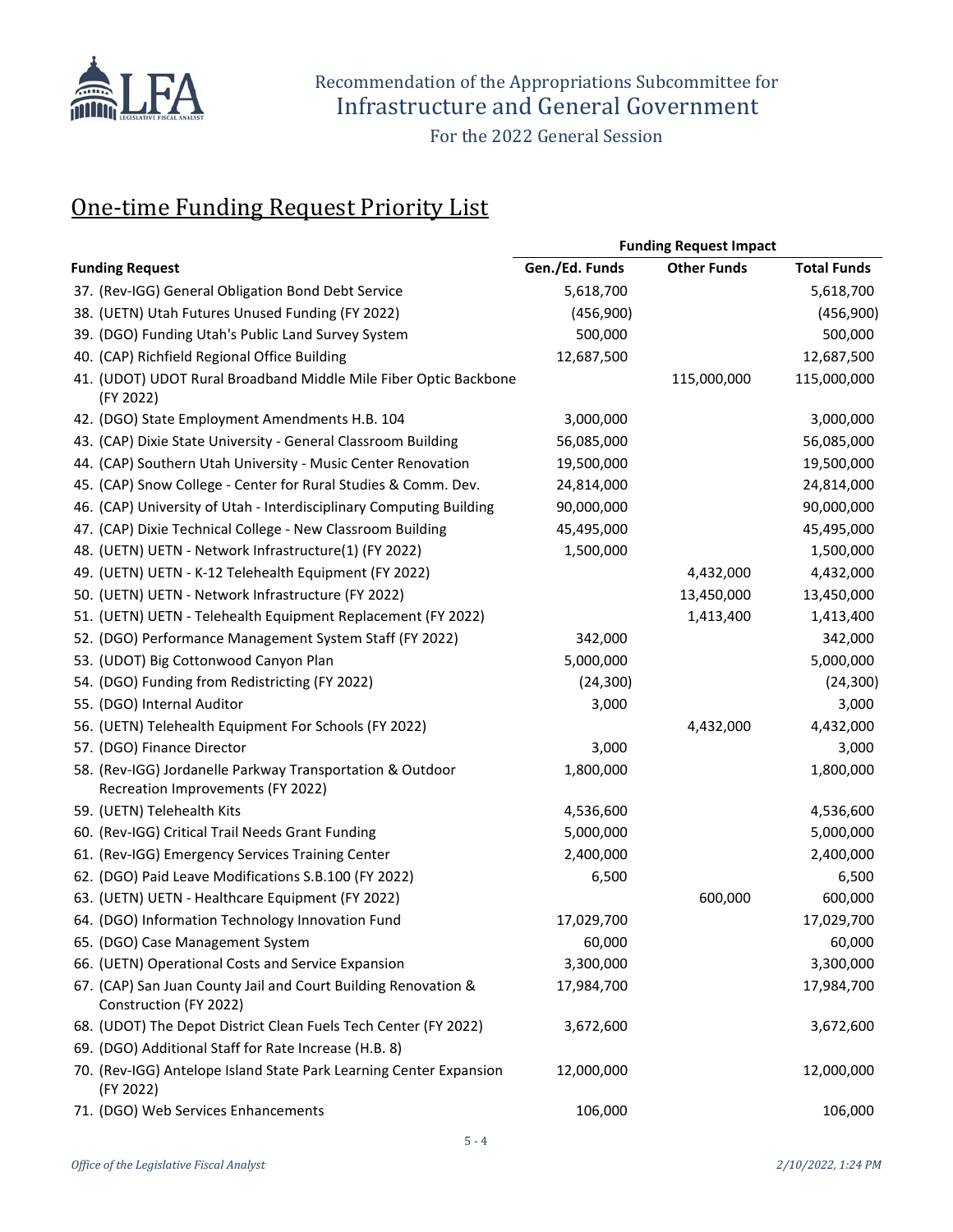

For the 2022 General Session

## One-time Funding Request Priority List

|                                                             |                 | <b>Funding Request Impact</b> |                    |
|-------------------------------------------------------------|-----------------|-------------------------------|--------------------|
| <b>Funding Request</b>                                      | Gen./Ed. Funds  | <b>Other Funds</b>            | <b>Total Funds</b> |
| 72. (CAP) State Facility Renovation and Consolidation Fund  | 65,000,000      |                               | 65,000,000         |
| 73. (Rev-IGG) Motion Picture Incentive Fund                 | 5,000,000       |                               | 5,000,000          |
| 74. (Rev-IGG) Central Wasatch Mountains Project             | 260,000         |                               | 260,000            |
| 75. (UDOT) Clearfield Station Transit Oriented Development  |                 | 10,000,000                    | 10,000,000         |
| Supplemental Infrastructure Funding (FY 2022)               |                 |                               |                    |
| 76. (DGO) Earthquake Insurance Premium                      | 4,504,900       |                               | 4,504,900          |
| 77. (DGO) Enterprise Platform Teams                         | 2,000,000       |                               | 2,000,000          |
| 78. (UDOT) Navajo Mountain Transportation Corridor Plan/EIS |                 | 2,000,000                     | 2,000,000          |
| 79. (UETN) Network Infrastructure                           | 1,500,000       |                               | 1,500,000          |
| Total:                                                      | \$1,150,425,300 | \$189,489,200                 | \$1.339.914.500    |

*Please visit https://cobi.utah.gov/2022/3/issues for updated funding item descriptions.*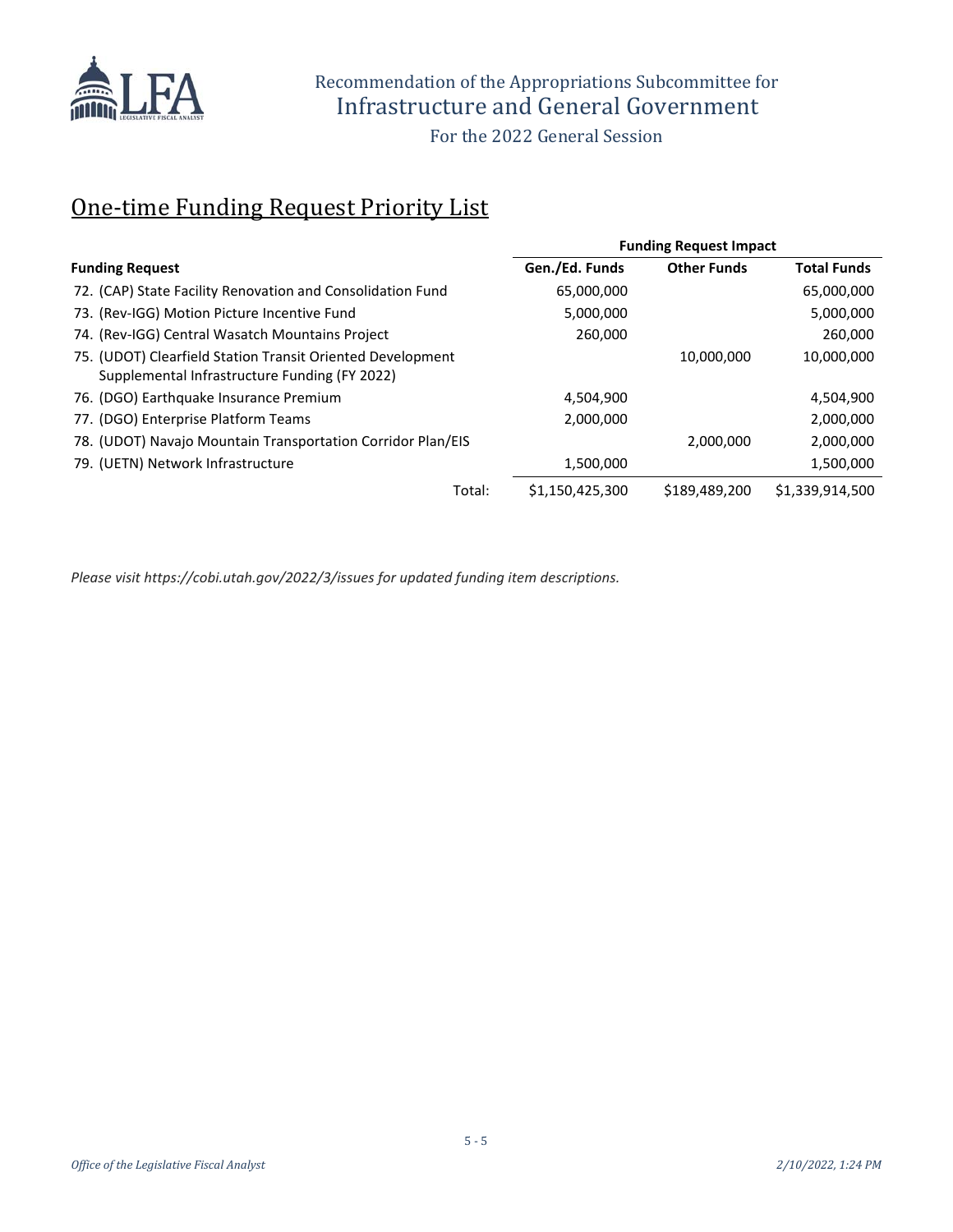

For the 2022 General Session

## Ongoing Reallocations

|                                                                         |                | <b>Subcommittee Reallocations Impact</b> |                    |
|-------------------------------------------------------------------------|----------------|------------------------------------------|--------------------|
| <b>Subcommittee Reallocations</b>                                       | Gen./Ed. Funds | <b>Other Funds</b>                       | <b>Total Funds</b> |
| Additional Staff for Rate Increase (H.B. 8) - Internally Funded         | 250,000        |                                          | 250,000            |
| Case Management System - Internally Funded                              | 125,000        |                                          | 125,000            |
| Earthquake Insurance Premium - Internally Funded                        | 2,995,100      |                                          | 2,995,100          |
| Finance Director - Internally Funded                                    | 20,000         |                                          | 20,000             |
| General Obligation Bond Debt Service - Internally Funded                | 1,500          |                                          | 1,500              |
| State Employment Amendments H.B. 104 - Internally Funded                | 6,292,100      |                                          | 6,292,100          |
| Information Technology Innovation Fund - Internally Funded              | 21,631,100     |                                          | 21,631,100         |
| Internal Auditor - Internally Funded                                    | 14,000         |                                          | 14,000             |
| Managed Care Oversight                                                  | 50,000         |                                          | 50,000             |
| Navajo Mountain Transportation Corridor Plan/EIS - Internally<br>Funded | 2,000,000      |                                          | 2,000,000          |
| Operational Costs and Service Expansion - Internally Funded             | 2,000,000      |                                          | 2,000,000          |
| Performance Management System Staff - Internally Funded                 | 684,000        |                                          | 684,000            |
| <b>Prison Debt</b>                                                      | (40,000,000)   |                                          | (40,000,000)       |
| Paid Leave Modifications S.B.100 - Internally Funded                    | 1,756,200      |                                          | 1,756,200          |
| State Employee Comp.: 3 Weeks Bonding Paid Parental Leave Benefit       | 1,000,000      |                                          | 1,000,000          |
| Targeted Increases for Division of Finance Accountants                  | 120,000        |                                          | 120,000            |
| Web Services Enhancements - Internally Funded                           | 261,000        |                                          | 261,000            |
| State Airplane                                                          | 800,000        |                                          | 800,000            |
| Total:                                                                  | \$0            | \$0                                      | \$0                |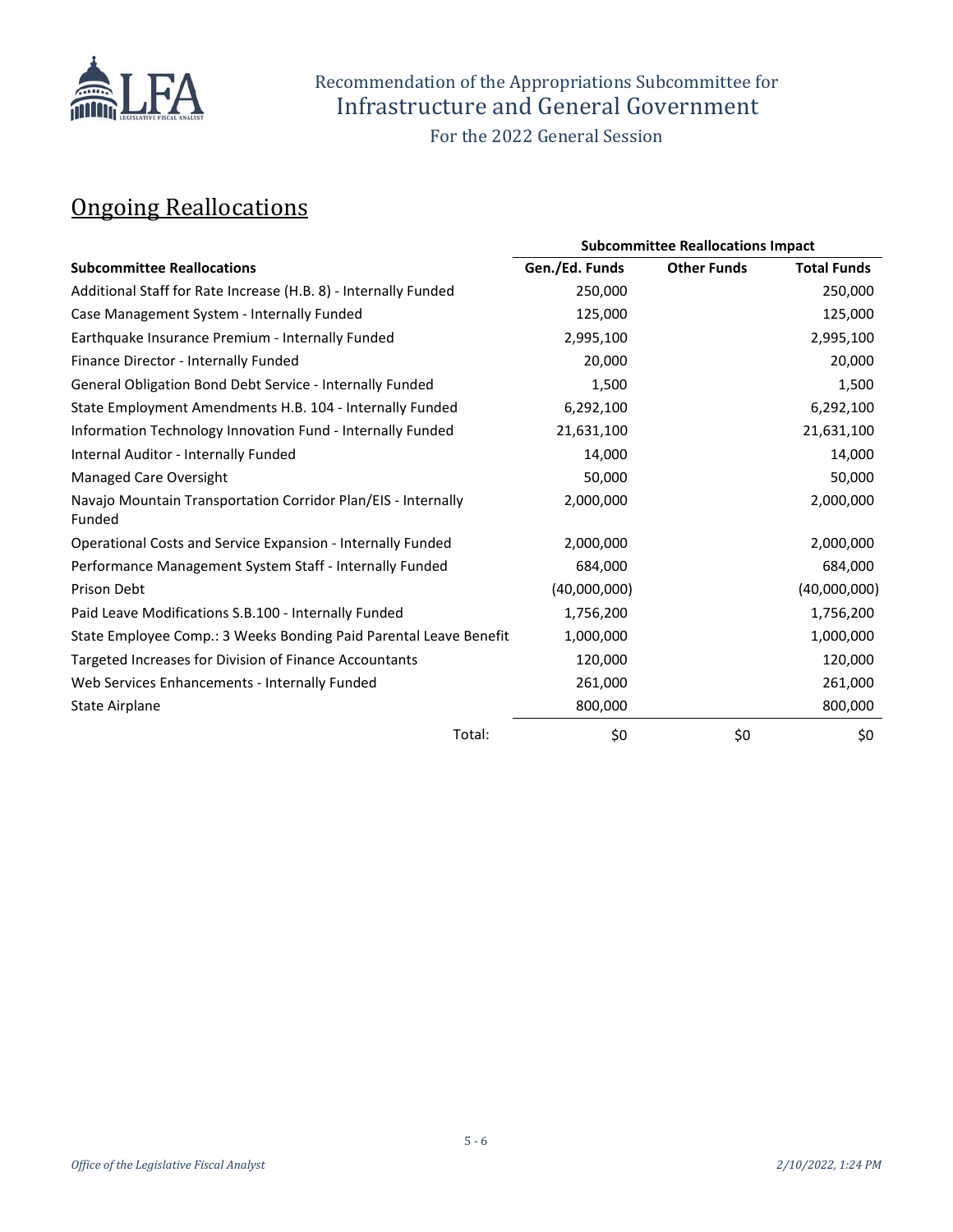

For the 2022 General Session

## Ongoing Appropriation Adjustments

|                                                                |                | <b>Subcommittee Adjustment Impact</b> |                    |
|----------------------------------------------------------------|----------------|---------------------------------------|--------------------|
| <b>Subcommittee Adjustment</b>                                 | Gen./Ed. Funds | <b>Other Funds</b>                    | <b>Total Funds</b> |
| <b>Engineering Services Program Updates</b>                    |                | 500,000                               | 500,000            |
| <b>Facilities Project Manager Fees</b>                         |                | 731,100                               | 731,100            |
| Fiber Deployment and Maintenance                               |                | 130,000                               | 130,000            |
| <b>Finance Director</b>                                        |                | 191,000                               | 191,000            |
| <b>Highway System Construction Reallocations</b>               |                | (9,720,000)                           | (9,720,000)        |
| <b>Internal Auditor</b>                                        |                | 146,000                               | 146,000            |
| Maintenance for Lands and Buildings                            |                | 2,000,000                             | 2,000,000          |
| Permit Inspectors and Utility Locator Staff                    |                | 490,000                               | 490,000            |
| Pregnancy and Postpartum Medicaid Coverage Amendments H.B. 220 |                | 5,700                                 | 5,700              |
| Projected Available Transit Transportation Investment Fund     |                | 1,262,700                             | 1,262,700          |
| Projected Available Transportation Fund                        |                | 73,335,300                            | 73,335,300         |
| Road Maintenance For Added Lane Miles                          |                | 250,000                               | 250,000            |
| Road Striping                                                  |                | 6,000,000                             | 6,000,000          |
| State Employment Amendments H.B. 104                           |                | 5,664,600                             | 5,664,600          |
| Total:                                                         | \$0            | \$80,986,400                          | \$80,986,400       |

## One-time Appropriation Adjustments

|                                                      |                | <b>Subcommittee Adjustment Impact</b> |                    |
|------------------------------------------------------|----------------|---------------------------------------|--------------------|
| <b>Subcommittee Adjustment</b>                       | Gen./Ed. Funds | <b>Other Funds</b>                    | <b>Total Funds</b> |
| Big Cottonwood Canyon Plan                           |                | 5,000,000                             | 5,000,000          |
| Bullfrog to Halls Crossing Bridge Planning (FY 2022) |                | 2,000,000                             | 2,000,000          |
| Dedicated Credits Increase, UETN                     |                | 2,500,300                             | 2,500,300          |
| Facilities Project Manager Fees (FY 2022)            |                | 731,100                               | 731,100            |
| Federal Fund Increase                                |                | 2,857,000                             | 2,857,000          |
| <b>General Obligation Bond Debt Service</b>          |                | (5,618,700)                           | (5,618,700)        |
| <b>Highway Fencing</b>                               |                | 30,000                                | 30,000             |
| <b>Highway System Construction Reallocations</b>     |                | (1,345,000)                           | (1,345,000)        |
| Kearns 4015 West Bridge Structure Replacement        |                | 2,000,000                             | 2,000,000          |
| Mantua Interchange US-89                             |                | 13,000,000                            | 13,000,000         |
| P Card & Travel Fees - In (FY 2022)                  |                | 425,500                               | 425,500            |
| P Card & Travel Fees - Out (FY 2022)                 |                | (425,500)                             | (425, 500)         |
| Projected Available Transportation Fund (FY 2022)    |                | 17,252,700                            | 17,252,700         |
| Rate Audit Reallocation - In                         |                | 500,000                               | 500,000            |
| Rate Audit Reallocation - Out                        |                | (500,000)                             | (500,000)          |
|                                                      |                |                                       |                    |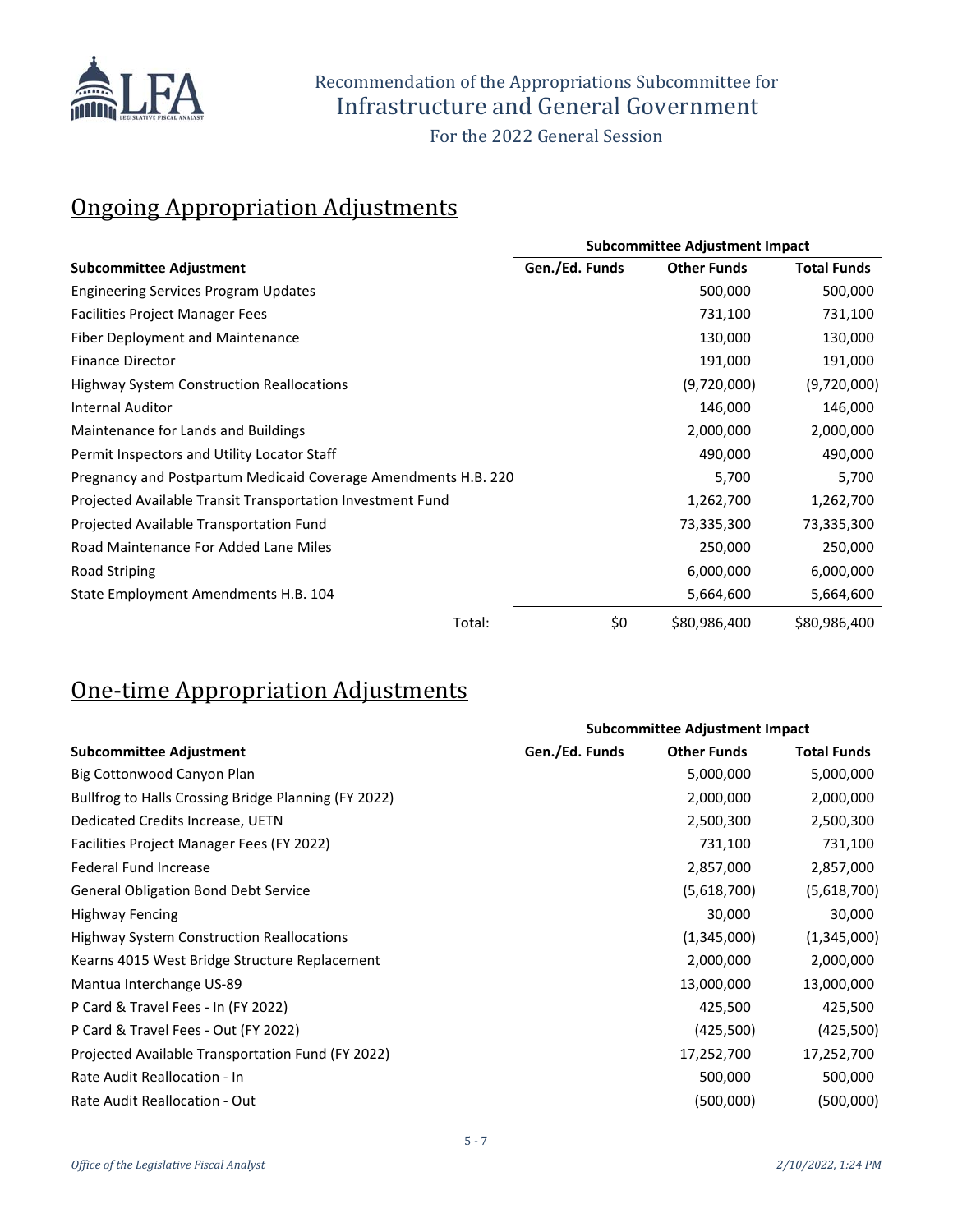

For the 2022 General Session

## One-time Appropriation Adjustments

|                                                  |        | <b>Subcommittee Adjustment Impact</b> |                    |                    |
|--------------------------------------------------|--------|---------------------------------------|--------------------|--------------------|
| <b>Subcommittee Adjustment</b>                   |        | Gen./Ed. Funds                        | <b>Other Funds</b> | <b>Total Funds</b> |
| Road Maintenance For Added Lane Miles            |        |                                       | 745.000            | 745,000            |
| Traffic Operations Center Video Wall Replacement |        |                                       | 600.000            | 600,000            |
| Upgraded Loan Management System                  |        |                                       | 360,000            | 360,000            |
| Upgraded Loan Management System (FY 2022)        |        |                                       | 1,000,000          | 1,000,000          |
|                                                  | Total: | \$0                                   | \$41,112,400       | \$41,112,400       |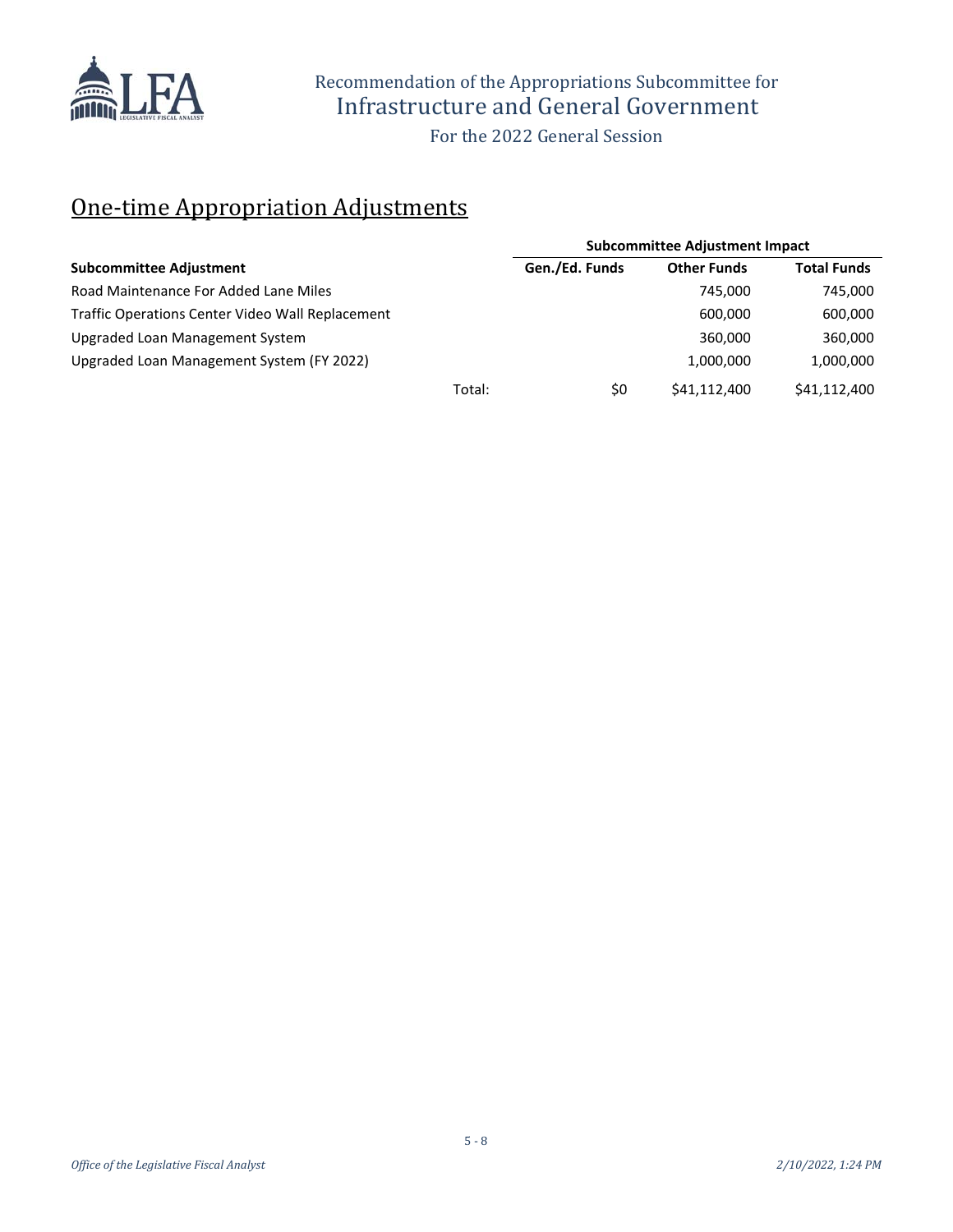

For the 2022 General Session

## Intent Language

#### **Career Service Review Office**

*In accordance with UCA 63J‐1‐903, the Legislature intends that the Career Service Review Office, whose mission is to administer the Utah State Employees' Grievance and Appeals Procedures for executive branch employees, to report to the Office of the Legislative Fiscal Analyst and to the Governor's Office of Planning and Budget before October 1, 2022, the final status of performance measures established in FY 2022 appropriations bills. For FY 2023, the office shall report the following performance measures: 1) the length of time to issue a jurisdictional decision on a new grievance (target: 15 days); 2) the length of time to conduct an evidentiary hearing once a grievance has been established (target: 150 days); 3) the length of time to issue a written decision after an evidentiary hearing has adjourned (target: 20 working days); and 4) hire and retain hearing officers who meet the performance standards set by DHRM (target: 100%).* 1.

#### **Utah Education and Telehealth Network**

*In accordance with UCA 63J‐1‐903, the Legislature intends that the Utah Education and Telehealth Network, whose mission is to "connect people and technologies to improve education and telehealth in Utah," shall report to the Office of the Legislative Fiscal Analyst and to the Governor's Office of Planning and Budget before October 1, 2022, the final status of performance measures established in FY 2022 appropriations bills. For FY 2023, the department shall report the following performance measures: 1) the number of circuits (target: 1,447); 2) the percentage of potential customers using UETN's Learning Management System services (target: 74%); and 3) the number of Interactive Video Conferencing (IVC) courses (target: 56,733).* 2.

#### **Department of Government Operations ‐ ISF ‐ Human Resource Management**

*In accordance with UCA 63J‐1‐903, the Legislature intends that the Department of Government Operations report performance measures for the Human Resources line item, whose mission is "to create excellent human capital strategies, and attract and utilize human resources to effectively meet mission requirements with ever‐increasing efficiency and the highest degree of integrity." The department shall report to the Office of the Legislative Fiscal Analyst and to the Governor's Office of Planning and Budget before October 1, 2022, the final status of performance measures established in FY 2022 appropriations bills. For FY 2023, the department shall report the following performance measures: 1) the ratio of DHRM staff to agency staff (target: 60 %); 2) the amount of operating expenses held in reserve (target: 25 days); and 3) the latest satisfaction survey results (target: above 91%).* 3.

#### **Department of Government Operations ‐ Administrative Rules**

*In accordance with UCA 63J‐1‐903, the Legislature intends that the [agency name] report performance measures for the Office of Administrative Rules line item, whose mission is "to enable citizens' participation in their own government by supporting agency rulemaking and ensuring agency compliance with the Utah Administrative Rulemaking Act." The department shall report to the Office of the Legislative Fiscal Analyst and to the Governor's Office of Planning and Budget before October 1, 2022, the final status of performance measures established in FY 2022 appropriations bills. For FY 2023, the department shall report the following performance measures: 1) average number of business days to review rule filings (target: 4 days or less); 2) average number of days from the effective date to publish the final version of an administrative rule after the rule becomes effective (target: 14 days or less.); and 3) number of agency administrative rules coordinators trained during the fiscal year (target: 80%).* 4.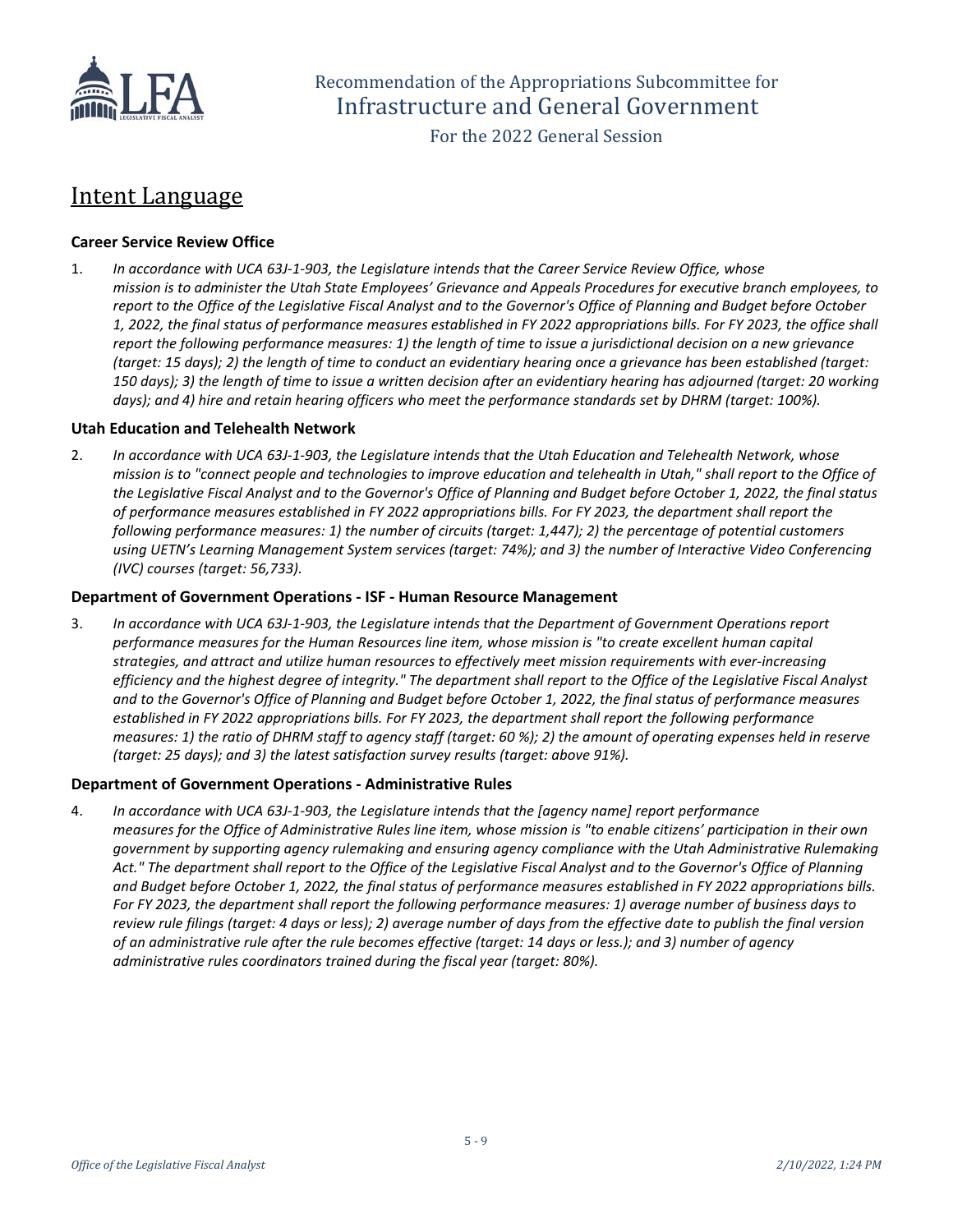

For the 2022 General Session

## Intent Language

#### **Department of Government Operations ‐ DFCM Administration**

- *In accordance with UCA 63J‐1‐201, the Legislature intends that the Department of Government Operations report performance measures for the DFCM Administration line item, whose mission is "to provide professional services to assist State entities in meeting their facility needs for the benefit of the public." The Department of Administrative Services shall report to the Office of the Legislative Fiscal Analyst and to the Governor's Office of Planning and Budget before October 1, 2022 the final status of performance measures established in FY 2022 appropriations bills: 1) capital improvement projects completed in the fiscal year they are funded (target: at least 86%); and 2) accuracy of Capital Budget Estimates (CBE) (baseline +/‐ 10%; target: +/‐ 5%).* 5.
- *The Legislature intends that DFCM add up to 3 vehicles for Project Management staff to provide services to customers in FY 2022.* 6.

#### **Department of Government Operations ‐ Executive Director**

*In accordance with UCA 63J‐1‐903, the Legislature intends that the Department of Government Operations report performance measures for the Executive Director line item, whose mission is "to create innovative solutions to transform government services." The department shall report to the Office of the Legislative Fiscal Analyst and to the Governor's Office of Planning and Budget before October 1, 2022, the final status of performance measures established in FY 2022 appropriations bills. For FY 2023, the department shall report the following performance measures: 1) independent evaluation/audit of divisions/key programs (target: at least 4 annually); 2) air quality improvement activities across state agencies (targets: 25 activities each year).* 7.

#### **Department of Government Operations ‐ Finance ‐ Mandated**

*The legislature intends that FY 2020, FY 2021, or FY 2022 appropriations from Federal Funds ‐ Coronavirus Relief Fund or Federal Funds ‐ American Rescue Plan remain available for expenditure in future fiscal years until all funds are expended or the period of availability has ended. This authorization to make expenditures in future fiscal years fulfills the Legislative review and approval of certain federal funds requests as required under 63J‐5‐204.* 8.

#### **Department of Government Operations ‐ Finance Administration**

*In accordance with UCA 63J‐1‐903, the Legislature intends that the Department of Government Operations report performance measures for the Finance Administration line item, whose mission is "to serve Utah citizens and state agencies with fiscal leadership and quality financial systems, processes, and information." The department shall report to the Office of the Legislative Fiscal Analyst and to the Governor's Office of Planning and Budget before October 1, 2022, the final status of performance measures established in FY 2022 appropriations bills. For FY 2023, the department shall report the following performance measures: 1) close the fiscal year within 60 days of the end of the fiscal year (baseline: 101 days after June 30; target: 60 days after June 30).* 9.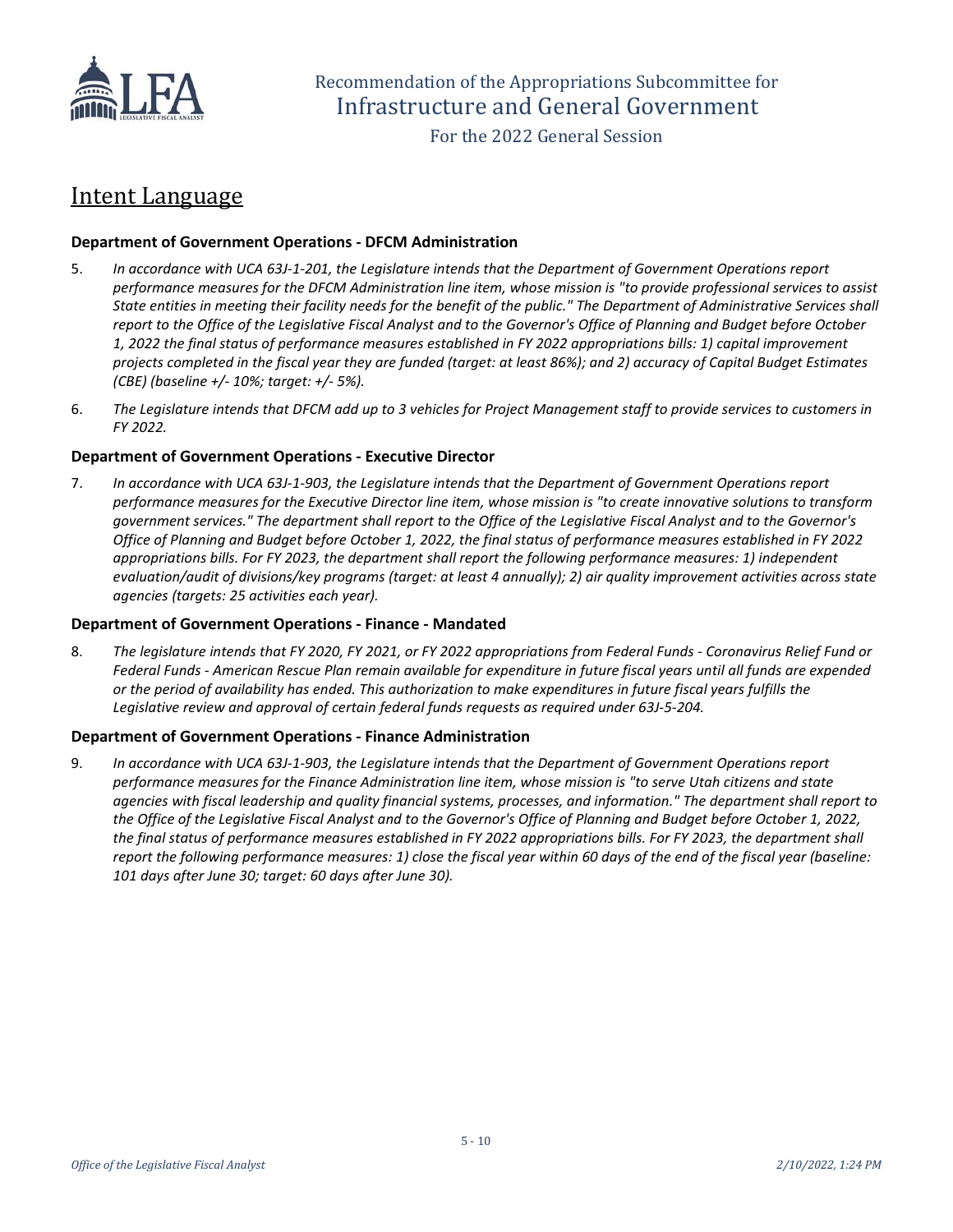

For the 2022 General Session

## Intent Language

#### **Department of Government Operations ‐ Inspector General of Medicaid Services**

*In accordance with UCA 63J‐1‐903, the Legislature intends that the Department of Government Operations report performance measures for the Office of Inspector General of Medicaid Services, whose mission is to "eliminate fraud, waste, and abuse within the Medicaid program." The department shall report to the Office of the Legislative Fiscal Analyst and to the Governor's Office of Planning and Budget before October 1, 2022, the final status of performance measures established in FY 2022 appropriations bills. For FY 2023, the department shall report the following performance measures: 1) cost avoidance projected over one year and three years (target: \$15 million); 2) Medicaid dollars recovered through cash collections, directed re‐bills, and credit adjustments (target: \$3 to 5 million); 3) the number of credible allegations of provider and/or recipient fraud received, initial investigations conducted, and referred to an outside entity, e.g. Medicaid Fraud Control Unit (MFCU), Department of Workforce Services (DWS), local law enforcement, etc. (target: 10 cases referred to MFCU; 30 cases referred to DWS/others); 4) the number of fraud, waste, and abuse cases identified and evaluated (target: 350 leads/ideas turn into 750 cases, that encompass around 3,500 individual transactions reviewed); and 5) the number of recommendations for improvement made to the Department of Health and Human Services (target: 350).* 10.

#### **Department of Government Operations ‐ Judicial Conduct Commission**

*In accordance with UCA 63J‐1‐903, the Legislature intends that the Department of Government Operations report performance measures for the Judicial Conduct Commission line item, whose mission is to investigate and conduct confidential hearings regarding complaints against state, county, and municipal judges throughout the state. The department shall report to the Office of the Legislative Fiscal Analyst and to the Governor's Office of Planning and Budget before October 1, 2022, the final status of performance measures established in FY 2022 appropriations bills. For FY 2023, the department shall report the following performance measures: 1) Timely publication of an annual report with all public dispositions in the last year (Target = 60 days from the end of the fiscal year), 2) Annualized average number of business days to conduct a preliminary investigation (Target = 90 days).* 11.

#### **Department of Government Operations ‐ Purchasing**

*In accordance with UCA 63J‐1‐903, the Legislature intends that the Department of Government Operations report performance measures for the Purchasing and General Services line item, whose mission is to ensure that the state agencies adhere to the requirement of the Utah Procurement Code when conducting procurements. The department shall report to the Office of the Legislative Fiscal Analyst and to the Governor's Office of Planning and Budget before October 1, 2022, the final status of performance measures established in FY 2022 appropriations bills. For FY 2023, the department shall report the following performance measures: 1) increase the average discount on State of Utah Best Value cooperative contracts (baseline: 32%, target: 40%); 2) increase the number of State of Utah Best Value Cooperative Contracts for public entities to use (baseline: 950, target: 1,400); and 3) increase the amount of total spend on State of Utah Best Value Cooperative contracts (baseline: \$550 million, target: \$900 million).* 12.

#### **Department of Government Operations ‐ State Archives**

*In accordance with UCA 63J‐1‐903, the Legislature intends that the Department of Government Operations report performance measures for the State Archives and Records Service line item, whose mission is " to assist Utah government agencies in the efficient management of their records, to preserve those records of enduring value, and to provide quality access to public information." The department shall report to the Office of the Legislative Fiscal Analyst and to the Governor's Office of Planning and Budget before October 1, 2022, the final status of performance measures established in FY 2022 appropriations bills. For FY 2023, the department shall report the following performance measures: 1) percentage of reformatted records that meet or exceed estimated completion date (target: 80%); 2) percentage of reformatted records projects completed that were error‐free in quality control checks (target: 90%); and 3) percentage of government entity or political subdivision designated records officers are certified (Target: 95%).* 13.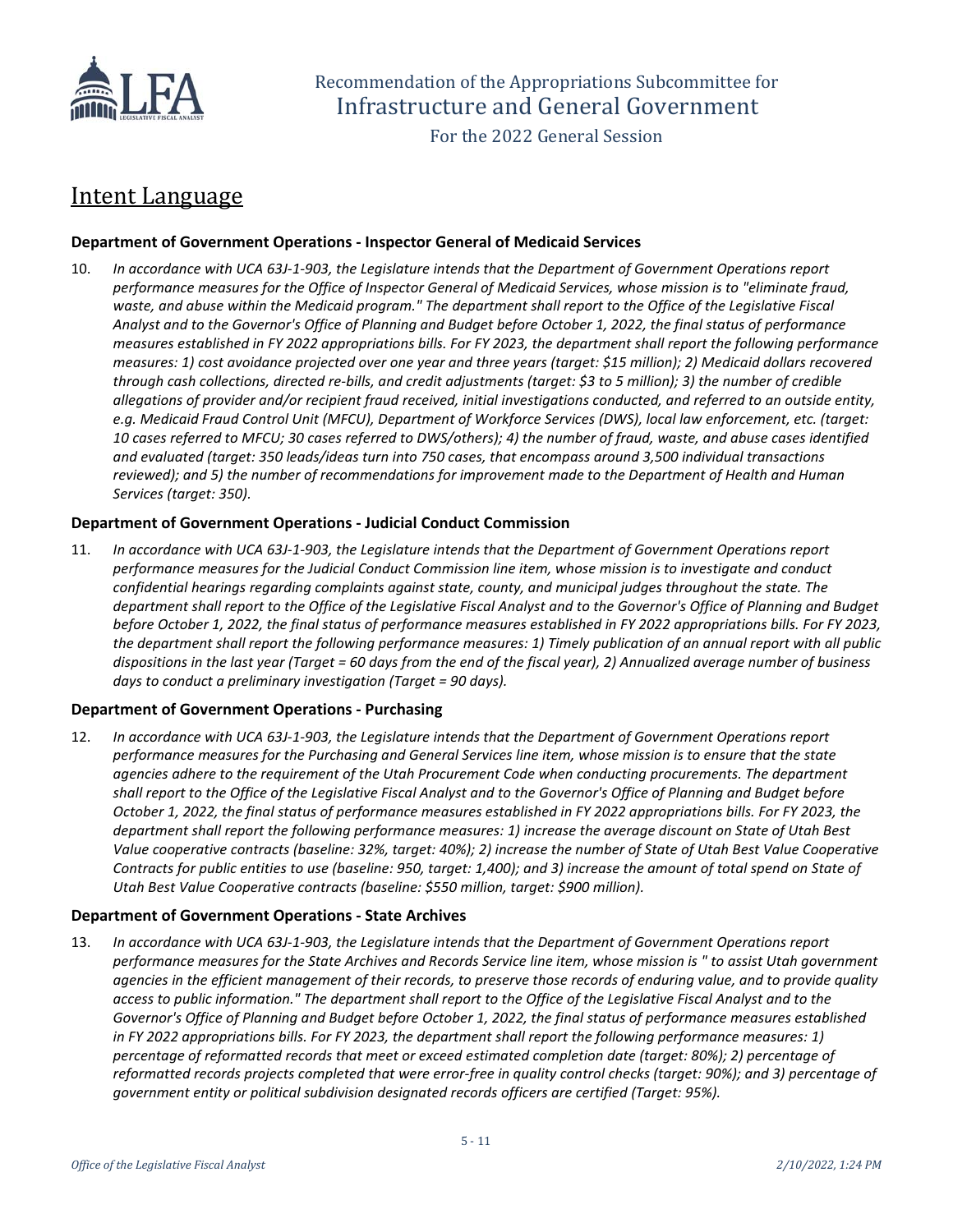

For the 2022 General Session

## Intent Language

#### **Department of Government Operations ‐ ISF ‐ Facilities Management**

*In accordance with UCA 63J‐1‐903, the Legislature intends that the Department of Government Operations report performance measures for the ISF‐Facilities Management line item, whose mission is "to provide professional building maintenance services to State facilities, agency customers, and the general public." The department shall report to the Office of the Legislative Fiscal Analyst and to the Governor's Office of Planning and Budget before October 1, 2022, the*  final status of performance measures established in FY 2022 appropriations bills. For FY 2023, the department shall *report the following performance measures: average maintenance cost per square foot compared to the private sector (target: at least 18% less than the private market).* 14.

#### **Department of Government Operations ‐ ISF ‐ Fleet Operations**

- *The Legislature intends that the Division of Fleet Operations will be authorized to add 5 additional vehicles for use in shared motor pools in FY 2023 within its existing capital outlay authority. The Legislature also intends that Fleet Operations transfer vehicles as appropriate from other agencies to supply shared motor pools and to reduce the overall count of the state fleet. In authorizing capital outlay for Fleet Operations, the Legislature intends that Fleet Operations purchase electric and plug‐in hybrid vehicles whenever prudent.* 15.
- *In accordance with UCA 63J‐1‐201, the Legislature intends that the Department of Administrative Services report performance measures for the Fleet Operations line item, whose mission is "emphasizing customer service, provide safe, efficient, dependable, and responsible transportation options." The Department of Administrative Services shall report to the Office of the Legislative Fiscal Analyst and to the Governor's Office of Management and Budget before October 1, 2021 the final status of performance measures established in FY 2021 appropriations bills and the current status of the following performance measures for FY 2022: 1) improve EPA emission standard certification level for the State's light duty fleet in non‐attainment areas (target: reduce average fleet emission by 1 mg/mile annually); 2) maintain the financial solvency of the Division of Fleet Operations (target: 30% or less of the allowable debt); and 3) audit agency customers' mobility options and develop improvement plans for audited agencies (target: at least 4 annually).* 16.

#### **Department of Government Operations ‐ ISF ‐ Risk Management**

*In accordance with UCA 63J‐1‐903, the Legislature intends that the Department of Government Operations report performance measures for the Risk Management line item, whose mission is "to insure, restore and protect State resources through innovation and collaboration." The department shall report to the Office of the Legislative Fiscal Analyst and to the Governor's Office of Planning and Budget before October 1, 2022, the final status of performance measures established in FY 2022 appropriations bills. For FY 2023, the department shall report the following performance measures: 1) follow up on life safety findings on onsite inspections (target: 100%); 2) annual independent claims management audit (target: 97%); and 3) ensure liability fund reserves are actuarially and economically sound (baseline: 90.57%; target: 100% of the actuary's recommendation).* 17.

#### **Department of Government Operations ‐ ISF ‐ DTS Enterprise Technology**

*In accordance with UCA 63J‐1‐903, the Legislature intends that the Department of Government Operations report performance measures for the DTS Enterprise Technology ‐ ISF line item, whose mission is "to provide innovative, secure, and cost‐effective technology solutions that are convenient and empower our partner agencies to better serve the residents of Utah." The department shall report to the Office of the Legislative Fiscal Analyst and to the Governor's Office of Planning and Budget before October 1, 2022, the final status of performance measures established in FY 2022 appropriations bills. For FY 2023, the department shall report the following performance measures: 1) customer satisfaction ‐ measure customers' experiences and satisfaction with IT services (target: an average of at least 4.5 out of 5); 2) application availability ‐ monitor DTS performance and availability of key agency business applications/systems (target: at least 99%); and 3) competitive rates ‐ ensure all DTS rates are market competitive or better (target: 100%).* 18.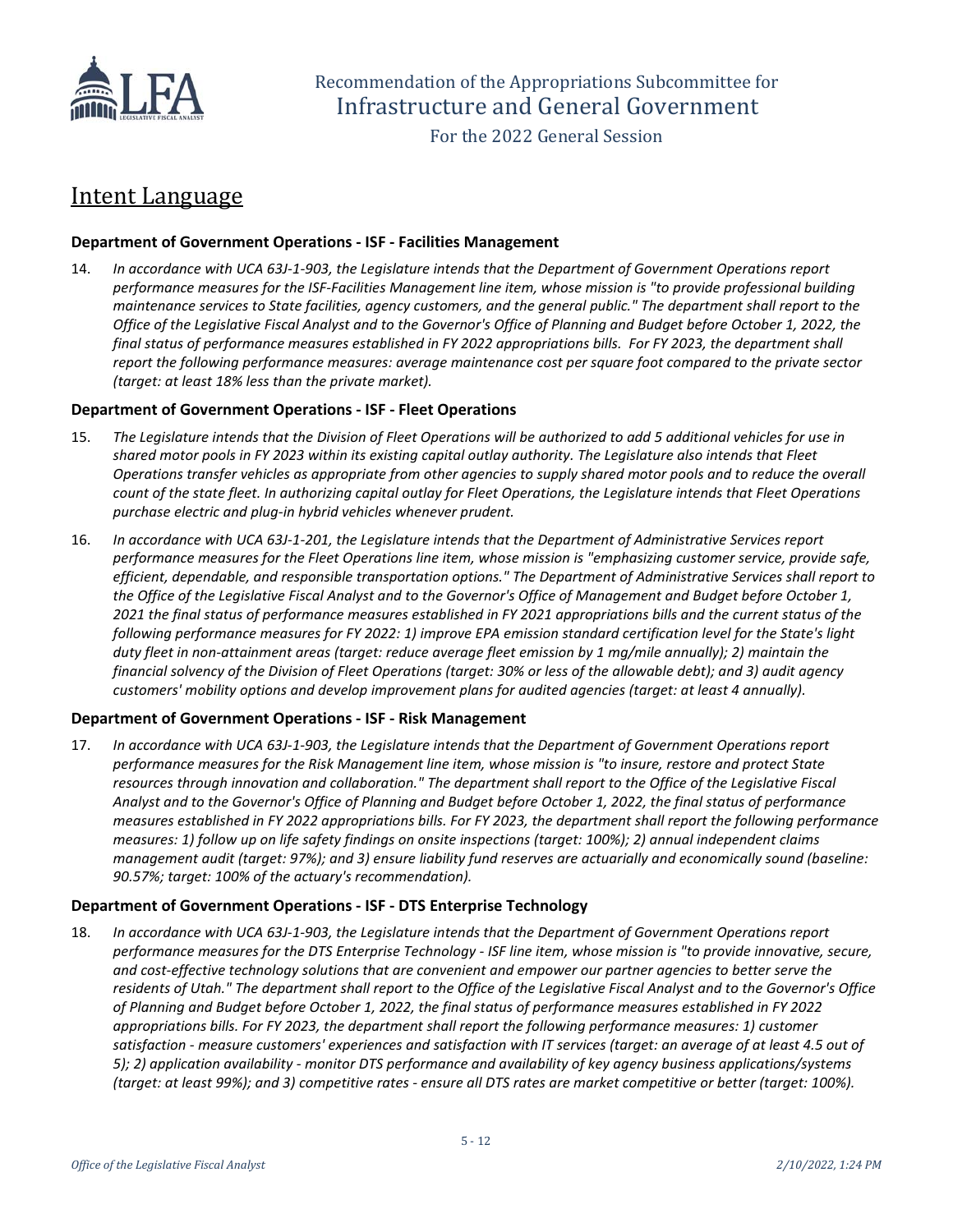

For the 2022 General Session

## Intent Language

#### **Department of Government Operations ‐ Chief Information Officer**

*In accordance with UCA 63J‐1‐903, the Legislature intends that the Department of Government Operations report performance measures for the Chief Information Officer line item, whose mission is "to provide innovative, secure, and cost‐effective technology solutions that are convenient and empower our partner agencies to better serve the residents of Utah." The department shall report to the Office of the Legislative Fiscal Analyst and to the Governor's Office of Planning and Budget before October 1, 2022, the final status of performance measures established in FY 2022 appropriations bills. For FY 2023, the department shall report the following performance measures: 1) data security ‐ ongoing systematic prioritization of high‐risk areas across the state (target: score below 5,000); 2) application development ‐ satisfaction scores on application development projects from agencies (target: average at least 83%); and 3) procurement and deployment ‐ ensure state employees receive computers in a timely manner (target: at least 75%).* 19.

#### **Department of Government Operations ‐ Integrated Technology**

*In accordance with UCA 63J‐1‐903, the Legislature intends that the Department of Government Operations report performance measures for the Integrated Technology Services line item, whose mission is "to provide innovative, secure, and cost‐effective technology solutions that are convenient and empower our partner agencies to better serve the residents of Utah." The department shall report to the Office of the Legislative Fiscal Analyst and to the Governor's Office of Planning and Budget before October 1, 2022, the final status of performance measures established in FY 2022 appropriations bills. For FY 2023, the department shall report the following performance measures: 1) uptime for the Utah Geospatial Resource Center (UGRC) portfolio of streaming geographic data web services and State Geographic Information Database connection services (target: at least 99.5%); 2) road centerline and addressing map data layer required for Next Generation 911 services is published monthly to the State Geographic Information Database (target: at least 120 county‐sourced updates including 50 updates from Utah's class I and II counties); and 3) uptime for UGRC's TURN GPS real‐time, high precision geopositioning service that provides differential correction services to paying and partner subscribers in the surveying, mapping, construction, and agricultural industries (target: at least 99.5%).* 20.

#### **Capital Budget ‐ Capital Development ‐ Higher Ed.**

*The Legislature intends that before commencing construction of a capital development project funded for an institution of higher education during the 2022 General Session, the Division of Facilities Construction and Management (DFCM) and the institution shall report to the Infrastructure and General Government Appropriations Subcommittee and the Higher Education Appropriations Subcommittee on the status and cost of the project, and that DFCM and the institution shall*  seek feedback from the committees before committing funds for demolition or construction. The Legislature further *intends that prior to committing funds for construction that DFCM, the institution, and the Board of Higher Education shall certify to the committees that the institution (1) has developed a plan that will utilize each classroom space in the building an average of 33.75 hours of instruction per week for spring and fall semesters with 66.7 percent seat occupancy, and will work to increase utilization of classroom space during the summer; and (2) has presented a plan to implement space utilization of non‐classroom areas as per industry standards.* 21.

#### **Capital Budget ‐ Capital Development ‐ Other St. Gov**

The Legislature intends that the Division of Facilities Construction and Management, in conjunction with the *Administrative Office of the Courts, construct a courthouse in the Sixth District Court – Manti with no more than one courtroom.* 22.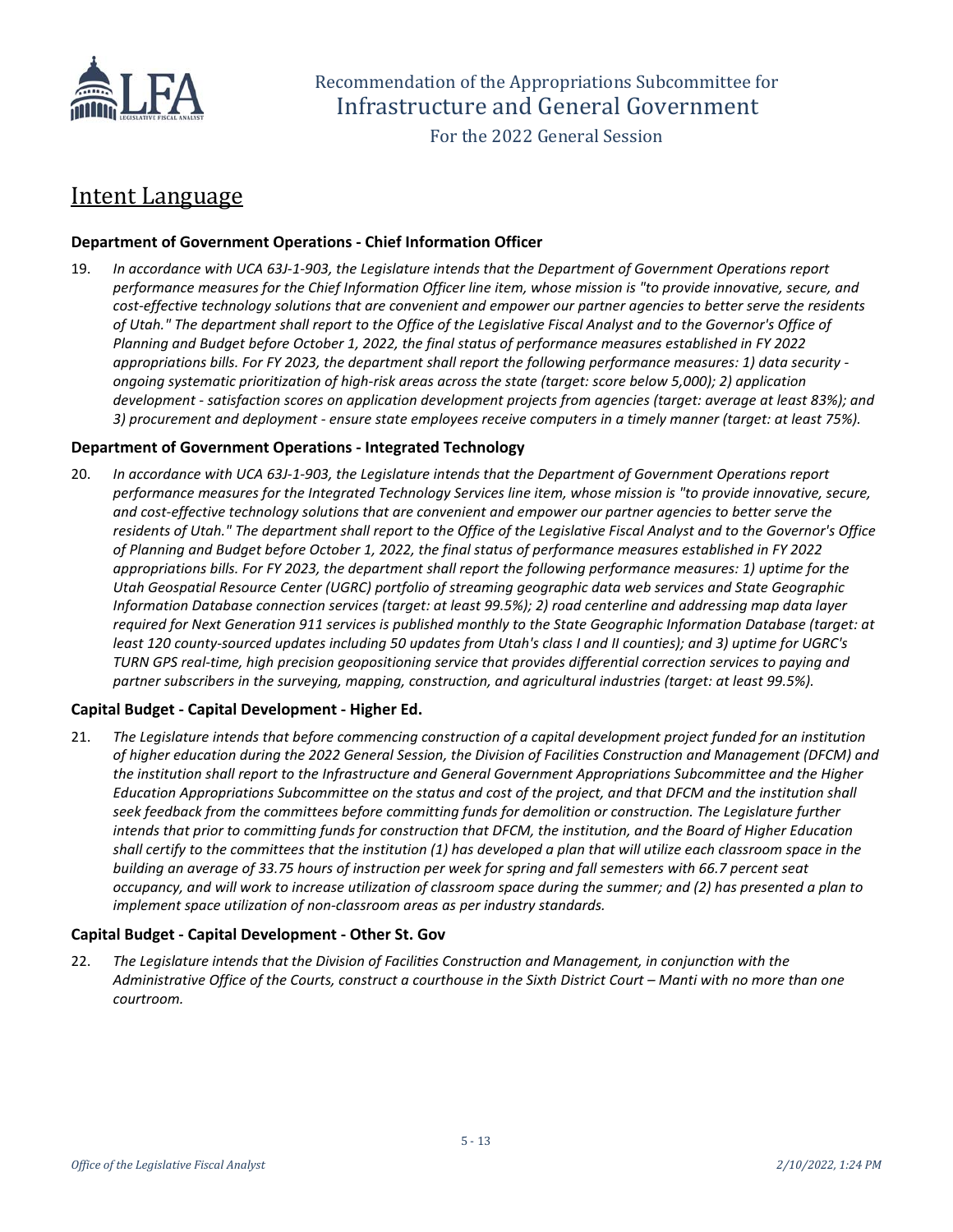

For the 2022 General Session

## Intent Language

#### **Capital Budget ‐ DFCM Capital Projects Fund**

- *The Legislature intends that the Division of Facilities and Construction Management not expend funds appropriated in fiscal year 2023 for the construction of a higher education capital development project until the Utah Board of Higher Education demonstrates, by providing a written report to the Executive Appropriations Committee and the Division of Facilities and Construction Management, that the institution of higher education at which the higher education capital development project is located offers students substantially equal opportunities to attend courses in‐person as the institution of higher education offered before transitioning in‐person courses to online or virtual in Spring 2020.* 23.
- *Notwithstanding intent language in Senate Bill 2, Item 243, 2021 General Session, the Legislature intends that the Division of Facilities Construction and Management (DFCM) may use the money appropriated in Senate Bill 2, Item 243, and this item to pay for costs of a capital development project approved by the Legislature in the 2022 General Session that exceed the amount appropriated for the project, but not to exceed four percent more than the amount appropriated for the project. The Legislature further intends that if the estimated completion cost of an approved project exceeds 104 percent of the amount appropriated for the project, that the DFCM director report the estimated cost to the Executive Appropriations Committee and receive the committee's recommendation before proceeding with the project.* 24.
- *The Legislature intends that the Division of Facilities Construction and Management (DFCM) may use the money appropriated in this item to pay for costs of a capital development project approved by the Legislature in the 2022 General Session that exceed the amount appropriated for the project, but not to exceed six percent more than the amount appropriated for the project. The Legislature further intends that if the estimated completion cost of an approved project exceeds 106 percent of the amount appropriated for the project, that the DFCM director report the estimated cost to the Executive Appropriations Committee and receive the committee's recommendation before proceeding with the project.* 25.

#### **Capital Budget ‐ Pass‐Through**

*The Legislature intends that appropriations for Olympic Park Improvement may be used for improvements at the Utah Olympic Park, Utah Olympic Oval, and/or Soldier Hollow Nordic Center.* 26.

#### **Debt Service**

- *The Legislature intends that in the event that sequestration or other federal action reduces the anticipated Build America Bond subsidy payments that are deposited into the Debt Service line item as federal funds, the Division of Finance, acting on behalf of the State Board of Bonding Commissioners, shall reduce the appropriated transfer from Nonlapsing Balances Debt Service to the General Fund, onetime proportionally to the reduction in subsidy payment received, thus holding the Debt Service line item harmless.* 27.
- *The Legislature intends that, if amounts appropriated from the Transportation Investment Fund of 2005 and the County of the First Class Highway Projects Fund to debt service exceed the amounts needed to cover payments on the debt, the Division of Finance transfer from these funds only the amounts needed for debt service.* 28.

#### **Transportation ‐ Aeronautics**

*The Legislature intends that the Utah Department of Transportation sell the existing two state airplanes utilizing whatever method that derives the greatest value from the two state airplanes.* 29.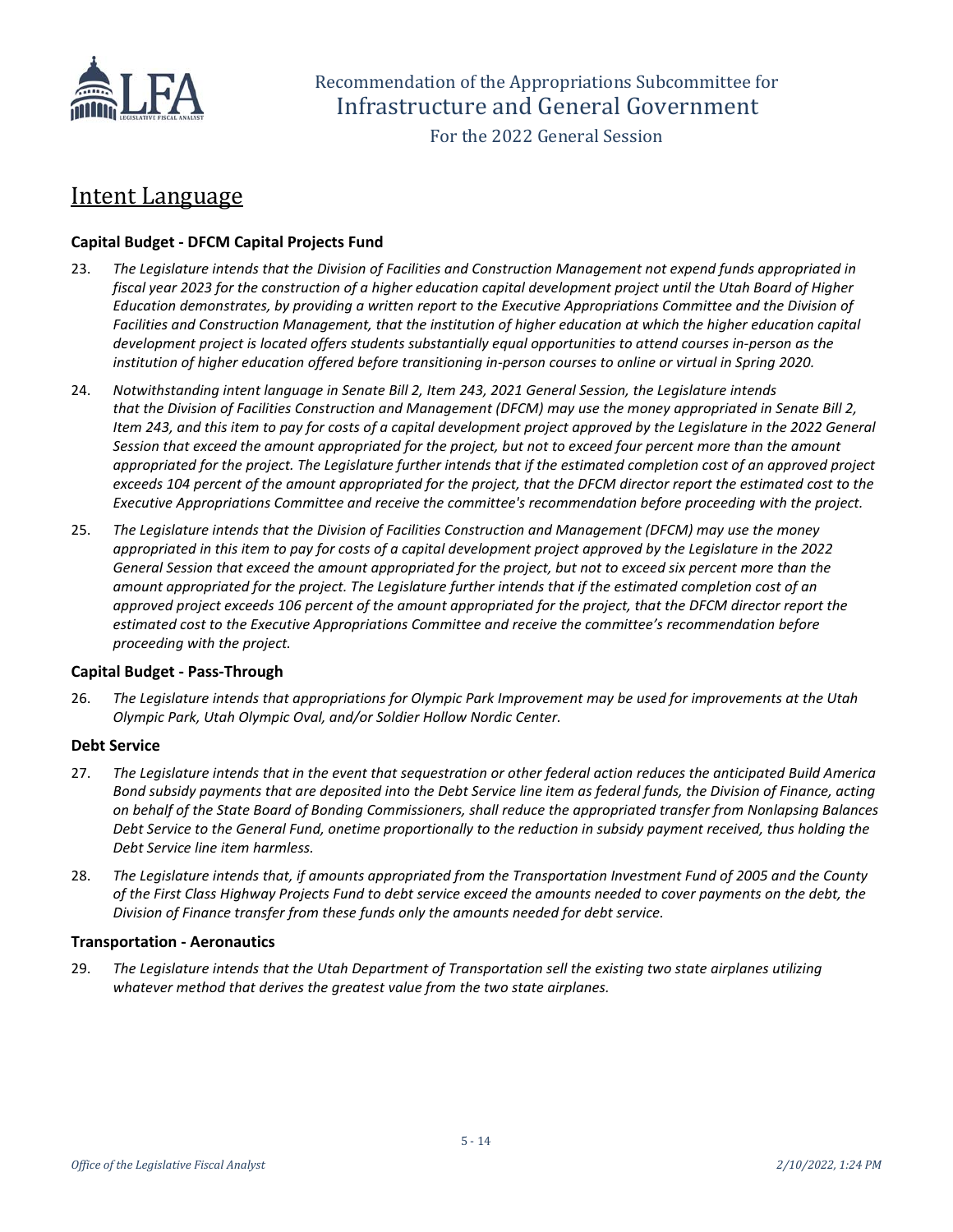

For the 2022 General Session

## Intent Language

#### **Transportation ‐ Highway System Construction**

*There is appropriated to the Department of Transportation from the Transportation Fund, not otherwise appropriated, a sum sufficient, but not more than the surplus of the Transportation Fund, to be used by the department for the construction, rehabilitation, and preservation of State highways in Utah. The Legislature intends that the appropriation fund first, a maximum participation with the federal government for the construction of federally designated highways, as provided by law, and last the construction of State highways, as funding permits. No portion of the money appropriated by this item shall be used either directly or indirectly to enhance the appropriation otherwise made by this act to the Department of Transportation for other purposes.* 30.

#### **Transportation ‐ Operations/Maintenance Management**

*The Legislature intends that the Department of Transportation use maintenance funds previously used on state highways that now qualify for Transportation Investment Fund of 2005 to address maintenance and preservation issues on other state highways.* 31.

#### **Transportation ‐ Safe Sidewalk Construction**

*The Legislature intends that the funds appropriated from the Transportation Fund for pedestrian safety projects be used specifically to correct pedestrian hazards on State highways. The Legislature also intends that local authorities be encouraged to participate in the construction of pedestrian safety devices. The appropriated funds are to be used according to the criteria set forth in Section 72‐8‐104, Utah Code Annotated, 1953. The funds appropriated for sidewalk construction shall not lapse at the close of FY 2022. If local governments cannot use their allocation of Sidewalk Safety Funds in two years, these funds will be available for other governmental entities which are prepared to use the resources. The Legislature intends that local participation in the Sidewalk Construction Program be on a 75% state and 25% local match basis.* 32.

#### **Transportation ‐ Support Services**

- *In accordance with UCA 63J‐1‐903, the Legislature intends that the Department of Transportation, whose mission is to "Keep Utah Moving," report performance measures for the Support Services line item. The department shall report to the Office of the Legislative Fiscal Analyst and to the Governor's Office of Planning and Budget before October 1, 2022 the final status of performance measures established in FY 2022 appropriations bills for FY 2022 for the goal of reducing crashes, injuries, and fatalities: (1) traffic fatalities (target: at least a 2% reduction from the 3‐year rolling average); (2) traffic serious injuries (target: at least a 2% reduction from the 3‐year rolling average); (3) traffic crashes (target: at least a 2% reduction from the 3‐year rolling average); (4) internal fatalities (target: zero); (5) internal injuries (target: injury rate below 6.5%); and (6) internal equipment damage (target: equipment damage rate below 7.5%).* 33.
- *In accordance with UCA 63J‐1‐903, the Legislature intends that the Department of Transportation, whose mission is to "Keep Utah Moving," report performance measures for the Support Services line item. The department shall report to the Office of the Legislative Fiscal Analyst and to the Governor's Office of Planning and Budget before October 1, 2022 the final status of performance measures established in FY 2022 appropriations bills for the goal of preserving infrastructure: (1) pavement performance (target: at least 50% of pavements in good condition and less than 10% of pavements in poor condition); (2) maintain the health of structures (target: at least 80% in fair or good condition); (3) maintain the health of Automated Transportation Management Systems (ATMS) (target: at least 90% in good condition); and (4) maintain the health of signals (target: at least 90% in good condition).* 34.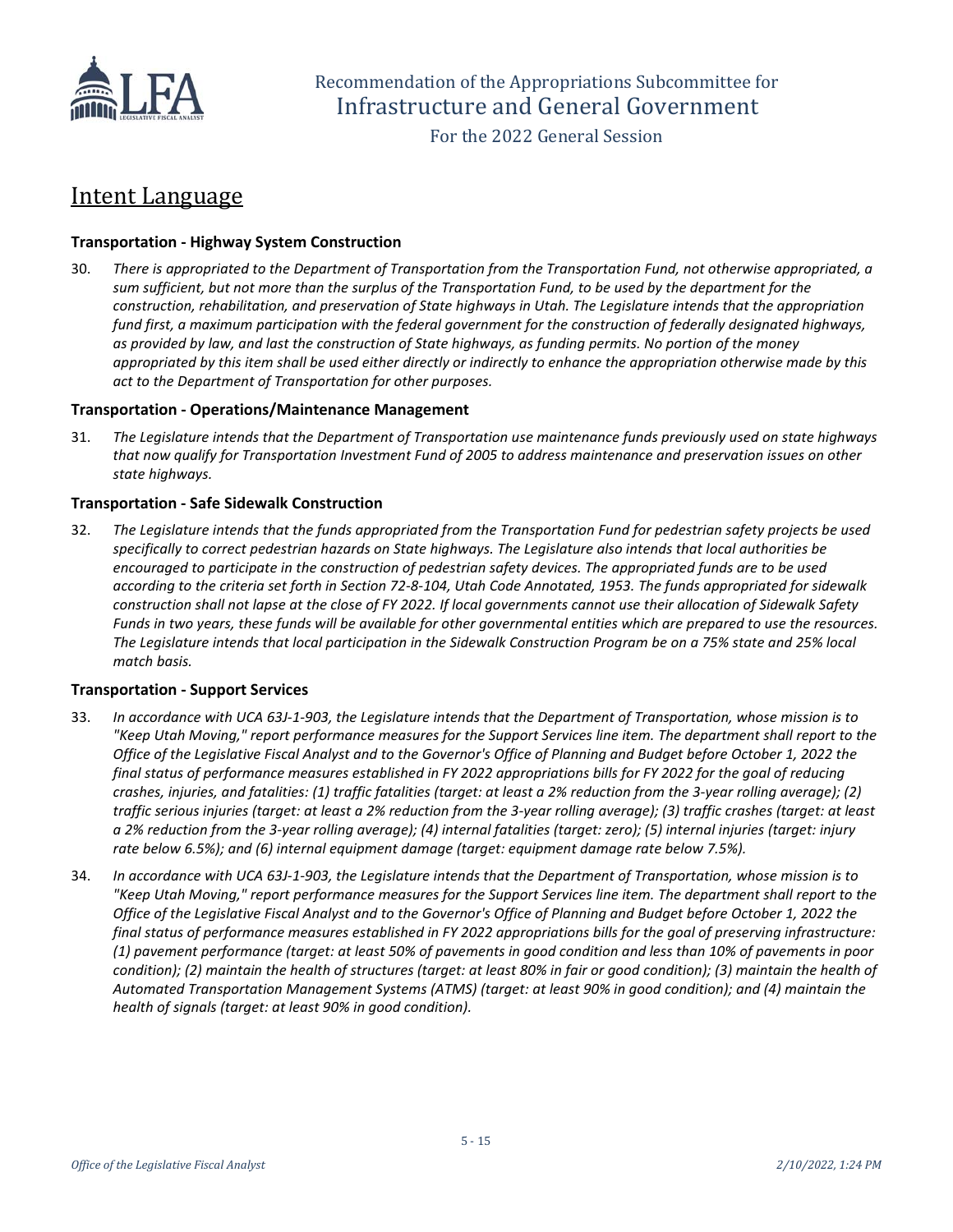

For the 2022 General Session

## Intent Language

*In accordance with UCA 63J‐1‐903, the Legislature intends that the Department of Transportation, whose mission is to "Keep Utah Moving," report performance measures for the Support Services line item. The department shall report to the Office of the Legislative Fiscal Analyst and to the Governor's Office of Planning and Budget before October 1, 2022 the final status of performance measures established in FY 2022 appropriations bills for the goal of optimizing mobility: (1) delay along I‐15 (target: overall composite annual score above 90); (2) maintain a reliable fast condition on I‐15 along the Wasatch Front (target: at least 85% of segments); (3) achieve optimal use of snow and ice equipment and materials (target: at least 92% effectiveness); and (4) support increase of trips by public transit (target: at least 10%).* 35.

*Intent language appearing twice would show up in more than one fiscal year.*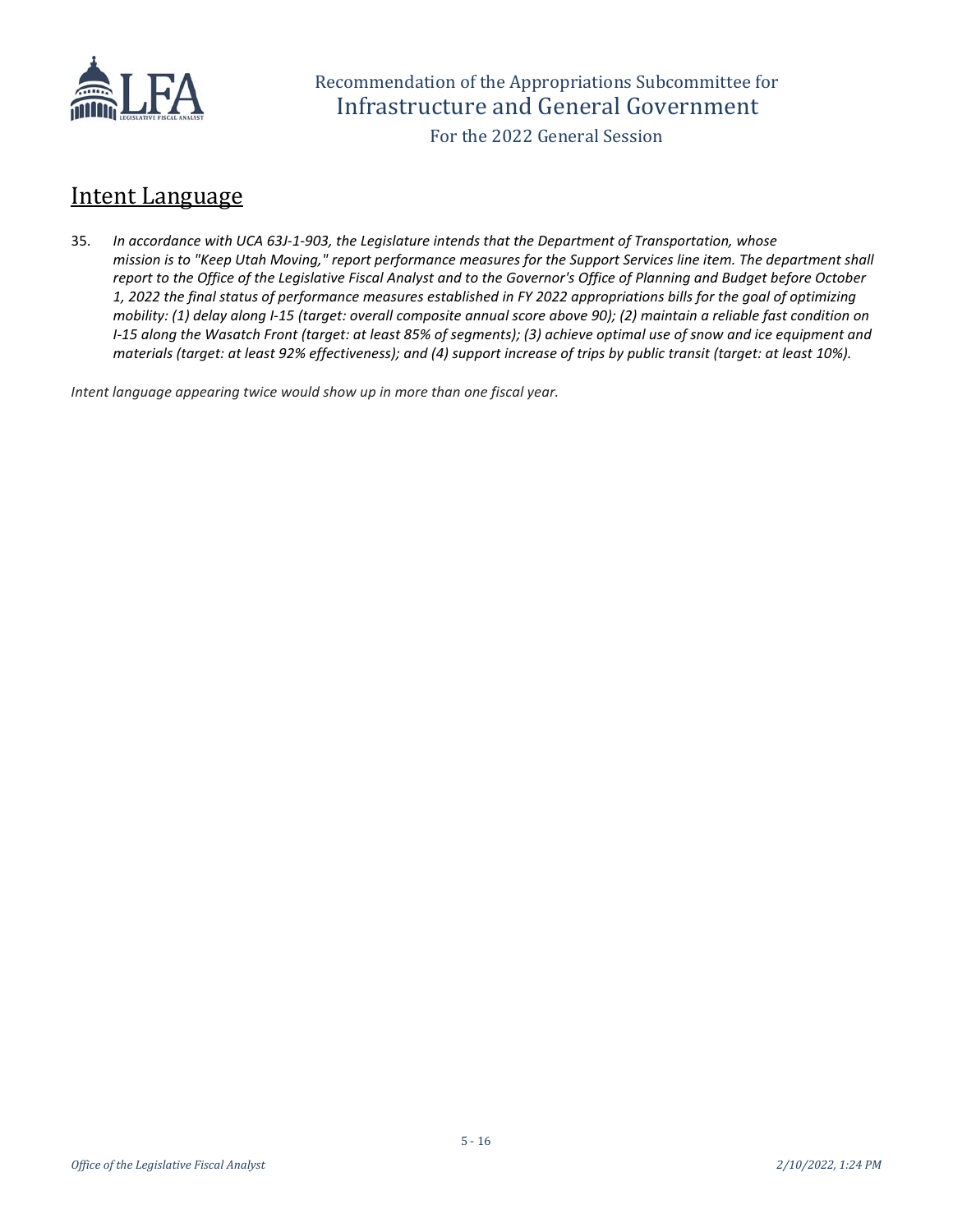

For the 2022 General Session

|     |                                                                                    | Old Fee      | New Fee      | <b>Fee Change</b> | <b>Est Rev Chg</b> |
|-----|------------------------------------------------------------------------------------|--------------|--------------|-------------------|--------------------|
|     | Department of Government Operations - Finance Administration - Financial Reporting |              |              |                   |                    |
| 1.  | Loan Origination Fee                                                               | 0.00         | 500.00       | 500.00            | \$10,000           |
|     | Subtotal, Financial Reporting                                                      |              |              |                   | \$10,000           |
|     | Department of Government Operations - ISF - Facilities Management                  |              |              |                   |                    |
| 2.  | <b>Box Elder Public Safety</b>                                                     | 0.00         | 71,705.00    | 71,705.00         | \$71,705           |
| 3.  | <b>Cultural &amp; Community Engagement MSS</b>                                     | 0.00         | 14,964.25    | 14,964.25         | \$14,964           |
| 4.  | Garage-Groundskeeper I                                                             | 25.00        | 34.68        | 9.68              | \$68               |
| 5.  | <b>DEQ Building</b>                                                                | 62,788.63    | 104,788.63   | 42,000.00         | \$42,000           |
| 6.  | Garage-Facilities Manager / Coord II                                               | 69.00        | 73.25        | 4.25              | \$43               |
| 7.  | Garage-Journey Plumber                                                             | 60.00        | 61.81        | 1.81              | \$2                |
| 8.  | West Valley 3rd District Court                                                     | 148,350.00   | 0.00         | $-148,350.00$     | $-$148,350$        |
| 9.  | Garage-Journey Electrician                                                         | 62.00        | 72.22        | 10.22             | \$2,044            |
| 10. | Garage-Electronics Resource Group                                                  | 53.00        | 54.41        | 1.41              | \$4                |
| 11. | Garage-Journey HVAC                                                                | 59.00        | 65.38        | 6.38              | \$160              |
| 12. | Alcoholic Beverage Control Stores                                                  | 1,879,749.50 | 1,935,322.50 | 55,573.00         | \$55,573           |
| 13. | Garage-Journey Maintenance                                                         | 54.00        | 58.10        | 4.10              | \$2,358            |
| 14. | Veteran's Memorial Cemetery                                                        | 24,464.00    | 41,504.00    | 17,040.00         | \$17,040           |
| 15. | Alcoholic Beverage Control Administration                                          | 805,415.00   | 804,951.92   | $-463.08$         | $-$463$            |
| 16. | Garage-Maintenance Supervisor                                                      | 55.00        | 63.77        | 8.77              | \$281              |
| 17. | <b>Archive Building</b>                                                            | 121,335.00   | 166,335.00   | 45,000.00         | \$45,000           |
| 18. | Capitol Hill Complex                                                               | 3,809,700.00 | 3,124,900.00 | $-684,800.00$     | $-$684,800$        |
| 19. | Agriculture                                                                        | 356,706.00   | 0.00         | $-356,706.00$     | $-$356,706$        |
| 20. | Garage-Administrative Staff                                                        | 49.00        | 53.41        | 4.41              | \$4                |
| 21. | Garage-Journey Boiler Operator                                                     | 61.00        | 63.14        | 2.14              | \$2                |
| 22. | Garage-Office Specialist                                                           | 45.00        | 49.87        | 4.87              | \$5                |
| 23. | Rio Grande Depot                                                                   | 493,565.00   | 244,431.35   | -249,133.65       | $-$249,134$        |
| 24. | Adult Probation and Parole Freemont Office Building                                | 192,375.00   | 223,375.00   | 31,000.00         | \$31,000           |
| 25. | Garage-Apprentice Maintenance                                                      | 49.00        | 51.96        | 2.96              | \$1,539            |
| 26. | Garage-Temp Groundskeeper                                                          | 22.00        | 23.50        | 1.50              | \$342              |
| 27. | Glendinning Fine Arts Center                                                       | 45,000.00    | 43,691.00    | $-1,309.00$       | $-$1,309$          |
| 28. | <b>Highland Regional Center</b>                                                    | 331,766.40   | 160,286.40   | $-171,480.00$     | $-$171,480$        |
| 29. | Provo Regional Center                                                              | 839,011.00   | 839,011.10   | .10               | \$0                |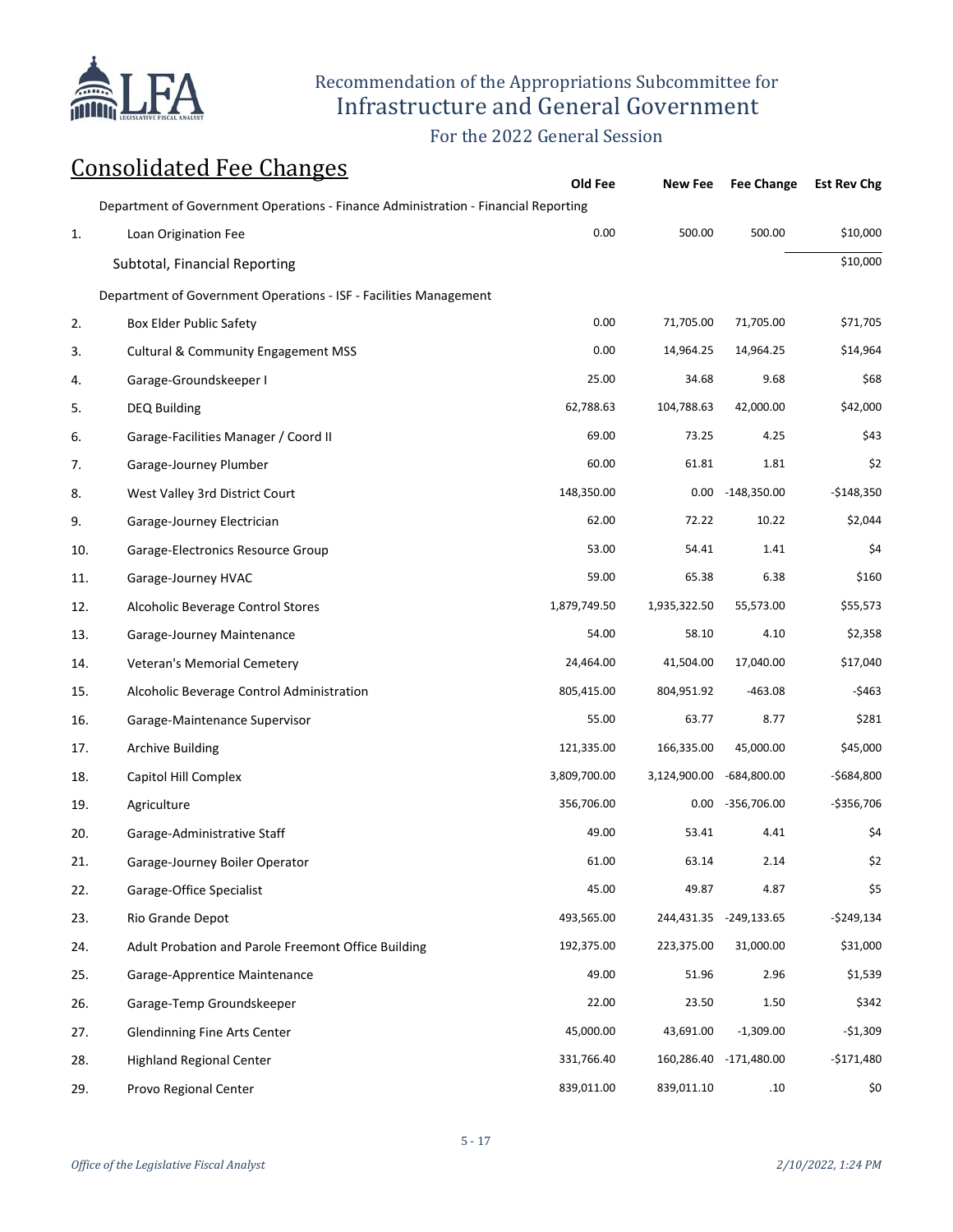

For the 2022 General Session

# **Consolidated Fee Changes** Consolidated Fee Changes

|     |                                                                                                    | Old Fee    | New Fee    | <b>Fee Change</b> | <b>Est Rev Chg</b> |
|-----|----------------------------------------------------------------------------------------------------|------------|------------|-------------------|--------------------|
|     | Department of Government Operations - ISF - Facilities Management                                  |            |            |                   |                    |
| 30. | <b>State Library</b>                                                                               | 183,714.00 | 221,121.80 | 37,407.80         | \$37,408           |
| 31. | State Library State Mail                                                                           | 156,261.00 | 162,341.55 | 6,080.55          | \$6,081            |
| 32. | State Library Visually Impaired                                                                    | 124,027.00 | 137,538.65 | 13,511.65         | \$13,512           |
|     | Subtotal, ISF - Facilities Management                                                              |            |            |                   | $-$1,271,107$      |
|     | Department of Government Operations - ISF - Finance - ISF - Purchasing Card                        |            |            |                   |                    |
|     | Travel                                                                                             |            |            |                   |                    |
|     | <b>Travel Agency Service</b>                                                                       |            |            |                   |                    |
|     | Group                                                                                              |            |            |                   |                    |
| 33. | 100+ people                                                                                        | 0.00       | 19.00      | 19.00             | \$1,900            |
|     | Subtotal, ISF - Purchasing Card                                                                    |            |            |                   | \$1,900            |
|     | Department of Government Operations - ISF - Fleet Operations - ISF - Fuel Network                  |            |            |                   |                    |
| 34. | Retail Sites Markup on Fuel (per gallon)                                                           | .17        | .18        | .01               | \$90,000           |
| 35. | EPA Compliance Monitoring (per month)                                                              | 0.00       | 100.00     | 100.00            | \$100              |
| 36. | Service Rate (per hour)                                                                            | 0.00       | 70.00      | 70.00             | \$70               |
|     | Subtotal, ISF - Fuel Network                                                                       |            |            |                   | \$90,170           |
|     | Department of Government Operations - ISF - Fleet Operations - ISF - Motor Pool                    |            |            |                   |                    |
| 37. | Service Fee (per occurrence)                                                                       | 0.00       | 12.00      | 12.00             | \$12               |
|     | <b>Additional Management</b>                                                                       |            |            |                   |                    |
| 38. | Vehicle Service Center (per month each vehicle)                                                    | 0.00       | 7.50       | 7.50              | \$8                |
| 39. | Management Information System (per month each vehicle)                                             | 3.00       | 4.00       | 1.00              | \$1                |
|     | Subtotal, ISF - Motor Pool                                                                         |            |            |                   | \$21               |
|     | Department of Government Operations - ISF - Risk Management - ISF - Risk Management Administration |            |            |                   |                    |
|     | Aviation Insurance Premiums (pass through)                                                         |            |            |                   |                    |
| 40. | SG-10305 Dept of Public Safety                                                                     | 99,928.00  | 120,754.00 | 20,826.00         | \$20,826           |
| 41. | SG-10269 DNR Dept of Natural Resources                                                             | 21,273.00  | 23,825.00  | 2,552.00          | \$2,552            |
| 42. | SG-10151 Dept of Agriculture & Food                                                                | 11,904.00  | 13,523.00  | 1,619.00          | \$1,619            |
| 43. | SG-10350 DOT Dept of Transportation                                                                | 37,462.00  | 43,258.00  | 5,796.00          | \$5,796            |
| 44. | HE-10364 Utah State University                                                                     | 375,106.00 | 353,039.00 | $-22,067.00$      | $-$22,067$         |
| 45. | HE-10365 Utah Valley University                                                                    | 194,550.00 | 176,406.00 | $-18,144.00$      | $-518,144$         |
|     | Commercial Auto                                                                                    |            |            |                   |                    |
| 46. | Some Universities and State Agencies                                                               | 0.00       | 140,399.00 | 140,399.00        | \$140,399          |
|     | <b>Cyber Liability</b>                                                                             |            |            |                   |                    |
| 47. | SG-10341 DGO Technology Services DTS                                                               | 0.00       | 415,228.00 | 415,228.00        | \$415,228          |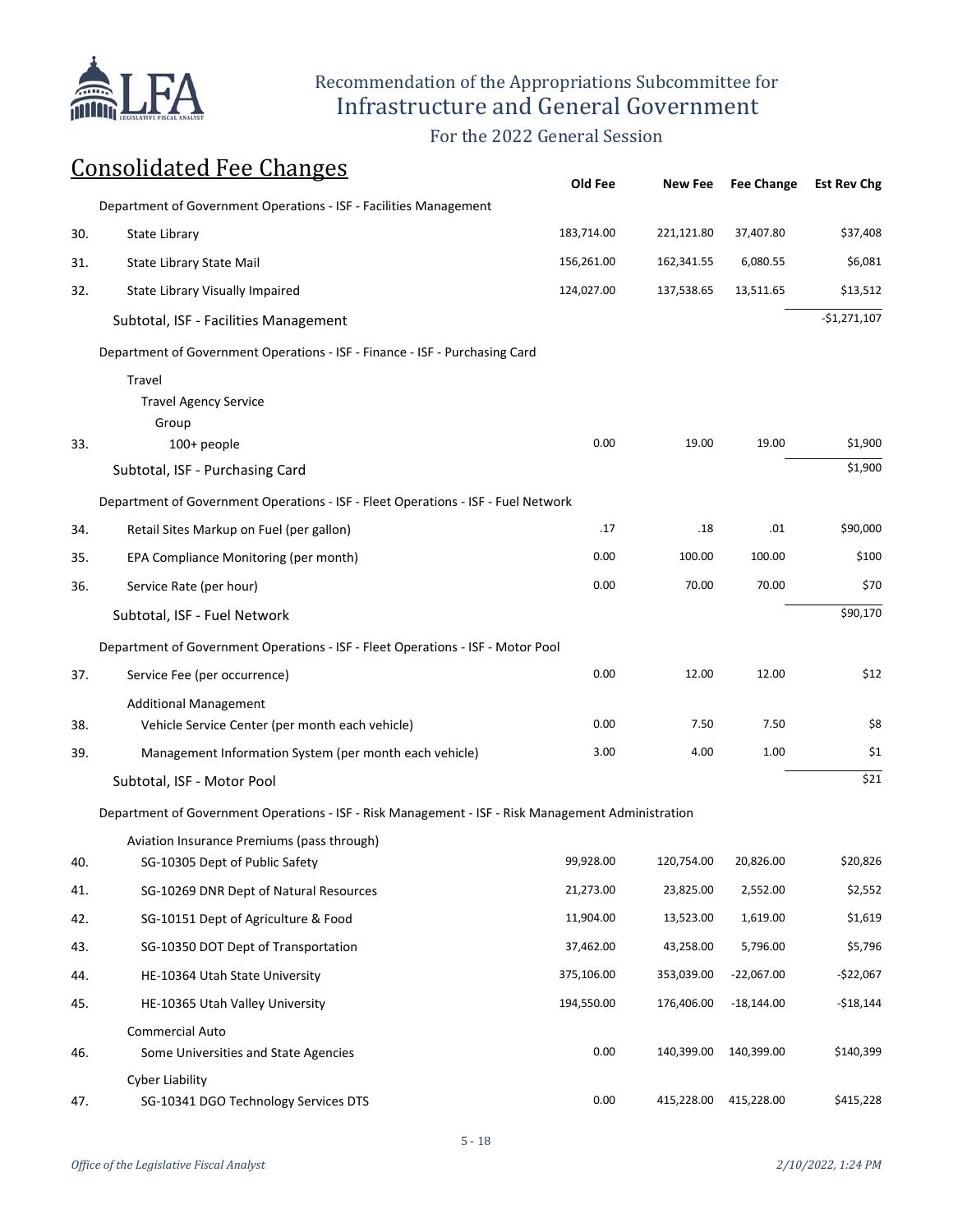

For the 2022 General Session

| <b>Est Rev Chg</b> | <b>Fee Change</b> | New Fee    | Old Fee  |                                                                                                    |     |
|--------------------|-------------------|------------|----------|----------------------------------------------------------------------------------------------------|-----|
|                    |                   |            |          | Department of Government Operations - ISF - Risk Management - ISF - Risk Management Administration |     |
| \$240,479          | 240,479.00        | 240,479.00 | 0.00     | <b>School Districts</b>                                                                            | 48. |
| \$786,688          |                   |            |          | Subtotal, ISF - Risk Management Administration                                                     |     |
|                    |                   |            |          | Department of Government Operations - ISF - Risk Management - Risk Management - Auto               |     |
| \$4,800            | 4,800.00          | 4,800.00   | 0.00     | HE-10356 UCAT-Uintah Basin ATC                                                                     | 49. |
|                    |                   |            |          | <b>APD Premiums: Charter Schools</b>                                                               |     |
| $-5144$            | $-144.00$         | 1,490.00   | 1,634.00 | CS-10155 American Leadership Academy                                                               | 50. |
| \$38               | 38.00             | 880.00     | 842.00   | CS-10164 C S Lewis Academy Charter School                                                          | 51. |
| $-5181$            | $-181.00$         | 760.00     | 941.00   | CS-10310 Canyon Grove Academy                                                                      | 52. |
| \$22               | 22.00             | 270.00     | 248.00   | CS-10178 City Academy                                                                              | 53. |
| $-57$              | $-7.00$           | 340.00     | 347.00   | CS-10201 East Hollywood High School                                                                | 54. |
| -\$67              | $-67.00$          | 230.00     | 297.00   | CS-10209 Fast Forward Charter                                                                      | 55. |
| \$22               | 22.00             | 270.00     | 248.00   | CS-10117 Franklin Discovery Academy                                                                | 56. |
| \$61               | 61.00             | 1,150.00   | 1,089.00 | CS-10225 Guadalupe School                                                                          | 57. |
| -\$48              | $-48.00$          | 150.00     | 198.00   | CS-10238 Itineris Early College High School                                                        | 58. |
| \$19               | 19.00             | 960.00     | 941.00   | CS-10245 Karl G Maeser Preparatory Academy                                                         | 59. |
| \$38               | 38.00             | 880.00     | 842.00   | CS-10258 Merit College Preparatory Academy                                                         | 60. |
| -\$45              | $-45.00$          | 500.00     | 545.00   | CS-10287 Northern Utah Academy For Math Engr & Science                                             | 61. |
| \$3                | 3.00              | 3,320.00   | 3,317.00 | CS-10300 Pinnacle Canyon Academy                                                                   | 62. |
| \$327              | 327.00            | 2,060.00   | 1,733.00 | CS-10302 Providence Hall Charter School                                                            | 63. |
| \$57               | 57.00             | 800.00     | 743.00   | CS-10134 Real Salt Lake Academy                                                                    | 64. |
| \$35               | 35.00             | 530.00     | 495.00   | CS-10459 Salt Lake Charter School                                                                  | 65. |
| \$80               | 80.00             | 1,070.00   | 990.00   | CS-10321 Salt Lake School For The Performing Arts                                                  | 66. |
| \$22               | 22.00             | 270.00     | 248.00   | CS-10328 Soldier Hollow Charter School                                                             | 67. |
| -\$86              | -86.00            | 310.00     | 396.00   | CS-10337 Success Academy - Iron                                                                    | 68. |
| -\$48              | $-48.00$          | 150.00     | 198.00   | CS-10362 Utah County Academy Of Sciences                                                           | 69. |
| \$86               | 86.00             | 2,710.00   | 2,624.00 | CS-10469 Utah Military Academy                                                                     | 70. |
| \$42               | 42.00             | 3,210.00   | 3,168.00 | CS-10437 Valley Academy                                                                            | 71. |
| \$35               | 35.00             | 530.00     | 495.00   | CS-10102 Vanguard Charter School                                                                   | 72. |
| \$16               | 16.00             | 610.00     | 594.00   | CS-10368 Vista At Entrada School For Performing Arts And<br>Technology                             | 73. |
| $-519$             | $-19.00$          | 80.00      | 99.00    | CS-10369 Walden School Of Liberal Arts                                                             | 74. |
| $-$ \$842          | $-842.00$         | 0.00       | 842.00   | CS-10355 Tuacahn High School For The Performing Arts                                               | 75. |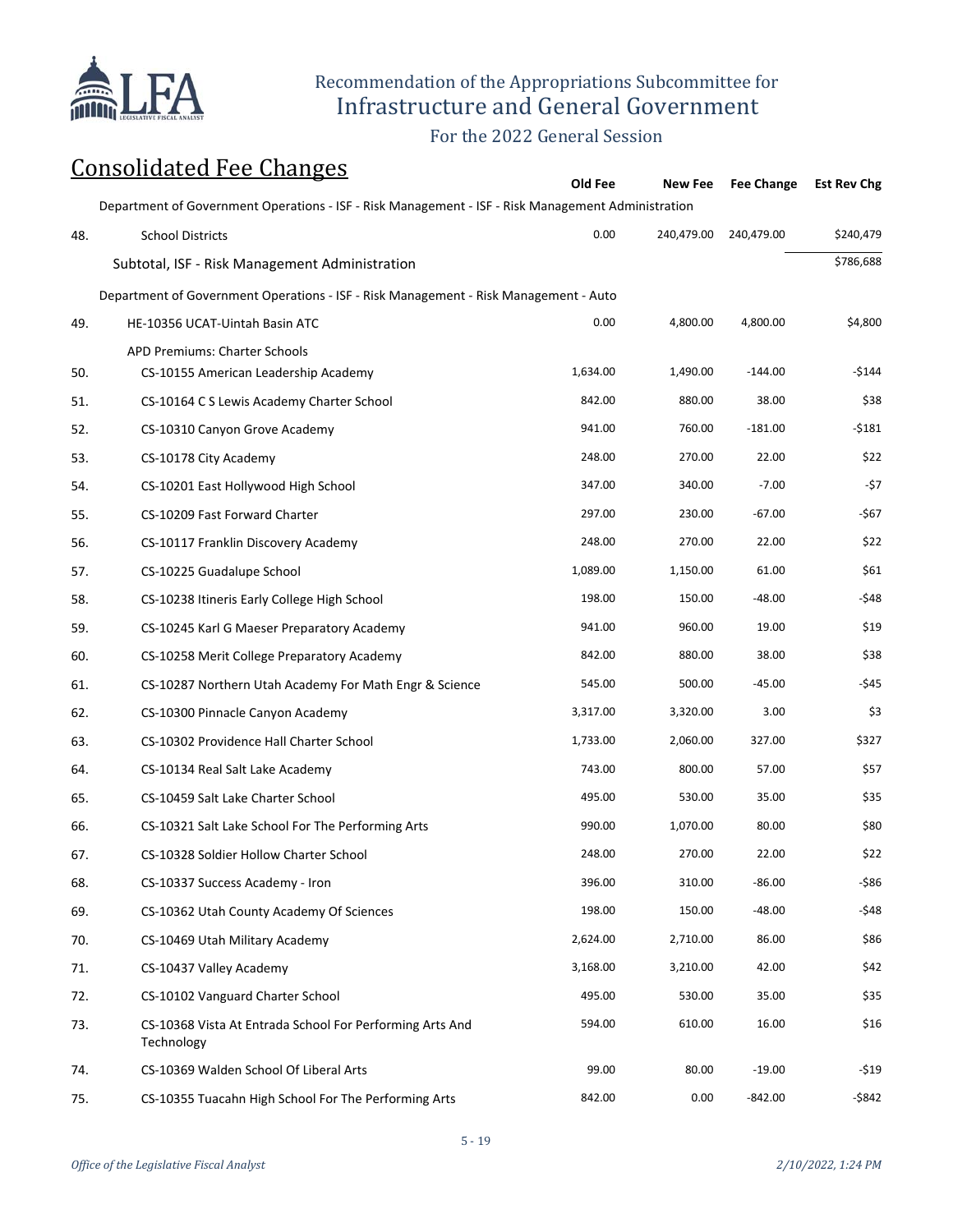

For the 2022 General Session

|      |                                                                                      | Old Fee    | New Fee    | <b>Fee Change</b> | <b>Est Rev Chg</b> |
|------|--------------------------------------------------------------------------------------|------------|------------|-------------------|--------------------|
|      | Department of Government Operations - ISF - Risk Management - Risk Management - Auto |            |            |                   |                    |
|      | APD Premiums: Higher Education                                                       |            |            |                   |                    |
| 76.  | HE-10197 Dixie State University                                                      | 12,687.00  | 12,940.00  | 253.00            | \$253              |
| 77.  | HE-10318 Salt Lake Community College                                                 | 21,950.00  | 26,380.00  | 4,430.00          | \$4,430            |
| 78.  | HE-10326 Snow College                                                                | 7,663.00   | 6,900.00   | $-763.00$         | $-5763$            |
| 79.  | HE-10333 Southern Utah University                                                    | 19,019.00  | 19,710.00  | 691.00            | \$691              |
| 80.  | HE-10163 UCAT-Bridgerland ATC                                                        | 7,439.00   | 7,490.00   | 51.00             | \$51               |
| 81.  | HE-10192 UCAT-Davis ATC                                                              | 2,711.00   | 2,750.00   | 39.00             | \$39               |
| 82.  | HE-10196 UCAT-Dixie ATC                                                              | 4,002.00   | 4,200.00   | 198.00            | \$198              |
| 83.  | HE-10263 UCAT-Mountainland ATC                                                       | 3,347.00   | 3,520.00   | 173.00            | \$173              |
| 84.  | HE-10292 UCAT-Ogden/Weber ATC                                                        | 1,912.00   | 1,950.00   | 38.00             | \$38               |
| 85.  | HE-10334 UCAT-Southwest ATC                                                          | 2,876.00   | 3,020.00   | 144.00            | \$144              |
| 86.  | HE-10348 UCAT-Tooele ATC                                                             | 1,433.00   | 1,860.00   | 427.00            | \$427              |
| 87.  | HE-10358 University of Utah                                                          | 5,140.00   | 1,710.00   | $-3,430.00$       | $-$3,430$          |
| 88.  | HE-10364 Utah State University                                                       | 84,330.00  | 84,680.00  | 350.00            | \$350              |
| 89.  | HE-10365 Utah Valley University                                                      | 31,397.00  | 30,720.00  | $-677.00$         | -\$677             |
| 90.  | HE-10375 Weber State University                                                      | 27,840.00  | 24,320.00  | $-3,520.00$       | $- $3,520$         |
|      | APD Premiums: Independent Agencies                                                   |            |            |                   |                    |
| 91.  | OT-10228 Heber Valley Railroad                                                       | 680.00     | 710.00     | 30.00             | \$30               |
| 92.  | OT-10363 Utah State FairPark                                                         | 1,492.00   | 1,110.00   | $-382.00$         | $-$ \$382          |
|      | <b>APD Premiums: School Districts</b>                                                |            |            |                   |                    |
| 93.  | SD-10154 Alpine School District                                                      | 157,228.00 | 166,150.00 | 8,922.00          | \$8,922            |
| 94.  | SD-10159 Beaver School District                                                      | 7,646.00   | 7,570.00   | $-76.00$          | -\$76              |
| 95.  | SD-10161 Box Elder School District                                                   | 44,222.00  | 41,300.00  | $-2,922.00$       | $-52,922$          |
| 96.  | SD-10166 Cache School District                                                       | 44,037.00  | 41,050.00  | $-2,987.00$       | $-52,987$          |
| 97.  | SD-10168 Canyons School District                                                     | 64,041.00  | 61,600.00  | $-2,441.00$       | -\$2,441           |
| 98.  | SD-10170 Carbon School District                                                      | 13,457.00  | 13,030.00  | $-427.00$         | -\$427             |
| 99.  | SD-10172 Central Utah Educational Services                                           | 77.00      | 80.00      | 3.00              | \$3                |
| 100. | SD-10190 Daggett School District                                                     | 4,217.00   | 4,200.00   | $-17.00$          | -\$17              |
| 101. | SD-10194 Davis School District                                                       | 127,546.00 | 134,470.00 | 6,924.00          | \$6,924            |
| 102. | SD-10199 Duchesne School District                                                    | 22,822.00  | 22,490.00  | $-332.00$         | $-$ \$332          |
| 103. | SD-10204 Emery County School District                                                | 12,772.00  | 12,220.00  | $-552.00$         | $-$ \$552          |
| 104. | SD-10212 Garfield School District                                                    | 7,144.00   | 7,290.00   | 146.00            | \$146              |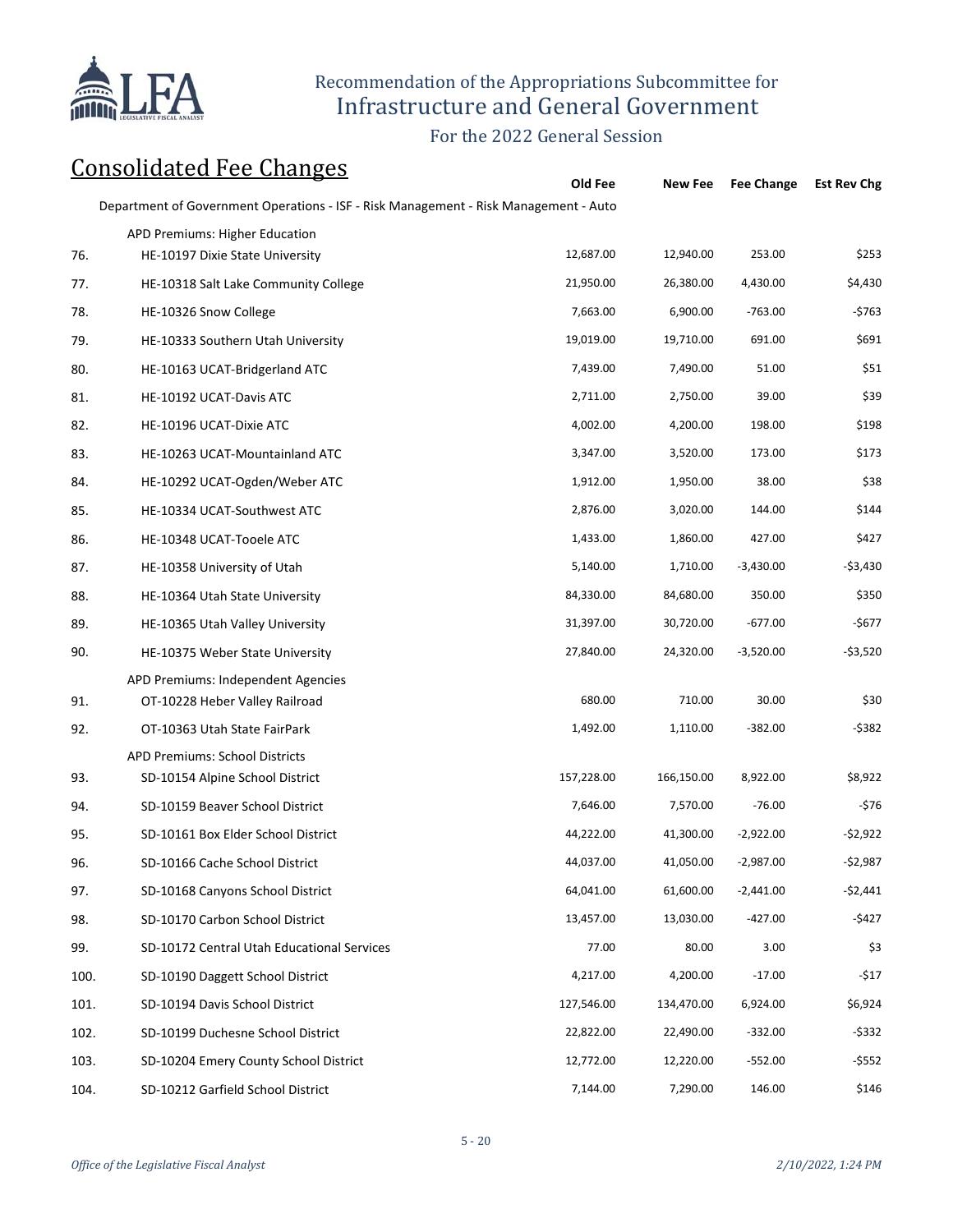

For the 2022 General Session

|      |                                                                                      | Old Fee    | New Fee    | <b>Fee Change</b> | <b>Est Rev Chg</b> |
|------|--------------------------------------------------------------------------------------|------------|------------|-------------------|--------------------|
|      | Department of Government Operations - ISF - Risk Management - Risk Management - Auto |            |            |                   |                    |
| 105. | SD-10223 Grand School District                                                       | 5,826.00   | 5,790.00   | $-36.00$          | -\$36              |
| 106. | SD-10224 Granite School District                                                     | 113,969.00 | 112,280.00 | $-1,689.00$       | $-$1,689$          |
| 107. | SD-10237 Iron School District                                                        | 29,426.00  | 27,940.00  | $-1,486.00$       | -\$1,486           |
| 108. | SD-10240 Jordan School District                                                      | 95,505.00  | 87,370.00  | $-8,135.00$       | $-58,135$          |
| 109. | SD-10241 Juab School District                                                        | 8,008.00   | 8,070.00   | 62.00             | \$62               |
| 110. | SD-10244 Kane School District                                                        | 7,848.00   | 7,800.00   | $-48.00$          | -\$48              |
| 111. | SD-10255 Logan City School District                                                  | 3,078.00   | 2,810.00   | $-268.00$         | $-5268$            |
| 112. | SD-10259 Millard School District                                                     | 12,748.00  | 12,620.00  | $-128.00$         | $-$128$            |
| 113. | SD-10262 Morgan School District                                                      | 9,057.00   | 8,960.00   | $-97.00$          | -\$97              |
| 114. | SD-10265 Murray School District                                                      | 8,897.00   | 8,460.00   | $-437.00$         | -\$437             |
| 115. | SD-10280 Nebo School District                                                        | 60,473.00  | 57,830.00  | -2,643.00         | $-52,643$          |
| 116. | SD-10283 North Sanpete School District                                               | 9,079.00   | 8,870.00   | $-209.00$         | $-5209$            |
| 117. | SD-10285 North Summit School District                                                | 4,767.00   | 4,720.00   | $-47.00$          | $-547$             |
| 118. | SD-10286 Northeastern Utah Education Services                                        | 395.00     | 380.00     | $-15.00$          | $- $15$            |
| 119. | SD-10290 Ogden City School District                                                  | 6,230.00   | 6,280.00   | 50.00             | \$50               |
| 120. | SD-10298 Park City School District                                                   | 8,649.00   | 9,770.00   | 1,121.00          | \$1,121            |
| 121. | SD-10301 Piute School District                                                       | 4,419.00   | 4,300.00   | $-119.00$         | $-$119$            |
| 122. | SD-10303 Provo School District                                                       | 21,112.00  | 20,110.00  | $-1,002.00$       | $-$1,002$          |
| 123. | SD-10315 Rich School District                                                        | 4,272.00   | 4,220.00   | $-52.00$          | -\$52              |
| 124. | SD-10319 Salt Lake School District                                                   | 43,578.00  | 44,030.00  | 452.00            | \$452              |
| 125. | SD-10322 San Juan School District                                                    | 26,599.00  | 25,250.00  | $-1,349.00$       | $-51,349$          |
| 126. | SD-10325 Sevier School District                                                      | 17,965.00  | 17,460.00  | $-505.00$         | $-$ \$505          |
| 127. | SD-10329 South Sanpete School District                                               | 9,598.00   | 9,570.00   | $-28.00$          | $-528$             |
| 128. | SD-10330 South Summit School District                                                | 6,510.00   | 6,890.00   | 380.00            | \$380              |
| 129. | SD-10332 Southeastern Educational Center                                             | 77.00      | 80.00      | 3.00              | \$3                |
| 130. | SD-10335 Southwest Educational Developmental Center                                  | 677.00     | 670.00     | $-7.00$           | -\$7               |
| 131. | SD-10347 Tintic School District                                                      | 2,054.00   | 2,030.00   | $-24.00$          | -\$24              |
| 132. | SD-10349 Tooele School District                                                      | 30,830.00  | 29,490.00  | $-1,340.00$       | $-$1,340$          |
| 133. | SD-10357 Uintah School District                                                      | 21,769.00  | 22,900.00  | 1,131.00          | \$1,131            |
| 134. | SD-10371 Wasatch County School District                                              | 16,635.00  | 16,480.00  | $-155.00$         | $-$155$            |
| 135. | SD-10372 Washington County School District                                           | 54,572.00  | 49,940.00  | $-4,632.00$       | -\$4,632           |
| 136. | SD-10373 Wayne School District                                                       | 3,657.00   | 3,530.00   | $-127.00$         | -\$127             |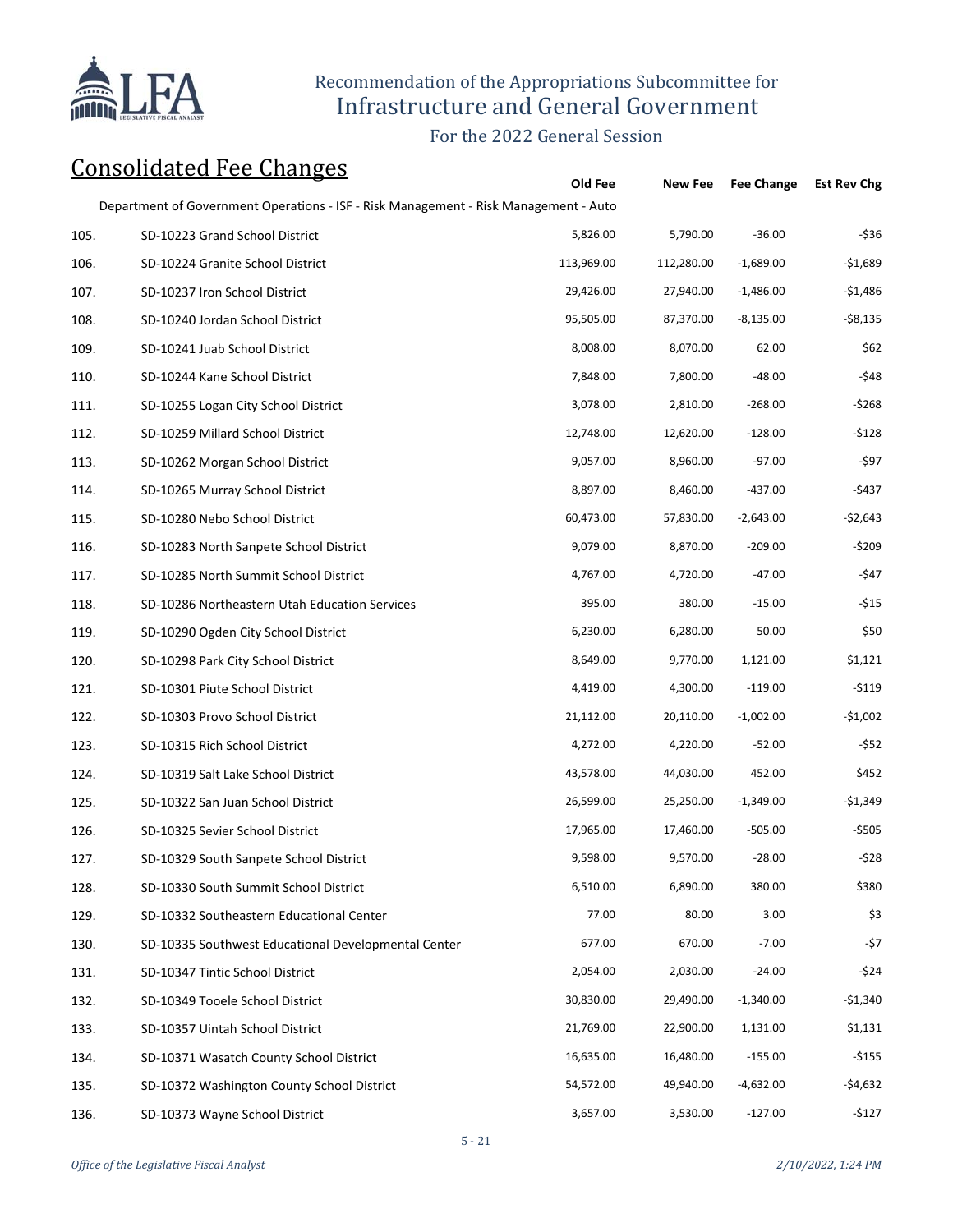

For the 2022 General Session

|      |                                                                                      | Old Fee    | New Fee    | <b>Fee Change</b> | <b>Est Rev Chg</b> |
|------|--------------------------------------------------------------------------------------|------------|------------|-------------------|--------------------|
|      | Department of Government Operations - ISF - Risk Management - Risk Management - Auto |            |            |                   |                    |
| 137. | SD-10374 Weber School District                                                       | 58,111.00  | 53,440.00  | $-4,671.00$       | -\$4,671           |
|      | APD Premiums: State Agencies                                                         |            |            |                   |                    |
| 138. | SG-10156 Attorney General                                                            | 11,633.00  | 11,220.00  | $-413.00$         | -\$413             |
| 139. | SG-10297 Board of Pardons & Parole                                                   | 1,027.00   | 1,100.00   | 73.00             | \$73               |
| 140. | SG-10181 DCCE Department of Cultural & Community<br>Engagement                       | 1,957.00   | 2,040.00   | 83.00             | \$83               |
| 141. | SG-10184 DCCE State Library                                                          | 5,907.00   | 6,090.00   | 183.00            | \$183              |
| 142. | SG-10151 Dept of Agriculture & Food                                                  | 29,323.00  | 32,030.00  | 2,707.00          | \$2,707            |
| 143. | SG-10152 Dept of Alcoholic Beverage Control                                          | 1,961.00   | 1,950.00   | $-11.00$          | $-511$             |
| 144. | SG-10180 Dept of Commerce                                                            | 4,714.00   | 4,880.00   | 166.00            | \$166              |
| 145. | SG-10207 Dept of Environmental Quality                                               | 5,242.00   | 4,600.00   | $-642.00$         | -\$642             |
| 146. | SG-10227 Dept of Health                                                              | 9,948.00   | 10,070.00  | 122.00            | \$122              |
| 147. | SG-10235 Dept of Insurance                                                           | 2,945.00   | 3,070.00   | 125.00            | \$125              |
| 148. | SG-10305 Dept of Public Safety                                                       | 441,490.00 | 425,710.00 | $-15,780.00$      | $-$15,780$         |
| 149. | SG-10367 Dept of Veterans' & Military Affairs                                        | 3,943.00   | 4,600.00   | 657.00            | \$657              |
| 150. | SG-10376 Dept of Workforce Services                                                  | 26,270.00  | 28,700.00  | 2,430.00          | \$2,430            |
| 151. | SG-10145 DGO FCM Facilities Management ISF                                           | 23,455.00  | 23,510.00  | 55.00             | \$55               |
| 152. | SG-10147 DGO FLT Fleet Operations                                                    | 24,260.00  | 28,190.00  | 3,930.00          | \$3,930            |
| 153. | SG-10149 DGO PUR Purchasing                                                          | 249.00     | 250.00     | 1.00              | \$1                |
| 154. | SG-10150 DGO RM Risk Management                                                      | 862.00     | 960.00     | 98.00             | \$98               |
| 155. | SG-10341 DGO Technology Services DTS                                                 | 4,919.00   | 5,160.00   | 241.00            | \$241              |
| 156. | SG-10233 DHS Dept of Human Services                                                  | 100,937.00 | 101,890.00 | 953.00            | \$953              |
| 157. | SG-10269 DNR Dept of Natural Resources                                               | 97,809.00  | 116,520.00 | 18,711.00         | \$18,711           |
| 158. | SG-10276 DNR DWR Wildlife                                                            | 5,235.00   | 4,610.00   | $-625.00$         | -\$625             |
| 159. | SG-10270 DNR Forestry, Fire, & State Lands                                           | 0.00       | 420.00     | 420.00            | \$420              |
| 160. | SG-10271 DNR OGM Oil, Gas and Mining                                                 | 3,250.00   | 3,290.00   | 40.00             | \$40               |
| 161. | SG-10272 DNR Parks & Recreation                                                      | 39,439.00  | 36,770.00  | $-2,669.00$       | $-52,669$          |
| 162. | SG-10188 DOC AP&P Administration                                                     | 79,671.00  | 75,490.00  | $-4,181.00$       | $-54,181$          |
| 163. | SG-10186 DOC Central Utah Corr Facility                                              | 8,275.00   | 8,570.00   | 295.00            | \$295              |
| 164. | SG-10187 DOC Dept of Corrections                                                     | 55,150.00  | 57,670.00  | 2,520.00          | \$2,520            |
| 165. | SG-10350 DOT Dept of Transportation                                                  | 162,742.00 | 174,510.00 | 11,768.00         | \$11,768           |
| 166. | SG-10307 DPS UHP Utah Highway Patrol                                                 | 596.00     | 620.00     | 24.00             | \$24               |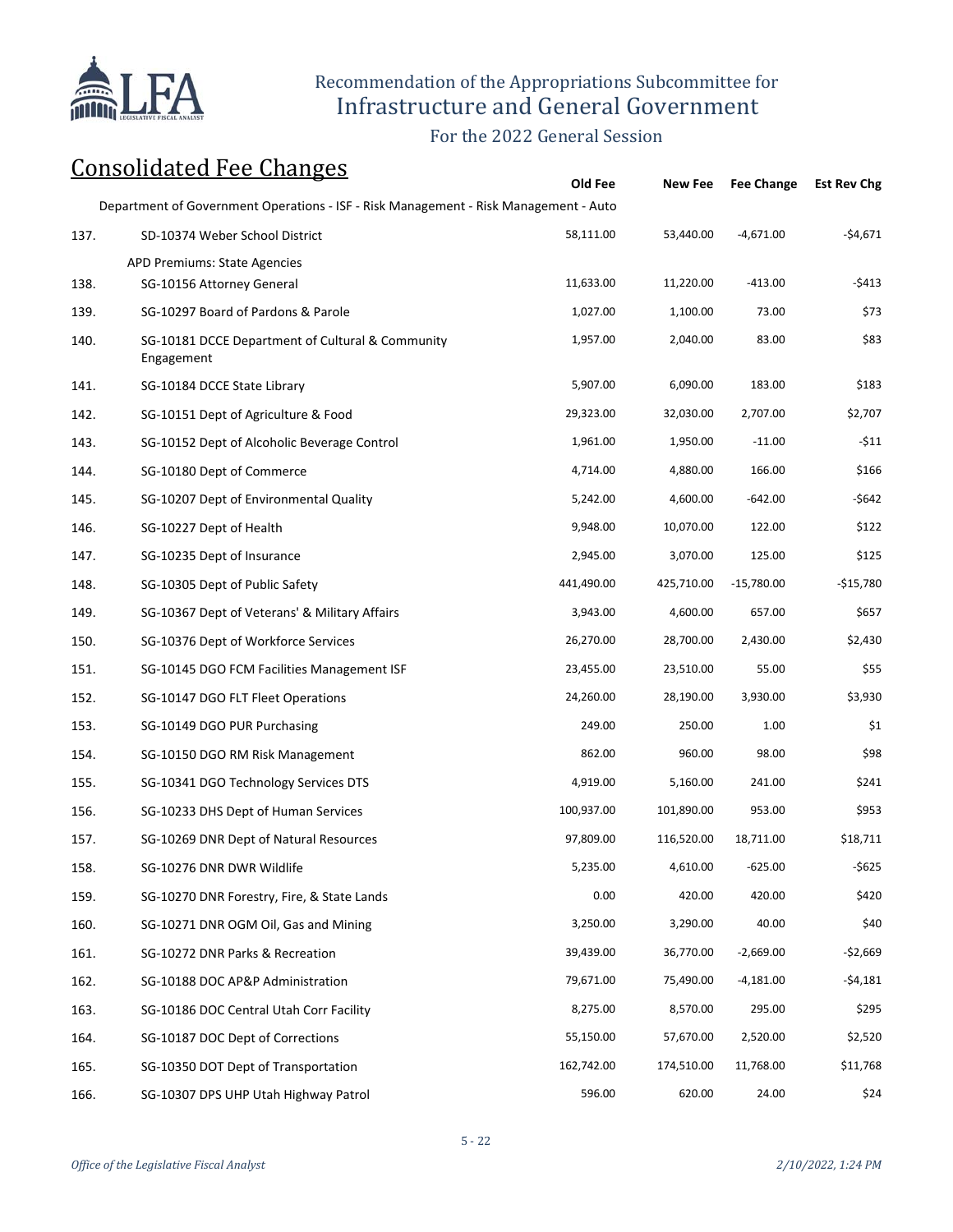

For the 2022 General Session

|      |                                                                                           | Old Fee   | <b>New Fee</b> | <b>Fee Change</b> | <b>Est Rev Chg</b> |
|------|-------------------------------------------------------------------------------------------|-----------|----------------|-------------------|--------------------|
|      | Department of Government Operations - ISF - Risk Management - Risk Management - Auto      |           |                |                   |                    |
| 167. | SG-10217 Gov Comm Criminal & Juvenile Justice                                             | 173.00    | 180.00         | 7.00              | \$7                |
| 168. | SG-10216 Governor's Office                                                                | 510.00    | 540.00         | 30.00             | \$30               |
| 169. | SG-10219 Governor's Office of Economic Opportunity                                        | 3,022.00  | 3,390.00       | 368.00            | \$368              |
| 170. | SG-10476 Governor's Office of Energy                                                      | 0.00      | 180.00         | 180.00            | \$180              |
| 171. | SG-10189 Judicial Branch                                                                  | 27,939.00 | 28,770.00      | 831.00            | \$831              |
| 172. | SG-10246 Labor Commission                                                                 | 6,502.00  | 6,600.00       | 98.00             | \$98               |
| 173. | SG-10277 Navajo Trust Administration                                                      | 1,828.00  | 1,910.00       | 82.00             | \$82               |
| 174. | SG-10304 Public Lands Policy Coordination Office                                          | 704.00    | 720.00         | 16.00             | \$16               |
| 175. | SG-10354 School & Institutional Trust Lands Admin                                         | 3,476.00  | 3,340.00       | $-136.00$         | $-$136$            |
| 176. | SG-10353 State Treasurer                                                                  | 428.00    | 180.00         | $-248.00$         | $-5248$            |
| 177. | SG-10340 Tax Commission                                                                   | 13,241.00 | 12,720.00      | $-521.00$         | -\$521             |
| 178. | SG-10313 Utah Board of Higher Education                                                   | 304.00    | 360.00         | 56.00             | \$56               |
| 179. | SG-10361 Utah Communications Authority                                                    | 7,759.00  | 4,050.00       | $-3,709.00$       | $-53,709$          |
| 180. | SG-10266 Utah National Guard                                                              | 10,326.00 | 9,930.00       | $-396.00$         | $-$ \$396          |
| 181. | SG-10157 Utah State Auditor                                                               | 343.00    | 360.00         | 17.00             | \$17               |
| 182. | SG-10203 Utah State Board of Education                                                    | 12,975.00 | 14,840.00      | 1,865.00          | \$1,865            |
| 183. | SG-10144 DGO Executive Director                                                           | 520.00    | 0.00           | $-520.00$         | $-$ \$520          |
| 184. | SG-10231 Dept of Human Services                                                           | 520.00    | 0.00           | $-520.00$         | -\$520             |
| 185. | SG-10323 Utah State Board of Education DBS Administration                                 | 12,996.00 | 0.00           | $-12,996.00$      | $-512,996$         |
| 186. | SG-10274 DNR Forestry Fire Services Division                                              | 548.00    | 0.00           | $-548.00$         | $- $548$           |
| 187. | SG-10274 DNR Water Resources                                                              | 520.00    | 0.00           | $-520.00$         | $-$ \$520          |
| 188. | SG-10273 DNR Utah Geological Survey                                                       | 520.00    | 0.00           | $-520.00$         | $-$ \$520          |
|      | Subtotal, Risk Management - Auto                                                          |           |                |                   | $-$13,344$         |
|      | Department of Government Operations - ISF - Risk Management - Risk Management - Liability |           |                |                   |                    |
|      | Liability Premiums: Charter Schools                                                       |           |                |                   |                    |
| 189. | CS-10140 Academy for Math, Engineering, & Science                                         | 8,243.00  | 6,030.00       | $-2,213.00$       | $-52,213$          |
| 190. | CS-10155 American Leadership Academy                                                      | 30,748.00 | 19,540.00      | $-11,208.00$      | $-511,208$         |
| 191. | CS-10160 Beehive Science & Technology Academy                                             | 4,986.00  | 3,950.00       | $-1,036.00$       | $-$1,036$          |
| 192. | CS-10126 Bonneville Academy                                                               | 10,346.00 | 6,190.00       | $-4,156.00$       | $-54,156$          |
| 193. | CS-10164 C S Lewis Academy Charter School                                                 | 5,800.00  | 3,210.00       | $-2,590.00$       | $-52,590$          |
| 194. | CS-10310 Canyon Grove Academy                                                             | 10,888.00 | 7,740.00       | $-3,148.00$       | $-53,148$          |
| 195. | CS-10471 Career Path High                                                                 | 2,968.00  | 2,510.00       | $-458.00$         | $-$ \$458          |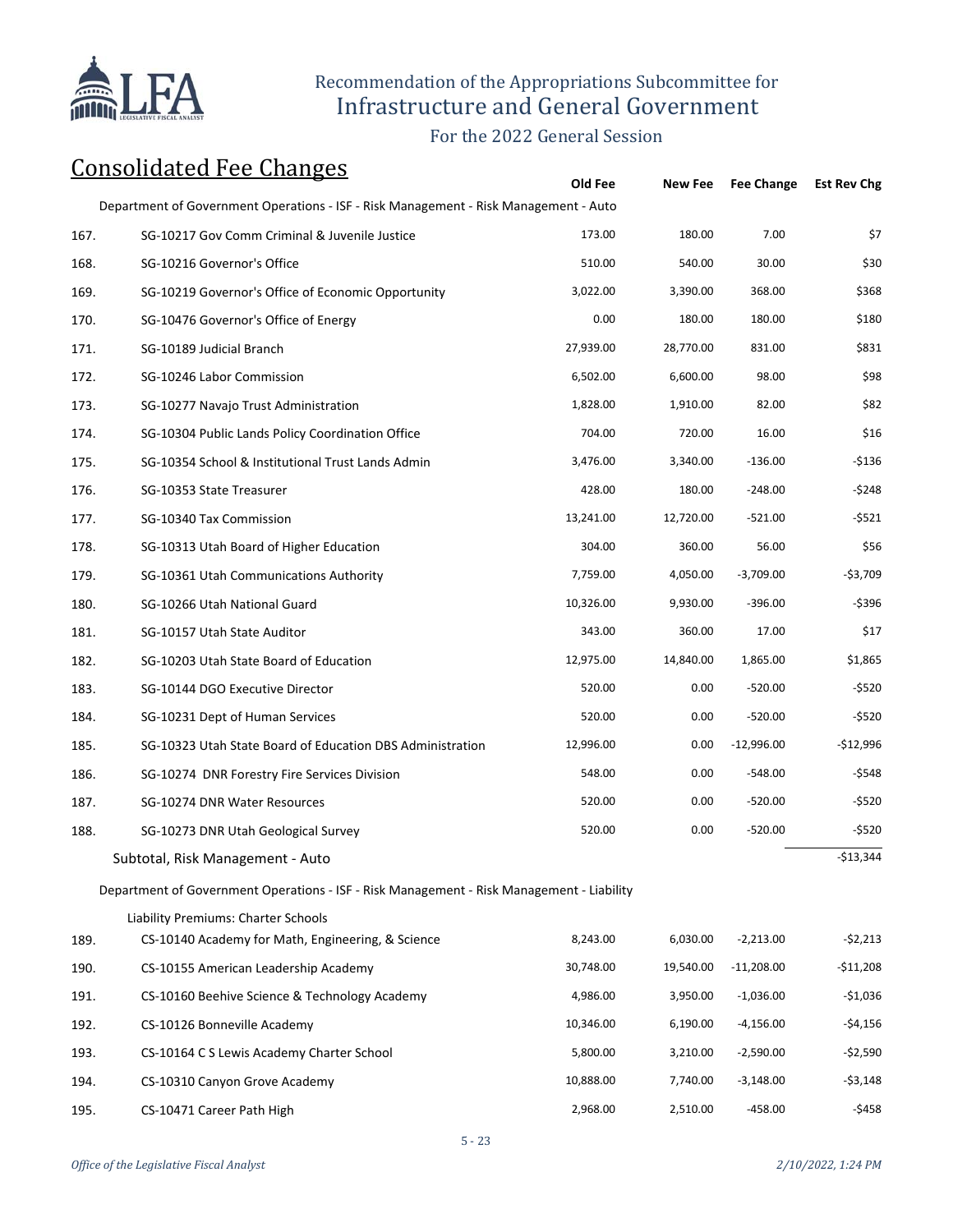

For the 2022 General Session

|      |                                                                                           | Old Fee   | <b>New Fee</b> | <b>Fee Change</b> | <b>Est Rev Chg</b> |
|------|-------------------------------------------------------------------------------------------|-----------|----------------|-------------------|--------------------|
|      | Department of Government Operations - ISF - Risk Management - Risk Management - Liability |           |                |                   |                    |
| 196. | CS-10127 Center For Creativity Innovation and Discovery                                   | 7,581.00  | 5,180.00       | $-2,401.00$       | $-52,401$          |
| 197. | CS-10177 Channing Hall                                                                    | 10,515.00 | 6,850.00       | $-3,665.00$       | -\$3,665           |
| 198. | CS-10178 City Academy                                                                     | 2,781.00  | 1,590.00       | $-1,191.00$       | $-51,191$          |
| 199. | CS-10201 East Hollywood High School                                                       | 5,597.00  | 2,960.00       | $-2,637.00$       | $-$2,637$          |
| 200. | CS-10208 Excelsior Academy Charter School                                                 | 17,740.00 | 17,000.00      | $-740.00$         | -\$740             |
| 201. | CS-10209 Fast Forward Charter                                                             | 3,969.00  | 3,070.00       | $-899.00$         | -\$899             |
| 202. | CS-10117 Franklin Discovery Academy                                                       | 9,430.00  | 8,090.00       | $-1,340.00$       | $-$1,340$          |
| 203. | CS-10213 Gateway Preparatory Academy                                                      | 11,414.00 | 8,200.00       | $-3,214.00$       | $-53,214$          |
| 204. | CS-10215 Good Foundations Charter School                                                  | 0.00      | 4,680.00       | 4,680.00          | \$4,680            |
| 205. | CS-10225 Guadalupe School                                                                 | 5,292.00  | 3,060.00       | -2,232.00         | $-52,232$          |
| 206. | CS-10119 Ignite Entrepreneurship Academy                                                  | 9,124.00  | 7,510.00       | $-1,614.00$       | $-$1,614$          |
| 207. | CS-10236 Intech Collegiate High School                                                    | 2,510.00  | 2,740.00       | 230.00            | \$230              |
| 208. | CS-10238 Itineris Early College High School                                               | 6,309.00  | 4,790.00       | $-1,519.00$       | $-51,519$          |
| 209. | CS-10239 John Hancock Foundation                                                          | 2,663.00  | 2,420.00       | $-243.00$         | $-5243$            |
| 210. | CS-10245 Karl G Maeser Preparatory Academy                                                | 10,753.00 | 7,960.00       | $-2,793.00$       | $-52,793$          |
| 211. | CS-10247 Lakeview Academy                                                                 | 17,180.00 | 11,790.00      | $-5,390.00$       | $-55,390$          |
| 212. | CS-10258 Merit College Preparatory Academy                                                | 7,276.00  | 5,080.00       | $-2,196.00$       | $-52,196$          |
| 213. | CS-10260 Moab Charter School                                                              | 1,594.00  | 1,270.00       | $-324.00$         | $-$ \$324          |
| 214. | CS-10294 Mountain Heights Academy                                                         | 12,516.00 | 16,970.00      | 4,454.00          | \$4,454            |
| 215. | CS-10264 Mountainville Academy                                                            | 11,244.00 | 7,970.00       | $-3,274.00$       | $-53,274$          |
| 216. | CS-10278 Navigator Pointe Charter School                                                  | 8,107.00  | 5,570.00       | $-2,537.00$       | $-$2,537$          |
| 217. | CS-10281 Noah Webster Academy                                                             | 9,243.00  | 6,350.00       | $-2,893.00$       | $-52,893$          |
| 218. | CS-10284 North Star Academy                                                               | 9,091.00  | 6,740.00       | $-2,351.00$       | $-52,351$          |
| 219. | CS-10287 Northern Utah Academy For Math Engr & Science                                    | 15,044.00 | 15,720.00      | 676.00            | \$676              |
| 220. | CS-10289 Odyssey Charter School                                                           | 7,310.00  | 4,020.00       | $-3,290.00$       | $-$ \$3,290        |
| 221. | CS-10300 Pinnacle Canyon Academy                                                          | 7,683.00  | 4,340.00       | $-3,343.00$       | $-53,343$          |
| 222. | CS-10302 Providence Hall Charter School                                                   | 35,582.00 | 25,920.00      | -9,662.00         | $-59,662$          |
| 223. | CS-10311 Quest Academy Charter School                                                     | 17,757.00 | 12,470.00      | $-5,287.00$       | $-55,287$          |
| 224. | CS-10312 Reagan Academy                                                                   | 11,550.00 | 7,710.00       | -3,840.00         | $-53,840$          |
| 225. | CS-10134 Real Salt Lake Academy                                                           | 4,545.00  | 5,430.00       | 885.00            | \$885              |
| 226. | CS-10314 Renaissance Academy                                                              | 12,940.00 | 9,610.00       | -3,330.00         | $-53,330$          |
| 227. | CS-10317 Salt Lake Arts Academy                                                           | 6,801.00  | 5,180.00       | $-1,621.00$       | $-$1,621$          |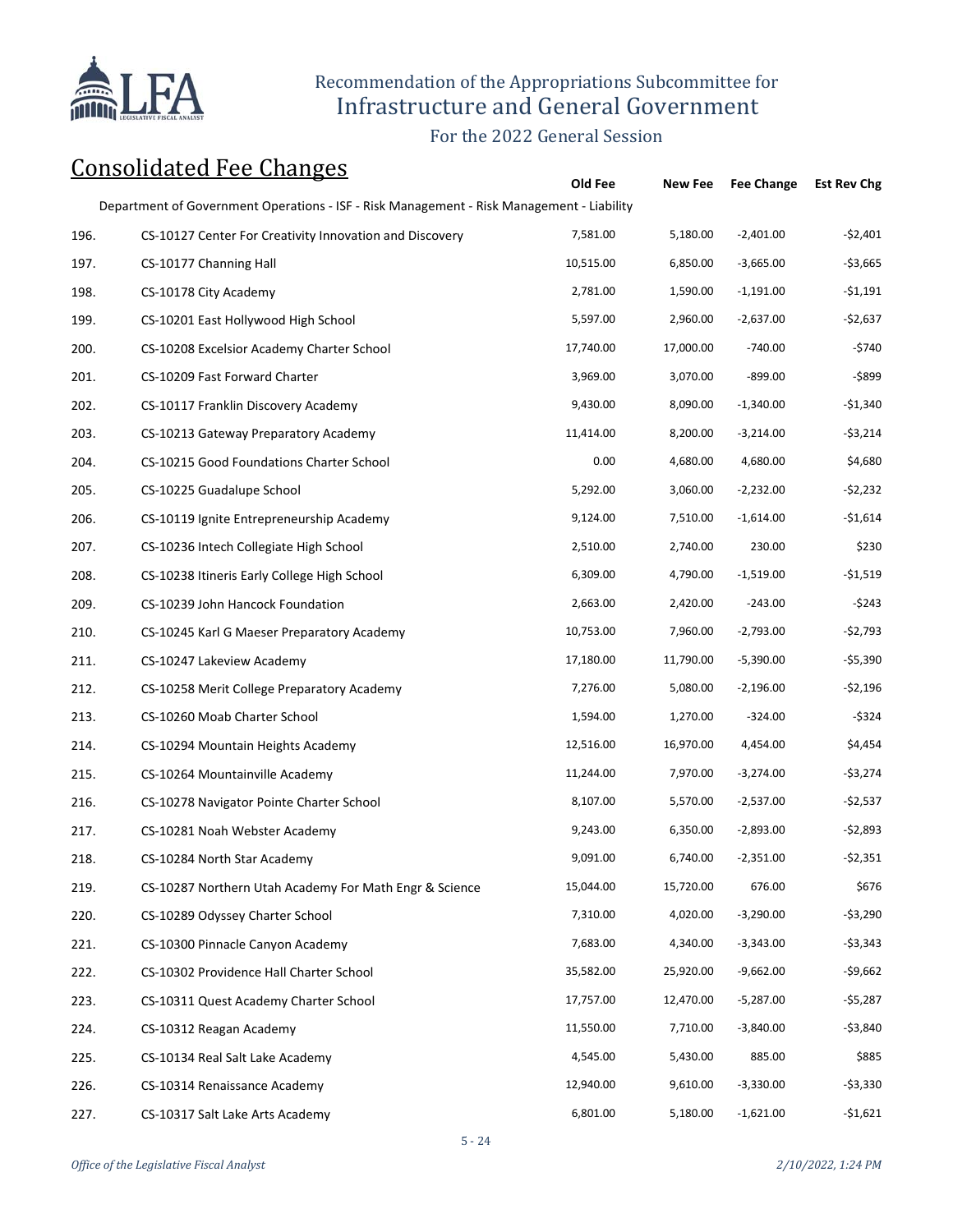

For the 2022 General Session

|      |                                                                                           | Old Fee    | <b>New Fee</b> | <b>Fee Change</b>      | <b>Est Rev Chg</b> |
|------|-------------------------------------------------------------------------------------------|------------|----------------|------------------------|--------------------|
|      | Department of Government Operations - ISF - Risk Management - Risk Management - Liability |            |                |                        |                    |
| 228. | CS-10459 Salt Lake Charter School                                                         | 5,156.00   | 3,940.00       | $-1,216.00$            | $-51,216$          |
| 229. | CS-10321 Salt Lake School For The Performing Arts                                         | 5,122.00   | 2,480.00       | $-2,642.00$            | -\$2,642           |
| 230. | CS-10466 Scholar Academy                                                                  | 10,176.00  | 9,040.00       | $-1,136.00$            | $-$1,136$          |
| 231. | CS-10328 Soldier Hollow Charter School                                                    | 5,292.00   | 3,430.00       | $-1,862.00$            | -\$1,862           |
| 232. | CS-10118 St George Academy                                                                | 4,138.00   | 4,210.00       | 72.00                  | \$72               |
| 233. | CS-10338 Success Academy - Washington                                                     | 7,344.00   | 6,250.00       | $-1,094.00$            | $-51,094$          |
| 234. | CS-10343 The Ranches Academy Charter School                                               | 6,275.00   | 4,710.00       | $-1,565.00$            | $-$1,565$          |
| 235. | CS-10362 Utah County Academy Of Sciences                                                  | 8,870.00   | 8,990.00       | 120.00                 | \$120              |
| 236. | CS-10447 Utah International Charter School                                                | 4,020.00   | 2,630.00       | $-1,390.00$            | $-$1,390$          |
| 237. | CS-10469 Utah Military Academy                                                            | 17,265.00  | 10,920.00      | $-6,345.00$            | $-56,345$          |
| 238. | CS-10437 Valley Academy                                                                   | 6,767.00   | 6,630.00       | $-137.00$              | $-$137$            |
| 239. | CS-10102 Vanguard Charter School                                                          | 7,717.00   | 5,810.00       | $-1,907.00$            | $-$1,907$          |
| 240. | CS-10366 Venture Academy Charter                                                          | 13,025.00  | 9,130.00       | $-3,895.00$            | $-53,895$          |
| 241. | CS-10368 Vista At Entrada School For Performing Arts And<br>Technology                    | 15,315.00  | 13,570.00      | $-1,745.00$            | -\$1,745           |
| 242. | CS-10369 Walden School Of Liberal Arts                                                    | 7,225.00   | 5,850.00       | $-1,375.00$            | $-$1,375$          |
| 243. | CS-10116 Wallace Stegner Academy                                                          | 10,583.00  | 10,500.00      | $-83.00$               | -\$83              |
| 244. | CS-10370 Wasatch Peak Academy                                                             | 7,344.00   | 6,060.00       | $-1,284.00$            | $-51,284$          |
| 245. | CS-10472 Weber State University Charter Academy                                           | 678.00     | 390.00         | $-288.00$              | $-5288$            |
| 246. | CS-10465 Winter Sports School                                                             | 1,933.00   | 1,380.00       | $-553.00$              | $-$ \$553          |
| 247. | CS-10346 Timpanogos Academy Charter School                                                | 8,327.00   | 0.00           | $-8,327.00$            | $-$ \$8,327        |
| 248. | CS-10355 Tuacahn High School For The Performing Arts                                      | 6,445.00   | 0.00           | $-6,445.00$            | $-$6,445$          |
|      | Liability Premiums: Higher Education                                                      |            |                |                        |                    |
| 249. | HE-10197 Dixie State University                                                           | 425,355.00 |                | 296,440.00 -128,915.00 | -\$128,915         |
| 250. | HE-10318 Salt Lake Community College                                                      | 518,166.00 |                | 381,160.00 -137,006.00 | $-$137,006$        |
| 251. | HE-10326 Snow College                                                                     | 154,192.00 | 99,080.00      | $-55,112.00$           | $-$ \$55,112       |
| 252. | HE-10333 Southern Utah University                                                         | 298,541.00 | 238,460.00     | $-60,081.00$           | $-$60,081$         |
| 253. | HE-10163 UCAT-Bridgerland ATC                                                             | 54,704.00  | 43,400.00      | $-11,304.00$           | $-$11,304$         |
| 254. | HE-10192 UCAT-Davis ATC                                                                   | 53,957.00  | 45,030.00      | $-8,927.00$            | -\$8,927           |
| 255. | HE-10196 UCAT-Dixie ATC                                                                   | 56,417.00  | 34,700.00      | $-21,717.00$           | $-521,717$         |
| 256. | HE-10263 UCAT-Mountainland ATC                                                            | 52,280.00  | 44,940.00      | $-7,340.00$            | $-57,340$          |
| 257. | HE-10292 UCAT-Ogden/Weber ATC                                                             | 59,045.00  | 45,470.00      | $-13,575.00$           | $-$13,575$         |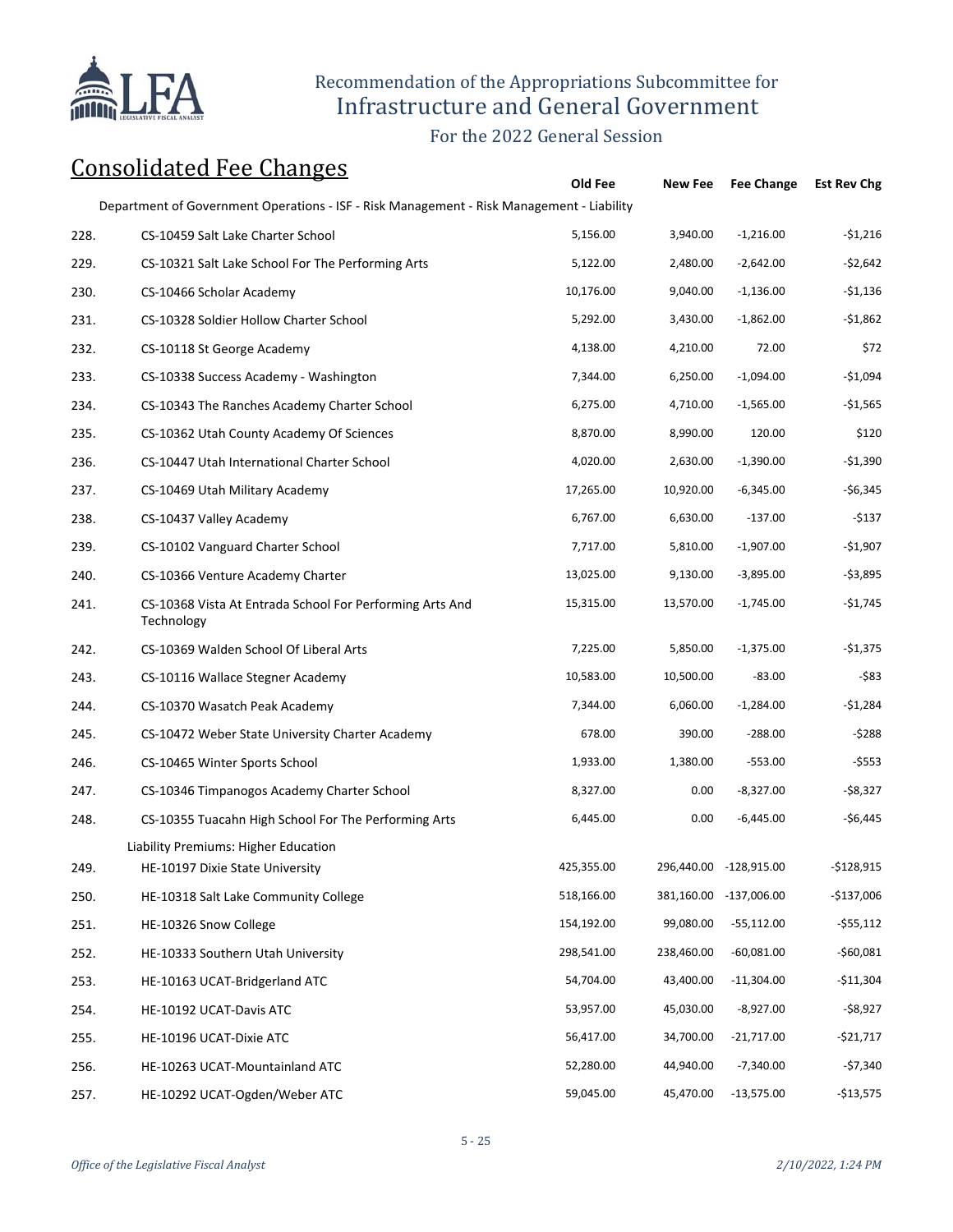

For the 2022 General Session

## **Consolidated Fee Changes**

|      |                                                                                           | Old Fee      | <b>New Fee</b> | <b>Fee Change</b>      | <b>Est Rev Chg</b> |
|------|-------------------------------------------------------------------------------------------|--------------|----------------|------------------------|--------------------|
|      | Department of Government Operations - ISF - Risk Management - Risk Management - Liability |              |                |                        |                    |
| 258. | HE-10334 UCAT-Southwest ATC                                                               | 19,659.00    | 15,090.00      | $-4,569.00$            | $-$4,569$          |
| 259. | HE-10348 UCAT-Tooele ATC                                                                  | 15,321.00    | 12,690.00      | $-2,631.00$            | $-52,631$          |
| 260. | HE-10356 UCAT-Uintah Basin ATC                                                            | 29,034.00    | 23,680.00      | $-5,354.00$            | $-55,354$          |
| 261. | HE-10358 University of Utah                                                               | 2,537,859.00 | 2,198,670.00   | -339,189.00            | $-5339,189$        |
| 262. | HE-10364 Utah State University                                                            | 1,417,529.00 | 995,570.00     | $-421,959.00$          | -\$421,959         |
| 263. | HE-10365 Utah Valley University                                                           | 760,144.00   | 677,860.00     | $-82,284.00$           | $-582,284$         |
| 264. | HE-10375 Weber State University                                                           | 519,301.00   |                | 384,880.00 -134,421.00 | $-$134,421$        |
|      | Liability Premiums: Independent Agencies                                                  |              |                |                        |                    |
| 265. | OT-10228 Heber Valley Railroad                                                            | 4,356.00     | 8,670.00       | 4,314.00               | \$4,314            |
| 266. | OT-10363 Utah State Fairpark                                                              | 17,940.00    | 10,200.00      | $-7,740.00$            | $-57,740$          |
| 267. | School Districts (per Group)                                                              | 8,656,182.00 | 9,565,870.00   | 909,688.00             | \$909,688          |
|      | Liability Premiums: State Agencies                                                        |              |                |                        |                    |
| 268. | SG-10156 Attorney General                                                                 | 259,106.00   | 266,520.00     | 7,414.00               | \$7,414            |
| 269. | SG-10297 Board of Pardons & Parole                                                        | 13,497.00    | 14,560.00      | 1,063.00               | \$1,063            |
| 270. | SG-10169 Capitol Preservation Board                                                       | 3,610.00     | 3,450.00       | $-160.00$              | $-$160$            |
| 271. | SG-10171 Career Service Review Office                                                     | 732.00       | 860.00         | 128.00                 | \$128              |
| 272. | SG-10181 DCCE Department of Cultural & Community<br>Engagement                            | 50,407.00    | 53,160.00      | 2,753.00               | \$2,753            |
| 273. | SG-10151 Dept of Agriculture & Food                                                       | 101,718.00   | 113,870.00     | 12,152.00              | \$12,152           |
| 274. | SG-10152 Dept of Alcoholic Beverage Control                                               | 141,273.00   | 161,120.00     | 19,847.00              | \$19,847           |
| 275. | SG-10180 Dept of Commerce                                                                 | 103,196.00   | 114,440.00     | 11,244.00              | \$11,244           |
| 276. | SG-10207 Dept of Environmental Quality                                                    | 124,665.00   | 149,910.00     | 25,245.00              | \$25,245           |
| 277. | SG-10210 Dept of Financial Institutions                                                   | 23,469.00    | 21,430.00      | $-2,039.00$            | $-52,039$          |
| 278. | SG-10227 Dept of Health                                                                   | 265,277.00   | 324,040.00     | 58,763.00              | \$58,763           |
| 279. | SG-10235 Dept of Insurance                                                                | 30,775.00    | 33,810.00      | 3,035.00               | \$3,035            |
| 280. | SG-10305 Dept of Public Safety                                                            | 894,656.00   | 985,940.00     | 91,284.00              | \$91,284           |
| 281. | SG-10367 Dept of Veterans' & Military Affairs                                             | 11,439.00    | 12,210.00      | 771.00                 | \$771              |
| 282. | SG-10376 Dept of Workforce Services                                                       | 470,482.00   | 474,980.00     | 4,498.00               | \$4,498            |
| 283. | SG-10141 DGO Administrative Rules                                                         | 0.00         | 1,590.00       | 1,590.00               | \$1,590            |
| 284. | SG-10142 DGO Archives Administration                                                      | 0.00         | 8,970.00       | 8,970.00               | \$8,970            |
| 285. | SG-10144 DGO Executive Director                                                           | 0.00         | 1,870.00       | 1,870.00               | \$1,870            |
| 286. | SG-10145 DGO FCM Facilities Management ISF                                                | 0.00         | 46,950.00      | 46,950.00              | \$46,950           |
| 287. | SG-12534 DGO FCM Facilities Management-Admin                                              | 0.00         | 19,750.00      | 19,750.00              | \$19,750           |

5 - 26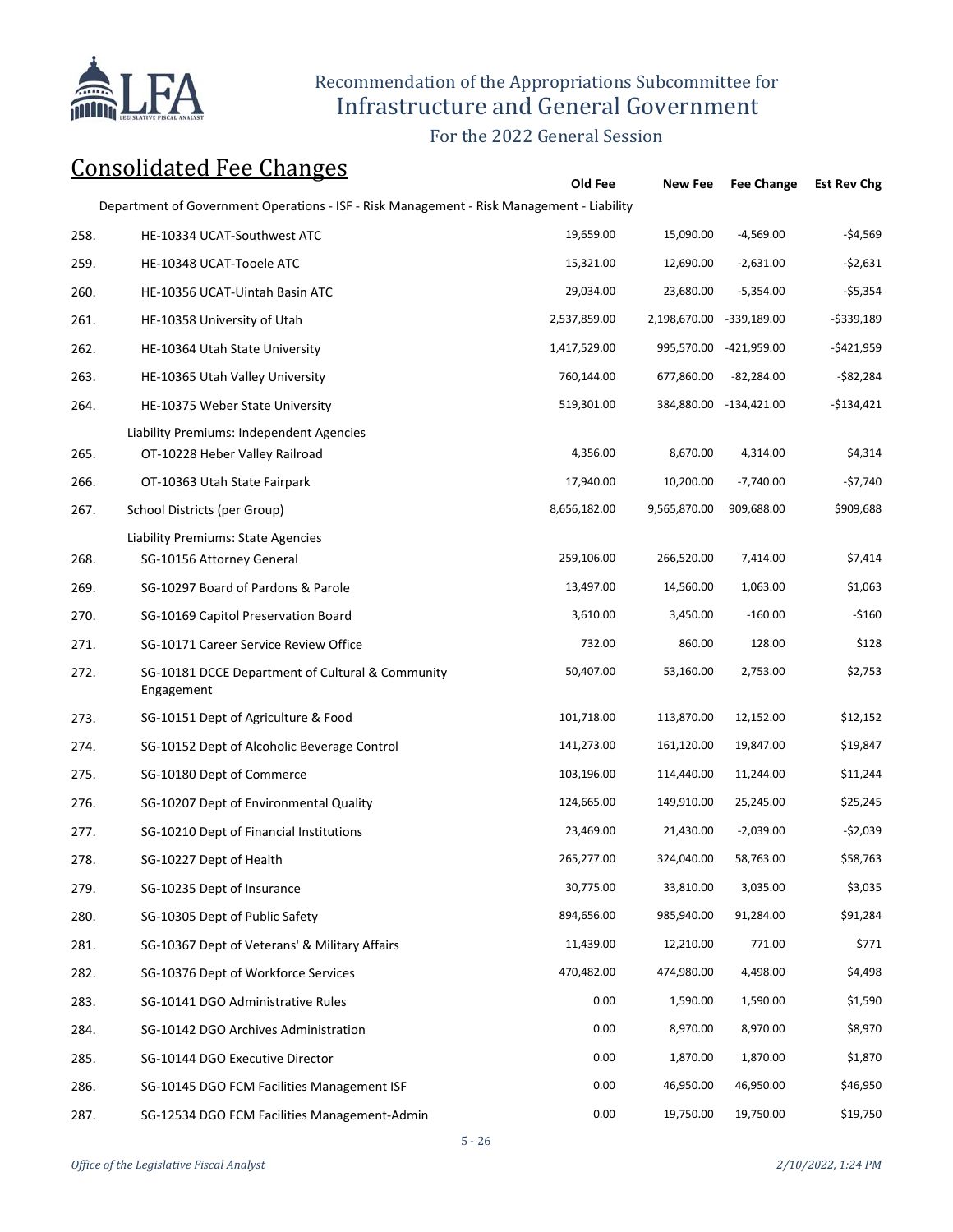

For the 2022 General Session

|      |                                                                                           | Old Fee      | <b>New Fee</b> | <b>Fee Change</b>    | <b>Est Rev Chg</b> |
|------|-------------------------------------------------------------------------------------------|--------------|----------------|----------------------|--------------------|
|      | Department of Government Operations - ISF - Risk Management - Risk Management - Liability |              |                |                      |                    |
| 288. | SG-10146 DGO FIN Finance                                                                  | 0.00         | 16,030.00      | 16,030.00            | \$16,030           |
| 289. | SG-10147 DGO FLT Fleet Operations                                                         | 0.00         | 8,400.00       | 8,400.00             | \$8,400            |
| 290. | SG-10230 DGO Human Resource Management                                                    | 46,684.00    | 38,500.00      | -8,184.00            | $-58,184$          |
| 291. | SG-10100 DGO Inspector Gen Med Admin                                                      | 0.00         | 5,950.00       | 5,950.00             | \$5,950            |
| 292. | SG-10149 DGO PUR Purchasing                                                               | 0.00         | 22,980.00      | 22,980.00            | \$22,980           |
| 293. | SG-10150 DGO RM Risk Management                                                           | 0.00         | 10,150.00      | 10,150.00            | \$10,150           |
| 294. | SG-10143 DGO SDC State Debt Collection                                                    | 0.00         | 4,230.00       | 4,230.00             | \$4,230            |
| 295. | SG-10341 DGO Technology Services DTS                                                      | 205,138.00   | 232,710.00     | 27,572.00            | \$27,572           |
| 296. | SG-10233 DHS Dept of Human Services                                                       | 1,001,173.00 | 1,145,040.00   | 143,867.00           | \$143,867          |
| 297. | SG-10269 DNR Dept of Natural Resources                                                    | 673,703.00   | 954,710.00     | 281,007.00           | \$281,007          |
| 298. | SG-10187 DOC Dept of Corrections                                                          | 1,439,935.00 | 1,628,650.00   | 188,715.00           | \$188,715          |
| 299. | SG-10350 DOT Dept of Transportation                                                       | 3,790,000.00 | 4,340,000.00   | 550,000.00           | \$550,000          |
| 300. | SG-10216 Governor's Office                                                                | 67,565.00    | 45,930.00      | $-21,635.00$         | -\$21,635          |
| 301. | SG-10219 Governor's Office of Economic Opportunity                                        | 86,726.00    | 32,370.00      | $-54,356.00$         | $-$54,356$         |
| 302. | SG-10476 Governor's Office of Energy                                                      | 26,334.00    | 5,760.00       | $-20,574.00$         | $-$20,574$         |
| 303. | SG-10229 House of Representatives                                                         | 6,286.00     | 7,150.00       | 864.00               | \$864              |
| 304. | SG-10189 Judicial Branch                                                                  | 294,274.00   | 337,060.00     | 42,786.00            | \$42,786           |
| 305. | SG-10242 Judicial Conduct Commission                                                      | 173,173.00   |                | 3,720.00 -169,453.00 | $-$169,453$        |
| 306. | SG-10246 Labor Commission                                                                 | 39,051.00    | 44,980.00      | 5,929.00             | \$5,929            |
| 307. | SG-10250 Legislative Auditor General                                                      | 9,812.00     | 12,850.00      | 3,038.00             | \$3,038            |
| 308. | SG-10251 Legislative Fiscal Analyst                                                       | 7,677.00     | 9,970.00       | 2,293.00             | \$2,293            |
| 309. | SG-10253 Legislative Research & General Counsel                                           | 23,503.00    | 29,980.00      | 6,477.00             | \$6,477            |
| 310. | SG-10252 Legislative Services                                                             | 2,732.00     | 6,960.00       | 4,228.00             | \$4,228            |
| 311. | SG-10277 Navajo Trust Administration                                                      | 6,496.00     | 8,690.00       | 2,194.00             | \$2,194            |
| 312. | SG-10309 Public Service Commission                                                        | 5,840.00     | 7,440.00       | 1,600.00             | \$1,600            |
| 313. | SG-10112 School & Institutional Trust Fund Office                                         | 1,987.00     | 2,920.00       | 933.00               | \$933              |
| 314. | SG-10354 School & Institutional Trust Lands Admin                                         | 22,364.00    | 25,390.00      | 3,026.00             | \$3,026            |
| 315. | SG-10324 Senate                                                                           | 5,220.00     | 5,720.00       | 500.00               | \$500              |
| 316. | SG-10353 State Treasurer                                                                  | 9,445.00     | 11,040.00      | 1,595.00             | \$1,595            |
| 317. | SG-10340 Tax Commission                                                                   | 186,736.00   | 206,740.00     | 20,004.00            | \$20,004           |
| 318. | SG-10313 Utah Board of Higher Education                                                   | 100,000.00   | 130,150.00     | 30,150.00            | \$30,150           |
| 319. | SG-10361 Utah Communications Authority                                                    | 39,885.00    | 14,300.00      | $-25,585.00$         | $-525,585$         |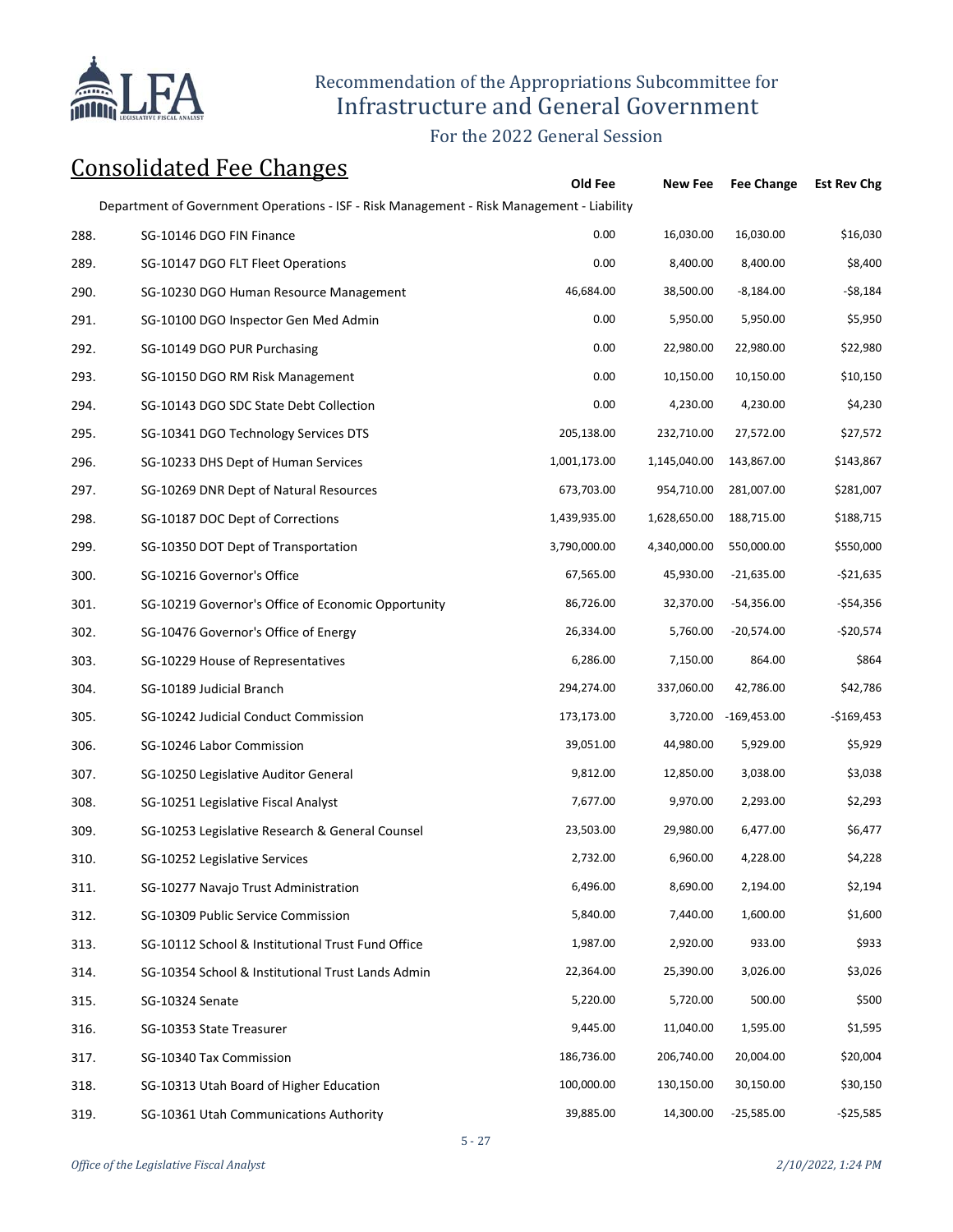

For the 2022 General Session

|      |                                                                                           | Old Fee    | New Fee    | <b>Fee Change</b> | <b>Est Rev Chg</b> |
|------|-------------------------------------------------------------------------------------------|------------|------------|-------------------|--------------------|
|      | Department of Government Operations - ISF - Risk Management - Risk Management - Liability |            |            |                   |                    |
| 320. | SG-11317 Utah Independent Redistricting Commission                                        | 39,039.00  | 750.00     | $-38,289.00$      | $-538,289$         |
| 321. | SG-10266 Utah National Guard                                                              | 89,905.00  | 100,910.00 | 11,005.00         | \$11,005           |
| 322. | SG-10157 Utah State Auditor                                                               | 16,469.00  | 16,980.00  | 511.00            | \$511              |
| 323. | SG-10203 Utah State Board of Education                                                    | 231,923.00 | 265,510.00 | 33,587.00         | \$33,587           |
| 324. | SG-10217 Utah Commission on Criminal and Juvenile Justice                                 | 5,965.00   | 0.00       | $-5,965.00$       | $-55,965$          |
| 325. | SG-10221 Utah Office for Victims of Crime                                                 | 4,188.00   | 0.00       | $-4,188.00$       | -\$4,188           |
| 326. | SG-10323 SBE School for the Deaf and Blind                                                | 13,211.00  | 0.00       | $-13,211.00$      | $-513,211$         |
| 327. | SG-10304 Public Lands Policy Coordination Office                                          | 5,941.00   | 0.00       | $-5,941.00$       | $-55,941$          |
|      | Subtotal, Risk Management - Liability                                                     |            |            |                   | \$718,439          |
|      | Department of Government Operations - ISF - Risk Management - Risk Management - Property  |            |            |                   |                    |
|      | <b>Property Premiums: Charter Schools</b>                                                 |            |            |                   |                    |
| 328. | CS-10140 Academy for Math, Engineering, & Science                                         | 596.00     | 880.00     | 284.00            | \$284              |
| 329. | CS-10155 American Leadership Academy                                                      | 23,409.00  | 30,280.00  | 6,871.00          | \$6,871            |
| 330. | CS-10160 Beehive Science & Technology Academy                                             | 867.00     | 1,280.00   | 413.00            | \$413              |
| 331. | CS-10126 Bonneville Academy                                                               | 6,945.00   | 8,220.00   | 1,275.00          | \$1,275            |
| 332. | CS-10164 C S Lewis Academy Charter School                                                 | 4,285.00   | 5,090.00   | 805.00            | \$805              |
| 333. | CS-10310 Canyon Grove Academy                                                             | 1,385.00   | 1,620.00   | 235.00            | \$235              |
| 334. | CS-10471 Career Path High                                                                 | 187.00     | 320.00     | 133.00            | \$133              |
| 335. | CS-10127 Center For Creativity Innovation and Discovery                                   | 6,011.00   | 7,230.00   | 1,219.00          | \$1,219            |
| 336. | CS-10177 Channing Hall                                                                    | 7,212.00   | 8,740.00   | 1,528.00          | \$1,528            |
| 337. | CS-10178 City Academy                                                                     | 317.00     | 470.00     | 153.00            | \$153              |
| 338. | CS-10201 East Hollywood High School                                                       | 6,963.00   | 8,360.00   | 1,397.00          | \$1,397            |
| 339. | CS-10208 Excelsior Academy Charter School                                                 | 15,655.00  | 18,390.00  | 2,735.00          | \$2,735            |
| 340. | CS-10209 Fast Forward Charter                                                             | 4,381.00   | 5,540.00   | 1,159.00          | \$1,159            |
| 341. | CS-10117 Franklin Discovery Academy                                                       | 6,641.00   | 8,500.00   | 1,859.00          | \$1,859            |
| 342. | CS-10213 Gateway Preparatory Academy                                                      | 7,183.00   | 8,520.00   | 1,337.00          | \$1,337            |
| 343. | CS-10215 Good Foundations Charter School                                                  | 0.00       | 4,590.00   | 4,590.00          | \$4,590            |
| 344. | CS-10225 Guadalupe School                                                                 | 452.00     | 670.00     | 218.00            | \$218              |
| 345. | CS-10119 Ignite Entrepreneurship Academy                                                  | 346.00     | 580.00     | 234.00            | \$234              |
| 346. | CS-10236 Intech Collegiate High School                                                    | 476.00     | 510.00     | 34.00             | \$34               |
| 347. | CS-10238 Itineris Early College High School                                               | 6,213.00   | 7,640.00   | 1,427.00          | \$1,427            |
| 348. | CS-10239 John Hancock Foundation                                                          | 2,598.00   | 3,750.00   | 1,152.00          | \$1,152            |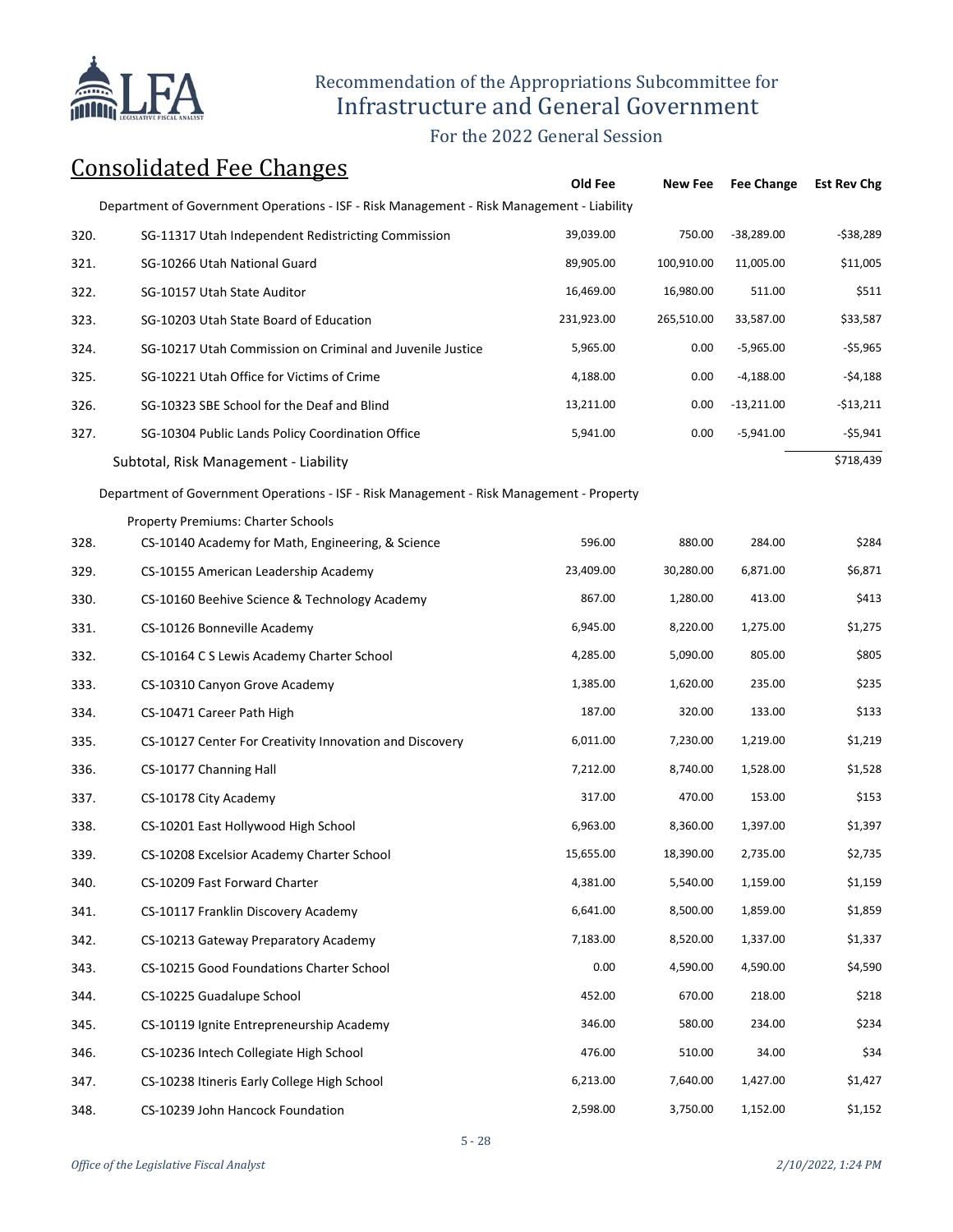

For the 2022 General Session

|      |                                                                                          | Old Fee   | <b>New Fee</b> | <b>Fee Change</b> | <b>Est Rev Chg</b> |
|------|------------------------------------------------------------------------------------------|-----------|----------------|-------------------|--------------------|
|      | Department of Government Operations - ISF - Risk Management - Risk Management - Property |           |                |                   |                    |
| 349. | CS-10245 Karl G Maeser Preparatory Academy                                               | 9,308.00  | 11,460.00      | 2,152.00          | \$2,152            |
| 350. | CS-10247 Lakeview Academy                                                                | 13,769.00 | 17,680.00      | 3,911.00          | \$3,911            |
| 351. | CS-10258 Merit College Preparatory Academy                                               | 5,804.00  | 6,890.00       | 1,086.00          | \$1,086            |
| 352. | CS-10260 Moab Charter School                                                             | 1,057.00  | 1,540.00       | 483.00            | \$483              |
| 353. | CS-10294 Mountain Heights Academy                                                        | 358.00    | 560.00         | 202.00            | \$202              |
| 354. | CS-10264 Mountainville Academy                                                           | 10,544.00 | 12,610.00      | 2,066.00          | \$2,066            |
| 355. | CS-10278 Navigator Pointe Charter School                                                 | 3,473.00  | 4,160.00       | 687.00            | \$687              |
| 356. | CS-10281 Noah Webster Academy                                                            | 6,318.00  | 7,860.00       | 1,542.00          | \$1,542            |
| 357. | CS-10284 North Star Academy                                                              | 4,807.00  | 6,340.00       | 1,533.00          | \$1,533            |
| 358. | CS-10287 Northern Utah Academy For Math Engr & Science                                   | 117.00    | 220.00         | 103.00            | \$103              |
| 359. | CS-10289 Odyssey Charter School                                                          | 4,334.00  | 6,150.00       | 1,816.00          | \$1,816            |
| 360. | CS-10300 Pinnacle Canyon Academy                                                         | 18,074.00 | 22,570.00      | 4,496.00          | \$4,496            |
| 361. | CS-10302 Providence Hall Charter School                                                  | 23,916.00 | 29,130.00      | 5,214.00          | \$5,214            |
| 362. | CS-10311 Quest Academy Charter School                                                    | 9,665.00  | 12,300.00      | 2,635.00          | \$2,635            |
| 363. | CS-10312 Reagan Academy                                                                  | 6,890.00  | 8,210.00       | 1,320.00          | \$1,320            |
| 364. | CS-10134 Real Salt Lake Academy                                                          | 492.00    | 10,750.00      | 10,258.00         | \$10,258           |
| 365. | CS-10314 Renaissance Academy                                                             | 5,015.00  | 7,340.00       | 2,325.00          | \$2,325            |
| 366. | CS-10317 Salt Lake Arts Academy                                                          | 4,648.00  | 6,640.00       | 1,992.00          | \$1,992            |
| 367. | CS-10459 Salt Lake Charter School                                                        | 323.00    | 480.00         | 157.00            | \$157              |
| 368. | CS-10321 Salt Lake School For The Performing Arts                                        | 436.00    | 640.00         | 204.00            | \$204              |
| 369. | CS-10466 Scholar Academy                                                                 | 6,985.00  | 8,360.00       | 1,375.00          | \$1,375            |
| 370. | CS-10328 Soldier Hollow Charter School                                                   | 4,145.00  | 5,050.00       | 905.00            | \$905              |
| 371. | CS-10118 St George Academy                                                               | 3,983.00  | 4,710.00       | 727.00            | \$727              |
| 372. | CS-10337 Success Academy - Iron                                                          | 145.00    | 210.00         | 65.00             | \$65               |
| 373. | CS-10338 Success Academy - Washington                                                    | 113.00    | 170.00         | 57.00             | \$57               |
| 374. | CS-10343 The Ranches Academy Charter School                                              | 3,990.00  | 4,910.00       | 920.00            | \$920              |
| 375. | CS-10362 Utah County Academy Of Sciences                                                 | 9,423.00  | 11,980.00      | 2,557.00          | \$2,557            |
| 376. | CS-10447 Utah International Charter School                                               | 238.00    | 360.00         | 122.00            | \$122              |
| 377. | CS-10469 Utah Military Academy                                                           | 3,702.00  | 4,490.00       | 788.00            | \$788              |
| 378. | CS-10437 Valley Academy                                                                  | 4,239.00  | 5,480.00       | 1,241.00          | \$1,241            |
| 379. | CS-10102 Vanguard Charter School                                                         | 408.00    | 610.00         | 202.00            | \$202              |
| 380. | CS-10366 Venture Academy Charter                                                         | 7,270.00  | 13,410.00      | 6,140.00          | \$6,140            |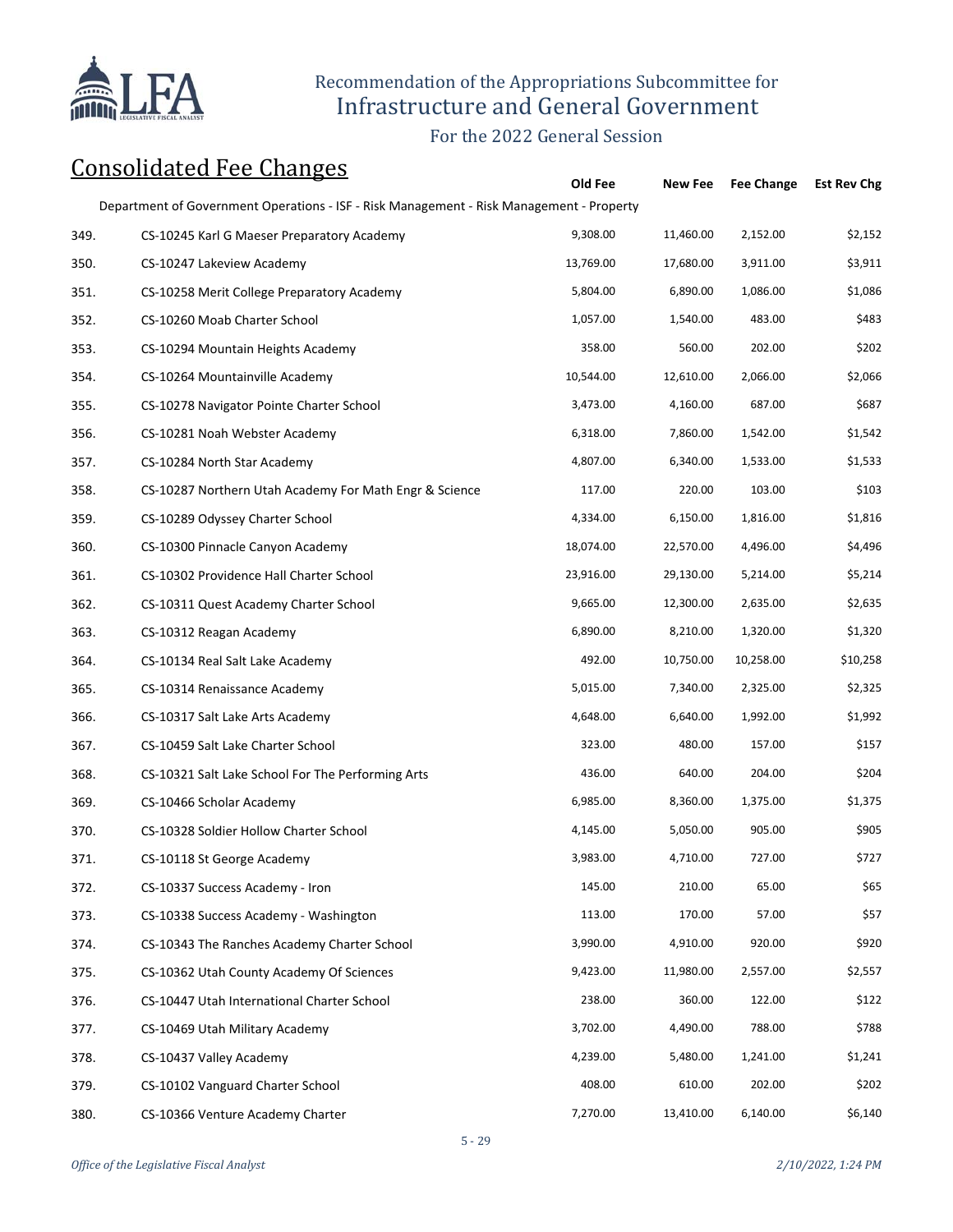

For the 2022 General Session

|      |                                                                                          | Old Fee      | New Fee                   | <b>Fee Change</b> | <b>Est Rev Chg</b> |
|------|------------------------------------------------------------------------------------------|--------------|---------------------------|-------------------|--------------------|
|      | Department of Government Operations - ISF - Risk Management - Risk Management - Property |              |                           |                   |                    |
| 381. | CS-10368 Vista At Entrada School For Performing Arts And<br>Technology                   | 8,928.00     | 12,150.00                 | 3,222.00          | \$3,222            |
| 382. | CS-10369 Walden School Of Liberal Arts                                                   | 4,915.00     | 6,000.00                  | 1,085.00          | \$1,085            |
| 383. | CS-10116 Wallace Stegner Academy                                                         | 6,888.00     | 8,680.00                  | 1,792.00          | \$1,792            |
| 384. | CS-10370 Wasatch Peak Academy                                                            | 3,723.00     | 4,790.00                  | 1,067.00          | \$1,067            |
| 385. | CS-10472 Weber State University Charter Academy                                          | 28.00        | 40.00                     | 12.00             | \$12               |
| 386. | CS-10465 Winter Sports School                                                            | 1,604.00     | 1,920.00                  | 316.00            | \$316              |
| 387. | CS-10346 Timpanogos Academy Charter School                                               | 4,356.00     | 0.00                      | -4,356.00         | $-54,356$          |
| 388. | CS-10355 Tuacahn High School For The Performing Arts                                     | 6,401.00     | 0.00                      | $-6,401.00$       | -\$6,401           |
|      | Property Premiums: Higher Education                                                      |              |                           |                   |                    |
| 389. | HE-10197 Dixie State University                                                          | 269,132.00   | 349,640.00                | 80,508.00         | \$80,508           |
| 390. | HE-10318 Salt Lake Community College                                                     | 430,234.00   | 522,420.00                | 92,186.00         | \$92,186           |
| 391. | HE-10326 Snow College                                                                    | 172,164.00   | 236,240.00                | 64,076.00         | \$64,076           |
| 392. | HE-10333 Southern Utah University                                                        | 326,465.00   | 451,170.00                | 124,705.00        | \$124,705          |
| 393. | HE-10163 UCAT-Bridgerland ATC                                                            | 56,363.00    | 79,740.00                 | 23,377.00         | \$23,377           |
| 394. | HE-10192 UCAT-Davis ATC                                                                  | 71,236.00    | 110,520.00                | 39,284.00         | \$39,284           |
| 395. | HE-10196 UCAT-Dixie ATC                                                                  | 38,991.00    | 55,760.00                 | 16,769.00         | \$16,769           |
| 396. | HE-10263 UCAT-Mountainland ATC                                                           | 32,038.00    | 72,010.00                 | 39,972.00         | \$39,972           |
| 397. | HE-10334 UCAT-Southwest ATC                                                              | 21,678.00    | 31,740.00                 | 10,062.00         | \$10,062           |
| 398. | HE-10348 UCAT-Tooele ATC                                                                 | 12,530.00    | 18,410.00                 | 5,880.00          | \$5,880            |
| 399. | HE-10292 UCAT-Ogden/Weber ATC                                                            | 63,270.00    | 127,380.00                | 64,110.00         | \$64,110           |
| 400. | HE-10356 UCAT-Uintah Basin ATC                                                           | 62,432.00    | 79,600.00                 | 17,168.00         | \$17,168           |
| 401. | HE-10358 University of Utah                                                              | 5,400,000.00 | 9,015,250.00 3,615,250.00 |                   | \$3,615,250        |
| 402. | HE-10364 Utah State University                                                           | 1,237,277.00 | 1,971,960.00              | 734,683.00        | \$734,683          |
| 403. | HE-10365 Utah Valley University                                                          | 540,592.00   | 803,720.00                | 263,128.00        | \$263,128          |
| 404. | HE-10375 Weber State University                                                          | 589,351.00   | 935,620.00                | 346,269.00        | \$346,269          |
| 405. | HE-10428 Utah System of Technical Colleges                                               | 129.00       | 0.00                      | $-129.00$         | $-$129$            |
|      | Property Premiums: Independent Agencies                                                  |              |                           |                   |                    |
| 406. | OT-10228 Heber Valley Railroad                                                           | 4,876.00     | 6,550.00                  | 1,674.00          | \$1,674            |
| 407. | SG-10361 Utah Communications Authority                                                   | 100,022.00   | 124,460.00                | 24,438.00         | \$24,438           |
| 408. | OT-10363 Utah State Fairpark                                                             | 41,297.00    | 55,950.00                 | 14,653.00         | \$14,653           |
|      | <b>Property Premiums: School Districts</b>                                               |              |                           |                   |                    |
| 409. | SD-10154 Alpine School District                                                          | 863,013.00   | 1,018,080.00              | 155,067.00        | \$155,067          |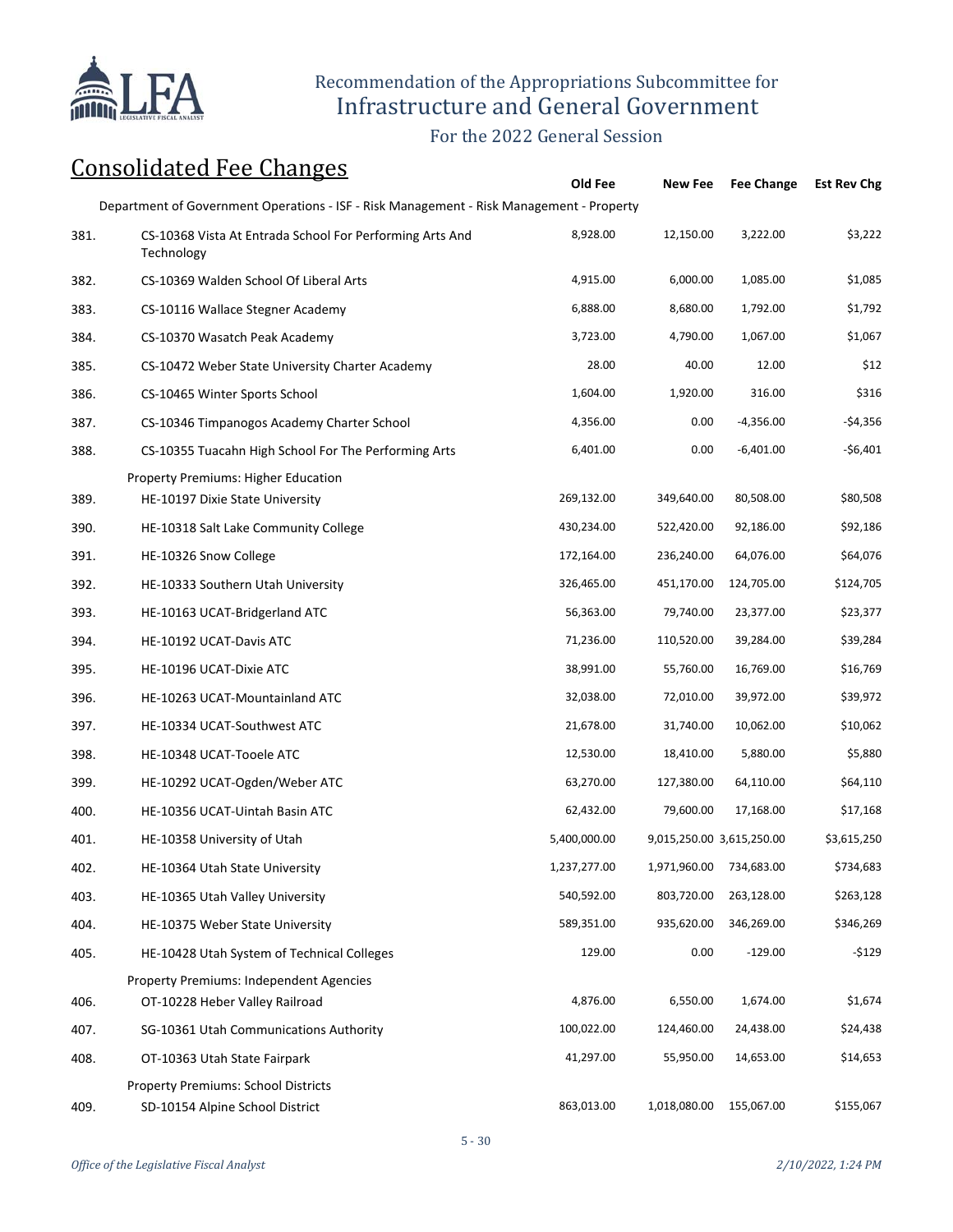

For the 2022 General Session

|      |                                                                                          | Old Fee      | <b>New Fee</b> | <b>Fee Change</b> | <b>Est Rev Chg</b> |
|------|------------------------------------------------------------------------------------------|--------------|----------------|-------------------|--------------------|
|      | Department of Government Operations - ISF - Risk Management - Risk Management - Property |              |                |                   |                    |
| 410. | SD-10159 Beaver School District                                                          | 54,036.00    | 68,490.00      | 14,454.00         | \$14,454           |
| 411. | SD-10161 Box Elder School District                                                       | 257,879.00   | 317,730.00     | 59,851.00         | \$59,851           |
| 412. | SD-10166 Cache School District                                                           | 222,710.00   | 288,940.00     | 66,230.00         | \$66,230           |
| 413. | SD-10168 Canyons School District                                                         | 646,933.00   | 777,040.00     | 130,107.00        | \$130,107          |
| 414. | SD-10170 Carbon School District                                                          | 99,956.00    | 76,040.00      | $-23,916.00$      | $-523,916$         |
| 415. | SD-10190 Daggett School District                                                         | 24,382.00    | 18,370.00      | $-6,012.00$       | $-56,012$          |
| 416. | SD-10194 Davis School District                                                           | 1,257,622.00 | 1,471,440.00   | 213,818.00        | \$213,818          |
| 417. | SD-10199 Duchesne School District                                                        | 155,761.00   | 157,320.00     | 1,559.00          | \$1,559            |
| 418. | SD-10204 Emery County School District                                                    | 68,295.00    | 86,950.00      | 18,655.00         | \$18,655           |
| 419. | SD-10212 Garfield School District                                                        | 39,063.00    | 48,210.00      | 9,147.00          | \$9,147            |
| 420. | SD-10223 Grand School District                                                           | 37,493.00    | 49,900.00      | 12,407.00         | \$12,407           |
| 421. | SD-10224 Granite School District                                                         | 615,825.00   | 761,920.00     | 146,095.00        | \$146,095          |
| 422. | SD-10237 Iron School District                                                            | 152,790.00   | 202,540.00     | 49,750.00         | \$49,750           |
| 423. | SD-10240 Jordan School District                                                          | 639,025.00   | 1,148,790.00   | 509,765.00        | \$509,765          |
| 424. | SD-10241 Juab School District                                                            | 46,141.00    | 58,700.00      | 12,559.00         | \$12,559           |
| 425. | SD-10244 Kane School District                                                            | 48,910.00    | 96,100.00      | 47,190.00         | \$47,190           |
| 426. | SD-10255 Logan City School District                                                      | 108,106.00   | 135,160.00     | 27,054.00         | \$27,054           |
| 427. | SD-10259 Millard School District                                                         | 73,394.00    | 100,220.00     | 26,826.00         | \$26,826           |
| 428. | SD-10262 Morgan School District                                                          | 53,551.00    | 92,410.00      | 38,859.00         | \$38,859           |
| 429. | SD-10265 Murray School District                                                          | 106,893.00   | 116,030.00     | 9,137.00          | \$9,137            |
| 430. | SD-10280 Nebo School District                                                            | 348,809.00   | 451,150.00     | 102,341.00        | \$102,341          |
| 431. | SD-10283 North Sanpete School District                                                   | 36,245.00    | 46,100.00      | 9,855.00          | \$9,855            |
| 432. | SD-10285 North Summit School District                                                    | 29,310.00    | 37,150.00      | 7,840.00          | \$7,840            |
| 433. | SD-10286 Northeastern Utah Education Services                                            | 566.00       | 720.00         | 154.00            | \$154              |
| 434. | SD-10290 Ogden City School District                                                      | 323,874.00   | 418,460.00     | 94,586.00         | \$94,586           |
| 435. | SD-10298 Park City School District                                                       | 96,054.00    | 110,140.00     | 14,086.00         | \$14,086           |
| 436. | SD-10301 Piute School District                                                           | 11,379.00    | 14,500.00      | 3,121.00          | \$3,121            |
| 437. | SD-10303 Provo School District                                                           | 275,712.00   | 359,730.00     | 84,018.00         | \$84,018           |
| 438. | SD-10315 Rich School District                                                            | 23,560.00    | 32,560.00      | 9,000.00          | \$9,000            |
| 439. | SD-10319 Salt Lake School District                                                       | 947,955.00   | 1,163,730.00   | 215,775.00        | \$215,775          |
| 440. | SD-10322 San Juan School District                                                        | 91,410.00    | 186,060.00     | 94,650.00         | \$94,650           |
| 441. | SD-10325 Sevier School District                                                          | 85,808.00    | 109,230.00     | 23,422.00         | \$23,422           |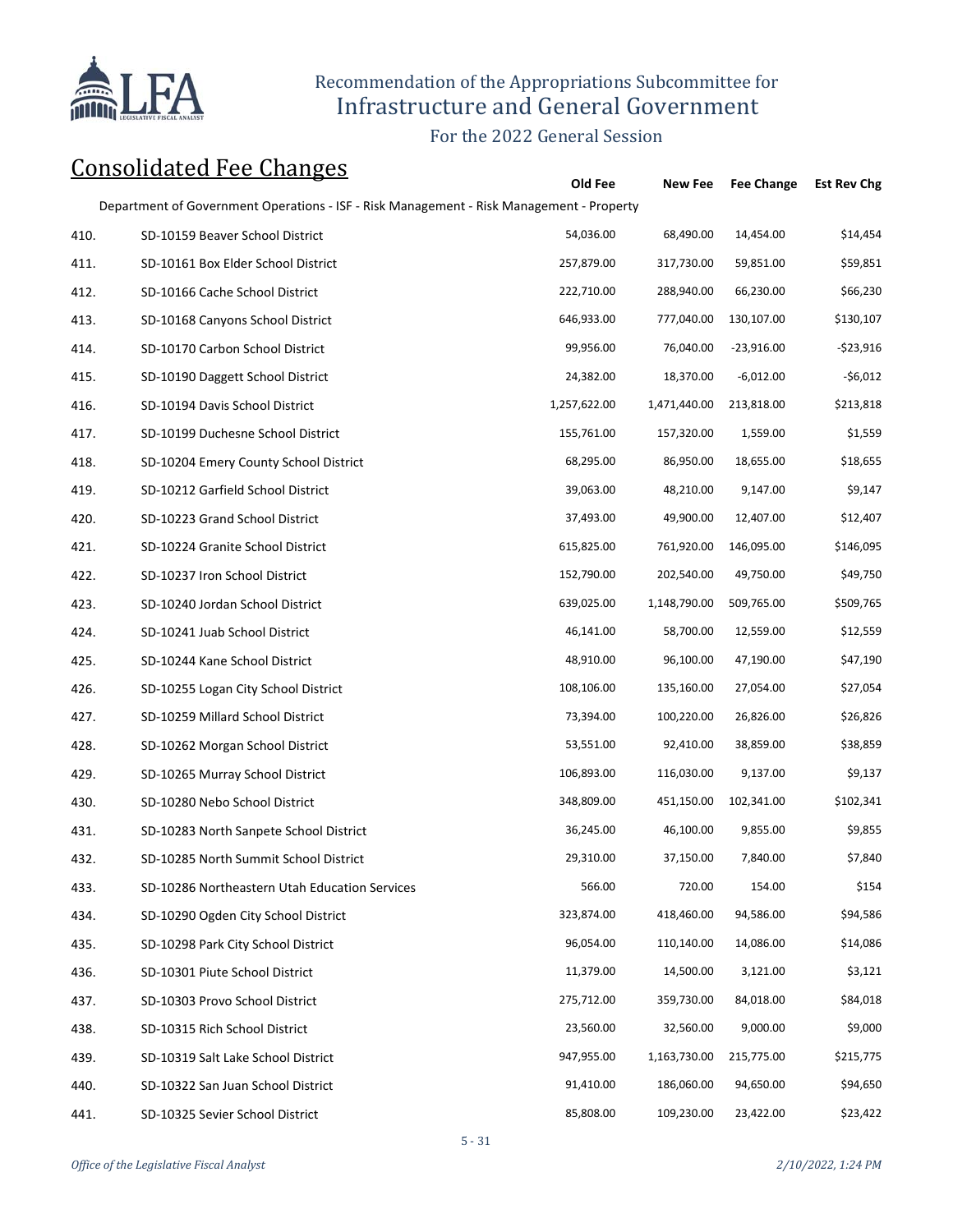

For the 2022 General Session

|      |                                                                                          | Old Fee    | <b>New Fee</b> | <b>Fee Change</b> | <b>Est Rev Chg</b> |
|------|------------------------------------------------------------------------------------------|------------|----------------|-------------------|--------------------|
|      | Department of Government Operations - ISF - Risk Management - Risk Management - Property |            |                |                   |                    |
| 442. | SD-10329 South Sanpete School District                                                   | 114,258.00 | 141,510.00     | 27,252.00         | \$27,252           |
| 443. | SD-10330 South Summit School District                                                    | 78,715.00  | 98,070.00      | 19,355.00         | \$19,355           |
| 444. | SD-10332 Southeastern Educational Center                                                 | 812.00     | 1,030.00       | 218.00            | \$218              |
| 445. | SD-10335 Southwest Educational Developmental Center                                      | 716.00     | 1,120.00       | 404.00            | \$404              |
| 446. | SD-10347 Tintic School District                                                          | 32,048.00  | 41,390.00      | 9,342.00          | \$9,342            |
| 447. | SD-10349 Tooele School District                                                          | 198,422.00 | 245,070.00     | 46,648.00         | \$46,648           |
| 448. | SD-10357 Uintah School District                                                          | 126,592.00 | 154,880.00     | 28,288.00         | \$28,288           |
| 449. | SD-10371 Wasatch County School District                                                  | 99,655.00  | 126,780.00     | 27,125.00         | \$27,125           |
| 450. | SD-10372 Washington County School District                                               | 441,026.00 | 716,780.00     | 275,754.00        | \$275,754          |
| 451. | SD-10373 Wayne School District                                                           | 12,743.00  | 15,960.00      | 3,217.00          | \$3,217            |
| 452. | SD-10374 Weber School District                                                           | 405,513.00 | 556,120.00     | 150,607.00        | \$150,607          |
|      | <b>Property Premiums: State Agencies</b>                                                 |            |                |                   |                    |
| 453. | SG-10156 Attorney General                                                                | 3,695.00   | 4,930.00       | 1,235.00          | \$1,235            |
| 454. | SG-10297 Board of Pardons & Parole                                                       | 1,129.00   | 1,500.00       | 371.00            | \$371              |
| 455. | SG-10169 Capitol Preservation Board                                                      | 270,780.00 | 365,320.00     | 94,540.00         | \$94,540           |
| 456. | SG-10171 Career Service Review Office                                                    | 51.00      | 70.00          | 19.00             | \$19               |
| 457. | SG-10181 DCCE Department of Cultural & Community<br>Engagement                           | 524.00     | 760.00         | 236.00            | \$236              |
| 458. | SG-10185 DCCE Foundation                                                                 | 78,765.00  | 105,240.00     | 26,475.00         | \$26,475           |
| 459. | SG-10184 DCCE State Library                                                              | 12,938.00  | 17,260.00      | 4,322.00          | \$4,322            |
| 460. | SG-10183 DCCE Utah Arts Council                                                          | 14,101.00  | 18,810.00      | 4,709.00          | \$4,709            |
| 461. | SG-10151 Dept of Agriculture & Food                                                      | 6,328.00   | 8,660.00       | 2,332.00          | \$2,332            |
| 462. | SG-10152 Dept of Alcoholic Beverage Control                                              | 67,324.00  | 110,300.00     | 42,976.00         | \$42,976           |
| 463. | SG-10180 Dept of Commerce                                                                | 3,960.00   | 5,280.00       | 1,320.00          | \$1,320            |
| 464. | SG-10207 Dept of Environmental Quality                                                   | 23,067.00  | 24,970.00      | 1,903.00          | \$1,903            |
| 465. | SG-10210 Dept of Financial Institutions                                                  | 583.00     | 790.00         | 207.00            | \$207              |
| 466. | SG-10227 Dept of Health                                                                  | 14,396.00  | 20,650.00      | 6,254.00          | \$6,254            |
| 467. | SG-10235 Dept of Insurance                                                               | 987.00     | 1,310.00       | 323.00            | \$323              |
| 468. | SG-10305 Dept of Public Safety                                                           | 39,574.00  | 49,000.00      | 9,426.00          | \$9,426            |
| 469. | SG-10367 Dept of Veterans' & Military Affairs                                            | 103,448.00 | 158,690.00     | 55,242.00         | \$55,242           |
| 470. | SG-10376 Dept of Workforce Services                                                      | 35,262.00  | 49,890.00      | 14,628.00         | \$14,628           |
| 471. | SG-10141 DGO Administrative Rules                                                        | 122.00     | 160.00         | 38.00             | \$38               |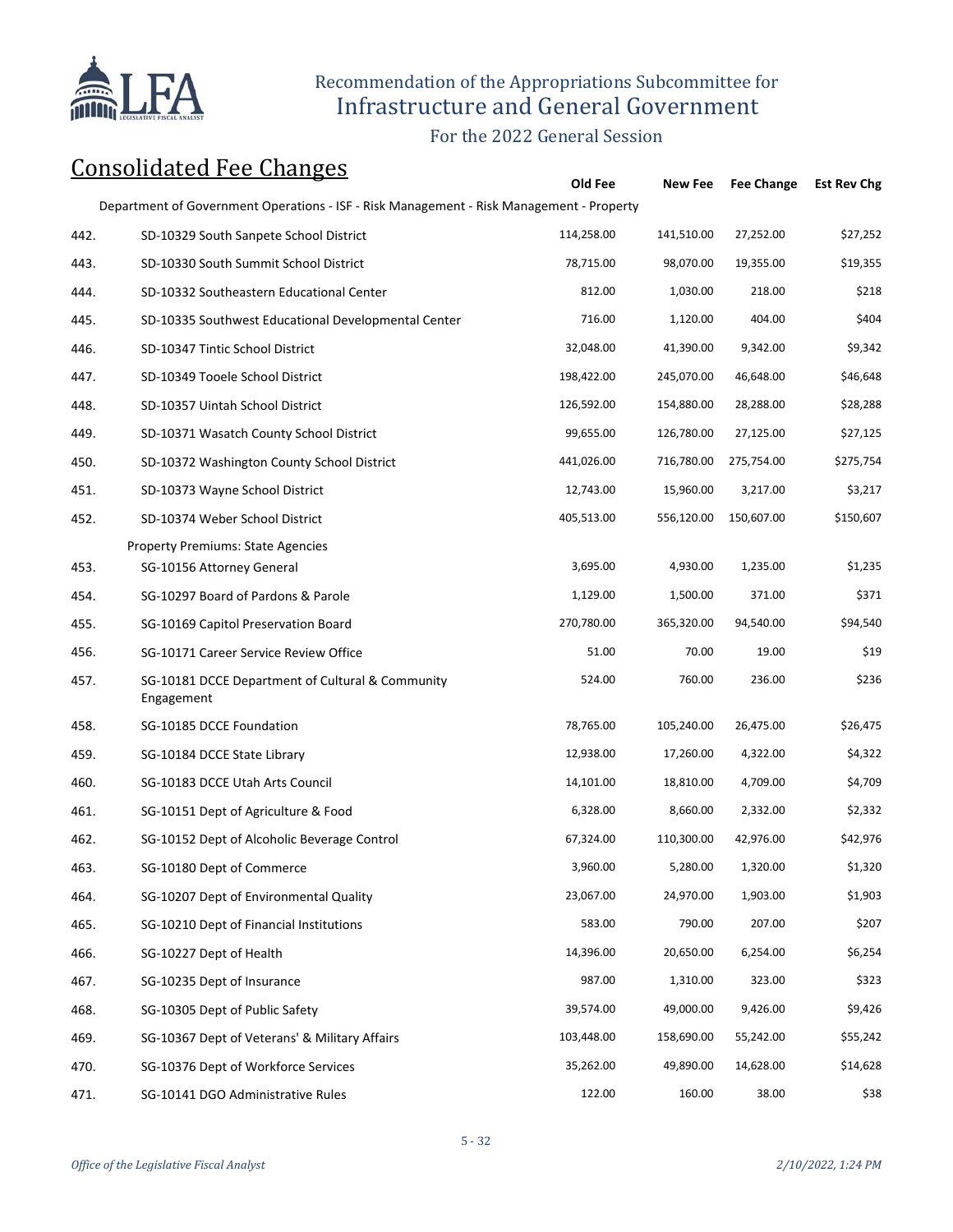

For the 2022 General Session

|      |                                                                                          | Old Fee    | New Fee      | <b>Fee Change</b> | <b>Est Rev Chg</b> |
|------|------------------------------------------------------------------------------------------|------------|--------------|-------------------|--------------------|
|      | Department of Government Operations - ISF - Risk Management - Risk Management - Property |            |              |                   |                    |
| 472. | SG-10142 DGO Archives Administration                                                     | 33,179.00  | 44,210.00    | 11,031.00         | \$11,031           |
| 473. | SG-10144 DGO Executive Director                                                          | 306.00     | 220.00       | $-86.00$          | -\$86              |
| 474. | SG-10145 DGO FCM Facilities Management ISF                                               | 964,850.00 | 1,147,240.00 | 182,390.00        | \$182,390          |
| 475. | SG-10146 DGO FIN Finance                                                                 | 5,194.00   | 6,330.00     | 1,136.00          | \$1,136            |
| 476. | SG-10147 DGO FLT Fleet Operations                                                        | 394.00     | 1,350.00     | 956.00            | \$956              |
| 477. | SG-10230 DGO Human Resource Management                                                   | 562.00     | 800.00       | 238.00            | \$238              |
| 478. | SG-10149 DGO PUR Purchasing                                                              | 12,199.00  | 16,270.00    | 4,071.00          | \$4,071            |
| 479. | SG-10150 DGO RM Risk Management                                                          | 392.00     | 530.00       | 138.00            | \$138              |
| 480. | SG-10143 DGO SDC State Debt Collection                                                   | 197.00     | 260.00       | 63.00             | \$63               |
| 481. | SG-10341 DGO Technology Services DTS                                                     | 111,357.00 | 123,090.00   | 11,733.00         | \$11,733           |
| 482. | SG-10233 DHS Dept of Human Services                                                      | 38,234.00  | 74,660.00    | 36,426.00         | \$36,426           |
| 483. | SG-10234 DHS DSPD Svcs for Disabilities                                                  | 55,969.00  | 76,520.00    | 20,551.00         | \$20,551           |
| 484. | SG-10231 DHS JJS Juvenile Justice Serv                                                   | 113,834.00 | 142,100.00   | 28,266.00         | \$28,266           |
| 485. | SG-10232 DHS Substance Abuse & Mental Health                                             | 79,880.00  | 107,270.00   | 27,390.00         | \$27,390           |
| 486. | SG-10269 DNR Dept of Natural Resources                                                   | 7,899.00   | 11,140.00    | 3,241.00          | \$3,241            |
| 487. | SG-10276 DNR DWR Wildlife                                                                | 176,712.00 | 197,370.00   | 20,658.00         | \$20,658           |
| 488. | SG-10270 DNR Forestry, Fire, & State Lands                                               | 9,900.00   | 12,020.00    | 2,120.00          | \$2,120            |
| 489. | SG-10274 DNR Water Resources Administration                                              | 1,400.00   | 1,870.00     | 470.00            | \$470              |
| 490. | SG-10271 DNR OGM Oil, Gas and Mining                                                     | 1,560.00   | 2,080.00     | 520.00            | \$520              |
| 491. | SG-10272 DNR Parks & Recreation                                                          | 375,673.00 | 523,250.00   | 147,577.00        | \$147,577          |
| 492. | SG-10273 DNR Utah Geological Survey                                                      | 1,860.00   | 2,490.00     | 630.00            | \$630              |
| 493. | SG-10275 DNR WRi                                                                         | 1,469.00   | 1,960.00     | 491.00            | \$491              |
| 494. | SG-10188 DOC AP&P Administration                                                         | 42,315.00  | 56,740.00    | 14,425.00         | \$14,425           |
| 495. | SG-10186 DOC Central Utah Corr Facility                                                  | 107,398.00 | 144,230.00   | 36,832.00         | \$36,832           |
| 496. | SG-10187 DOC Dept of Corrections                                                         | 225,194.00 | 322,420.00   | 97,226.00         | \$97,226           |
| 497. | SG-10352 DOT Aeronautics                                                                 | 2,874.00   | 3,820.00     | 946.00            | \$946              |
| 498. | SG-10351 DOT Construction Management                                                     | 7,000.00   | 20,150.00    | 13,150.00         | \$13,150           |
| 499. | SG-10350 DOT Dept of Transportation                                                      | 386,417.00 | 546,030.00   | 159,613.00        | \$159,613          |
| 500. | SG-10306 DPS DL Driver License                                                           | 7,431.00   | 9,920.00     | 2,489.00          | \$2,489            |
| 501. | SG-10308 DPS FM Fire Marshall                                                            | 447.00     | 600.00       | 153.00            | \$153              |
| 502. | SG-10307 DPS UHP Utah Highway Patrol                                                     | 13.00      | 20.00        | 7.00              | \$7                |
| 503. | SG-10217 Gov Comm Criminal & Juvenile Justice                                            | 1,210.00   | 1,610.00     | 400.00            | \$400              |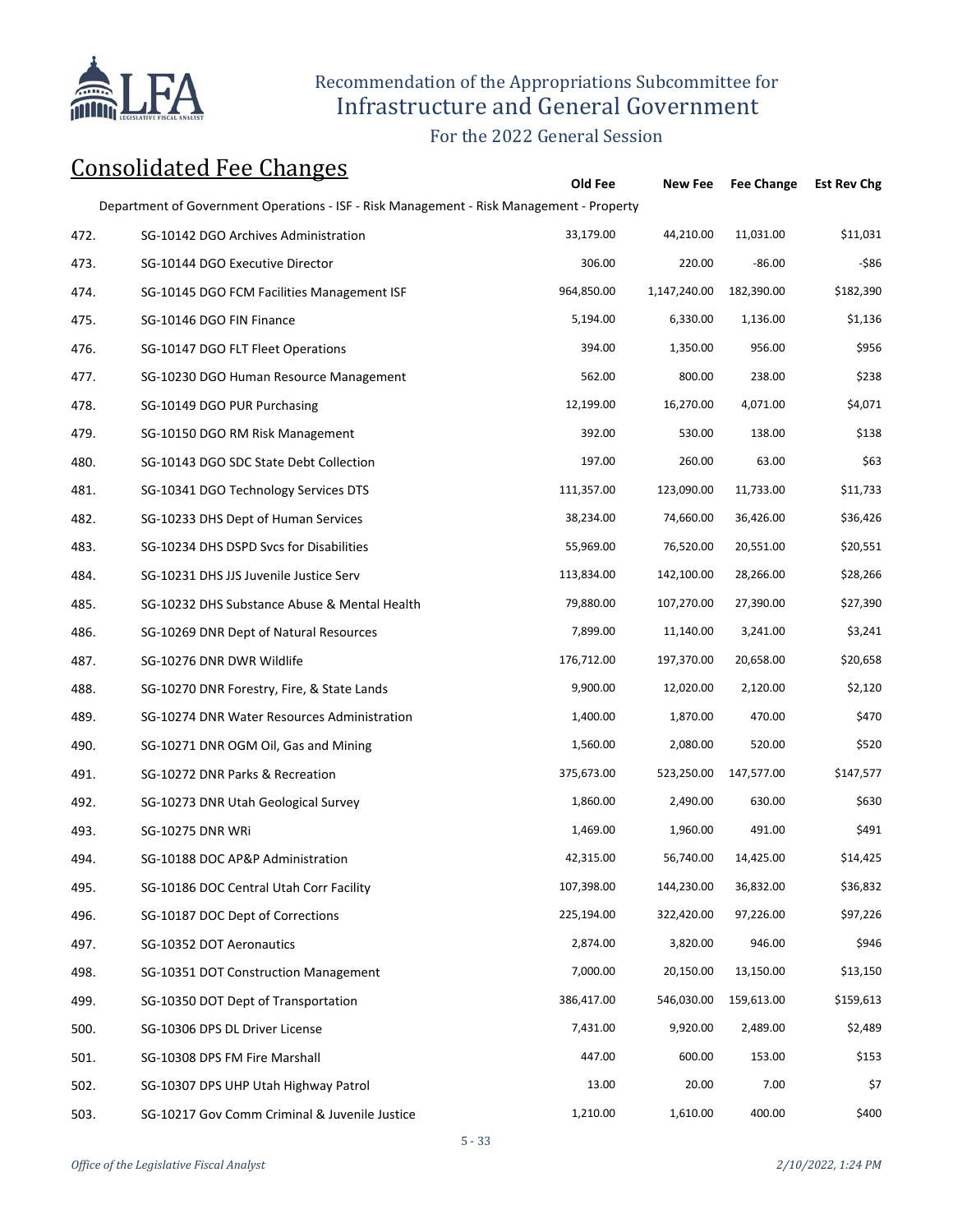

For the 2022 General Session

|      |                                                                                          | Old Fee    | <b>New Fee</b> | <b>Fee Change</b> | <b>Est Rev Chg</b> |
|------|------------------------------------------------------------------------------------------|------------|----------------|-------------------|--------------------|
|      | Department of Government Operations - ISF - Risk Management - Risk Management - Property |            |                |                   |                    |
| 504. | SG-10221 Gov Constitutional Defence                                                      | 855.00     | 1,140.00       | 285.00            | \$285              |
| 505. | SG-10220 Gov Office Planning and Budget                                                  | 1,671.00   | 2,230.00       | 559.00            | \$559              |
| 506. | SG-10216 Governor's Office                                                               | 8,309.00   | 11,080.00      | 2,771.00          | \$2,771            |
| 507. | SG-10219 Governor's Office of Economic Opportunity                                       | 1,544.00   | 2,060.00       | 516.00            | \$516              |
| 508. | SG-10229 House of Representatives                                                        | 1,916.00   | 2,550.00       | 634.00            | \$634              |
| 509. | SG-10189 Judicial Branch                                                                 | 44,499.00  | 59,400.00      | 14,901.00         | \$14,901           |
| 510. | SG-10242 Judicial Conduct Commission                                                     | 52.00      | 70.00          | 18.00             | \$18               |
| 511. | SG-10246 Labor Commission                                                                | 2,897.00   | 3,860.00       | 963.00            | \$963              |
| 512. | SG-10250 Legislative Auditor General                                                     | 585.00     | 780.00         | 195.00            | \$195              |
| 513. | SG-10251 Legislative Fiscal Analyst                                                      | 253.00     | 340.00         | 87.00             | \$87               |
| 514. | SG-10253 Legislative Research & General Counsel                                          | 1,006.00   | 1,340.00       | 334.00            | \$334              |
| 515. | SG-10252 Legislative Services                                                            | 1,099.00   | 1,470.00       | 371.00            | \$371              |
| 516. | SG-10277 Navajo Trust Administration                                                     | 2,671.00   | 3,710.00       | 1,039.00          | \$1,039            |
| 517. | SG-10304 Public Lands Policy Coordination Office                                         | 228.00     | 300.00         | 72.00             | \$72               |
| 518. | SG-10309 Public Service Commission                                                       | 1,275.00   | 1,880.00       | 605.00            | \$605              |
| 519. | SG-10112 School & Institutional Trust Fund Office                                        | 63.00      | 1,640.00       | 1,577.00          | \$1,577            |
| 520. | SG-10354 School & Institutional Trust Lands Admin                                        | 3,720.00   | 5,230.00       | 1,510.00          | \$1,510            |
| 521. | SG-10323 SBE School for the Deaf and Blind                                               | 48,616.00  | 76,960.00      | 28,344.00         | \$28,344           |
| 522. | SG-10324 Senate                                                                          | 938.00     | 1,250.00       | 312.00            | \$312              |
| 523. | SG-10353 State Treasurer                                                                 | 798.00     | 1,060.00       | 262.00            | \$262              |
| 524. | SG-10340 Tax Commission                                                                  | 11,412.00  | 15,430.00      | 4,018.00          | \$4,018            |
| 525. | SG-10313 Utah Board of Higher Education                                                  | 21,959.00  | 31,180.00      | 9,221.00          | \$9,221            |
| 526. | SG-10257 BHE Medical Education Council (UMEC)                                            | 46.00      | 60.00          | 14.00             | \$14               |
| 527. | SG-11317 Utah Independent Redistricting Commission                                       | 0.00       | 15.00          | 15.00             | \$15               |
| 528. | SG-10266 Utah National Guard                                                             | 314,948.00 | 478,070.00     | 163,122.00        | \$163,122          |
| 529. | SG-10157 Utah State Auditor                                                              | 941.00     | 1,250.00       | 309.00            | \$309              |
| 530. | SG-10203 Utah State Board of Education                                                   | 15,013.00  | 23,670.00      | 8,657.00          | \$8,657            |
|      | <b>Course of Construction Premiums</b>                                                   |            |                |                   |                    |
| 531. | Rate per \$100 of value                                                                  | .08        | .10            | .02               | \$0                |
|      | Charged once per project (unless scope changes)<br>Subtotal, Risk Management - Property  |            |                |                   | \$9,761,317        |
|      |                                                                                          |            |                |                   |                    |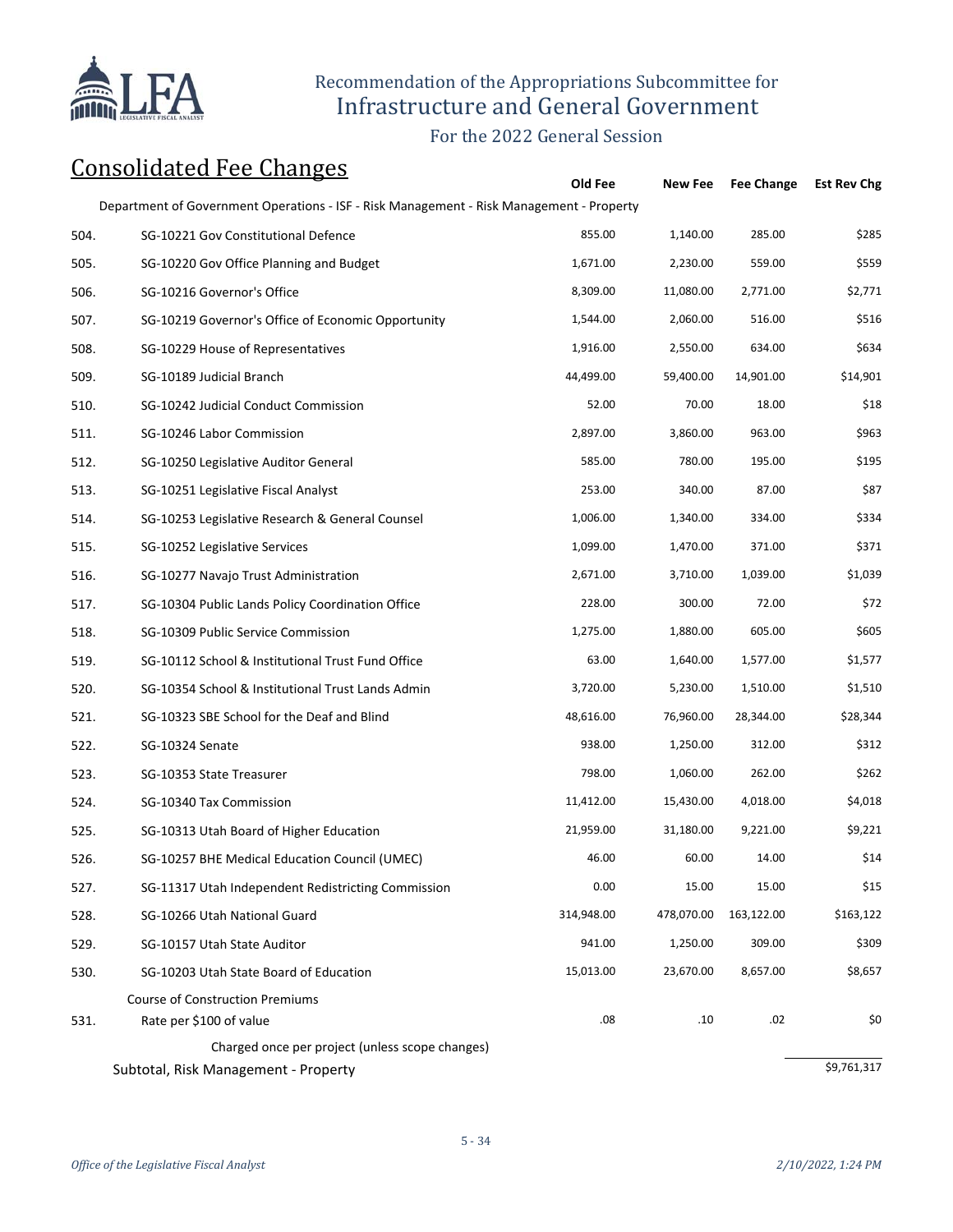

For the 2022 General Session

# **Consolidated Fee Changes** Consolidated Fee Changes

|      |                                                                                                              | via ree | <b>New ree</b> | ree change | <b>EST REACHE</b> |
|------|--------------------------------------------------------------------------------------------------------------|---------|----------------|------------|-------------------|
|      | Department of Government Operations - ISF - DTS Enterprise Technology - ISF - Enterprise Technology Division |         |                |            |                   |
|      | <b>Application Developer Rate</b>                                                                            |         |                |            |                   |
| 532. | Tier 1 (per Hour)                                                                                            | 61.89   | 67.19          | 5.30       | \$111,109         |
| 533. | Tier 2 (per Hour)                                                                                            | 72.02   | 77.84          | 5.82       | \$203,426         |
| 534. | Tier 3 (per Hour)                                                                                            | 77.64   | 81.97          | 4.33       | \$416,070         |
| 535. | Tier 4 (per Hour)                                                                                            | 87.44   | 94.64          | 7.20       | \$1,100,909       |
| 536. | Tier 5 (per Hour)                                                                                            | 92.16   | 95.21          | 3.05       | \$263,779         |
| 537. | Tier 6 (per Hour)                                                                                            | 99.77   | 106.18         | 6.41       | \$1,111,417       |
| 538. | Tier 7 (per Hour)                                                                                            | 102.82  | 107.82         | 5.00       | \$130,395         |
| 539. | Tier 8 (per Hour)                                                                                            | 113.63  | 121.05         | 7.42       | \$394,321         |
|      | <b>Communication and Phone Services</b>                                                                      |         |                |            |                   |
| 540. | Business Phone Line VoIP (incl. Softphone & LD) (per Line/Month)                                             | 30.05   | 29.16          | $-.89$     | $-$169,983$       |
| 541. | Long Distance (per Minute)                                                                                   | .0602   | 0.00           | $-0602$    | $-5701,490$       |
| 542. | Toll Free (per Minute)                                                                                       | .0286   | .0342          | .0056      | \$98,803          |
| 543. | Persistent Chat (per User/Month)                                                                             | 5.96    | 9.35           | 3.39       | \$62,932          |
| 544. | Contact Center (per Core License/Month)                                                                      | 20.50   | 25.44          | 4.94       | \$127,373         |
| 545. | Technician Hourly Rate (per Hour)                                                                            | 69.09   | 71.40          | 2.31       | \$33,213          |
|      | <b>Computer Support Services</b>                                                                             |         |                |            |                   |
| 546. | Computer and Helpdesk Support (per Device/Month)                                                             | 66.54   | 70.85          | 4.31       | \$1,176,630       |
| 547. | Adobe Pro/Sign (per Device/Month)                                                                            | 1.50    | 1.56           | .06        | \$16,380          |
| 548. | DaaS Citrix/GCP (per Device/Month)                                                                           | 0.00    | 39.28          | 39.28      | \$604,755         |
| 549. | Google Email and Collaboration Tools (per Account/Month)                                                     | 9.46    | 11.02          | 1.56       | \$468,000         |
|      | <b>Database Services</b>                                                                                     |         |                |            |                   |
| 550. | Oracle Database Hosting Core Model (per Core/Month)                                                          | 787.57  | 961.38         | 173.81     | \$116,800         |
| 551. | Oracle Database Hosting Shared Model (per GB/Month)                                                          | 10.76   | 9.47           | $-1.29$    | $-524,768$        |
| 552. | SQL Database Hosting Core Model (per Core/Month)                                                             | 546.43  | 906.08         | 359.65     | \$120,842         |
| 553. | SQL Database Hosting Shared Model (per GB/Month)                                                             | 10.84   | 11.51          | .67        | \$23,557          |
|      | <b>Hosting Services</b>                                                                                      |         |                |            |                   |
| 554. | Processing (CPU) (per CPU/Month)                                                                             | 38.58   | 45.39          | 6.81       | \$262,028         |
| 555. | Memory (per GB/Month)                                                                                        | 5.78    | 6.81           | 1.03       | \$234,718         |
| 556. | Back-up Services (per GB/Month)                                                                              | .1102   | .1641          | .0539      | \$628,752         |
| 557. | File-Share (per GB/month)                                                                                    | .0696   | 0.00           | $-0696$    | \$0               |
| 558. | Simple Storage (per GB/Month)                                                                                | .0168   | .0198          | .003       | \$1,659           |
| 559. | Web Application Hosting (per Instance/Month)                                                                 | 59.10   | 109.81         | 50.71      | \$117,191         |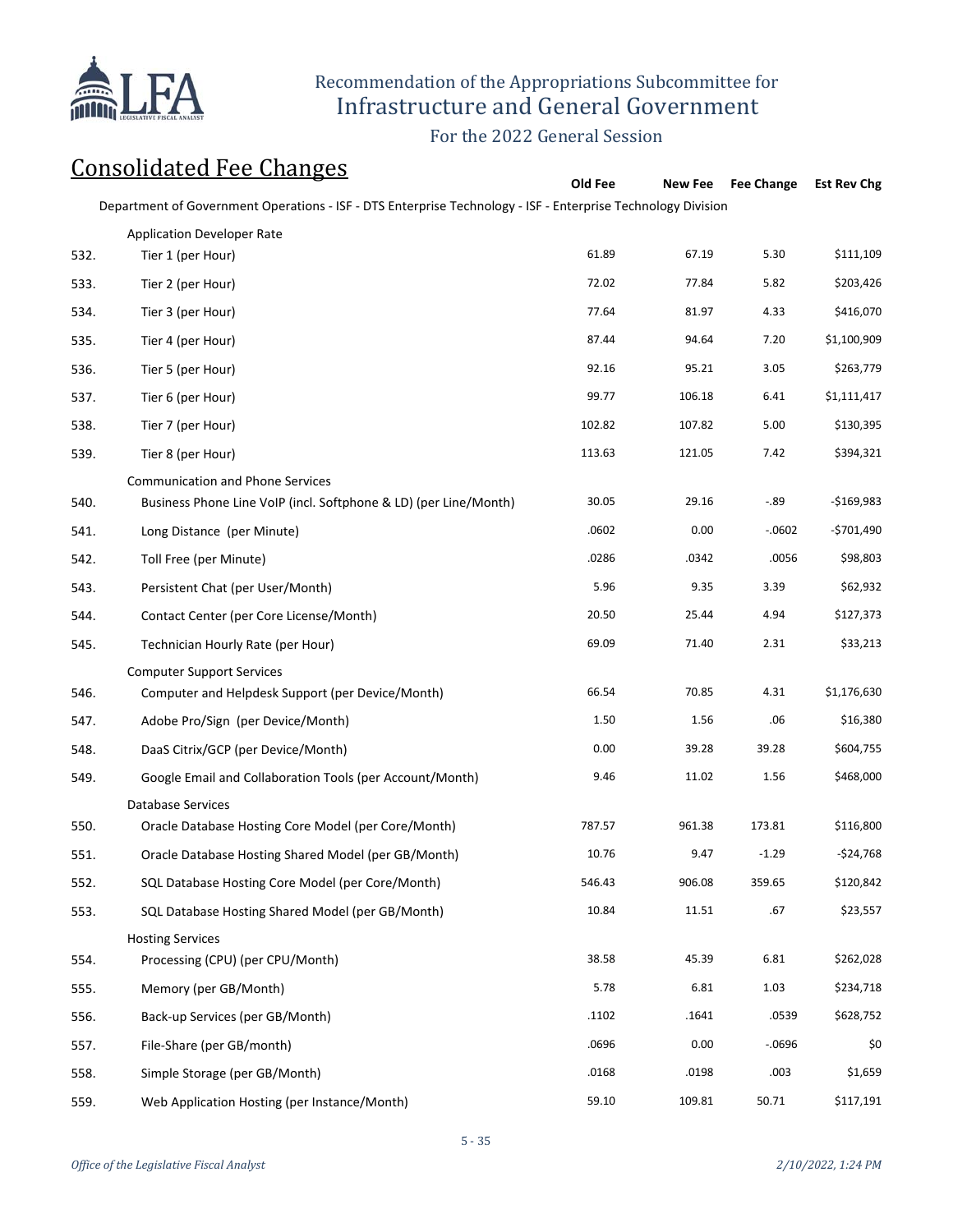

For the 2022 General Session

# **Consolidated Fee Changes** Consolidated Fee Changes

|      |                                                                                                                                                                                                        | Old Fee | <b>New Fee</b> | <b>Fee Change</b> | <b>Est Rev Chg</b> |
|------|--------------------------------------------------------------------------------------------------------------------------------------------------------------------------------------------------------|---------|----------------|-------------------|--------------------|
|      | Department of Government Operations - ISF - DTS Enterprise Technology - ISF - Enterprise Technology Division                                                                                           |         |                |                   |                    |
| 560. | Data Center Rack Space - Full Rack (per Rack/Month)                                                                                                                                                    | 500.00  | 936.85         | 436.85            | \$247,257          |
| 561. | Data Center Rack Space - Rack U (per Rack U/Month)                                                                                                                                                     | 16.67   | 31.23          | 14.56             | \$15               |
|      | <b>Network Services</b>                                                                                                                                                                                |         |                |                   |                    |
| 562. | Network Connection (ISP, VPN) (per Device/Month)                                                                                                                                                       | 55.51   | 55.86          | .35               | \$108,284          |
| 563. | Network Services - 10 GB (per Connection/Month)                                                                                                                                                        | 222.04  | 223.43         | 1.39              | \$1                |
| 564. | Network Connection - Non-Cabinet Agencies (per Device/Month)                                                                                                                                           | 61.45   | 63.45          | 2.00              | \$13,800           |
|      | <b>Security Services</b>                                                                                                                                                                               |         |                |                   |                    |
| 565. | Security Support (including Authentication Services) (per<br>Device/Month)                                                                                                                             | 28.99   | 30.44          | 1.45              | \$423,011          |
|      | <b>Print Services</b>                                                                                                                                                                                  |         |                |                   |                    |
| 566. | High Speed Laser Print (per Image)                                                                                                                                                                     | .0322   | .0268          | $-0.0054$         | $-$136,793$        |
|      | <b>Miscellaneous Services</b>                                                                                                                                                                          |         |                |                   |                    |
| 567. | Saas/Cloud Hourly (per Hour)                                                                                                                                                                           | 96.78   | 0.00           | $-96.78$          | -\$97              |
|      | Subtotal, ISF - Enterprise Technology Division                                                                                                                                                         |         |                |                   | \$7,584,296        |
|      | Department of Government Operations - ISF - Human Resource Management - ISF - Field Services                                                                                                           |         |                |                   |                    |
| 568. | Consulting Services (Non-Customer) (per Hour)                                                                                                                                                          | 50.00   | 60.00          | 10.00             | \$400              |
|      | Billing for DHRM consultation with agencies who do not use DHRM HR services.                                                                                                                           |         |                |                   |                    |
| 569. | HR Services (per FTE)                                                                                                                                                                                  | 740.00  | 797.57         | 57.57             | \$1,110,122        |
| 570. | Remote Notary Background Check Fee                                                                                                                                                                     | 0.00    | 6.50           | 6.50              | \$57,200           |
|      | This fee originated after 2019 General Session HB 52 directing DHRM to provide background checks for remote<br>notaries for the state. The cost agreed upon was \$6.50 per background check performed. |         |                |                   |                    |
|      | Subtotal, ISF - Field Services                                                                                                                                                                         |         |                |                   | \$1,167,722        |
|      | Department of Government Operations - ISF - Human Resource Management - ISF - Payroll Field Services                                                                                                   |         |                |                   |                    |
| 571. | Payroll Services (per FTE)                                                                                                                                                                             | 54.00   | 67.58          | 13.58             | \$179,894          |
|      | Subtotal, ISF - Payroll Field Services                                                                                                                                                                 |         |                |                   | \$179,894          |
|      | Subtotal, Infrastructure and General Government                                                                                                                                                        |         |                |                   | \$19,015,996       |
|      |                                                                                                                                                                                                        |         |                |                   |                    |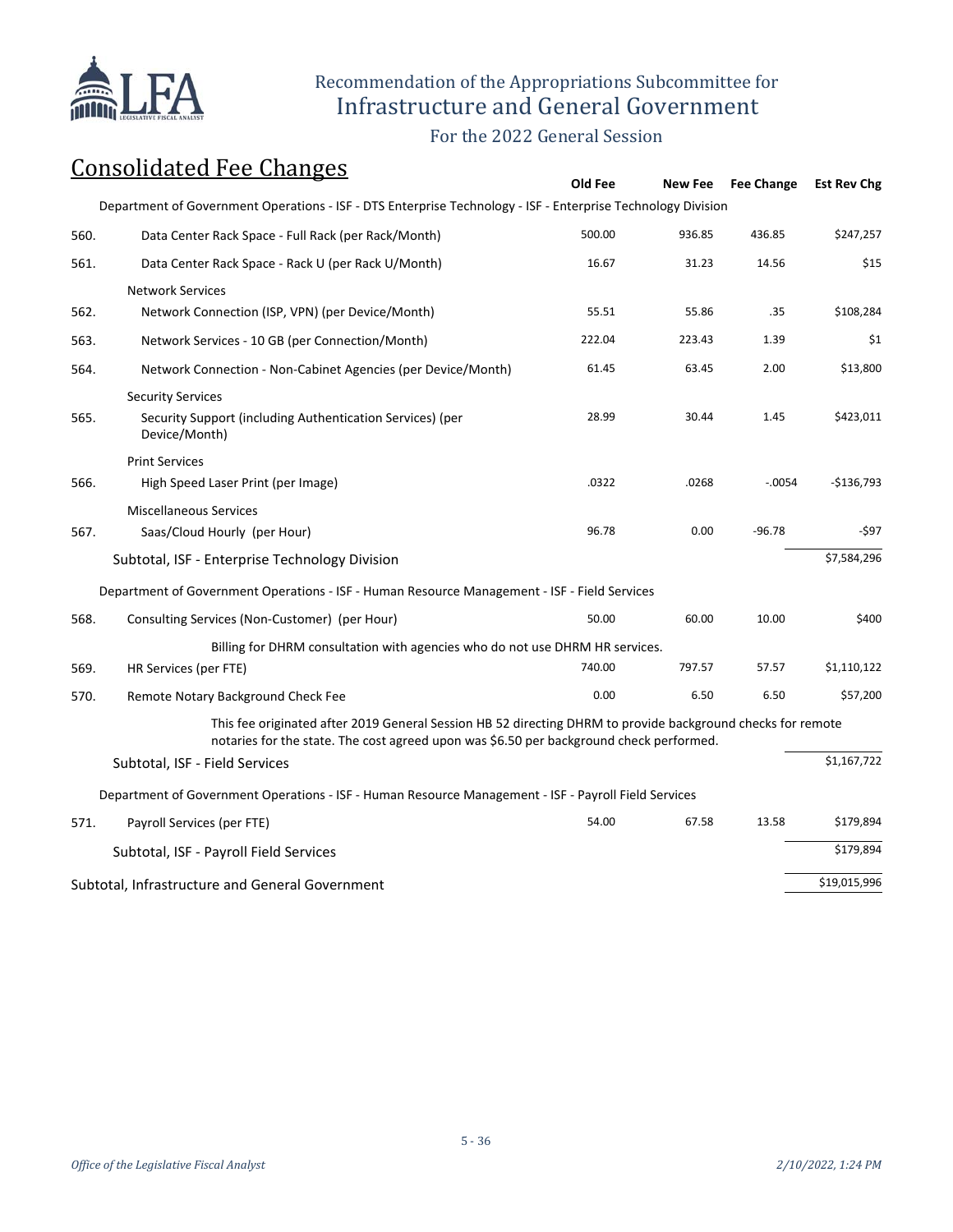

For the 2022 General Session

## Funding Request Priority List

#### Ong 1x **Priority**

## 38 Utah Futures Unused Funding

*Leftover funding from when UtahFutures was housed at UETN; it has been moved to a different agency.*

|                       |              | <b>FY 2022</b> | <b>FY 2023</b> |          |
|-----------------------|--------------|----------------|----------------|----------|
| <b>Funding Source</b> |              | Supplemental   | Ongoing        | One-time |
| <b>Education Fund</b> |              | ( \$456, 900)  | S0             | \$0      |
|                       | <b>Total</b> | ( \$456, 900)  | \$0            | \$0      |

### 1 Mountainland Technical College - Payson Campus Building

*MTECH is proposing the construction of a new campus in Payson. The building is proposed at 98,000 square feet and will house a variety of programs offered by MTECH. The land for the campus is being donated to the College for the purpose of building the campus. The property is bare and there are no structures that would need to be demolished. All utilities are or will be located adjacent to the property.*

|                       | <b>FY 2022</b>      |         | <b>FY 2023</b> |
|-----------------------|---------------------|---------|----------------|
| <b>Funding Source</b> | Supplemental        | Ongoing | One-time       |
| <b>Education Fund</b> | \$0                 | S0      | \$47,922,000   |
|                       | \$0<br><b>Total</b> | \$0     | \$47,922,000   |

### 2 Weber State David O. McKay Education Building Renovation

*The renovated McKay Education Building will continue to house the Moyes College of Education. This college includes the departments of Child and Family Studies, Teacher Education, Exercise and Nutrition Science, and Health, Physical Education & Recreation.*

|                       |              | <b>FY 2022</b> | <b>FY 2023</b> |              |
|-----------------------|--------------|----------------|----------------|--------------|
| <b>Funding Source</b> |              | Supplemental   | Ongoing        | One-time     |
| <b>Education Fund</b> |              | \$0            | Ś0             | \$27,132,000 |
|                       | <b>Total</b> | \$0            | \$0            | \$27,132,000 |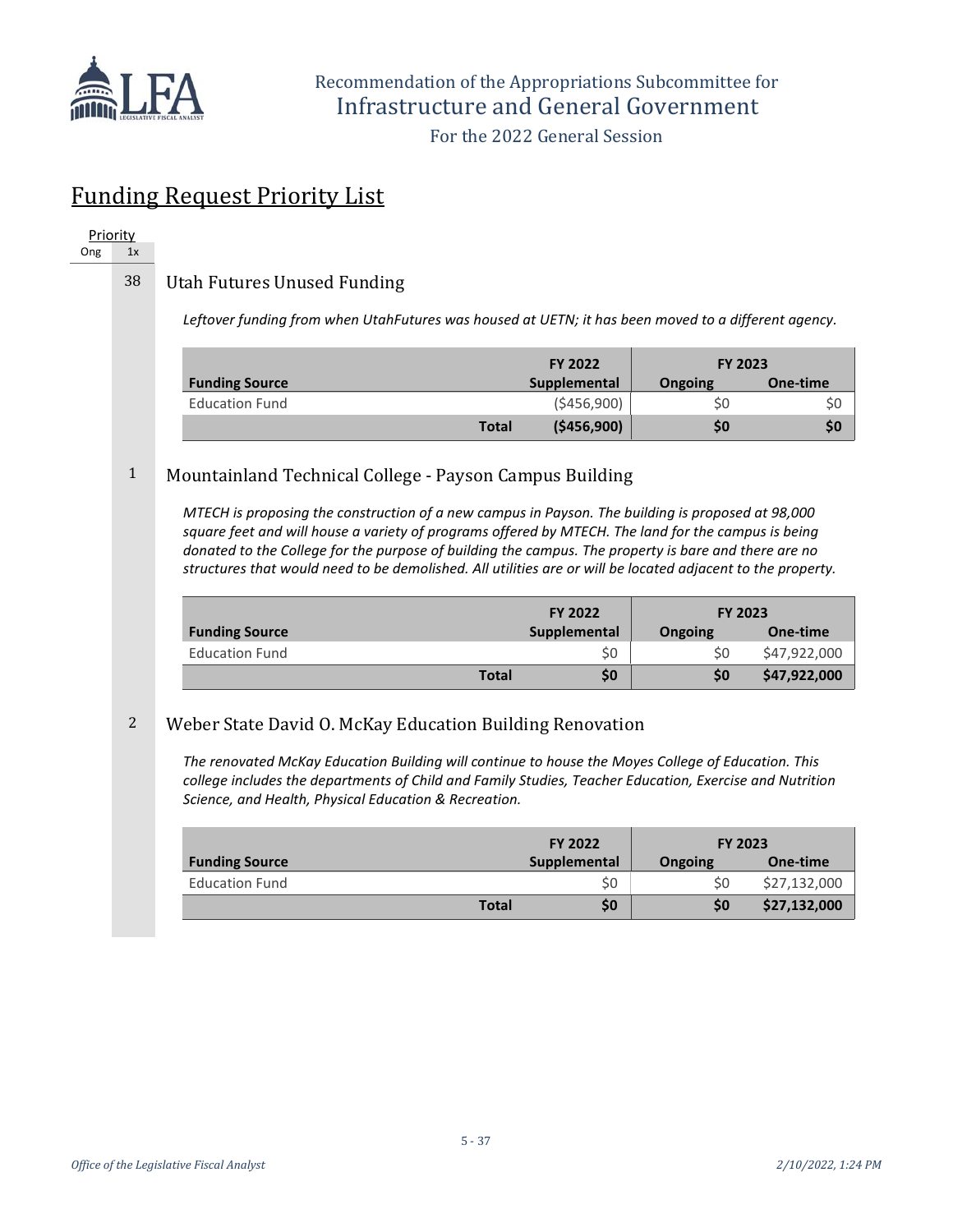

For the 2022 General Session

# Funding Request Priority List

| Ong | Priority<br>1x |                                                                                                                                                                                                                                                                                                                                                                                                                                                                                                                                                                                                                                                                                                                                                            |              |                         |                           |                              |
|-----|----------------|------------------------------------------------------------------------------------------------------------------------------------------------------------------------------------------------------------------------------------------------------------------------------------------------------------------------------------------------------------------------------------------------------------------------------------------------------------------------------------------------------------------------------------------------------------------------------------------------------------------------------------------------------------------------------------------------------------------------------------------------------------|--------------|-------------------------|---------------------------|------------------------------|
|     | 3              | Bridgerland Technical College - Land Bank                                                                                                                                                                                                                                                                                                                                                                                                                                                                                                                                                                                                                                                                                                                  |              |                         |                           |                              |
|     |                | Today there are 15 vacant acres surrounding Bridgerland Tech. There is another 12.85 acre parcel<br>immediately adjacent to Bridgerland that has an old manufacturing building on the property. Bridgerland<br>is working with both owners to acquire the land. Together, the two pieces of property would square up<br>the property owned by Bridgerland Technical College. This project is for long-range strategic planning.                                                                                                                                                                                                                                                                                                                            |              |                         |                           |                              |
|     |                | <b>Funding Source</b>                                                                                                                                                                                                                                                                                                                                                                                                                                                                                                                                                                                                                                                                                                                                      |              | FY 2022<br>Supplemental | FY 2023<br><b>Ongoing</b> | One-time                     |
|     |                | <b>Education Fund</b>                                                                                                                                                                                                                                                                                                                                                                                                                                                                                                                                                                                                                                                                                                                                      |              | \$0                     | \$0                       | \$16,500,000                 |
|     |                |                                                                                                                                                                                                                                                                                                                                                                                                                                                                                                                                                                                                                                                                                                                                                            | <b>Total</b> | \$0                     | \$0                       | \$16,500,000                 |
|     |                | complex will be built on existing state property in South Salt Lake and will consolidate the seven existing<br>buildings. The state wildland fire program will be housed at this new facility. This group manages the fire                                                                                                                                                                                                                                                                                                                                                                                                                                                                                                                                 |              |                         |                           |                              |
|     |                | program responsibilities including fires that occur on all state-owned and private lands across the state.                                                                                                                                                                                                                                                                                                                                                                                                                                                                                                                                                                                                                                                 |              |                         |                           |                              |
|     |                |                                                                                                                                                                                                                                                                                                                                                                                                                                                                                                                                                                                                                                                                                                                                                            |              | <b>FY 2022</b>          | FY 2023                   |                              |
|     |                | <b>Funding Source</b><br>General Fund                                                                                                                                                                                                                                                                                                                                                                                                                                                                                                                                                                                                                                                                                                                      |              | Supplemental            | <b>Ongoing</b>            | One-time                     |
|     |                |                                                                                                                                                                                                                                                                                                                                                                                                                                                                                                                                                                                                                                                                                                                                                            | <b>Total</b> | \$0<br>\$0              | \$0<br>\$0                | \$16,602,600<br>\$16,602,600 |
|     | 5              | USU College of Veterinary Medicine<br>Utah State University proposes the development of an accredited college of veterinary medicine that will<br>grant doctor of veterinary medicine degrees and better serve people, animals, industry, and public health<br>throughout Utah. The proposal consists of funds, in addition to ongoing state support, to replace the<br>existing 2+2 veterinary program with Washington State University, with a full 4-year program at Utah<br>State University. In addition, USU requests one-time funding for construction of a new 130,000+ sq/ft<br>medical training facility and support structures on the Utah State University Campus, equipment and<br>materials, plus ongoing support for new faculty and staff. |              |                         |                           |                              |
|     |                |                                                                                                                                                                                                                                                                                                                                                                                                                                                                                                                                                                                                                                                                                                                                                            |              | FY 2022                 | FY 2023                   |                              |
|     |                | <b>Funding Source</b>                                                                                                                                                                                                                                                                                                                                                                                                                                                                                                                                                                                                                                                                                                                                      |              | Supplemental            | Ongoing                   | One-time                     |
|     |                | <b>Education Fund</b>                                                                                                                                                                                                                                                                                                                                                                                                                                                                                                                                                                                                                                                                                                                                      | <b>Total</b> | \$0<br>\$0              | \$0<br>\$0                | \$80,000,000<br>\$80,000,000 |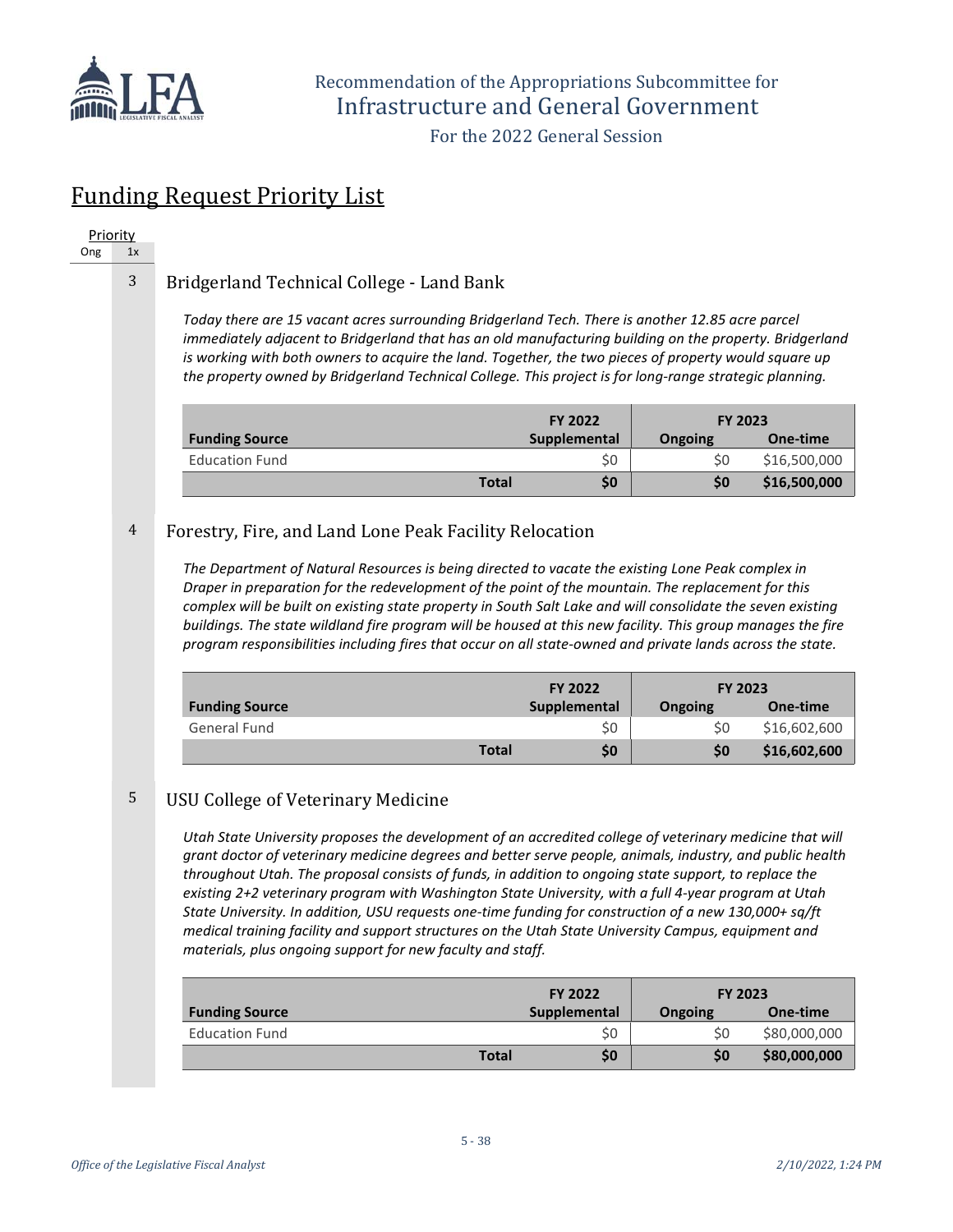

For the 2022 General Session

# Funding Request Priority List

## 6 Davis Technical College - Campus Renovations

*The majority of this request includes the remodeling of existing space that is owned by the State of Utah. This is a result of the space vacated by the 2020 completion of the Allied Health Science Building. The aged space needs updates to support the advancing services and programs at Davis Tech. In addition to the remodeling of existing space, the new construction in this request will support the expansion and increased capacity of the Welding Technology program and the Construction Trades program.*

|                       |              | <b>FY 2022</b> | <b>FY 2023</b> |              |
|-----------------------|--------------|----------------|----------------|--------------|
| <b>Funding Source</b> |              | Supplemental   | Ongoing        | One-time     |
| <b>Education Fund</b> |              | \$0            | S0             | \$20,366,000 |
|                       | <b>Total</b> | \$0            | \$0            | \$20,366,000 |

## 7 Utah State Developmental Center Comprehensive Therapy Building

*The Utah State Developmental Center (USDC) currently serves a resident population of individuals with disabilities who require assistance with daily activities in partnership with staff, families, and the community. The USDC also provides a variety of therapy services to the residents. The current therapy programs at USDC are decentralized and spread across the campus in various buildings. The physical state of some of the facilities are antiquated relative to current building standards and codes. Having the medical/therapy programs in various locations can be difficult for residents and staff to navigate the campus in adverse weather conditions and the extra travel time reduces the amount of time an individual can be in the therapy session.*

|                       | <b>FY 2022</b> |         | <b>FY 2023</b> |
|-----------------------|----------------|---------|----------------|
| <b>Funding Source</b> | Supplemental   | Ongoing | One-time       |
| General Fund          | \$0            | S0      | \$38,589,800   |
|                       | \$0<br>Total   | \$0     | \$38,589,800   |

### 8 Housing for Hope - YCC & Safe Harbor

*To complement other funding sources in the construction of transitional housing units in Davis and Weber Counties for survivors of domestic violence. Currently there are only 10 units available in a three county area. These projects will expand housing and ensure safe options for up to 100 individuals escaping domestic violence and unsafe homes. (Requested By: Rep. Musselman, C.R.)*

|                       | <b>FY 2022</b>      | <b>FY 2023</b> |             |
|-----------------------|---------------------|----------------|-------------|
| <b>Funding Source</b> | Supplemental        | Ongoing        | One-time    |
| General Fund          | \$0                 | \$0            | \$5,000,000 |
|                       | \$0<br><b>Total</b> | \$0            | \$5,000,000 |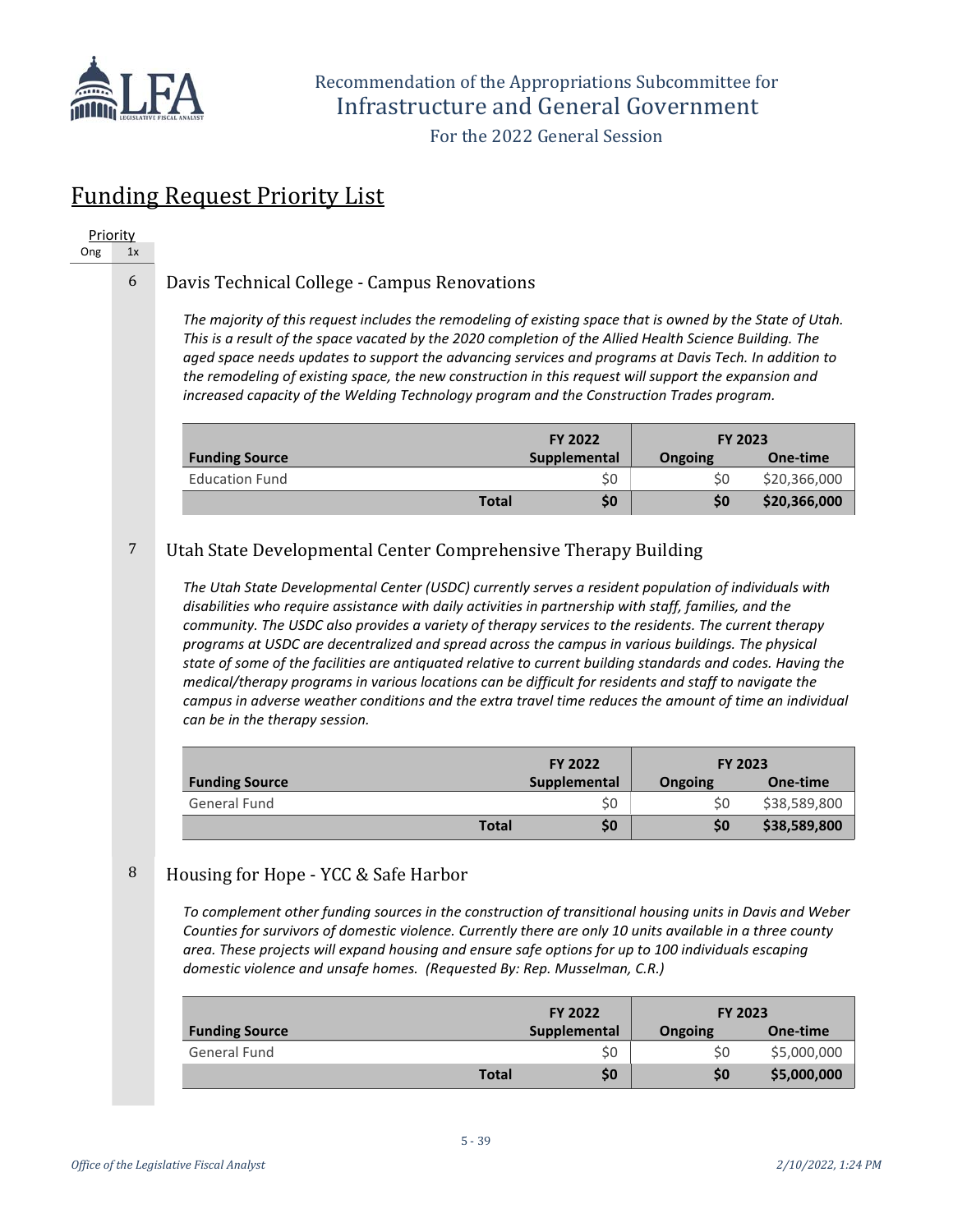

For the 2022 General Session

# Funding Request Priority List

#### Ong 1x **Priority**

### 9 State Plane

*State Aircraft will be operated by the Division of Aeronautics for the use of state agencies to conduct their business across the state*

|                       |              | FY 2022             | <b>FY 2023</b> |             |
|-----------------------|--------------|---------------------|----------------|-------------|
| <b>Funding Source</b> |              | <b>Supplemental</b> | Ongoing        | One-time    |
| General Fund          |              | \$0                 | S0             | \$4,800,000 |
|                       | <b>Total</b> | \$0                 | \$0            | \$4,800,000 |

### 10 Utah State University - Animal Science Renovation

*The primary purpose for the Animal Science Renovation is to improve, protect, and preserve an important historic building which occupies a prominent site on the historic Quad. Building systems need to be improved and modernized to improve safety, functionality, and comfort. These changes are needed to foster a high quality environment for teaching, research, and collaboration for the Mathematics and Statistics Department under the College of Science.*

|                       |       | <b>FY 2022</b> | <b>FY 2023</b> |              |
|-----------------------|-------|----------------|----------------|--------------|
| <b>Funding Source</b> |       | Supplemental   | Ongoing        | One-time     |
| <b>Education Fund</b> |       | \$0            |                | \$21,827,000 |
|                       | Total | \$0            | SO             | \$21,827,000 |

## 11 Sixth District Court - Manti Courthouse

*The State Court is currently a tenant in the Historic Sanpete County Administration Office Building. Court Juvenile Probation and Guardian Ad Litem divisions are also tenants a block away in City owned office building. The Administration Building was constructed in the 1930s and lacks many industry standard features found in a modern courthouse. This historic building would be very costly for the County to renovate while preserving the historic nature of the building. The County is unwilling to finance major renovations of the existing building and would like to recapture the Court occupied tenant space to expanded county offices. The Court has an urgent need to consolidate all functions into a single building that is safe, secure and functional for all that use the facility.*

|                       |              | <b>FY 2022</b> | <b>FY 2023</b> |              |
|-----------------------|--------------|----------------|----------------|--------------|
| <b>Funding Source</b> |              | Supplemental   | Ongoing        | One-time     |
| General Fund          |              | \$0            | S0             | \$12,000,000 |
|                       | <b>Total</b> | \$0            | \$O            | \$12,000,000 |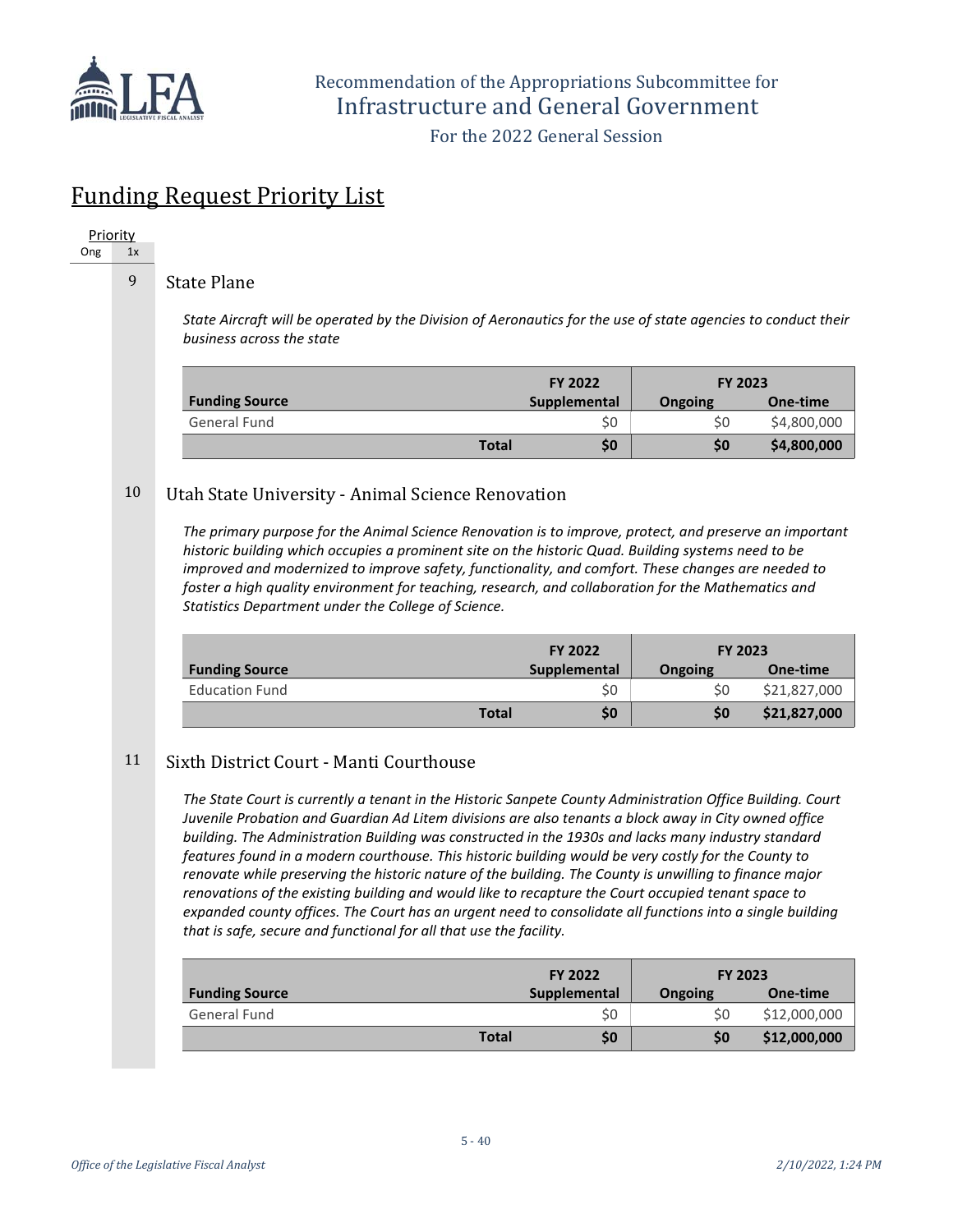

For the 2022 General Session

# Funding Request Priority List

#### Ong 1x **Priority**

## 12 Tooele Technical College - Campus Building Expansion

*The purpose of this expansion is to provide additional space for existing programs, allow for increased student enrollment, and provide additional programmatic space to add additional programs over the next few years.*

|                       |       | <b>FY 2022</b> | <b>FY 2023</b> |              |
|-----------------------|-------|----------------|----------------|--------------|
| <b>Funding Source</b> |       | Supplemental   | Ongoing        | One-time     |
| <b>Education Fund</b> |       | \$0            | S0             | \$24,769,000 |
|                       | Total | \$0            | \$0            | \$24,769,000 |

## 13 Cyclotron Remaining Costs

*Purchase new Cyclotron equipment, a sophisticated type of technology that is critical in manufacturing imaging compounds needed for use in Position Emission Tomography (PET) scans. The current Cyclotron has exceeded its life expectancy and is the only regional source for production of specialty medical compounds for OET and is this essential for current grant‐funded research into new therapies and diagnostics, as well as clinical imaging. (Requested By: Sen. Cullimore, K. A.)*

|                                      |              | <b>FY 2022</b> | <b>FY 2023</b> |             |
|--------------------------------------|--------------|----------------|----------------|-------------|
| <b>Funding Source</b>                |              | Supplemental   | Ongoing        | One-time    |
| Federal Funds - American Rescue Plan |              | SO.            | S0             | \$5,000,000 |
|                                      | <b>Total</b> | \$0            | \$0            | \$5,000,000 |

### 14 Modernization Tools

*It is imperative that DTS provide tools and equipment to agencies to improve the ability to be accessible* and effectively monitor public health. Domo currently has a contract with the State of Utah executive *branch. DTS would like to extend the current software contract by two years and offer the software to all state employees. By renewing the contract for two years, this gives the COVID Unified Command and Department of Health dashboards of business intelligence to manage public health outcomes and COVID*  data in order for the state to continue its pandemic response efforts. As a secondary item with the Domo *contract, all execuƟve branch agencies have access to use Domo for their own business intellience needs.*

|                       |       | <b>FY 2022</b> | <b>FY 2023</b> |             |
|-----------------------|-------|----------------|----------------|-------------|
| <b>Funding Source</b> |       | Supplemental   | Ongoing        | One-time    |
| General Fund          |       | \$0            | S0             | \$3,200,000 |
|                       | Total | \$0            | \$0            | \$3,200,000 |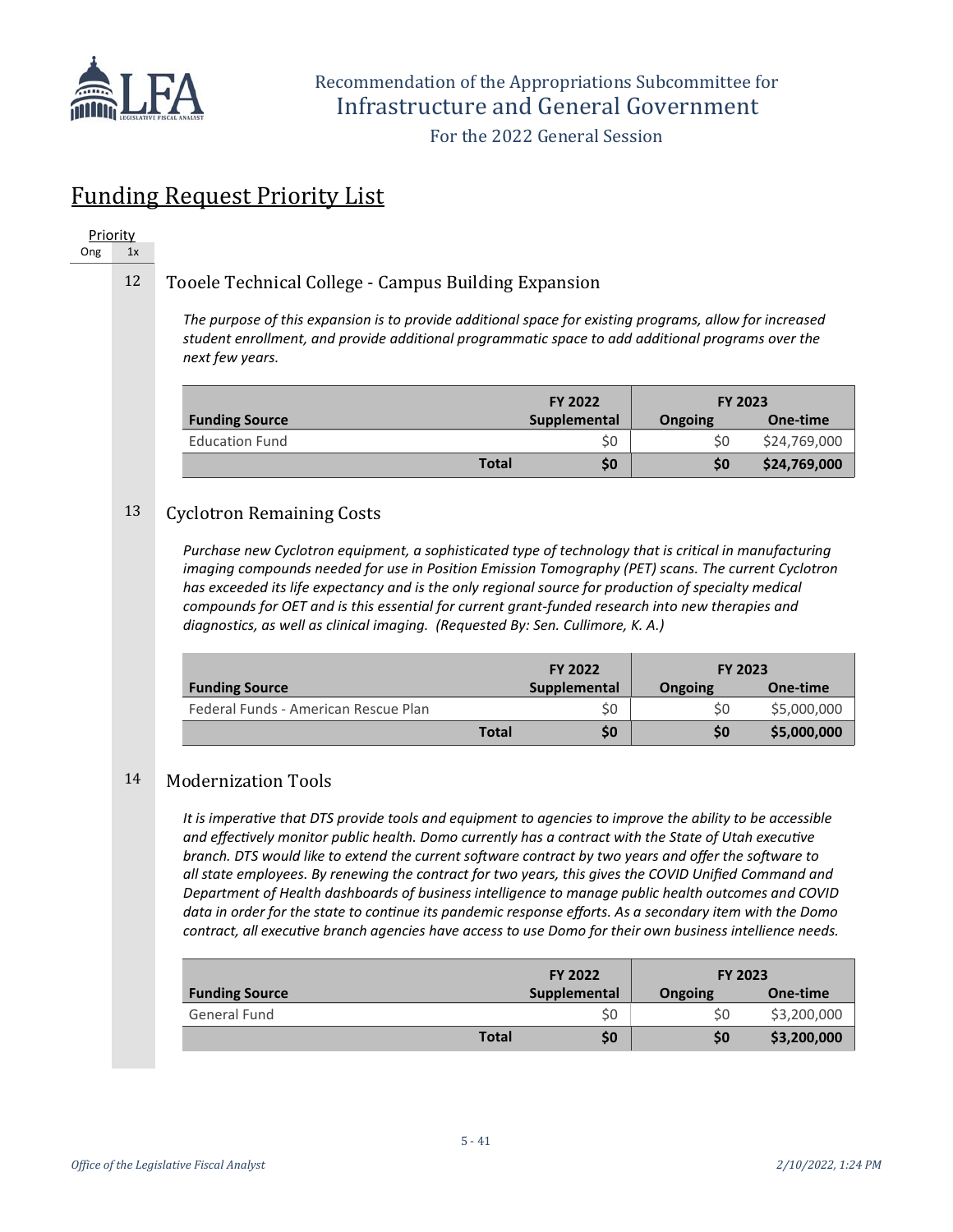

For the 2022 General Session

# Funding Request Priority List

## 15 Utah Valley University - Engineering Building

The new facility is proposed to accommodate this growth as well as the regional need for trained *technology and engineering professionals. The Engineering Building at UVU will provide the spaces needed to train future innovators, engineers, and business leaders. The building will include specialty*  spaces specific to the training of Civil, Mechanical, and Electrical Engineers including learning, teaching, *and practice spaces.*

|                       |       | <b>FY 2022</b>      | <b>FY 2023</b> |              |
|-----------------------|-------|---------------------|----------------|--------------|
| <b>Funding Source</b> |       | <b>Supplemental</b> | Ongoing        | One-time     |
| <b>Education Fund</b> |       | \$0                 | S0             | \$65,000,000 |
|                       | Total | \$0                 | \$0            | \$65,000,000 |

## 16 USU College of Veterinary Medicine

*Utah State University proposes the development of an accredited college of veterinary medicine that will grant doctor of veterinary medicine degrees and better serve people, animals, industry, and public health throughout Utah. The proposal consists of funds, in addition to ongoing state support, to replace the existing 2+2 veterinary program with Washington State University, with a full 4‐year program at Utah State University. In addition, USU requests one‐time funding for construction of a new 130,000+ sq/ft medical training facility and support structures on the Utah State University Campus, equipment and materials, plus ongoing support for new faculty and staff. (Requested By: Sen. Sandall, S.)*

|                       |              | <b>FY 2022</b> | <b>FY 2023</b> |              |
|-----------------------|--------------|----------------|----------------|--------------|
| <b>Funding Source</b> |              | Supplemental   | Ongoing        | One-time     |
| <b>Education Fund</b> |              | \$0            | S0             | \$18,000,000 |
|                       | <b>Total</b> | \$0            | \$0            | \$18,000,000 |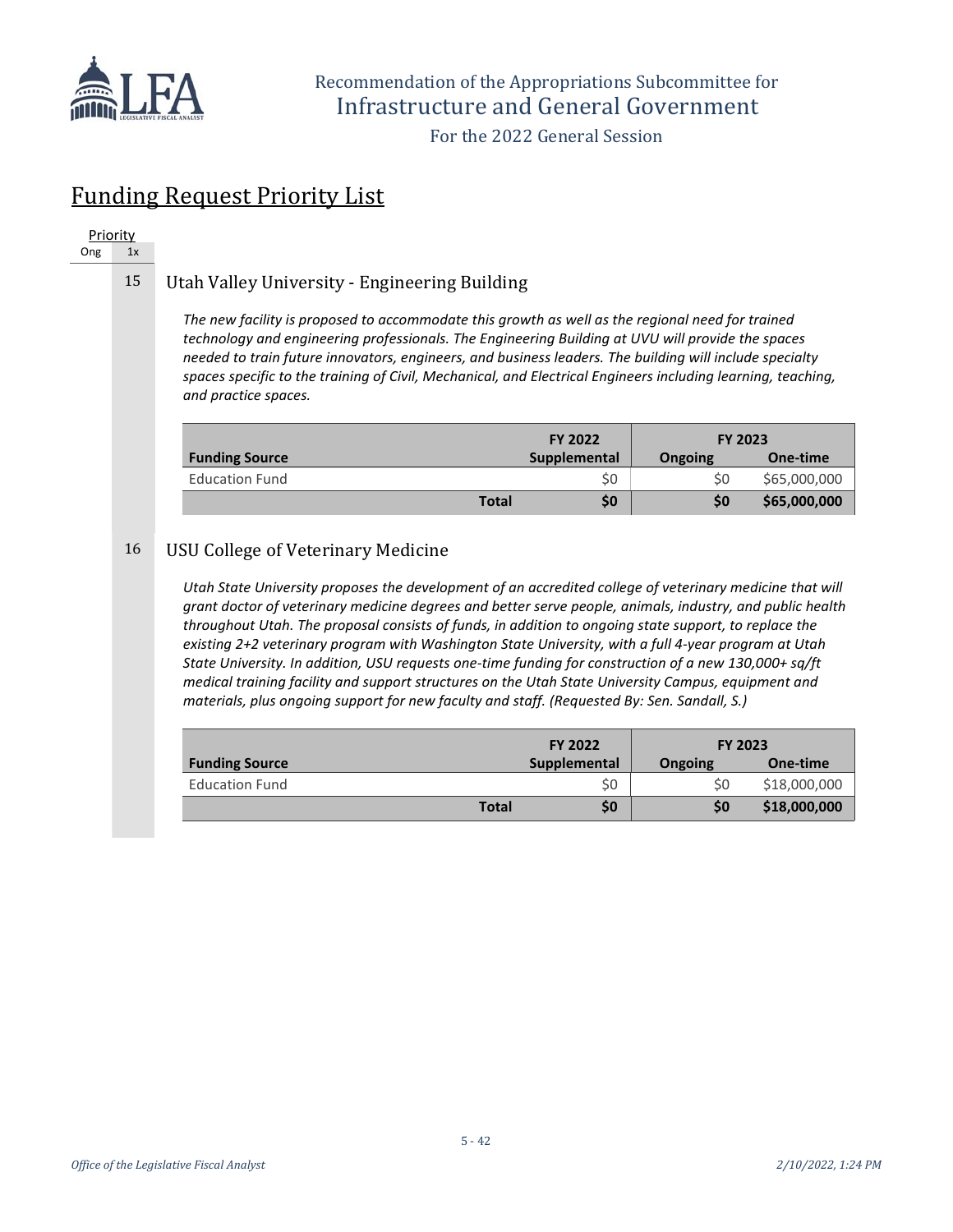

For the 2022 General Session

# Funding Request Priority List

#### Ong 1x Priority

## 17 Fleet, Surplus, and DFCM Relocation

*The purpose of the State Surplus project is because the State Surplus property (presently part of the state prison property which is being turned over to the Point of the Mountain State Land Authority for development) needs to be relocated. State Surplus has been highly invested in their previous facility and paid the bond on their building for 20 years. This new space will allow them to run their program at full capacity and provide services to State Agencies. The location of the new facility will actually be better for Fleet Operations because it is in a more central locale and closer to our vendors and service providers. We will be able to improve our vehicle processing logistics. The addition of a vehicle wash bay will be a*  welcome new feature which will allow us to improve our vehicle detailing procedures. A very important *aspect of this project is that it will allow Fleet to provide safer, indoor, work bays for our fleet technicians to be able to work out of the weather.*

|                       |              | <b>FY 2022</b> | <b>FY 2023</b> |             |
|-----------------------|--------------|----------------|----------------|-------------|
| <b>Funding Source</b> |              | Supplemental   | Ongoing        | One-time    |
| General Fund          |              | \$0            |                | \$8,913,900 |
|                       | <b>Total</b> | \$0            | \$0            | \$8,913,900 |

## 18 Human Capital Management System (3 Yrs)

*Updating and modernizing the Payroll and HR systems is a key goal in the Chief Information Office's strategic plan for the state's enterprise systems. The onboarding process for new employees will be simplified through an integrated, iterative, step‐by‐step process for everything from procuring a computer to security access, allowing new employees to start working immediately on day one. The state's enterprise systems are the backbone of transaction processing and data collection. The current HR system is a home‐grown solution mixed with a patchwork of other systems that are not well connected. The system is also lacking in important functionality, such as performance management, learning management, built in reporting, and so on. The legacy Payroll system was implemented in 2001 and the functionality has not changed significantly since that time.*

|                       |              | <b>FY 2022</b> | <b>FY 2023</b> |              |
|-----------------------|--------------|----------------|----------------|--------------|
| <b>Funding Source</b> |              | Supplemental   | <b>Ongoing</b> | One-time     |
| General Fund          |              | \$0            | S0             | \$21,900,000 |
|                       | <b>Total</b> | \$0            | \$0            | \$21,900,000 |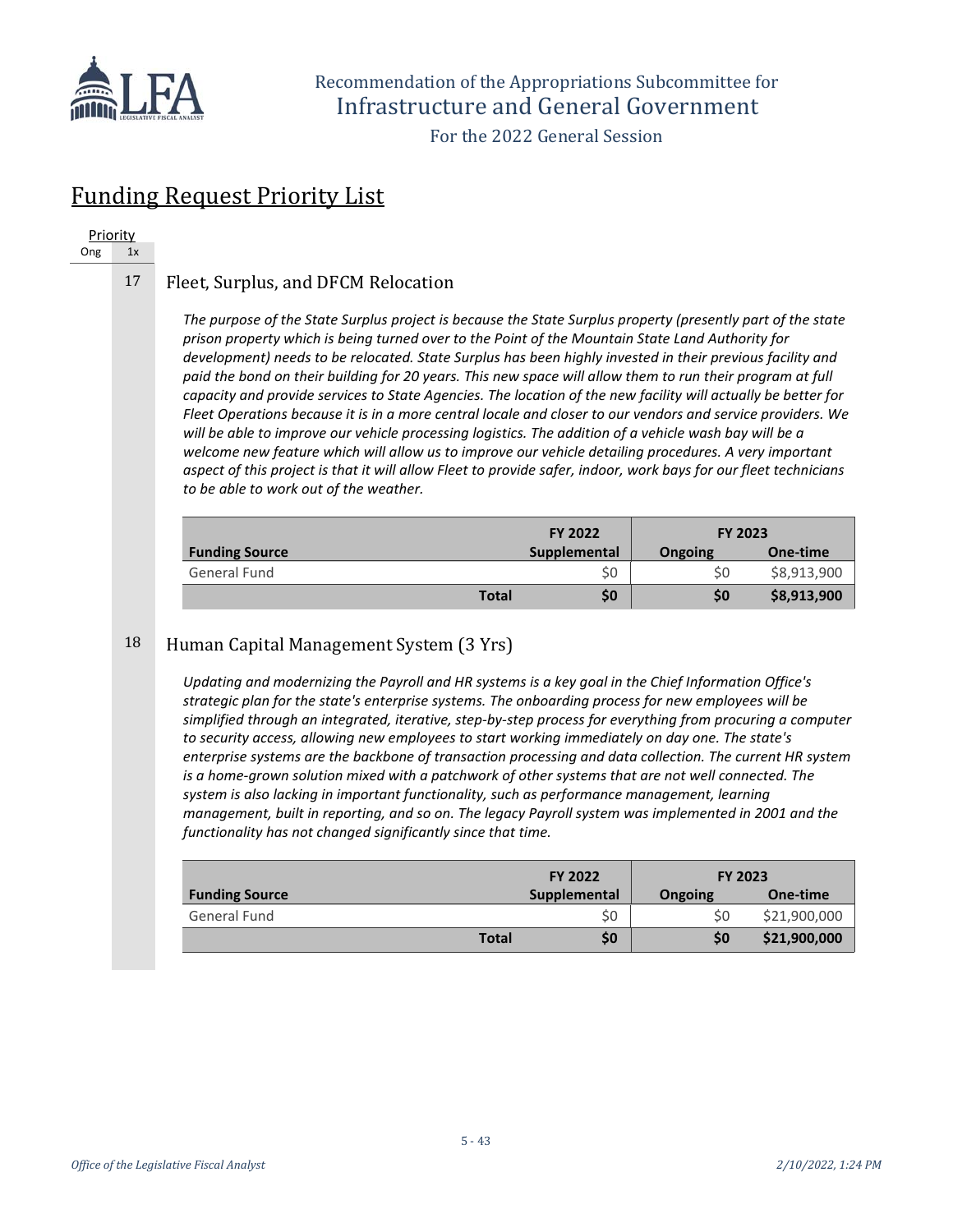

For the 2022 General Session

# Funding Request Priority List

#### Ong 1x Priority

## 19 Children's Mental Health Campus

*The Children's Mental Health Campus will be a enter of excellence for evidence‐based, trauma‐informed mental health care, serving both the immediate needs of children birth through age six and their families as well as acting as a training center for early childhood professionals of all backgrounds. (Requested By: Sen. Buxton, D. G.)*

|                       |              | <b>FY 2022</b> | <b>FY 2023</b> |              |
|-----------------------|--------------|----------------|----------------|--------------|
| <b>Funding Source</b> |              | Supplemental   | Ongoing        | One-time     |
| General Fund          |              | \$0            | \$0            | \$10,000,000 |
|                       | <b>Total</b> | \$0            | \$0            | \$10,000,000 |

### 20 Self Finance DABC Stores

*The Department of Alcoholic Beverage Control (DABC) would like to self‐fund the construction of state liquor stores instead of seeking bonds. The one‐time funding request reflects what could be put into a revolving loan account for DABC to use for the construction of state liquor stores.*

|                       | <b>FY 2022</b>      |         | <b>FY 2023</b> |
|-----------------------|---------------------|---------|----------------|
| <b>Funding Source</b> | Supplemental        | Ongoing | One-time       |
| General Fund          | \$0                 | \$0     | \$53,769,400   |
|                       | \$0<br><b>Total</b> | \$0     | \$53,769,400   |

## 21 Loa Fish Hatchery

*The Loa hatchery was Utah's most efficient hatchery for many years before it was shut down after the infiltration of New Zealand Mud Snail (an invasive species that is illegal to transport). Due to the age of the raceways and deterioration, removal of the snail was ineffective. The hatchery had to be closed to prevent the spread of the snails with the fish stocking. With the increase of anglers in Utah, there is an overwhelming need for more production that we are unable to meet. The rebuild of the Loa Hatchery would make full use of the water available with the latest innovations in aquaculture and will provide the equivalent of 900,000 10‐inch trout annually for Utah anglers. This production will allow other hatcheries to reduce their loads and produce healthier fish with lower risk of loss and higher post stocking survival. The use of newer technology and the updated infrastructure will allow more than twice the production we had in the old facility at a lower cost per pound. The updated water treatment systems will lower our impact on the Fremont river drainage.*

|                       |       | <b>FY 2022</b> | <b>FY 2023</b> |              |
|-----------------------|-------|----------------|----------------|--------------|
| <b>Funding Source</b> |       | Supplemental   | Ongoing        | One-time     |
| General Fund          |       | \$0            | Ś0             | \$44,625,600 |
|                       | Total | \$0            | \$0            | \$44,625,600 |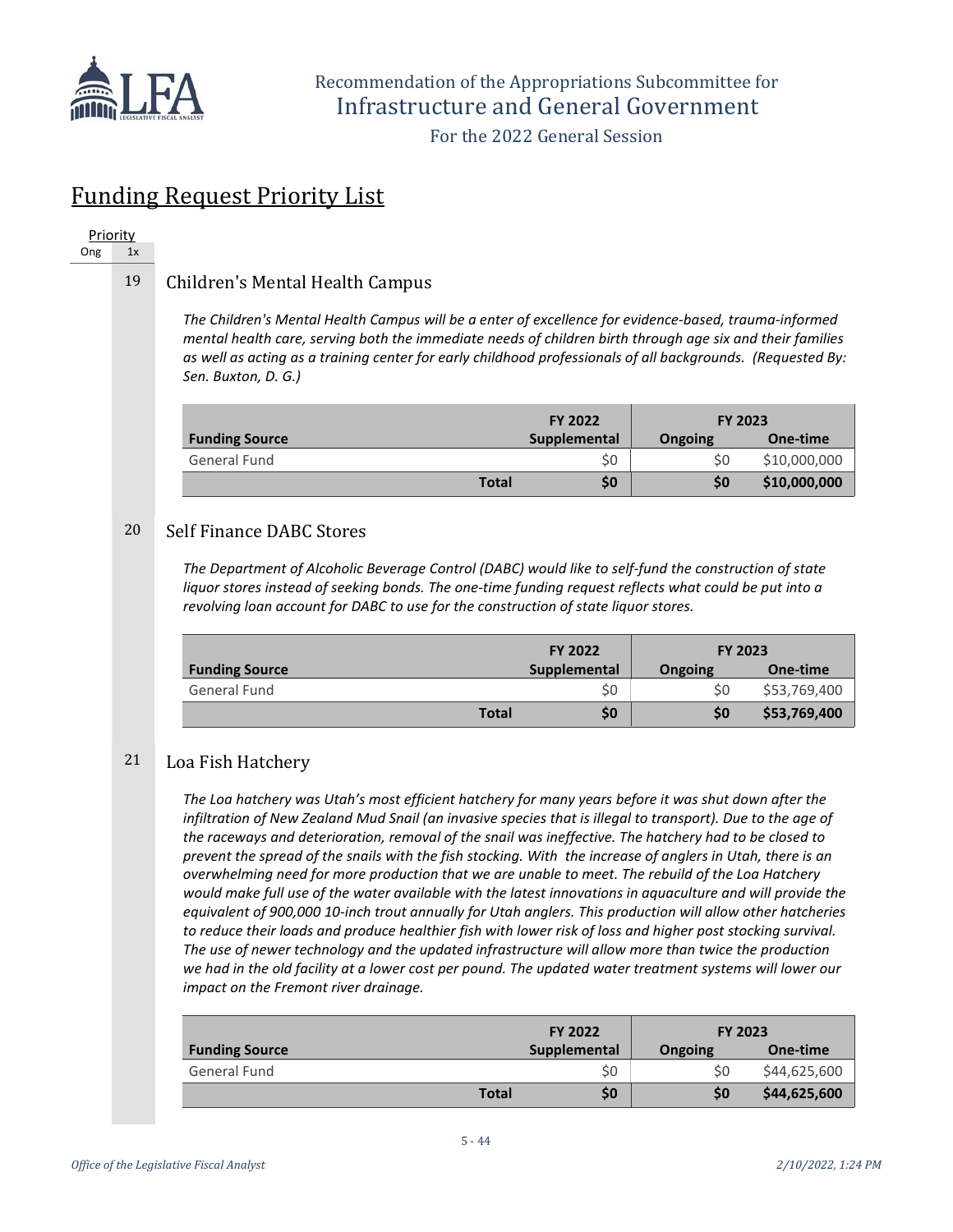

For the 2022 General Session

# Funding Request Priority List

#### Ong 1x **Priority**

## 22 Active Transportation Projects

*There is currently no dedicated budget for active transportation projects. The Transportation Investment Fund (TIF) allows for funding of active transportation capacity projects but no specific amount or percent*  of the overall fund is allocated to active transportation.

|                       | <b>FY 2022</b>      |         | <b>FY 2023</b> |
|-----------------------|---------------------|---------|----------------|
| <b>Funding Source</b> | Supplemental        | Ongoing | One-time       |
| General Fund          | \$0                 | S0      | \$46,173,200   |
|                       | \$0<br><b>Total</b> | \$0     | \$46,173,200   |

### 23 Defense Tech Secure Facility

*The request for one‐time funding of \$20 million will be used to develop a multi‐use Compartmented information Facility (SCIF) to support Northern Utah's defense tech industry. The SCIF will be used by defense agencies, businesses, and universities to perform classified defense work and to create collaboration for defense innovation; allow defense agencies to manage programs off base; reduce barriers for small businesses to perform classified work; and help universities perform classified work and obtain security clearances for students. (Requested By: Sen. Buxton, D. G.)*

|                       |              | <b>FY 2022</b> | <b>FY 2023</b> |              |
|-----------------------|--------------|----------------|----------------|--------------|
| <b>Funding Source</b> |              | Supplemental   | Ongoing        | One-time     |
| General Fund          |              | \$0            | \$0            | \$20,000,000 |
|                       | <b>Total</b> | \$0            | \$0            | \$20,000,000 |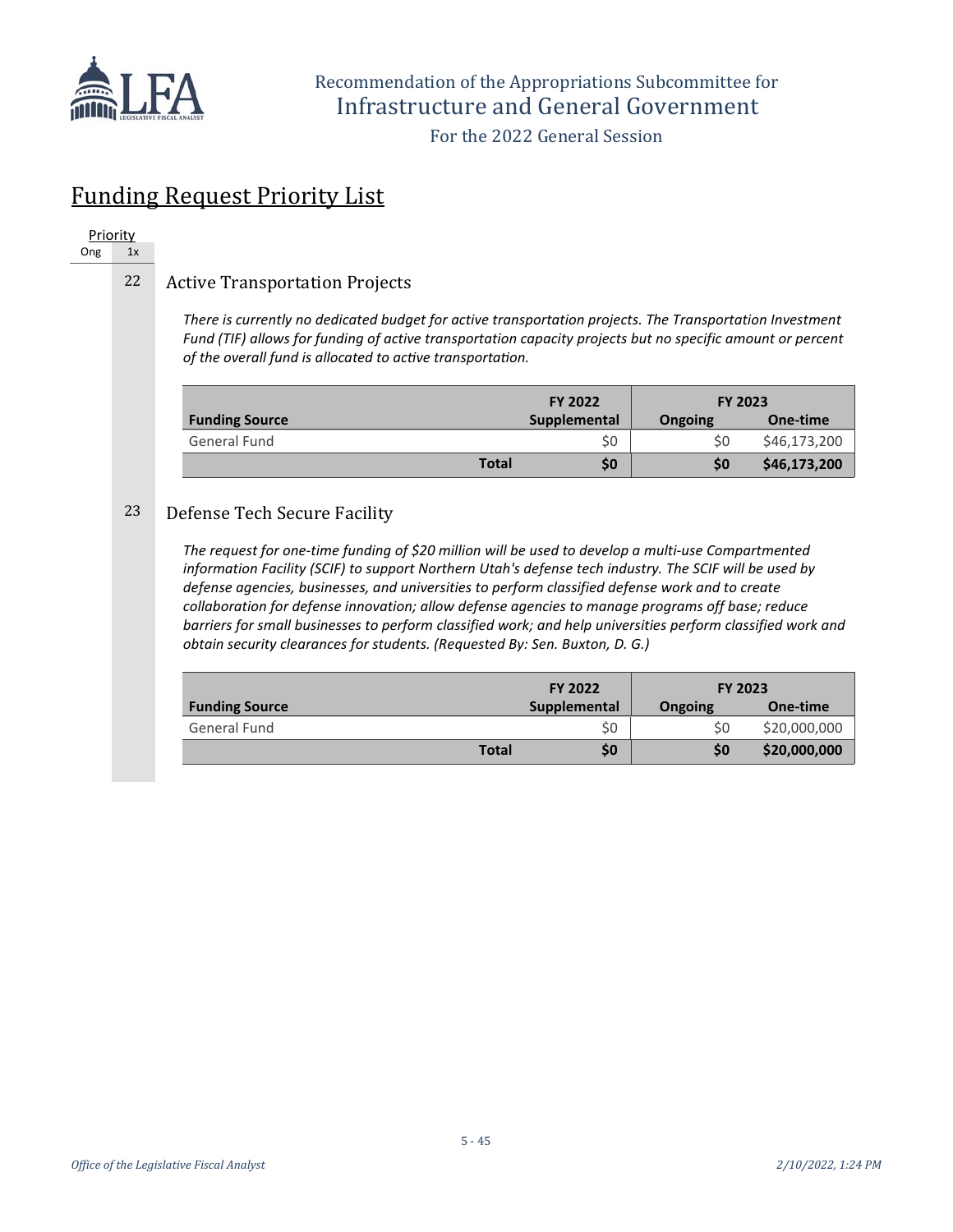

For the 2022 General Session

# Funding Request Priority List

Ong 1x Priority

## 24 SUU Stadium Flood Repair & Prevention

*On July 26, 2021, a state of emergency was declared by Cedar City's mayor due to severe flooding. Residents throughout Iron County were impacted, and SUU received national news coverage as hundreds of students were displaced as a result of the torrential rains. SUU's Eccles Coliseum and stadium building were also severely impacted by this flooding. These facilities are used by the university, regional high school athletic and commencement events, and is home to the Larry H. Miller Utah Summer Games, Utah's amateur athletic festival. The university has done what it can with existing resources (\$1,750,000) to address building safety, replace the turf and substructure, and design and begin construction on storm drain solutions. However, the severity of the flood damage requires much more substantial reclamation and renovation. Further, storm drain infrastructure vulnerabilities must be addressed to prevent future flooding of these state assets. (Requested By: Sen. Vickers, E.)*

|                       |       | <b>FY 2022</b>      | <b>FY 2023</b> |              |
|-----------------------|-------|---------------------|----------------|--------------|
| <b>Funding Source</b> |       | <b>Supplemental</b> | Ongoing        | One-time     |
| General Fund          |       | Ś0                  | Ś0             | \$10,200,000 |
|                       | Total | \$0                 | \$0            | \$10,200,000 |

## 25 Rail Line to New Industrial Park

*The request is to fund 20% of a rail spur connecting a 660 acre industrial park adjacent to Tooele City to the Union Pacific main rail line that serves the San Francisco Bay area. It is estimated that this development will create 3,000 new jobs over a 5 year period. The spur will also benefit Tooele Army Depot and remove an average of 20 semis a day carrying munitions from SR 36, Tooele Valleys main access road to I‐80. (Requested By: Rep. Sagers, D.)*

|                                      |              | <b>FY 2022</b> | <b>FY 2023</b> |          |
|--------------------------------------|--------------|----------------|----------------|----------|
| <b>Funding Source</b>                |              | Supplemental   | Ongoing        | One-time |
| Federal Funds - American Rescue Plan |              | \$5,000,000    | S0             | \$0      |
|                                      | <b>Total</b> | \$5,000,000    | \$0            | \$0      |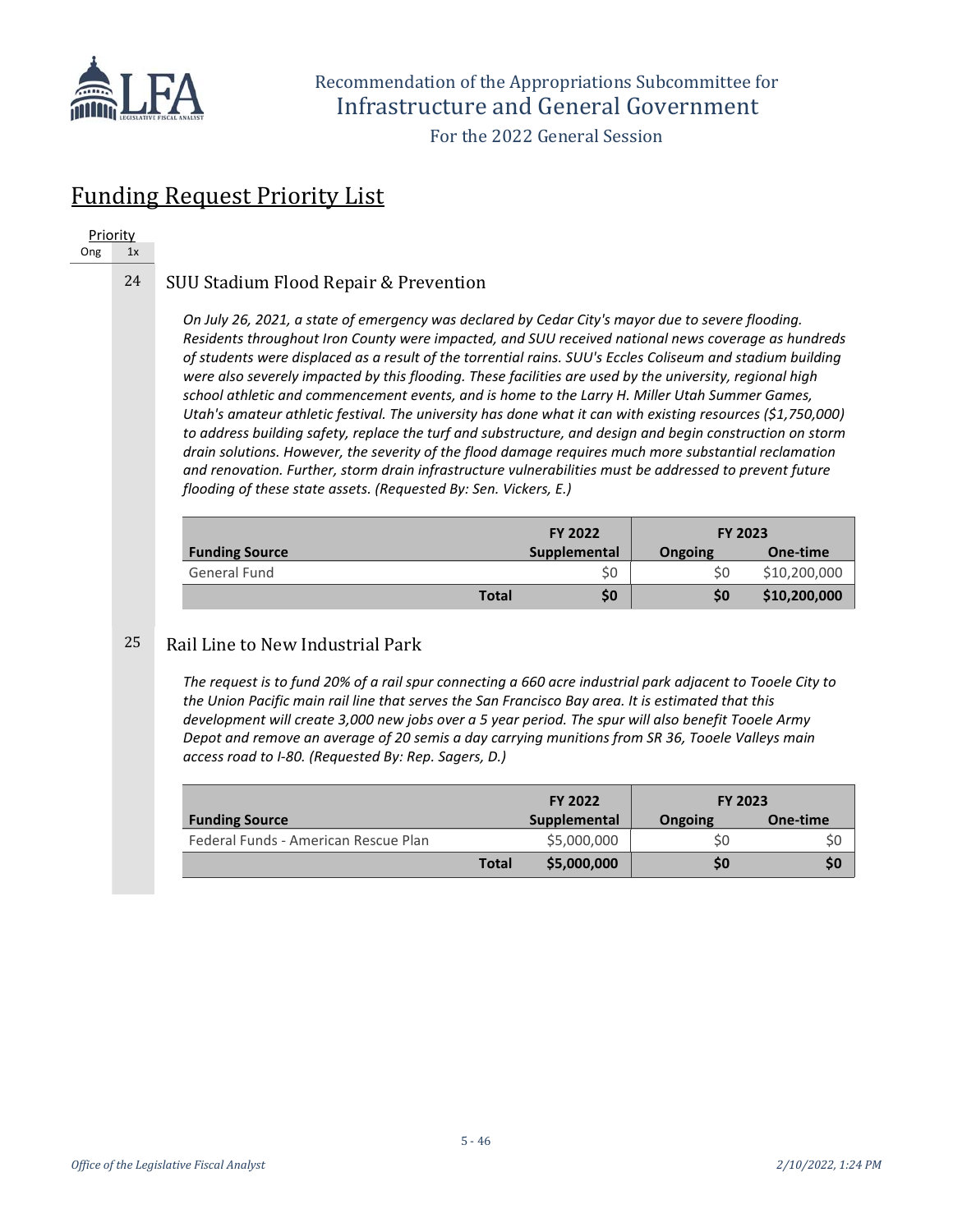

For the 2022 General Session

# Funding Request Priority List

## 26 Utah State University - Monument Valley

*In Monument Valley, Navajo Nation students have access to higher education programs through Utah State University's Statewide Campuses, but the physical building is in desperate need of repair. Gov. Cox recommends \$5 million to improve important workforce development opportunities to this corner of the state.*

|                       |       | FY 2022      | <b>FY 2023</b> |             |
|-----------------------|-------|--------------|----------------|-------------|
| <b>Funding Source</b> |       | Supplemental | Ongoing        | One-time    |
| <b>Education Fund</b> |       | \$0          | S0             | \$5,000,000 |
|                       | Total | \$0          | \$0            | \$5,000,000 |

## 27 "Wild Utah" At Utah's Hogle Zoo

*The Wild Utah project will be located at the east end of the current Zoo campus and will highlight many of the diverse animal species found in Utah providing more than one million guests per year from throughout the region an opportunity to connect with these amazing animals from our own "backyard", including cougar, bobcat, bighorn sheep, owl, gray fox, and desert tortoise to name a few. This project will also exhibit the ambassador animals that travel to public schools throughout the State of Utah. It will showcase a variety of conservation initiatives including native species propagation efforts. Further, it will offer a platform to educate guests about "Wild Aware" messaging – created in partnership with DWR and Utah State University – on how to safely live and recreate in our natural spaces to prevent wildlife conflicts. This project will highlight the natural riparian corridor that is in the footprint of the project, helping to further showcase this important resource for the benefit of the wildlife and our community health. The project will include multiple buildings, one of which will honor former First Lady Norma Matheson, and include naturalistic habitats, elevated boardwalks near the riparian corridor, and a miniature train maintenance facility. (Requested By: Sen. Fillmore, L.)*

|                       | <b>FY 2022</b> | <b>FY 2023</b> |             |
|-----------------------|----------------|----------------|-------------|
| <b>Funding Source</b> | Supplemental   | Ongoing        | One-time    |
| General Fund          | Ś0             | S0             | \$5,000,000 |
| <b>Total</b>          | \$0            | \$0            | \$5,000,000 |

## 28 Financial System Optimization

*This funding is to implement the final portion of the FINET Upgrade project.*

|                       |       | <b>FY 2022</b> | <b>FY 2023</b> |             |
|-----------------------|-------|----------------|----------------|-------------|
| <b>Funding Source</b> |       | Supplemental   | Ongoing        | One-time    |
| General Fund          |       | \$0            | S0             | \$1,764,300 |
|                       | Total | \$0            | \$0            | \$1,764,300 |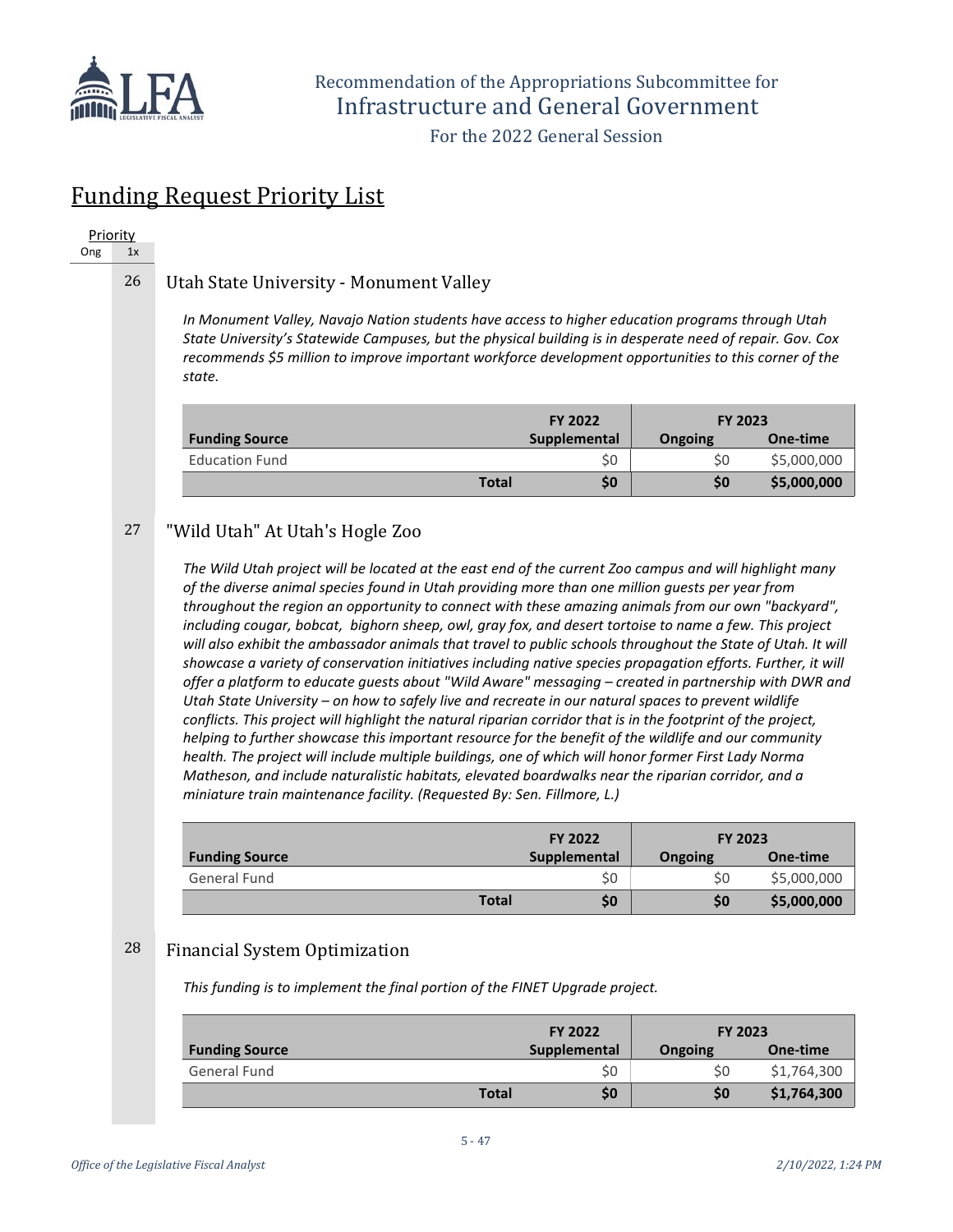

For the 2022 General Session

# Funding Request Priority List

#### Ong 1x **Priority**

## 29 Citizen Portal (3 Yrs)

*In 2012, DTS worked with agencies and with the Center for Public Policy and Administration (CPPA) to study the impact of online government services. CPPA research determined that the average cost to the state for an in‐office transaction was \$17.11 compared to an average cost of \$3.91 for the same transaction online, a difference of \$13.20 per transaction. As a result of the study and changes in expectations, DTS will build a statewide citizen portal that facilitates access to critical government services with convenience and ease of use regardless of agency, physical, or digital limitations (see UCA 63‐16‐8).*

|                       |       | <b>FY 2022</b> | <b>FY 2023</b> |              |
|-----------------------|-------|----------------|----------------|--------------|
| <b>Funding Source</b> |       | Supplemental   | Ongoing        | One-time     |
| General Fund          |       | \$2,000,000    | \$0            | \$27,000,000 |
|                       | Total | \$2,000,000    | \$0            | \$27,000,000 |

### 30 Richfield Fire Cache and Storage Building

*The State of Utah and our federal partners operate five fire dispatch and cache facilities throughout the state. These local centers provide timely equipment and supplies to firefighters in their respective regions. In the Six County area, wild land fire efforts are dispatched and supplied by the Richfield Fire Dispatch Center. Richfield is the fourth of five regional centers built over the past 15 years by DNR. DNR's campus master plan is to create a one‐stop‐shop for local governments and the public to access DNR services. Locating all of our facilities and services on one campus also allows our individual divisions to work closer together to become more global in their thinking and efficient with their work. An effective operations center is crucial for the prompt ability to supply the firefighters with the equipment and supplies they need in these emergency situations. Up to this point, DNR rented a cache facility but it has long outlasted its usefulness and is in need of replacement.*

|                       |              | <b>FY 2022</b> |         | <b>FY 2023</b> |
|-----------------------|--------------|----------------|---------|----------------|
| <b>Funding Source</b> |              | Supplemental   | Ongoing | One-time       |
| General Fund          |              | \$0            | Ś0      | \$3,720,700    |
|                       | <b>Total</b> | \$0            | \$0     | \$3,720,700    |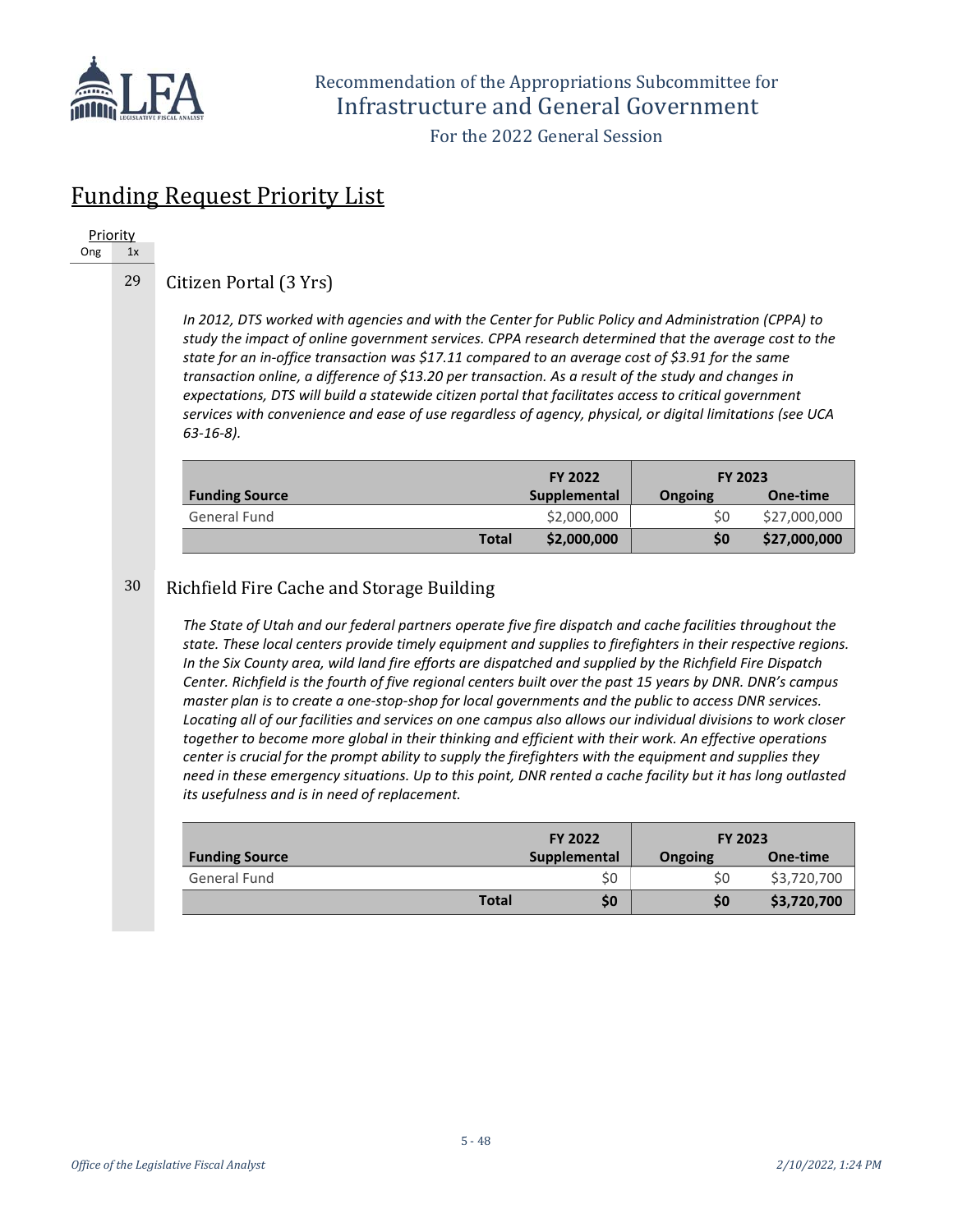

For the 2022 General Session

## Funding Request Priority List

#### Ong 1x **Priority**

### 31 UDOT Passing Lanes

*Funding request to create passing lanes from mile post 279.6 to 281.5 on US‐191 South. (Requested By: Sen. Winterton, R.)*

|                       |              | <b>FY 2022</b> | <b>FY 2023</b> |          |
|-----------------------|--------------|----------------|----------------|----------|
| <b>Funding Source</b> |              | Supplemental   | Ongoing        | One-time |
| General Fund          |              | \$6,600,000    | S0             | \$0      |
|                       | <b>Total</b> | \$6,600,000    | \$0            | \$0      |

### 32 University of Utah School of Medicine

*Additional project funding to address market escalation in construction costs as well as site complexity costs not known at the time the project was approved. The project will complete the replacement of the existing 639,174 square feet School of Medicine which is aged, not code compliant and incapable of meeting current needs. The new building is essential to properly train future doctors, nurses and other health care professionals. (Requested By: Sen. McKell, M.)*

|                       |              | <b>FY 2022</b> | <b>FY 2023</b> |          |
|-----------------------|--------------|----------------|----------------|----------|
| <b>Funding Source</b> |              | Supplemental   | Ongoing        | One-time |
| <b>Education Fund</b> |              | \$60,000,000   | Ś0             | SÜ       |
|                       | <b>Total</b> | \$60,000,000   | \$0            | \$0      |

## 33 Logan Fish Experiment Station

*The FES program continues to expand and now includes fish health management and fish disease control services, aquatic research, aquaculture program development, UDWR employee and specialized fish culture training and management of external aquatics research contracts (USU, BYU, etc.). Much of this effort continues to include providing services to address increasing inspection and management needs in accordance with Utah's legally mandated fish health rules and regulations. Additional effort includes addressing increased requests to provide research services to address statewide management, aquatic animal health and fish culture needs. Significant infrastructure and operational concerns for the current facility include deteriorating buildings, increasing maintenance requirements, limiting/disjointed laboratory design and limited space based on increasing program needs. The current FES location is also a bio‐security concern due to its proximity to the Logan Hatchery and the fish production program.*

|                       | <b>FY 2022</b> | <b>FY 2023</b> |             |
|-----------------------|----------------|----------------|-------------|
| <b>Funding Source</b> | Supplemental   | Ongoing        | One-time    |
| General Fund          | Ś0             | \$0            | \$7,421,800 |
|                       | \$0<br>Total   | \$0            | \$7,421,800 |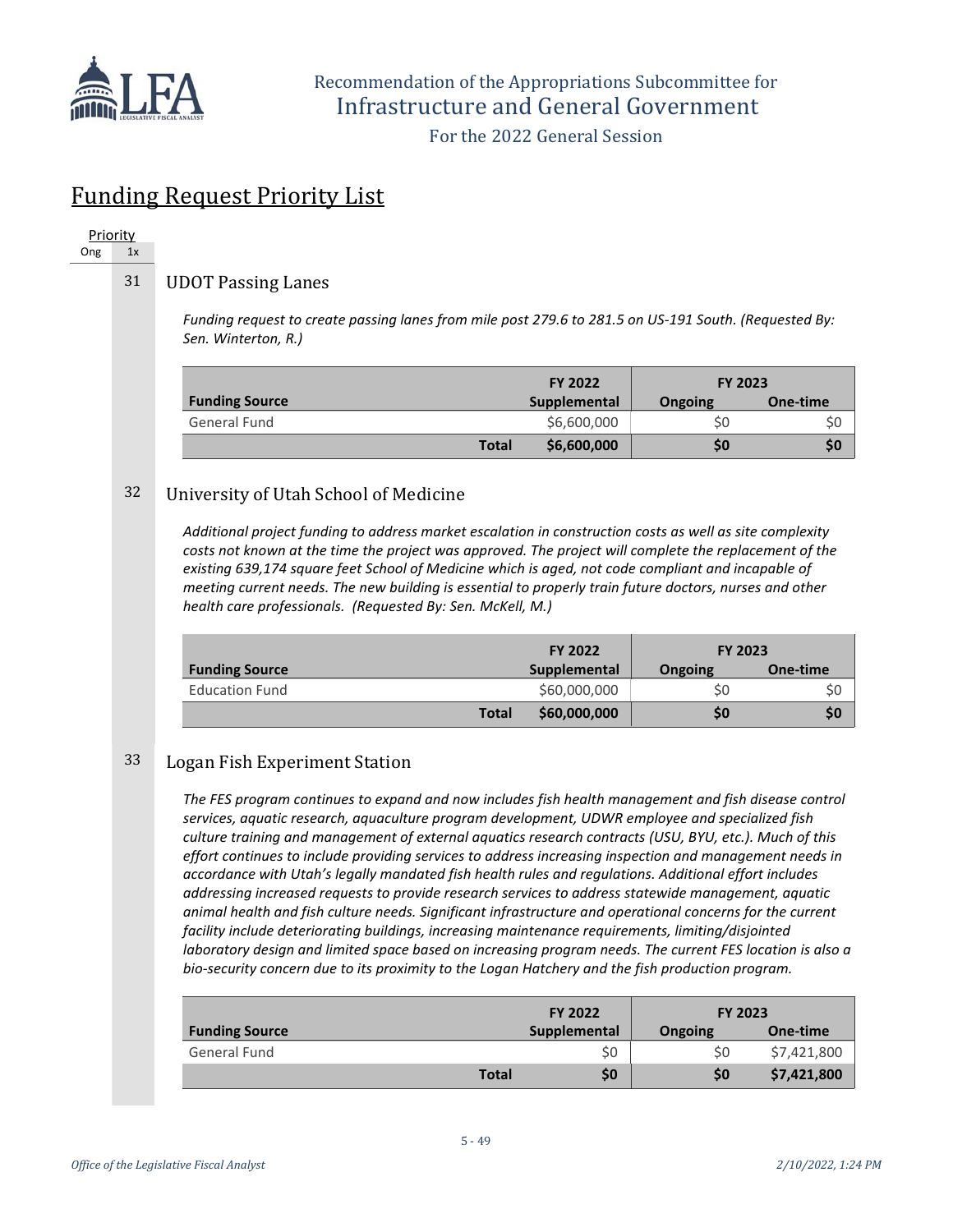

## Recommendation of the Appropriations Subcommittee for Infrastructure and General Government

For the 2022 General Session

# Funding Request Priority List

## 34 Bridal Veil Falls Surrounding Trail Development and Improvement

*The purpose of this proposal is to seek legislative funding to support trail development to and surrounding Bridal Veil Falls in Provo Canyon. As one of Utah County's top tourist destinations, and in consideration of becoming a state monument, funding to develop the trail network would enhance the visitor experience through a sustainable trail network in and around the site, would help disperse visitation, and would compliment already in progress improvements to the interpretive center and parking facilities. The proposed trail development would support the many recreation opportunities at the site including hiking, biking, wildlife viewing, ice climbing, winter viewing, multi‐ability, as well as expanded opportunities for youth field trips. With visitation increasing every year, and with expected increases continuing through state monument designation, expanded capacity for locals and tourists to enjoy this unique site would be supported through this appropriation. (Requested By: Rep. Stratton, K.)*

|                       |       | <b>FY 2022</b> | <b>FY 2023</b> |           |
|-----------------------|-------|----------------|----------------|-----------|
| <b>Funding Source</b> |       | Supplemental   | Ongoing        | One-time  |
| General Fund          |       | \$0            | Ś0             | \$400,000 |
|                       | Total | \$0            | \$0            | \$400,000 |

## 35 SR-92 Extension: Redwood Road to Ashton Blvd

*The funding request is for the environmental impact study required for SR92 Road Extension. This road will become a State road after completion. The funding is for the environmental impact and design requirements. UDOT will follow their normal process in evaluating success. (Requested By: Sen. Anderegg, J.)*

|                       |       | <b>FY 2022</b> | <b>FY 2023</b> |             |
|-----------------------|-------|----------------|----------------|-------------|
| <b>Funding Source</b> |       | Supplemental   | Ongoing        | One-time    |
| General Fund          |       | Ś0             | Ś0             | \$4,000,000 |
|                       | Total | \$0            | <b>SO</b>      | \$4,000,000 |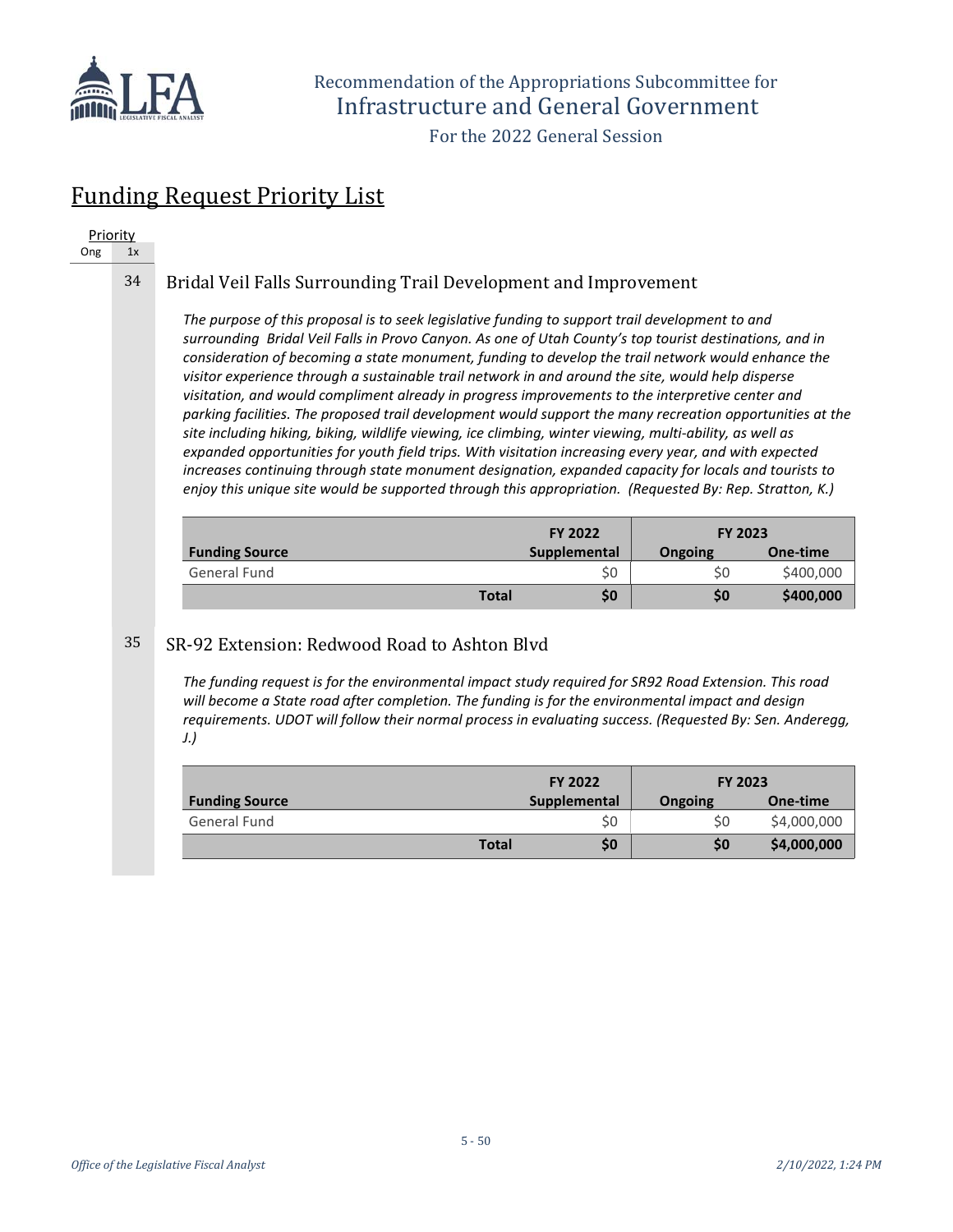

For the 2022 General Session

# Funding Request Priority List

## 36 New Emergency Operations Center Building

*DEM currently maintains and operates the State Emergency Operations Center (EOC) at the State Capitol. Unfortunately, when it was decided that the State Office Building was to be demolished, the offices housing 80% of the DEM staff were moved to the TSOB. This has created a very precarious position for the Division to be in as the EOC is where the operational mission is carried out. By having the staff 15 miles away from the EOC, the State will be delayed in its ability to get the staffing together to start supporting local communities who have been impacted by emergencies and disasters.*

|                                      |              | <b>FY 2022</b> | <b>FY 2023</b> |          |
|--------------------------------------|--------------|----------------|----------------|----------|
| <b>Funding Source</b>                |              | Supplemental   | Ongoing        | One-time |
| Federal Funds - American Rescue Plan |              | \$28,161,800   | S0             |          |
|                                      | <b>Total</b> | \$28,161,800   | \$0            | \$0      |

## 37 General Obligation Bond Debt Service

*Returns General Fund used to cover Build America Bonds (BABS) liability back to the General Fund after federal funds are received.*

|                             | <b>FY 2022</b> | <b>FY 2023</b> |                |
|-----------------------------|----------------|----------------|----------------|
| <b>Funding Source</b>       | Supplemental   | Ongoing        | One-time       |
| <b>Beginning Nonlapsing</b> | S0             | S0             | (55,618,700)   |
|                             | Total<br>\$0   | \$0            | ( \$5,618,700) |

## 39 Funding Utah's Public Land Survey System

*The Public Land Survey System (PLSS) is the survey network used to identify and locate boundaries of all classes of real property. The physical monuments marking the PLSS are worn away or destroyed by natural causes as well as human interference, such as building, recreation, and agriculture. Restoration and maintenance of these corner positions becomes a costly and time‐consuming activity shouldered by the Counties and County Surveyors statewide. SB 264 from the 2015 Legislative Session established a process for the allocation and distribution of funds statewide, but demand far exceeds existing funding. (Requested By: Sen. Buxton, D. G.)*

|                       | <b>FY 2022</b> |     | <b>FY 2023</b> |           |
|-----------------------|----------------|-----|----------------|-----------|
| <b>Funding Source</b> | Supplemental   |     | Ongoing        | One-time  |
| General Fund          |                | Ś0  | Ś0             | \$500,000 |
|                       | <b>Total</b>   | \$0 | \$0            | \$500,000 |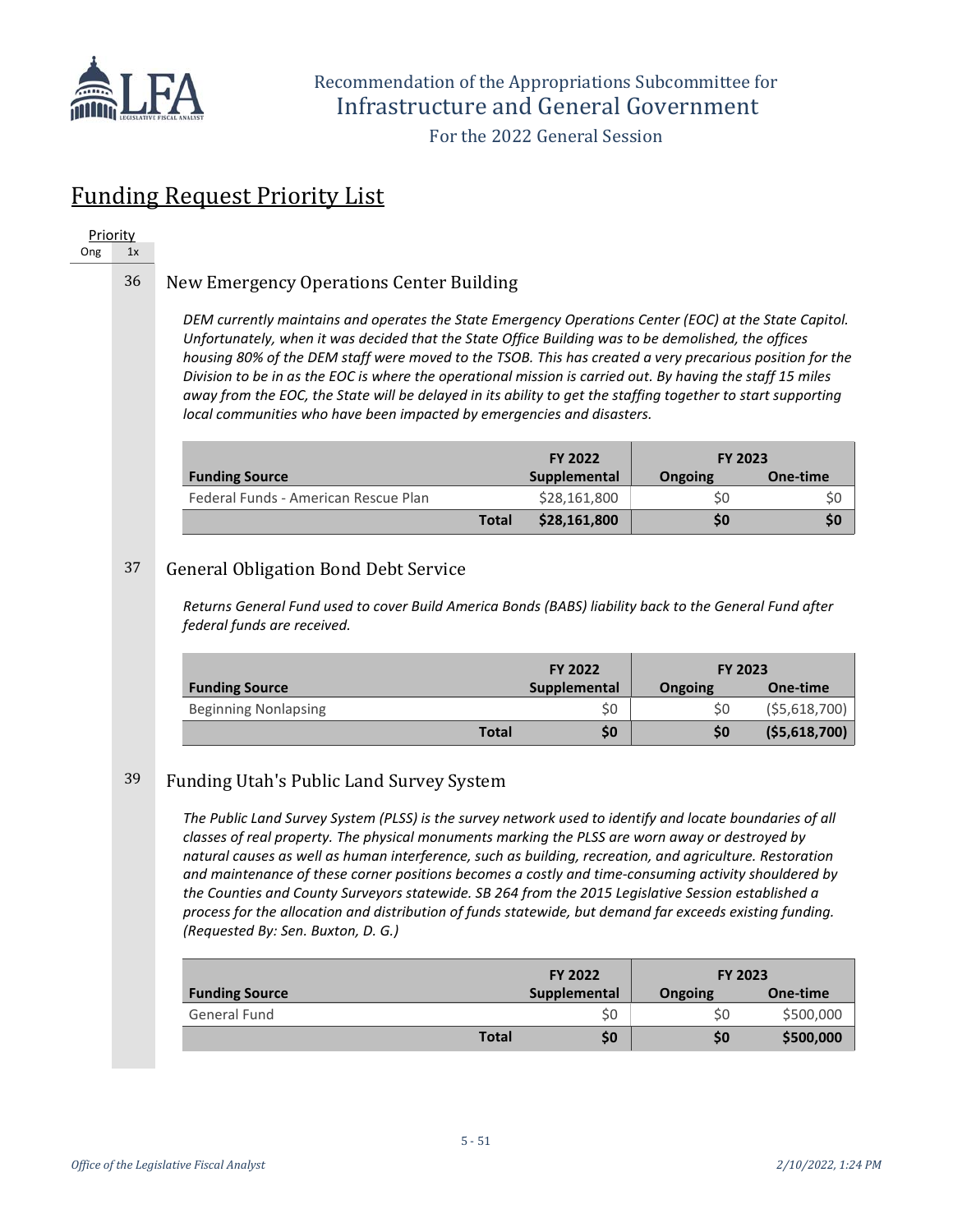

For the 2022 General Session

# Funding Request Priority List

Ong 1x **Priority** 

## 40 Richfield Regional Office Building

*The purpose of this project is to consolidate DHS, DWS, DPS, UTC and UDAF to the New Regional Center, while keeping DTS, DNR and UDOT where they are in Richfield. Based on the Statewide Space Master Plan, the estimated size of the new regional center will be 23,000 square feet. The total cost to achieve consolidating the agencies and building the new regional center is \$12.5 million. The current Richfield Regional building needs to be replaced as it is at end of life. A new building allows for the chance to consolidate services and save \$319,000 of O&M and Capital investments each year. The services that will be provided in the new center are a DMV, Driver's License, an Employment Centers, Courts functions, Rehabilitation Center, and Highway patrol.*

|                       |       | <b>FY 2022</b> | <b>FY 2023</b> |              |
|-----------------------|-------|----------------|----------------|--------------|
| <b>Funding Source</b> |       | Supplemental   | Ongoing        | One-time     |
| General Fund          |       | \$0            |                | \$12,687,500 |
|                       | Total | \$0            | \$0            | \$12,687,500 |

## 41 UDOT Rural Broadband Middle Mile Fiber Optic Backbone

*Funding request for rural broadband middle mile fiber optic backbone projects.*

|                                      |       | <b>FY 2022</b> | <b>FY 2023</b> |          |
|--------------------------------------|-------|----------------|----------------|----------|
| <b>Funding Source</b>                |       | Supplemental   | Ongoing        | One-time |
| Federal Funds - American Rescue Plan |       | \$115,000,000  | S0             | \$0      |
|                                      | Total | \$115,000,000  | S0             | \$0      |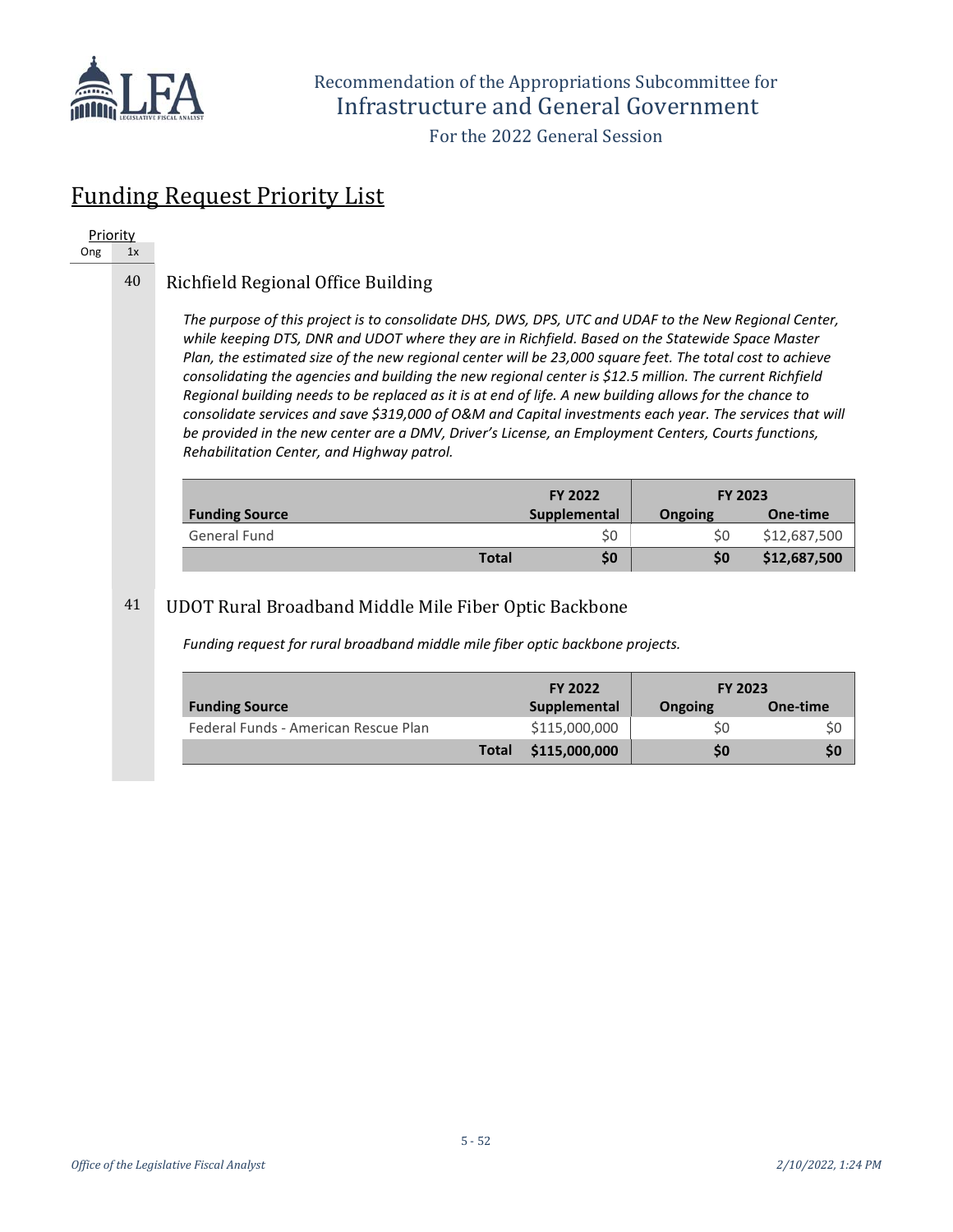

For the 2022 General Session

# Funding Request Priority List

Ong 1x Priority

## 42 State Employment Amendments H.B. 104

*State Revenue Impact: Enactment of this legislation could increase dedicated credits to the Department of Government Operations ongoing in FY2023 by \$684,000 ongoing for training costs. State Expenditure Impact: Enactment of this legislation could cost the Department of Government Operations \$3.0 million one‐time from the General Fund in FY2023 for development of a pay‐for‐ performance system. Enactment could also cost \$684,000 ongoing from all sources including \$366,100 from General/Education Funds in FY2023 for personnel costs associated with pay‐for‐performance training. Additionally, if all supervisor/managers received a 4% raise to move to Schedule A at the average salary, after accounting for salary‐driven benefits, enactment could also cost \$11,072,600, of which \$5,926,000 would be from the General/Education Funds for increases. For a 1% increase, enactment could cost \$2,768,200 ongoing in FY 2023 from all sources, of which \$1,481,500 is from General/Education Funds; for an 8% increase, enactment could cost \$22,145,300 ongoing from all sources including \$11,852,000 from General/Education Funds.*

 *(Requested By: Rep. Christofferson, K.)*

|                       |              | <b>FY 2022</b> | <b>FY 2023</b> |             |
|-----------------------|--------------|----------------|----------------|-------------|
| <b>Funding Source</b> |              | Supplemental   | Ongoing        | One-time    |
| General Fund          |              | \$0            | S0             | \$3,000,000 |
|                       | <b>Total</b> | \$0            | \$0            | \$3,000,000 |

## 43 Dixie State University - General Classroom Building

*The funding request is for a 118,339 sq. ft. building that would have 51 classrooms, 2,256 seats, 93 faculty offices, and 20 student study rooms.*

|                       |              | <b>FY 2022</b> | <b>FY 2023</b> |              |
|-----------------------|--------------|----------------|----------------|--------------|
| <b>Funding Source</b> |              | Supplemental   | Ongoing        | One-time     |
| General Fund          |              | S0             | S0             | \$56,085,000 |
|                       | <b>Total</b> | \$0            | \$0            | \$56,085,000 |

### 44 Southern Utah University - Music Center Renovation

*The funding request would revenue the existing building and create additional academic space and renovation and expansion upgrades.*

|                       | <b>FY 2022</b> | <b>FY 2023</b> |              |
|-----------------------|----------------|----------------|--------------|
| <b>Funding Source</b> | Supplemental   | Ongoing        | One-time     |
| <b>Education Fund</b> | S0             | SO.            | \$19,500,000 |
| <b>Total</b>          | \$0            | \$0            | \$19,500,000 |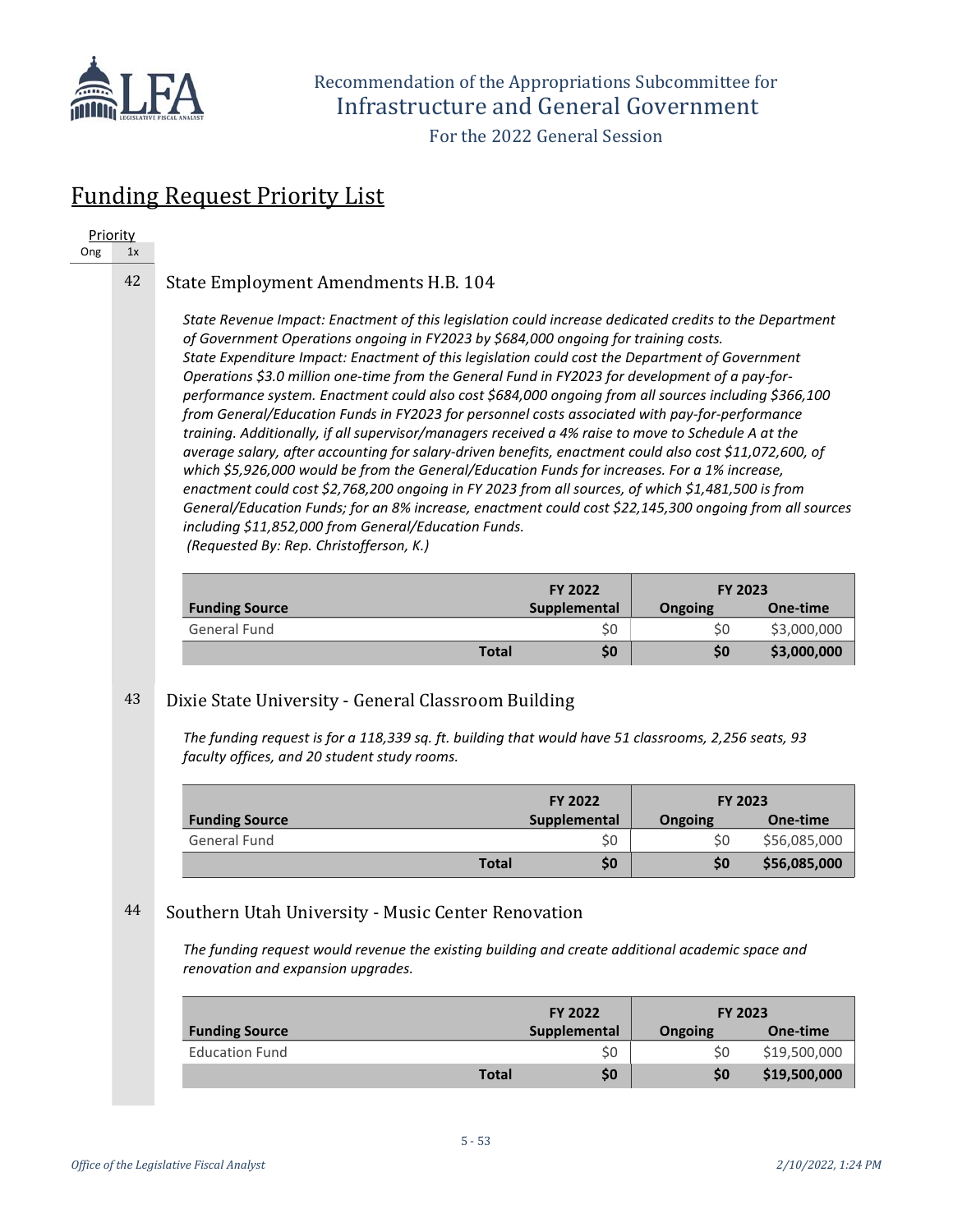

For the 2022 General Session

# Funding Request Priority List

## 45 Snow College - Center for Rural Studies & Comm. Dev.

*Social Science is currently located in two aging facilities that were designed for other uses and do not support the current academic programs and functions. The funding request is for a new building to teach student to solve critical issues facing rural communities.*

|                       |              | <b>FY 2022</b> | <b>FY 2023</b> |              |
|-----------------------|--------------|----------------|----------------|--------------|
| <b>Funding Source</b> |              | Supplemental   | Ongoing        | One-time     |
| <b>Education Fund</b> |              | \$0            | SO.            | \$24,814,000 |
|                       | <b>Total</b> | \$0            | \$0            | \$24,814,000 |

### 46 University of Utah - Interdisciplinary Computing Building

*The requested building would accommodate 3,176 students in 2025 and would enable the College to grow graduates by 500 Graduates a year. The building has received \$30.0 million in private funding.*

|                       |       | <b>FY 2022</b> | <b>FY 2023</b> |              |
|-----------------------|-------|----------------|----------------|--------------|
| <b>Funding Source</b> |       | Supplemental   | Ongoing        | One-time     |
| <b>Education Fund</b> |       | S0             | S0             | \$90,000,000 |
|                       | Total | \$0            | \$0            | \$90,000,000 |

## 47 Dixie Technical College - New Classroom Building

*The funding request is for a 90,000 sq ft trades and technology labs building.*

|                       |              | <b>FY 2022</b> | <b>FY 2023</b> |              |
|-----------------------|--------------|----------------|----------------|--------------|
| <b>Funding Source</b> |              | Supplemental   | Ongoing        | One-time     |
| <b>Education Fund</b> |              | S0             | Ś0             | \$45,495,000 |
|                       | <b>Total</b> | \$0            | \$0            | \$45,495,000 |

## 48 UETN - Network Infrastructure(1)

*Request financial resources for network infrastructure upgrades, introduce one gigabit Ethernet fiber optic‐based broadband services to San Juan School District, advanced monitoring, and out of band network management.*

|                       | <b>FY 2022</b> | <b>FY 2023</b> |          |
|-----------------------|----------------|----------------|----------|
| <b>Funding Source</b> | Supplemental   | Ongoing        | One-time |
| <b>Education Fund</b> | \$1,500,000    | S0             | \$0      |
| <b>Total</b>          | \$1,500,000    | SO             | \$0      |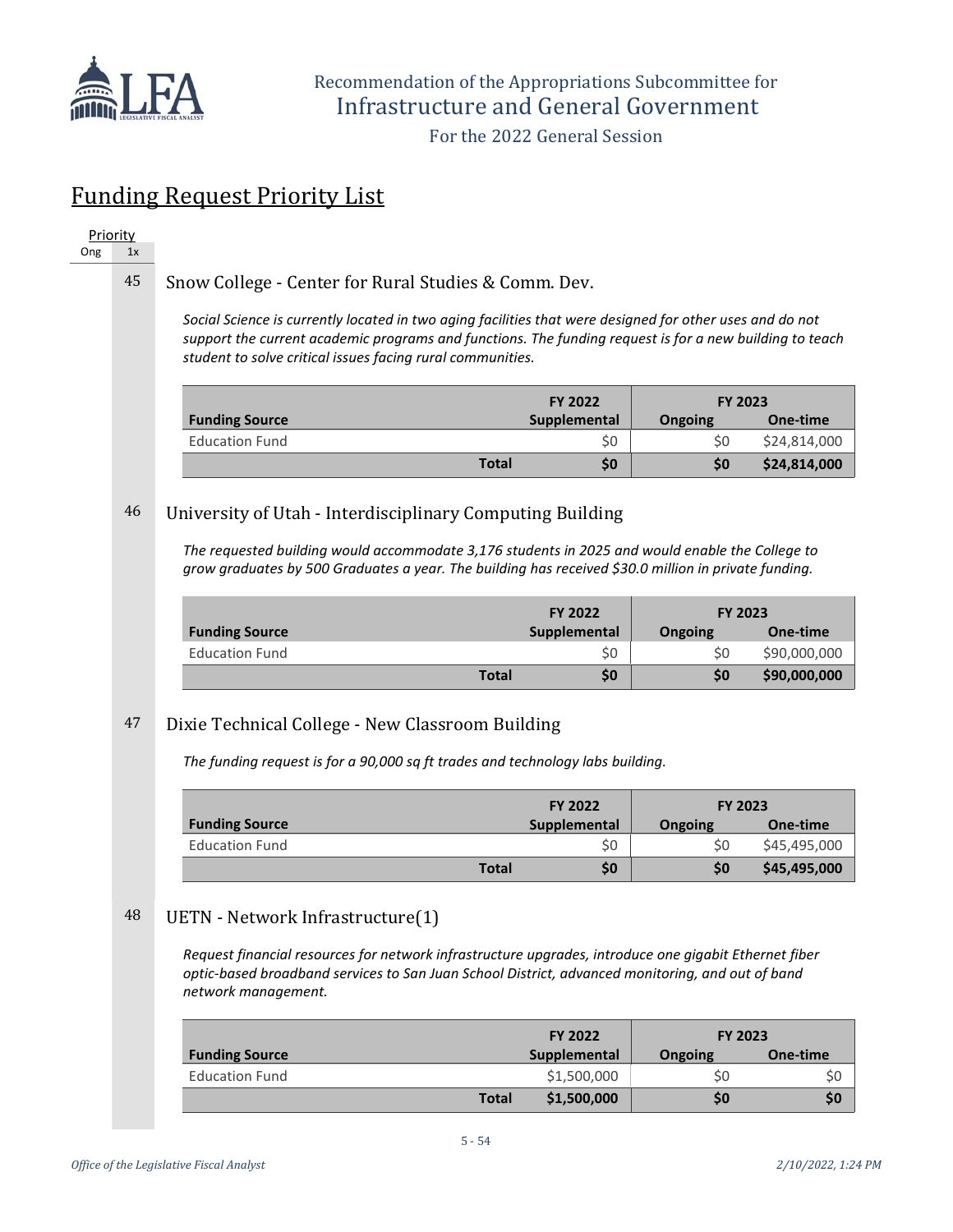

For the 2022 General Session

# Funding Request Priority List

#### Ong 1x **Priority**

## 49 UETN - K-12 Telehealth Equipment

*Request to fund equipment for K‐12 telehealth.*

|                                      |              | <b>FY 2022</b> | <b>FY 2023</b> |          |
|--------------------------------------|--------------|----------------|----------------|----------|
| <b>Funding Source</b>                |              | Supplemental   | Ongoing        | One-time |
| Federal Funds - American Rescue Plan |              | \$4,432,000    | Ś0             | \$0      |
|                                      | <b>Total</b> | \$4,432,000    | \$0            | \$0      |

### 50 UETN - Network Infrastructure

*Request financial resources for network infrastructure upgrades, introduce one gigabit Ethernet fiber optic‐based broadband services to San Juan School District, advanced monitoring, and out of band network management.*

|                                      |              | <b>FY 2022</b> | <b>FY 2023</b> |          |
|--------------------------------------|--------------|----------------|----------------|----------|
| <b>Funding Source</b>                |              | Supplemental   | Ongoing        | One-time |
| Federal Funds - American Rescue Plan |              | \$13,450,000   | S0             |          |
|                                      | <b>Total</b> | \$13,450,000   | \$0            | \$0      |

### 51 UETN - Telehealth Equipment Replacement

*Funding request to replace telehealth equipment.*

|                                      |       | <b>FY 2022</b> | <b>FY 2023</b> |          |
|--------------------------------------|-------|----------------|----------------|----------|
| <b>Funding Source</b>                |       | Supplemental   | Ongoing        | One-time |
| Federal Funds - American Rescue Plan |       | \$1,413,400    | S0             | S0       |
|                                      | Total | \$1,413,400    | S0             | \$0      |

### 52 Performance Management System Staff

*Funding request to add new staff, in order to support modernization of pay for performance.*

|                       | <b>FY 2022</b> | <b>FY 2023</b> |          |
|-----------------------|----------------|----------------|----------|
| <b>Funding Source</b> | Supplemental   | Ongoing        | One-time |
| General Fund          | \$342,000      | Ś0             |          |
| <b>Total</b>          | \$342,000      | \$0            | \$0      |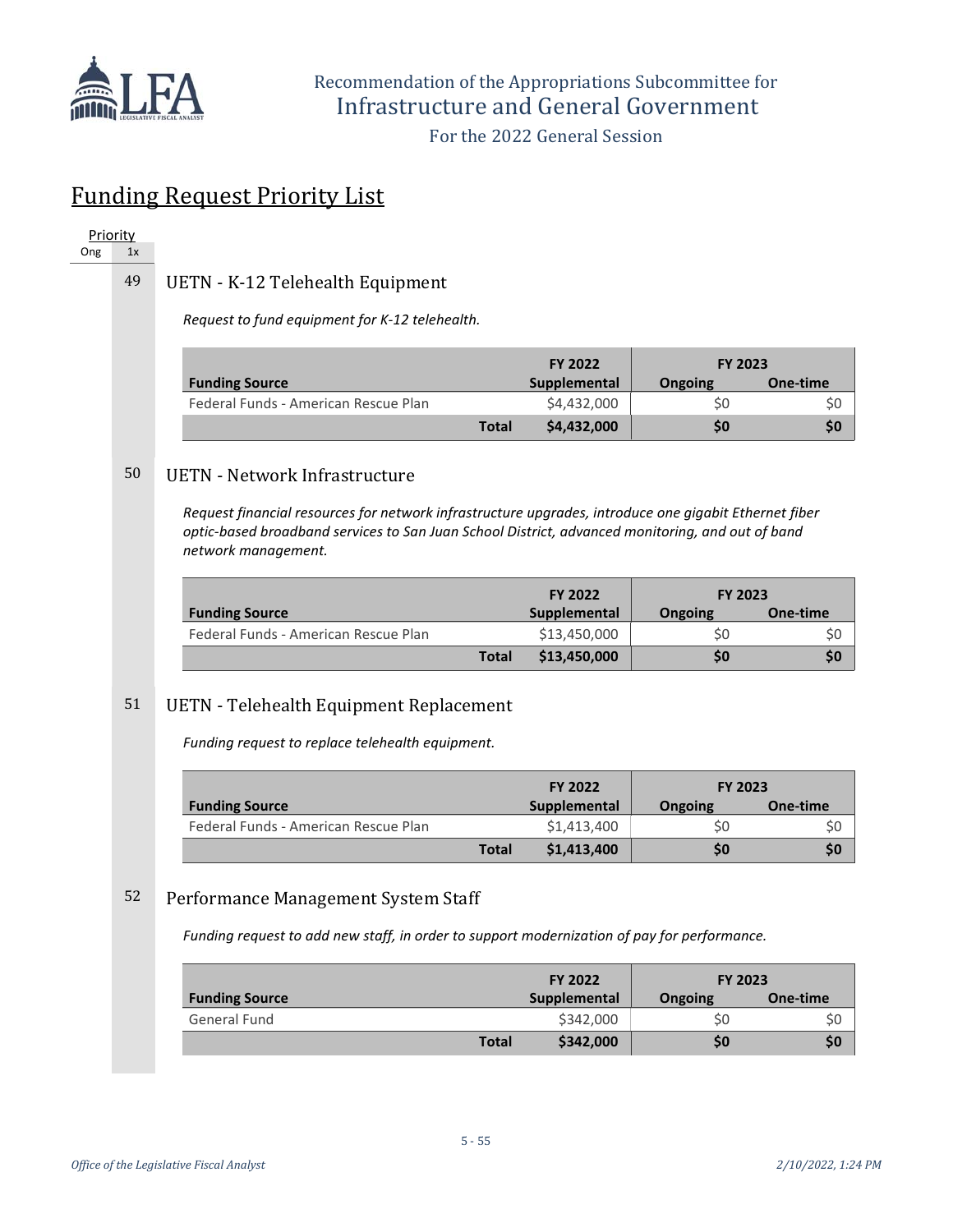

For the 2022 General Session

# Funding Request Priority List

#### Ong 1x **Priority**

## 53 Big Cottonwood Canyon Plan

*Funding to seriously evaluate funding options for substantial increase in bus service in Big Cottonwood Canyon to serve ski resorts and trailheads. Funding for capital improvements to include restrooms, bus shelters, traffic mitigation, safety improvements, and bike lanes where feasible in cooperation with USFS, UTA and UDOT. (Requested By: Rep. Bennion, G.)*

|                       | <b>FY 2022</b>      | <b>FY 2023</b> |             |
|-----------------------|---------------------|----------------|-------------|
| <b>Funding Source</b> | Supplemental        | Ongoing        | One-time    |
| General Fund          | Ś0                  | \$0            | \$5,000,000 |
|                       | \$0<br><b>Total</b> | \$0            | \$5,000,000 |

## 54 Funding from Redistricting

*Unused funding from redistricting.*

|                       | <b>FY 2022</b> | <b>FY 2023</b> |          |
|-----------------------|----------------|----------------|----------|
| <b>Funding Source</b> | Supplemental   | Ongoing        | One-time |
| General Fund          | (524,300)      | S0             |          |
| <b>Total</b>          | ( \$24, 300)   | \$0            | \$0      |

### 55 Internal Auditor

The Department of Government Operations is not currently funded for an internal auditor. The Division of *Technology Services currently employs one internal auditor whose primary responsibilities are to look at security and technology related issues, and who is funded through rates charged by DTS to be used exclusively for DTS audit functions. The previous Departments of Human Resource Management and Administrative Services were not funded for an internal performance and financial auditor. DAS funding for an internal auditor was eliminated in the 2009 ‐ 2010 budget cuts. Currently, any auditing of this type is contracted out with an independent provider if funds are available. The Division of Finance employs internal control and post‐audit auditors who review quarterly transactions of all state agencies to assess adherence to state finance policy. However, this team is focused on other agencies, not internal performance or financial audiƟng.*

|                       |              | <b>FY 2022</b> | <b>FY 2023</b> |          |
|-----------------------|--------------|----------------|----------------|----------|
| <b>Funding Source</b> |              | Supplemental   | Ongoing        | One-time |
| General Fund          |              | Ś0             | Ś0             | \$3,000  |
|                       | <b>Total</b> | \$0            | \$0            | \$3,000  |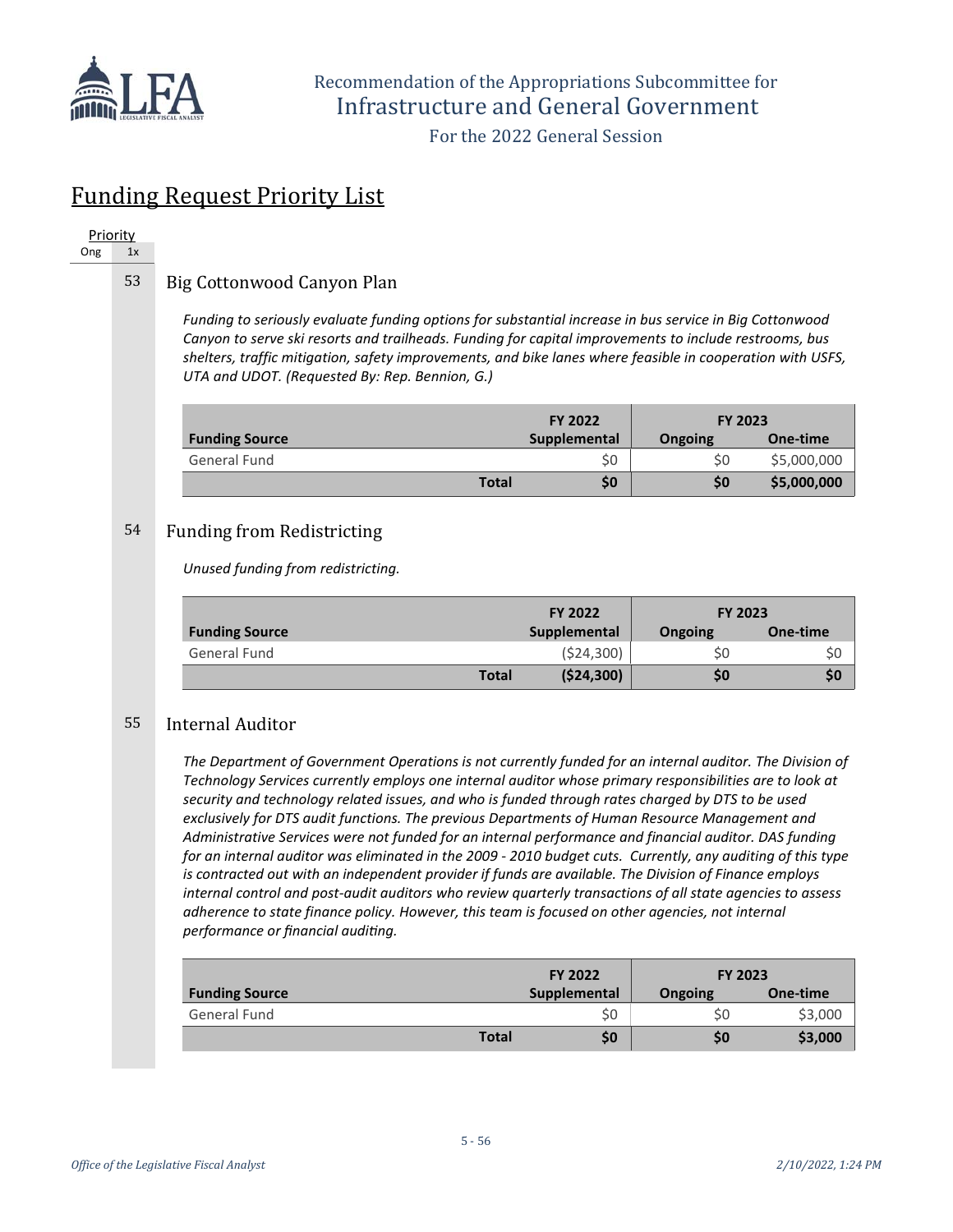

For the 2022 General Session

# Funding Request Priority List

#### Ong 1x **Priority**

## 56 Telehealth Equipment For Schools

*One time purchase of telehealth devices for Utah public schools. (Requested By: Sen. Hinkins, D.)*

|                                      |              | <b>FY 2022</b> | <b>FY 2023</b> |          |
|--------------------------------------|--------------|----------------|----------------|----------|
| <b>Funding Source</b>                |              | Supplemental   | Ongoing        | One-time |
| Federal Funds - American Rescue Plan |              | \$4,432,000    | S0             | S0       |
|                                      | <b>Total</b> | \$4,432,000    | \$0            | \$0      |

### 57 Finance Director

*This request is to pay for a new position at the department level.*

|                       |              | <b>FY 2022</b> | <b>FY 2023</b> |          |
|-----------------------|--------------|----------------|----------------|----------|
| <b>Funding Source</b> |              | Supplemental   | Ongoing        | One-time |
| General Fund          |              | Ś0             | S0             | \$3,000  |
|                       | <b>Total</b> | \$0            | \$0            | \$3,000  |

### 58 Jordanelle Parkway Transportation & Outdoor Recreation Improvements

*The Jordanelle Parkway Trail is centrally located to connect Wasatch and Summit Counties. Since the trail was designed and built, the public has changed in how they use paved trails. The public is now using eBikes to get around instead of cars and public trail usage has significantly increased since the onset of COVID‐19. Improvements to the Jordanelle Parkway paved trail will improve public access for the trail as an alternative transportation method and enhance outdoor recreational use. The funding request is to improve safety of the trail, increase public parking, and connections the existing regional trail network. (Requested By: Rep. Kohler, M.)*

|                       | <b>FY 2022</b>              | <b>FY 2023</b> |          |
|-----------------------|-----------------------------|----------------|----------|
| <b>Funding Source</b> | Supplemental                | Ongoing        | One-time |
| General Fund          | \$1,800,000                 | S0             | \$0      |
|                       | <b>Total</b><br>\$1,800,000 | \$0            | \$0      |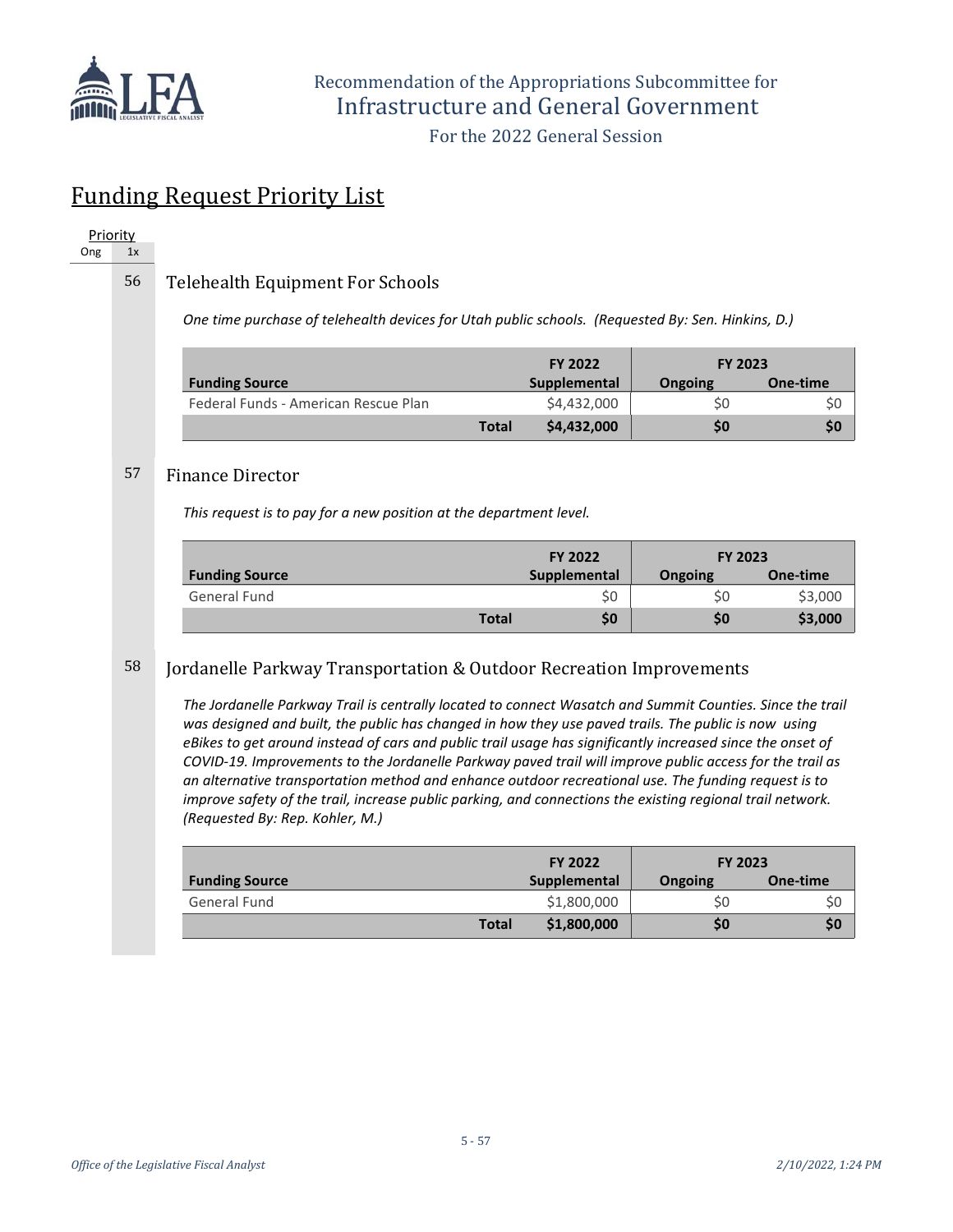

For the 2022 General Session

# Funding Request Priority List

#### $Ong$  1x **Priority**

### 59 Telehealth Kits

*Funding request to: 1) Replace equipment, purchase advanced equipment, expand nurses telehealth kit program, and match Universal Service Funds to improve schools and health care providers with telehealth services. 2) Assure a safe working environment for UETN staff performing critical infrastructure services following safety protocols, space reallocation, physical and air disinfection, and contact tracing management.*

|                       | <b>FY 2022</b>      | <b>FY 2023</b> |             |
|-----------------------|---------------------|----------------|-------------|
| <b>Funding Source</b> | Supplemental        | Ongoing        | One-time    |
| General Fund          | S0                  | Ś0             | \$4,536,600 |
|                       | \$0<br><b>Total</b> | \$0            | \$4,536,600 |

## 60 Critical Trail Needs Grant Funding

*Request for a \$5 million one‐time appropriation to the Office of Outdoor Recreation for trails in Davis County to be distributed via grant applications to political subdivisions in Davis County. The funds would be used for land acquisition, trailhead facilities, and trail development. Davis County and the 15 cities within Davis County have matching funds to contribute to the projects. (Requested By: Sen. Weiler, T.)*

|                       | <b>FY 2022</b>      | <b>FY 2023</b> |             |
|-----------------------|---------------------|----------------|-------------|
| <b>Funding Source</b> | Supplemental        | Ongoing        | One-time    |
| General Fund          | \$0                 | S0             | \$5,000,000 |
|                       | \$0<br><b>Total</b> | \$0            | \$5,000,000 |

## 61 Emergency Services Training Center

*Request for a building, also known as a "Fire Tower" for the campus of Davis Tech in Kaysville. This building will be used to train future EMS and Fire Fighters on life saving and critical situations. (Requested By: Rep. Barlow, S.)*

|                       |       | <b>FY 2022</b> | <b>FY 2023</b> |             |
|-----------------------|-------|----------------|----------------|-------------|
| <b>Funding Source</b> |       | Supplemental   | Ongoing        | One-time    |
| <b>Education Fund</b> |       | Ś0             | Ś0             | \$2,400,000 |
|                       | Total | \$0            | \$0            | \$2,400,000 |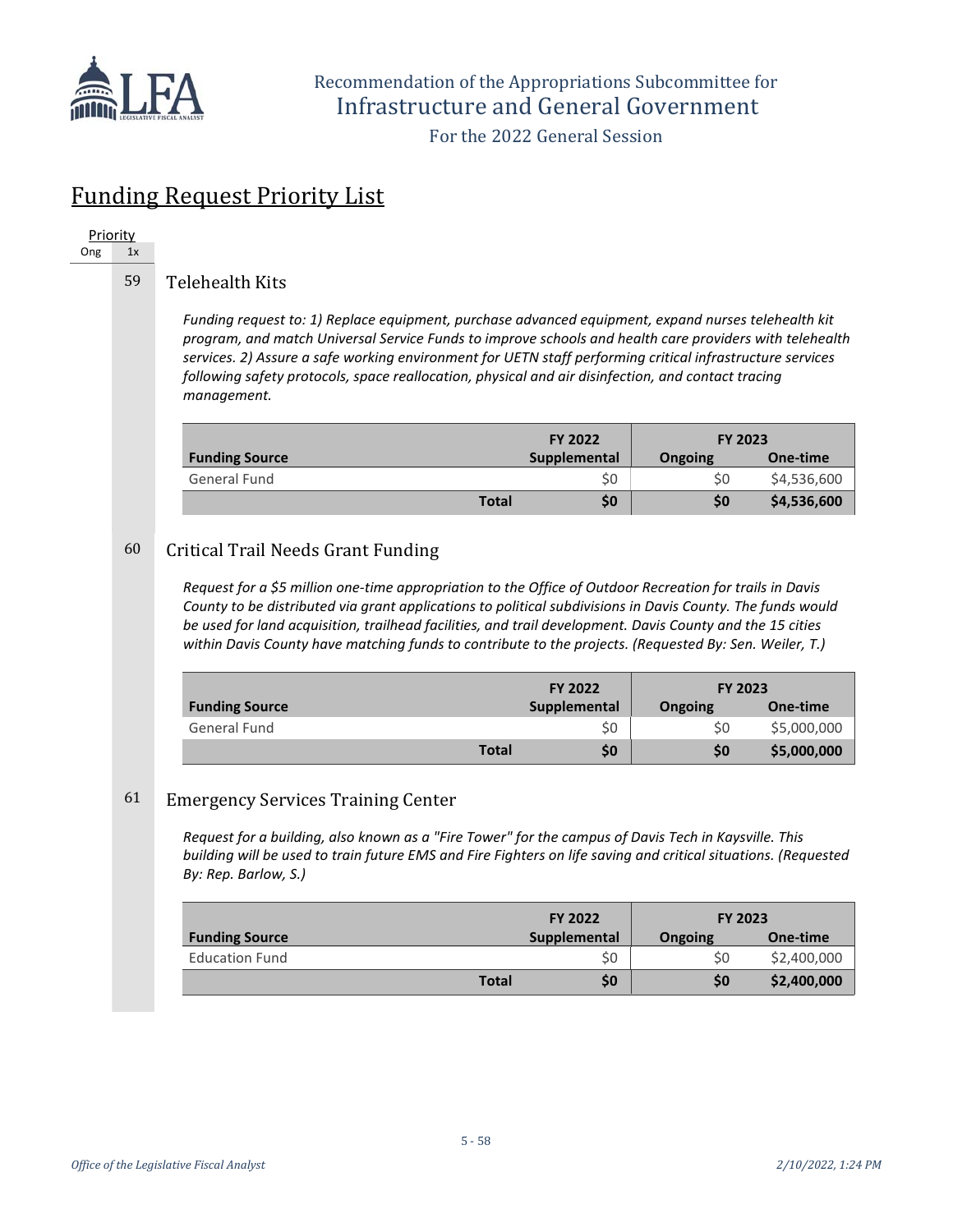

## Recommendation of the Appropriations Subcommittee for Infrastructure and General Government

For the 2022 General Session

# Funding Request Priority List

## 62 Paid Leave Modifications S.B.100

*State Expenditure Impact: Enactment of this bill appropriates \$1,752,200 ongoing from the General Fund to the Paid Postpartum Recovery and Parental Leave Program. The bill may cost the Division of Finance \$6,500 one‐time in FY 2022 and \$4,000 ongoing beginning in FY 2023 for system programming and financial accounting.*

 *(Requested By: Sen. Weiler, T.)*

|                       |       | <b>FY 2022</b> | <b>FY 2023</b> |          |
|-----------------------|-------|----------------|----------------|----------|
| <b>Funding Source</b> |       | Supplemental   | Ongoing        | One-time |
| General Fund          |       | \$6,500        | S0             |          |
|                       | Total | \$6,500        | \$0            | \$0      |

### 63 UETN - Healthcare Equipment

*Request to fund healthcare equipment through UETN.*

|                                      |              | <b>FY 2022</b> | <b>FY 2023</b> |          |
|--------------------------------------|--------------|----------------|----------------|----------|
| <b>Funding Source</b>                |              | Supplemental   | Ongoing        | One-time |
| Federal Funds - American Rescue Plan |              | \$600,000      | S0             | Ś0       |
|                                      | <b>Total</b> | \$600,000      | S0             | \$0      |

## 64 Information Technology Innovation Fund

*Funding for innovation of state government that would provide better connectivity of citizens to services and would improve effectiveness and efficiency in state government.*

|                       |              | <b>FY 2022</b> | <b>FY 2023</b> |              |
|-----------------------|--------------|----------------|----------------|--------------|
| <b>Funding Source</b> |              | Supplemental   | Ongoing        | One-time     |
| General Fund          |              | \$0            | \$0            | \$17,029,700 |
|                       | <b>Total</b> | \$0            | \$0            | \$17,029,700 |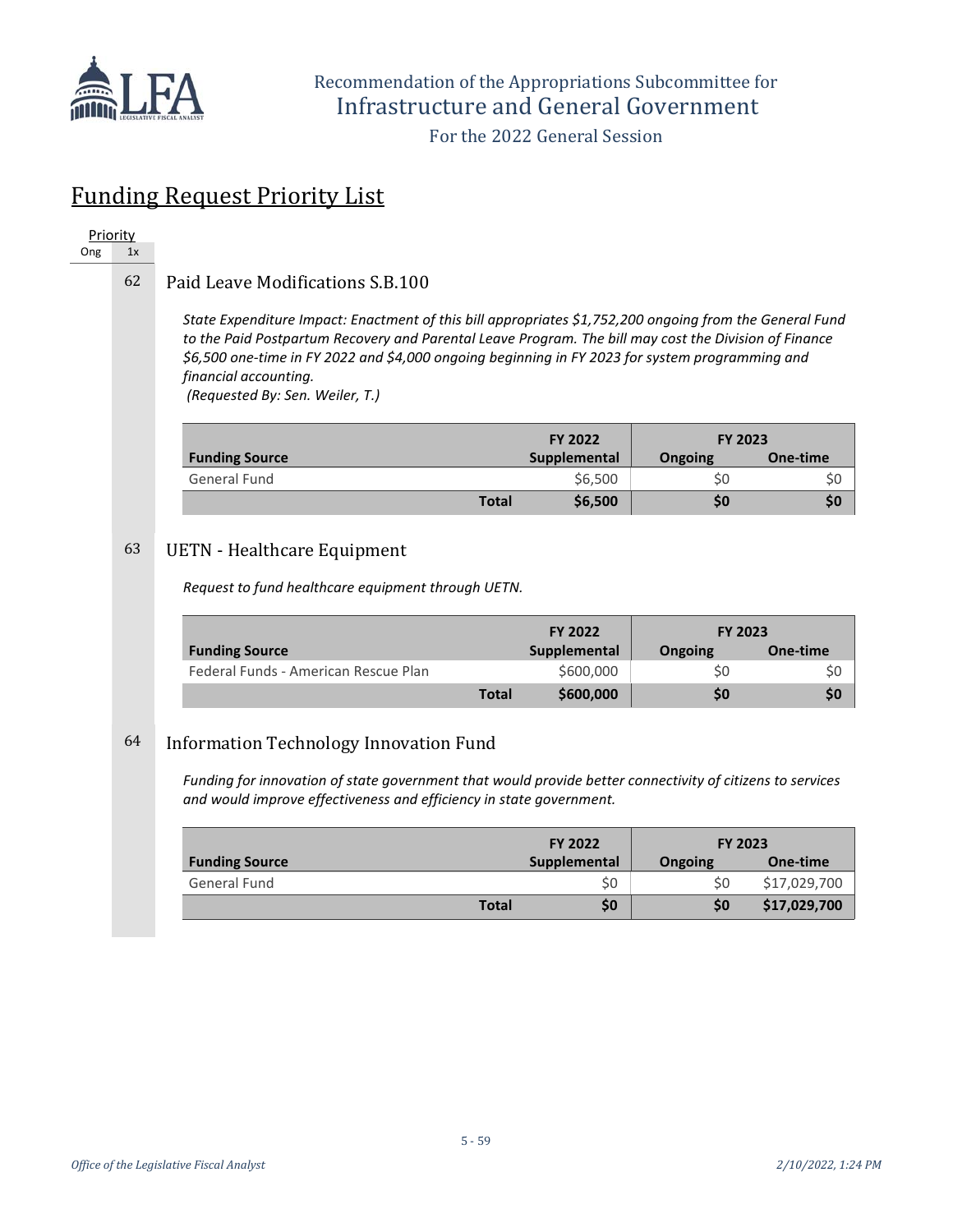

## Recommendation of the Appropriations Subcommittee for Infrastructure and General Government

For the 2022 General Session

# Funding Request Priority List

## 65 Case Management System

*This is a request to update the case management system and includes only the state portion. The request is dependent upon CMS (Utah Medicaid's federal counterpart) approval of the new case management system. If approved by CMS, 90% will be covered by the federal government the first year and 75% ongoing. If not approved by CMS, the system would be covered only 50% on‐time and on‐going.*

|                       |              | <b>FY 2022</b> | <b>FY 2023</b> |          |
|-----------------------|--------------|----------------|----------------|----------|
| <b>Funding Source</b> |              | Supplemental   | Ongoing        | One-time |
| General Fund          |              | Ś0             | Ś0             | \$60,000 |
|                       | <b>Total</b> | \$0            | \$0            | \$60,000 |

### 66 Operational Costs and Service Expansion

*Funds requested for core operations in four areas: 1) internet circuit charges for new sites or sites requiring additional capacity; 2) statewide software licenses for education; 3) internet filtering; 4) technical equipment.*

|                       | FY 2022             | <b>FY 2023</b> |             |
|-----------------------|---------------------|----------------|-------------|
| <b>Funding Source</b> | Supplemental        | Ongoing        | One-time    |
| <b>Education Fund</b> | \$0                 | S0             | \$3,300,000 |
|                       | \$0<br><b>Total</b> | \$0            | \$3,300,000 |

## 67 San Juan County Jail and Court Building Renovation & Construction

*A complete renovation of the entire San Juan County Public Safety Building is recommended. San Juan County had a feasibility study completed by AJC architects in January of 2021. The study recommends the following: corrections inmate housing, corrections inmate medical, corrections intake, corrections support (kitchen, laundry, storage), corrections administrative areas, corrections programming (classroom, chapel, therapy, video visiting, etc.), courts, police, building support (mechanical, telecommunications, security, loading/unloading, storage), and outdoor (yard, garden, shed). (Requested By: Rep. Lyman, P.)*

|                       |              | <b>FY 2022</b> | <b>FY 2023</b> |          |
|-----------------------|--------------|----------------|----------------|----------|
| <b>Funding Source</b> |              | Supplemental   | Ongoing        | One-time |
| General Fund          |              | \$17,984,700   | \$0            | \$0      |
|                       | <b>Total</b> | \$17,984,700   | \$0            | \$0      |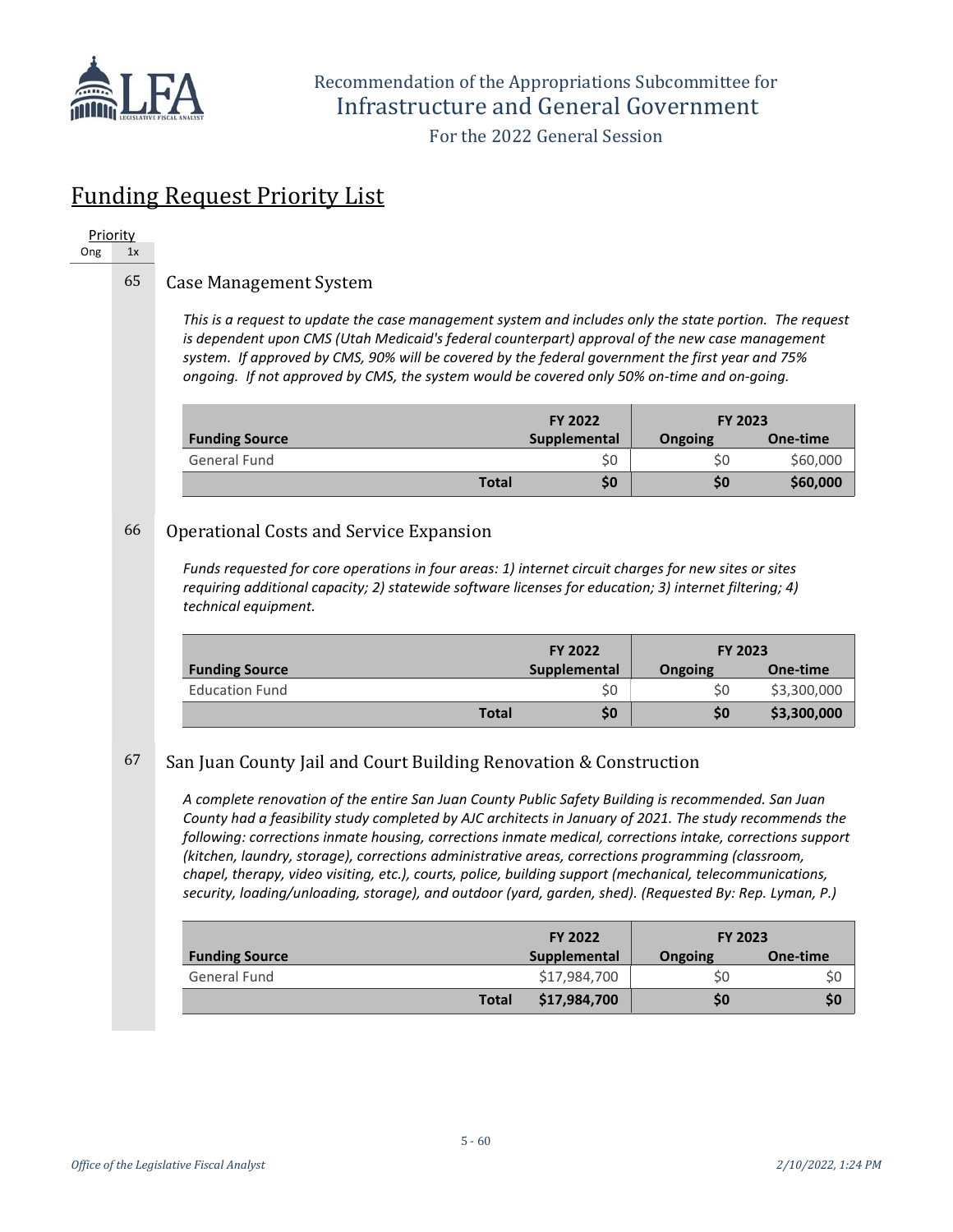

For the 2022 General Session

# Funding Request Priority List

## 68 The Depot District Clean Fuels Tech Center

*The state has already invested \$8,513,700 in the project. We were cut \$586,300 from our annual \$2.5 million appropriation in the 2020 3rd Special Session (SB 3001). The project is scheduled to be completed by 2023. UTA is seeking a one‐time appropriation of \$5,672,600 for the completion of the project. (Requested By: Rep. Christofferson, K.)*

|                       |              | <b>FY 2022</b> | <b>FY 2023</b> |          |
|-----------------------|--------------|----------------|----------------|----------|
| <b>Funding Source</b> |              | Supplemental   | Ongoing        | One-time |
| General Fund          |              | \$3,672,600    | S0             |          |
|                       | <b>Total</b> | \$3,672,600    | \$0            | \$0      |

### 69 Additional Staff for Rate Increase (H.B. 8)

*Funding for additional staff to provide better services to its customer agencies (no additional appropriation actually needed).*

|                       |       | <b>FY 2022</b> | <b>FY 2023</b> |          |
|-----------------------|-------|----------------|----------------|----------|
| <b>Funding Source</b> |       | Supplemental   | Ongoing        | One-time |
| General Fund          |       | SO.            | SC             | SÜ       |
|                       | Total | \$0            | S0             | \$0      |

## 70 Antelope Island State Park Learning Center Expansion

*Antelope Island State Park hosted over 1 million visitors in 2021 and they came from around the world. It is an amazing eco‐system and researchers, scientists and tourists are enthralled by AI and its surrounding Great Salt Lake. However, the visitor center is wholly and totally inadequate. Last year, the Legislature appropriated \$1 million to begin the architectural drawings and plans prior to construction. This RFA requests \$12 million to build out an expanded Learning Center to accommodate visitors and especially the thousands of school children who come to learn about Utah's amazing eco‐system on Antelope Island and the Great Salt Lake. (Requested By: Rep. Handy, S.)*

|                       |              | <b>FY 2022</b> | <b>FY 2023</b> |          |
|-----------------------|--------------|----------------|----------------|----------|
| <b>Funding Source</b> |              | Supplemental   | <b>Ongoing</b> | One-time |
| General Fund          |              | \$12,000,000   | S0             | \$0      |
|                       | <b>Total</b> | \$12,000,000   | \$0            | \$0      |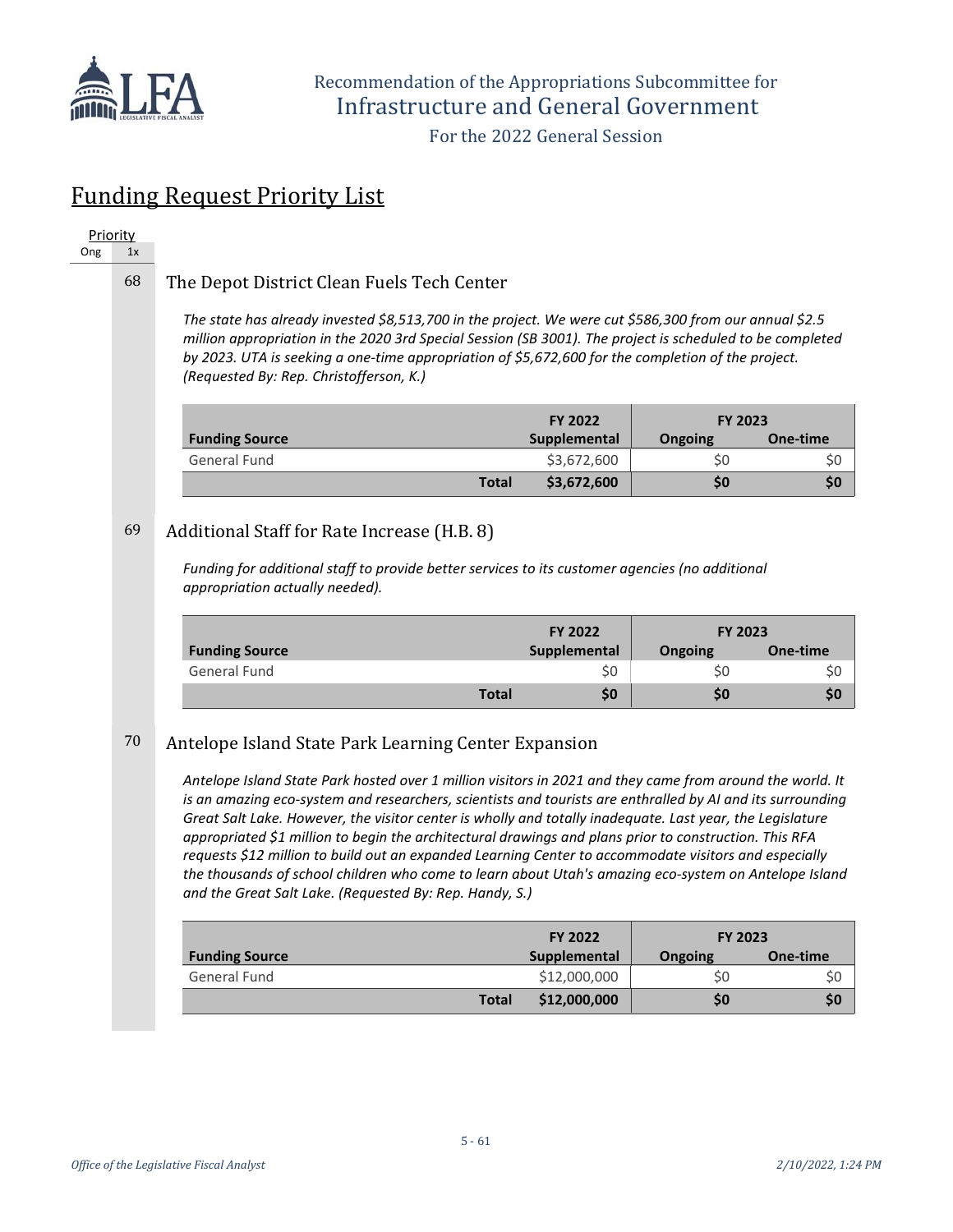

For the 2022 General Session

# Funding Request Priority List

#### Ong 1x **Priority**

### 71 Web Services Enhancements

*This request is to enhance and maintain the UGRC Web Application Programmer Interface (API) system. The demand for geospatial and location‐based information continues to increase dramatically as many disciplines realize the power of spatial data. This is true in Utah as well, where many state agencies have a need for geospatial services, such as finding the coordinates for an address or locating an address within an area of interest or need. Currently, many agencies do not have one source of truth for all citizen address coordinates and, in order to ensure consistency, agencies should all be utilizing the same, reliable source of address and other spatial data unique to Utah ‐ UGRC web service As agencies continually move toward data‐driven approaches to serve the citizens of Utah, location data such as citizen addresses must be consistently robust and repeatable, and easily accessed by problem solvers to make the most relevant data‐driven decisions. To meet the increasing demand for consistent, statewide data, UGRC needs consistent increased funding.*

|                       |       | <b>FY 2022</b> | <b>FY 2023</b> |           |
|-----------------------|-------|----------------|----------------|-----------|
| <b>Funding Source</b> |       | Supplemental   | Ongoing        | One-time  |
| General Fund          |       | \$0            | Ś0             | \$106,000 |
|                       | Total | \$0            | \$0            | \$106,000 |

## 72 State Facility Renovation and Consolidation Fund

*Funding request to increase space and employee efficient cost avoidance in new construction, cost avoidance in operations, and reduced building inventory.*

|                       | <b>FY 2022</b> | <b>FY 2023</b> |              |
|-----------------------|----------------|----------------|--------------|
| <b>Funding Source</b> | Supplemental   | Ongoing        | One-time     |
| General Fund          | Ś0             | S0             | \$65,000,000 |
|                       | \$0<br>Total   | \$0            | \$65,000,000 |

### 73 Motion Picture Incentive Fund

*An expansion in the annual incentive allocation would enable Utah to attract more impact from a rapidly growing global sector, as well as developing jobs and production infrastructure in state. (Requested By: Rep. King, Brian S.)*

|                       | <b>FY 2022</b>      | <b>FY 2023</b> |             |
|-----------------------|---------------------|----------------|-------------|
| <b>Funding Source</b> | Supplemental        | Ongoing        | One-time    |
| General Fund          | S0                  | \$0            | \$5,000,000 |
|                       | \$0<br><b>Total</b> | \$0            | \$5,000,000 |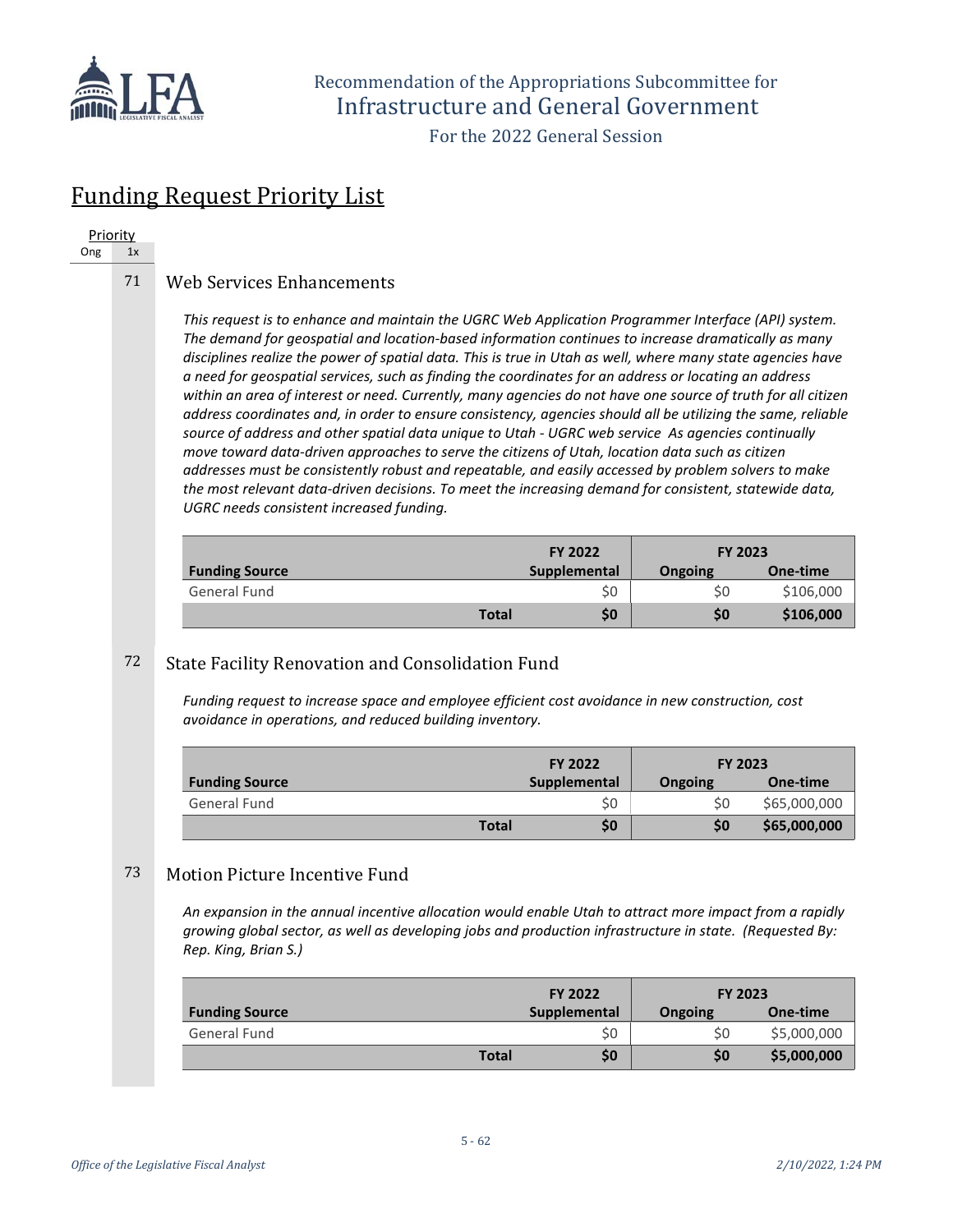

For the 2022 General Session

# Funding Request Priority List

#### $Ong$  1x **Priority**

## 74 Central Wasatch Mountains Project

*The funding request is for bypass service , visitor use study completion, environmental dashboard establishment and special projects. (Requested By: Sen. Cullimore, K. A.)*

|                       |       | <b>FY 2022</b> | <b>FY 2023</b> |           |
|-----------------------|-------|----------------|----------------|-----------|
| <b>Funding Source</b> |       | Supplemental   | Ongoing        | One-time  |
| General Fund          |       | Ś0             | S0             | \$260,000 |
|                       | Total | \$0            | \$0            | \$260,000 |

## 75 Clearfield Station Transit Oriented Development Supplemental Infrastructure Funding

*Clearfield Station is a 60 acre Utah Transit Authority Development that includes 1,200 residential units, four office buildings that encompass 85,000 sq feet of Class A office space. Clearfield City's portion of the development is to install the infrastructure initially estimated at \$18 million. Clearfield bonded for this amount. As the final engineering bids came in the price jumped to approximately \$28 million. Clearfield City has tapped out its bonding capacity and seeks an appropriation to make up the shortfall. (Requested By: Rep. Handy, S.)*

|                                      |              | <b>FY 2022</b> | <b>FY 2023</b> |          |
|--------------------------------------|--------------|----------------|----------------|----------|
| <b>Funding Source</b>                |              | Supplemental   | Ongoing        | One-time |
| Federal Funds - American Rescue Plan |              | \$10,000,000   | S0             |          |
|                                      | <b>Total</b> | \$10,000,000   | \$0            | \$0      |

### 76 Earthquake Insurance Premium

*The State Risk Management Property Fund will utilize the requested resources to ensure it has prudent earthquake insurance limits and will capitalize its recently formed captive insurance company to absorb the maximum self‐insured earthquake retention (deductible) to protect the buildings of its covered entities: all institutions of higher education; all school districts; all three branches of state government; 60 charter schools.*

|                       |       | <b>FY 2022</b> | <b>FY 2023</b> |             |
|-----------------------|-------|----------------|----------------|-------------|
| <b>Funding Source</b> |       | Supplemental   | Ongoing        | One-time    |
| General Fund          |       | \$0            | Ś0             | \$4,504,900 |
|                       | Total | \$0            | \$0            | \$4,504,900 |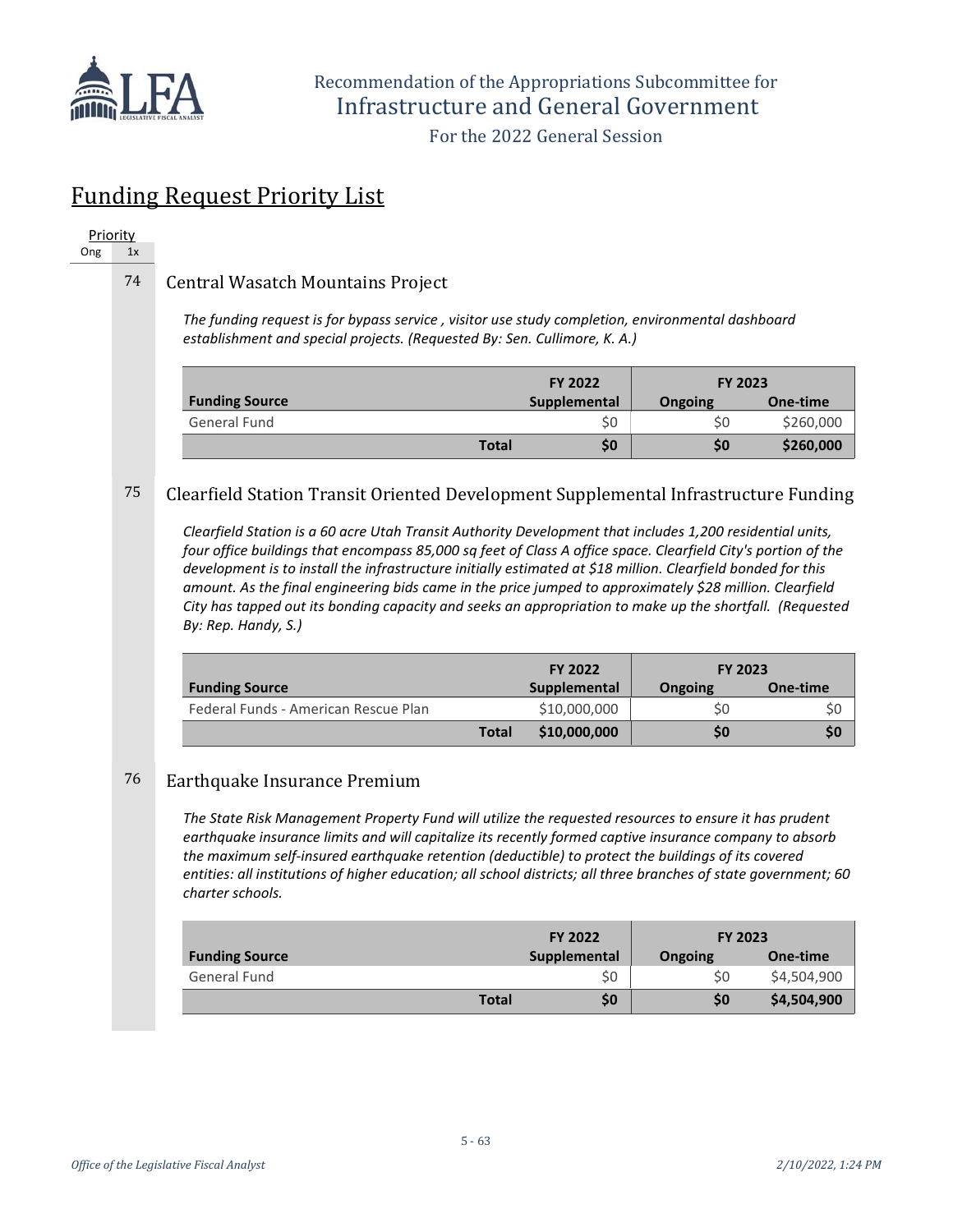

For the 2022 General Session

# Funding Request Priority List

#### Ong 1x **Priority**

## 77 Enterprise Platform Teams

*The Division of Technology Services (DTS) is tasked with evaluating and implementing new and innovative technology at the enterprise level to help agencies achieve business goals. The end goals of this are for*  state agencies to realize a high rate ofadoption, to be able to rapidly adapt to changing technological *landscapes, to encourage innovationat the agency level, and to offer more flexibility to the agencies to meet technology needs. The goals of the enterprise platforms team re: 1. To build and support platforms that act as the underlying substrate on which agencies can build apps that deliver value quickly,*  securely, and in a technically sound way without requiring the advanced technical capabilities of traditional software developer. 2. To build and maintain a self-service API and integration platform on which agencies can integrate data an application. 3. If new technologies or ideas need to be explored, a *team is available to test, promote and even proof of concept new ways of doing digital government.*

|                       | <b>FY 2022</b> | <b>FY 2023</b> |             |
|-----------------------|----------------|----------------|-------------|
| <b>Funding Source</b> | Supplemental   | Ongoing        | One-time    |
| General Fund          | \$0            | \$0            | \$2,000,000 |
| <b>Total</b>          | \$0            | \$0            | \$2,000,000 |

## 78 Navajo Mountain Transportation Corridor Plan/EIS

*The Navajo Mountain and Oljato communities are isolated from the rest of the state of Utah by terrain and the San Juan River. This request would fund the plan of development and environmental impact statement to construct the 65 to 70‐mile‐long roadway corridor across Navajo lands to connect to SR‐276 and destinations to the north. The road would save locals 3 hours of travel time. Navajo Nation President Jonathan Nez is in support of the project, along with many state leaders, including the LG and local legislators. (Requested By: Sen. Hinkins, D.)*

|                                      |       | <b>FY 2022</b> | <b>FY 2023</b> |             |
|--------------------------------------|-------|----------------|----------------|-------------|
| <b>Funding Source</b>                |       | Supplemental   | Ongoing        | One-time    |
| Federal Funds - American Rescue Plan |       | \$0            | Ś0             | \$2,000,000 |
|                                      | Total | \$0            | \$0            | \$2,000,000 |

## 79 Network Infrastructure

*Funding to upgrade the UETN backbone.*

|                       |              | <b>FY 2022</b> | <b>FY 2023</b> |             |
|-----------------------|--------------|----------------|----------------|-------------|
| <b>Funding Source</b> |              | Supplemental   | Ongoing        | One-time    |
| <b>Education Fund</b> |              | \$0            | \$0            | \$1,500,000 |
|                       | <b>Total</b> | \$0            | \$0            | \$1,500,000 |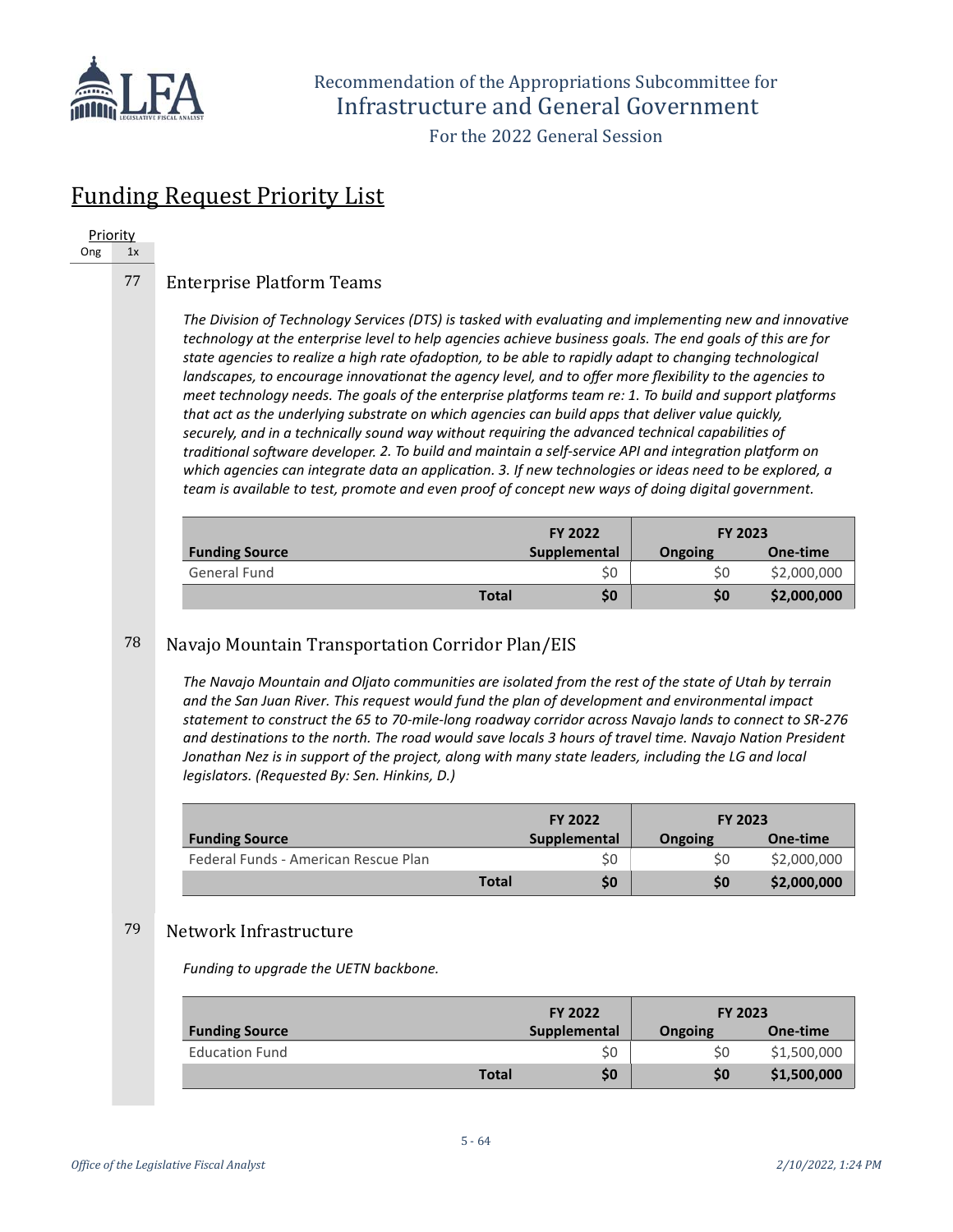

For the 2022 General Session

## Reallocations

## Additional Staff for Rate Increase (H.B. 8) - Internally Funded

*Funding for additional staff to provide better services to its customer agencies.*

|                       |              | <b>FY 2022</b> | <b>FY 2023</b> |          |
|-----------------------|--------------|----------------|----------------|----------|
| <b>Funding Source</b> |              | Supplemental   | Ongoing        | One-time |
| General Fund          |              | \$0            | \$250,000      | S0       |
|                       | <b>Total</b> | \$0            | \$250,000      | S0       |

### Case Management System - Internally Funded

*This is a request to update the case management system and includes only the state portion. The request is dependent upon CMS (Utah Medicaid's federal counterpart) approval of the new case management system. If approved by CMS, 90% will be covered by the federal government the first year and 75% ongoing. If not approved by CMS, the system would be covered only 50% on‐time and on‐going.*

|                       |              | <b>FY 2022</b> | <b>FY 2023</b> |          |
|-----------------------|--------------|----------------|----------------|----------|
| <b>Funding Source</b> |              | Supplemental   | Ongoing        | One-time |
| General Fund          |              | \$0            | \$125,000      | ŚС       |
|                       | <b>Total</b> | S0             | \$125,000      | \$0      |

### Earthquake Insurance Premium - Internally Funded

*Earthquake Insurance Premium and Captive Insurance Capitalization. The State Risk Management Property Fund will utilize the requested resources to ensure it has prudent earthquake insurance limits and will capitalize its recently formed captive insurance company to absorb the maximum self‐insured earthquake retention (deductible) to protect the buildings of its covered entities: all institutions of higher education; all school districts; all three branches of state government; 60 charter schools.*

|                       |       | <b>FY 2022</b> | <b>FY 2023</b> |          |
|-----------------------|-------|----------------|----------------|----------|
| <b>Funding Source</b> |       | Supplemental   | Ongoing        | One-time |
| General Fund          |       | \$0            | \$2,995,100    | \$C      |
|                       | Total | SO             | \$2,995,100    | \$0      |

## Finance Director - Internally Funded

*This request is to pay for a new position at the department level.*

|                       |              | <b>FY 2022</b> | <b>FY 2023</b> |          |
|-----------------------|--------------|----------------|----------------|----------|
| <b>Funding Source</b> |              | Supplemental   | Ongoing        | One-time |
| General Fund          |              | \$0            | \$20,000       | Ś0       |
|                       | <b>Total</b> | \$0            | \$20,000       | \$0      |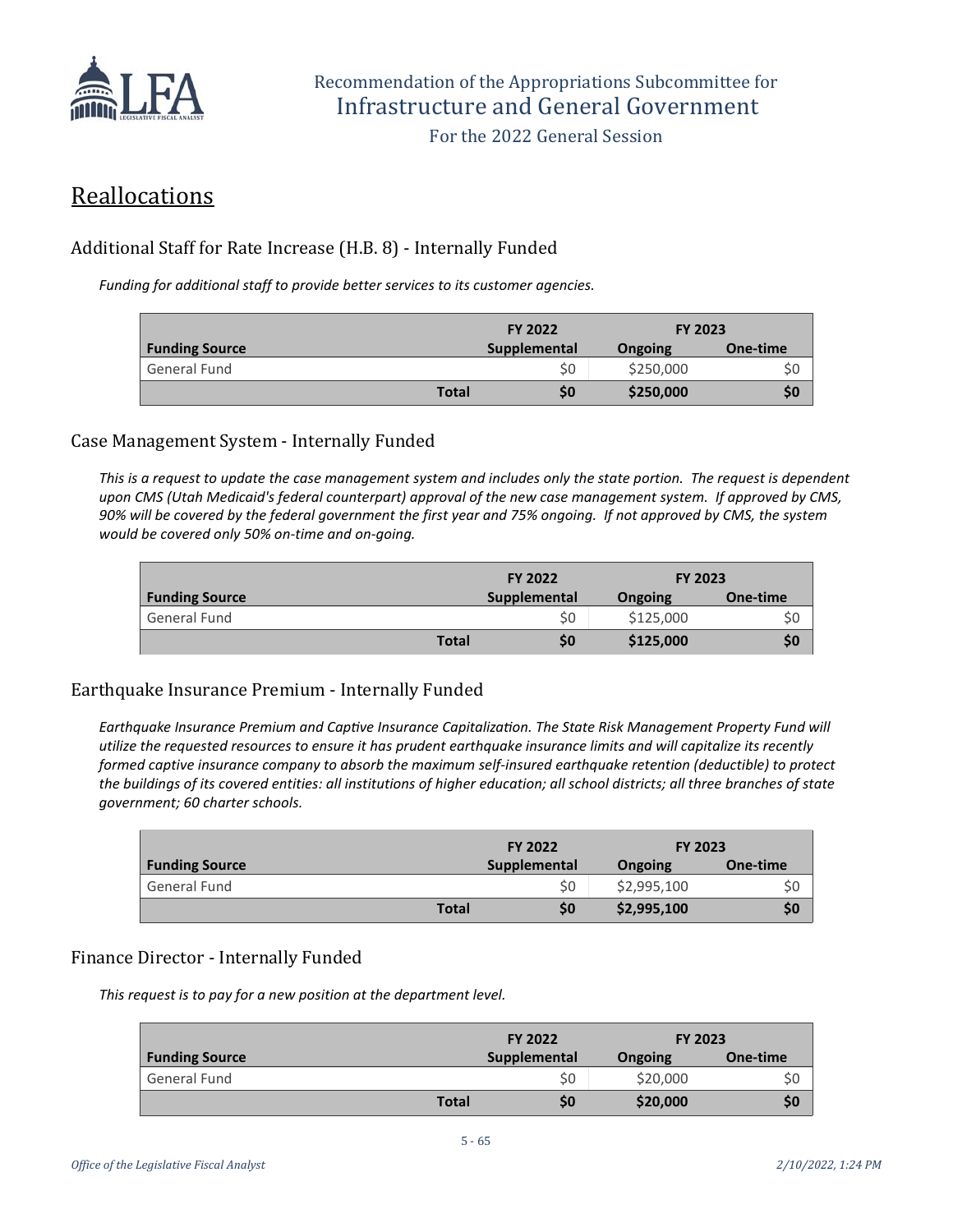

For the 2022 General Session

## Reallocations

## General Obligation Bond Debt Service - Internally Funded

*Returns General Fund used to cover Build America Bonds (BABS) liability back to the General Fund after federal funds are received.*

|                       |              | <b>FY 2022</b> | <b>FY 2023</b> |          |
|-----------------------|--------------|----------------|----------------|----------|
| <b>Funding Source</b> |              | Supplemental   | Ongoing        | One-time |
| General Fund          |              | \$0            | \$1,500        | \$С      |
|                       | <b>Total</b> | S0             | \$1,500        | \$0      |

### Information Technology Innovation Fund - Internally Funded

*Funding for innovation of state government that would provide better connectivity of citizens to services and would improve effectiveness and efficiency in state government.*

|                       |              | <b>FY 2022</b> | <b>FY 2023</b> |          |
|-----------------------|--------------|----------------|----------------|----------|
| <b>Funding Source</b> |              | Supplemental   | Ongoing        | One-time |
| General Fund          |              | \$0            | \$21,631,100   | Ś0       |
|                       | <b>Total</b> | \$0            | \$21,631,100   | \$0      |

## Internal Auditor - Internally Funded

*The Department of Government Operations is not currently funded for an internal auditor. The Division of Technology Services currently employs one internal auditor whose primary responsibilities are to look at security and technology related issues, and who is funded through rates charged by DTS to be used exclusively for DTS audit functions. The previous Departments of Human Resource Management and Administrative Services were not funded for an internal performance and financial auditor. DAS funding for an internal auditor was eliminated in the 2009 ‐ 2010 budget cuts. Currently, any audiƟng of this type is contracted out with an independent provider if funds are available. The Division of Finance employs internal control and post‐audit auditors who review quarterly transactions of all state agencies to assess adherence to state finance policy. However, this team is focused on other agencies, not internal performance or financial audiƟng.*

|                       |              | <b>FY 2022</b> | <b>FY 2023</b> |          |
|-----------------------|--------------|----------------|----------------|----------|
| <b>Funding Source</b> |              | Supplemental   | <b>Ongoing</b> | One-time |
| General Fund          |              | \$0            | \$14,000       | \$С      |
|                       | <b>Total</b> | S0             | \$14,000       | \$0      |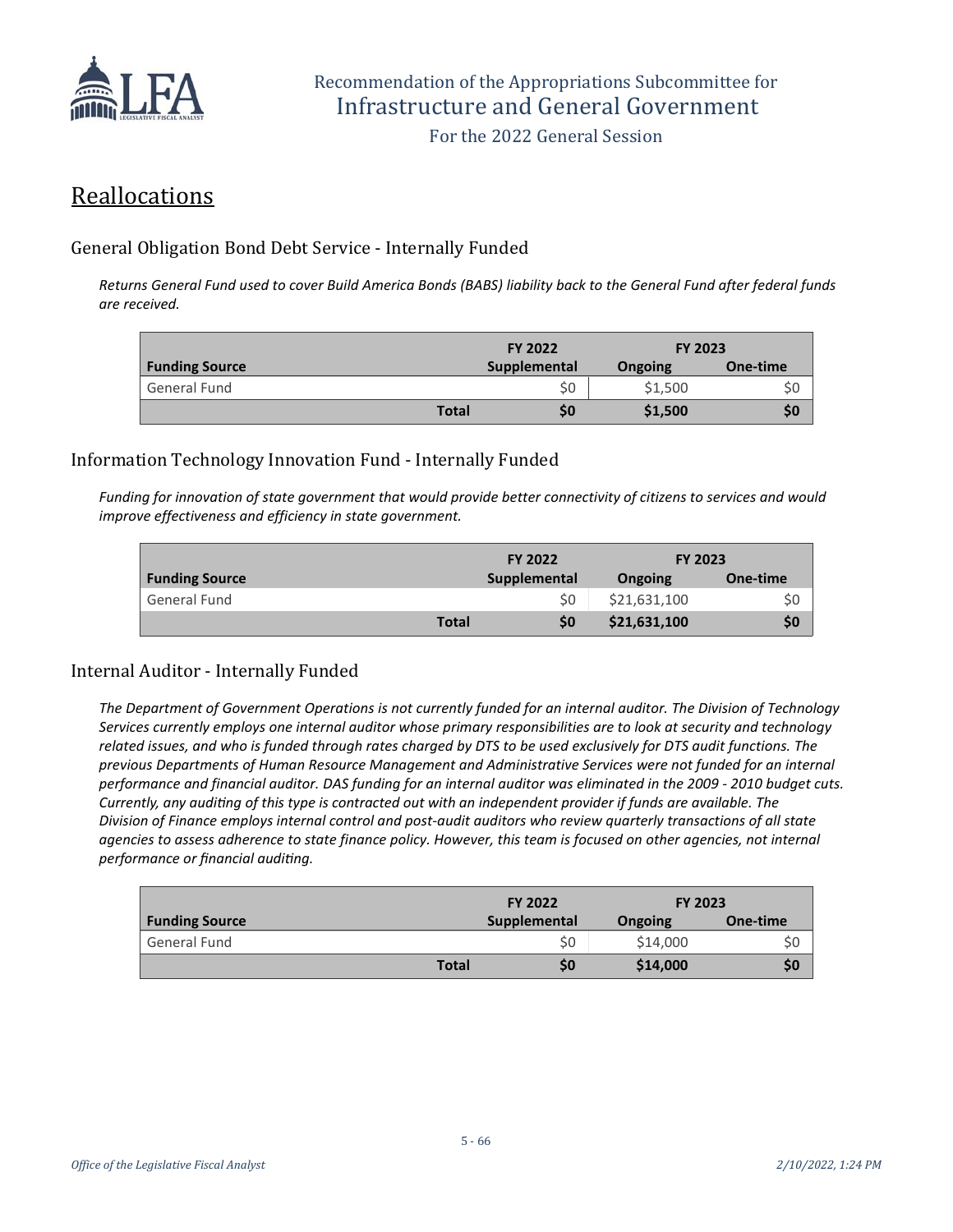

For the 2022 General Session

## Reallocations

## Managed Care Oversight

*The Office of Inspector General is requesting ongoing funds to hire two additional medical nurses. These nurses are needed to properly conduct medical reviews on the managed care entities as a result of a legislative audit, contractual changes that now allow for the Office of Inspector General to recoup overpayments directly from the managed care entity provider(s), Medicaid expansion, and prior legislative intent for The Office of Inspector General being asked to complete additional recoupment of funds to fill in budget holes. Most work conducted by a nurse investigator is at a 75% federal match rate.*

|                       |              | <b>FY 2022</b> | <b>FY 2023</b> |          |
|-----------------------|--------------|----------------|----------------|----------|
| <b>Funding Source</b> |              | Supplemental   | Ongoing        | One-time |
| General Fund          |              | \$0            | \$50,000       |          |
|                       | <b>Total</b> | SO             | \$50,000       | \$0      |

## Navajo Mountain Transportation Corridor Plan/EIS - Internally Funded

*The Navajo Mountain and Oljato communities are isolated from the rest of the state of Utah by terrain and the San Juan River. This request would fund the plan of development and environmental impact statement to construct the 65 to 70‐mile‐long roadway corridor across Navajo lands to connect to SR‐276 and destinations to the north. The road would save locals 3 hours of travel time. Navajo Nation President Jonathan Nez is in support of the project, along with many state leaders, including the LG and local legislators.*

|                       |       | <b>FY 2022</b> | <b>FY 2023</b> |          |
|-----------------------|-------|----------------|----------------|----------|
| <b>Funding Source</b> |       | Supplemental   | Ongoing        | One-time |
| General Fund          |       | S0             | \$2,000,000    | \$С      |
|                       | Total | SO             | \$2,000,000    | \$0      |

### Operational Costs and Service Expansion - Internally Funded

*Funds requested for core operations in four areas: 1) internet circuit charges for new sites or sites requiring additional capacity; 2) statewide software licenses for education; 3) internet filtering; 4) technical equipment.*

|                       |       | <b>FY 2022</b> | <b>FY 2023</b> |          |
|-----------------------|-------|----------------|----------------|----------|
| <b>Funding Source</b> |       | Supplemental   | Ongoing        | One-time |
| <b>Education Fund</b> |       | \$0            | \$2,000,000    | \$С      |
|                       | Total | SO.            | \$2,000,000    | \$0      |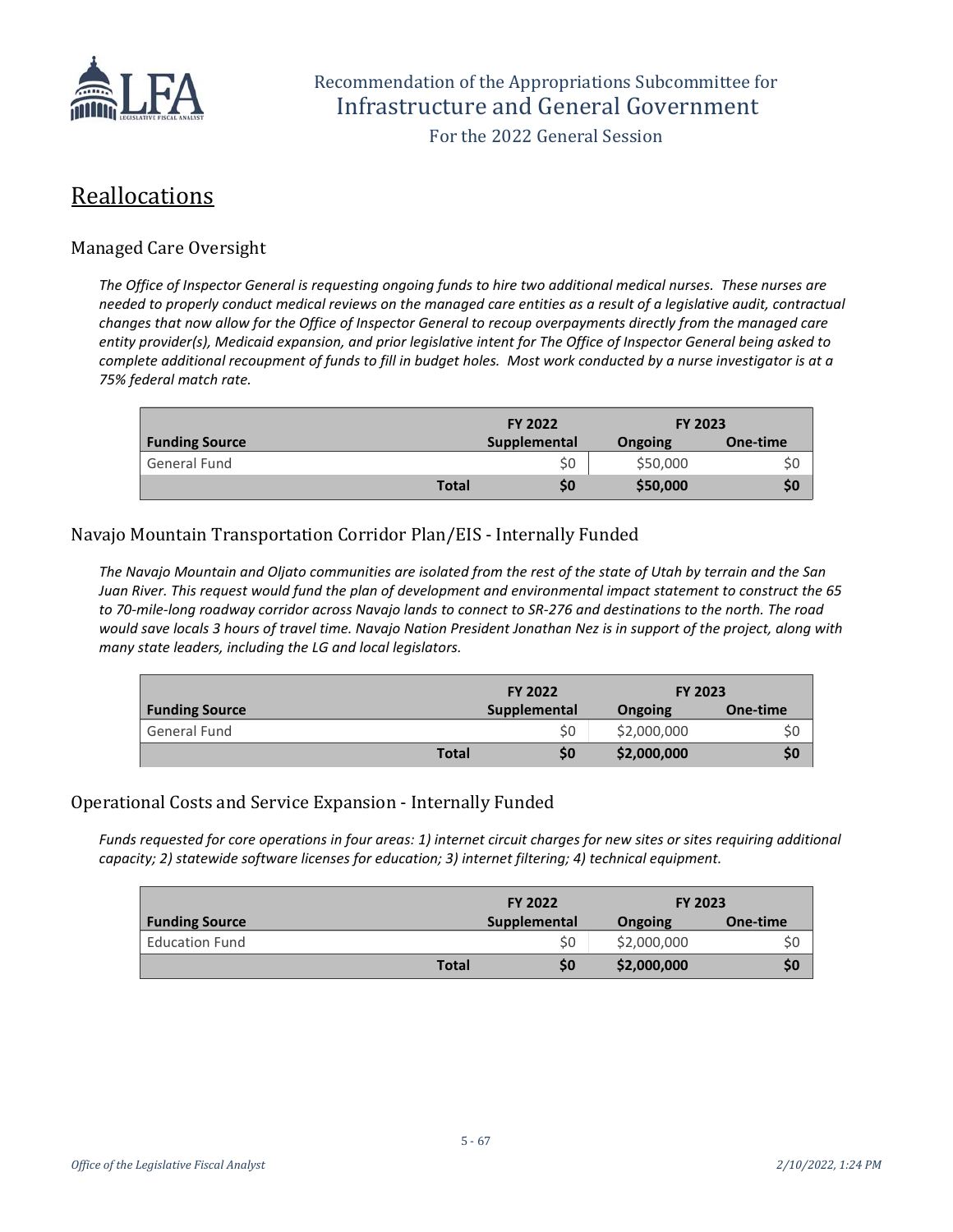

For the 2022 General Session

## Reallocations

## P Card & Travel Fees - In

*Request to reallocate funding between line items.*

|                                  |              | <b>FY 2022</b> | <b>FY 2023</b> |          |
|----------------------------------|--------------|----------------|----------------|----------|
| <b>Funding Source</b>            |              | Supplemental   | Ongoing        | One-time |
| <b>Dedicated Credits Revenue</b> |              | \$300,000      | \$0            | \$0      |
| <b>Beginning Nonlapsing</b>      |              | \$15,200       | \$0            | \$0      |
| <b>Closing Nonlapsing</b>        |              | \$110,300      | \$0            | \$0      |
|                                  | <b>Total</b> | \$425,500      | \$0            | \$0      |

### P Card & Travel Fees - Out

*Request to reallocate funding between line items.*

|                                  |              | <b>FY 2022</b> | <b>FY 2023</b> |          |
|----------------------------------|--------------|----------------|----------------|----------|
| <b>Funding Source</b>            |              | Supplemental   | Ongoing        | One-time |
| <b>Dedicated Credits Revenue</b> |              | ( \$300,000)   | \$0            | \$0      |
| <b>Beginning Nonlapsing</b>      |              | (\$15,200)     | \$0            | \$0      |
| <b>Closing Nonlapsing</b>        |              | ( \$110, 300)  | \$0            | \$0      |
|                                  | <b>Total</b> | (\$425,500)    | \$0            | \$0      |

## Paid Leave Modifications S.B.100 - Internally Funded

*State Expenditure Impact: Enactment of this bill appropriates \$1,752,200 ongoing from the General Fund to the Paid Postpartum Recovery and Parental Leave Program. The bill may cost the Division of Finance \$6,500 one‐time in FY 2022 and \$4,000 ongoing beginning in FY 2023 for system programming and financial accounting.*

|                       |              | <b>FY 2022</b> | <b>FY 2023</b> |          |
|-----------------------|--------------|----------------|----------------|----------|
| <b>Funding Source</b> |              | Supplemental   | Ongoing        | One-time |
| General Fund          |              | \$0            | \$1,756,200    |          |
|                       | <b>Total</b> | S0             | \$1,756,200    | S0       |

## Performance Management System Staff - Internally Funded

*Funding request to add new staff, in order to support modernization of pay for performance.*

|                       |       | <b>FY 2022</b> | <b>FY 2023</b> |          |
|-----------------------|-------|----------------|----------------|----------|
| <b>Funding Source</b> |       | Supplemental   | Ongoing        | One-time |
| General Fund          |       | \$0            | \$684,000      | SO       |
|                       | Total | \$0            | \$684,000      | \$0      |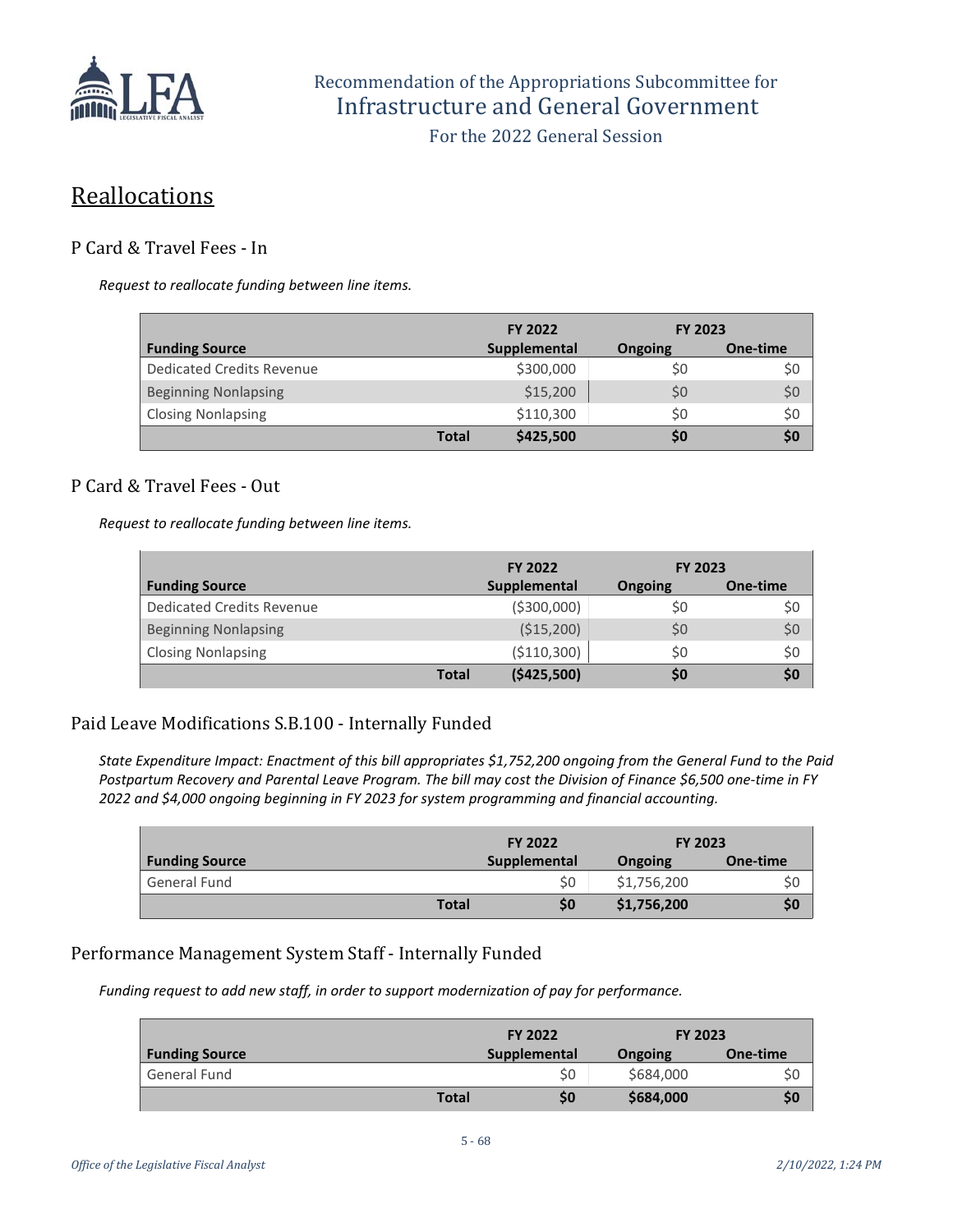

For the 2022 General Session

## Reallocations

## Prison Debt

*In S.B. 6, Infrastructure and General Government Base Budget, 2022 General Session, included funding to pay off outstanding debt service related to bonds issued for the prison. This amount is the ongoing amount that is no longer needed for bonds issued for the prison.*

|                       |       | <b>FY 2022</b> | <b>FY 2023</b> |          |
|-----------------------|-------|----------------|----------------|----------|
| <b>Funding Source</b> |       | Supplemental   | Ongoing        | One-time |
| General Fund          |       | \$0            | (\$40,000,000) | Ś0       |
|                       | Total | <b>SO</b>      | (\$40,000,000) | \$0      |

### Rate Audit Reallocation - In

*Request to reallocate funding between line items.*

|                                                     | <b>FY 2022</b> |           | <b>FY 2023</b> |
|-----------------------------------------------------|----------------|-----------|----------------|
| <b>Funding Source</b>                               | Supplemental   | Ongoing   | One-time       |
| <b>General Services - Cooperative Contract Mgmt</b> | \$0            | S0        | \$500,000      |
| Total                                               | <b>SO</b>      | <b>SO</b> | \$500,000      |

### Rate Audit Reallocation - Out

*Request to reallocate funding between line items.*

|                                                     | <b>FY 2022</b> |         | <b>FY 2023</b> |
|-----------------------------------------------------|----------------|---------|----------------|
| <b>Funding Source</b>                               | Supplemental   | Ongoing | One-time       |
| <b>General Services - Cooperative Contract Mgmt</b> | S0             | S0      | ( \$500,000)   |
| Total                                               | \$0            | \$0     | ( \$500,000]   |

## State Airplane

*The request is for ongoing funding for the operations and maintenance of the state airplane.*

|                       |       | <b>FY 2022</b> | <b>FY 2023</b> |          |
|-----------------------|-------|----------------|----------------|----------|
| <b>Funding Source</b> |       | Supplemental   | Ongoing        | One-time |
| General Fund          |       | \$0            | \$800,000      | ŚС       |
|                       | Total | \$0            | \$800,000      | \$0      |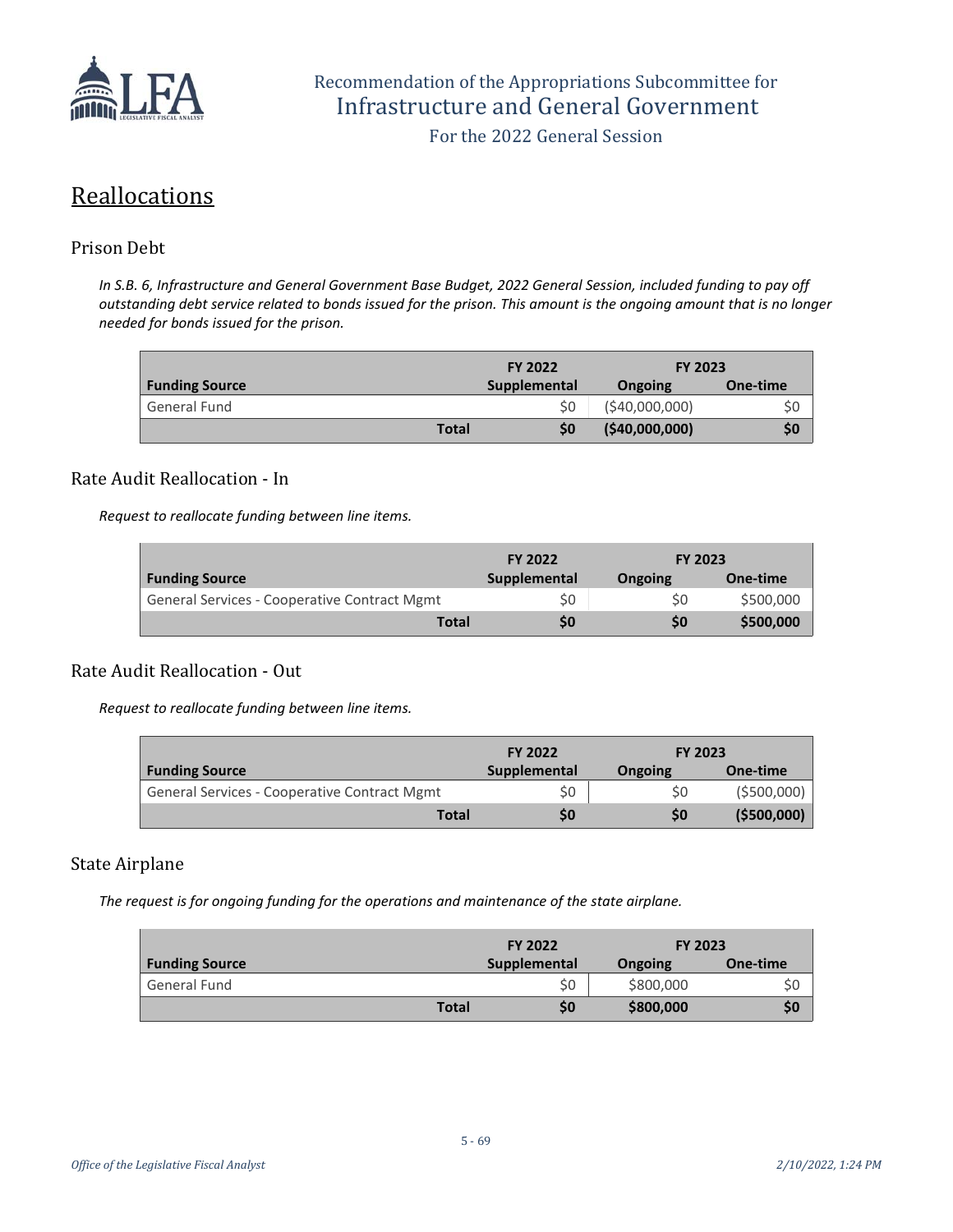

For the 2022 General Session

## Reallocations

## State Employee Comp.: 3 Weeks Bonding Paid Parental Leave Benefit

*Funding for increased state employee benefits.*

|                       |              | <b>FY 2022</b> | <b>FY 2023</b> |          |
|-----------------------|--------------|----------------|----------------|----------|
| <b>Funding Source</b> |              | Supplemental   | Ongoing        | One-time |
| General Fund          |              | \$0            | \$1,000,000    |          |
|                       | <b>Total</b> | S0             | \$1,000,000    | SO       |

### State Employment Amendments H.B. 104 - Internally Funded

*State Revenue Impact: Enactment of this legislation could increase dedicated credits to the Department of Government Operations ongoing in FY2023 by \$684,000 ongoing for training costs.*

*State Expenditure Impact: Enactment of this legislation could cost the Department of Government Operations \$3.0 million one‐time from the General Fund in FY2023 for development of a pay‐for‐performance system. Enactment could also cost \$684,000 ongoing from all sources including \$366,100 from General/Education Funds in FY2023 for personnel costs associated with pay‐for‐performance training. Additionally, if all supervisor/managers received a 4% raise to move to Schedule A at the average salary, after accounting for salary‐driven benefits, enactment could also cost \$11,072,600, of which \$5,926,000 would be from the General/Education Funds for increases. For a 1% increase, enactment could cost \$2,768,200 ongoing in FY 2023 from all sources, of which \$1,481,500 is from General/Education Funds; for an 8% increase, enactment could cost \$22,145,300 ongoing from all sources including \$11,852,000 from General/Education Funds.*

|                       | <b>FY 2022</b>      | <b>FY 2023</b> |          |
|-----------------------|---------------------|----------------|----------|
| <b>Funding Source</b> | Supplemental        | Ongoing        | One-time |
| General Fund          | \$0                 | \$5,788,800    | \$0      |
| <b>Education Fund</b> | \$0                 | \$503,300      | \$0      |
|                       | \$0<br><b>Total</b> | \$6,292,100    | \$0      |

### Targeted Increases for Division of Finance Accountants

*The DGO Division of Finance would utilize this funding to support the strategic reengineering of State Finance specific positions to improve our ability to attract and retain highly qualified personnel.*

|                       |       | <b>FY 2022</b> | <b>FY 2023</b> |          |
|-----------------------|-------|----------------|----------------|----------|
| <b>Funding Source</b> |       | Supplemental   | Ongoing        | One-time |
| General Fund          |       | \$0            | \$120,000      | \$С      |
|                       | Total | S0             | \$120,000      | \$0      |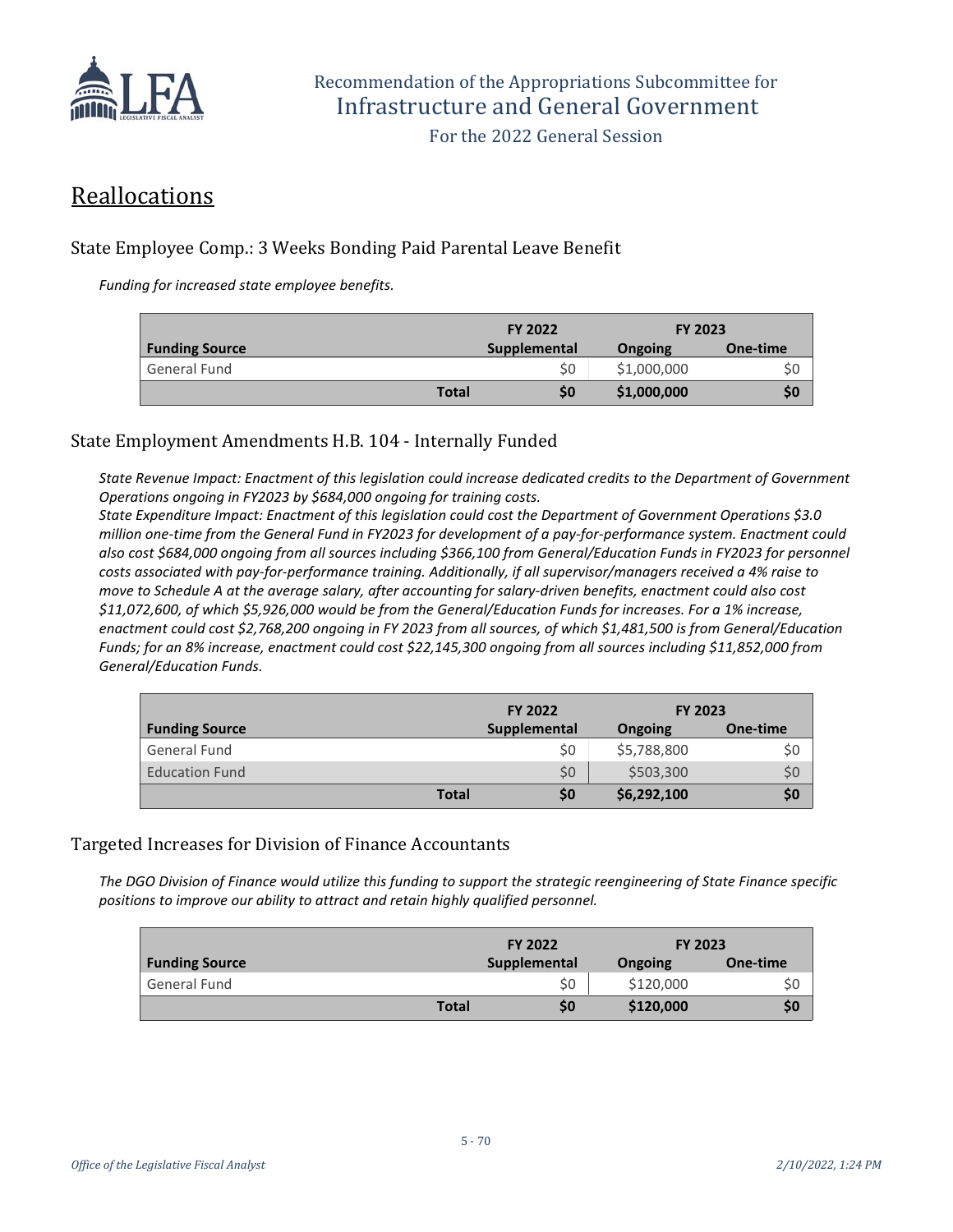

For the 2022 General Session

## Reallocations

## Web Services Enhancements - Internally Funded

*This request is to enhance and maintain the UGRC Web Application Programmer Interface (API) system. The demand for geospatial and location‐based information continues to increase dramatically as many disciplines realize the power of spatial data. This is true in Utah as well, where many state agencies have a need for geospatial services, such as finding the coordinates for an address or locating an address within an area of interest or need. Currently, many agencies do not have one source of truth for all citizen address coordinates and, in order to ensure consistency, agencies should all be utilizing the same, reliable source of address and other spatial data unique to Utah ‐ UGRC web service As agencies continually move toward data‐driven approaches to serve the citizens of Utah, location data such as citizen addresses must be consistently robust and repeatable, and easily accessed by problem solvers to make the most relevant data‐driven decisions. To meet the increasing demand for consistent, statewide data, UGRC needs consistent increased funding.*

|                       |              | <b>FY 2022</b> | <b>FY 2023</b> |          |
|-----------------------|--------------|----------------|----------------|----------|
| <b>Funding Source</b> |              | Supplemental   | Ongoing        | One-time |
| General Fund          |              | \$0            | \$261,000      | \$С      |
|                       | <b>Total</b> | S0             | \$261,000      | \$0      |

### Workers Compensation Fund Reallocation to the Property Fund

*Reallocation between the Workers Compensation Fund and the Property Fund.*

|                           | <b>FY 2022</b>             |              |         | <b>FY 2023</b> |  |
|---------------------------|----------------------------|--------------|---------|----------------|--|
| <b>Funding Source</b>     |                            | Supplemental | Ongoing | One-time       |  |
| <b>Closing Nonlapsing</b> |                            | \$0          | \$0     | \$0            |  |
|                           | <b>Total</b>               | \$0          | \$0     | \$0            |  |
|                           | General / Education Funds  | \$0          | \$0     | \$0            |  |
|                           | Other Funds                | \$0          | \$0     | \$0            |  |
|                           | <b>Reallocations Total</b> | \$0          | \$0     | \$0            |  |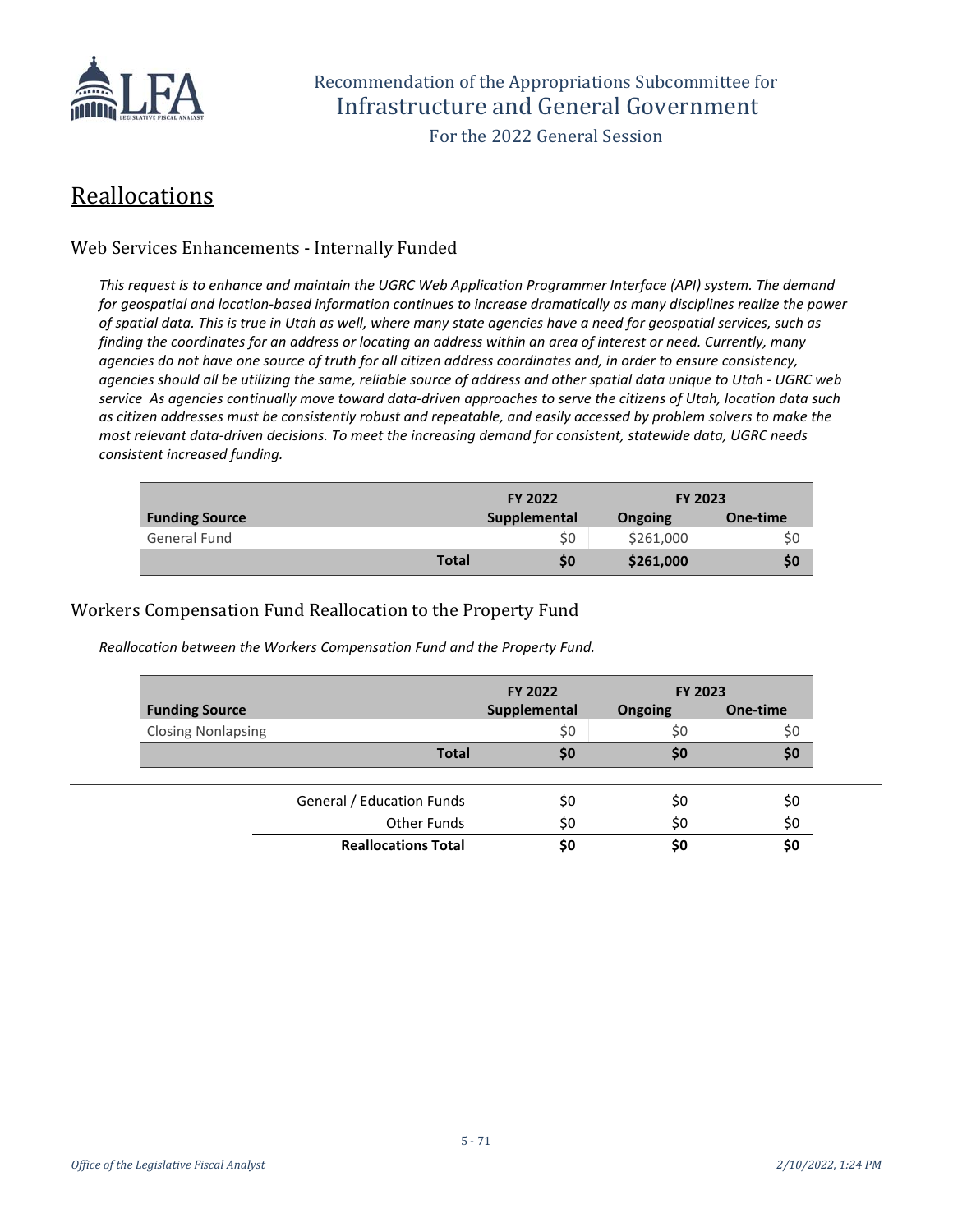

For the 2022 General Session

## Appropriations Adjustments

## Big Cottonwood Canyon Plan

*Funding to seriously evaluate funding options for substantial increase in bus service in Big Cottonwood Canyon to serve ski resorts and trailheads. Funding for capital improvements to include restrooms, bus shelters, traffic mitigation,*  safety improvements, and bike lanes where feasible in cooperation with USFS, UTA and UDOT. (Requested By: Rep. *Bennion, G.)*

|                            |              | <b>FY 2022</b> | <b>FY 2023</b> |             |
|----------------------------|--------------|----------------|----------------|-------------|
| <b>Funding Source</b>      |              | Supplemental   | Ongoing        | One-time    |
| <b>Transportation Fund</b> |              | Ś0             | \$0            | \$5,000,000 |
|                            | <b>Total</b> | \$0            | S0             | \$5,000,000 |

## Bullfrog to Halls Crossing Bridge Planning

*For the past three years, UDOT has had discussions about the feasibility of a bridge on HWY 276 from Bullfrog to Halls Crossing. This bridge would replace the John Atlantic Burr Ferry and would make vital connections from extreme southeastern Utah to central Utah. This project would tie in closely with the Navajo Nation's project on the south side of the San Juan River. With an additional bridge planned with the NDOT project, and with improvements to the Burr Trail Highway, this Bridge would connect Grand Staircase to Bears Ears and would provide transportation to an area that is largely inaccessible currently. (Requested By: Rep. Lyman, P.)*

|                            |              | <b>FY 2022</b> | <b>FY 2023</b> |          |
|----------------------------|--------------|----------------|----------------|----------|
| <b>Funding Source</b>      |              | Supplemental   | Ongoing        | One-time |
| <b>Transportation Fund</b> |              | \$2,000,000    | S0             | S0       |
|                            | <b>Total</b> | \$2,000,000    | \$0            | \$0      |

## Dedicated Credits Increase, UETN

*Increase authority to collect revenues and to spend the funding.*

|                           |              | <b>FY 2022</b> | <b>FY 2023</b> |             |
|---------------------------|--------------|----------------|----------------|-------------|
| <b>Funding Source</b>     |              | Supplemental   | Ongoing        | One-time    |
| Dedicated Credits Revenue |              | Ś0             | \$0            | \$2,500,300 |
|                           | <b>Total</b> | \$0            | S0             | \$2,500,300 |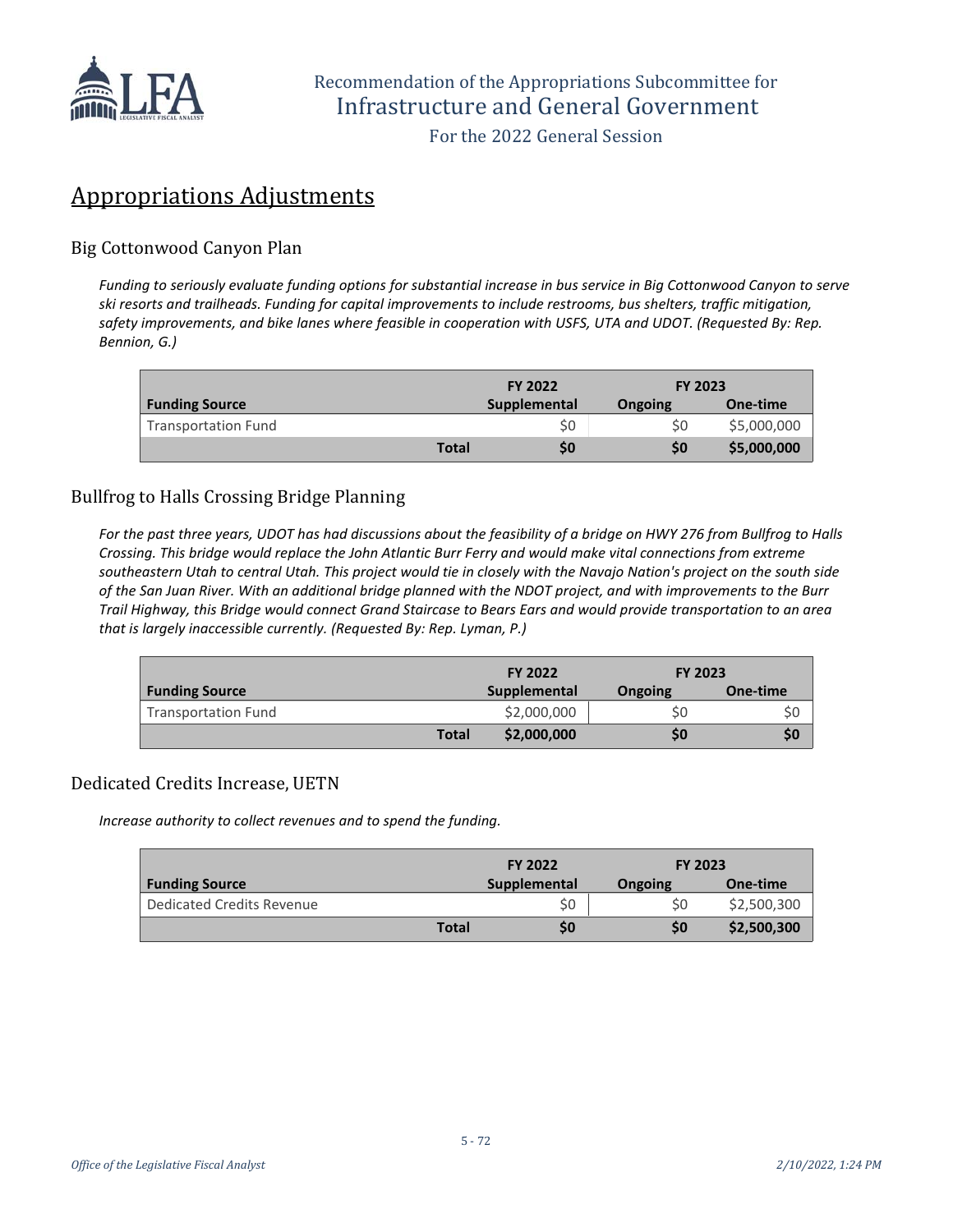

For the 2022 General Session

## Appropriations Adjustments

### Engineering Services Program Updates

*The existing budget in Engineering Services does not have adequate funding to maintain or update the existing manuals, guides, procedures and other technical and engineering documents. Existing staffing is not adequate to accomplish needed maintenance or updates without neglecting high priority, mission critical tasks.*

|                            |              | <b>FY 2022</b> | <b>FY 2023</b> |          |
|----------------------------|--------------|----------------|----------------|----------|
| <b>Funding Source</b>      |              | Supplemental   | Ongoing        | One-time |
| <b>Transportation Fund</b> |              | Ś0             | \$500,000      | S0       |
|                            | <b>Total</b> | \$0            | \$500,000      | \$0      |

#### Facilities Project Manager Fees

*This request is to increase the Dedicated Credit authority for this budget from \$1,268,900 to \$2,000,000 for FY 2022 and FY 2023. The number of Non‐State funded projects that DFCM is managing has increased as well as the size of these projects. The corresponding fees are also being increased in this budget cycle.*

|                           |       | <b>FY 2022</b> | <b>FY 2023</b> |          |
|---------------------------|-------|----------------|----------------|----------|
| <b>Funding Source</b>     |       | Supplemental   | Ongoing        | One-time |
| Dedicated Credits Revenue |       | \$731,100      | \$731,100      | \$0      |
|                           | Total | \$731.100      | \$731,100      | \$0      |

#### Federal Fund Increase

*A request to increase authorization to apply for and spend additional federal funds.*

|                       |              | <b>FY 2022</b><br><b>FY 2023</b> |         |             |
|-----------------------|--------------|----------------------------------|---------|-------------|
| <b>Funding Source</b> |              | Supplemental                     | Ongoing | One-time    |
| Federal Funds         |              | \$0                              | S0      | \$2,857,000 |
|                       | <b>Total</b> | \$0                              | \$0     | \$2,857,000 |

#### Fiber Deployment and Maintenance

*These resources will be used to change from using consultants to deliver the program to using state employees and equipment. This requires a line item transfer to allow the budget to be used for internal resources. This will result in a cost savings and allow the department to retain core competencies.*

|                            |              | <b>FY 2022</b> | <b>FY 2023</b> |          |
|----------------------------|--------------|----------------|----------------|----------|
| <b>Funding Source</b>      |              | Supplemental   | Ongoing        | One-time |
| <b>Transportation Fund</b> |              | \$0            | \$130,000      | ŚС       |
|                            | <b>Total</b> | S0             | \$130,000      | \$0      |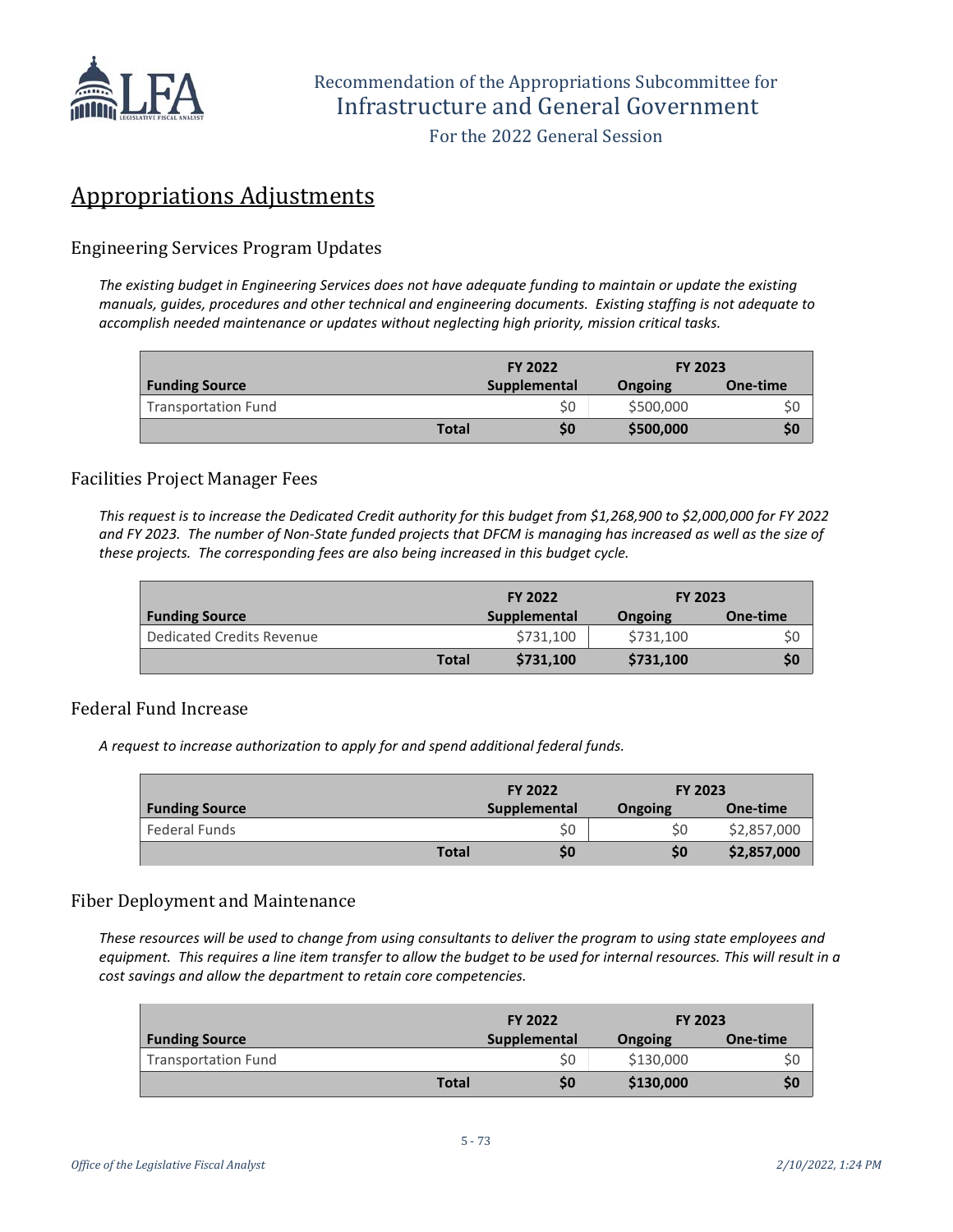

For the 2022 General Session

## Appropriations Adjustments

### Finance Director

*This request is to pay for a new position at the department level.*

|                           |              | <b>FY 2022</b> | <b>FY 2023</b> |          |
|---------------------------|--------------|----------------|----------------|----------|
| <b>Funding Source</b>     |              | Supplemental   | Ongoing        | One-time |
| Dedicated Credits Revenue |              | \$0            | \$191,000      | Ś0       |
|                           | <b>Total</b> | \$0            | \$191,000      | \$0      |

### General Obligation Bond Debt Service

*Returns General Fund used to cover Build America Bonds (BABS) liability back to the General Fund after federal funds are received.*

|                             | <b>FY 2022</b>      |         | <b>FY 2023</b> |
|-----------------------------|---------------------|---------|----------------|
| <b>Funding Source</b>       | Supplemental        | Ongoing | One-time       |
| General Fund                | \$0                 | \$0     | \$5,618,700    |
| <b>Transfers</b>            | \$0                 | \$0     | ( \$5,618,700) |
| <b>Beginning Nonlapsing</b> | \$0                 | \$0     | \$5,618,700    |
|                             | <b>Total</b><br>\$0 | \$0     | \$5,618,700    |

### Highway Fencing

*Highway safety enhancement on State Road 45 and US Highway 40 in Uintah County. (Requested By: Rep. Chew, S.)*

|                       |              | <b>FY 2022</b><br><b>FY 2023</b> |         |          |
|-----------------------|--------------|----------------------------------|---------|----------|
| <b>Funding Source</b> |              | Supplemental                     | Ongoing | One-time |
| Federal Funds         |              | \$0                              | \$0     | \$30,000 |
|                       | <b>Total</b> | \$0                              | \$0     | \$30,000 |

### Highway System Construction Reallocations

*To offset building block reallocation requests.*

|                            |       | <b>FY 2022</b> | <b>FY 2023</b> |               |
|----------------------------|-------|----------------|----------------|---------------|
| <b>Funding Source</b>      |       | Supplemental   | Ongoing        | One-time      |
| <b>Transportation Fund</b> |       | \$0            | (59,720,000)   | (51,345,000)  |
|                            | Total | \$0            | (59,720,000)   | (\$1,345,000) |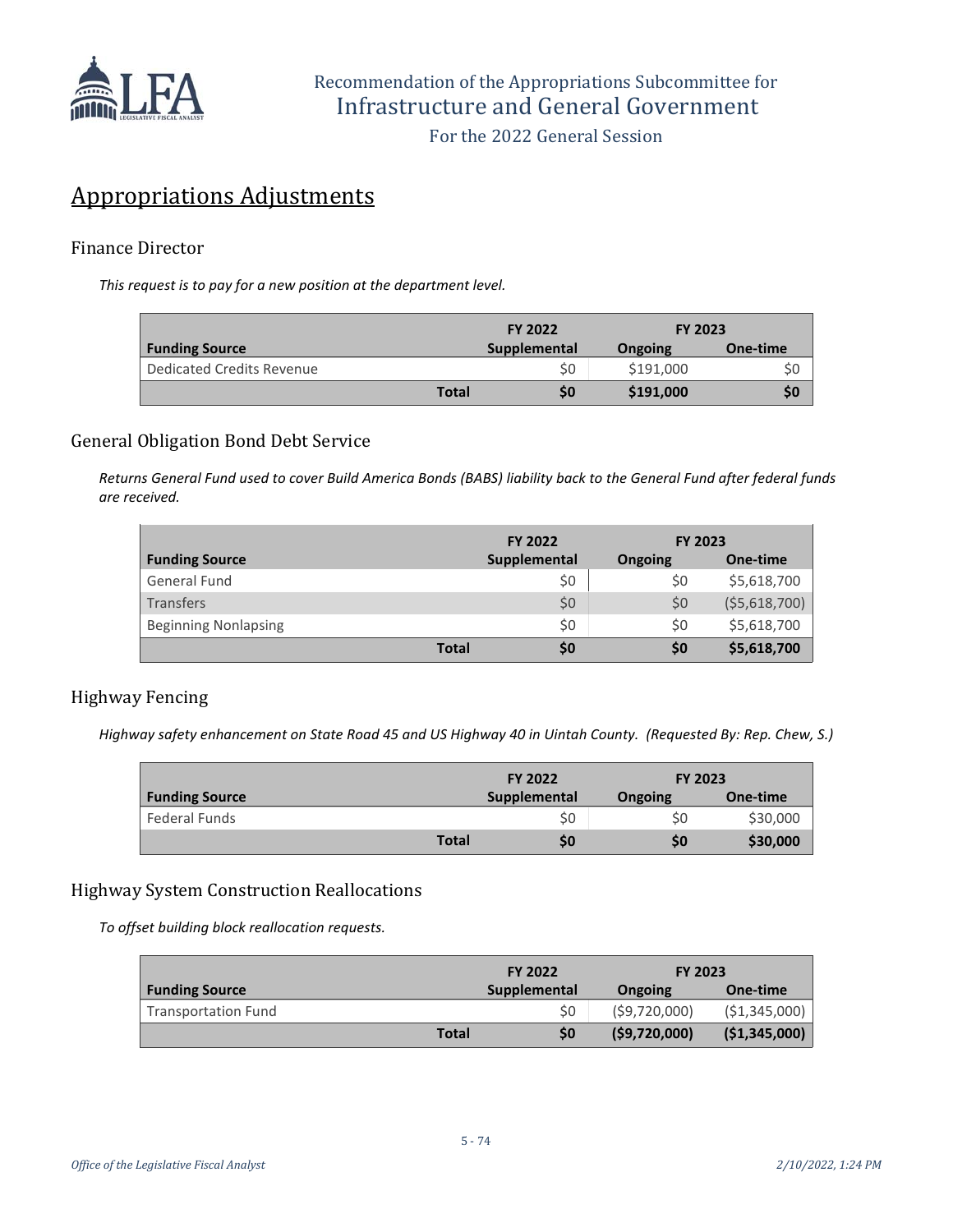

For the 2022 General Session

## Appropriations Adjustments

### Internal Auditor

*The Department of Government Operations is not currently funded for an internal auditor. The Division of Technology Services currently employs one internal auditor whose primary responsibilities are to look at security and technology related issues, and who is funded through rates charged by DTS to be used exclusively for DTS audit functions. The previous Departments of Human Resource Management and Administrative Services were not funded for an internal performance and financial auditor. DAS funding for an internal auditor was eliminated in the 2009 ‐ 2010 budget cuts. Currently, any audiƟng of this type is contracted out with an independent provider if funds are available. The Division of Finance employs internal control and post‐audit auditors who review quarterly transactions of all state agencies to assess adherence to state finance policy. However, this team is focused on other agencies, not internal performance or financial audiƟng.*

|                           |              | <b>FY 2022</b> | <b>FY 2023</b> |          |
|---------------------------|--------------|----------------|----------------|----------|
| <b>Funding Source</b>     |              | Supplemental   | Ongoing        | One-time |
| Dedicated Credits Revenue |              | Ś0             | \$146,000      | \$0      |
|                           | <b>Total</b> | \$0            | \$146,000      | \$0      |

#### Kearns 4015 West Bridge Structure Replacement

*Kearns Metro Township is requesting funding to replace structure in Utah and Salt Lake Canal Bridge on 4000 West. This structure was originally scoped to be part of the 4700 South Reconstruction project but due to funding it was removed from the project. The 4700 S Reconstruction project between 5600 W to 4000 W is a project of regional significance to the cities of Kearns, West Valley, Magna, and Taylorsville as an arterial roadway connecting communities east to west. This project is also on the regional transportation plan. The replacement of structure is safety driven and will also improve public safety along this corridor to include a bike lane in each direction. (Requested By: Sen. Mayne, K.)*

|                            | <b>FY 2022</b>            |           | <b>FY 2023</b> |
|----------------------------|---------------------------|-----------|----------------|
| <b>Funding Source</b>      | Supplemental              | Ongoing   | One-time       |
| <b>Transportation Fund</b> | Ś0                        | Ś0        | \$2,000,000    |
|                            | <b>Total</b><br><b>SO</b> | <b>SO</b> | \$2,000,000    |

### Maintenance for Lands and Buildings

*UDOT's facilities are aging and costs are increasing. UDOT has been working with DFCM on innovative contracting methods to reduce schedule and price. The current budget does not allow us to keep up with replacement of buildings that are beyond their service life.*

|                            |       | <b>FY 2022</b> | <b>FY 2023</b> |          |
|----------------------------|-------|----------------|----------------|----------|
| <b>Funding Source</b>      |       | Supplemental   | Ongoing        | One-time |
| <b>Transportation Fund</b> |       | \$0            | \$2,000,000    | SΟ       |
|                            | Total | <b>SO</b>      | \$2,000,000    | \$0      |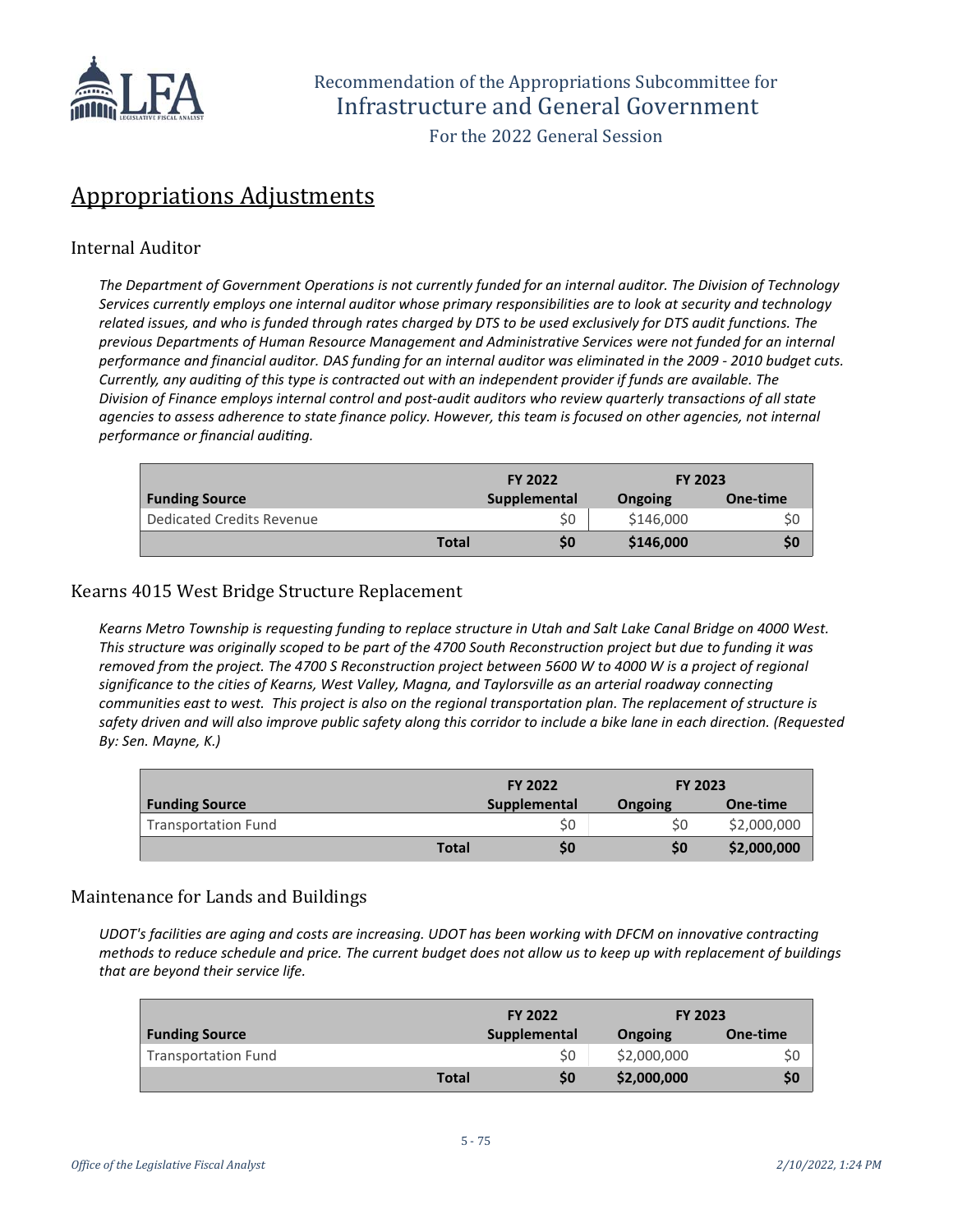

For the 2022 General Session

## Appropriations Adjustments

### Mantua Interchange US-89

*Provide funds for the construction of grade separation and median barriers on US‐89, to reduce traffic conflicts with large trucks and vehicles traveling US‐89 between Brigham City and Logan. This will take place north of Mantua, near the summit of Sardine Canyon. This well provide funding for environmental documents, planning and design documents, and construction. (Requested By: Sen. Sandall, S.)*

|                            |              | <b>FY 2022</b> |         | <b>FY 2023</b> |
|----------------------------|--------------|----------------|---------|----------------|
| <b>Funding Source</b>      |              | Supplemental   | Ongoing | One-time       |
| <b>Transportation Fund</b> |              | \$0            | S0      | \$13,000,000   |
|                            | <b>Total</b> | \$0            | S0      | \$13,000,000   |

### Permit Inspectors and Utility Locator Staff

*UDOT proposes to transfer funding for additional permit inspector and blue stake locator positions. Utah has been the fastest growing state in the US over the past decade. The increase in development over the last 5 years, has created an 18.5% increase in the number of permits and a 28% increase in the number of utility locate requests from*  contractors and developers installing utilities and accesses within state right of way.

|                            | <b>FY 2022</b>      |           | <b>FY 2023</b> |
|----------------------------|---------------------|-----------|----------------|
| <b>Funding Source</b>      | Supplemental        | Ongoing   | One-time       |
| <b>Transportation Fund</b> | \$0                 | \$490,000 | S0             |
|                            | <b>Total</b><br>\$0 | \$490,000 | S0             |

### Pregnancy and Postpartum Medicaid Coverage Amendments H.B. 220

*State Revenue Impact: Enactment of this legislation may increase federal funds to the State by \$25,198,200 in FY 2023 and \$25,198,200 ongoing beginning in FY 2024.*

*State Expenditure Impact: Enactment of this legislation may cost the State in FY 2023 \$12,877,300 General Fund and \$25,198,200 federal funds and ongoing beginning in FY 2024 \$12,886,000 General Fund and \$25,181,700 federal funds to provide 57,500 months of Medicaid coverage for pregnant women, post‐partum women, and newborns. (Requested By: Rep. Lesser, R.)*

|                       |              | <b>FY 2022</b> | <b>FY 2023</b> |          |
|-----------------------|--------------|----------------|----------------|----------|
| <b>Funding Source</b> |              | Supplemental   | Ongoing        | One-time |
| Federal Funds         |              | Ś0             | \$5.700        | \$C      |
|                       | <b>Total</b> | S0             | \$5,700        | \$0      |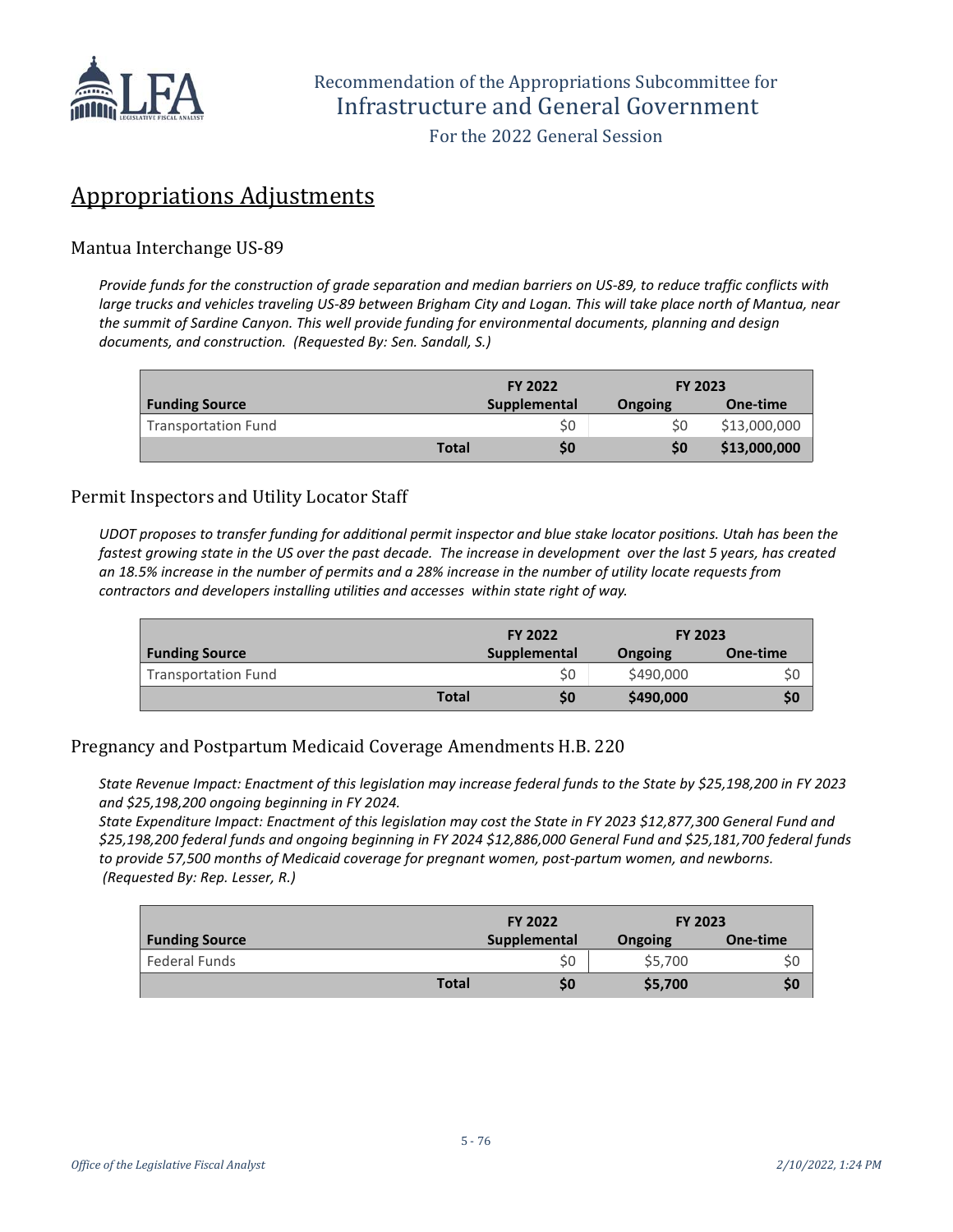

For the 2022 General Session

# Appropriations Adjustments

### Projected Available Transit Transportation Investment Fund

*TTIF 2023 Revenue Projections based on revenue report.*

|                                               |              | <b>FY 2022</b> | <b>FY 2023</b> |           |
|-----------------------------------------------|--------------|----------------|----------------|-----------|
| <b>Funding Source</b>                         |              | Supplemental   | Ongoing        | One-time  |
| <b>Transit Transportation Investment Fund</b> |              | S0             | \$1,262,700    | Ś0        |
|                                               | <b>Total</b> | \$0            | \$1,262,700    | <b>SO</b> |

#### Projected Available Transportation Fund

*TF 2023 Revenue Projections based on revenue report.*

|                            |              | <b>FY 2022</b> | <b>FY 2023</b> |          |
|----------------------------|--------------|----------------|----------------|----------|
| <b>Funding Source</b>      |              | Supplemental   | Ongoing        | One-time |
| <b>Transportation Fund</b> |              | \$17,252,700   | \$73,335,300   | S0       |
|                            | <b>Total</b> | \$17,252,700   | \$73,335,300   | \$0      |

### Road Maintenance For Added Lane Miles

*Over the last fiscal year, 17.21 lane miles have been added to the Utah Road network which will require additional funding for labor, equipment, and material to maintain. These added lane miles include road capacity increases both from projects funded by sources other than the Transportation Investment Fund (TIF) and from one road‐ownership transfer to UDOT from local governments. A Region 4 maintenance station is in need of (2) full time transportation technician employees, and equipment.. Compared to the statewide maintenance stations, the average full‐time technician to surface area is 50.93. Purgatory's current full time transportation technician to surface area ratio is 82.97. The additional full‐time technician will lower that ratio to 69.14. The additional requested equipment and labor*  will help provide the maintenance station the resources needed to be effective.

|                            |              | <b>FY 2022</b> | <b>FY 2023</b> |           |
|----------------------------|--------------|----------------|----------------|-----------|
| <b>Funding Source</b>      |              | Supplemental   | Ongoing        | One-time  |
| <b>Transportation Fund</b> |              | \$0            | \$250,000      | \$745,000 |
|                            | <b>Total</b> | <b>SO</b>      | \$250,000      | \$745,000 |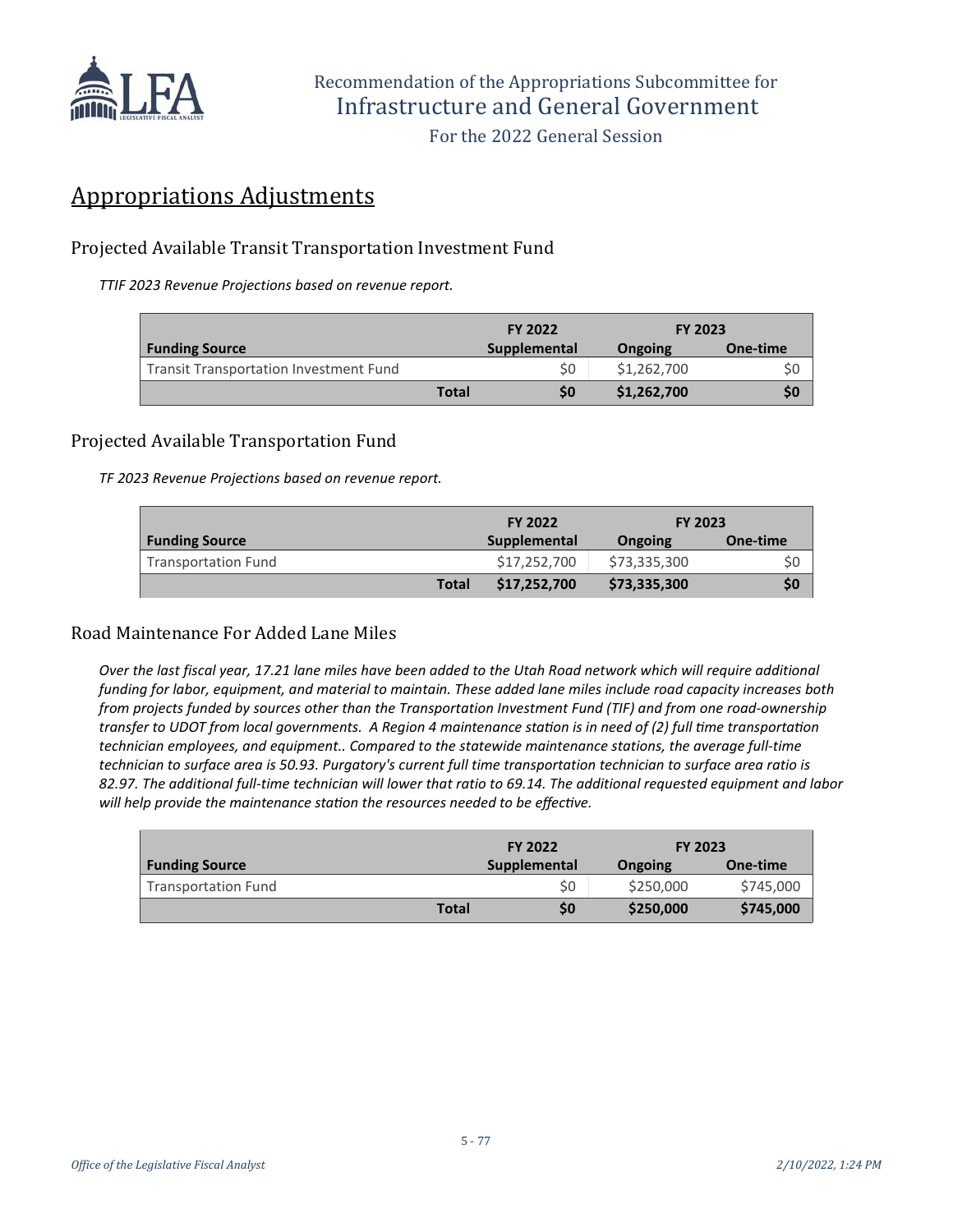

For the 2022 General Session

## Appropriations Adjustments

### Road Striping

*This is a line item transfer from the Transportation Fund to Operations Maintenance. The current estimated funding levels for pavement striping is 5.8 million on an annual basis.*

|                            |              | <b>FY 2022</b> | <b>FY 2023</b> |          |
|----------------------------|--------------|----------------|----------------|----------|
| <b>Funding Source</b>      |              | Supplemental   | Ongoing        | One-time |
| <b>Transportation Fund</b> |              | \$0            | \$6,000,000    | SΟ       |
|                            | <b>Total</b> | \$0            | \$6,000,000    | \$0      |

#### State Employment Amendments H.B. 104

*State Revenue Impact: Enactment of this legislation could increase dedicated credits to the Department of Government Operations ongoing in FY2023 by \$684,000 ongoing for training costs.*

*State Expenditure Impact: Enactment of this legislation could cost the Department of Government Operations \$3.0 million one‐time from the General Fund in FY2023 for development of a pay‐for‐performance system. Enactment could also cost \$684,000 ongoing from all sources including \$366,100 from General/Education Funds in FY2023 for personnel costs associated with pay‐for‐performance training. Additionally, if all supervisor/managers received a 4% raise to move to Schedule A at the average salary, after accounting for salary‐driven benefits, enactment could also cost \$11,072,600, of which \$5,926,000 would be from the General/Education Funds for increases. For a 1% increase, enactment could cost \$2,768,200 ongoing in FY 2023 from all sources, of which \$1,481,500 is from General/Education Funds; for an 8% increase, enactment could cost \$22,145,300 ongoing from all sources including \$11,852,000 from General/Education Funds.*

 *(Requested By: Rep. Christofferson, K.)*

|                                  | <b>FY 2022</b> |             | <b>FY 2023</b> |
|----------------------------------|----------------|-------------|----------------|
| <b>Funding Source</b>            | Supplemental   | Ongoing     | One-time       |
| <b>Transportation Fund</b>       | \$0            | \$991,600   | \$0            |
| <b>Federal Funds</b>             | \$0            | \$2,306,400 | \$0            |
| <b>Dedicated Credits Revenue</b> | \$0            | \$696,200   | \$0            |
| <b>Other Financing Sources</b>   | \$0            | \$790,300   | \$0            |
| Restricted Accounts (FN Only)    | \$0            | \$880,100   | \$0            |
| <b>Total</b>                     | \$0            | \$5,664,600 | \$0            |

### Traffic Operations Center Video Wall Replacement

*Traffic Operations Center ‐ UDOT's Traffic Operations Center Control Room program will utilize the requested resources.*

|                            |       | <b>FY 2022</b> | <b>FY 2023</b> |           |
|----------------------------|-------|----------------|----------------|-----------|
| <b>Funding Source</b>      |       | Supplemental   | Ongoing        | One-time  |
| <b>Transportation Fund</b> |       | Ś0             |                | \$600,000 |
|                            | Total | \$0            | \$0            | \$600,000 |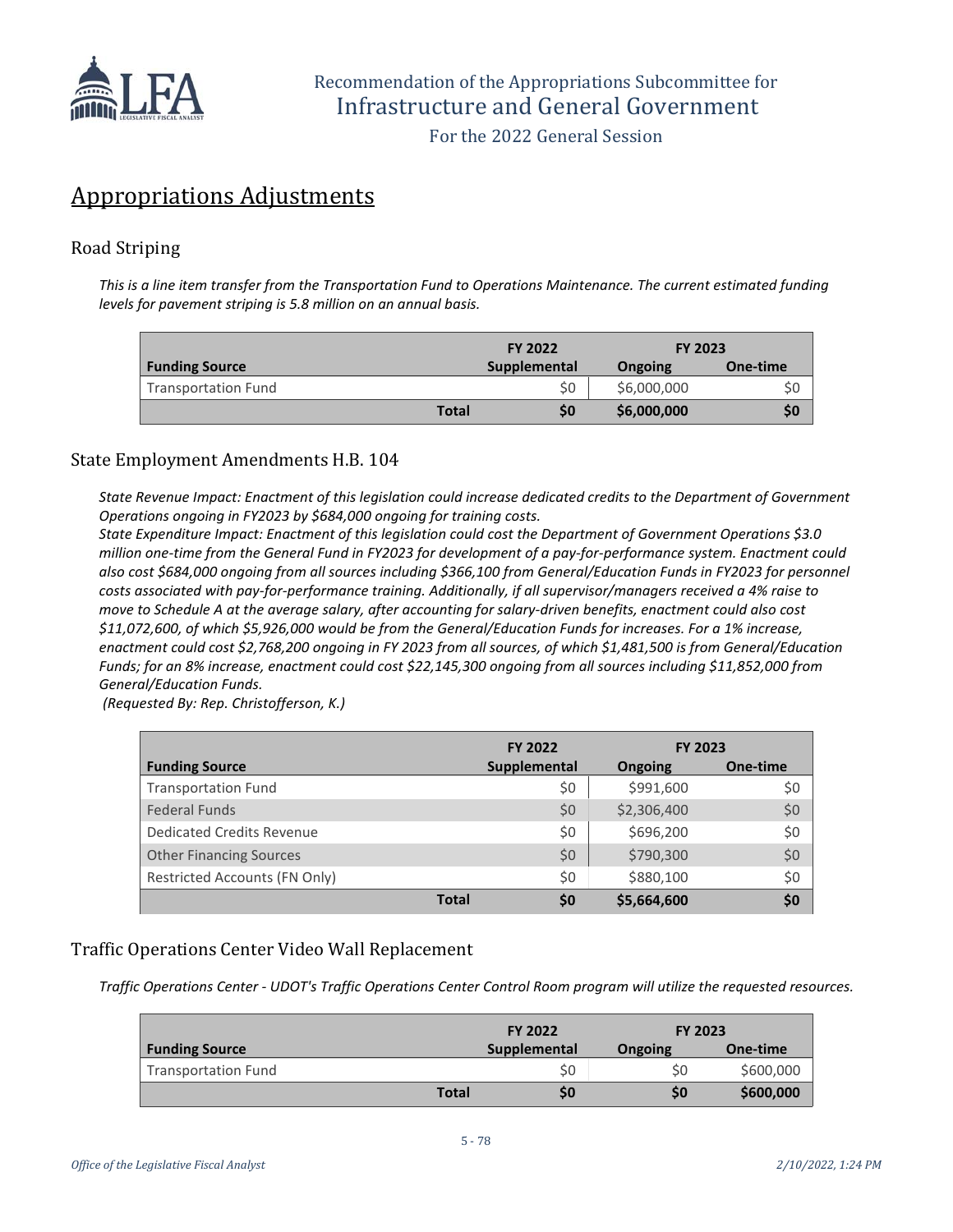

For the 2022 General Session

## Appropriations Adjustments

### Upgraded Loan Management System

*The DGO Division of Finance is requesting authority to reallocate excess funding from the Office of State Debt Collection (OSDC) to the Finance Administration budget line to implement a new loan system.The Division of Finance currently services over 3,000 loans for various state agencies. The Division uses a legacy loan system to manage these loans. The legacy system is a DOS based system that is hosted locally in the DTS Datacenter. The legacy system does not provide transparency to borrowers nor does it support broad use of electronic payments. The requested funding would be utilized to implement a new loan system with functionality to automate the current highly manual processes and to provide transparency expected by borrowers. The request is for a reallocation of funding one‐time in both FY 2022 and FY 2023. The FY 2021 ending balance in the OSDC expendable special revenue fund is sufficient to support a \$1,000,000 reallocation in the current year and based on historical collection levels, the FY 2022 ending balance should support a transfer in FY 2023 of \$360,000.*

|                                          | FY 2022             | <b>FY 2023</b>     |                     |
|------------------------------------------|---------------------|--------------------|---------------------|
| <b>Funding Source</b>                    | Supplemental        | Ongoing            | One-time            |
| <b>State Debt Collection Fund</b>        | \$1,000,000         | \$0                | \$360,000           |
| <b>Total</b>                             | \$1,000,000         | \$0                | \$360,000           |
|                                          |                     |                    |                     |
| General / Education Funds<br>Other Funds | \$0<br>\$20,983,800 | S0<br>\$80,986,400 | \$0<br>\$20,128,600 |
| <b>Appropriations Adjustments Total</b>  | \$20,983,800        | \$80,986,400       | \$20,128,600        |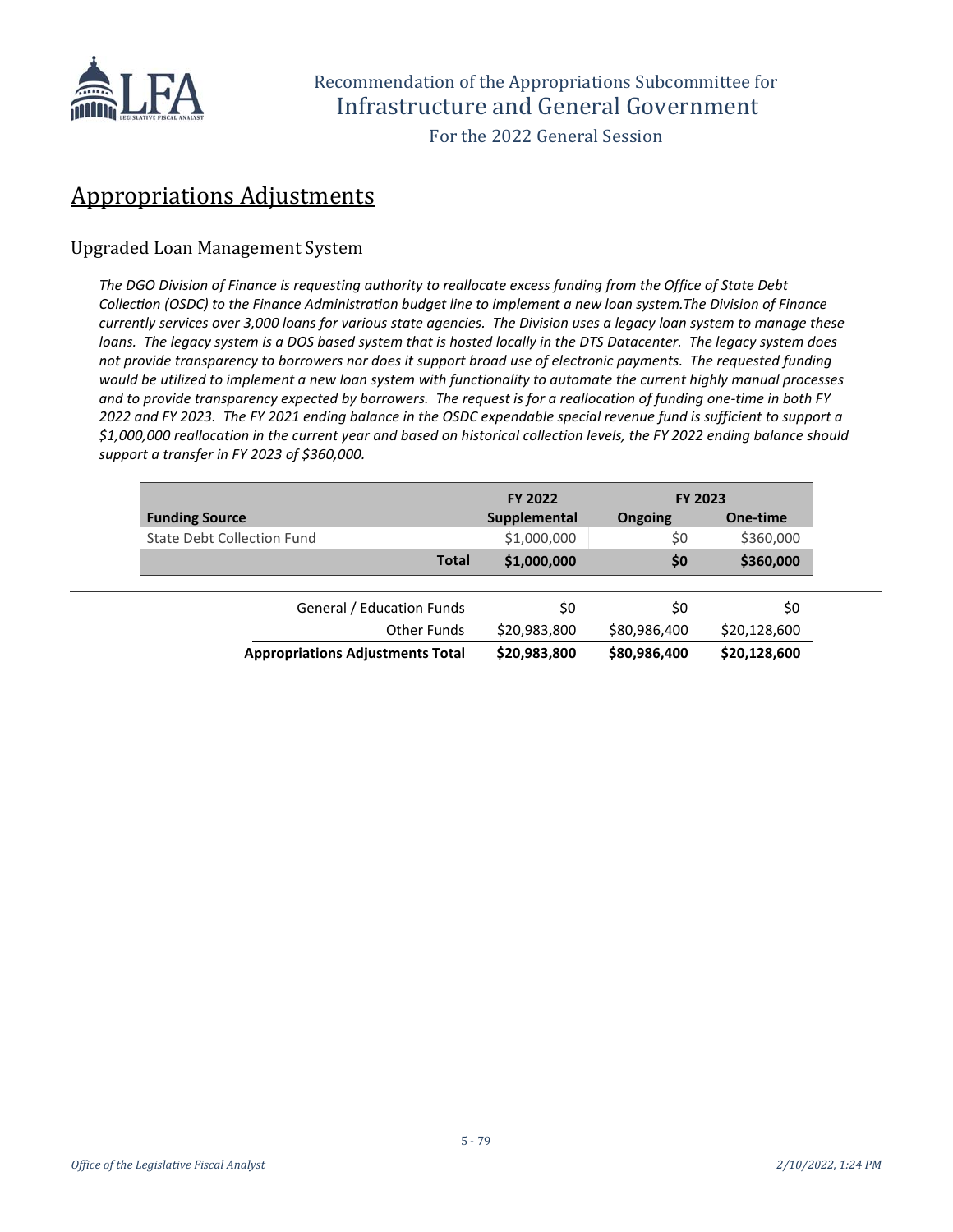

For the 2022 General Session

|                                             | FY 2022 Adj. | FY 2022 Revised    |                  |              | FY 2023 Adj. | FY 2023 Revised    |
|---------------------------------------------|--------------|--------------------|------------------|--------------|--------------|--------------------|
| Financing                                   | Supplemental | Appropriation      | Base             | Ongoing      | One-Time     | Appropriation      |
| <b>General Fund</b>                         | \$           | \$41,204,500       | \$51,187,200     | \$34,695,200 | \$           | \$85,882,400       |
| Long-term Capital Projects Fund             | \$           | \$50,000,000       | \$50,000,000     | \$           | \$           | \$50,000,000       |
| Capital Projects Fund                       | \$           | \$3,875,900        | \$3,862,500      | \$           | \$           | \$3,862,500        |
| E-911 Emergency Services (GFR)              | \$           | \$337,800          | \$337,100        | \$           | \$           | \$337,100          |
| Economic Incentive Restricted Account (GFR) | \$           | \$3,255,000        | \$3,255,000      | \$           | \$           | \$3,255,000        |
| <b>Federal Mineral Lease</b>                | \$           | \$27,797,500       | \$27,797,500     | \$           | \$           | \$27,797,500       |
| <b>Education Fund</b>                       | \$           | \$737,400          | \$734,800        | \$503,300    | \$           | \$1,238,100        |
| ISF Overhead (GFR)                          | \$           | \$1,340,600        | \$1,337,600      | \$           | \$           | \$1,337,600        |
| Land Exchange Distribution Account (GFR)    | \$           | \$308,200          | \$308,200        | \$           | \$           | \$308,200          |
| <b>Medicaid Expansion Fund</b>              | \$           | \$36,800           | \$36,700         | \$           | \$           | \$36,700           |
| <b>Transportation Fund</b>                  | \$           | \$450,000          | \$450,000        | \$991,600    | \$           | \$1,441,600        |
| Qualified Patient Enterprise Fund           | \$           | \$2,500            | \$2,500          | \$           | \$           | \$2,500            |
| <b>State Debt Collection Fund</b>           | \$1,000,000  | \$1,000,000        | \$               | \$           | \$360,000    | \$360,000          |
| <b>Transfers</b>                            | \$           | \$2,510,600        | \$2,502,100      | \$           | \$           | \$2,502,100        |
| <b>Federal Funds</b>                        | \$           | \$364,100          | \$770,800        | \$2,312,100  | \$           | \$3,082,900        |
| Federal Funds - Coronavirus Relief Fund     | \$           | \$40,000,000       | \$               | \$           | \$           |                    |
| Federal Funds - American Rescue Plan        | \$           | \$25,000,000       | \$               | \$           | \$           |                    |
| <b>Dedicated Credits Revenue</b>            | \$731,100    | \$284,619,800      | \$285,561,500    | \$1,764,300  | \$           | \$287,325,800      |
| Premiums                                    | \$           | \$61,938,400       | \$71,909,800     | \$           | \$           | \$71,909,800       |
| Interest Income                             | \$           | \$505,500          | \$1,011,100      | \$           | \$           | \$1,011,100        |
| <b>Other Financing Sources</b>              | \$           | \$1,377,700        | \$2,895,200      | \$790,300    | \$           | \$3,685,500        |
| <b>Beginning Nonlapsing</b>                 | \$           | \$141,432,900      | \$139,782,400    | \$           | \$           | \$139,782,400      |
| Restricted Accounts (FN Only)               | \$           | \$                 | \$               | \$880,100    | \$           | \$880,100          |
| <b>Closing Nonlapsing</b>                   | \$           | ( \$139, 782, 400) | ( \$119,444,400) | \$           | \$           | ( \$119, 444, 400) |
| Lapsing Balance                             | \$           | (\$12,524,300)     | \$               | \$           | \$           |                    |
| <b>Total</b>                                | \$1,731,100  | \$535,788,500      | \$524,297,600    | \$41,936,900 | \$360,000    | \$566,594,500      |

|                                  | FY 2022 Adj. | FY 2022 Revised |              | FY 2023 Adj.   |          | FY 2023 Revised |
|----------------------------------|--------------|-----------------|--------------|----------------|----------|-----------------|
| FTE / Other                      | Supplemental | Appropriation   | <b>Base</b>  | Ongoing        | One-Time | Appropriation   |
| <b>Budgeted FTE</b>              | .0           | 1,445.1         | 1,401.6      | 2.0            | .0       | 1,403.6         |
| <b>Authorized Capital Outlay</b> | .0           | 33,716,600.0    | 33,266,600.0 | $\overline{0}$ | .0       | 33,266,600.0    |
| <b>Retained Earnings</b>         | .0           | 40,320,700.0    | 39,194,900.0 | .0             | .0       | 39,194,900.0    |
| <b>Vehicles</b>                  | .0           | 202.0           | 202.0        | 0.             | 0.       | 202.0           |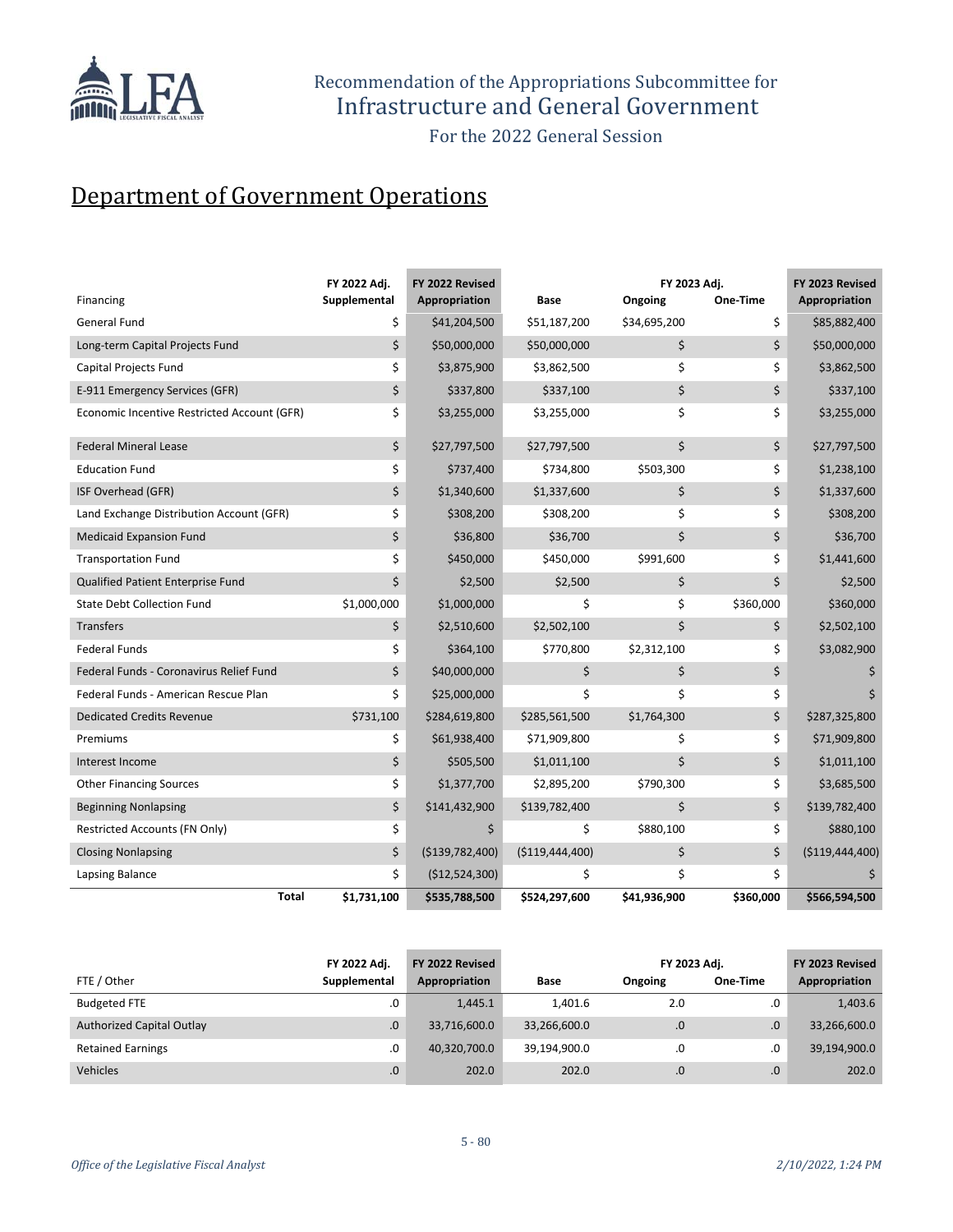

Ī

### Recommendation of the Appropriations Subcommittee for Infrastructure and General Government

For the 2022 General Session

| Adjustments by Line Item                                             | FY 2022 Adj.<br>Supplemental | FY 2022 Revised<br>Appropriated | <b>Base</b>  | FY 2023 Adi.<br>Ongoing | One-time  | FY 2023 Revised<br>Appropriated |
|----------------------------------------------------------------------|------------------------------|---------------------------------|--------------|-------------------------|-----------|---------------------------------|
| <b>Operating and Capital Budgets</b>                                 |                              |                                 |              |                         |           |                                 |
| <b>Administrative Rules</b>                                          |                              |                                 |              |                         |           |                                 |
| Appropriated in Previous Session                                     |                              | \$646,300                       |              |                         |           |                                 |
| <b>Base Budget Appropriation</b>                                     |                              | \$50,700                        | \$700,000    |                         |           | \$700,000                       |
| Administrative Rules Subtotal                                        | \$0                          | \$697,000                       | \$700,000    | \$0                     | \$0       | \$700,000                       |
| <b>Building Board Program</b>                                        |                              |                                 |              |                         |           |                                 |
| Appropriated in Previous Session                                     |                              | \$1,900                         |              |                         |           |                                 |
| <b>Base Budget Appropriation</b>                                     |                              |                                 |              |                         |           |                                 |
| <b>Building Board Program Subtotal</b>                               | \$0                          | \$1,900                         | \$0          | \$0                     | \$0       | \$0                             |
| <b>DFCM Administration</b>                                           |                              |                                 |              |                         |           |                                 |
| Appropriated in Previous Session                                     |                              | \$10,007,900                    |              |                         |           |                                 |
| <b>Base Budget Appropriation</b>                                     |                              | \$105,200                       | \$10,115,000 |                         |           | \$10,115,000                    |
| <b>Facilities Project Manager Fees</b>                               | \$731,100                    | \$731,100                       |              | \$731,100               |           | \$731,100                       |
| <b>DFCM Administration Subtotal</b>                                  | \$731,100                    | \$10,844,200                    | \$10,115,000 | \$731,100               | \$0       | \$10,846,100                    |
| Elected Official Post-Retirement Benefit Contrib                     |                              |                                 |              |                         |           |                                 |
| Appropriated in Previous Session                                     |                              | \$1,248,800                     |              |                         |           |                                 |
| <b>Base Budget Appropriation</b>                                     |                              |                                 | \$1,248,800  |                         |           | \$1,248,800                     |
| Elected Official Post-Retirement Benefit<br><b>Contrib Subtotal</b>  | \$0                          | \$1,248,800                     | \$1,248,800  | \$0                     | \$0       | \$1,248,800                     |
| <b>Executive Director</b>                                            |                              |                                 |              |                         |           |                                 |
| Appropriated in Previous Session                                     |                              | \$2,048,300                     |              |                         |           |                                 |
| <b>Base Budget Appropriation</b>                                     |                              | (\$100,000)                     | \$1,954,300  |                         |           | \$1,954,300                     |
| <b>Finance Director</b>                                              |                              |                                 |              | \$191,000               |           | \$191,000                       |
| Finance Director - Internally Funded                                 |                              |                                 |              | \$20,000                |           | \$20,000                        |
| <b>Internal Auditor</b>                                              |                              |                                 |              | \$146,000               |           | \$146,000                       |
| Internal Auditor - Internally Funded                                 |                              |                                 |              | \$14,000                |           | \$14,000                        |
| Rate Audit Reallocation - In                                         |                              |                                 |              |                         | \$500,000 | \$500,000                       |
| <b>Executive Director Subtotal</b>                                   | \$0                          | \$1,948,300                     | \$1,954,300  | \$371,000               | \$500,000 | \$2,825,300                     |
| Finance - Mandated                                                   |                              |                                 |              |                         |           |                                 |
| Appropriated in Previous Session                                     |                              | \$44,360,600                    |              |                         |           |                                 |
| <b>Base Budget Appropriation</b>                                     |                              | \$5,339,900                     | \$12,617,700 |                         |           | \$12,617,700                    |
| State Employee Comp.: 3 Weeks<br>Bonding Paid Parental Leave Benefit |                              |                                 |              | \$1,000,000             |           | \$1,000,000                     |
| Finance - Mandated Subtotal                                          | $50\,$                       | \$49,700,500                    | \$12,617,700 | \$1,000,000             | \$0       | \$13,617,700                    |
| <b>Finance - Mandated - Ethics Commissions</b>                       |                              |                                 |              |                         |           |                                 |
| Appropriated in Previous Session                                     |                              | \$15,700                        |              |                         |           |                                 |
| <b>Base Budget Appropriation</b>                                     |                              | \$5,300                         | \$21,100     |                         |           | \$21,100                        |
| Finance - Mandated - Ethics Commissions<br>Subtotal                  | $50$                         | \$21,000                        | \$21,100     | $50$                    | \$0       | \$21,100                        |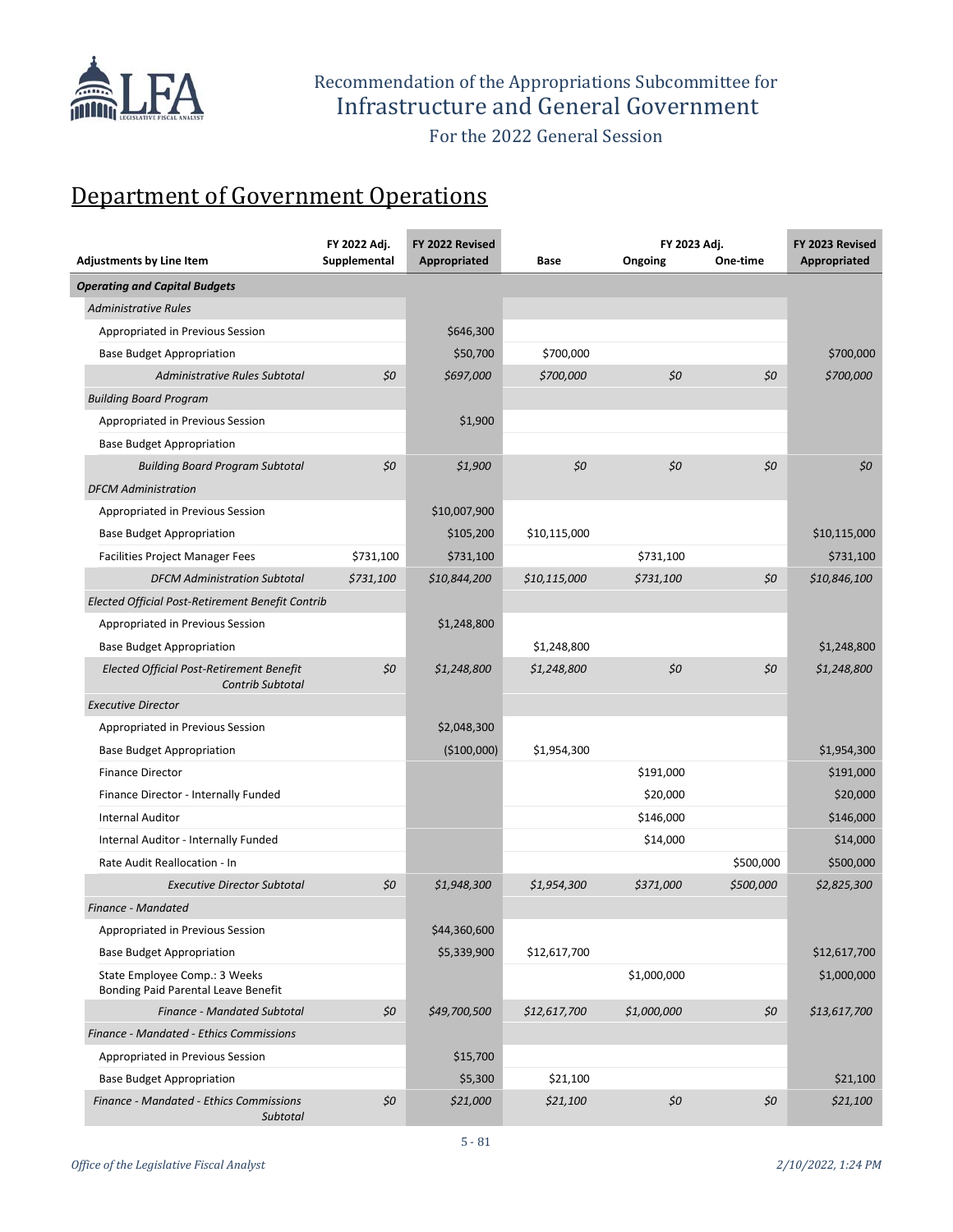

Ī

### Recommendation of the Appropriations Subcommittee for Infrastructure and General Government

For the 2022 General Session

|                                                                   | FY 2022 Adj. | FY 2022 Revised |              | FY 2023 Adj. |           | FY 2023 Revised |
|-------------------------------------------------------------------|--------------|-----------------|--------------|--------------|-----------|-----------------|
| <b>Adjustments by Line Item</b>                                   | Supplemental | Appropriated    | Base         | Ongoing      | One-time  | Appropriated    |
| <b>Operating and Capital Budgets</b>                              |              |                 |              |              |           |                 |
| <b>Finance Administration</b>                                     |              |                 |              |              |           |                 |
| Appropriated in Previous Session                                  |              | \$17,191,100    |              |              |           |                 |
| <b>Base Budget Appropriation</b>                                  |              | \$121,100       | \$15,318,900 |              |           | \$15,318,900    |
| Paid Leave Modifications S.B.100 -<br>Internally Funded           |              |                 |              | \$1,756,200  |           | \$1,756,200     |
| Targeted Increases for Division of<br><b>Finance Accountants</b>  |              |                 |              | \$120,000    |           | \$120,000       |
| Upgraded Loan Management System                                   | \$1,000,000  | \$1,000,000     |              |              | \$360,000 | \$360,000       |
| <b>Finance Administration Subtotal</b>                            | \$1,000,000  | \$18,312,200    | \$15,318,900 | \$1,876,200  | \$360,000 | \$17,555,100    |
| <b>Inspector General of Medicaid Services</b>                     |              |                 |              |              |           |                 |
| Appropriated in Previous Session                                  |              | \$3,835,600     |              |              |           |                 |
| <b>Base Budget Appropriation</b>                                  |              | (\$126,100)     | \$4,325,300  |              |           | \$4,325,300     |
| Case Management System - Internally<br>Funded                     |              |                 |              | \$125,000    |           | \$125,000       |
| Managed Care Oversight                                            |              |                 |              | \$50,000     |           | \$50,000        |
| Pregnancy and Postpartum Medicaid<br>Coverage Amendments H.B. 220 |              |                 |              | \$5,700      |           | \$5,700         |
| <b>Inspector General of Medicaid Services</b><br>Subtotal         | \$0          | \$3,709,500     | \$4,325,300  | \$180,700    | \$0       | \$4,506,000     |
| <b>Judicial Conduct Commission</b>                                |              |                 |              |              |           |                 |
| Appropriated in Previous Session                                  |              | \$289,600       |              |              |           |                 |
| <b>Base Budget Appropriation</b>                                  |              | \$15,400        | \$305,000    |              |           | \$305,000       |
| <b>Judicial Conduct Commission Subtotal</b>                       | \$0          | \$305,000       | \$305,000    | \$0          | \$0       | \$305,000       |
| <b>Post Conviction Indigent Defense</b>                           |              |                 |              |              |           |                 |
| Appropriated in Previous Session                                  |              | \$33,900        |              |              |           |                 |
| <b>Base Budget Appropriation</b>                                  |              |                 | \$33,900     |              |           | \$33,900        |
| Post Conviction Indigent Defense Subtotal                         | \$0          | \$33,900        | \$33,900     | \$0          | \$0       | \$33,900        |
| Purchasing                                                        |              |                 |              |              |           |                 |
| Appropriated in Previous Session                                  |              | \$871,500       |              |              |           |                 |
| Base Budget Appropriation                                         |              |                 | \$867,000    |              |           | \$867,000       |
| <b>Purchasing Subtotal</b>                                        | 50           | \$871,500       | \$867,000    | \$0          | \$0       | \$867,000       |
| <b>State Archives</b>                                             |              |                 |              |              |           |                 |
| Appropriated in Previous Session                                  |              | \$3,512,300     |              |              |           |                 |
| <b>Base Budget Appropriation</b>                                  |              | (560,900)       | \$3,584,700  |              |           | \$3,584,700     |
| <b>State Archives Subtotal</b>                                    | \$0          | \$3,451,400     | \$3,584,700  | \$0          | \$0       | \$3,584,700     |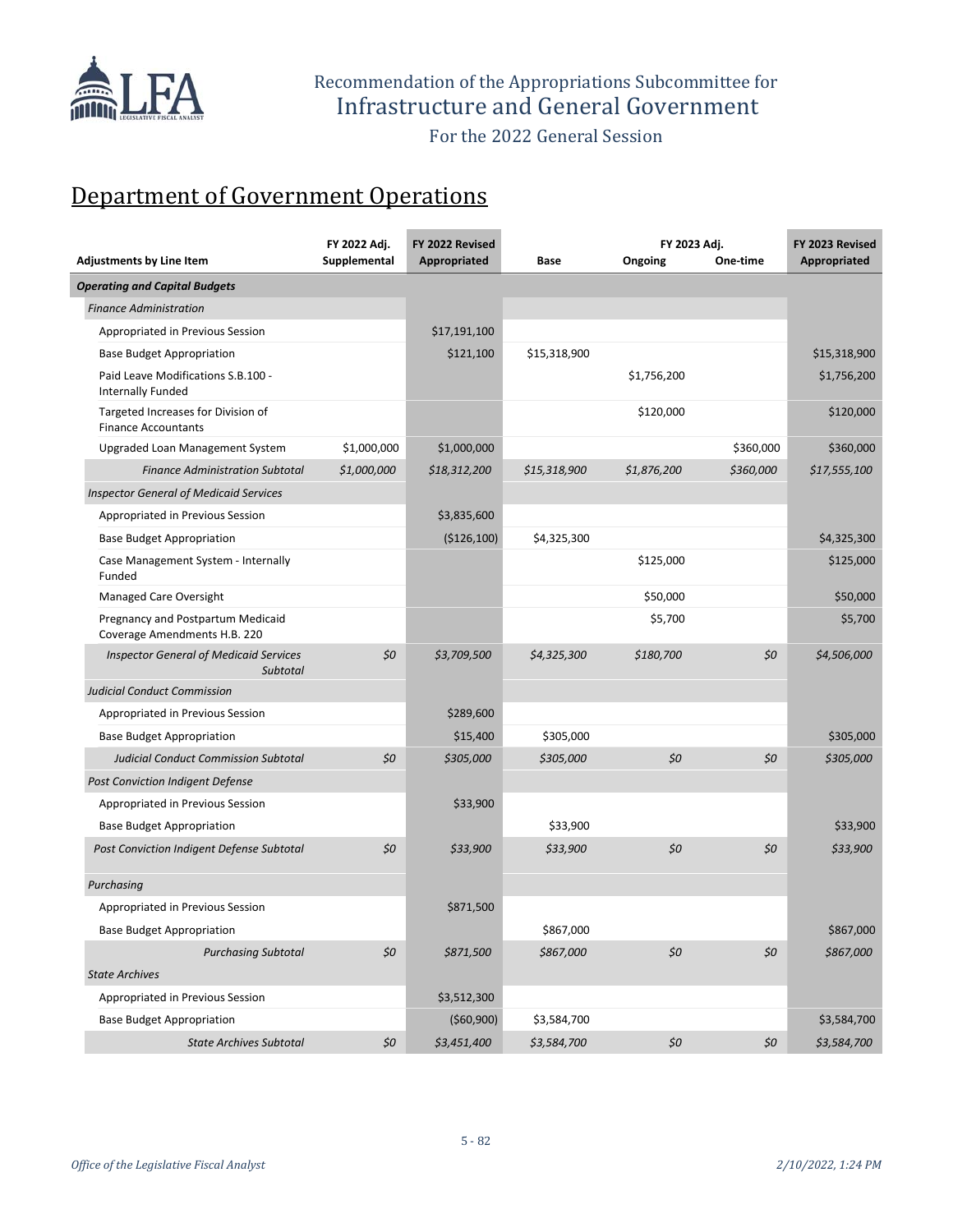

For the 2022 General Session

|                                                                       | FY 2022 Adj. | FY 2022 Revised |               | FY 2023 Adj. |           | FY 2023 Revised |
|-----------------------------------------------------------------------|--------------|-----------------|---------------|--------------|-----------|-----------------|
| <b>Adjustments by Line Item</b>                                       | Supplemental | Appropriated    | <b>Base</b>   | Ongoing      | One-time  | Appropriated    |
| <b>Operating and Capital Budgets</b>                                  |              |                 |               |              |           |                 |
| <b>State Debt Collection Fund</b>                                     |              |                 |               |              |           |                 |
| Appropriated in Previous Session                                      |              | \$3,529,300     |               |              |           |                 |
| <b>Base Budget Appropriation</b>                                      |              | \$2,690,800     | \$3,622,200   |              |           | \$3,622,200     |
| <b>State Debt Collection Fund Subtotal</b>                            | \$0          | \$6,220,100     | \$3,622,200   | \$0          | \$0       | \$3,622,200     |
| Finance Mandated - Mineral Lease Sp. Svc. Dist.                       |              |                 |               |              |           |                 |
| Appropriated in Previous Session                                      |              | \$27,797,500    |               |              |           |                 |
| <b>Base Budget Appropriation</b>                                      |              |                 | \$27,797,500  |              |           | \$27,797,500    |
| Finance Mandated - Mineral Lease Sp.<br>Svc. Dist. Subtotal           | \$0          | \$27,797,500    | \$27,797,500  | \$0          | \$0       | \$27,797,500    |
| Chief Information Officer                                             |              |                 |               |              |           |                 |
| Appropriated in Previous Session                                      |              | \$25,738,900    |               |              |           |                 |
| <b>Base Budget Appropriation</b>                                      |              | ( \$20,068,300) | \$20,988,200  |              |           | \$20,988,200    |
| Information Technology Innovation<br>Fund - Internally Funded         |              |                 |               | \$21,631,100 |           | \$21,631,100    |
| Chief Information Officer Subtotal                                    | \$0          | \$5,670,600     | \$20,988,200  | \$21,631,100 | \$0       | \$42,619,300    |
| <b>Integrated Technology</b>                                          |              |                 |               |              |           |                 |
| Appropriated in Previous Session                                      |              | \$3,521,400     |               |              |           |                 |
| <b>Base Budget Appropriation</b>                                      |              | (5708,800)      | \$4,113,900   |              |           | \$4,113,900     |
| <b>Integrated Technology Subtotal</b>                                 | \$0          | \$2,812,600     | \$4,113,900   | \$0          | \$0       | \$4,113,900     |
| Finance Mandated - Paid Postpartum Recovery Leave<br>Program          |              |                 |               |              |           |                 |
| Appropriated in Previous Session                                      |              | \$512,300       |               |              |           |                 |
| Finance Mandated - Paid Postpartum<br>Recovery Leave Program Subtotal | \$0          | \$512,300       | \$0           | \$0          | \$0       | \$0             |
| Human Resource Management                                             |              |                 |               |              |           |                 |
| Appropriated in Previous Session                                      |              | \$19,100        |               |              |           |                 |
| <b>Base Budget Appropriation</b>                                      |              | \$19,100        | \$39,100      |              |           | \$39,100        |
| Human Resource Management Subtotal                                    | \$0          | \$38,200        | \$39,100      | \$0          | \$0       | \$39,100        |
| <b>Operating and Capital Budgets Subtotal</b>                         | \$1,731,100  | \$134,196,500   | \$107,652,600 | \$25,790,100 | \$860,000 | \$134,302,700   |
| <b>Business-like Activities</b>                                       |              |                 |               |              |           |                 |
| ISF - Facilities Management                                           |              |                 |               |              |           |                 |
| Appropriated in Previous Session                                      |              | \$44,059,800    |               |              |           |                 |
| <b>Base Budget Appropriation</b>                                      |              | ( \$3,647,300)  | \$39,692,500  |              |           | \$39,692,500    |
| ISF - Facilities Management Subtotal                                  | \$0          | \$40,412,500    | \$39,692,500  | \$0          | \$0       | \$39,692,500    |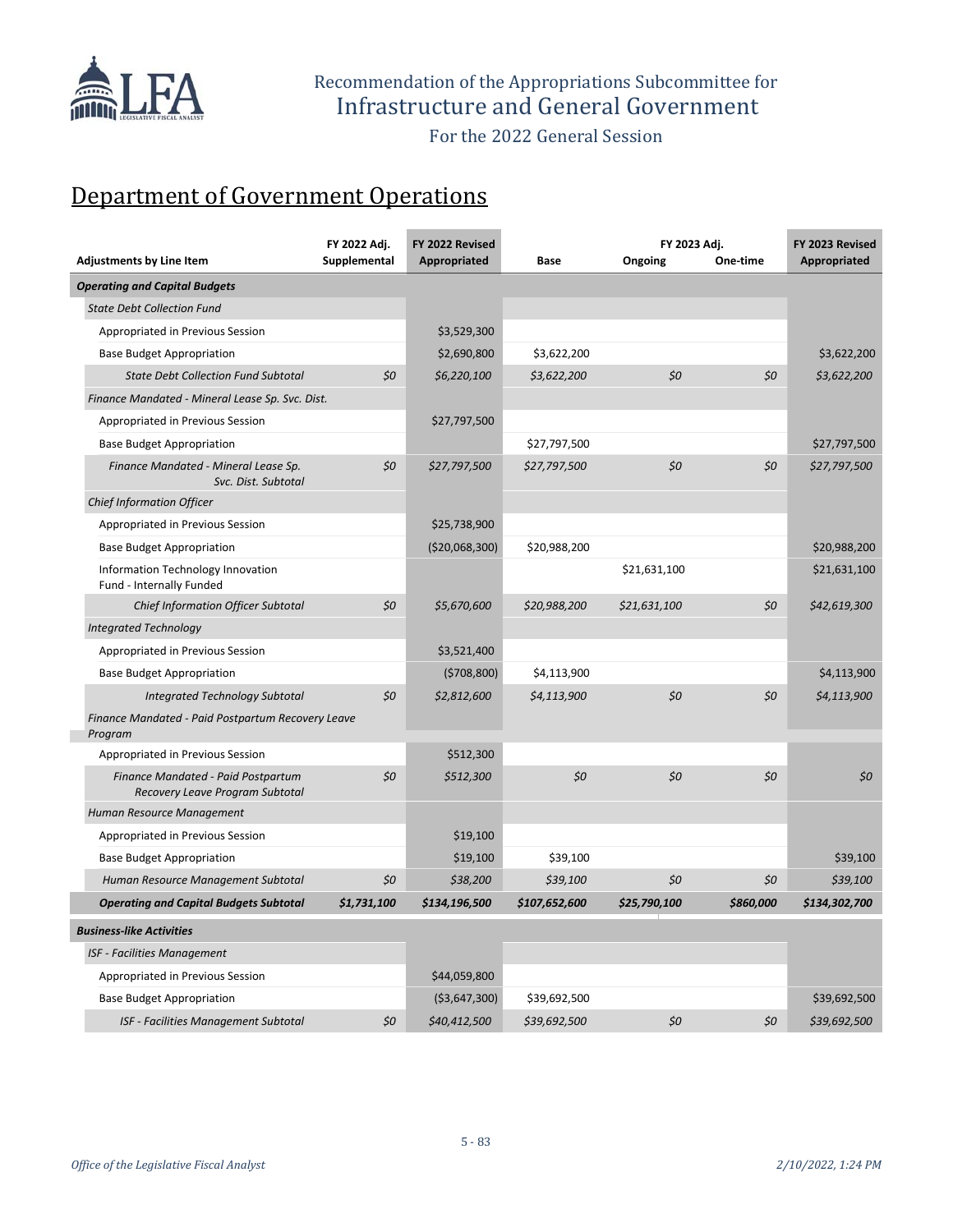

Ī

### Recommendation of the Appropriations Subcommittee for Infrastructure and General Government

For the 2022 General Session

|                                                            | FY 2022 Adj.  | FY 2022 Revised |               | FY 2023 Adj. |              | FY 2023 Revised |
|------------------------------------------------------------|---------------|-----------------|---------------|--------------|--------------|-----------------|
| Adjustments by Line Item                                   | Supplemental  | Appropriated    | <b>Base</b>   | Ongoing      | One-time     | Appropriated    |
| <b>Business-like Activities</b>                            |               |                 |               |              |              |                 |
| <b>ISF</b> - Finance                                       |               |                 |               |              |              |                 |
| Appropriated in Previous Session                           |               | \$761,900       |               |              |              |                 |
| <b>Base Budget Appropriation</b>                           |               | ( \$374, 800)   | \$703,500     |              |              | \$703,500       |
| P Card & Travel Fees - In                                  | \$315,200     | \$315,200       |               |              |              |                 |
| P Card & Travel Fees - Out                                 | ( \$110, 300) | ( \$110, 300)   |               |              |              |                 |
| <b>ISF - Finance Subtotal</b>                              | \$204,900     | \$592,000       | \$703,500     | \$0          | \$0          | \$703,500       |
| <b>ISF</b> - Fleet Operations                              |               |                 |               |              |              |                 |
| Appropriated in Previous Session                           |               | \$61,025,200    |               |              |              |                 |
| <b>Base Budget Appropriation</b>                           |               | \$2,981,400     | \$64,235,200  |              |              | \$64,235,200    |
| P Card & Travel Fees - In                                  | \$110,300     | \$110,300       |               |              |              |                 |
| P Card & Travel Fees - Out                                 | ( \$315,200)  | ( \$315,200)    |               |              |              |                 |
| ISF - Fleet Operations Subtotal                            | ( \$204, 900) | \$63,801,700    | \$64,235,200  | \$0          | \$0          | \$64,235,200    |
| ISF - Purchasing and General Services                      |               |                 |               |              |              |                 |
| Appropriated in Previous Session                           |               | \$20,261,900    |               |              |              |                 |
| <b>Base Budget Appropriation</b>                           |               | ( \$800)        | \$20,261,100  |              |              | \$20,261,100    |
| Rate Audit Reallocation - Out                              |               |                 |               |              | ( \$500,000] | ( \$500,000]    |
| ISF - Purchasing and General Services<br>Subtotal          | 50            | \$20,261,100    | \$20,261,100  | \$0          | (5500,000)   | \$19,761,100    |
| ISF - Risk Management                                      |               |                 |               |              |              |                 |
| Appropriated in Previous Session                           |               | \$71,062,900    |               |              |              |                 |
| <b>Base Budget Appropriation</b>                           |               | ( \$405, 100)   | \$68,784,000  |              |              | \$68,784,000    |
| Earthquake Insurance Premium -<br><b>Internally Funded</b> |               |                 |               | \$2,995,100  |              | \$2,995,100     |
| ISF - Risk Management Subtotal                             | \$0           | \$70,657,800    | \$68,784,000  | \$2,995,100  | \$0          | \$71,779,100    |
| ISF - DTS Enterprise Technology                            |               |                 |               |              |              |                 |
| Appropriated in Previous Session                           |               | \$128,097,700   |               |              |              |                 |
| <b>Base Budget Appropriation</b>                           |               | \$12,701,100    | \$139,422,200 |              |              | \$139,422,200   |
| Web Services Enhancements -<br><b>Internally Funded</b>    |               |                 |               | \$261,000    |              | \$261,000       |
| ISF - DTS Enterprise Technology Subtotal                   | \$0           | \$140,798,800   | \$139,422,200 | \$261,000    | \$0          | \$139,683,200   |
| <b>Inland Port Authority Fund</b>                          |               |                 |               |              |              |                 |
| <b>Base Budget Appropriation</b>                           |               | \$50,000,000    | \$50,000,000  |              |              | \$50,000,000    |
| Inland Port Authority Fund Subtotal                        | \$0           | \$50,000,000    | \$50,000,000  | \$0          | \$0          | \$50,000,000    |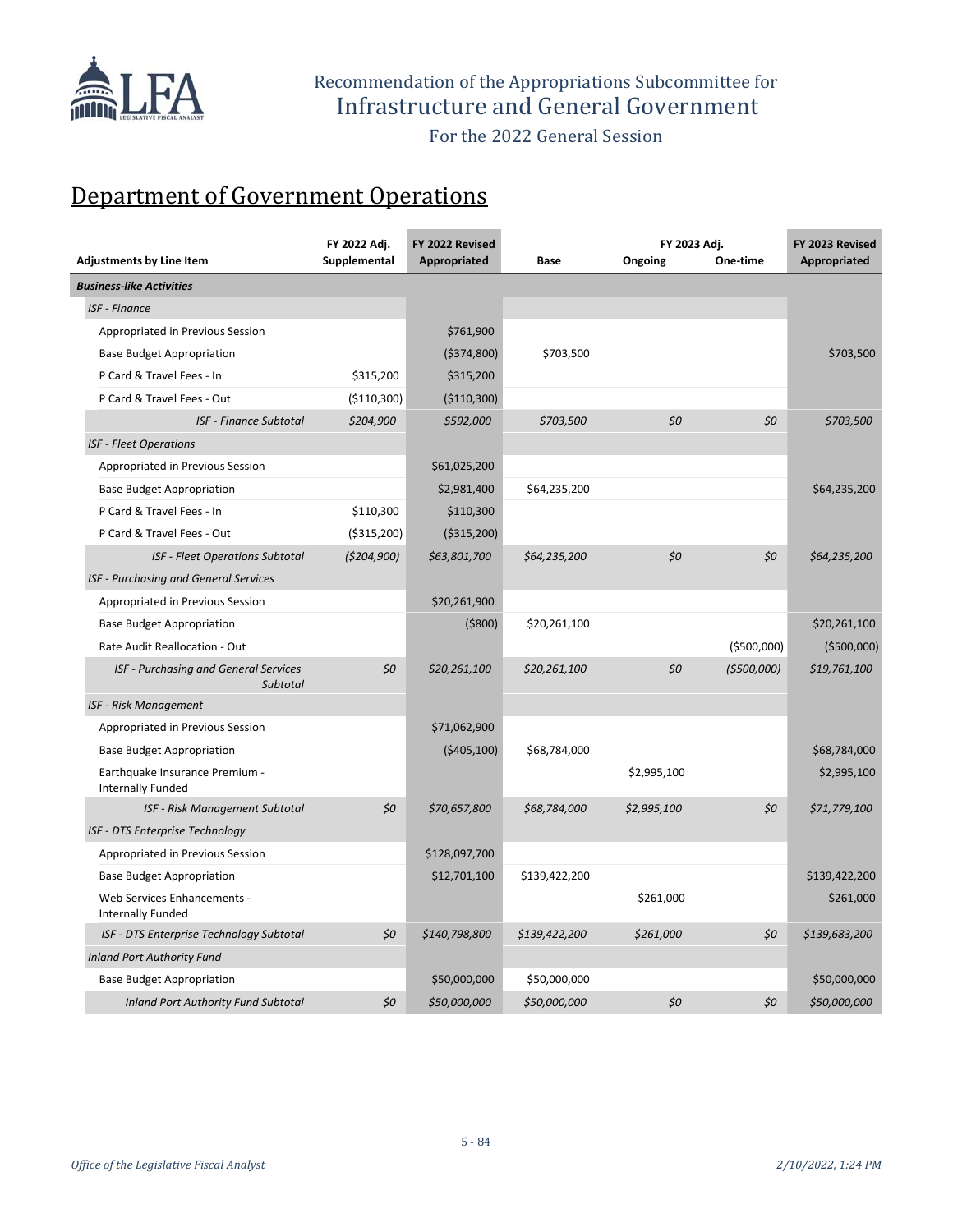

For the 2022 General Session

|                                                                      | FY 2022 Adj. | FY 2022 Revised |               | FY 2023 Adj. |            | FY 2023 Revised |
|----------------------------------------------------------------------|--------------|-----------------|---------------|--------------|------------|-----------------|
| <b>Adjustments by Line Item</b>                                      | Supplemental | Appropriated    | Base          | Ongoing      | One-time   | Appropriated    |
| <b>Business-like Activities</b>                                      |              |                 |               |              |            |                 |
| ISF - Human Resource Management                                      |              |                 |               |              |            |                 |
| Additional Staff for Rate Increase (H.B.<br>8) - Internally Funded   |              |                 |               | \$250,000    |            | \$250,000       |
| Appropriated in Previous Session                                     |              | \$15,404,300    |               |              |            |                 |
| <b>Base Budget Appropriation</b>                                     |              | ( \$336, 200)   | \$15,107,200  |              |            | \$15,107,200    |
| Performance Management System<br>Staff - Internally Funded           |              |                 |               | \$684,000    |            | \$684,000       |
| State Employment Amendments H.B.<br>104                              |              |                 |               | \$5,664,600  |            | \$5,664,600     |
| State Employment Amendments H.B.<br>104 - Internally Funded          |              |                 |               | \$6,292,100  |            | \$6,292,100     |
| ISF - Human Resource Management<br>Subtotal                          | 50           | \$15,068,100    | \$15,107,200  | \$12,890,700 | 50         | \$27,997,900    |
| <b>Business-like Activities Subtotal</b>                             | \$0          | \$401,592,000   | \$398,205,700 | \$16,146,800 | (5500,000) | \$413,852,500   |
| <b>Restricted Fund and Account Transfers</b>                         |              |                 |               |              |            |                 |
| General Fund Non-budgetary Accrual Account                           |              |                 |               |              |            |                 |
| <b>Base Budget Appropriation</b>                                     |              |                 | \$18,439,300  |              |            | \$18,439,300    |
| <b>General Fund Non-budgetary Accrual</b><br><b>Account Subtotal</b> | 50           | 50              | \$18,439,300  | 50           | \$0        | \$18,439,300    |
| <b>Restricted Fund and Account Transfers</b><br><b>Subtotal</b>      | \$0          | \$0             | \$18,439,300  | 50           | 50         | \$18,439,300    |
| <b>Department of Government Operations Tot</b>                       | \$1,731,100  | \$535,788,500   | \$524,297,600 | \$41,936,900 | \$360,000  | \$566,594,500   |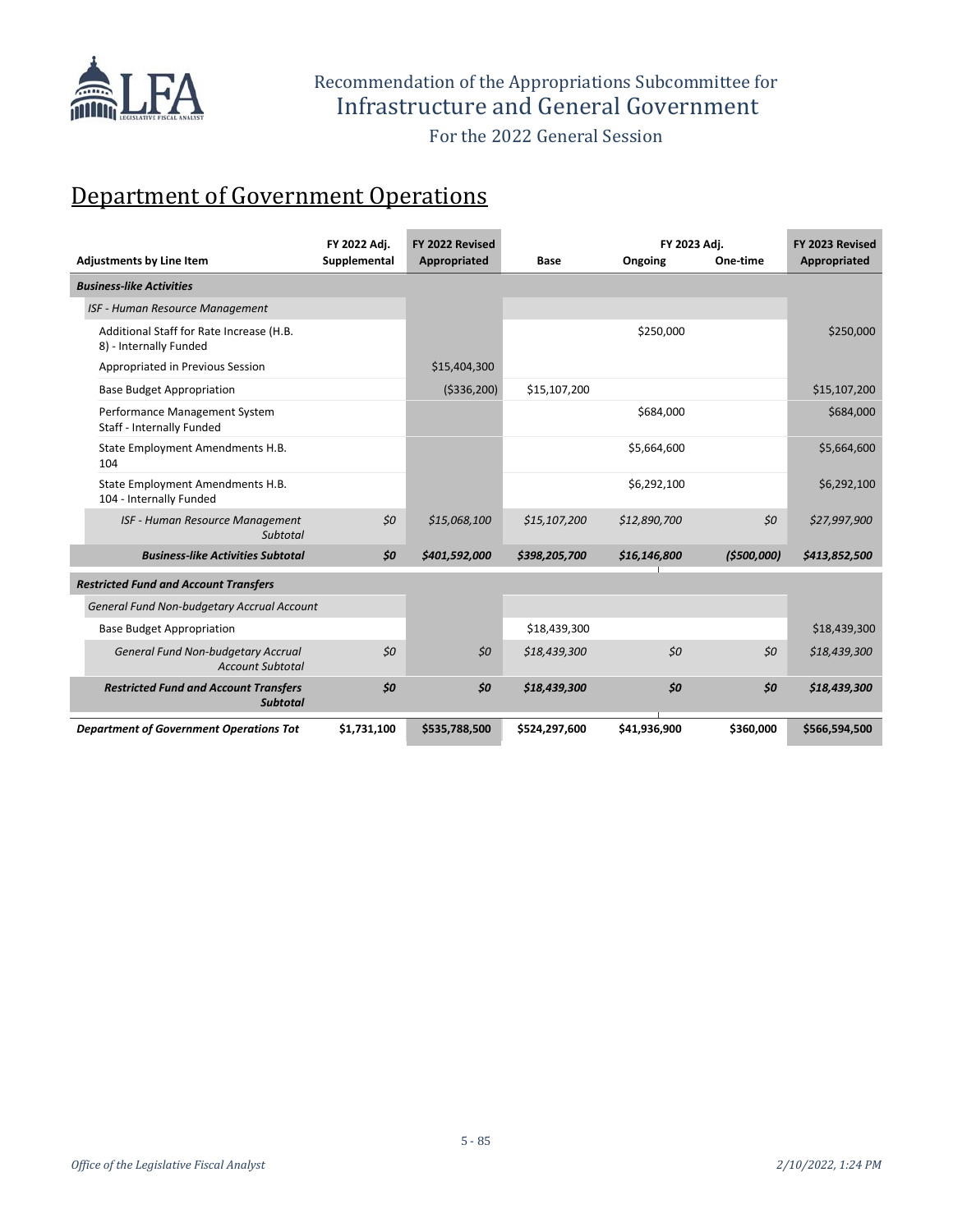

Recommendation of the Appropriations Subcommittee for Infrastructure and General Government For the 2022 General Session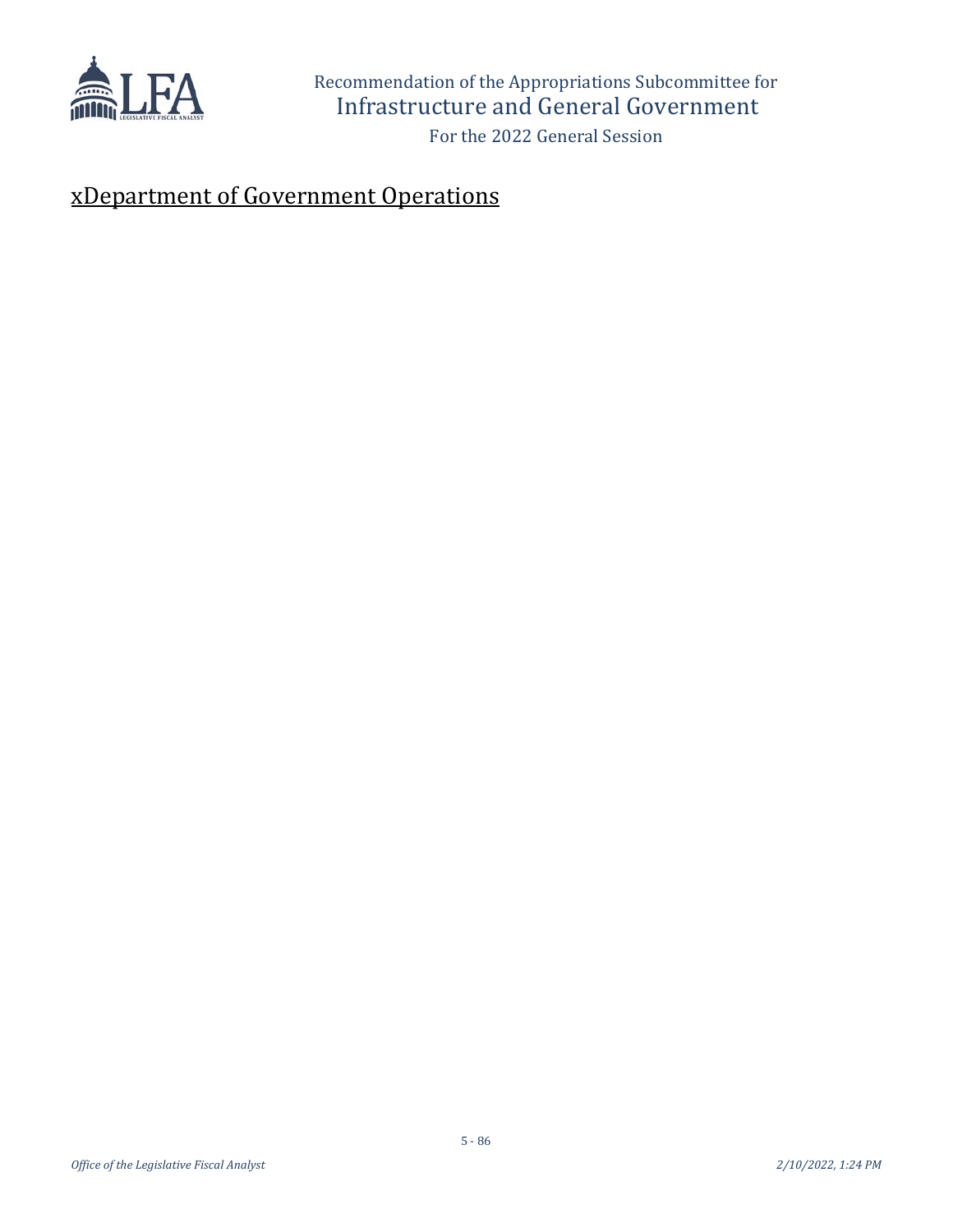

For the 2022 General Session

# Capital Budget

| Financing                            | FY 2022 Adj.<br>Supplemental | FY 2022 Revised<br>Appropriation | Base           | FY 2023 Adj.<br>Ongoing | One-Time | FY 2023 Revised<br>Appropriation |
|--------------------------------------|------------------------------|----------------------------------|----------------|-------------------------|----------|----------------------------------|
| General Fund                         | \$                           | \$195,500,500                    | \$183,154,000  | \$                      | \$       | \$183,154,000                    |
| Capital Projects Fund                | \$                           | \$430,312,500                    | \$91,377,400   | \$                      | \$       | \$91,377,400                     |
| <b>Education Fund</b>                | \$                           | \$299,119,600                    | \$226,538,600  | \$                      | \$       | \$226,538,600                    |
| Prison Project Fund                  | \$                           | \$135,000,000                    | \$             | \$                      | \$       |                                  |
| <b>Transfers</b>                     | \$                           | \$874,069,400                    | \$             | \$                      |          | \$                               |
| Federal Funds - American Rescue Plan | \$                           | \$100,000,000                    | \$             | \$                      | Ś        | S                                |
| <b>Dedicated Credits Revenue</b>     | \$                           | \$450,000                        | \$450,000      | \$                      | \$       | \$450,000                        |
| <b>Other Financing Sources</b>       | \$                           | \$10,450,000                     | \$10,200,000   | \$                      | \$       | \$10,200,000                     |
| <b>Beginning Nonlapsing</b>          | \$                           | \$843,459,000                    | \$135,535,800  | \$                      | \$       | \$135,535,800                    |
| <b>Closing Nonlapsing</b>            | \$                           | ( \$332, 828, 300)               | (55, 265, 300) | \$                      | \$       | (55, 265, 300)                   |
|                                      | \$0<br><b>Total</b>          | \$2,555,532,700                  | \$641,990,500  | \$0                     | \$0      | \$641,990,500                    |

| <b>Adjustments by Line Item</b>                 | FY 2022 Adj.<br>Supplemental | FY 2022 Revised<br>Appropriated | Base          | FY 2023 Adj.<br>Ongoing | One-time | FY 2023 Revised<br>Appropriated |
|-------------------------------------------------|------------------------------|---------------------------------|---------------|-------------------------|----------|---------------------------------|
| <b>Operating and Capital Budgets</b>            |                              |                                 |               |                         |          |                                 |
|                                                 |                              |                                 |               |                         |          |                                 |
| Capital Development - Higher Ed.                |                              |                                 |               |                         |          |                                 |
| Appropriated in Previous Session                |                              | \$278,248,100                   |               |                         |          |                                 |
| <b>Base Budget Appropriation</b>                |                              | \$25,000,000                    |               |                         |          |                                 |
| Capital Development - Higher Ed. Subtotal       | 50                           | \$303,248,100                   | 50            | 50                      | 50       | 50                              |
| Capital Development - Other St. Gov             |                              |                                 |               |                         |          |                                 |
| Appropriated in Previous Session                |                              | \$151,603,100                   |               |                         |          |                                 |
| <b>Base Budget Appropriation</b>                |                              |                                 | \$91,377,400  |                         |          | \$91,377,400                    |
| Capital Development - Other St. Gov<br>Subtotal | 50                           | \$151,603,100                   | \$91,377,400  | 50                      | \$0      | \$91,377,400                    |
| Capital Improvements                            |                              |                                 |               |                         |          |                                 |
| Appropriated in Previous Session                |                              | \$164,168,900                   |               |                         |          |                                 |
| <b>Base Budget Appropriation</b>                |                              |                                 | \$191,615,200 |                         |          | \$191,615,200                   |
| Capital Improvements Subtotal                   | 50                           | \$164,168,900                   | \$191,615,200 | 50                      | 50       | \$191,615,200                   |
| Pass-Through                                    |                              |                                 |               |                         |          |                                 |
| Appropriated in Previous Session                |                              | \$11,600,000                    |               |                         |          |                                 |
| <b>Base Budget Appropriation</b>                |                              |                                 | \$3,000,000   |                         |          | \$3,000,000                     |
| Pass-Through Subtotal                           | 50                           | \$11,600,000                    | \$3,000,000   | 50                      | \$0      | \$3,000,000                     |
| <b>Property Acquisition</b>                     |                              |                                 |               |                         |          |                                 |
| Appropriated in Previous Session                |                              | \$16,000,000                    |               |                         |          |                                 |
| <b>Property Acquisition Subtotal</b>            | 50                           | \$16,000,000                    | \$0           | 50                      | \$0      | 50                              |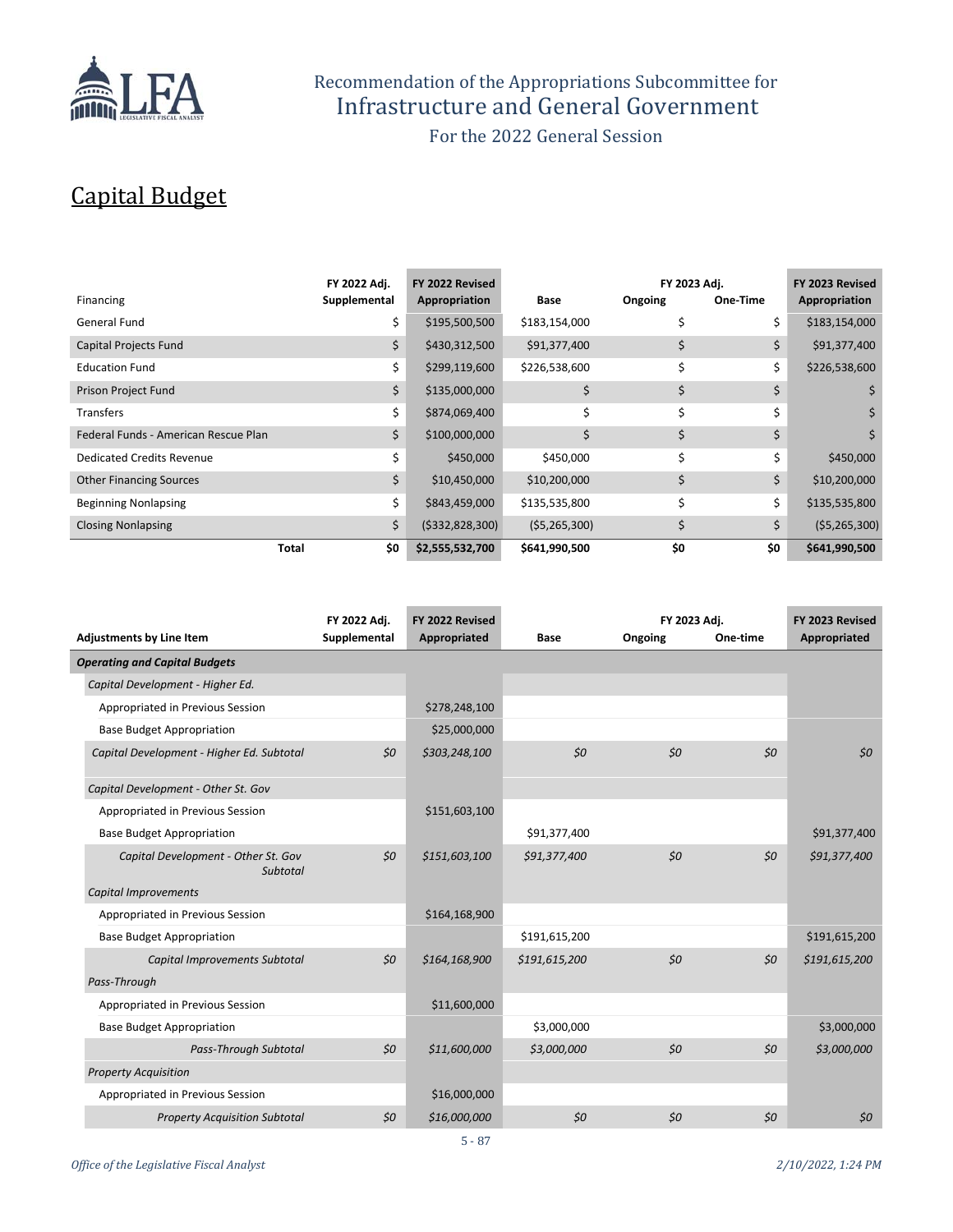

For the 2022 General Session

# Capital Budget

| <b>Adjustments by Line Item</b>                                 | FY 2022 Adj.<br>Supplemental | FY 2022 Revised<br>Appropriated | Base          | FY 2023 Adj.<br>Ongoing | One-time | FY 2023 Revised<br>Appropriated |
|-----------------------------------------------------------------|------------------------------|---------------------------------|---------------|-------------------------|----------|---------------------------------|
| <b>Operating and Capital Budgets</b>                            |                              |                                 |               |                         |          |                                 |
| <b>Operating and Capital Budgets Subtotal</b>                   | \$0                          | \$646,620,100                   | \$285,992,600 | \$0                     | \$0      | \$285,992,600                   |
| <b>Restricted Fund and Account Transfers</b>                    |                              |                                 |               |                         |          |                                 |
| Long-term Capital Projects Fund                                 |                              |                                 |               |                         |          |                                 |
| Appropriated in Previous Session                                |                              | \$75,000,000                    |               |                         |          |                                 |
| Long-term Capital Projects Fund Subtotal                        | \$0                          | \$75,000,000                    | \$0           | \$0                     | \$0      | \$0                             |
| <b>Restricted Fund and Account Transfers</b><br><b>Subtotal</b> | \$0                          | \$75,000,000                    | \$0           | \$0                     | \$0      | \$0                             |
| <b>Capital Project Funds</b>                                    |                              |                                 |               |                         |          |                                 |
| Capital Development Fund                                        |                              |                                 |               |                         |          |                                 |
| Appropriated in Previous Session                                |                              | \$429,851,200                   |               |                         |          |                                 |
| <b>Base Budget Appropriation</b>                                |                              |                                 | \$2,077,400   |                         |          | \$2,077,400                     |
| Capital Development Fund Subtotal                               | \$0                          | \$429,851,200                   | \$2,077,400   | \$0                     | \$0      | \$2,077,400                     |
| <b>DFCM Capital Projects Fund</b>                               |                              |                                 |               |                         |          |                                 |
| Appropriated in Previous Session                                |                              | \$546,150,000                   |               |                         |          |                                 |
| <b>Base Budget Appropriation</b>                                |                              | \$610,014,700                   | \$93,000,000  |                         |          | \$93,000,000                    |
| <b>DFCM Capital Projects Fund Subtotal</b>                      | \$0                          | \$1,156,164,700                 | \$93,000,000  | \$0                     | \$0      | \$93,000,000                    |
| <b>DFCM Prison Project Fund</b>                                 |                              |                                 |               |                         |          |                                 |
| Appropriated in Previous Session                                |                              | \$370,000,000                   |               |                         |          |                                 |
| <b>Base Budget Appropriation</b>                                |                              | ( \$132,753,300)                | \$130,270,500 |                         |          | \$130,270,500                   |
| <b>DFCM Prison Project Fund Subtotal</b>                        | \$0                          | \$237,246,700                   | \$130,270,500 | \$0                     | \$0      | \$130,270,500                   |
| <b>SBOA Capital Projects Fund</b>                               |                              |                                 |               |                         |          |                                 |
| Appropriated in Previous Session                                |                              | \$10,650,000                    |               |                         |          |                                 |
| <b>Base Budget Appropriation</b>                                |                              |                                 | \$10,650,000  |                         |          | \$10,650,000                    |
| <b>SBOA Capital Projects Fund Subtotal</b>                      | \$0                          | \$10,650,000                    | \$10,650,000  | \$0                     | \$0      | \$10,650,000                    |
| <b>Higher Education Capital Projects Fund</b>                   |                              |                                 |               |                         |          |                                 |
| <b>Base Budget Appropriation</b>                                |                              |                                 | \$100,689,700 |                         |          | \$100,689,700                   |
| <b>Higher Education Capital Projects Fund</b><br>Subtotal       | \$0                          | \$0                             | \$100,689,700 | \$0                     | \$0      | \$100,689,700                   |
| <b>Technical Colleges Capital Projects Fund</b>                 |                              |                                 |               |                         |          |                                 |
| <b>Base Budget Appropriation</b>                                |                              |                                 | \$19,310,300  |                         |          | \$19,310,300                    |
| <b>Technical Colleges Capital Projects Fund</b><br>Subtotal     | $50$                         | \$0                             | \$19,310,300  | \$0                     | \$0      | \$19,310,300                    |
| <b>Capital Project Funds Subtotal</b>                           | \$0                          | \$1,833,912,600                 | \$355,997,900 | \$0                     | \$0      | \$355,997,900                   |
| <b>Capital Budget Total</b>                                     | \$0                          | \$2,555,532,700                 | \$641,990,500 | \$0                     | \$0      | \$641,990,500                   |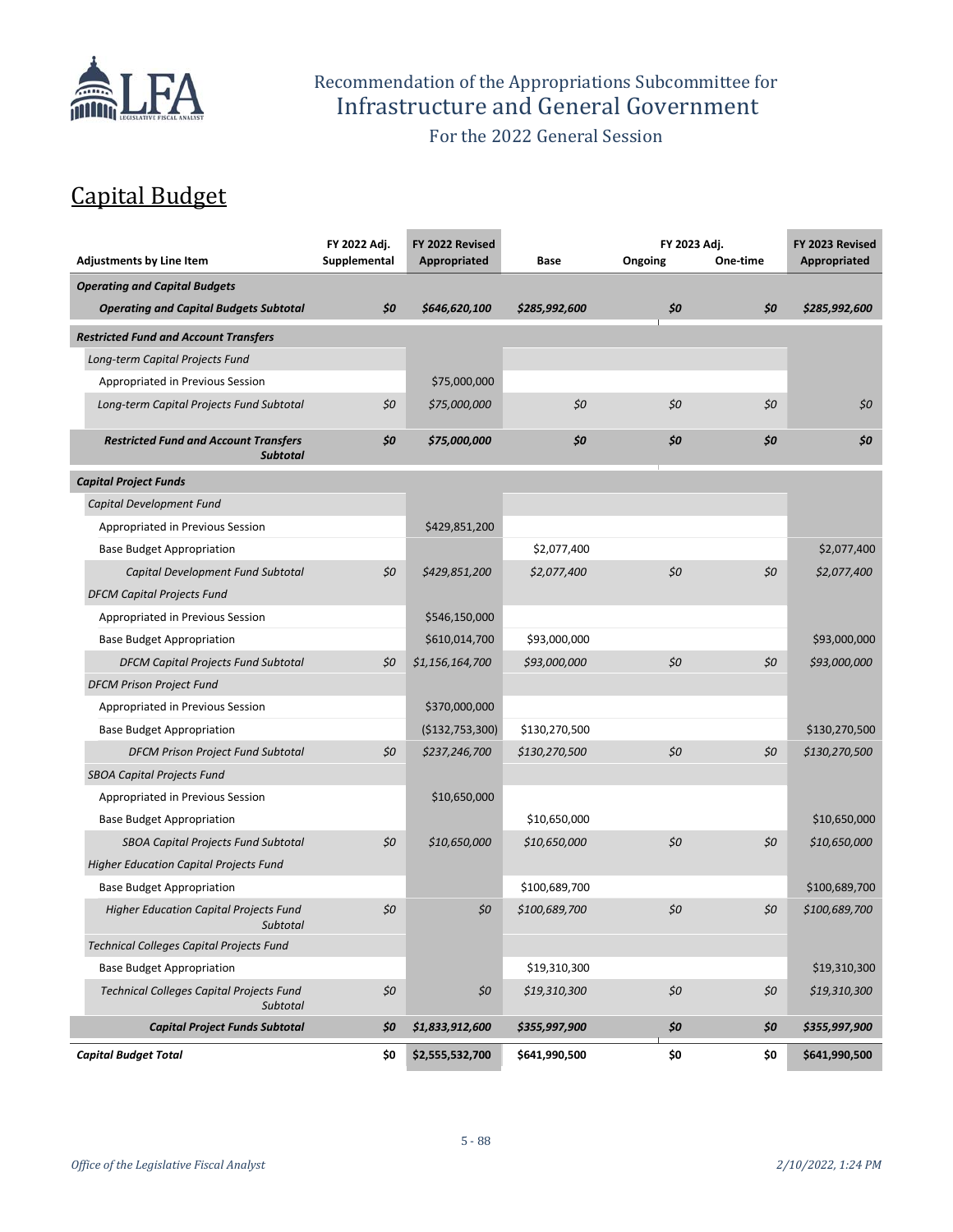

Recommendation of the Appropriations Subcommittee for Infrastructure and General Government For the 2022 General Session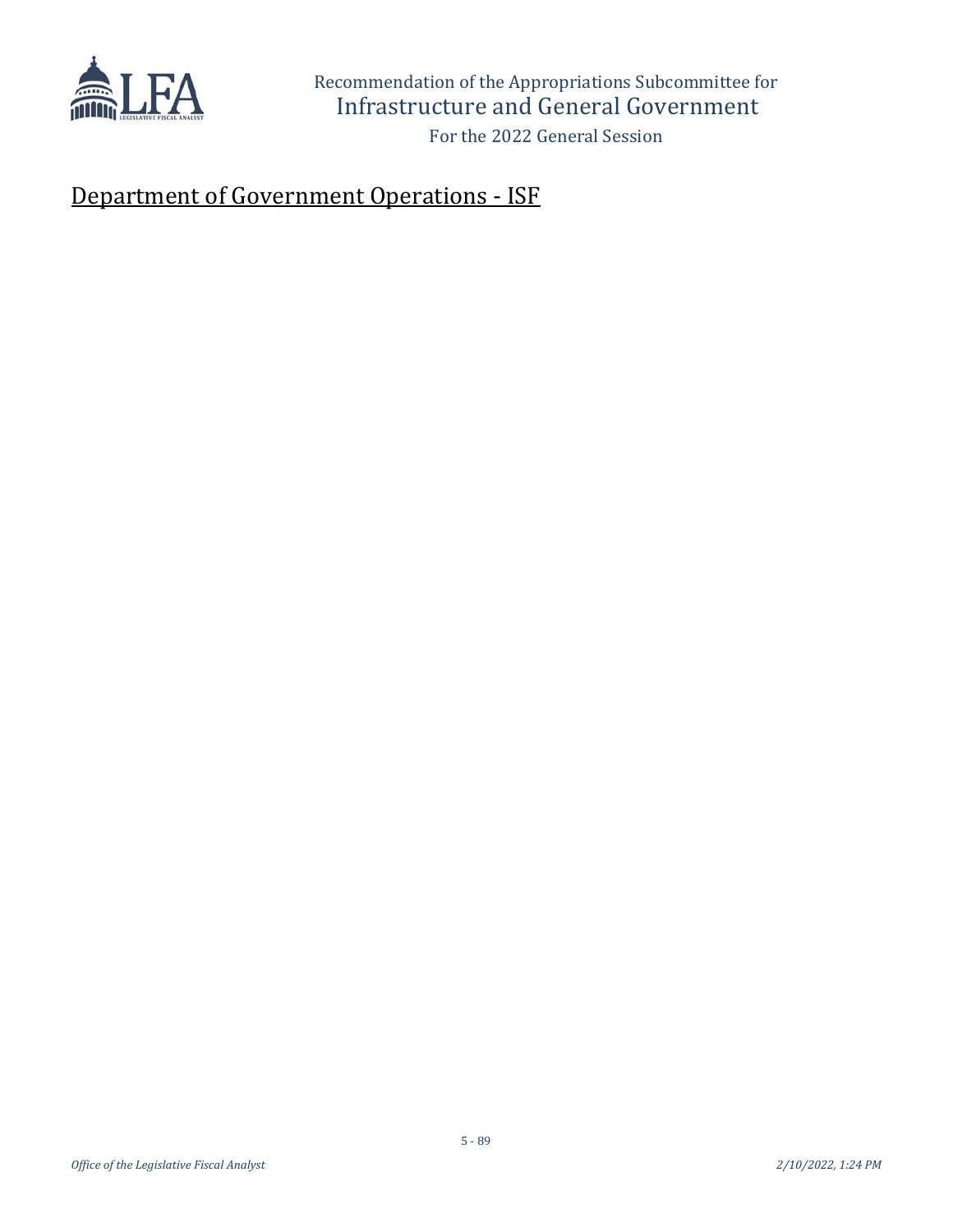

For the 2022 General Session

# Rev Transfers - IGG

|                             |       | FY 2022 Adj. | FY 2022 Revised |      | FY 2023 Adj. | FY 2023 Revised |               |
|-----------------------------|-------|--------------|-----------------|------|--------------|-----------------|---------------|
| Financing                   |       | Supplemental | Appropriation   | Base | Ongoing      | One-Time        | Appropriation |
| <b>Beginning Nonlapsing</b> |       |              | \$20,689,800    |      |              | \$5.618.700     | \$5,618,700   |
|                             | Total | \$0          | \$20,689,800    | \$0  | \$0          | \$5,618,700     | \$5,618,700   |

|                                                 | FY 2022 Adj. | FY 2022 Revised |             |         | FY 2023 Adj. | FY 2023 Revised |
|-------------------------------------------------|--------------|-----------------|-------------|---------|--------------|-----------------|
| <b>Adjustments by Line Item</b>                 | Supplemental | Appropriated    | <b>Base</b> | Ongoing | One-time     | Appropriated    |
| <b>Transfers to Unrestricted Funds</b>          |              |                 |             |         |              |                 |
| General Fund - IGG                              |              |                 |             |         |              |                 |
| Appropriated in Previous Session                |              | \$20,689,800    |             |         |              |                 |
| <b>General Obligation Bond Debt Service</b>     |              |                 |             |         | \$5,618,700  | \$5,618,700     |
| General Fund - IGG Subtotal                     | \$0          | \$20,689,800    | \$0         | \$0     | \$5,618,700  | \$5,618,700     |
| <b>Transfers to Unrestricted Funds Subtotal</b> | \$0          | \$20,689,800    | \$0         | \$0     | \$5,618,700  | \$5,618,700     |
| <b>Rev Transfers - IGG Total</b>                | \$0          | \$20,689,800    | \$0         | \$0     | \$5,618,700  | \$5,618,700     |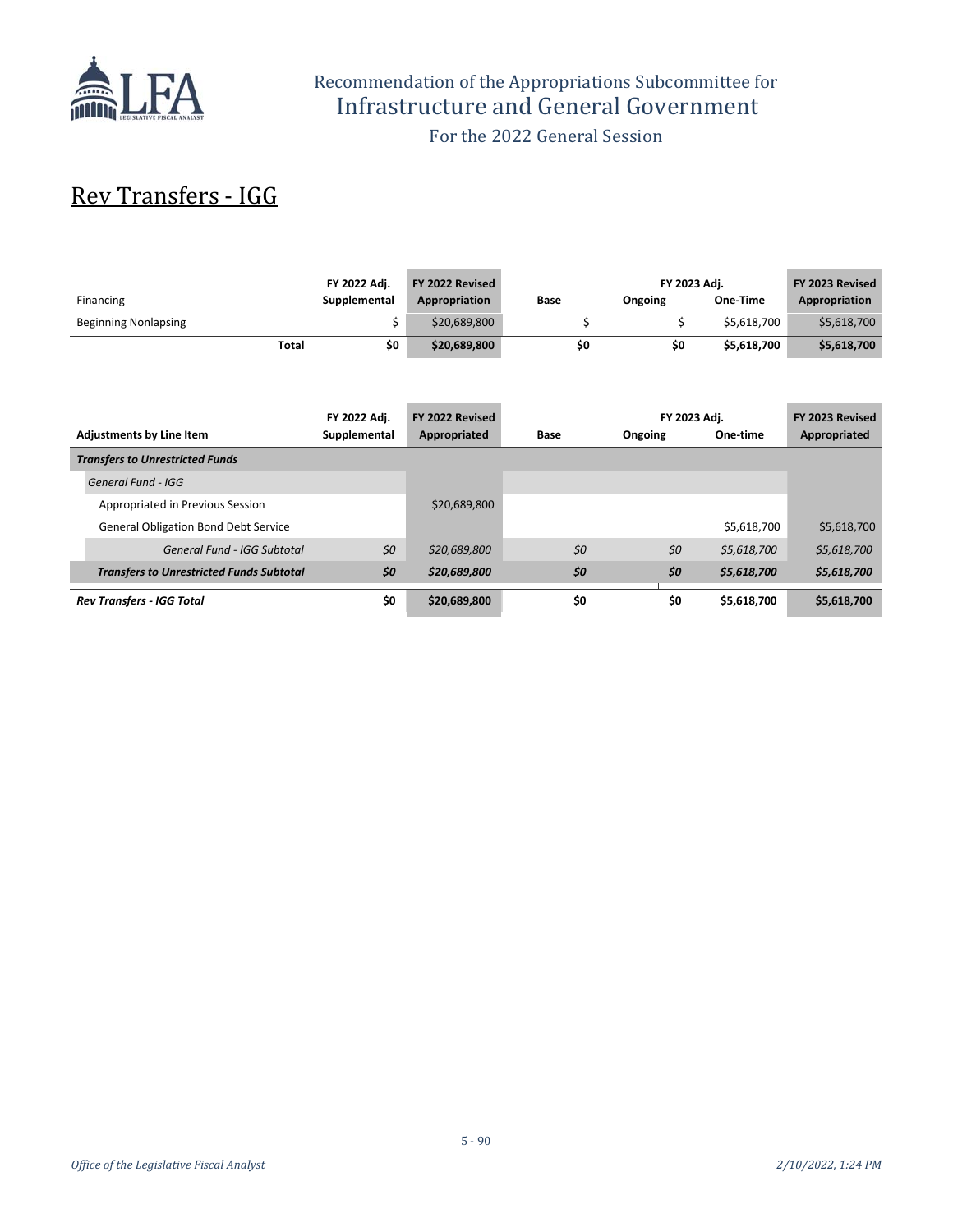

For the 2022 General Session

# Restricted Account Transfers - IGG

|                              | FY 2022 Adj.        | FY 2022 Revised |      |         | FY 2023 Adj. | FY 2023 Revised |
|------------------------------|---------------------|-----------------|------|---------|--------------|-----------------|
| Financing                    | Supplemental        | Appropriation   | Base | Ongoing | One-Time     | Appropriation   |
| General Fund                 |                     | \$41,747,200    |      |         |              |                 |
| General Rainy Day Fund (GFR) |                     | \$6,000,000     |      |         |              |                 |
| <b>Education Fund</b>        | Ś.                  | \$110,517,700   |      |         |              |                 |
|                              | \$0<br><b>Total</b> | \$158,264,900   | \$0  | \$0     | \$0          | \$0             |

|                                                                 | FY 2022 Adj. | FY 2022 Revised |             | FY 2023 Adj. |          | FY 2023 Revised |
|-----------------------------------------------------------------|--------------|-----------------|-------------|--------------|----------|-----------------|
| <b>Adjustments by Line Item</b>                                 | Supplemental | Appropriated    | <b>Base</b> | Ongoing      | One-time | Appropriated    |
| <b>Restricted Fund and Account Transfers</b>                    |              |                 |             |              |          |                 |
| GFR - Navajo Water Rights Negotiation                           |              |                 |             |              |          |                 |
| Appropriated in Previous Session                                |              | \$6,000,000     |             |              |          |                 |
| GFR - Navajo Water Rights Negotiation<br>Subtotal               | 50           | \$6,000,000     | 50          | 50           | \$0      | \$0             |
| <b>Education Rainy Day Fund</b>                                 |              |                 |             |              |          |                 |
| Appropriated in Previous Session                                |              | \$83,517,700    |             |              |          |                 |
| <b>Base Budget Appropriation</b>                                |              | \$27,000,000    |             |              |          |                 |
| <b>Education Rainy Day Fund Subtotal</b>                        | 50           | \$110,517,700   | 50          | 50           | 50       | 50              |
| <b>General Rainy Day Fund</b>                                   |              |                 |             |              |          |                 |
| Appropriated in Previous Session                                |              | \$11,747,200    |             |              |          |                 |
| <b>Base Budget Appropriation</b>                                |              | \$30,000,000    |             |              |          |                 |
| <b>General Rainy Day Fund Subtotal</b>                          | \$0          | \$41,747,200    | \$0         | 50           | 50       | \$0\$           |
| <b>Restricted Fund and Account Transfers</b><br><b>Subtotal</b> | \$0          | \$158,264,900   | \$0         | \$0          | \$0      | \$0             |
| <b>Restricted Account Transfers - IGG Total</b>                 | \$0          | \$158,264,900   | \$0         | \$0          | \$0      | \$0             |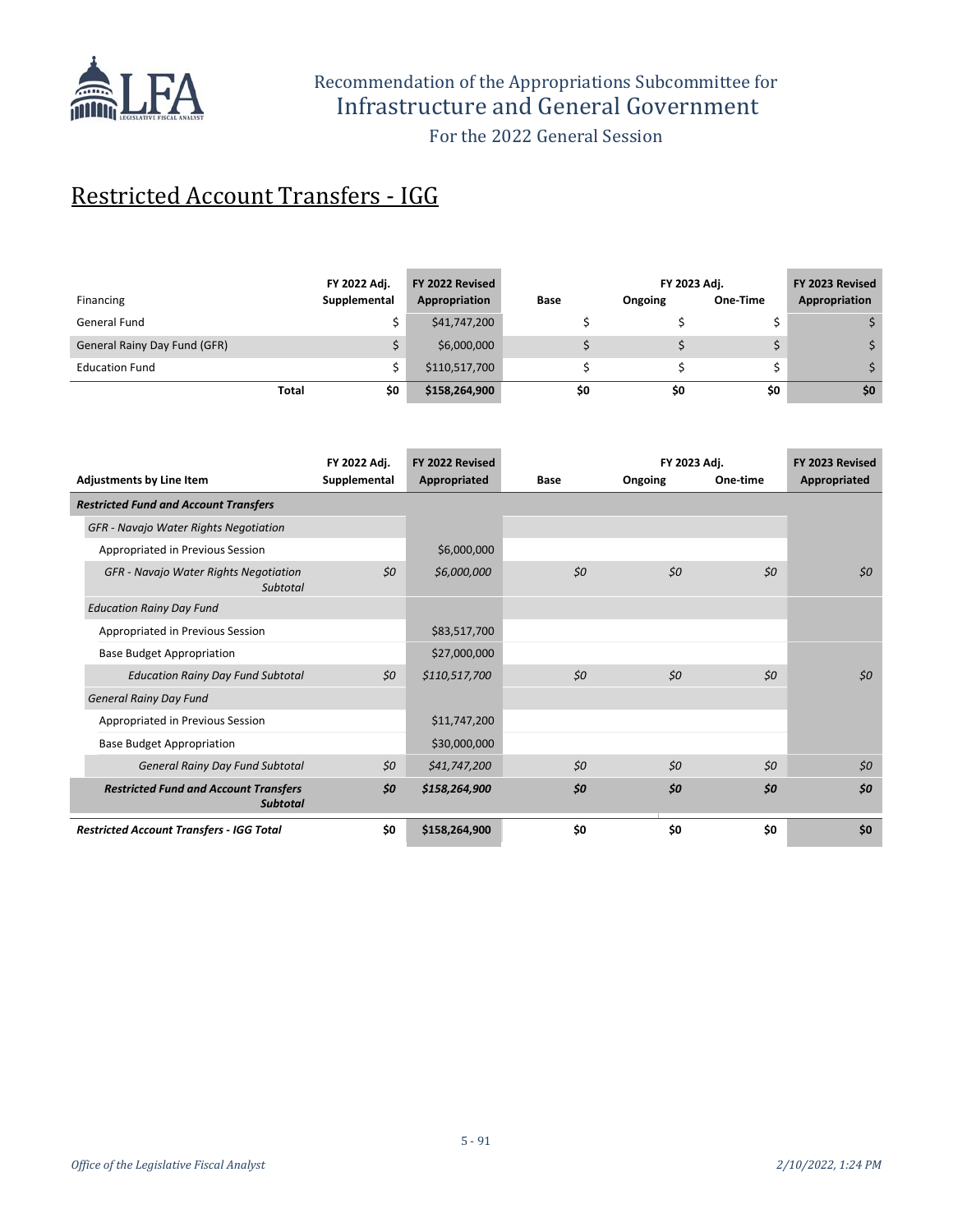

For the 2022 General Session

# Career Service Review Office

|              | FY 2022 Adj. | FY 2022 Revised |           | FY 2023 Adj. |          | FY 2023 Revised |
|--------------|--------------|-----------------|-----------|--------------|----------|-----------------|
| Financing    | Supplemental | Appropriation   | Base      | Ongoing      | One-Time | Appropriation   |
| General Fund |              | \$327,500       | \$296,100 |              |          | \$296,100       |
|              | \$0<br>Total | \$327,500       | \$296,100 | \$0          | \$0      | \$296,100       |

|                     | FY 2022 Adj. | FY 2022 Revised |      | FY 2023 Adj. |          | FY 2023 Revised |
|---------------------|--------------|-----------------|------|--------------|----------|-----------------|
| FTE / Other         | Supplemental | Appropriation   | Base | Ongoing      | One-Time | Appropriation   |
| <b>Budgeted FTE</b> |              | 2.0             | 2.0  |              |          | 2.0             |

|                                               | FY 2022 Adj. | FY 2022 Revised |             | FY 2023 Adj. |          | FY 2023 Revised |
|-----------------------------------------------|--------------|-----------------|-------------|--------------|----------|-----------------|
| <b>Adjustments by Line Item</b>               | Supplemental | Appropriated    | <b>Base</b> | Ongoing      | One-time | Appropriated    |
| <b>Operating and Capital Budgets</b>          |              |                 |             |              |          |                 |
| <b>Career Service Review Office</b>           |              |                 |             |              |          |                 |
| Appropriated in Previous Session              |              | \$297.500       |             |              |          |                 |
| <b>Base Budget Appropriation</b>              |              | \$30,000        | \$296.100   |              |          | \$296,100       |
| Career Service Review Office Subtotal         | \$0          | \$327,500       | \$296.100   | \$0          | \$0      | \$296,100       |
| <b>Operating and Capital Budgets Subtotal</b> | \$0          | \$327,500       | \$296,100   | \$0          | \$0      | \$296,100       |
| <b>Career Service Review Office Total</b>     | \$0          | \$327,500       | \$296.100   | \$0          | \$0      | \$296,100       |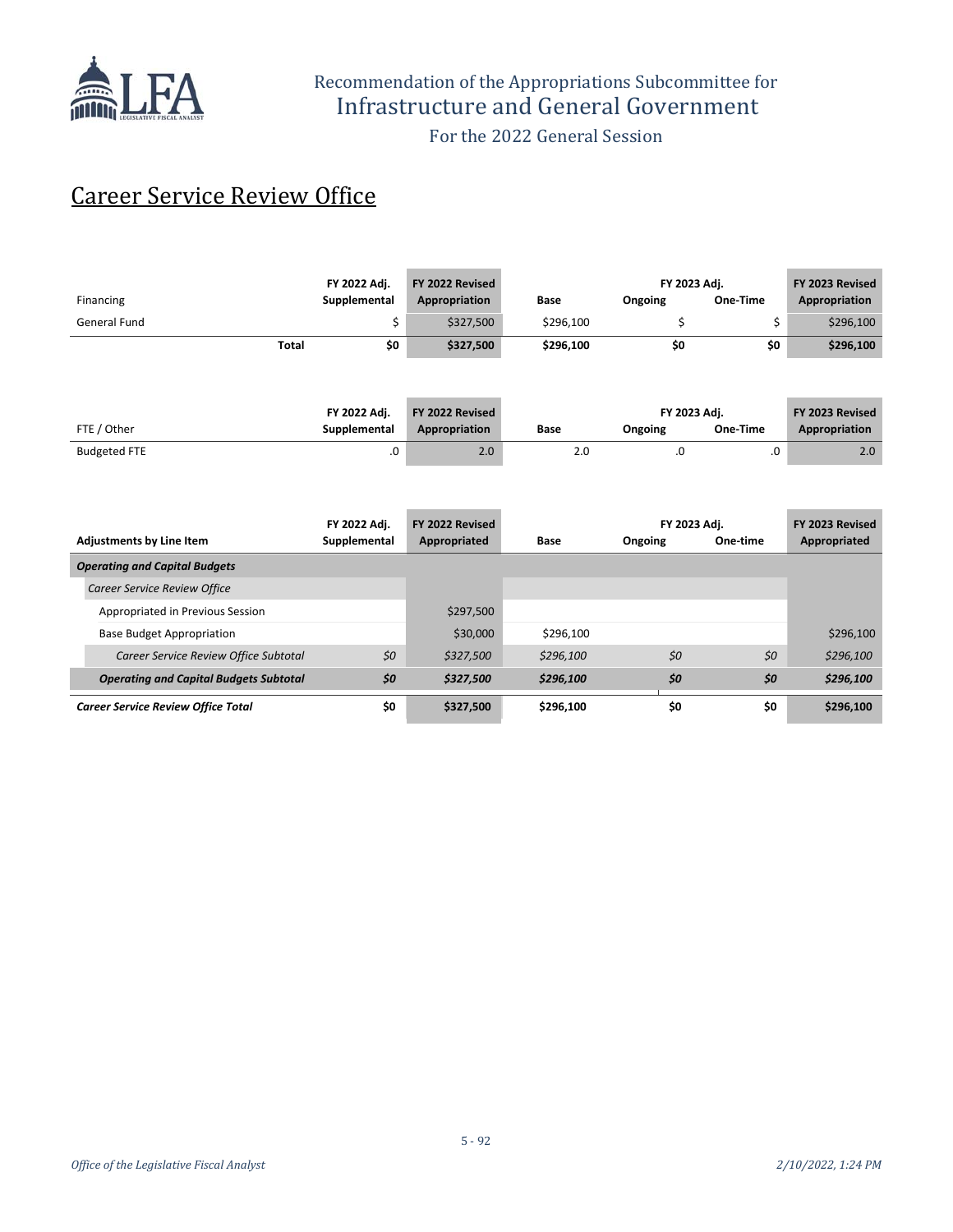

For the 2022 General Session

# Utah Education and Telehealth Network

| Financing                        | FY 2022 Adj.<br>Supplemental | FY 2022 Revised<br>Appropriation | <b>Base</b>    | Ongoing     | FY 2023 Adj.<br>One-Time | FY 2023 Revised<br>Appropriation |
|----------------------------------|------------------------------|----------------------------------|----------------|-------------|--------------------------|----------------------------------|
| General Fund                     |                              | \$868,700                        | \$868,700      |             |                          | \$868,700                        |
| <b>Education Fund</b>            | \$                           | \$33,123,500                     | \$30,123,500   | \$2,000,000 | \$                       | \$32,123,500                     |
| <b>Federal Funds</b>             | \$                           | \$4,349,700                      | \$4,349,700    | \$          | \$2,857,000              | \$7,206,700                      |
| <b>Dedicated Credits Revenue</b> | \$                           | \$14,946,700                     | \$14,946,700   | \$          | \$2,500,300              | \$17,447,000                     |
| <b>Beginning Nonlapsing</b>      | \$.                          | \$18,337,000                     | \$3,796,200    | \$          |                          | \$3,796,200                      |
| <b>Closing Nonlapsing</b>        | Ś.                           | (53,796,200)                     | ( \$1,136,800) | \$          | \$                       | ( \$1,136,800)                   |
|                                  | \$0<br><b>Total</b>          | \$67,829,400                     | \$52,948,000   | \$2,000,000 | \$5,357,300              | \$60,305,300                     |

|                     | FY 2022 Adj.    | FY 2022 Revised | FY 2023 Adj. |         |          | FY 2023 Revised |
|---------------------|-----------------|-----------------|--------------|---------|----------|-----------------|
| FTE / Other         | Supplemental    | Appropriation   | Base         | Ongoing | One Time | Appropriation   |
| <b>Budgeted FTE</b> |                 | 141.0           | 137.1        |         |          | 137.1           |
| Vehicles            | .0 <sub>1</sub> | 20.0            | 22.0         | .0      | .0       | 22.0            |

|                                                                              | FY 2022 Adj. | FY 2022 Revised |              | FY 2023 Adj. |             | FY 2023 Revised |
|------------------------------------------------------------------------------|--------------|-----------------|--------------|--------------|-------------|-----------------|
| <b>Adjustments by Line Item</b>                                              | Supplemental | Appropriated    | <b>Base</b>  | Ongoing      | One-time    | Appropriated    |
| <b>Operating and Capital Budgets</b>                                         |              |                 |              |              |             |                 |
| Digital Teaching and Learning Program                                        |              |                 |              |              |             |                 |
| Appropriated in Previous Session                                             |              | \$281,300       |              |              |             |                 |
| <b>Base Budget Appropriation</b>                                             |              | \$309,300       | \$189,400    |              |             | \$189,400       |
| Digital Teaching and Learning Program<br>Subtotal                            | 50           | \$590,600       | \$189,400    | 50           | 50          | \$189,400       |
| Utah Education and Telehealth Network                                        |              |                 |              |              |             |                 |
| Appropriated in Previous Session                                             |              | \$55,742,800    |              |              |             |                 |
| <b>Base Budget Appropriation</b>                                             |              | \$11,496,000    | \$52,758,600 |              |             | \$52,758,600    |
| Dedicated Credits Increase, UETN                                             |              |                 |              |              | \$2,500,300 | \$2,500,300     |
| <b>Federal Fund Increase</b>                                                 |              |                 |              |              | \$2,857,000 | \$2,857,000     |
| <b>Operational Costs and Service</b><br><b>Expansion - Internally Funded</b> |              |                 |              | \$2,000,000  |             | \$2,000,000     |
| Utah Education and Telehealth Network<br>Subtotal                            | 50           | \$67,238,800    | \$52,758,600 | \$2,000,000  | \$5,357,300 | \$60,115,900    |
| <b>Operating and Capital Budgets Subtotal</b>                                | \$0          | \$67,829,400    | \$52,948,000 | \$2,000,000  | \$5,357,300 | \$60,305,300    |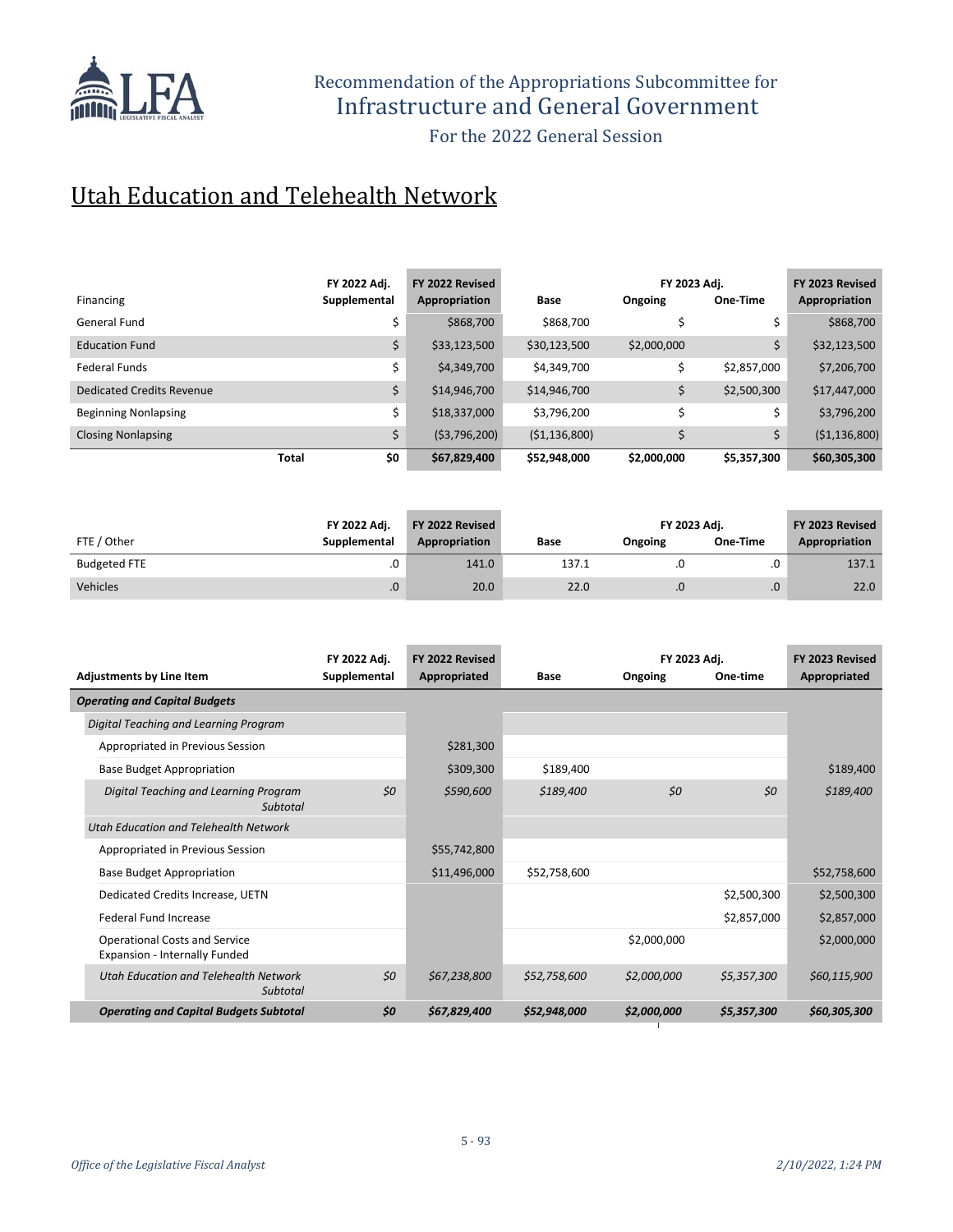

For the 2022 General Session

|                                                            | FY 2022 Adj. | FY 2022 Revised  |                  | FY 2023 Adj. |              | FY 2023 Revised     |
|------------------------------------------------------------|--------------|------------------|------------------|--------------|--------------|---------------------|
| Financing                                                  | Supplemental | Appropriation    | <b>Base</b>      | Ongoing      | One-Time     | Appropriation       |
| <b>General Fund</b>                                        | \$           | \$1,170,736,700  | \$6,536,700      | \$2,800,000  | \$           | \$9,336,700         |
| <b>Aeronautics Restricted Account</b>                      | \$           | \$7,363,200      | \$7,283,100      | \$           | \$           | \$7,283,100         |
| Amusement Ride Safety Restricted Account<br>(GFR)          | \$           | \$357,800        | \$357,100        | \$           | \$           | \$357,100           |
| County of First Class Highway Projects Fund                | \$           | \$2,666,500      | \$2,666,500      | \$           | \$           | \$2,666,500         |
| <b>Designated Sales Tax</b>                                | \$           | \$701,509,600    | \$721,439,600    | \$           | \$           | \$721,439,600       |
| <b>Education Fund</b>                                      | \$           | \$5,000,000      | \$               | \$           | \$           |                     |
| Motorcycle Safety Awareness Support Rest<br>Account (GFR)  | \$           | \$12,500         | \$12,500         | \$           | Ś.           | \$12,500            |
| <b>Transportation Fund</b>                                 | \$19,252,700 | \$720,383,500    | \$684,291,200    | \$72,985,300 | \$20,000,000 | \$777,276,500       |
| Rail Transportation Restricted Account                     | \$           | \$32,366,000     | \$366,000        | \$           | \$.          | \$366,000           |
| Share the Road Bicycle Support (GFR)                       | \$           | \$35,000         | \$35,000         | \$           | \$           | \$35,000            |
| Transfers                                                  | \$           | \$40,523,500     | \$40,523,500     | \$           | \$           | \$40,523,500        |
| Transportation Investment Fund of 2005                     | \$           | \$1,348,088,000  | \$1,223,274,600  | \$           | \$           | \$1,223,274,600     |
| <b>Transit Transportation Investment Fund</b>              | \$           | \$349,287,000    | \$15,687,000     | \$1,262,700  | \$           | \$16,949,700        |
| <b>Transportation Safety Program Restricted</b><br>Account | \$           | \$15,000         | \$15,000         | \$           | \$           | \$15,000            |
| <b>Federal Funds</b>                                       | \$           | \$603,728,200    | \$509,103,400    | \$           | \$30,000     | \$509,133,400       |
| <b>Dedicated Credits Revenue</b>                           | \$           | \$15,690,000     | \$15,662,100     | \$           | \$           | \$15,662,100        |
| <b>Expendable Receipts</b>                                 | \$           | \$51,447,100     | \$51,447,100     | \$           | \$           | \$51,447,100        |
| Licenses/Fees                                              | \$           | \$97,779,600     | \$97,779,600     | \$           | \$           | \$97,779,600        |
| Interest Income                                            | \$           | \$13,008,400     | \$13,008,400     | \$           | \$           | \$13,008,400        |
| <b>Beginning Nonlapsing</b>                                | \$           | \$720,231,100    | \$1,531,967,700  | \$           | \$           | \$1,531,967,700     |
| <b>Closing Nonlapsing</b>                                  | \$           | (5729, 182, 700) | (51,389,623,200) | \$           | Ś.           | (51, 389, 623, 200) |
| <b>Total</b>                                               | \$19,252,700 | \$5,151,046,000  | \$3,531,832,900  | \$77,048,000 | \$20,030,000 | \$3,628,910,900     |

|                     | FY 2022 Adj.    | FY 2022 Revised | FY 2023 Adj. |         | FY 2023 Revised |               |
|---------------------|-----------------|-----------------|--------------|---------|-----------------|---------------|
| FTE / Other         | Supplemental    | Appropriation   | Base         | Ongoing | One Time        | Appropriation |
| <b>Budgeted FTE</b> | .0              | 1,964.5         | 1.824.9      | 8.0     | .υ              | 1,832.9       |
| Vehicles            | .0 <sub>1</sub> | 1,977.0         | 1,977.0      | .U      | .0 <sub>1</sub> | 1,977.0       |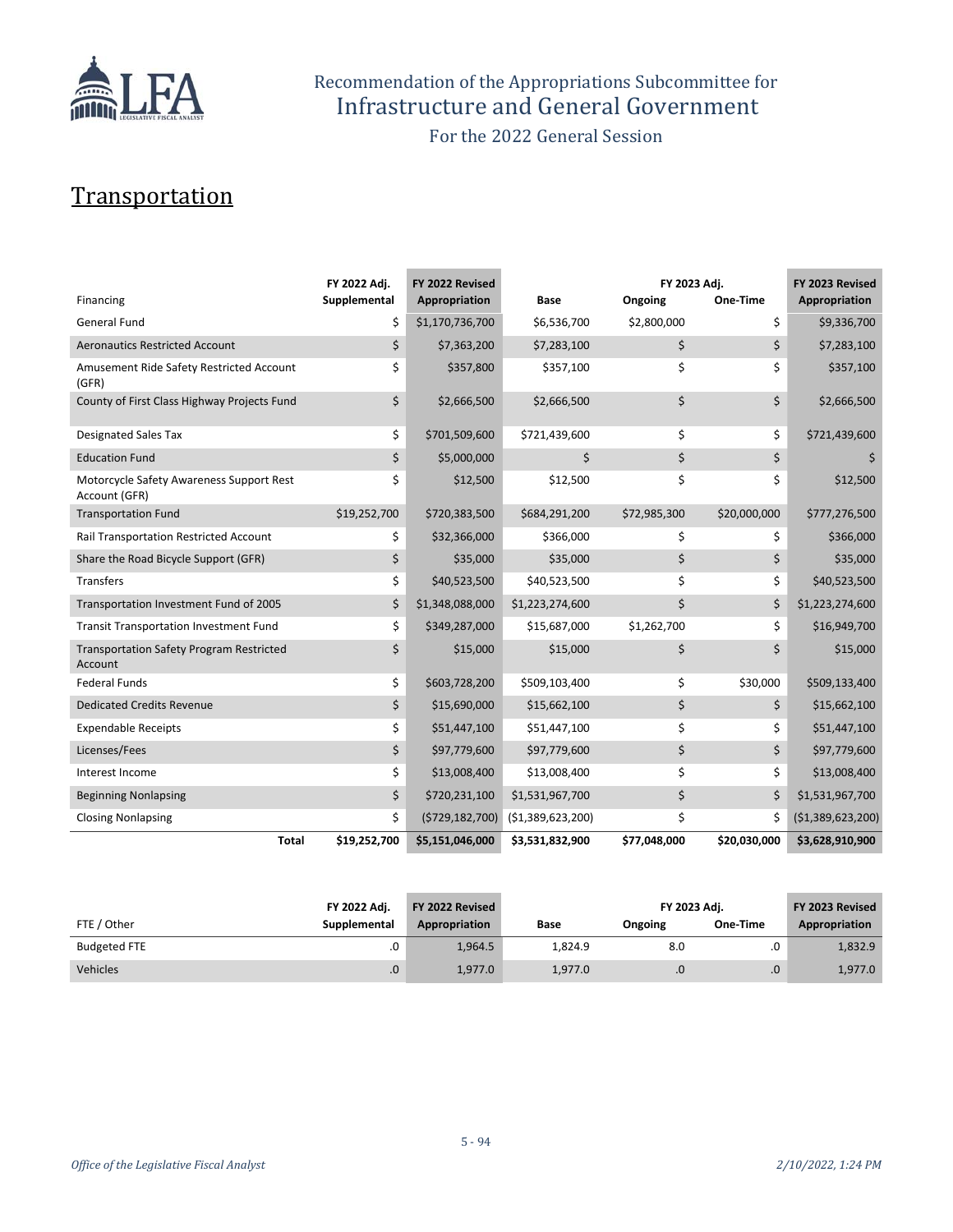

For the 2022 General Session

|                                                     | FY 2022 Adj. | FY 2022 Revised |               | FY 2023 Adj.   |                | FY 2023 Revised |
|-----------------------------------------------------|--------------|-----------------|---------------|----------------|----------------|-----------------|
| <b>Adjustments by Line Item</b>                     | Supplemental | Appropriated    | Base          | Ongoing        | One-time       | Appropriated    |
| <b>Operating and Capital Budgets</b>                |              |                 |               |                |                |                 |
| <b>Aeronautics</b>                                  |              |                 |               |                |                |                 |
| Appropriated in Previous Session                    |              | \$8,974,700     |               |                |                |                 |
| <b>Base Budget Appropriation</b>                    |              | \$1,773,800     | \$8,893,300   |                |                | \$8,893,300     |
| State Airplane                                      |              |                 |               | \$800,000      |                | \$800,000       |
| <b>Aeronautics Subtotal</b>                         | 50           | \$10,748,500    | \$8,893,300   | \$800,000      | 50             | \$9,693,300     |
| <b>B</b> and C Roads                                |              |                 |               |                |                |                 |
| Appropriated in Previous Session                    |              | \$181,658,400   |               |                |                |                 |
| <b>Base Budget Appropriation</b>                    |              |                 | \$181,658,400 |                |                | \$181,658,400   |
| <b>B</b> and C Roads Subtotal                       | 50           | \$181,658,400   | \$181,658,400 | \$0            | 50             | \$181,658,400   |
| <b>Highway System Construction</b>                  |              |                 |               |                |                |                 |
| Appropriated in Previous Session                    |              | \$670,067,400   |               |                |                |                 |
| <b>Base Budget Appropriation</b>                    |              |                 | \$580,175,100 |                |                | \$580,175,100   |
| <b>Highway Fencing</b>                              |              |                 |               |                | \$30,000       | \$30,000        |
| <b>Highway System Construction</b><br>Reallocations |              |                 |               | ( \$9,720,000) | ( \$1,345,000) | (\$11,065,000)  |
| Projected Available Transportation Fund             | \$17,252,700 | \$17,252,700    |               | \$73,335,300   |                | \$73,335,300    |
| <b>Highway System Construction Subtotal</b>         | \$17,252,700 | \$687,320,100   | \$580,175,100 | \$63,615,300   | (51, 315, 000) | \$642,475,400   |
| Cooperative Agreements                              |              |                 |               |                |                |                 |
| Appropriated in Previous Session                    |              | \$115,220,900   |               |                |                |                 |
| <b>Base Budget Appropriation</b>                    |              |                 | \$115,220,900 |                |                | \$115,220,900   |
| Cooperative Agreements Subtotal                     | \$0          | \$115,220,900   | \$115,220,900 | 50             | \$0            | \$115,220,900   |
| <b>Engineering Services</b>                         |              |                 |               |                |                |                 |
| Appropriated in Previous Session                    |              | \$84,115,900    |               |                |                |                 |
| <b>Base Budget Appropriation</b>                    |              | \$1,063,900     | \$70,004,600  |                |                | \$70,004,600    |
| <b>Engineering Services Program Updates</b>         |              |                 |               | \$500,000      |                | \$500,000       |
| <b>Engineering Services Subtotal</b>                | \$0          | \$85,179,800    | \$70,004,600  | \$500,000      | \$0            | \$70,504,600    |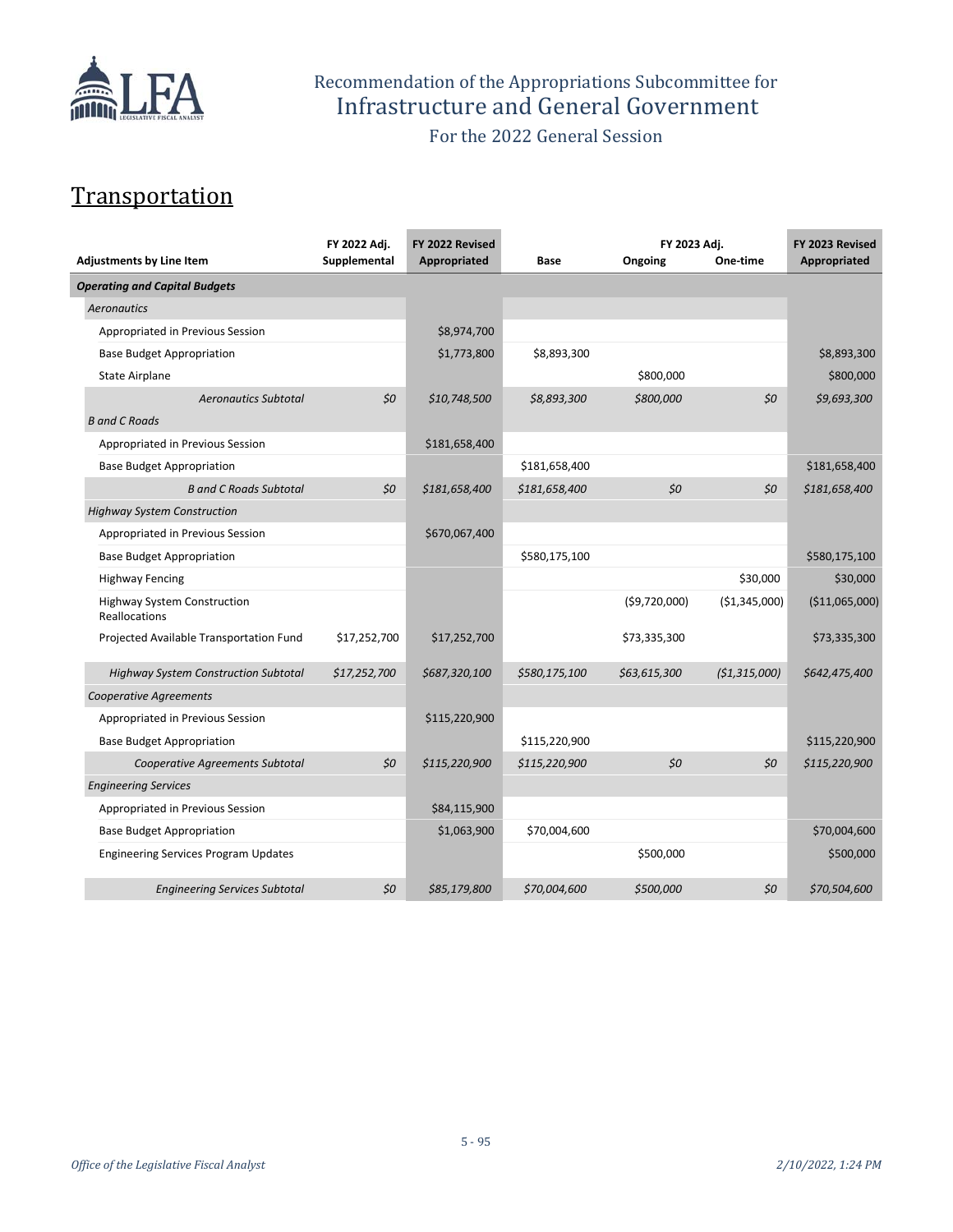

For the 2022 General Session

|                                                            | FY 2022 Adj. | FY 2022 Revised |               | FY 2023 Adj. |              | FY 2023 Revised |
|------------------------------------------------------------|--------------|-----------------|---------------|--------------|--------------|-----------------|
| <b>Adjustments by Line Item</b>                            | Supplemental | Appropriated    | Base          | Ongoing      | One-time     | Appropriated    |
| <b>Operating and Capital Budgets</b>                       |              |                 |               |              |              |                 |
| <b>Operations/Maintenance Management</b>                   |              |                 |               |              |              |                 |
| Appropriated in Previous Session                           |              | \$202,024,400   |               |              |              |                 |
| <b>Base Budget Appropriation</b>                           |              | \$2,290,800     | \$195,483,000 |              |              | \$195,483,000   |
| Fiber Deployment and Maintenance                           |              |                 |               | \$130,000    |              | \$130,000       |
| Maintenance for Lands and Buildings                        |              |                 |               | \$2,000,000  |              | \$2,000,000     |
| Road Maintenance For Added Lane<br>Miles                   |              |                 |               | \$250,000    | \$745,000    | \$995,000       |
| <b>Road Striping</b>                                       |              |                 |               | \$6,000,000  |              | \$6,000,000     |
| <b>Traffic Operations Center Video Wall</b><br>Replacement |              |                 |               |              | \$600,000    | \$600,000       |
| <b>Operations/Maintenance Management</b><br>Subtotal       | \$0          | \$204,315,200   | \$195,483,000 | \$8,380,000  | \$1,345,000  | \$205,208,000   |
| <b>Region Management</b>                                   |              |                 |               |              |              |                 |
| Appropriated in Previous Session                           |              | \$33,846,200    |               |              |              |                 |
| <b>Base Budget Appropriation</b>                           |              | \$200,000       | \$33,687,400  |              |              | \$33,687,400    |
| Permit Inspectors and Utility Locator<br>Staff             |              |                 |               | \$490,000    |              | \$490,000       |
| <b>Region Management Subtotal</b>                          | \$0          | \$34,046,200    | \$33,687,400  | \$490,000    | \$0          | \$34,177,400    |
| Safe Sidewalk Construction                                 |              |                 |               |              |              |                 |
| Appropriated in Previous Session                           |              | \$500,000       |               |              |              |                 |
| <b>Base Budget Appropriation</b>                           |              | \$160,000       | \$500,000     |              |              | \$500,000       |
| Safe Sidewalk Construction Subtotal                        | \$0          | \$660,000       | \$500,000     | \$0          | \$0          | \$500,000       |
| <b>Share the Road</b>                                      |              |                 |               |              |              |                 |
| Appropriated in Previous Session                           |              | \$35,000        |               |              |              |                 |
| <b>Base Budget Appropriation</b>                           |              |                 | \$35,000      |              |              | \$35,000        |
| <b>Share the Road Subtotal</b>                             | \$0          | \$35,000        | \$35,000      | \$0          | \$0          | \$35,000        |
| <b>Support Services</b>                                    |              |                 |               |              |              |                 |
| Appropriated in Previous Session                           |              | \$44,866,900    |               |              |              |                 |
| <b>Base Budget Appropriation</b>                           |              | \$1,021,400     | \$44,079,700  |              |              | \$44,079,700    |
| Big Cottonwood Canyon Plan                                 |              |                 |               |              | \$5,000,000  | \$5,000,000     |
| <b>Bullfrog to Halls Crossing Bridge</b><br>Planning       | \$2,000,000  | \$2,000,000     |               |              |              |                 |
| Kearns 4015 West Bridge Structure<br>Replacement           |              |                 |               |              | \$2,000,000  | \$2,000,000     |
| Mantua Interchange US-89                                   |              |                 |               |              | \$13,000,000 | \$13,000,000    |
| <b>Support Services Subtotal</b>                           | \$2,000,000  | \$47,888,300    | \$44,079,700  | \$0          | \$20,000,000 | \$64,079,700    |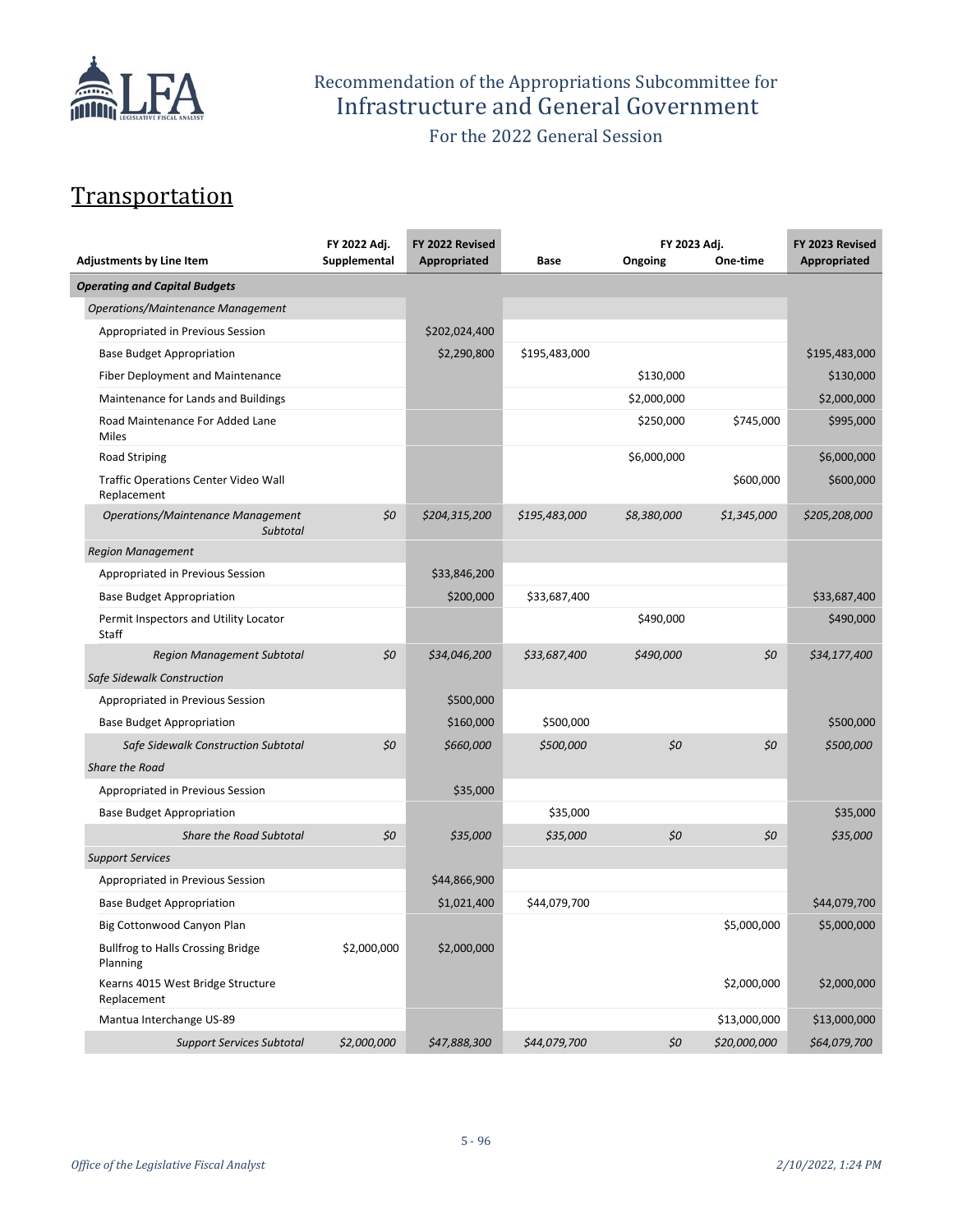

For the 2022 General Session

# **Transportation**

Ī

|                                                                         | FY 2022 Adj. | FY 2022 Revised |                 | FY 2023 Adj. |          | FY 2023 Revised |
|-------------------------------------------------------------------------|--------------|-----------------|-----------------|--------------|----------|-----------------|
| <b>Adjustments by Line Item</b>                                         | Supplemental | Appropriated    | <b>Base</b>     | Ongoing      | One-time | Appropriated    |
| <b>Operating and Capital Budgets</b>                                    |              |                 |                 |              |          |                 |
| <b>TIF Capacity Program</b>                                             |              |                 |                 |              |          |                 |
| Appropriated in Previous Session                                        |              | \$1,378,000,000 |                 |              |          |                 |
| <b>Base Budget Appropriation</b>                                        |              |                 | \$1,255,000,000 |              |          | \$1,255,000,000 |
| <b>TIF Capacity Program Subtotal</b>                                    | \$0          | \$1,378,000,000 | \$1,255,000,000 | \$0          | \$0      | \$1,255,000,000 |
| County of the First Class Highway Projects Fund                         |              |                 |                 |              |          |                 |
| Appropriated in Previous Session                                        |              | \$41,578,600    |                 |              |          |                 |
| <b>Base Budget Appropriation</b>                                        |              |                 | \$39,638,400    |              |          | \$39,638,400    |
| County of the First Class Highway Projects<br><b>Fund Subtotal</b>      | 50           | \$41,578,600    | \$39,638,400    | 50           | \$0      | \$39,638,400    |
| <b>Motorcycle Safety Awareness</b>                                      |              |                 |                 |              |          |                 |
| Appropriated in Previous Session                                        |              | \$12,500        |                 |              |          |                 |
| <b>Base Budget Appropriation</b>                                        |              |                 | \$12,500        |              |          | \$12,500        |
| Motorcycle Safety Awareness Subtotal                                    | 50           | \$12,500        | \$12,500        | \$0          | \$0      | \$12,500        |
| Amusement Ride Safety                                                   |              |                 |                 |              |          |                 |
| Appropriated in Previous Session                                        |              | \$407,800       |                 |              |          |                 |
| <b>Base Budget Appropriation</b>                                        |              | \$200,000       | \$357,100       |              |          | \$357,100       |
| Amusement Ride Safety Subtotal                                          | \$0          | \$607,800       | \$357,100       | \$0          | \$0      | \$357,100       |
| <b>Transit Transportation Investment</b>                                |              |                 |                 |              |          |                 |
| Appropriated in Previous Session                                        |              | \$117,287,000   |                 |              |          |                 |
| <b>Base Budget Appropriation</b>                                        |              | \$47,630,900    | \$15,687,000    |              |          | \$15,687,000    |
| Projected Available Transit<br><b>Transportation Investment Fund</b>    |              |                 |                 | \$1,262,700  |          | \$1,262,700     |
| <b>Transit Transportation Investment</b><br>Subtotal                    | \$0          | \$164,917,900   | \$15,687,000    | \$1,262,700  | \$0      | \$16,949,700    |
| <b>Transportation Safety Program</b>                                    |              |                 |                 |              |          |                 |
| Appropriated in Previous Session                                        |              | \$15,000        |                 |              |          |                 |
| <b>Base Budget Appropriation</b>                                        |              |                 | \$15,000        |              |          | \$15,000        |
| <b>Transportation Safety Program Subtotal</b>                           | 50           | \$15,000        | \$15,000        | \$0          | \$0      | \$15,000        |
| Pass-Through                                                            |              |                 |                 |              |          |                 |
| Appropriated in Previous Session                                        |              | \$8,426,700     |                 |              |          |                 |
| <b>Base Budget Appropriation</b>                                        |              | \$32,000,000    | \$2,876,700     |              |          | \$2,876,700     |
| Navajo Mountain Transportation<br>Corridor Plan/EIS - Internally Funded |              |                 |                 | \$2,000,000  |          | \$2,000,000     |
| Pass-Through Subtotal                                                   | $50$         | \$40,426,700    | \$2,876,700     | \$2,000,000  | \$0      | \$4,876,700     |
| <b>Railroad Crossing Safety</b>                                         |              |                 |                 |              |          |                 |
| Appropriated in Previous Session                                        |              | \$366,000       |                 |              |          |                 |
| <b>Base Budget Appropriation</b>                                        |              | (547,500)       | \$566,000       |              |          | \$566,000       |
| <b>Railroad Crossing Safety Subtotal</b>                                | 50           | \$318,500       | \$566,000       | \$0          | 50       | \$566,000       |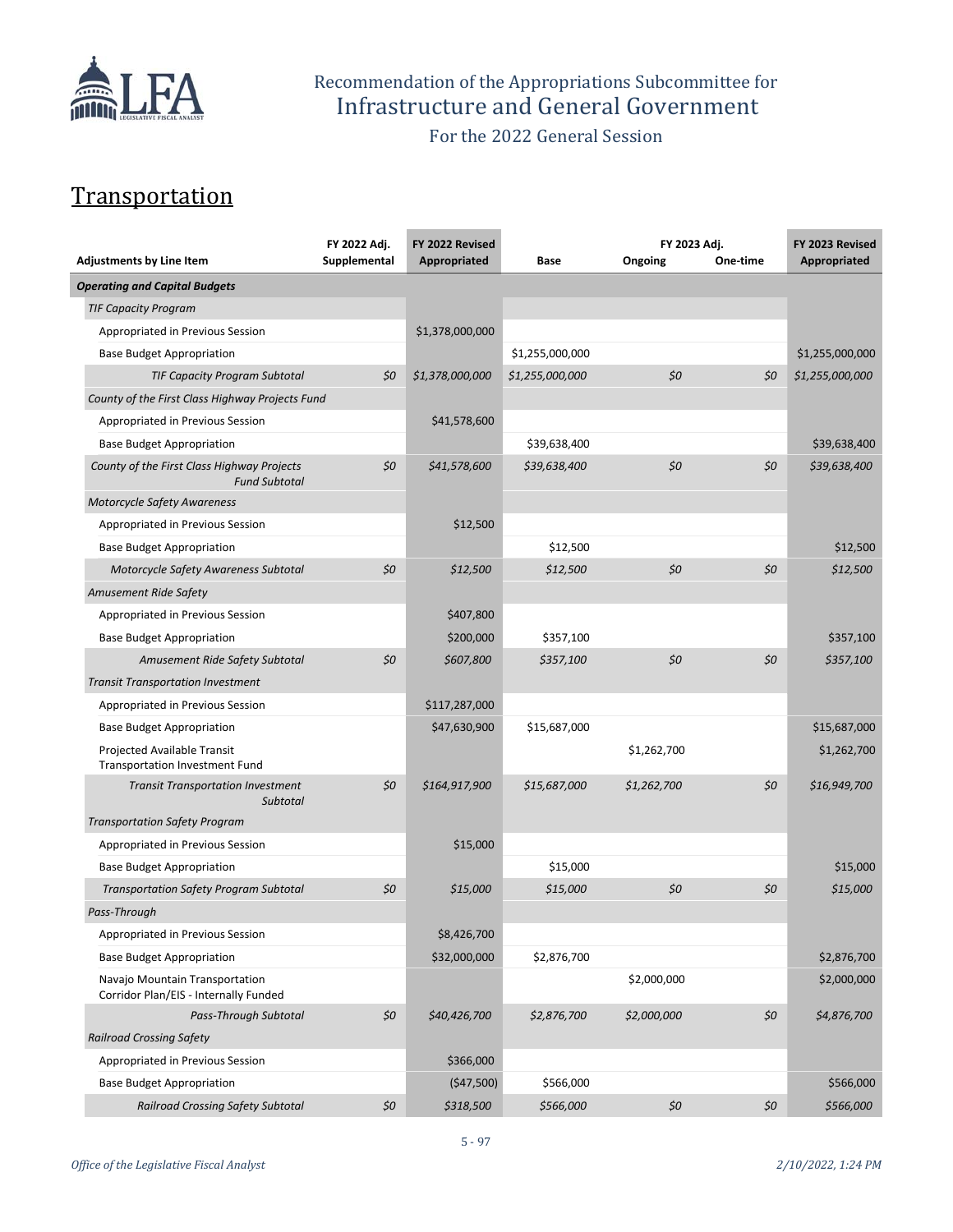

For the 2022 General Session

|                                                                 | FY 2022 Adj.<br>Supplemental | FY 2022 Revised | Base            | FY 2023 Adj. | One-time     | FY 2023 Revised |
|-----------------------------------------------------------------|------------------------------|-----------------|-----------------|--------------|--------------|-----------------|
| <b>Adjustments by Line Item</b>                                 |                              | Appropriated    |                 | Ongoing      |              | Appropriated    |
| <b>Operating and Capital Budgets</b>                            |                              |                 |                 |              |              |                 |
| <b>Operating and Capital Budgets Subtotal</b>                   | \$19,252,700                 | \$2,992,949,400 | \$2,543,890,100 | \$77,048,000 | \$20,030,000 | \$2,640,968,100 |
| <b>Business-like Activities</b>                                 |                              |                 |                 |              |              |                 |
| State Infrastructure Bank Fund                                  |                              |                 |                 |              |              |                 |
| Appropriated in Previous Session                                |                              | \$1,800         |                 |              |              |                 |
| <b>Base Budget Appropriation</b>                                |                              | \$29,998,200    | \$15,000,000    |              |              | \$15,000,000    |
| State Infrastructure Bank Fund Subtotal                         | \$0                          | \$30,000,000    | \$15,000,000    | \$0          | \$0          | \$15,000,000    |
| <b>Business-like Activities Subtotal</b>                        | \$0                          | \$30,000,000    | \$15,000,000    | \$0          | \$0          | \$15,000,000    |
| <b>Restricted Fund and Account Transfers</b>                    |                              |                 |                 |              |              |                 |
| <b>Rail Transportation Restricted Account</b>                   |                              |                 |                 |              |              |                 |
| Appropriated in Previous Session                                |                              | \$3,660,000     |                 |              |              |                 |
| <b>Base Budget Appropriation</b>                                |                              | \$28,706,000    | \$3,660,000     |              |              | \$3,660,000     |
| <b>Rail Transportation Restricted Account</b><br>Subtotal       | \$0                          | \$32,366,000    | \$3,660,000     | \$0          | \$0          | \$3,660,000     |
| <b>Restricted Fund and Account Transfers</b><br><b>Subtotal</b> | \$0                          | \$32,366,000    | \$3,660,000     | \$0          | \$0          | \$3,660,000     |
| <b>Capital Project Funds</b>                                    |                              |                 |                 |              |              |                 |
| TIF of 2005                                                     |                              |                 |                 |              |              |                 |
| Appropriated in Previous Session                                |                              | \$1,687,471,300 |                 |              |              |                 |
| <b>Base Budget Appropriation</b>                                |                              | \$44,644,000    | \$954,471,300   |              |              | \$954,471,300   |
| TIF of 2005 Subtotal                                            | \$0                          | \$1,732,115,300 | \$954,471,300   | \$0          | \$0          | \$954,471,300   |
| <b>Transit Transportation Investment Fund</b>                   |                              |                 |                 |              |              |                 |
| Appropriated in Previous Session                                |                              | \$115,926,400   |                 |              |              |                 |
| <b>Base Budget Appropriation</b>                                |                              | \$247,688,900   | \$14,811,500    |              |              | \$14,811,500    |
| <b>Transit Transportation Investment Fund</b><br>Subtotal       | \$0                          | \$363,615,300   | \$14,811,500    | \$0          | \$0          | \$14,811,500    |
| <b>Capital Project Funds Subtotal</b>                           | \$0                          | \$2,095,730,600 | \$969,282,800   | \$0          | \$0          | \$969,282,800   |
| <b>Transportation Total</b>                                     | \$19,252,700                 | \$5,151,046,000 | \$3,531,832,900 | \$77,048,000 | \$20,030,000 | \$3,628,910,900 |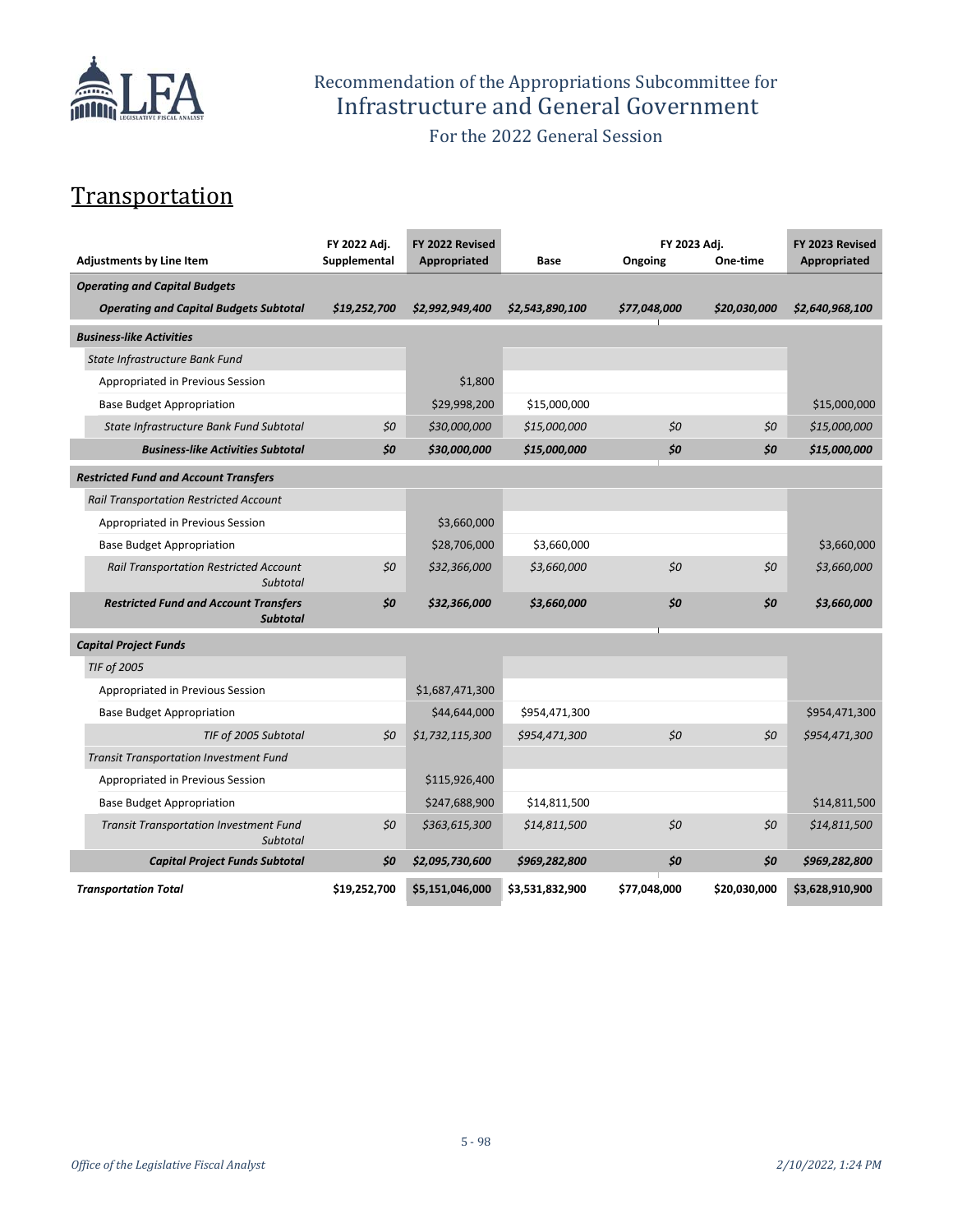

For the 2022 General Session

# Debt Service

|                                             | FY 2022 Adj. | FY 2022 Revised |                 | FY 2023 Adj.    |              | FY 2023 Revised |
|---------------------------------------------|--------------|-----------------|-----------------|-----------------|--------------|-----------------|
| Financing                                   | Supplemental | Appropriation   | <b>Base</b>     | Ongoing         | One-Time     | Appropriation   |
| General Fund                                | \$           | \$430,065,200   | \$71,875,400    | ( \$39,998,500) | \$5,618,700  | \$37,495,600    |
| County of First Class Highway Projects Fund | \$           | \$7,779,400     | \$7,779,400     | \$              |              | \$7,779,400     |
| <b>Transfers</b>                            | \$           | ( \$8,189,800)  | \$              | \$              | (55,618,700) | ( \$5,618,700)  |
| Transportation Investment Fund of 2005      | \$           | \$356,279,800   | \$356,279,800   | \$              | \$           | \$356,279,800   |
| <b>Federal Funds</b>                        | \$           | \$9,548,200     | \$1,358,400     | \$              | \$           | \$1,358,400     |
| <b>Dedicated Credits Revenue</b>            | \$           | \$29,423,600    | \$29,423,600    | \$              | \$           | \$29,423,600    |
| <b>Beginning Nonlapsing</b>                 | \$           | \$22,640,500    | \$22,640,500    | \$              | Ś.           | \$22,640,500    |
| <b>Closing Nonlapsing</b>                   | \$           | ( \$23,545,800) | ( \$23,545,800) | \$              | \$           | ( \$23,545,800) |
| <b>Total</b>                                | \$0          | \$824,001,100   | \$465,811,300   | (539,998,500)   | \$0          | \$425,812,800   |

|                                      |                                                                    | FY 2022 Adj. | FY 2022 Revised |               | FY 2023 Adi.  |          | FY 2023 Revised |
|--------------------------------------|--------------------------------------------------------------------|--------------|-----------------|---------------|---------------|----------|-----------------|
|                                      | <b>Adjustments by Line Item</b>                                    | Supplemental | Appropriated    | <b>Base</b>   | Ongoing       | One-time | Appropriated    |
| <b>Operating and Capital Budgets</b> |                                                                    |              |                 |               |               |          |                 |
|                                      | Debt Service                                                       |              |                 |               |               |          |                 |
|                                      | Appropriated in Previous Session                                   |              | \$474,001,100   |               |               |          |                 |
|                                      | <b>Base Budget Appropriation</b>                                   |              | \$350,000,000   | \$465,811,300 |               |          | \$465,811,300   |
|                                      | <b>General Obligation Bond Debt Service -</b><br>Internally Funded |              |                 |               | \$1.500       |          | \$1,500         |
|                                      | Prison Debt                                                        |              |                 |               | (540,000,000) |          | (540,000,000)   |
|                                      | Debt Service Subtotal                                              | \$0          | \$824,001,100   | \$465,811,300 | (539,998,500) | \$0      | \$425,812,800   |
|                                      | <b>Operating and Capital Budgets Subtotal</b>                      | \$0          | \$824,001,100   | \$465,811,300 | (539,998,500) | \$0      | \$425,812,800   |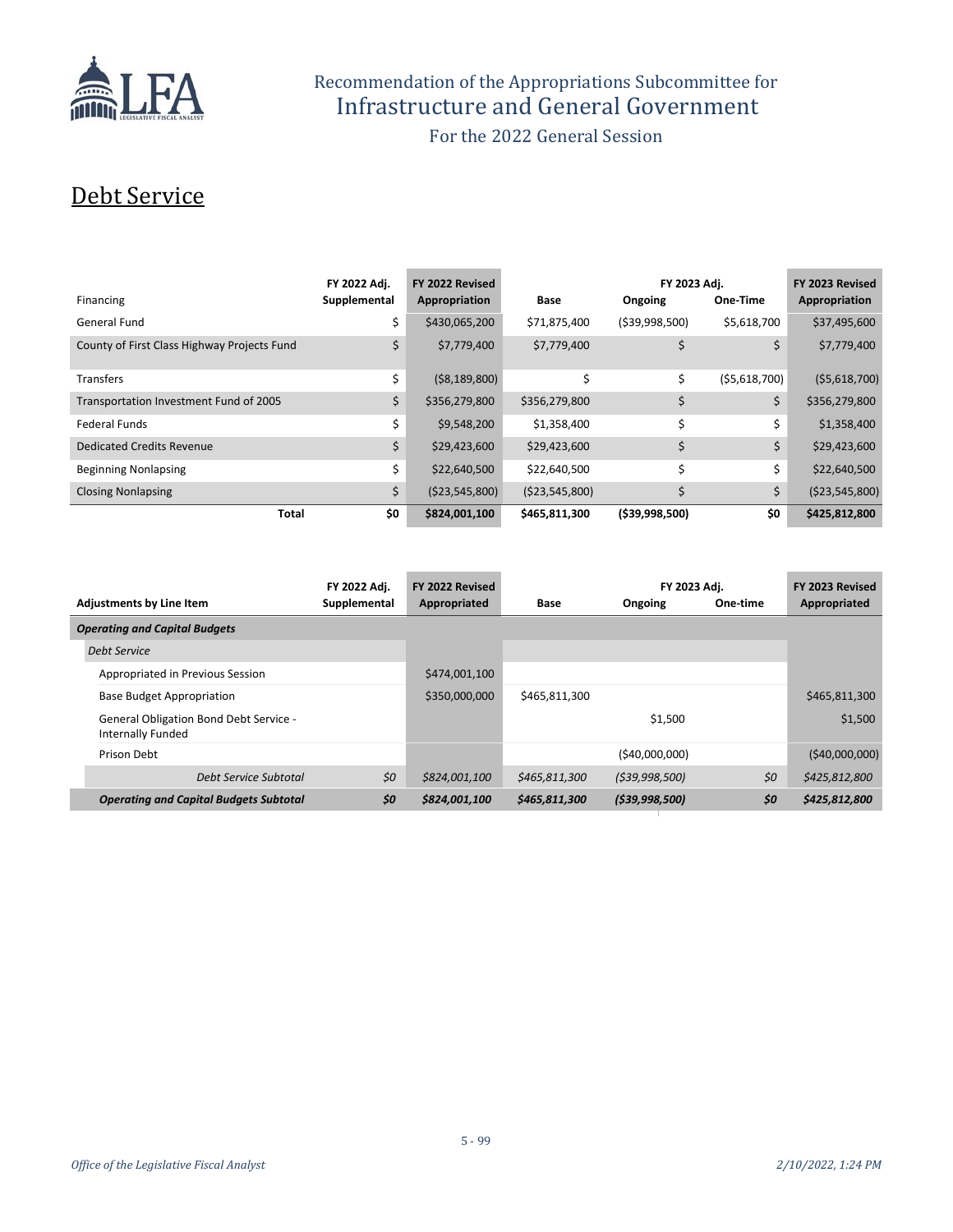

For the 2022 General Session

# Rates and Fees

|     | <b>Department of Government Operations - DFCM Administration</b>                             |                                          |
|-----|----------------------------------------------------------------------------------------------|------------------------------------------|
|     | Program Management                                                                           |                                          |
|     | Non-state Funded Project Fees                                                                |                                          |
| 1.  | Projects < \$99,999 (per Project)                                                            | 4.0%                                     |
|     | Maximum fee of \$10,600                                                                      |                                          |
| 2.  | Projects >= \$100K and < \$499,999 (per Project)                                             | $$4,000 + 1.8\%$ over<br>\$100,000       |
|     | Maximum fee of \$29,200                                                                      |                                          |
| 3.  | Projects >= \$500K and < \$2,499,999 (per Project)                                           | $$11,200 + 0.9\%$ over<br>\$500,000      |
|     | maximum fee of \$29,200                                                                      |                                          |
| 4.  | Projects >= $$2.5M$ and < $$9,999,999$ (per Project)                                         | \$29,200 + 0.6% over<br>\$2,500,000      |
|     | Maximum fee of \$74,200                                                                      |                                          |
| 5.  | Projects >= \$10M and < \$49,999,999 (per Project)                                           | \$74,200 + 0.18% over<br>\$10,000,000    |
|     | Maximum fees of \$146,200                                                                    |                                          |
| 6.  | Projects >= \$50M (per Project)                                                              | $$146,200 + 0.12\%$ over<br>\$50,000,000 |
|     | Maximum fees of \$206,200 at \$100M                                                          |                                          |
|     | <b>Department of Government Operations - Executive Director</b>                              |                                          |
|     | Government Records Access and Management Act                                                 |                                          |
| 7.  | Photocopies, Black & White (per Copy)                                                        | .10                                      |
| 8.  | Photocopies, Color (per Copy)                                                                | .25                                      |
| 9.  | Photocopy Labor Cost (per Utah Statute 63G-2-203(2)) (per page)                              | <b>Actual Cost</b>                       |
| 10. | Certified Copy of a Document (per certification)                                             | 4.00                                     |
| 11. | Long Distance Fax Within U.S. (per fax number)                                               | 2.00                                     |
| 12. | Electronic Documents on Any Physical Media (per USB (GB))                                    | <b>Actual Cost</b>                       |
| 13. | Mail Within U.S. (per address)                                                               | 2.00                                     |
| 14. | Mail Outside U.S. (per address)                                                              | 5.00                                     |
| 15. | Research or services                                                                         | Actual cost                              |
|     | Department of Government Operations - Finance Administration - Financial Information Systems |                                          |
| 16. | FINET Interface Implementation - Small Project                                               | 1,900.00                                 |
| 17. | FINET Interface Implementation - Medium Project                                              | 3,700.00                                 |
| 18. | FINET Interface Implementation - Large Project                                               | 5,600.00                                 |
| 19. | Custom Report and Dashboard Development and Maintenance                                      | <b>Actual Costs</b>                      |
| 20. | FINET Interface Document Clean Up (per Hour)                                                 | 46.00                                    |
| 21. | <b>Credit Card Payments</b>                                                                  | Variable                                 |

Contract rebates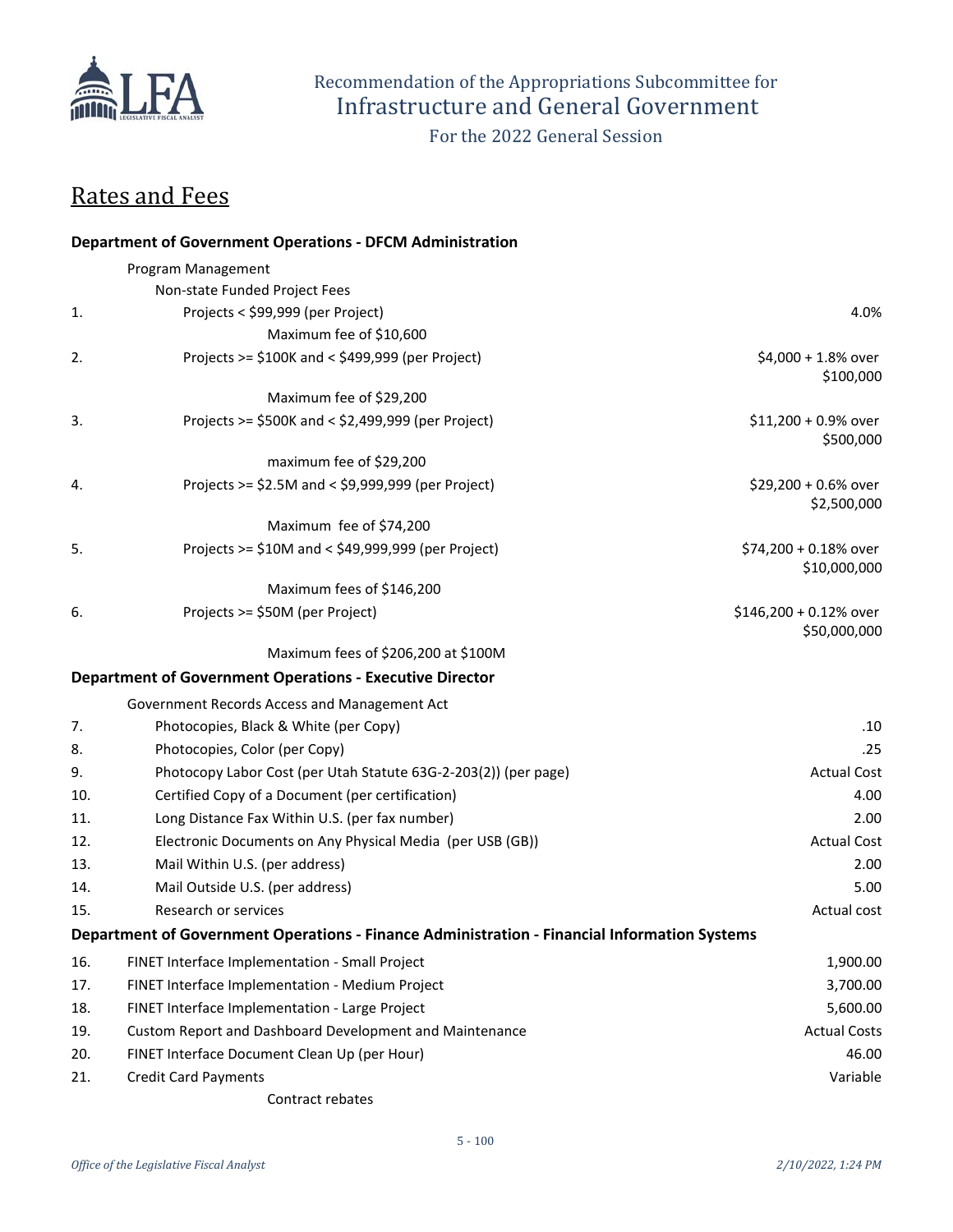

For the 2022 General Session

|     | Department of Government Operations - Finance Administration - Financial Reporting |                    |
|-----|------------------------------------------------------------------------------------|--------------------|
| 22. | Loan Origination Fee                                                               | 500.00             |
| 23. | Loan Servicing                                                                     | 125.00             |
| 24. | <b>ISF Accounting Services</b>                                                     | Actual cost        |
| 25. | Cash Mgt Improvement Act Interest Calculation                                      | Actual cost        |
| 26. | Single Audit Billing to State Auditor's Office                                     | <b>Actual Cost</b> |
|     | Department of Government Operations - Finance Administration - Payables/Disbursing |                    |
|     | Disbursements                                                                      |                    |
| 27. | <b>Collection Service</b>                                                          | 15.00              |
| 28. | <b>IRS Collection Service</b>                                                      | 25.00              |
|     | <b>Department of Government Operations - Finance Administration - Payroll</b>      |                    |
| 29. | Out-of-State Employee Set Up Fee                                                   | 2,200.00           |
| 30. | Out-of-State Employee Maintenance Fee                                              | 1,300.00           |
| 31. | Tax Review Fee for Out-of-State Payroll                                            | <b>Actual Cost</b> |
| 32. | Payroll Interface Document Cleanup                                                 | 46.00              |
|     | Department of Government Operations - State Archives - Archives Administration     |                    |
| 33. | Data Base Download (plus Work Setup Fee) (per Record)                              | .10                |
|     | <b>Department of Government Operations - State Archives - Patron Services</b>      |                    |
| 34. | Copy - Paper to PDF (Copier use by Patron)                                         | .05                |
| 35. | Digital Collection Setup Host fee                                                  | 300.00             |
| 36. | <b>Local Commercial License</b>                                                    | 10.00              |
| 37. | <b>National Commercial License</b>                                                 | 50.00              |
| 38. | Copy - Paper to PDF (copier use by staff)                                          | .25                |
|     | General                                                                            |                    |
| 39. | Certified Copy of a Document                                                       | 4.00               |
|     | <b>Photo Reproductions</b>                                                         |                    |
| 40. | Digital Imaging 300 dpi or higher                                                  | 10.00              |
|     | Mailing and Fax Charges                                                            |                    |
|     | Within USA                                                                         |                    |
| 41. | Mailing in USA - 1 to 10 Pages                                                     | 3.00               |
| 42. | Mailing in USA - Microfilm 1 to 2 Reels                                            | 4.00               |
| 43. | Mailing in USA - Each additional Microfilm Reel                                    | 1.00               |
| 44. | Mailing in USA - CD/DVD/USB                                                        | 4.00               |
| 45. | Mailing in USA - Add Postage for Each 10 Pages                                     | 1.00               |
|     | International                                                                      |                    |
| 46. | Mailing International - 1 to 10 Pages                                              | 5.00               |
| 47. | Mailing International - Each Additional 10 Pages                                   | 1.00               |
| 48. | Mailing International - Microfilm 1 to 2 Reels                                     | 6.00               |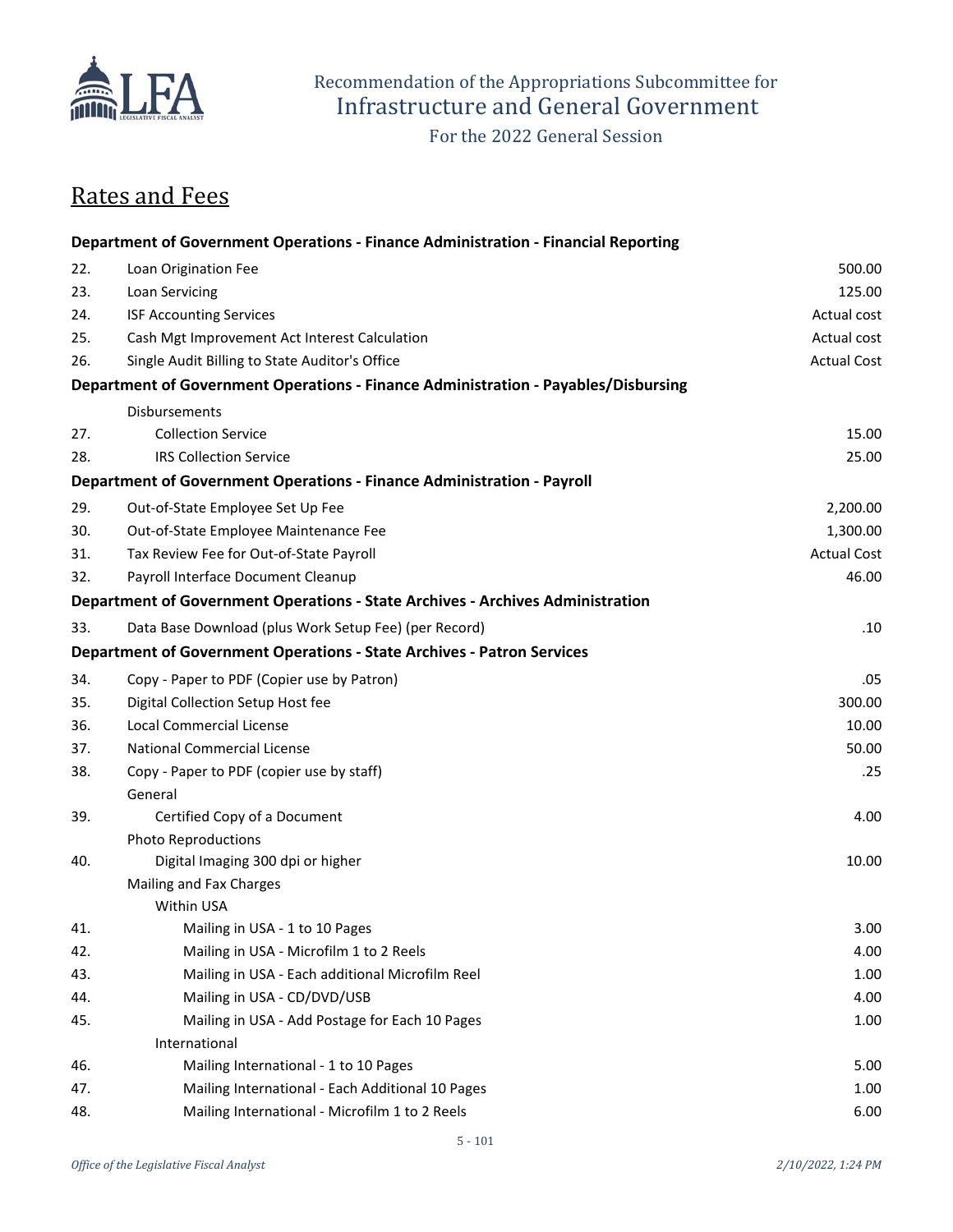

For the 2022 General Session

|     | <b>Department of Government Operations - State Archives - Patron Services</b>       |         |
|-----|-------------------------------------------------------------------------------------|---------|
| 49. | Mailing International - Each additional Microfilm Reel                              | 2.00    |
| 50. | Mailing International - CD/DVD/ USB                                                 | 6.00    |
|     | Copy Charges                                                                        |         |
|     | Audio                                                                               |         |
| 51. | Copy Charges - Audio Recordings                                                     | 10.00   |
|     | Price excludes cost of medium                                                       |         |
|     | Documents                                                                           |         |
| 52. | Copy Charges - 11 x 14 and 11 x 17 by Staff, Limit 50                               | .50     |
| 53. | Copy Charges - 11 x 14 and 11 x 17 by Patron                                        | .25     |
|     | 8.5x11                                                                              |         |
| 54. | Copy - 8.5 x 11 by Staff, Limit 50                                                  | .25     |
| 55. | Copy - 8.5 x 11 by Patron                                                           | .10     |
|     | Microfilm/Microfiche                                                                |         |
|     | Digital                                                                             |         |
| 56. | Copy - Digital by Staff, Limit 25                                                   | 1.00    |
| 57. | Copy - Digital by Patron                                                            | .15     |
|     | Paper                                                                               |         |
| 58. | Copy Microfilm - Paper by Staff, Limit 25                                           | 1.00    |
| 59. | Copy Microfilm - Paper by Patron                                                    | .25     |
|     | Video                                                                               |         |
| 60. | Copy Video - Video Recording (excludes cost of medium)                              | 20.00   |
|     | Price excludes cost of medium                                                       |         |
|     | Other                                                                               |         |
| 61. | Archivist Handling fee (per hr.) (per hour)                                         | At Cost |
| 62. | <b>Special Request</b>                                                              | At Cost |
|     | Supplies                                                                            |         |
| 63. | Supplies - USB Flash Drive (per gigabyte)                                           | 5.00    |
| 64. | Supplies - CD (per disk)                                                            | .30     |
| 65. | Supplies - DVD (per disk)                                                           | .40     |
| 66. | Electronic File on-line (per File)                                                  | 2.50    |
|     | <b>Department of Government Operations - State Archives - Preservation Services</b> |         |
| 67. | Work Setup Fee (WSF)                                                                | 17.00   |
| 68. | Microfiche Production Fee per Image Plus (WSF) (per image)                          | .045    |
|     | General                                                                             |         |
| 69. | 16-mm Master Film                                                                   | 13.00   |
| 70. | Digital Copies of Electronic Rolls of Microfilm plus medium cost                    | 10.00   |
|     | General                                                                             |         |
| 71. | 35-mm Master Film                                                                   | 35.00   |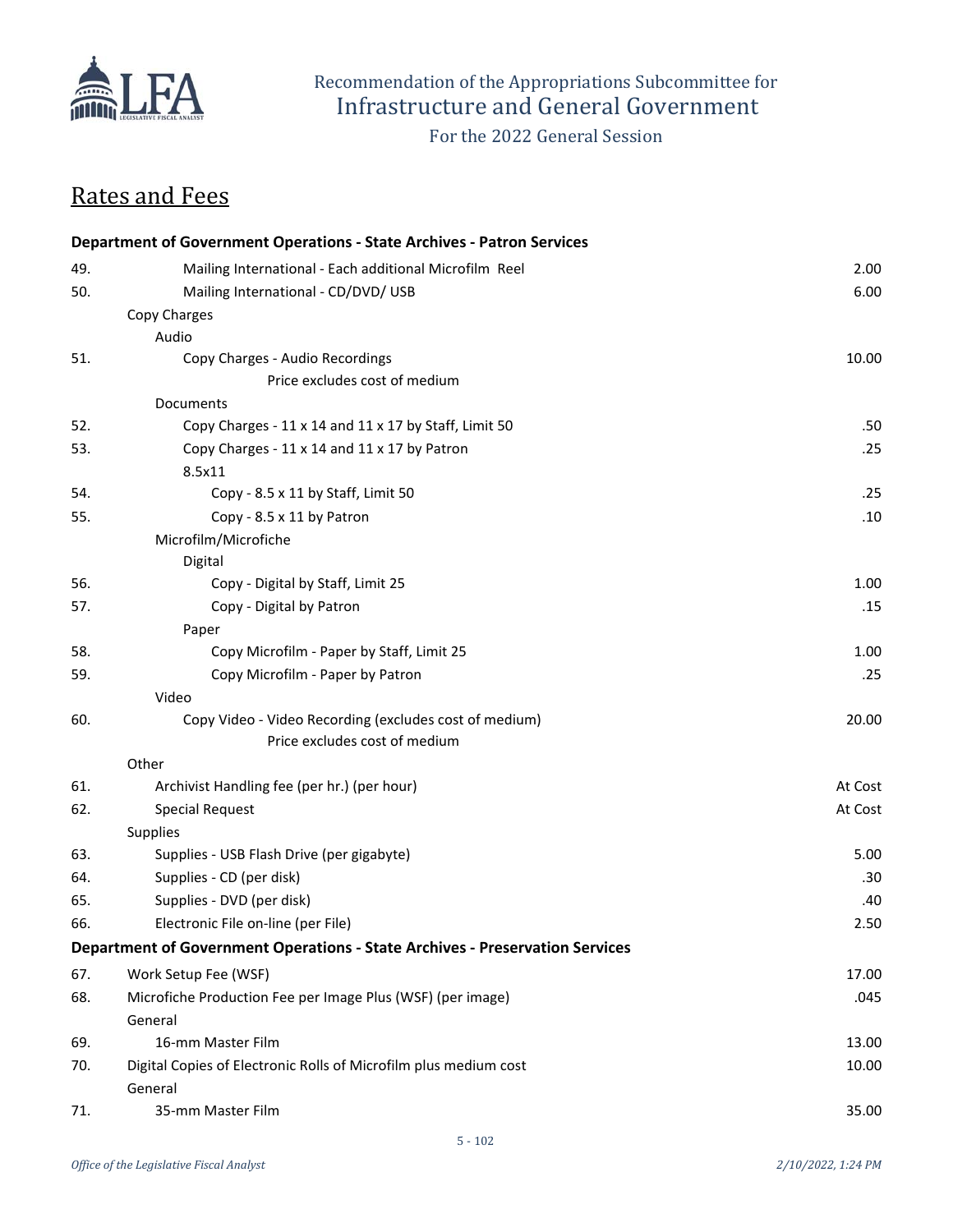

For the 2022 General Session

|      | <b>Department of Government Operations - State Archives - Preservation Services</b>       |                                   |
|------|-------------------------------------------------------------------------------------------|-----------------------------------|
| 72.  | 16-mm Silver Duplicate Copy                                                               | 30.00                             |
| 73.  | 35-mm Silver Duplicate Copy                                                               | 24.00                             |
| 74.  | Books filmed (per Page)                                                                   | .15                               |
| 75.  | Electronic Image to Microfilm (per Reel)                                                  | 45.00                             |
| 76.  | Microfilm to CD/DVD/USB (per reel)                                                        | 40.00                             |
| 77.  | Microfilm Lab Processing Setup Fee                                                        | 5.00                              |
| 78.  | Microfilm to digital PDF conversion                                                       | 5.00                              |
|      | <b>Department of Government Operations - State Debt Collection Fund</b>                   |                                   |
|      | Office of State Debt Collection                                                           |                                   |
| 79.  | Attorney / Legal fee (per Hour)                                                           | \$100 per hour                    |
| 80.  | <b>Corrections Tuition Fee</b>                                                            | 10% of tuition account<br>balance |
| 81.  | <b>Collection Penalty</b>                                                                 | 6.0%                              |
| 82.  | <b>Collection Interest</b>                                                                | Prime $+2%$                       |
| 83.  | Post Judgment Interest                                                                    | Variable                          |
| 84.  | Labor Commission Wage Claims                                                              | Variable                          |
|      | 10% of partial payments; 1/3 of claim or \$500, whichever is greater<br>for full payments |                                   |
| 85.  | <b>Administrative Collection</b>                                                          | 15.5%                             |
|      | 15.5% of amount collected (18.34% effective rate)                                         |                                   |
| 86.  | <b>Garnishment Request</b>                                                                | Actual cost                       |
| 87.  | <b>Legal Document Service</b>                                                             | <b>Actual Cost</b>                |
|      | Greater of \$20 or Actual                                                                 |                                   |
| 88.  | Credit card processing fee charged to collection vendors                                  | 1.75%                             |
| 89.  | Court Filing, Deposition/Transcript / Skip Tracing                                        | Actual cost                       |
|      | <b>Department of Government Operations - ISF - Facilities Management</b>                  |                                   |
| 90.  | <b>Cultural &amp; Community Engagement MSS</b>                                            | 14,964.25                         |
| 91.  | <b>Box Elder Public Safety</b>                                                            | 71,705.00                         |
| 92.  | Taylorsville State Office Building                                                        | 2,891,435.00                      |
| 93.  | SLC VA home                                                                               | 40,667.90                         |
| 94.  | Garage-Groundskeeper I                                                                    | 34.68                             |
| 95.  | Provo Courts/Terrace                                                                      | 1,320,997.88                      |
| 96.  | <b>DEQ Building</b>                                                                       | 104,788.63                        |
| 97.  | Unified Lab #2                                                                            | 865,836.54                        |
| 98.  | Cedar City DNR                                                                            | 77,790.16                         |
| 99.  | Ogden VA Nursing Home                                                                     | 52,945.37                         |
| 100. | <b>Utah Arts Collection</b>                                                               | 43,900.00                         |
| 101. | West Jordan Courts                                                                        | 557,835.00                        |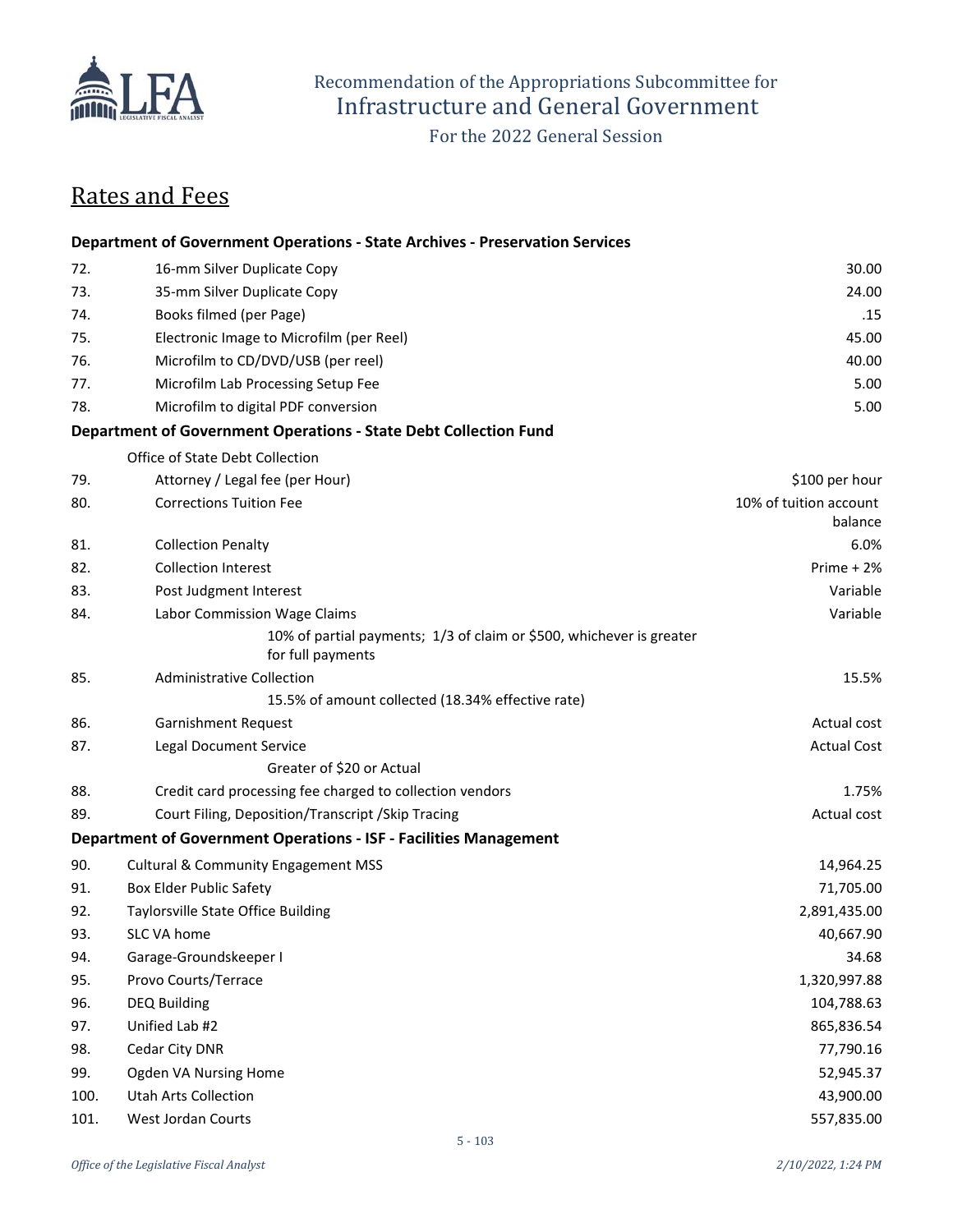

For the 2022 General Session

|      | <b>Department of Government Operations - ISF - Facilities Management</b> |              |
|------|--------------------------------------------------------------------------|--------------|
| 102. | Clearfield Warehouse C6 - Archives                                       | 152,535.84   |
| 103. | Garage-Facilities Manager / Coord II                                     | 73.25        |
| 104. | Garage-Grounds Manager                                                   | 49.00        |
| 105. | Spanish Fork Veterinary Lab                                              | 50,716.03    |
| 106. | Utah State Office of Education                                           | 410,669.00   |
| 107. | Chase Home                                                               | 17,428.00    |
| 108. | Clearfield Warehouse C7 - DNR/DPS                                        | 102,837.00   |
| 109. | Garage-Grounds Supervisor                                                | 45.00        |
| 110. | Payson VA Nursing Home                                                   | 189,105.70   |
| 111. | Garage-Journey Plumber                                                   | 61.81        |
| 112. | Calvin Rampton Complex                                                   | 1,602,863.00 |
|      | Department of Public Safety                                              |              |
| 113. | DPS Crime Lab                                                            | 42,000.00    |
| 114. | Vernal DNR Regional                                                      | 80,394.00    |
| 115. | Garage-Journey Electrician                                               | 72.22        |
| 116. | <b>Vernal Drivers License</b>                                            | 36,055.00    |
| 117. | Utah State Developmental Center                                          | 2,648,357.00 |
| 118. | Cannon Health                                                            | 860,515.00   |
|      | Department of Public Safety                                              |              |
| 119. | <b>DPS Drivers License</b>                                               | 185,577.00   |
| 120. | N UT Fire Dispatch Center                                                | 30,438.66    |
| 121. | Garage-Electronics Resource Group                                        | 54.41        |
| 122. | Garage-Groundskeeper II                                                  | 44.00        |
| 123. | Garage-Journey HVAC                                                      | 65.38        |
| 124. | Lone Peak Forestry & Fire                                                | 45,820.65    |
| 125. | Alcoholic Beverage Control Stores                                        | 1,935,322.50 |
| 126. | Utah State Tax Commission                                                | 970,200.00   |
| 127. | Vernal Juvenile Courts                                                   | 40,256.00    |
|      | <b>Work Force Services</b>                                               |              |
| 128. | DWS/DHS - 1385 South State                                               | 408,430.70   |
| 129. | Veteran's Memorial Cemetery                                              | 41,504.00    |
| 130. | Garage-Journey Maintenance                                               | 58.10        |
| 131. | Ivins VA Nursing Home                                                    | 134,064.39   |
| 132. | Brigham City Regional Center                                             | 573,808.00   |
| 133. | Vernal 8th District Court                                                | 248,649.00   |
|      | <b>Work Force Services</b>                                               |              |
| 134. | <b>DWS Administration</b>                                                | 685,930.00   |
| 135. | <b>Wasatch Courts</b>                                                    | 11,518.56    |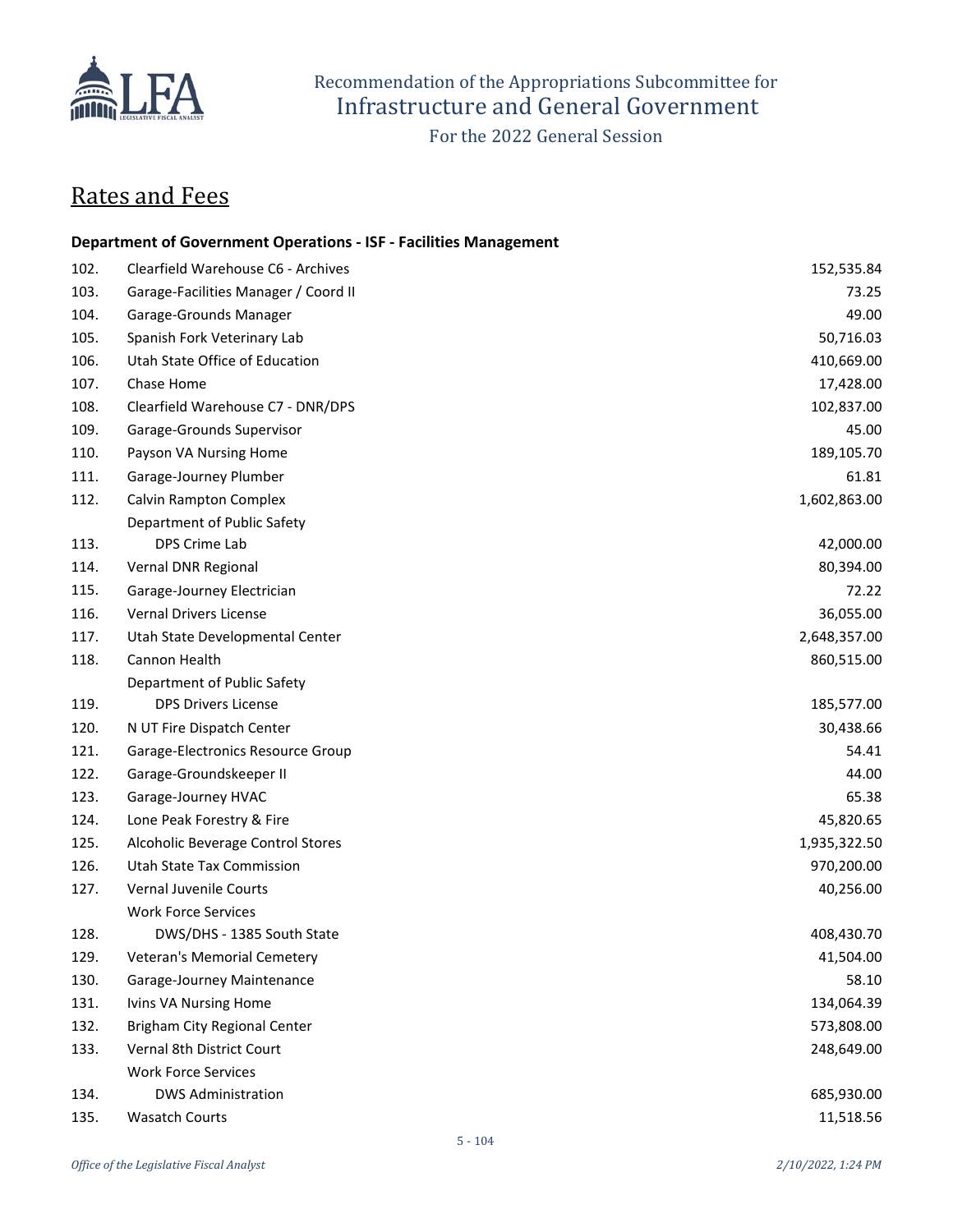

For the 2022 General Session

|      | Department of Government Operations - ISF - Facilities Management         |              |
|------|---------------------------------------------------------------------------|--------------|
| 136. | Alcoholic Beverage Control Administration                                 | 804,951.92   |
| 137. | <b>Price Public Safety</b>                                                | 90,897.00    |
| 138. | Garage-Maintenance Supervisor                                             | 63.77        |
| 139. | <b>Archive Building</b>                                                   | 166,335.00   |
| 140. | Capitol Hill Complex                                                      | 3,124,900.00 |
| 141. | Department of Government Operations Surplus Property                      | 59,747.00    |
|      | Department of Public Safety                                               |              |
| 142. | DPS Farmington Public Safety                                              | 100,425.00   |
|      | <b>Work Force Services</b>                                                |              |
| 143. | <b>DWS Call Center</b>                                                    | 200,317.00   |
| 144. | Juab County Court                                                         | 76,798.00    |
| 145. | Ogden Juvenile Court                                                      | 444,038.00   |
| 146. | Garage-Mechanic                                                           | 46.00        |
| 147. | <b>Brigham City Court</b>                                                 | 169,400.00   |
| 148. | Cedar City Courts                                                         | 155,520.00   |
| 149. | Fairpark Driver's License Division                                        | 61,571.00    |
| 150. | Dixie Drivers License                                                     | 72,928.00    |
|      | <b>Human Services</b>                                                     |              |
| 151. | DHS - Vernal                                                              | 74,117.00    |
| 152. | Rio Grande Depot                                                          | 244,431.35   |
|      | <b>Work Force Services</b>                                                |              |
| 153. | DWS Cedar City                                                            | 93,461.00    |
| 154. | Garage-Administrative Staff                                               | 53.41        |
| 155. | Garage-Office Specialist                                                  | 49.87        |
| 156. | Garage-Journey Boiler Operator                                            | 63.14        |
| 157. | Adult Probation and Parole Freemont Office Building                       | 223,375.00   |
| 158. | Cedar City Regional Center                                                | 92,008.00    |
| 159. | Driver License West Valley                                                | 98,880.00    |
| 160. | Division of Services for the Blind and Visually Impaired Training Housing | 49,736.00    |
| 161. | Farmington 2nd District Courts                                            | 537,465.00   |
| 162. | <b>Glendinning Fine Arts Center</b>                                       | 43,691.00    |
| 163. | Governor's Residence                                                      | 177,156.00   |
| 164. | Heber M. Wells                                                            | 1,152,179.00 |
| 165. | <b>Highland Regional Center</b>                                           | 160,286.40   |
|      | <b>Human Services</b>                                                     |              |
| 166. | <b>DHS Clearfield East</b>                                                | 127,306.00   |
| 167. | DHS Ogden - Academy Square                                                | 299,834.00   |
| 168. | Layton Court                                                              | 105,896.00   |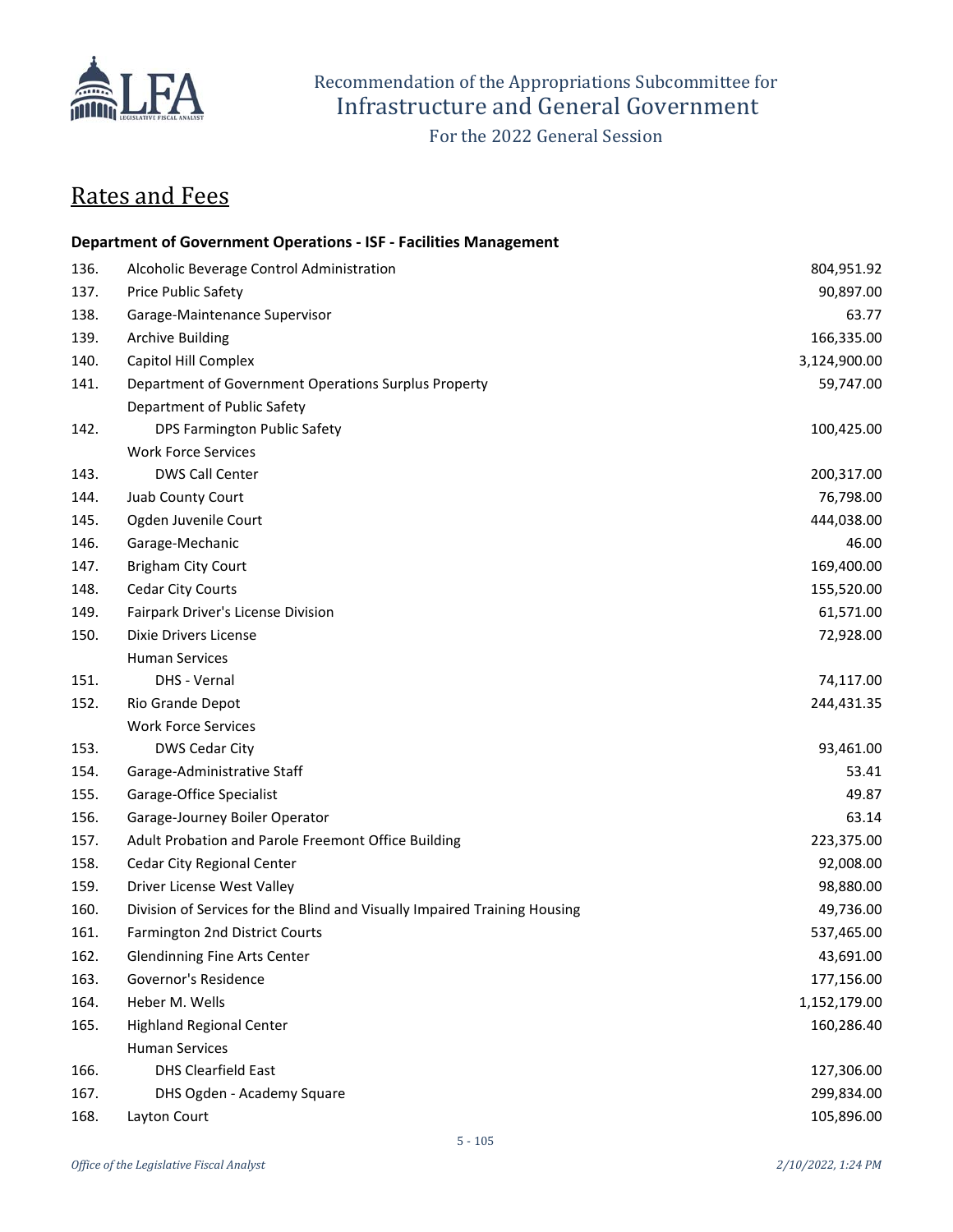

For the 2022 General Session

|      | <b>Department of Government Operations - ISF - Facilities Management</b> |              |
|------|--------------------------------------------------------------------------|--------------|
| 169. | Logan 1st District Court                                                 | 379,267.00   |
| 170. | <b>Moab Regional Center</b>                                              | 142,533.00   |
| 171. | Murray Highway Patrol                                                    | 141,738.00   |
| 172. | <b>Natural Resources</b>                                                 | 745,072.00   |
| 173. | <b>Natural Resources Price</b>                                           | 124,323.00   |
| 174. | Natural Resources Richfield (Forestry)                                   | 104,508.14   |
| 175. | Navajo Trust Fund Administration                                         | 157,640.00   |
| 176. | Office of Rehabilitation Services                                        | 204,156.00   |
| 177. | Ogden Court                                                              | 562,740.00   |
| 178. | Ogden Juvenile Probation                                                 | 211,134.00   |
| 179. | Ogden Regional Center                                                    | 751,511.27   |
| 180. | DCFS - OREM                                                              | 120,792.00   |
| 181. | Orem Public Safety                                                       | 105,640.00   |
| 182. | Orem Region Three Department of Transportation                           | 178,192.00   |
| 183. | Provo Juvenile Work Crew                                                 | 74,164.77    |
| 184. | Provo Regional Center                                                    | 839,011.10   |
| 185. | Public Safety Depot Ogden                                                | 34,822.00    |
| 186. | <b>Richfield Court</b>                                                   | 161,535.68   |
| 187. | Richfield Dept. of Technology Services Center                            | 39,000.00    |
| 188. | Richfield Regional Center                                                | 75,499.00    |
| 189. | Salt Lake Court                                                          | 1,868,160.00 |
| 190. | Salt Lake Government Building #1                                         | 972,934.00   |
| 191. | Salt Lake Regional Center - 1950 West                                    | 250,492.00   |
| 192. | St. George Courts                                                        | 600,353.00   |
| 193. | St. George DPS                                                           | 49,572.00    |
| 194. | St. George Tax Commission                                                | 64,224.00    |
| 195. | <b>State Library</b>                                                     | 221,121.80   |
| 196. | State Library State Mail                                                 | 162,341.55   |
| 197. | <b>State Library Visually Impaired</b>                                   | 137,538.65   |
| 198. | Taylorsville Center for the Deaf                                         | 138,681.00   |
| 199. | Taylorsville BCI                                                         | 185,250.00   |
| 200. | <b>Tooele Courts</b>                                                     | 354,051.00   |
| 201. | Unified Lab                                                              | 883,894.00   |
| 202. | Vernal Division of Services for People with Disabilities                 | 31,330.00    |
|      | <b>Work Force Services</b>                                               |              |
| 203. | <b>DWS Brigham City</b>                                                  | 62,804.00    |
| 204. | <b>DWS Clearfield/Davis County</b>                                       | 180,633.00   |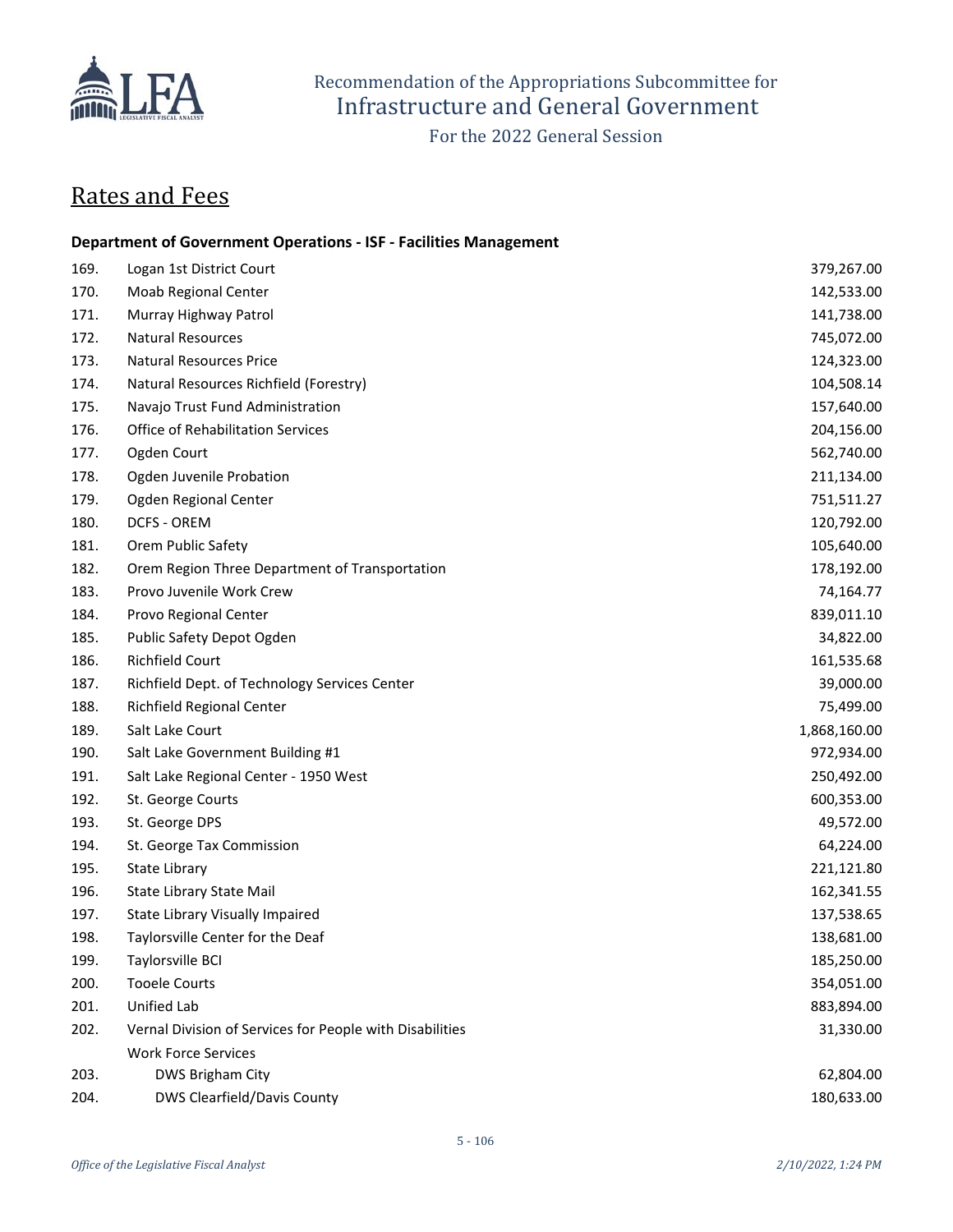

For the 2022 General Session

|      | Department of Government Operations - ISF - Facilities Management                 |             |
|------|-----------------------------------------------------------------------------------|-------------|
| 205. | DWS Logan                                                                         | 140,088.00  |
| 206. | <b>DWS Metro Employment Center</b>                                                | 252,776.00  |
| 207. | <b>DWS Midvale</b>                                                                | 135,640.00  |
| 208. | DWS Ogden                                                                         | 203,748.00  |
| 209. | <b>DWS Provo</b>                                                                  | 195,970.00  |
| 210. | <b>DWS Richfield</b>                                                              | 58,072.00   |
| 211. | DWS South County Employment Center                                                | 176,196.00  |
| 212. | DWS St. George                                                                    | 86,452.00   |
| 213. | <b>DWS Vernal</b>                                                                 | 73,702.00   |
| 214. | Ogden Division of Motor Vehicles and Drivers License                              | 91,964.00   |
| 215. | Ogden Radio Shop                                                                  | 16,434.00   |
| 216. | Garage-Apprentice Maintenance                                                     | 51.96       |
| 217. | Garage-Temp Groundskeeper                                                         | 23.50       |
| 218. | Garage-Journey Carpenter                                                          | 58.00       |
|      | Department of Government Operations - ISF - Finance - ISF - Purchasing Card       |             |
| 219. | <b>Purchasing Card</b>                                                            | Variable    |
|      | Contract rebates                                                                  |             |
| 220. | Car and/or Hotel Only                                                             | 8.00        |
|      | Travel                                                                            |             |
|      | <b>Travel Agency Service</b>                                                      |             |
| 221. | Regular                                                                           | 27.00       |
| 222. | Online                                                                            | 17.00       |
| 223. | <b>State Agent</b>                                                                | 22.00       |
|      | Group                                                                             |             |
| 224. | 10-25 people                                                                      | 24.50       |
| 225. | 26-50 people                                                                      | 22.00       |
| 226. | 51-99 people                                                                      | 19.50       |
| 227. | 100+ people                                                                       | 19.00       |
| 228. | <b>School District Agent</b>                                                      | 17.00       |
|      | Department of Government Operations - ISF - Fleet Operations - ISF - Fuel Network |             |
| 229. | State-Owned Sites Markup on Fuel (per gallon)                                     | .28         |
| 230. | Retail Sites Markup on Fuel (per gallon)                                          | .18         |
| 231. | Percentage of Transaction Value on Non-fuel Purchases                             | 3.0%        |
| 232. | EPA Compliance Monitoring (per month)                                             | 100.00      |
| 233. | Service Rate (per hour)                                                           | 70.00       |
| 234. | <b>Materials Rate</b>                                                             | Actual cost |
| 235. | Petroleum Storage Tank Trust Fund Rate                                            | Actual cost |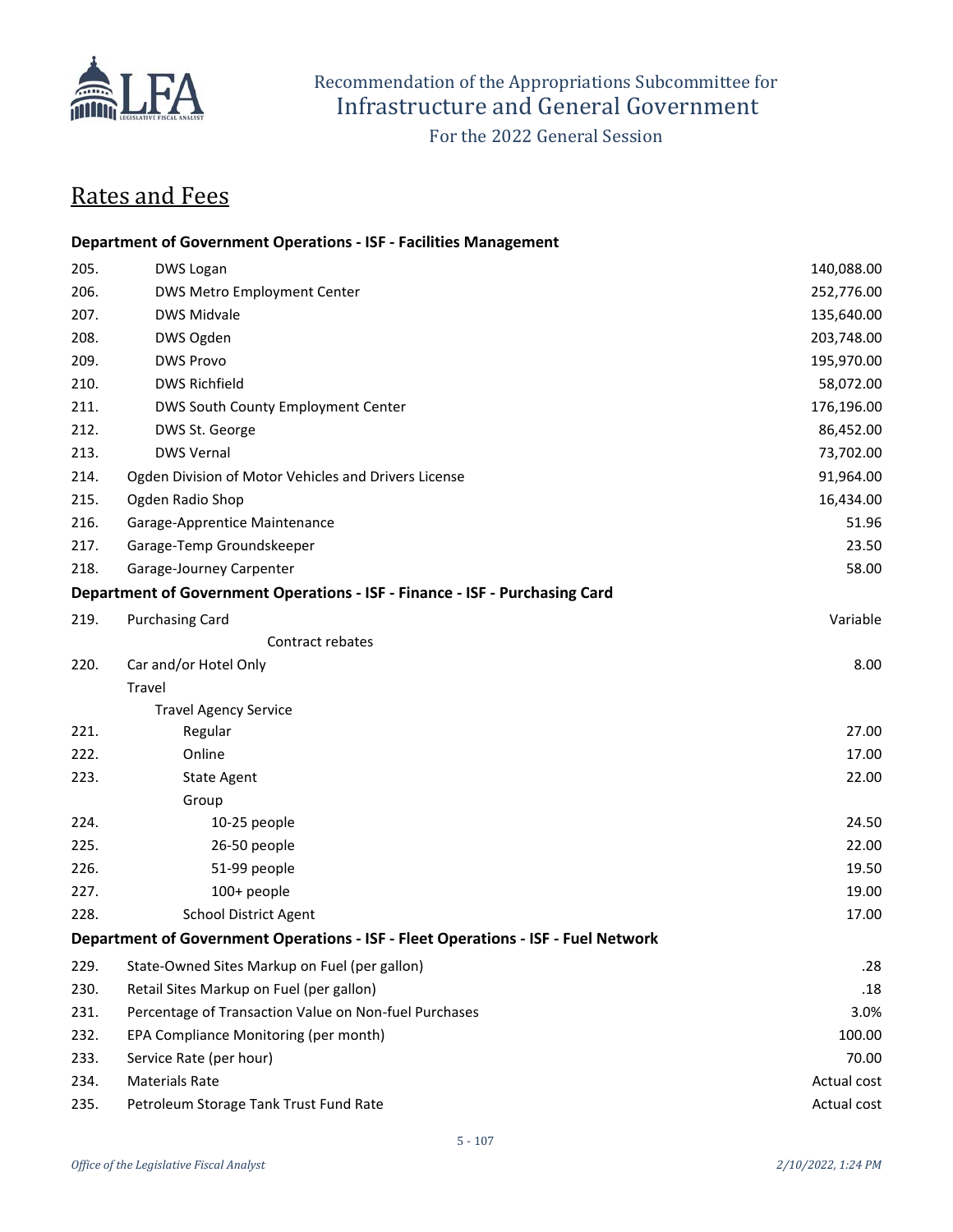

For the 2022 General Session

|      | Department of Government Operations - ISF - Fleet Operations - ISF - Fuel Network                                   |                    |
|------|---------------------------------------------------------------------------------------------------------------------|--------------------|
| 236. | CNG Maintenance and Depreciation (per gallon)                                                                       | 1.15               |
|      | Accounts receivable late fee                                                                                        |                    |
| 237. | Past 30 days                                                                                                        | 5% of balance      |
| 238. | Past 60 days                                                                                                        | 10% of balance     |
| 239. | Past 90 days                                                                                                        | 15% of balance     |
|      | Department of Government Operations - ISF - Fleet Operations - ISF - Motor Pool                                     |                    |
| 240. | <b>Telematics GPS tracking</b>                                                                                      | Actual cost        |
| 241. | <b>Commercial Equipment Rental</b>                                                                                  | Cost plus \$12 Fee |
| 242. | Administrative Fee for Do-Not Replace Vehicles (per Month)                                                          | 51.29              |
| 243. | Service Fee (per occurrence)                                                                                        | 12.00              |
| 244. | General MP Info Research Fee (per per hour)                                                                         |                    |
| 245. | Lost or Damaged Fuel/Maint Card Replacement Fee (per 2)                                                             | 2.00               |
| 246. | Vehicle Complaint Processing Fee (per 20)                                                                           | 20.00              |
| 247. | Operator Negligence and Vehicle Abuse Fees (per 0)                                                                  | 0.00               |
| 248. | Lease Rate (per month, per vehicle)                                                                                 | See formula        |
|      | Contract price divided by current life cycle.                                                                       |                    |
| 249. | Mileage                                                                                                             | See formula        |
|      | Maintenance and repair costs for a particular vehicle/use type,<br>divided by total miles for that vehicle/use type |                    |
| 250. | Fuel Pass-through                                                                                                   | Actual cost        |
| 251. | Equipment rate for Public Safety vehicles                                                                           | Actual cost        |
|      | <b>Additional Management</b>                                                                                        |                    |
| 252. | Daily Pool Rates - Actual Cost From Vendor Contract - Actual Cost                                                   | <b>Actual Cost</b> |
| 253. | Vehicle Service Center (per month each vehicle)                                                                     | 7.50               |
| 254. | Administrative Fee for Overhead                                                                                     | 42.00              |
| 255. | Management Information System (per month each vehicle)                                                              | 4.00               |
| 256. | Vehicle Feature and Miscellaneous Equipment Upgrade                                                                 | Actual cost        |
| 257. | Vehicle Class Differential Upgrade                                                                                  | Actual cost        |
| 258. | <b>Bad Odometer Research</b>                                                                                        | 50.00              |
|      | Operator fault                                                                                                      |                    |
| 259. | Vehicle Detail Cleaning Service                                                                                     | 40.00              |
| 260. | <b>Excessive Maintenance, Accessory Fee</b>                                                                         | Variable           |
|      | Accounts receivable late fee                                                                                        |                    |
| 261. | Past 30-days                                                                                                        | 5% of balance      |
| 262. | Past 60-days                                                                                                        | 10% of balance     |
| 263. | Past 90-days                                                                                                        | 15% of balance     |
| 264. | Accident deductible rate charged (per accident)                                                                     | Actual cost        |
| 265. | Operator negligence and vehicle abuse                                                                               | Variable           |
|      |                                                                                                                     |                    |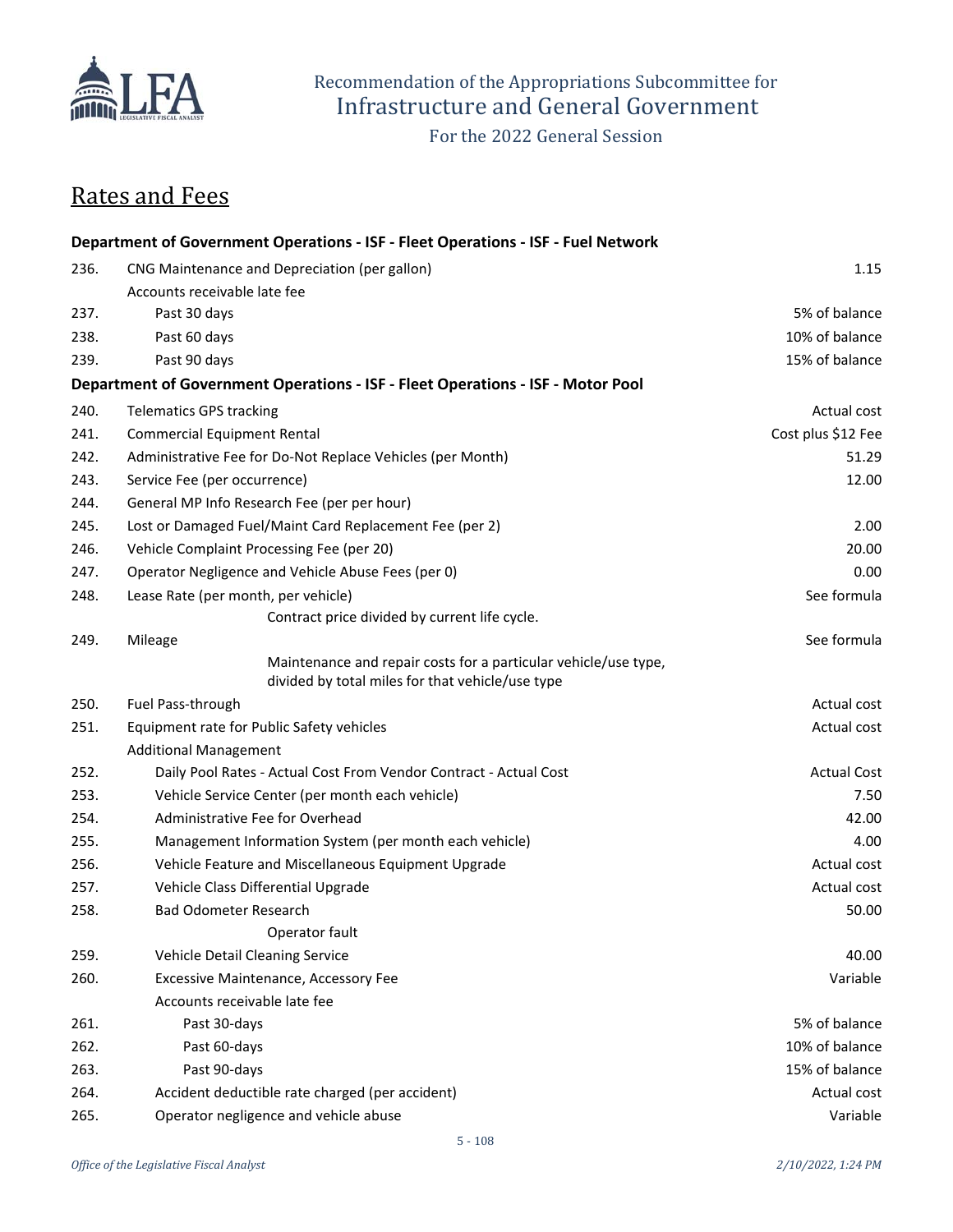

For the 2022 General Session

### Rates and Fees

|      | Department of Government Operations - ISF - Fleet Operations - ISF - Motor Pool                     |        |
|------|-----------------------------------------------------------------------------------------------------|--------|
|      | <b>Statutory Maintenance Non-Compliance</b>                                                         |        |
| 266. | 10 days late (per vehicle per month)                                                                | 100.00 |
| 267. | 20 days late (per vehicle per month)                                                                | 200.00 |
| 268. | 30+ days late (per vehicle per month)                                                               | 300.00 |
| 269. | Short Term Used Vehicle Lease                                                                       | 155.02 |
|      | Department of Government Operations - ISF - Fleet Operations - Transactions Group                   |        |
| 270. | Transactions Rate (per hour)                                                                        | 46.00  |
|      | Department of Government Operations - ISF - Purchasing and General Services - ISF - Central Mailing |        |
|      | <b>State Mail</b>                                                                                   |        |
|      | Courier                                                                                             |        |
| 271. | Courier - Zone 1                                                                                    | 2.26   |
| 272. | Courier - Zone 2                                                                                    | 3.88   |
| 273. | Courier - Zone 3                                                                                    | 8.04   |
| 274. | Courier - Zone 4                                                                                    | 9.70   |
| 275. | Courier - Zone 5                                                                                    | 14.35  |
| 276. | Courier - Zone 6                                                                                    | 17.79  |
| 277. | Courier - Zone 7                                                                                    | 21.73  |
| 278. | Courier - Zone 8                                                                                    | 26.42  |
| 279. | Courier - Zone 9                                                                                    | 28.49  |
| 280. | Courier - Zone 10                                                                                   | 33.22  |
| 281. | Courier - Zone 11                                                                                   | 36.02  |
| 282. | Courier - Zone 12                                                                                   | 39.87  |
|      | Production                                                                                          |        |
| 283. | Incoming OCR Sort                                                                                   | .103   |
| 284. | <b>Business Reply/Postage Due</b>                                                                   | .54    |
| 285. | Special Handling/Labor (per hour)                                                                   | 85.00  |
| 286. | Auto Fold                                                                                           | .024   |
| 287. | Label Generate                                                                                      | .155   |
| 288. | Label Apply                                                                                         | .15    |
| 289. | Auto Tab                                                                                            | .35    |
| 290. | Meter/Seal                                                                                          | .028   |
| 291. | <b>Optical Character Reader</b>                                                                     | .028   |
| 292. | <b>Additional Insert</b>                                                                            | .01    |
| 293. | Accountable Mail                                                                                    | 1.45   |
| 294. | Intelligent Inserting                                                                               | .033   |

#### **Department of Government Operations ‐ ISF ‐ Purchasing and General Services ‐ ISF ‐ Cooperative Contracting**

295. Cooperative Contracts Administrative Contracts Administrative Content Content Content Content Content Content Content Content Content Content Content Content Content Content Content Content Content Content Content Con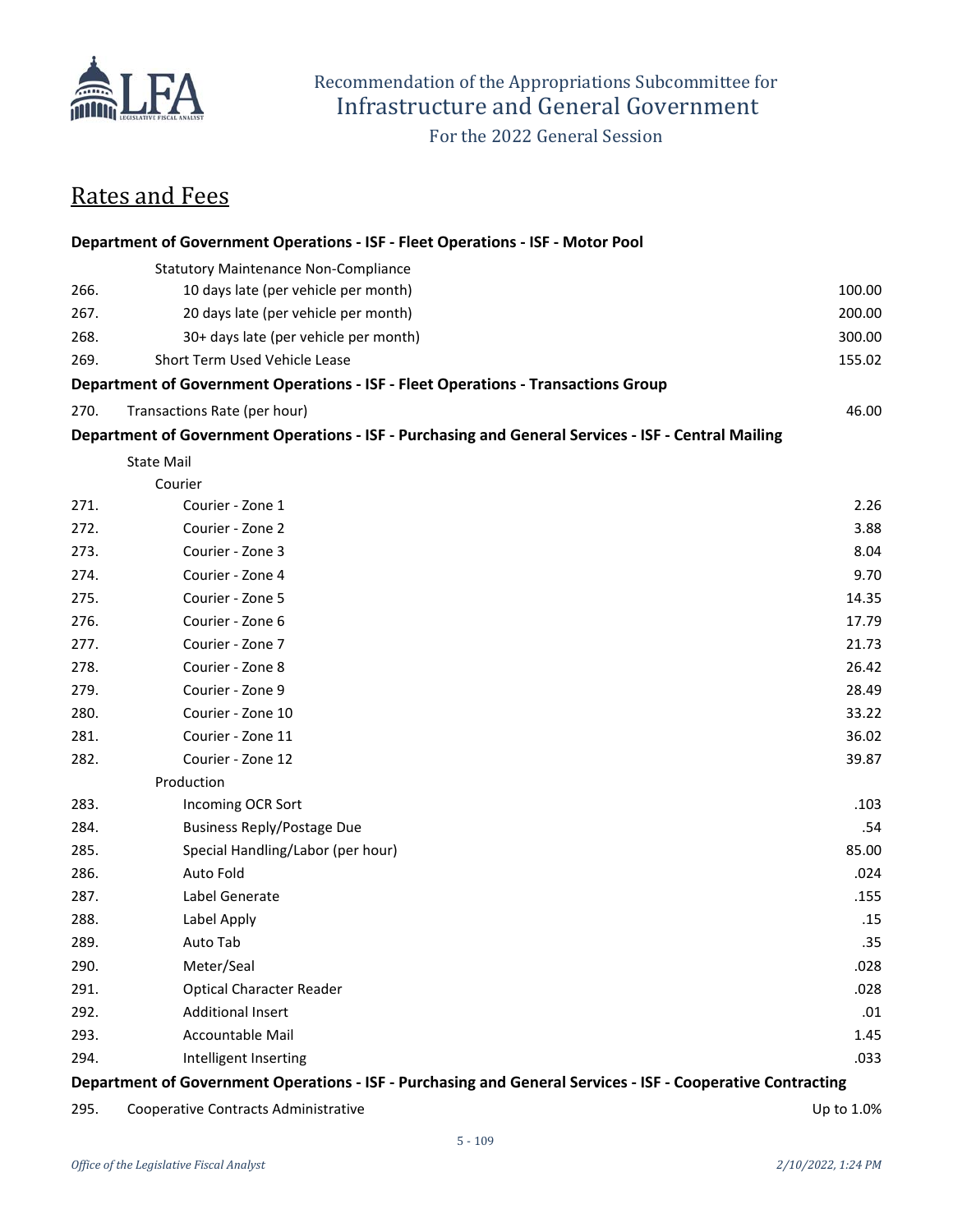

For the 2022 General Session

|      | Department of Government Operations - ISF - Purchasing and General Services - ISF - Federal Surplus Property   |                                                  |
|------|----------------------------------------------------------------------------------------------------------------|--------------------------------------------------|
|      | Surplus                                                                                                        |                                                  |
| 296. | Federal Shipping and handling charges                                                                          | See formula                                      |
|      | Not to exceed 20% of federal acquisition cost plus freight/shipping<br>charges                                 |                                                  |
|      | Accounts receivable late fees                                                                                  |                                                  |
| 297. | Past 30 days                                                                                                   | 5% of balance                                    |
| 298. | Past 60 days                                                                                                   | 10% of balance                                   |
|      | Department of Government Operations - ISF - Purchasing and General Services - ISF - Print Services             |                                                  |
| 299. | Contract Management (per impression)                                                                           | .005                                             |
| 300. | Self Service Copy Rates                                                                                        | .004                                             |
|      | Cost computed by: (Depreciation + Maintenance +<br>Supplies)/Impressions + copy multiplied impressions results |                                                  |
|      | Department of Government Operations - ISF - Purchasing and General Services - ISF - State Surplus Property     |                                                  |
|      | Surplus                                                                                                        |                                                  |
| 301. | Surcharge for use of a Financial Transaction Card                                                              | Up to $3%$                                       |
|      | Surcharge applies only to the amount charged to a financial<br>transaction card                                |                                                  |
| 302. | Online Sales Non-Vehicle                                                                                       | 50% of net proceeds                              |
|      | Miscellaneous Property Pick-up Process                                                                         |                                                  |
|      | <b>State Agencies</b>                                                                                          |                                                  |
| 303. | <b>Total Sales Proceeds</b>                                                                                    | See formula                                      |
|      | Less prorated rebate of retained earnings                                                                      |                                                  |
|      | Handheld Devices (PDAs and wireless phones)                                                                    |                                                  |
| 304. | Less than 1-Year Old                                                                                           | 75% of actual cost                               |
|      | \$30 minimum                                                                                                   |                                                  |
| 305. | 1 Year and Older                                                                                               | 50% of cost - \$30<br>minimum                    |
| 306. | <b>Unique Property Processing</b>                                                                              | Negotiated % of sales<br>price                   |
| 307. | Electronic/Hazardous Waste Recycling                                                                           | Actual cost                                      |
| 308. | Vehicles and Heavy Equipment                                                                                   | 6.5% of Net Sale Price<br>plus \$100 per Vehicle |
| 309. | <b>Default Auction Bids</b>                                                                                    | 10% of sales price                               |
| 310. | Labor (per hour)                                                                                               | 26.00                                            |
|      | Half hour minimum                                                                                              |                                                  |
| 311. | Copy Rates (per copy)                                                                                          | .10                                              |
| 312. | Semi Truck and Trailer Service (per mile)                                                                      | 1.08                                             |
| 313. | Two-ton Flat Bed Service (per mile)                                                                            | .61                                              |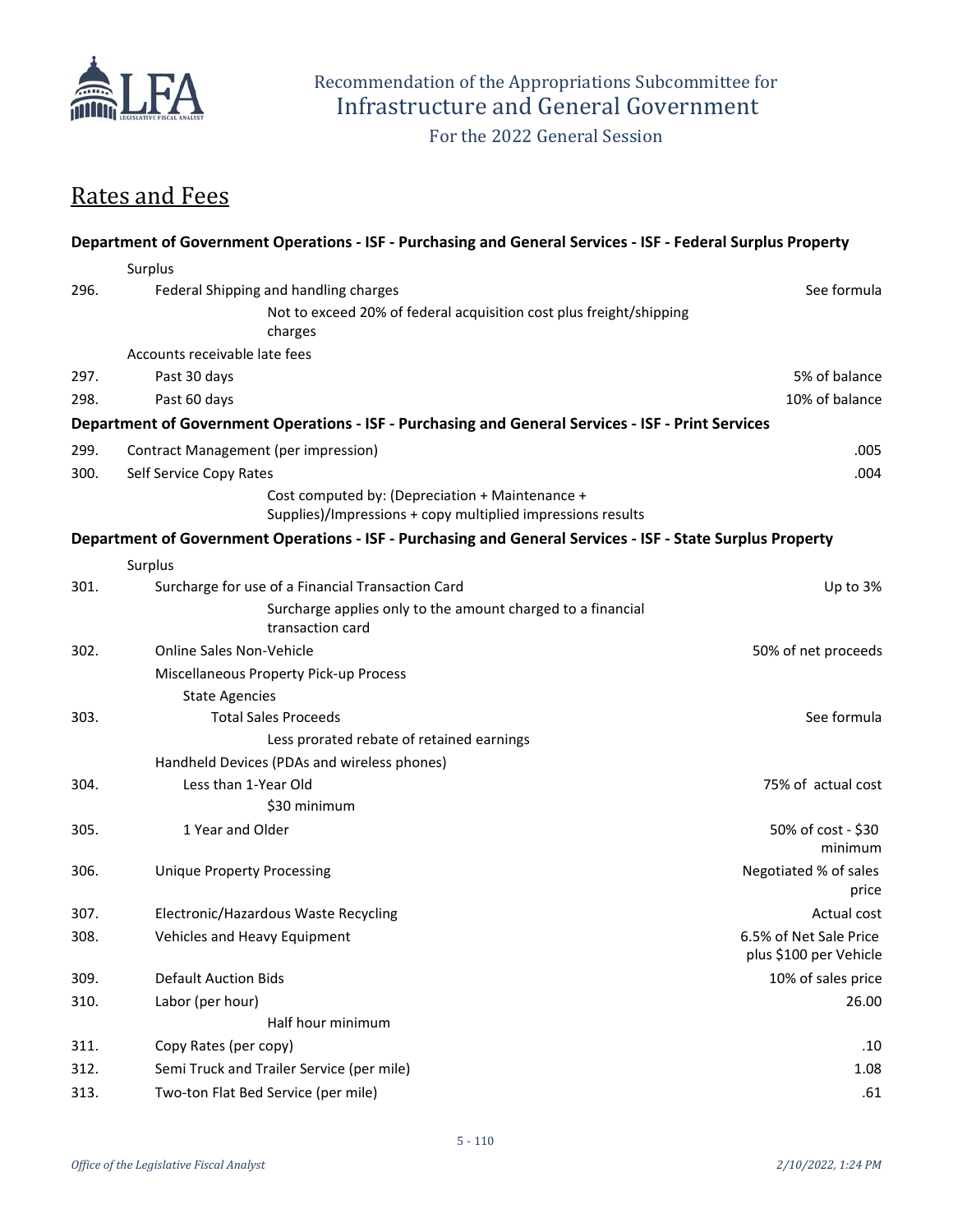

For the 2022 General Session

| Department of Government Operations - ISF - Purchasing and General Services - ISF - State Surplus Property |                                                                                                    |                        |
|------------------------------------------------------------------------------------------------------------|----------------------------------------------------------------------------------------------------|------------------------|
| 314.                                                                                                       | Forklift Service (per hour)                                                                        | 23.00                  |
|                                                                                                            | 4-6000 lbs                                                                                         |                        |
| 315.                                                                                                       | On-site sale away from Utah State Agency Surplus Property yard                                     | 7% of net sale price   |
|                                                                                                            | Storage                                                                                            |                        |
| 316.                                                                                                       | Building (per cubic foot per month)                                                                | .43                    |
| 317.                                                                                                       | Fenced lot (per square foot per month)                                                             | .23                    |
|                                                                                                            | Accounts receivable late fees                                                                      |                        |
| 318.                                                                                                       | Past 30 days                                                                                       | 5% of balance          |
| 319.                                                                                                       | Past 60 days                                                                                       | 10% of balance         |
|                                                                                                            | Department of Government Operations - ISF - Risk Management - ISF - Risk Management Administration |                        |
| 320.                                                                                                       | Specialized Lines of Coverage                                                                      | See Formula            |
|                                                                                                            | These are specialized lines of insurance outside of typical coverage<br>lines.                     |                        |
|                                                                                                            | The aviation fees are pass through costs direct from insurance<br>provider.                        |                        |
|                                                                                                            | Also shown are fees to host (administer) the enterprise learning<br>management system (Saba).      |                        |
|                                                                                                            | Aviation Insurance Premiums (pass through)                                                         |                        |
| 321.                                                                                                       | SG-10305 Dept of Public Safety                                                                     | 120,754.00             |
| 322.                                                                                                       | SG-10269 DNR Dept of Natural Resources                                                             | 23,825.00              |
| 323.                                                                                                       | SG-10151 Dept of Agriculture & Food                                                                | 13,523.00              |
| 324.                                                                                                       | SG-10350 DOT Dept of Transportation                                                                | 43,258.00              |
| 325.                                                                                                       | HE-10364 Utah State University                                                                     | 353,039.00             |
| 326.                                                                                                       | HE-10365 Utah Valley University                                                                    | 176,406.00             |
|                                                                                                            | <b>Commercial Auto</b>                                                                             |                        |
| 327.                                                                                                       | Some Universities and State Agencies                                                               | 140,399.00             |
|                                                                                                            | <b>Cyber Liability</b>                                                                             |                        |
| 328.                                                                                                       | SG-10341 DGO Technology Services DTS                                                               | 415,228.00             |
| 329.                                                                                                       | <b>School Districts</b>                                                                            | 240,479.00             |
|                                                                                                            | Learning Management System                                                                         |                        |
| 330.                                                                                                       | Learning Management System - Enterprise Rate (per Hour)                                            | 55.00                  |
| 331.                                                                                                       | Learning Management System - Garage Rate (per Hour)                                                | 55.00                  |
|                                                                                                            | Department of Government Operations - ISF - Risk Management - ISF - Workers' Compensation          |                        |
|                                                                                                            | <b>Workers Compensation Premiums</b>                                                               |                        |
| 332.                                                                                                       | Aviation Crews (per '\$100 wages)                                                                  | 1.60% per \$100 wages  |
| 333.                                                                                                       | Aviation Pilots (per '\$100 wages)                                                                 | \$3.37 per \$100 wages |
| 334.                                                                                                       | Helicopter Pilots (per '\$100 wages)                                                               | \$1.53 per \$100 wages |
| 335.                                                                                                       | <b>Road Construction Crews</b>                                                                     | 1.60% per \$100 wages  |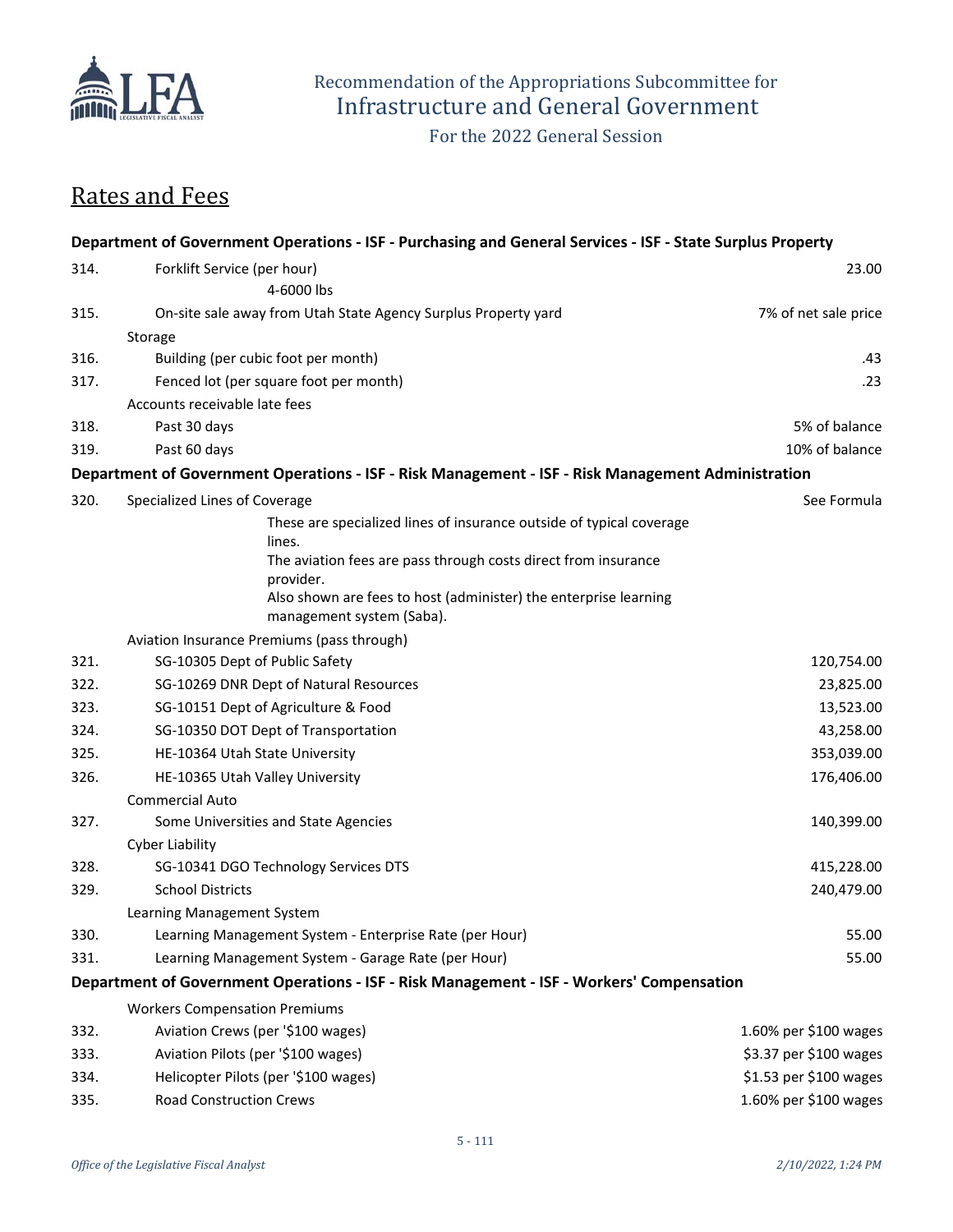

For the 2022 General Session

| Department of Government Operations - ISF - Risk Management - ISF - Workers' Compensation |                                                                                                           |                       |
|-------------------------------------------------------------------------------------------|-----------------------------------------------------------------------------------------------------------|-----------------------|
| 336.                                                                                      | <b>State Workers</b>                                                                                      | 0.61% per \$100 wages |
|                                                                                           | Department of Government Operations - ISF - Risk Management - Risk Management - Auto                      |                       |
|                                                                                           | Auto Property Damage (APD) Premium Methodology                                                            |                       |
| 337.                                                                                      | <b>APD Premiums</b>                                                                                       | See below             |
|                                                                                           | Exposure data (vehicles) and loss history are provided to an actuary,<br>who proposes rates listed below. |                       |
| 338.                                                                                      | HE-10356 UCAT-Uintah Basin ATC                                                                            | 4,800.00              |
|                                                                                           | Auto Property Damage (APD) Premium Methodology                                                            |                       |
| 339.                                                                                      | Standard Deductible (per incident)                                                                        | 1,500.00              |
|                                                                                           | Currently applying a \$1,000.00 deductible                                                                |                       |
|                                                                                           | APD Premiums: Charter Schools                                                                             |                       |
| 340.                                                                                      | CS-10155 American Leadership Academy                                                                      | 1,490.00              |
| 341.                                                                                      | CS-10164 C S Lewis Academy Charter School                                                                 | 880.00                |
| 342.                                                                                      | CS-10310 Canyon Grove Academy                                                                             | 760.00                |
| 343.                                                                                      | CS-10178 City Academy                                                                                     | 270.00                |
| 344.                                                                                      | CS-10201 East Hollywood High School                                                                       | 340.00                |
| 345.                                                                                      | CS-10209 Fast Forward Charter                                                                             | 230.00                |
| 346.                                                                                      | CS-10117 Franklin Discovery Academy                                                                       | 270.00                |
| 347.                                                                                      | CS-10225 Guadalupe School                                                                                 | 1,150.00              |
| 348.                                                                                      | CS-10238 Itineris Early College High School                                                               | 150.00                |
| 349.                                                                                      | CS-10245 Karl G Maeser Preparatory Academy                                                                | 960.00                |
| 350.                                                                                      | CS-10258 Merit College Preparatory Academy                                                                | 880.00                |
| 351.                                                                                      | CS-10287 Northern Utah Academy For Math Engr & Science                                                    | 500.00                |
| 352.                                                                                      | CS-10300 Pinnacle Canyon Academy                                                                          | 3,320.00              |
| 353.                                                                                      | CS-10302 Providence Hall Charter School                                                                   | 2,060.00              |
| 354.                                                                                      | CS-10134 Real Salt Lake Academy                                                                           | 800.00                |
| 355.                                                                                      | CS-10459 Salt Lake Charter School                                                                         | 530.00                |
| 356.                                                                                      | CS-10321 Salt Lake School For The Performing Arts                                                         | 1,070.00              |
| 357.                                                                                      | CS-10328 Soldier Hollow Charter School                                                                    | 270.00                |
| 358.                                                                                      | CS-10337 Success Academy - Iron                                                                           | 310.00                |
| 359.                                                                                      | CS-10362 Utah County Academy Of Sciences                                                                  | 150.00                |
| 360.                                                                                      | CS-10469 Utah Military Academy                                                                            | 2,710.00              |
| 361.                                                                                      | CS-10437 Valley Academy                                                                                   | 3,210.00              |
| 362.                                                                                      | CS-10102 Vanguard Charter School                                                                          | 530.00                |
| 363.                                                                                      | CS-10368 Vista At Entrada School For Performing Arts And Technology                                       | 610.00                |
| 364.                                                                                      | CS-10369 Walden School Of Liberal Arts                                                                    | 80.00                 |
|                                                                                           | APD Premiums: Higher Education                                                                            |                       |
| 365.                                                                                      | HE-10197 Dixie State University                                                                           | 12,940.00             |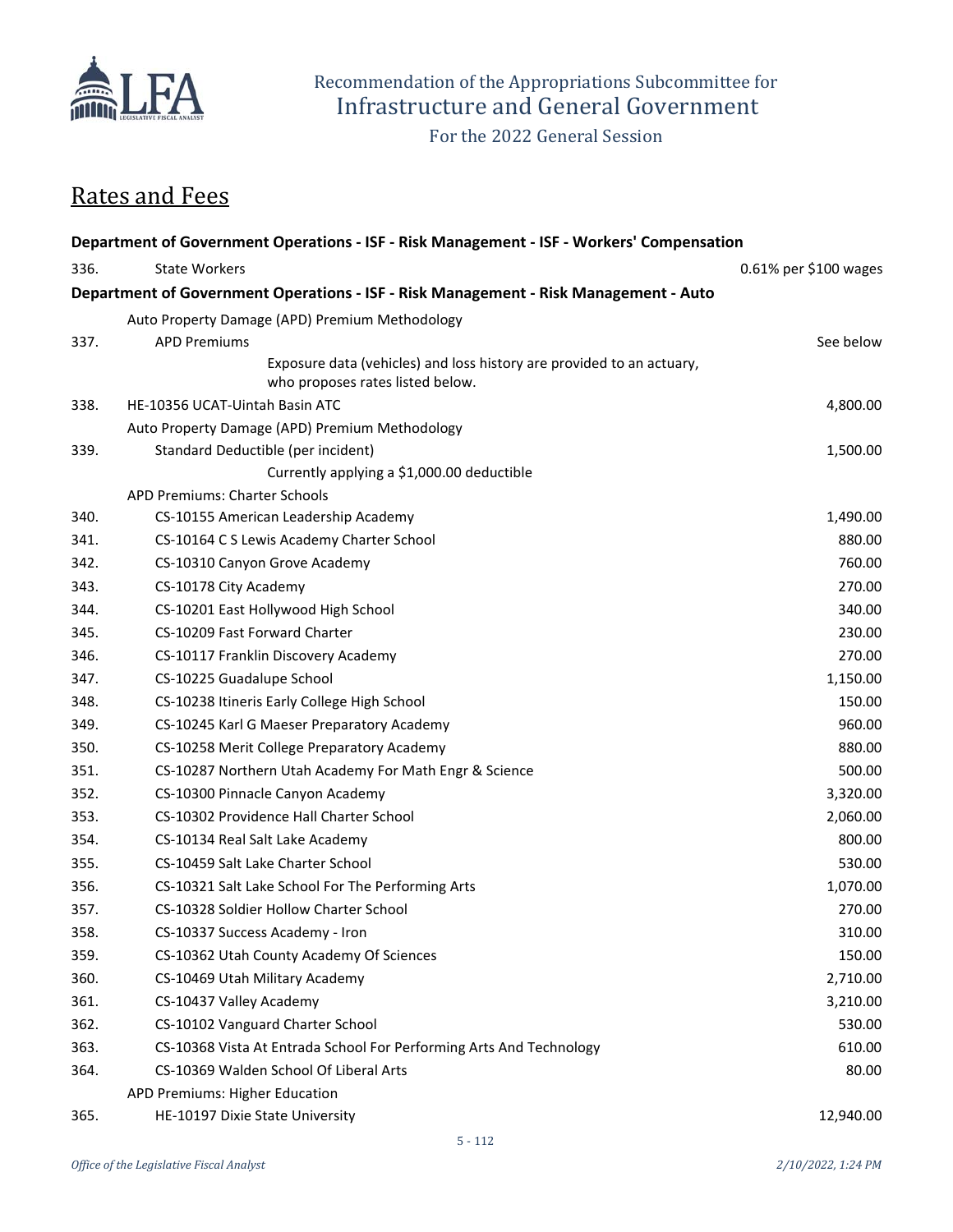

For the 2022 General Session

|      | Department of Government Operations - ISF - Risk Management - Risk Management - Auto |            |
|------|--------------------------------------------------------------------------------------|------------|
| 366. | HE-10318 Salt Lake Community College                                                 | 26,380.00  |
| 367. | HE-10326 Snow College                                                                | 6,900.00   |
| 368. | HE-10333 Southern Utah University                                                    | 19,710.00  |
| 369. | HE-10163 UCAT-Bridgerland ATC                                                        | 7,490.00   |
| 370. | HE-10192 UCAT-Davis ATC                                                              | 2,750.00   |
| 371. | HE-10196 UCAT-Dixie ATC                                                              | 4,200.00   |
| 372. | HE-10263 UCAT-Mountainland ATC                                                       | 3,520.00   |
| 373. | HE-10292 UCAT-Ogden/Weber ATC                                                        | 1,950.00   |
| 374. | HE-10334 UCAT-Southwest ATC                                                          | 3,020.00   |
| 375. | HE-10348 UCAT-Tooele ATC                                                             | 1,860.00   |
| 376. | HE-10358 University of Utah                                                          | 1,710.00   |
| 377. | HE-10364 Utah State University                                                       | 84,680.00  |
| 378. | HE-10365 Utah Valley University                                                      | 30,720.00  |
| 379. | HE-10375 Weber State University                                                      | 24,320.00  |
|      | APD Premiums: Independent Agencies                                                   |            |
| 380. | OT-10228 Heber Valley Railroad                                                       | 710.00     |
| 381. | OT-10363 Utah State FairPark                                                         | 1,110.00   |
|      | <b>APD Premiums: School Districts</b>                                                |            |
| 382. | SD-10154 Alpine School District                                                      | 166,150.00 |
| 383. | SD-10159 Beaver School District                                                      | 7,570.00   |
| 384. | SD-10161 Box Elder School District                                                   | 41,300.00  |
| 385. | SD-10166 Cache School District                                                       | 41,050.00  |
| 386. | SD-10168 Canyons School District                                                     | 61,600.00  |
| 387. | SD-10170 Carbon School District                                                      | 13,030.00  |
| 388. | SD-10172 Central Utah Educational Services                                           | 80.00      |
| 389. | SD-10190 Daggett School District                                                     | 4,200.00   |
| 390. | SD-10194 Davis School District                                                       | 134,470.00 |
| 391. | SD-10199 Duchesne School District                                                    | 22,490.00  |
| 392. | SD-10204 Emery County School District                                                | 12,220.00  |
| 393. | SD-10212 Garfield School District                                                    | 7,290.00   |
| 394. | SD-10223 Grand School District                                                       | 5,790.00   |
| 395. | SD-10224 Granite School District                                                     | 112,280.00 |
| 396. | SD-10237 Iron School District                                                        | 27,940.00  |
| 397. | SD-10240 Jordan School District                                                      | 87,370.00  |
| 398. | SD-10241 Juab School District                                                        | 8,070.00   |
| 399. | SD-10244 Kane School District                                                        | 7,800.00   |
| 400. | SD-10255 Logan City School District                                                  | 2,810.00   |
| 401. | SD-10259 Millard School District                                                     | 12,620.00  |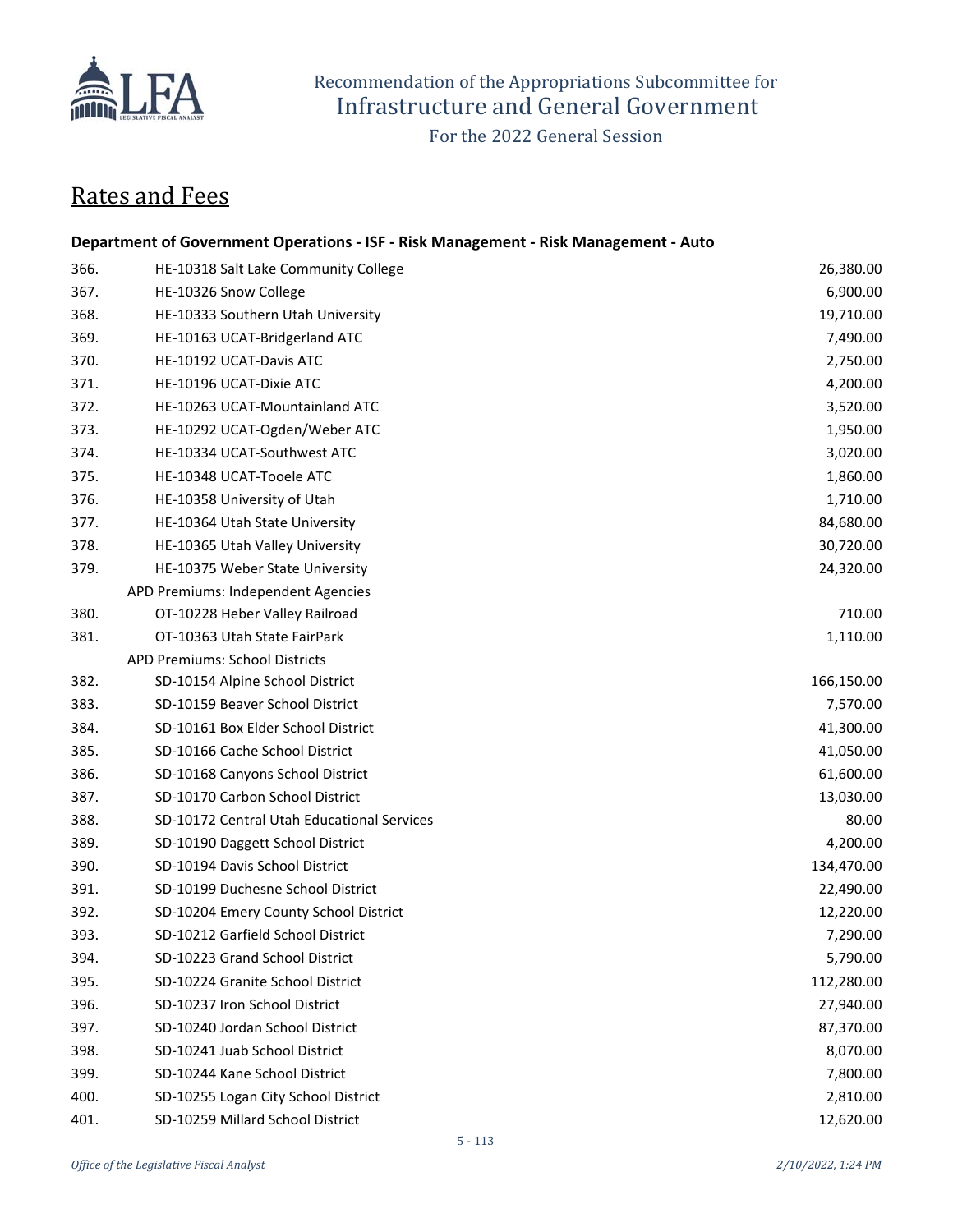

For the 2022 General Session

|      | Department of Government Operations - ISF - Risk Management - Risk Management - Auto |            |
|------|--------------------------------------------------------------------------------------|------------|
| 402. | SD-10262 Morgan School District                                                      | 8,960.00   |
| 403. | SD-10265 Murray School District                                                      | 8,460.00   |
| 404. | SD-10280 Nebo School District                                                        | 57,830.00  |
| 405. | SD-10283 North Sanpete School District                                               | 8,870.00   |
| 406. | SD-10285 North Summit School District                                                | 4,720.00   |
| 407. | SD-10286 Northeastern Utah Education Services                                        | 380.00     |
| 408. | SD-10290 Ogden City School District                                                  | 6,280.00   |
| 409. | SD-10298 Park City School District                                                   | 9,770.00   |
| 410. | SD-10301 Piute School District                                                       | 4,300.00   |
| 411. | SD-10303 Provo School District                                                       | 20,110.00  |
| 412. | SD-10315 Rich School District                                                        | 4,220.00   |
| 413. | SD-10319 Salt Lake School District                                                   | 44,030.00  |
| 414. | SD-10322 San Juan School District                                                    | 25,250.00  |
| 415. | SD-10325 Sevier School District                                                      | 17,460.00  |
| 416. | SD-10329 South Sanpete School District                                               | 9,570.00   |
| 417. | SD-10330 South Summit School District                                                | 6,890.00   |
| 418. | SD-10332 Southeastern Educational Center                                             | 80.00      |
| 419. | SD-10335 Southwest Educational Developmental Center                                  | 670.00     |
| 420. | SD-10347 Tintic School District                                                      | 2,030.00   |
| 421. | SD-10349 Tooele School District                                                      | 29,490.00  |
| 422. | SD-10357 Uintah School District                                                      | 22,900.00  |
| 423. | SD-10371 Wasatch County School District                                              | 16,480.00  |
| 424. | SD-10372 Washington County School District                                           | 49,940.00  |
| 425. | SD-10373 Wayne School District                                                       | 3,530.00   |
| 426. | SD-10374 Weber School District                                                       | 53,440.00  |
|      | APD Premiums: State Agencies                                                         |            |
| 427. | SG-10156 Attorney General                                                            | 11,220.00  |
| 428. | SG-10297 Board of Pardons & Parole                                                   | 1,100.00   |
| 429. | SG-10181 DCCE Department of Cultural & Community Engagement                          | 2,040.00   |
| 430. | SG-10184 DCCE State Library                                                          | 6,090.00   |
| 431. | SG-10151 Dept of Agriculture & Food                                                  | 32,030.00  |
| 432. | SG-10152 Dept of Alcoholic Beverage Control                                          | 1,950.00   |
| 433. | SG-10180 Dept of Commerce                                                            | 4,880.00   |
| 434. | SG-10207 Dept of Environmental Quality                                               | 4,600.00   |
| 435. | SG-10227 Dept of Health                                                              | 10,070.00  |
| 436. | SG-10235 Dept of Insurance                                                           | 3,070.00   |
| 437. | SG-10305 Dept of Public Safety                                                       | 425,710.00 |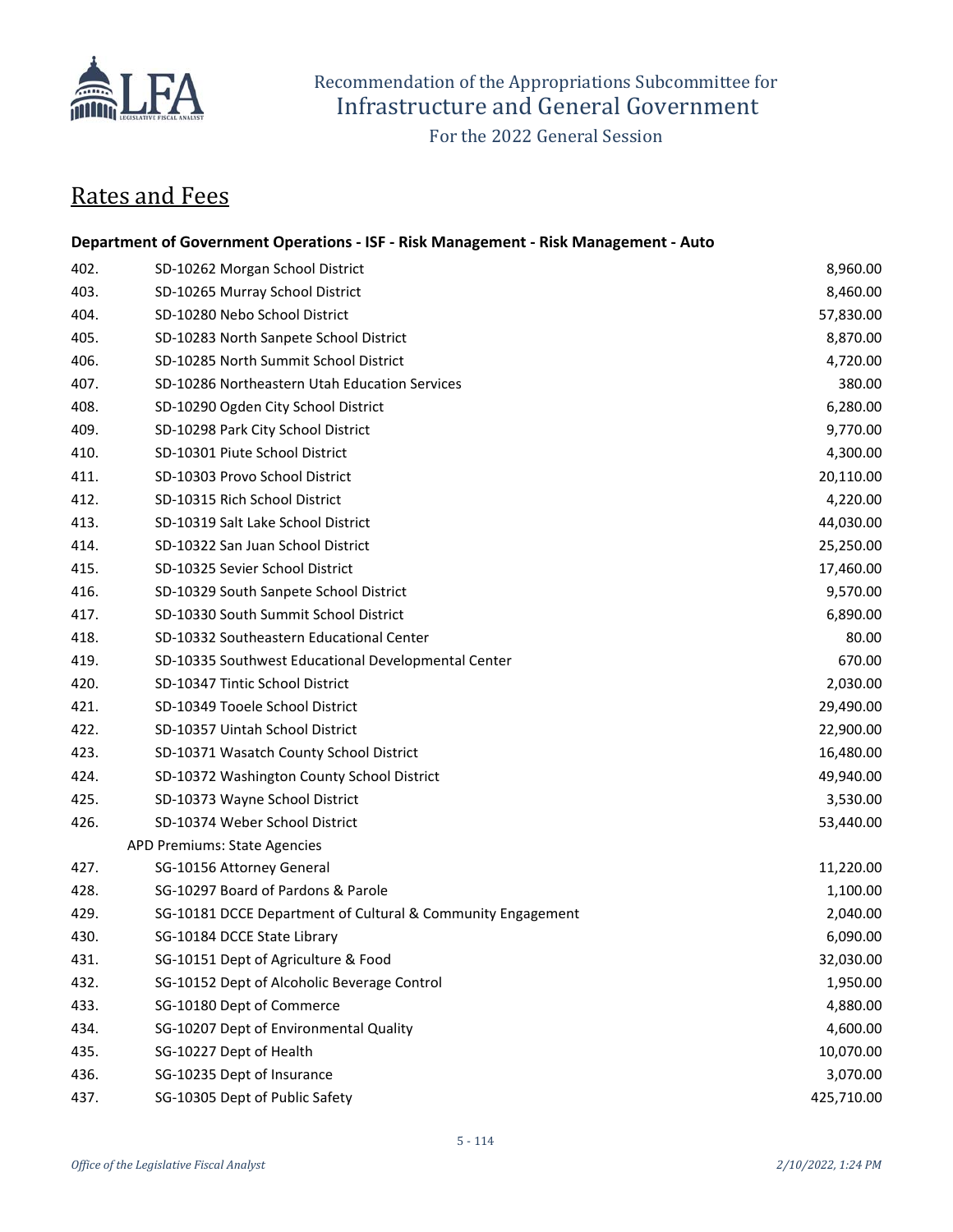

For the 2022 General Session

|      | Department of Government Operations - ISF - Risk Management - Risk Management - Auto |            |  |  |
|------|--------------------------------------------------------------------------------------|------------|--|--|
| 438. | SG-10367 Dept of Veterans' & Military Affairs                                        | 4,600.00   |  |  |
| 439. | SG-10376 Dept of Workforce Services                                                  | 28,700.00  |  |  |
| 440. | SG-10145 DGO FCM Facilities Management ISF                                           | 23,510.00  |  |  |
| 441. | SG-10147 DGO FLT Fleet Operations                                                    | 28,190.00  |  |  |
| 442. | SG-10149 DGO PUR Purchasing                                                          | 250.00     |  |  |
| 443. | SG-10150 DGO RM Risk Management                                                      | 960.00     |  |  |
| 444. | SG-10341 DGO Technology Services DTS                                                 | 5,160.00   |  |  |
| 445. | SG-10233 DHS Dept of Human Services                                                  | 101,890.00 |  |  |
| 446. | SG-10269 DNR Dept of Natural Resources                                               | 116,520.00 |  |  |
| 447. | SG-10276 DNR DWR Wildlife                                                            | 4,610.00   |  |  |
| 448. | SG-10270 DNR Forestry, Fire, & State Lands                                           | 420.00     |  |  |
| 449. | SG-10271 DNR OGM Oil, Gas and Mining                                                 | 3,290.00   |  |  |
| 450. | SG-10272 DNR Parks & Recreation                                                      | 36,770.00  |  |  |
| 451. | SG-10188 DOC AP&P Administration                                                     | 75,490.00  |  |  |
| 452. | SG-10186 DOC Central Utah Corr Facility                                              | 8,570.00   |  |  |
| 453. | SG-10187 DOC Dept of Corrections                                                     | 57,670.00  |  |  |
| 454. | SG-10350 DOT Dept of Transportation                                                  | 174,510.00 |  |  |
| 455. | SG-10307 DPS UHP Utah Highway Patrol                                                 | 620.00     |  |  |
| 456. | SG-10217 Gov Comm Criminal & Juvenile Justice                                        | 180.00     |  |  |
| 457. | SG-10216 Governor's Office                                                           | 540.00     |  |  |
| 458. | SG-10219 Governor's Office of Economic Opportunity                                   | 3,390.00   |  |  |
| 459. | SG-10476 Governor's Office of Energy                                                 | 180.00     |  |  |
| 460. | SG-10189 Judicial Branch                                                             | 28,770.00  |  |  |
| 461. | SG-10246 Labor Commission                                                            | 6,600.00   |  |  |
| 462. | SG-10277 Navajo Trust Administration                                                 | 1,910.00   |  |  |
| 463. | SG-10304 Public Lands Policy Coordination Office                                     | 720.00     |  |  |
| 464. | SG-10354 School & Institutional Trust Lands Admin                                    | 3,340.00   |  |  |
| 465. | SG-10353 State Treasurer                                                             | 180.00     |  |  |
| 466. | SG-10340 Tax Commission                                                              | 12,720.00  |  |  |
| 467. | SG-10313 Utah Board of Higher Education                                              | 360.00     |  |  |
| 468. | SG-10361 Utah Communications Authority                                               | 4,050.00   |  |  |
| 469. | SG-10266 Utah National Guard                                                         | 9,930.00   |  |  |
| 470. | SG-10157 Utah State Auditor                                                          | 360.00     |  |  |
| 471. | SG-10203 Utah State Board of Education                                               | 14,840.00  |  |  |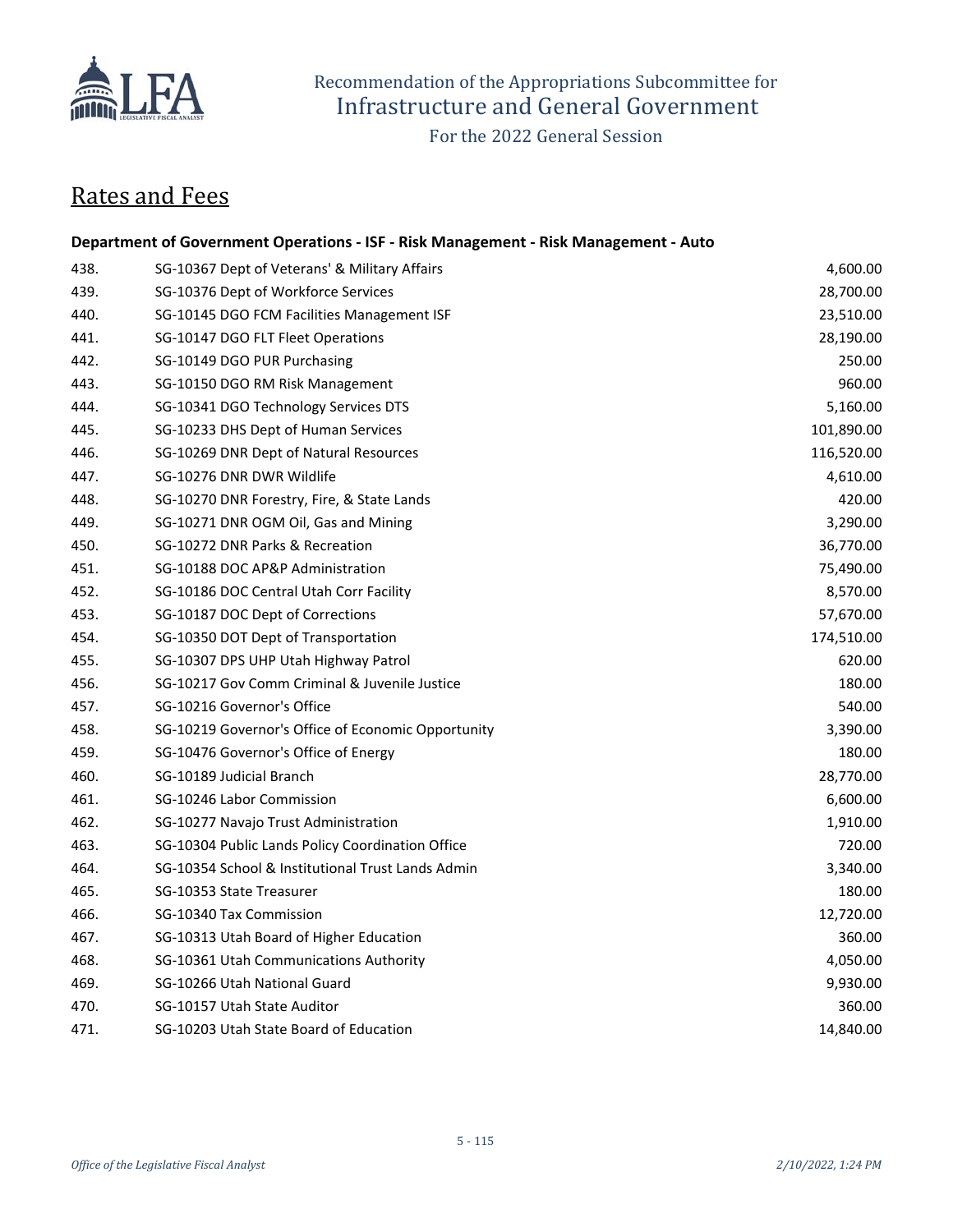

For the 2022 General Session

|      | Department of Government Operations - ISF - Risk Management - Risk Management - Liability                               |           |
|------|-------------------------------------------------------------------------------------------------------------------------|-----------|
|      | Liability Premium Methodology                                                                                           |           |
| 472. | <b>Liability Premiums</b>                                                                                               | 1.00      |
|      | Exposure data and loss history are provided to an actuary, who<br>proposes rates. Penalties shown below may also apply. |           |
| 473. | Charter School-Existing school Liability rate (per Student)                                                             |           |
| 474. | Charter School Pre-opening Liability Coverage (per School)                                                              | 1,000.00  |
|      | For newly-formed Charter Schools                                                                                        |           |
|      | Liability Premiums: Charter Schools                                                                                     |           |
| 475. | CS-10140 Academy for Math, Engineering, & Science                                                                       | 6,030.00  |
| 476. | CS-10155 American Leadership Academy                                                                                    | 19,540.00 |
| 477. | CS-10160 Beehive Science & Technology Academy                                                                           | 3,950.00  |
| 478. | CS-10126 Bonneville Academy                                                                                             | 6,190.00  |
| 479. | CS-10164 C S Lewis Academy Charter School                                                                               | 3,210.00  |
| 480. | CS-10310 Canyon Grove Academy                                                                                           | 7,740.00  |
| 481. | CS-10471 Career Path High                                                                                               | 2,510.00  |
| 482. | CS-10127 Center For Creativity Innovation and Discovery                                                                 | 5,180.00  |
| 483. | CS-10177 Channing Hall                                                                                                  | 6,850.00  |
| 484. | CS-10178 City Academy                                                                                                   | 1,590.00  |
| 485. | CS-10201 East Hollywood High School                                                                                     | 2,960.00  |
| 486. | CS-10208 Excelsior Academy Charter School                                                                               | 17,000.00 |
| 487. | CS-10209 Fast Forward Charter                                                                                           | 3,070.00  |
| 488. | CS-10117 Franklin Discovery Academy                                                                                     | 8,090.00  |
| 489. | CS-10213 Gateway Preparatory Academy                                                                                    | 8,200.00  |
| 490. | CS-10215 Good Foundations Charter School                                                                                | 4,680.00  |
| 491. | CS-10225 Guadalupe School                                                                                               | 3,060.00  |
| 492. | CS-10119 Ignite Entrepreneurship Academy                                                                                | 7,510.00  |
| 493. | CS-10236 Intech Collegiate High School                                                                                  | 2,740.00  |
| 494. | CS-10238 Itineris Early College High School                                                                             | 4,790.00  |
| 495. | CS-10239 John Hancock Foundation                                                                                        | 2,420.00  |
| 496. | CS-10245 Karl G Maeser Preparatory Academy                                                                              | 7,960.00  |
| 497. | CS-10247 Lakeview Academy                                                                                               | 11,790.00 |
| 498. | CS-10258 Merit College Preparatory Academy                                                                              | 5,080.00  |
| 499. | CS-10260 Moab Charter School                                                                                            | 1,270.00  |
| 500. | CS-10294 Mountain Heights Academy                                                                                       | 16,970.00 |
| 501. | CS-10264 Mountainville Academy                                                                                          | 7,970.00  |
| 502. | CS-10278 Navigator Pointe Charter School                                                                                | 5,570.00  |
| 503. | CS-10281 Noah Webster Academy                                                                                           | 6,350.00  |
| 504. | CS-10284 North Star Academy                                                                                             | 6,740.00  |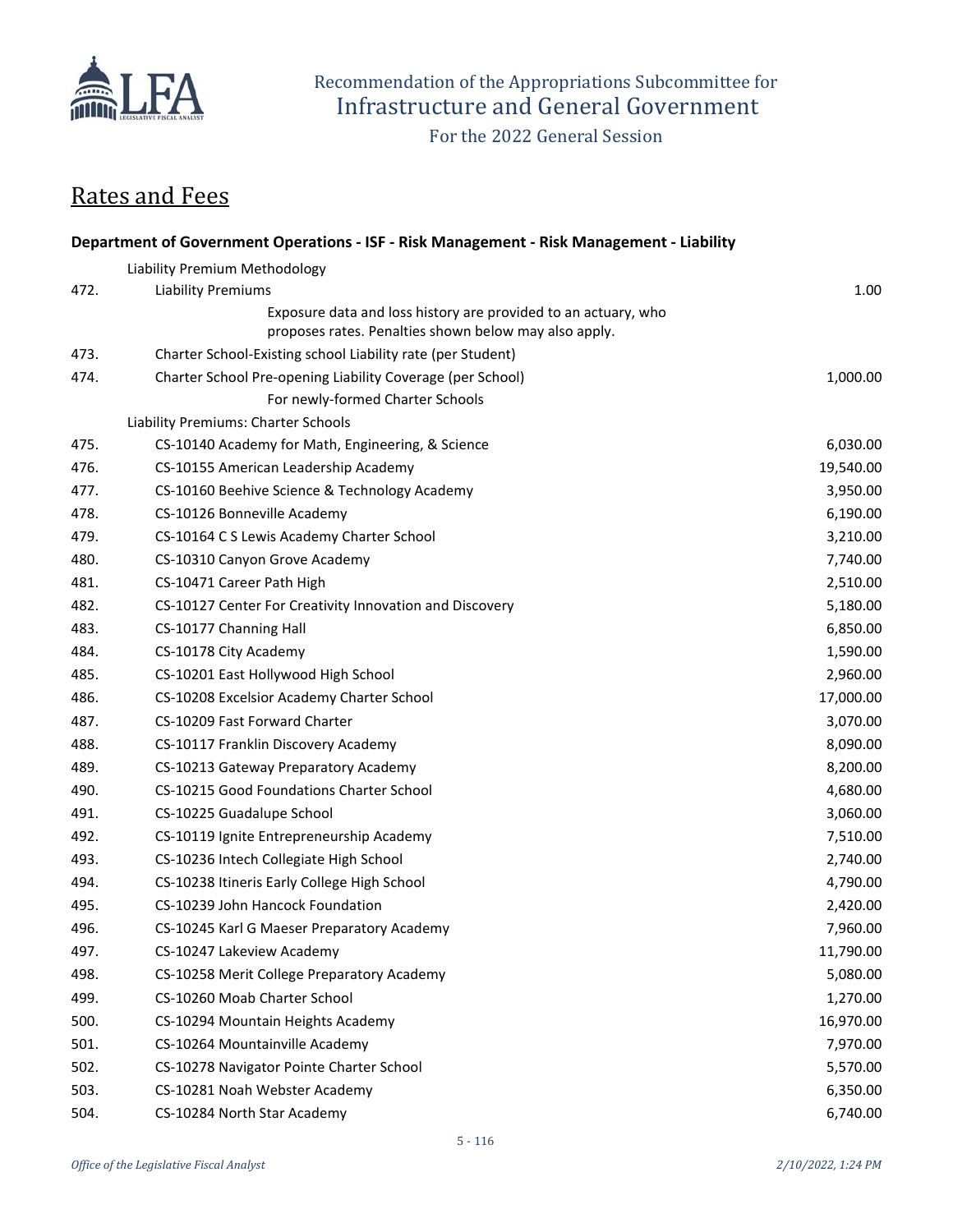

For the 2022 General Session

|      | Department of Government Operations - ISF - Risk Management - Risk Management - Liability |            |
|------|-------------------------------------------------------------------------------------------|------------|
| 505. | CS-10287 Northern Utah Academy For Math Engr & Science                                    | 15,720.00  |
| 506. | CS-10289 Odyssey Charter School                                                           | 4,020.00   |
| 507. | CS-10300 Pinnacle Canyon Academy                                                          | 4,340.00   |
| 508. | CS-10302 Providence Hall Charter School                                                   | 25,920.00  |
| 509. | CS-10311 Quest Academy Charter School                                                     | 12,470.00  |
| 510. | CS-10312 Reagan Academy                                                                   | 7,710.00   |
| 511. | CS-10134 Real Salt Lake Academy                                                           | 5,430.00   |
| 512. | CS-10314 Renaissance Academy                                                              | 9,610.00   |
| 513. | CS-10317 Salt Lake Arts Academy                                                           | 5,180.00   |
| 514. | CS-10459 Salt Lake Charter School                                                         | 3,940.00   |
| 515. | CS-10321 Salt Lake School For The Performing Arts                                         | 2,480.00   |
| 516. | CS-10466 Scholar Academy                                                                  | 9,040.00   |
| 517. | CS-10328 Soldier Hollow Charter School                                                    | 3,430.00   |
| 518. | CS-10118 St George Academy                                                                | 4,210.00   |
| 519. | CS-10338 Success Academy - Washington                                                     | 6,250.00   |
| 520. | CS-10343 The Ranches Academy Charter School                                               | 4,710.00   |
| 521. | CS-10362 Utah County Academy Of Sciences                                                  | 8,990.00   |
| 522. | CS-10447 Utah International Charter School                                                | 2,630.00   |
| 523. | CS-10469 Utah Military Academy                                                            | 10,920.00  |
| 524. | CS-10437 Valley Academy                                                                   | 6,630.00   |
| 525. | CS-10102 Vanguard Charter School                                                          | 5,810.00   |
| 526. | CS-10366 Venture Academy Charter                                                          | 9,130.00   |
| 527. | CS-10368 Vista At Entrada School For Performing Arts And Technology                       | 13,570.00  |
| 528. | CS-10369 Walden School Of Liberal Arts                                                    | 5,850.00   |
| 529. | CS-10116 Wallace Stegner Academy                                                          | 10,500.00  |
| 530. | CS-10370 Wasatch Peak Academy                                                             | 6,060.00   |
| 531. | CS-10472 Weber State University Charter Academy                                           | 390.00     |
| 532. | CS-10465 Winter Sports School                                                             | 1,380.00   |
|      | Liability Premiums: Higher Education                                                      |            |
| 533. | HE-10197 Dixie State University                                                           | 296,440.00 |
| 534. | HE-10318 Salt Lake Community College                                                      | 381,160.00 |
| 535. | HE-10326 Snow College                                                                     | 99,080.00  |
| 536. | HE-10333 Southern Utah University                                                         | 238,460.00 |
| 537. | HE-10163 UCAT-Bridgerland ATC                                                             | 43,400.00  |
| 538. | HE-10192 UCAT-Davis ATC                                                                   | 45,030.00  |
| 539. | HE-10196 UCAT-Dixie ATC                                                                   | 34,700.00  |
| 540. | HE-10263 UCAT-Mountainland ATC                                                            | 44,940.00  |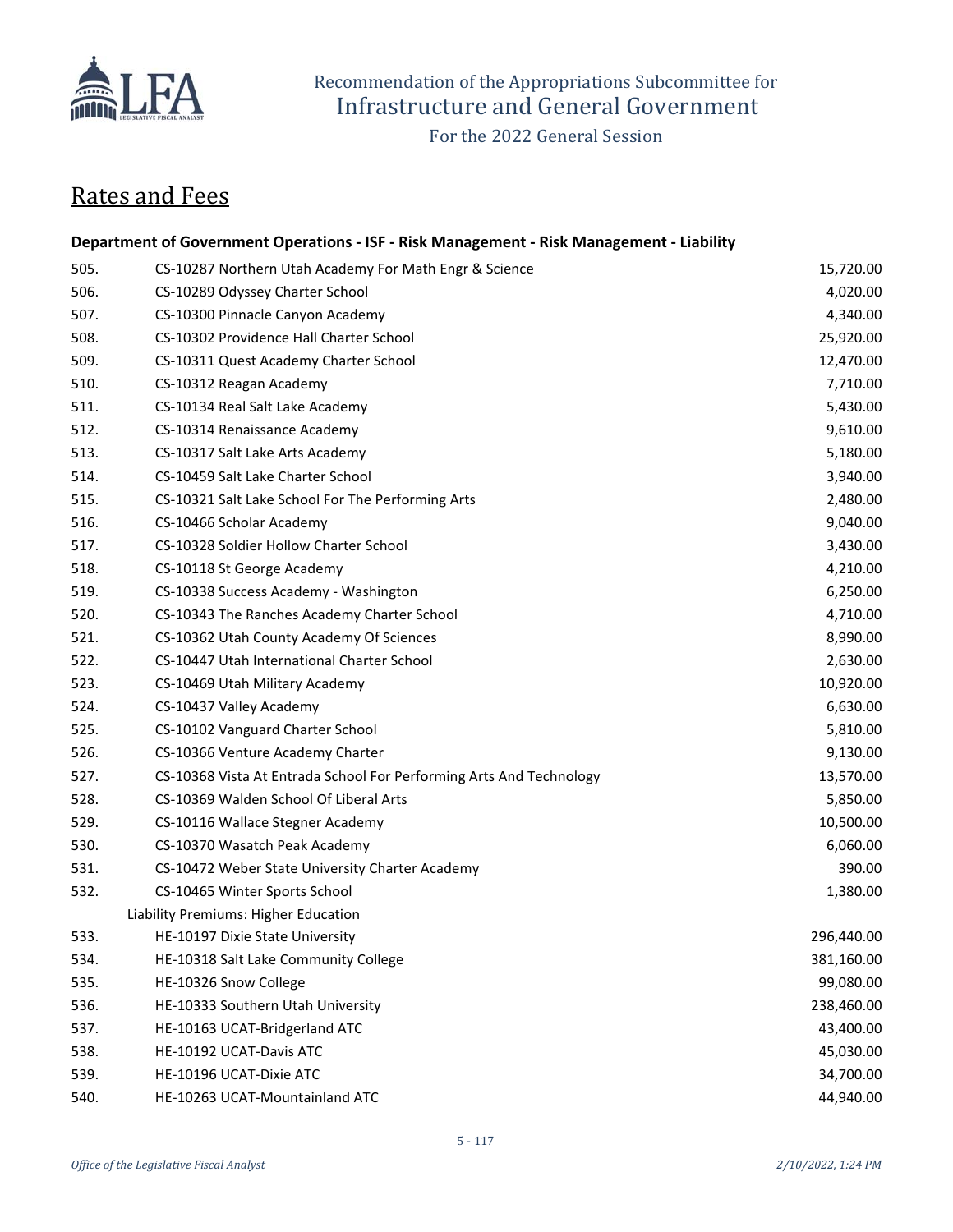

For the 2022 General Session

|      | Department of Government Operations - ISF - Risk Management - Risk Management - Liability |              |
|------|-------------------------------------------------------------------------------------------|--------------|
| 541. | HE-10292 UCAT-Ogden/Weber ATC                                                             | 45,470.00    |
| 542. | HE-10334 UCAT-Southwest ATC                                                               | 15,090.00    |
| 543. | HE-10348 UCAT-Tooele ATC                                                                  | 12,690.00    |
| 544. | HE-10356 UCAT-Uintah Basin ATC                                                            | 23,680.00    |
| 545. | HE-10358 University of Utah                                                               | 2,198,670.00 |
| 546. | HE-10364 Utah State University                                                            | 995,570.00   |
| 547. | HE-10365 Utah Valley University                                                           | 677,860.00   |
| 548. | HE-10375 Weber State University                                                           | 384,880.00   |
|      | Liability Premiums: Independent Agencies                                                  |              |
| 549. | OT-10228 Heber Valley Railroad                                                            | 8,670.00     |
| 550. | OT-10363 Utah State Fairpark                                                              | 10,200.00    |
| 551. | School Districts (per Group)                                                              | 9,565,870.00 |
|      | <b>Liability Premiums: State Agencies</b>                                                 |              |
| 552. | SG-10156 Attorney General                                                                 | 266,520.00   |
| 553. | SG-10297 Board of Pardons & Parole                                                        | 14,560.00    |
| 554. | SG-10169 Capitol Preservation Board                                                       | 3,450.00     |
| 555. | SG-10171 Career Service Review Office                                                     | 860.00       |
| 556. | SG-10181 DCCE Department of Cultural & Community Engagement                               | 53,160.00    |
| 557. | SG-10151 Dept of Agriculture & Food                                                       | 113,870.00   |
| 558. | SG-10152 Dept of Alcoholic Beverage Control                                               | 161,120.00   |
| 559. | SG-10180 Dept of Commerce                                                                 | 114,440.00   |
| 560. | SG-10207 Dept of Environmental Quality                                                    | 149,910.00   |
| 561. | SG-10210 Dept of Financial Institutions                                                   | 21,430.00    |
| 562. | SG-10227 Dept of Health                                                                   | 324,040.00   |
| 563. | SG-10235 Dept of Insurance                                                                | 33,810.00    |
| 564. | SG-10305 Dept of Public Safety                                                            | 985,940.00   |
| 565. | SG-10367 Dept of Veterans' & Military Affairs                                             | 12,210.00    |
| 566. | SG-10376 Dept of Workforce Services                                                       | 474,980.00   |
| 567. | SG-10141 DGO Administrative Rules                                                         | 1,590.00     |
| 568. | SG-10142 DGO Archives Administration                                                      | 8,970.00     |
| 569. | SG-10144 DGO Executive Director                                                           | 1,870.00     |
| 570. | SG-10145 DGO FCM Facilities Management ISF                                                | 46,950.00    |
| 571. | SG-12534 DGO FCM Facilities Management-Admin                                              | 19,750.00    |
| 572. | SG-10146 DGO FIN Finance                                                                  | 16,030.00    |
| 573. | SG-10147 DGO FLT Fleet Operations                                                         | 8,400.00     |
| 574. | SG-10100 DGO Inspector Gen Med Admin                                                      | 5,950.00     |
| 575. | SG-10149 DGO PUR Purchasing                                                               | 22,980.00    |
| 576. | SG-10150 DGO RM Risk Management                                                           | 10,150.00    |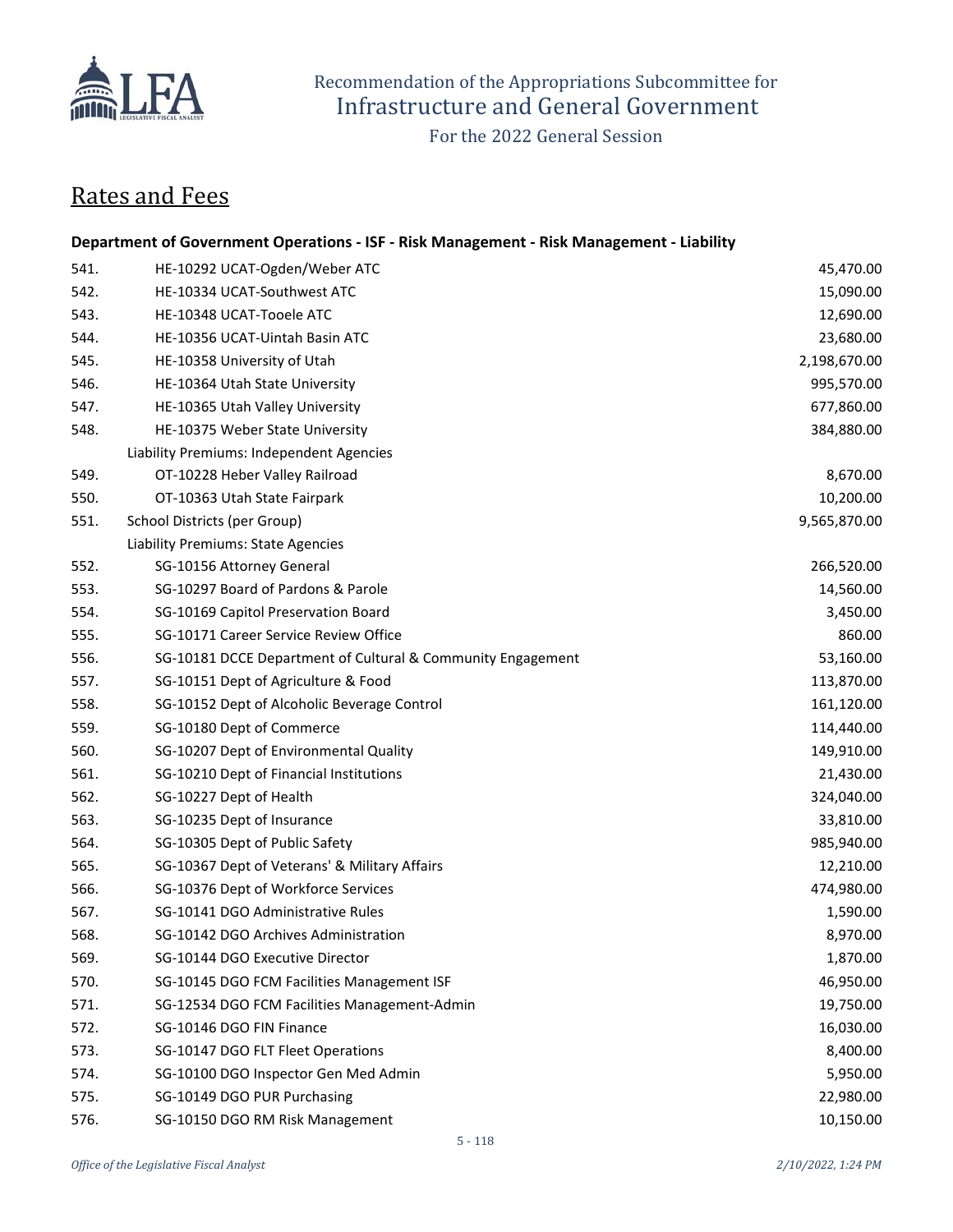

For the 2022 General Session

|      | Department of Government Operations - ISF - Risk Management - Risk Management - Liability |              |  |  |
|------|-------------------------------------------------------------------------------------------|--------------|--|--|
| 577. | SG-10143 DGO SDC State Debt Collection                                                    | 4,230.00     |  |  |
| 578. | SG-10341 DGO Technology Services DTS                                                      | 232,710.00   |  |  |
| 579. | SG-10233 DHS Dept of Human Services                                                       | 1,145,040.00 |  |  |
| 580. | SG-10269 DNR Dept of Natural Resources                                                    | 954,710.00   |  |  |
| 581. | SG-10187 DOC Dept of Corrections                                                          | 1,628,650.00 |  |  |
| 582. | SG-10350 DOT Dept of Transportation                                                       | 4,340,000.00 |  |  |
| 583. | SG-10216 Governor's Office                                                                | 45,930.00    |  |  |
| 584. | SG-10219 Governor's Office of Economic Opportunity                                        | 32,370.00    |  |  |
| 585. | SG-10476 Governor's Office of Energy                                                      | 5,760.00     |  |  |
| 586. | SG-10229 House of Representatives                                                         | 7,150.00     |  |  |
| 587. | SG-10189 Judicial Branch                                                                  | 337,060.00   |  |  |
| 588. | SG-10242 Judicial Conduct Commission                                                      | 3,720.00     |  |  |
| 589. | SG-10246 Labor Commission                                                                 | 44,980.00    |  |  |
| 590. | SG-10250 Legislative Auditor General                                                      | 12,850.00    |  |  |
| 591. | SG-10251 Legislative Fiscal Analyst                                                       | 9,970.00     |  |  |
| 592. | SG-10253 Legislative Research & General Counsel                                           | 29,980.00    |  |  |
| 593. | SG-10252 Legislative Services                                                             | 6,960.00     |  |  |
| 594. | SG-10277 Navajo Trust Administration                                                      | 8,690.00     |  |  |
| 595. | SG-10309 Public Service Commission                                                        | 7,440.00     |  |  |
| 596. | SG-10112 School & Institutional Trust Fund Office                                         | 2,920.00     |  |  |
| 597. | SG-10354 School & Institutional Trust Lands Admin                                         | 25,390.00    |  |  |
| 598. | SG-10324 Senate                                                                           | 5,720.00     |  |  |
| 599. | SG-10353 State Treasurer                                                                  | 11,040.00    |  |  |
| 600. | SG-10340 Tax Commission                                                                   | 206,740.00   |  |  |
| 601. | SG-10313 Utah Board of Higher Education                                                   | 130,150.00   |  |  |
| 602. | SG-10361 Utah Communications Authority                                                    | 14,300.00    |  |  |
| 603. | SG-11317 Utah Independent Redistricting Commission                                        | 750.00       |  |  |
| 604. | SG-10266 Utah National Guard                                                              | 100,910.00   |  |  |
| 605. | SG-10157 Utah State Auditor                                                               | 16,980.00    |  |  |
| 606. | SG-10203 Utah State Board of Education                                                    | 265,510.00   |  |  |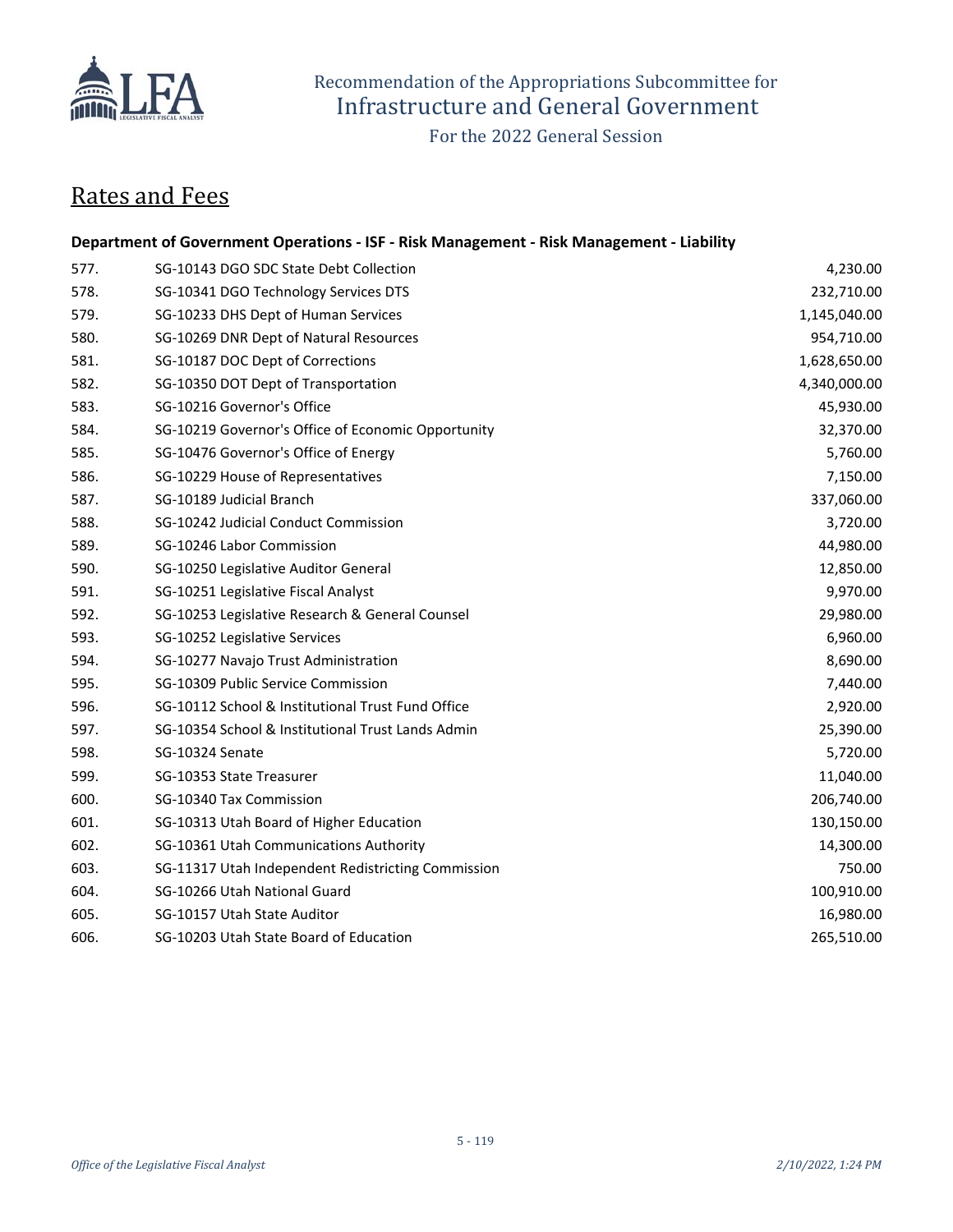

For the 2022 General Session

|      | Department of Government Operations - ISF - Risk Management - Risk Management - Property                                                 |               |
|------|------------------------------------------------------------------------------------------------------------------------------------------|---------------|
|      | Property Coverage Premium Methodology                                                                                                    |               |
| 607. | Premium for Existing Insured Building and Contents                                                                                       | See formula   |
|      | The asset values from prior year are multiplied by the Marshall &                                                                        |               |
|      | Swift Valuation Service rates associated w/ Building Construction                                                                        |               |
|      | Class, Occupancy Type, Building Quality, & Fire Protection Code. Self-<br>reported values may also be accepted. We are changing building |               |
|      | values from Marshall & Swift to having a building appraiser give                                                                         |               |
|      | evaluations. The evaluation process extends from FY2021 through                                                                          |               |
|      | FY2023. Exposure data (building values) and loss history are provided                                                                    |               |
|      | to an actuary, who proposes rates net of property discounts and<br>surcharges listed below.                                              |               |
| 608. | Premium for Newly Insured Buildings                                                                                                      |               |
|      | Buildings valued in excess of \$25 million reported to broker, who                                                                       |               |
|      | obtains rate from excess insurance carrier. Initial premium cost is<br>passed through to covered entity.                                 |               |
|      | <b>Property Premium Discounts</b>                                                                                                        |               |
| 609. | <b>Fire Suppression Sprinklers</b>                                                                                                       | 15% discount  |
| 610. | Smoke Alarm/Fire Detectors                                                                                                               | 5% discount   |
| 611. | Flexible Water/Gas Connectors                                                                                                            | 1% discount   |
|      | <b>Property Premium Surcharges</b>                                                                                                       |               |
| 612. | Lack of Compliance with Risk Mgt. Recommendations                                                                                        | 10% surcharge |
| 613. | Building Built Prior to 1950                                                                                                             | 10% surcharge |
|      | Property Premiums: Charter Schools                                                                                                       |               |
| 614. | CS-10140 Academy for Math, Engineering, & Science                                                                                        | 880.00        |
| 615. | CS-10155 American Leadership Academy                                                                                                     | 30,280.00     |
| 616. | CS-10160 Beehive Science & Technology Academy                                                                                            | 1,280.00      |
| 617. | CS-10126 Bonneville Academy                                                                                                              | 8,220.00      |
| 618. | CS-10164 C S Lewis Academy Charter School                                                                                                | 5,090.00      |
| 619. | CS-10310 Canyon Grove Academy                                                                                                            | 1,620.00      |
| 620. | CS-10471 Career Path High                                                                                                                | 320.00        |
| 621. | CS-10127 Center For Creativity Innovation and Discovery                                                                                  | 7,230.00      |
| 622. | CS-10177 Channing Hall                                                                                                                   | 8,740.00      |
| 623. | CS-10178 City Academy                                                                                                                    | 470.00        |
| 624. | CS-10201 East Hollywood High School                                                                                                      | 8,360.00      |
| 625. | CS-10208 Excelsior Academy Charter School                                                                                                | 18,390.00     |
| 626. | CS-10209 Fast Forward Charter                                                                                                            | 5,540.00      |
| 627. | CS-10117 Franklin Discovery Academy                                                                                                      | 8,500.00      |
| 628. | CS-10213 Gateway Preparatory Academy                                                                                                     | 8,520.00      |
| 629. | CS-10215 Good Foundations Charter School                                                                                                 | 4,590.00      |
| 630. | CS-10225 Guadalupe School                                                                                                                | 670.00        |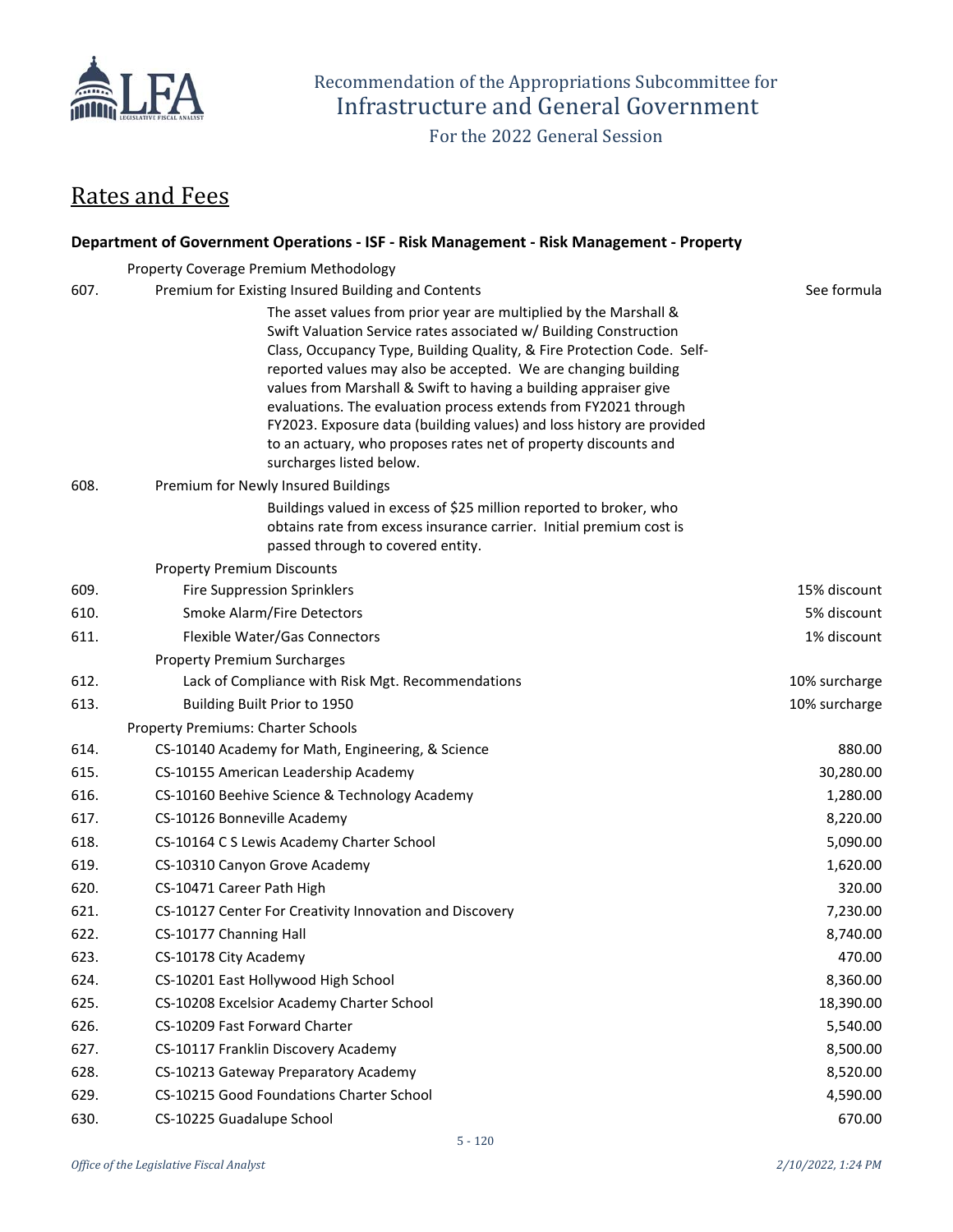

For the 2022 General Session

| Department of Government Operations - ISF - Risk Management - Risk Management - Property |                                                                     |           |  |
|------------------------------------------------------------------------------------------|---------------------------------------------------------------------|-----------|--|
| 631.                                                                                     | CS-10119 Ignite Entrepreneurship Academy                            | 580.00    |  |
| 632.                                                                                     | CS-10236 Intech Collegiate High School                              | 510.00    |  |
| 633.                                                                                     | CS-10238 Itineris Early College High School                         | 7,640.00  |  |
| 634.                                                                                     | CS-10239 John Hancock Foundation                                    | 3,750.00  |  |
| 635.                                                                                     | CS-10245 Karl G Maeser Preparatory Academy                          | 11,460.00 |  |
| 636.                                                                                     | CS-10247 Lakeview Academy                                           | 17,680.00 |  |
| 637.                                                                                     | CS-10258 Merit College Preparatory Academy                          | 6,890.00  |  |
| 638.                                                                                     | CS-10260 Moab Charter School                                        | 1,540.00  |  |
| 639.                                                                                     | CS-10294 Mountain Heights Academy                                   | 560.00    |  |
| 640.                                                                                     | CS-10264 Mountainville Academy                                      | 12,610.00 |  |
| 641.                                                                                     | CS-10278 Navigator Pointe Charter School                            | 4,160.00  |  |
| 642.                                                                                     | CS-10281 Noah Webster Academy                                       | 7,860.00  |  |
| 643.                                                                                     | CS-10284 North Star Academy                                         | 6,340.00  |  |
| 644.                                                                                     | CS-10287 Northern Utah Academy For Math Engr & Science              | 220.00    |  |
| 645.                                                                                     | CS-10289 Odyssey Charter School                                     | 6,150.00  |  |
| 646.                                                                                     | CS-10300 Pinnacle Canyon Academy                                    | 22,570.00 |  |
| 647.                                                                                     | CS-10302 Providence Hall Charter School                             | 29,130.00 |  |
| 648.                                                                                     | CS-10311 Quest Academy Charter School                               | 12,300.00 |  |
| 649.                                                                                     | CS-10312 Reagan Academy                                             | 8,210.00  |  |
| 650.                                                                                     | CS-10134 Real Salt Lake Academy                                     | 10,750.00 |  |
| 651.                                                                                     | CS-10314 Renaissance Academy                                        | 7,340.00  |  |
| 652.                                                                                     | CS-10317 Salt Lake Arts Academy                                     | 6,640.00  |  |
| 653.                                                                                     | CS-10459 Salt Lake Charter School                                   | 480.00    |  |
| 654.                                                                                     | CS-10321 Salt Lake School For The Performing Arts                   | 640.00    |  |
| 655.                                                                                     | CS-10466 Scholar Academy                                            | 8,360.00  |  |
| 656.                                                                                     | CS-10328 Soldier Hollow Charter School                              | 5,050.00  |  |
| 657.                                                                                     | CS-10118 St George Academy                                          | 4,710.00  |  |
| 658.                                                                                     | CS-10337 Success Academy - Iron                                     | 210.00    |  |
| 659.                                                                                     | CS-10338 Success Academy - Washington                               | 170.00    |  |
| 660.                                                                                     | CS-10343 The Ranches Academy Charter School                         | 4,910.00  |  |
| 661.                                                                                     | CS-10362 Utah County Academy Of Sciences                            | 11,980.00 |  |
| 662.                                                                                     | CS-10447 Utah International Charter School                          | 360.00    |  |
| 663.                                                                                     | CS-10469 Utah Military Academy                                      | 4,490.00  |  |
| 664.                                                                                     | CS-10437 Valley Academy                                             | 5,480.00  |  |
| 665.                                                                                     | CS-10102 Vanguard Charter School                                    | 610.00    |  |
| 666.                                                                                     | CS-10366 Venture Academy Charter                                    | 13,410.00 |  |
| 667.                                                                                     | CS-10368 Vista At Entrada School For Performing Arts And Technology | 12,150.00 |  |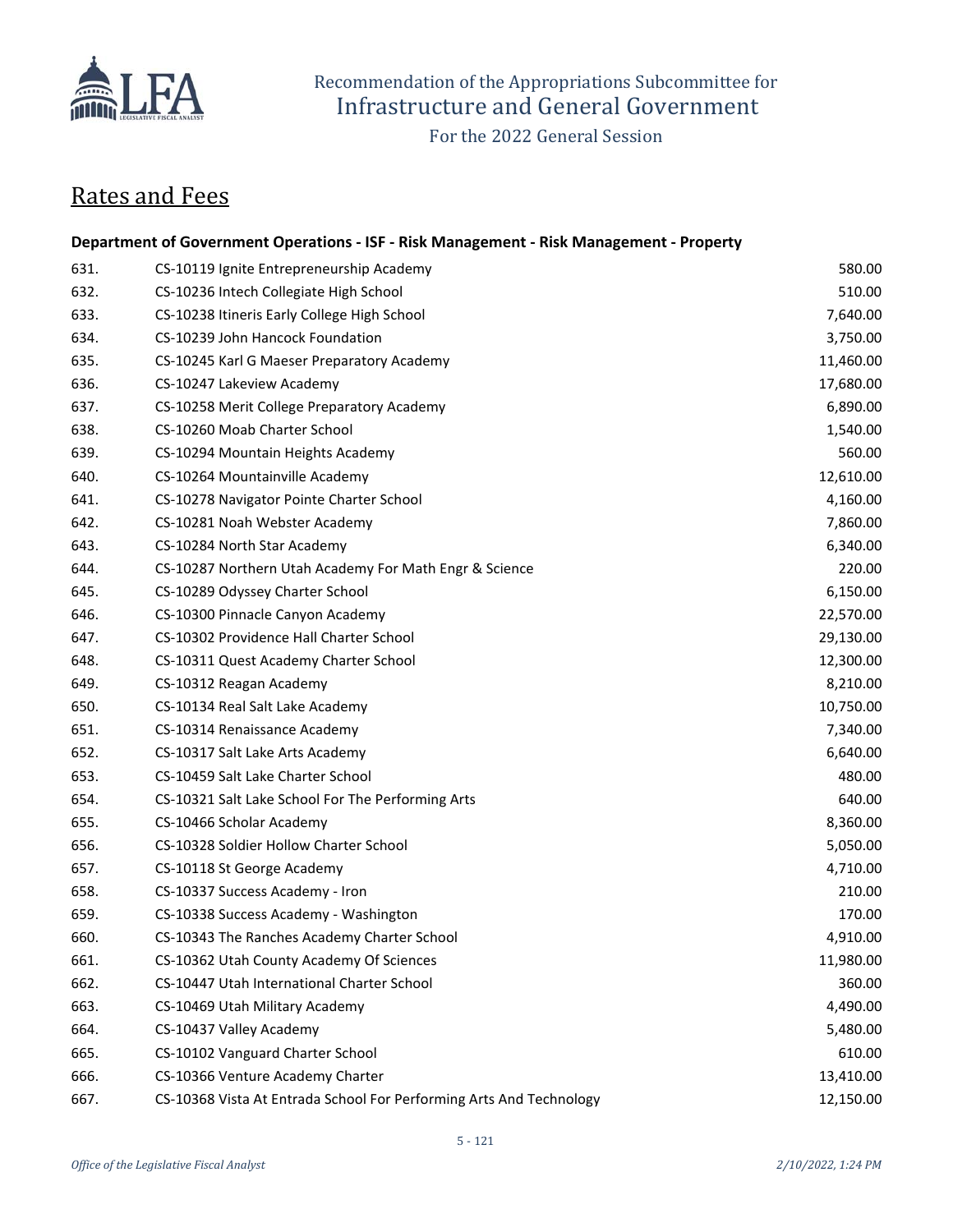

For the 2022 General Session

|      | Department of Government Operations - ISF - Risk Management - Risk Management - Property |              |
|------|------------------------------------------------------------------------------------------|--------------|
| 668. | CS-10369 Walden School Of Liberal Arts                                                   | 6,000.00     |
| 669. | CS-10116 Wallace Stegner Academy                                                         | 8,680.00     |
| 670. | CS-10370 Wasatch Peak Academy                                                            | 4,790.00     |
| 671. | CS-10472 Weber State University Charter Academy                                          | 40.00        |
| 672. | CS-10465 Winter Sports School                                                            | 1,920.00     |
|      | <b>Property Premiums: Higher Education</b>                                               |              |
| 673. | HE-10197 Dixie State University                                                          | 349,640.00   |
| 674. | HE-10318 Salt Lake Community College                                                     | 522,420.00   |
| 675. | HE-10326 Snow College                                                                    | 236,240.00   |
| 676. | HE-10333 Southern Utah University                                                        | 451,170.00   |
| 677. | HE-10163 UCAT-Bridgerland ATC                                                            | 79,740.00    |
| 678. | HE-10192 UCAT-Davis ATC                                                                  | 110,520.00   |
| 679. | HE-10196 UCAT-Dixie ATC                                                                  | 55,760.00    |
| 680. | HE-10263 UCAT-Mountainland ATC                                                           | 72,010.00    |
| 681. | HE-10334 UCAT-Southwest ATC                                                              | 31,740.00    |
| 682. | HE-10348 UCAT-Tooele ATC                                                                 | 18,410.00    |
| 683. | HE-10292 UCAT-Ogden/Weber ATC                                                            | 127,380.00   |
| 684. | HE-10356 UCAT-Uintah Basin ATC                                                           | 79,600.00    |
| 685. | HE-10358 University of Utah                                                              | 9,015,250.00 |
| 686. | HE-10364 Utah State University                                                           | 1,971,960.00 |
| 687. | HE-10365 Utah Valley University                                                          | 803,720.00   |
| 688. | HE-10375 Weber State University                                                          | 935,620.00   |
|      | Property Premiums: Independent Agencies                                                  |              |
| 689. | OT-10228 Heber Valley Railroad                                                           | 6,550.00     |
| 690. | SG-10361 Utah Communications Authority                                                   | 124,460.00   |
| 691. | OT-10363 Utah State Fairpark                                                             | 55,950.00    |
|      | <b>Property Premiums: School Districts</b>                                               |              |
| 692. | SD-10154 Alpine School District                                                          | 1,018,080.00 |
| 693. | SD-10159 Beaver School District                                                          | 68,490.00    |
| 694. | SD-10161 Box Elder School District                                                       | 317,730.00   |
| 695. | SD-10166 Cache School District                                                           | 288,940.00   |
| 696. | SD-10168 Canyons School District                                                         | 777,040.00   |
| 697. | SD-10170 Carbon School District                                                          | 76,040.00    |
| 698. | SD-10190 Daggett School District                                                         | 18,370.00    |
| 699. | SD-10194 Davis School District                                                           | 1,471,440.00 |
| 700. | SD-10199 Duchesne School District                                                        | 157,320.00   |
| 701. | SD-10204 Emery County School District                                                    | 86,950.00    |
| 702. | SD-10212 Garfield School District                                                        | 48,210.00    |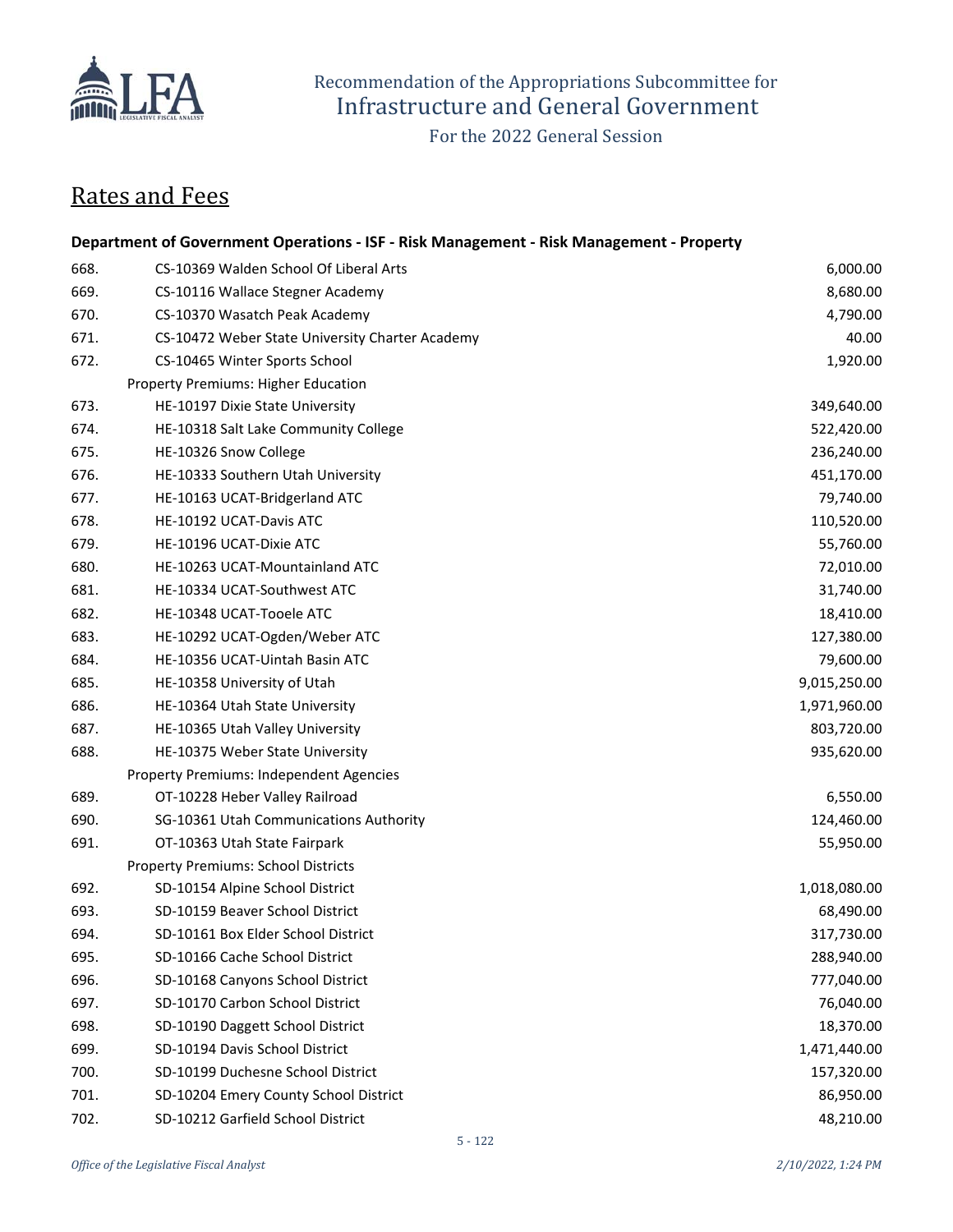

For the 2022 General Session

| Department of Government Operations - ISF - Risk Management - Risk Management - Property |                                                     |              |
|------------------------------------------------------------------------------------------|-----------------------------------------------------|--------------|
| 703.                                                                                     | SD-10223 Grand School District                      | 49,900.00    |
| 704.                                                                                     | SD-10224 Granite School District                    | 761,920.00   |
| 705.                                                                                     | SD-10237 Iron School District                       | 202,540.00   |
| 706.                                                                                     | SD-10240 Jordan School District                     | 1,148,790.00 |
| 707.                                                                                     | SD-10241 Juab School District                       | 58,700.00    |
| 708.                                                                                     | SD-10244 Kane School District                       | 96,100.00    |
| 709.                                                                                     | SD-10255 Logan City School District                 | 135,160.00   |
| 710.                                                                                     | SD-10259 Millard School District                    | 100,220.00   |
| 711.                                                                                     | SD-10262 Morgan School District                     | 92,410.00    |
| 712.                                                                                     | SD-10265 Murray School District                     | 116,030.00   |
| 713.                                                                                     | SD-10280 Nebo School District                       | 451,150.00   |
| 714.                                                                                     | SD-10283 North Sanpete School District              | 46,100.00    |
| 715.                                                                                     | SD-10285 North Summit School District               | 37,150.00    |
| 716.                                                                                     | SD-10286 Northeastern Utah Education Services       | 720.00       |
| 717.                                                                                     | SD-10290 Ogden City School District                 | 418,460.00   |
| 718.                                                                                     | SD-10298 Park City School District                  | 110,140.00   |
| 719.                                                                                     | SD-10301 Piute School District                      | 14,500.00    |
| 720.                                                                                     | SD-10303 Provo School District                      | 359,730.00   |
| 721.                                                                                     | SD-10315 Rich School District                       | 32,560.00    |
| 722.                                                                                     | SD-10319 Salt Lake School District                  | 1,163,730.00 |
| 723.                                                                                     | SD-10322 San Juan School District                   | 186,060.00   |
| 724.                                                                                     | SD-10325 Sevier School District                     | 109,230.00   |
| 725.                                                                                     | SD-10329 South Sanpete School District              | 141,510.00   |
| 726.                                                                                     | SD-10330 South Summit School District               | 98,070.00    |
| 727.                                                                                     | SD-10332 Southeastern Educational Center            | 1,030.00     |
| 728.                                                                                     | SD-10335 Southwest Educational Developmental Center | 1,120.00     |
| 729.                                                                                     | SD-10347 Tintic School District                     | 41,390.00    |
| 730.                                                                                     | SD-10349 Tooele School District                     | 245,070.00   |
| 731.                                                                                     | SD-10357 Uintah School District                     | 154,880.00   |
| 732.                                                                                     | SD-10371 Wasatch County School District             | 126,780.00   |
| 733.                                                                                     | SD-10372 Washington County School District          | 716,780.00   |
| 734.                                                                                     | SD-10373 Wayne School District                      | 15,960.00    |
| 735.                                                                                     | SD-10374 Weber School District                      | 556,120.00   |
|                                                                                          | <b>Property Premiums: State Agencies</b>            |              |
| 736.                                                                                     | SG-10156 Attorney General                           | 4,930.00     |
| 737.                                                                                     | SG-10297 Board of Pardons & Parole                  | 1,500.00     |
| 738.                                                                                     | SG-10169 Capitol Preservation Board                 | 365,320.00   |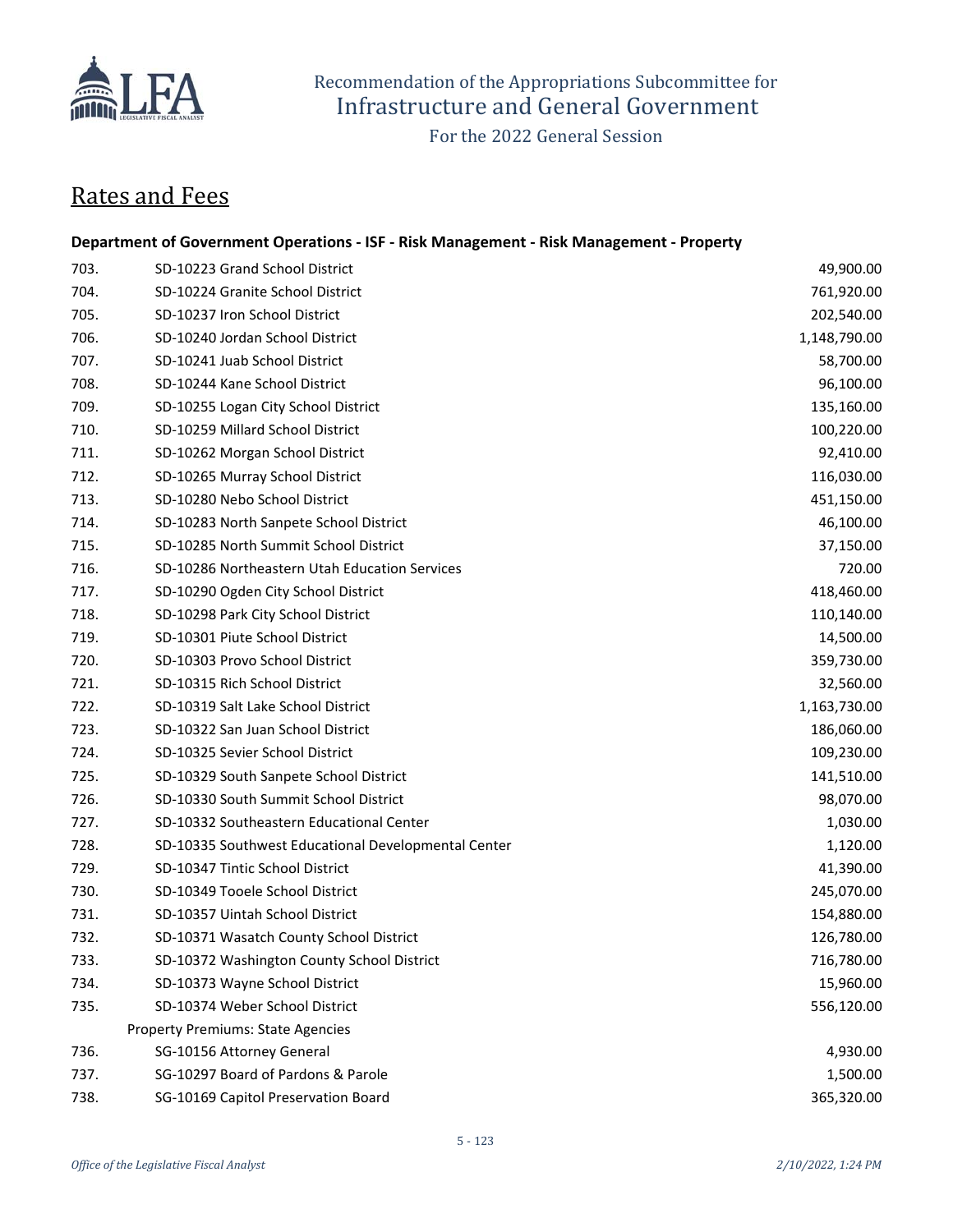

For the 2022 General Session

| Department of Government Operations - ISF - Risk Management - Risk Management - Property |                                                             |              |
|------------------------------------------------------------------------------------------|-------------------------------------------------------------|--------------|
| 739.                                                                                     | SG-10171 Career Service Review Office                       | 70.00        |
| 740.                                                                                     | SG-10181 DCCE Department of Cultural & Community Engagement | 760.00       |
| 741.                                                                                     | SG-10185 DCCE Foundation                                    | 105,240.00   |
| 742.                                                                                     | SG-10184 DCCE State Library                                 | 17,260.00    |
| 743.                                                                                     | SG-10183 DCCE Utah Arts Council                             | 18,810.00    |
| 744.                                                                                     | SG-10151 Dept of Agriculture & Food                         | 8,660.00     |
| 745.                                                                                     | SG-10152 Dept of Alcoholic Beverage Control                 | 110,300.00   |
| 746.                                                                                     | SG-10180 Dept of Commerce                                   | 5,280.00     |
| 747.                                                                                     | SG-10207 Dept of Environmental Quality                      | 24,970.00    |
| 748.                                                                                     | SG-10210 Dept of Financial Institutions                     | 790.00       |
| 749.                                                                                     | SG-10227 Dept of Health                                     | 20,650.00    |
| 750.                                                                                     | SG-10235 Dept of Insurance                                  | 1,310.00     |
| 751.                                                                                     | SG-10305 Dept of Public Safety                              | 49,000.00    |
| 752.                                                                                     | SG-10367 Dept of Veterans' & Military Affairs               | 158,690.00   |
| 753.                                                                                     | SG-10376 Dept of Workforce Services                         | 49,890.00    |
| 754.                                                                                     | SG-10141 DGO Administrative Rules                           | 160.00       |
| 755.                                                                                     | SG-10142 DGO Archives Administration                        | 44,210.00    |
| 756.                                                                                     | SG-10144 DGO Executive Director                             | 220.00       |
| 757.                                                                                     | SG-10145 DGO FCM Facilities Management ISF                  | 1,147,240.00 |
| 758.                                                                                     | SG-10146 DGO FIN Finance                                    | 6,330.00     |
| 759.                                                                                     | SG-10147 DGO FLT Fleet Operations                           | 1,350.00     |
| 760.                                                                                     | SG-10230 DGO Human Resource Management                      | 800.00       |
| 761.                                                                                     | SG-10149 DGO PUR Purchasing                                 | 16,270.00    |
| 762.                                                                                     | SG-10150 DGO RM Risk Management                             | 530.00       |
| 763.                                                                                     | SG-10143 DGO SDC State Debt Collection                      | 260.00       |
| 764.                                                                                     | SG-10341 DGO Technology Services DTS                        | 123,090.00   |
| 765.                                                                                     | SG-10233 DHS Dept of Human Services                         | 74,660.00    |
| 766.                                                                                     | SG-10234 DHS DSPD Svcs for Disabilities                     | 76,520.00    |
| 767.                                                                                     | SG-10231 DHS JJS Juvenile Justice Serv                      | 142,100.00   |
| 768.                                                                                     | SG-10232 DHS Substance Abuse & Mental Health                | 107,270.00   |
| 769.                                                                                     | SG-10269 DNR Dept of Natural Resources                      | 11,140.00    |
| 770.                                                                                     | SG-10276 DNR DWR Wildlife                                   | 197,370.00   |
| 771.                                                                                     | SG-10270 DNR Forestry, Fire, & State Lands                  | 12,020.00    |
| 772.                                                                                     | SG-10274 DNR Water Resources Administration                 | 1,870.00     |
| 773.                                                                                     | SG-10271 DNR OGM Oil, Gas and Mining                        | 2,080.00     |
| 774.                                                                                     | SG-10272 DNR Parks & Recreation                             | 523,250.00   |
| 775.                                                                                     | SG-10273 DNR Utah Geological Survey                         | 2,490.00     |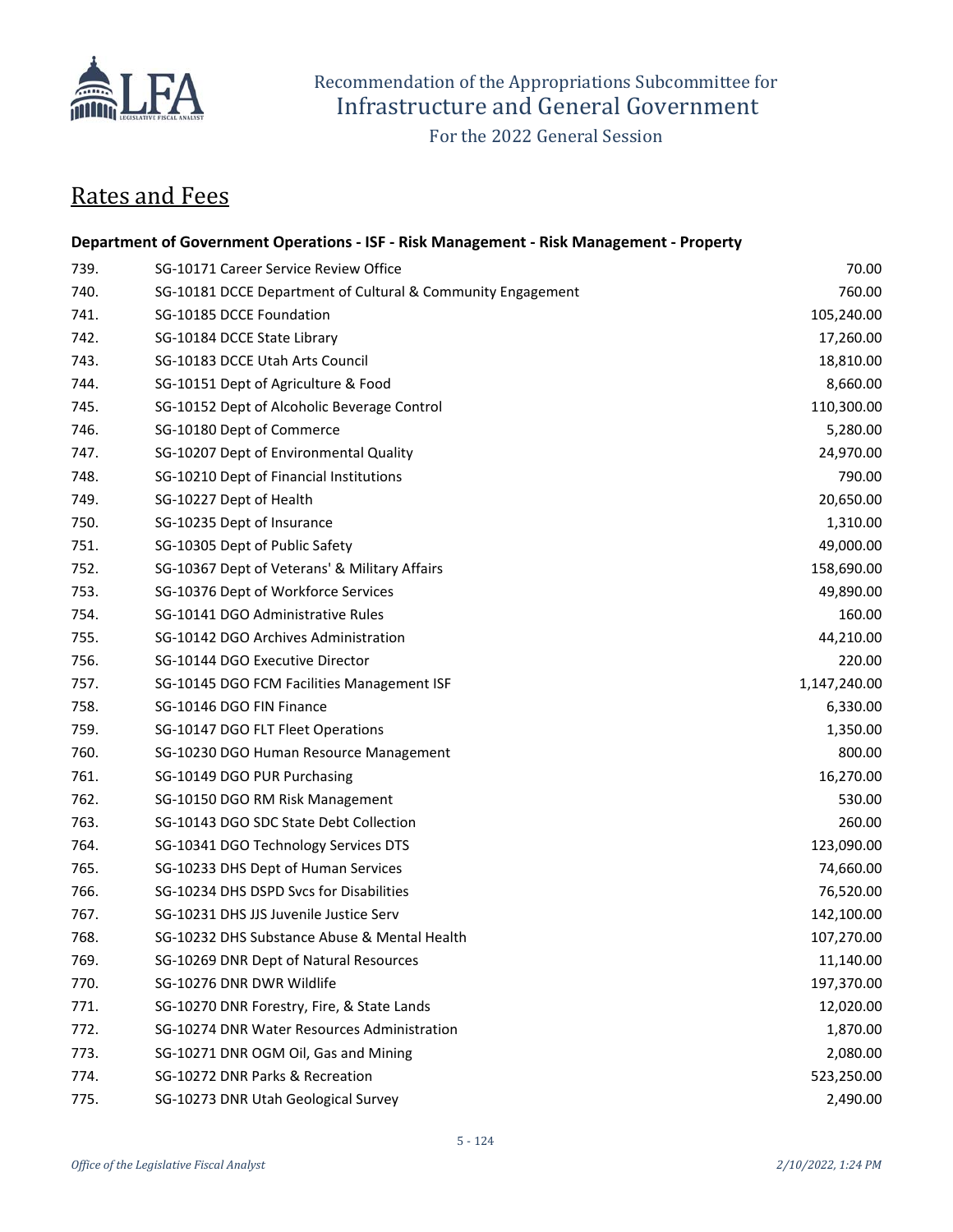

For the 2022 General Session

| Department of Government Operations - ISF - Risk Management - Risk Management - Property |                                                    |            |  |
|------------------------------------------------------------------------------------------|----------------------------------------------------|------------|--|
| 776.                                                                                     | <b>SG-10275 DNR WRi</b>                            | 1,960.00   |  |
| 777.                                                                                     | SG-10188 DOC AP&P Administration                   | 56,740.00  |  |
| 778.                                                                                     | SG-10186 DOC Central Utah Corr Facility            | 144,230.00 |  |
| 779.                                                                                     | SG-10187 DOC Dept of Corrections                   | 322,420.00 |  |
| 780.                                                                                     | SG-10352 DOT Aeronautics                           | 3,820.00   |  |
| 781.                                                                                     | SG-10351 DOT Construction Management               | 20,150.00  |  |
| 782.                                                                                     | SG-10350 DOT Dept of Transportation                | 546,030.00 |  |
| 783.                                                                                     | SG-10306 DPS DL Driver License                     | 9,920.00   |  |
| 784.                                                                                     | SG-10308 DPS FM Fire Marshall                      | 600.00     |  |
| 785.                                                                                     | SG-10307 DPS UHP Utah Highway Patrol               | 20.00      |  |
| 786.                                                                                     | SG-10217 Gov Comm Criminal & Juvenile Justice      | 1,610.00   |  |
| 787.                                                                                     | SG-10221 Gov Constitutional Defence                | 1,140.00   |  |
| 788.                                                                                     | SG-10220 Gov Office Planning and Budget            | 2,230.00   |  |
| 789.                                                                                     | SG-10216 Governor's Office                         | 11,080.00  |  |
| 790.                                                                                     | SG-10219 Governor's Office of Economic Opportunity | 2,060.00   |  |
| 791.                                                                                     | SG-10229 House of Representatives                  | 2,550.00   |  |
| 792.                                                                                     | SG-10189 Judicial Branch                           | 59,400.00  |  |
| 793.                                                                                     | SG-10242 Judicial Conduct Commission               | 70.00      |  |
| 794.                                                                                     | SG-10246 Labor Commission                          | 3,860.00   |  |
| 795.                                                                                     | SG-10250 Legislative Auditor General               | 780.00     |  |
| 796.                                                                                     | SG-10251 Legislative Fiscal Analyst                | 340.00     |  |
| 797.                                                                                     | SG-10253 Legislative Research & General Counsel    | 1,340.00   |  |
| 798.                                                                                     | SG-10252 Legislative Services                      | 1,470.00   |  |
| 799.                                                                                     | SG-10277 Navajo Trust Administration               | 3,710.00   |  |
| 800.                                                                                     | SG-10304 Public Lands Policy Coordination Office   | 300.00     |  |
| 801.                                                                                     | SG-10309 Public Service Commission                 | 1,880.00   |  |
| 802.                                                                                     | SG-10112 School & Institutional Trust Fund Office  | 1,640.00   |  |
| 803.                                                                                     | SG-10354 School & Institutional Trust Lands Admin  | 5,230.00   |  |
| 804.                                                                                     | SG-10323 SBE School for the Deaf and Blind         | 76,960.00  |  |
| 805.                                                                                     | SG-10324 Senate                                    | 1,250.00   |  |
| 806.                                                                                     | SG-10353 State Treasurer                           | 1,060.00   |  |
| 807.                                                                                     | SG-10340 Tax Commission                            | 15,430.00  |  |
| 808.                                                                                     | SG-10313 Utah Board of Higher Education            | 31,180.00  |  |
| 809.                                                                                     | SG-10257 BHE Medical Education Council (UMEC)      | 60.00      |  |
| 810.                                                                                     | SG-11317 Utah Independent Redistricting Commission | 15.00      |  |
| 811.                                                                                     | SG-10266 Utah National Guard                       | 478,070.00 |  |
| 812.                                                                                     | SG-10157 Utah State Auditor                        | 1,250.00   |  |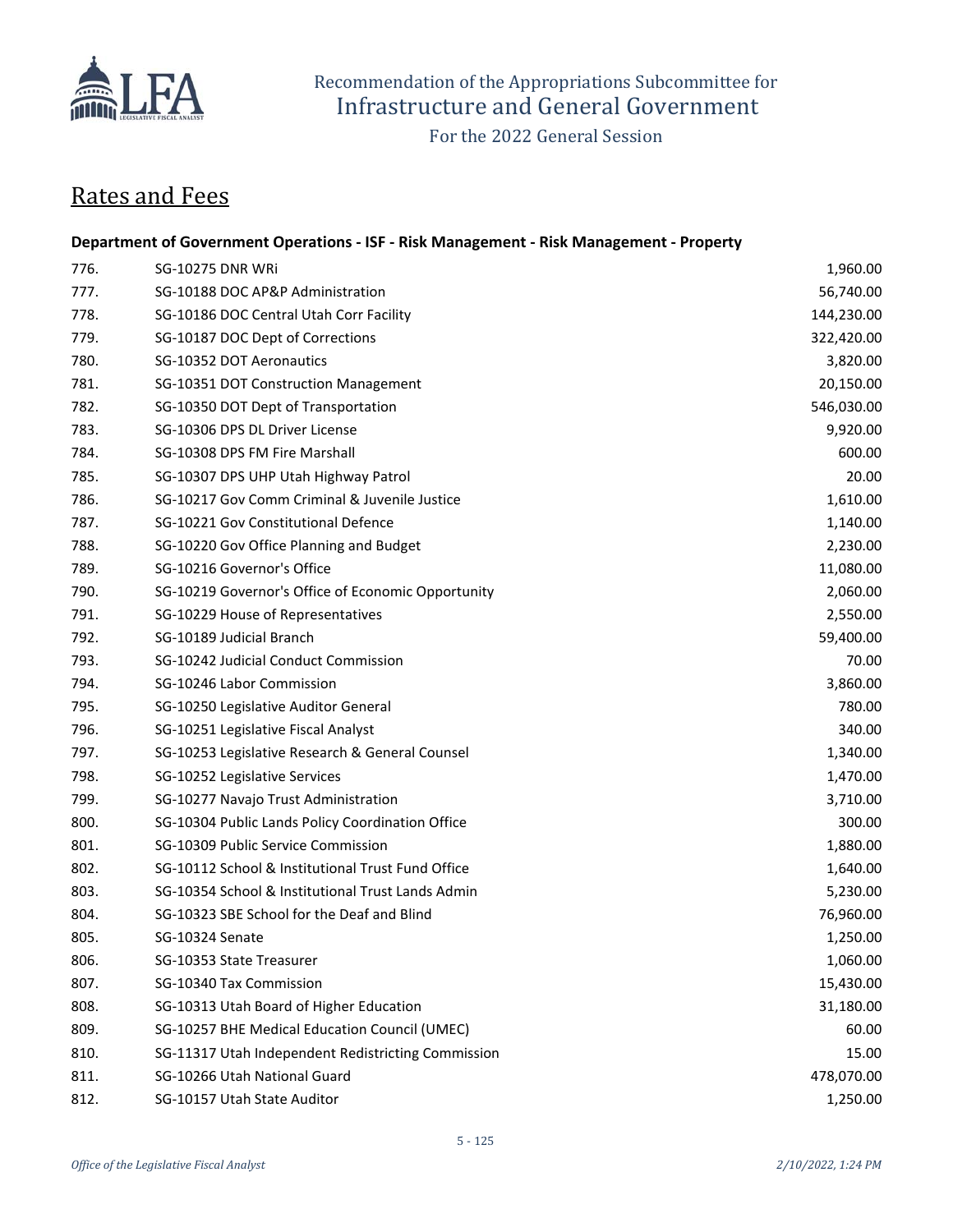

For the 2022 General Session

|      | Department of Government Operations - ISF - Risk Management - Risk Management - Property                     |                                     |
|------|--------------------------------------------------------------------------------------------------------------|-------------------------------------|
|      | <b>Course of Construction Premiums</b>                                                                       |                                     |
| 813. | Rate per \$100 of value                                                                                      | .10                                 |
|      | Charged once per project (unless scope changes)                                                              |                                     |
|      | Department of Government Operations - ISF - DTS Enterprise Technology - ISF - Enterprise Technology Division |                                     |
|      | <b>Application Developer Rate</b>                                                                            |                                     |
| 814. | Tier 1 (per Hour)                                                                                            | 67.19                               |
| 815. | Tier 2 (per Hour)                                                                                            | 77.84                               |
| 816. | Tier 3 (per Hour)                                                                                            | 81.97                               |
| 817. | Tier 4 (per Hour)                                                                                            | 94.64                               |
| 818. | Tier 5 (per Hour)                                                                                            | 95.21                               |
| 819. | Tier 6 (per Hour)                                                                                            | 106.18                              |
| 820. | Tier 7 (per Hour)                                                                                            | 107.82                              |
| 821. | Tier 8 (per Hour)                                                                                            | 121.05                              |
| 822. | Master Engineer/Consultant (per Hour)                                                                        | <b>Special Billing</b><br>Agreement |
|      | <b>Communication and Phone Services</b>                                                                      |                                     |
| 823. | Business Phone Line VoIP (incl. Softphone & LD) (per Line/Month)                                             | 29.16                               |
| 824. | Business Phone Line Analog (per SBA)                                                                         | <b>Special Billing</b><br>Agreement |
| 825. | Toll Free (per Minute)                                                                                       | .0342                               |
| 826. | Persistent Chat (per User/Month)                                                                             | 9.35                                |
| 827. | Contact Center (per Core License/Month)                                                                      | 25.44                               |
| 828. | Technician Hourly Rate (per Hour)                                                                            | 71.40                               |
|      | <b>Computer Support Services</b>                                                                             |                                     |
| 829. | Computer and Helpdesk Support (per Device/Month)                                                             | 70.85                               |
| 830. | Adobe Pro/Sign (per Device/Month)                                                                            | 1.56                                |
| 831. | DaaS AWS (per Cost + 10%)                                                                                    | Direct Cost + 10%                   |
| 832. | DaaS Citrix/GCP (per Device/Month)                                                                           | 39.28                               |
| 833. | Google Email and Collaboration Tools (per Account/Month)                                                     | 11.02                               |
| 834. | On-Call Support (per Special Billing Agreement (SBA))                                                        | <b>Actual Cost</b>                  |
|      | Database Services                                                                                            |                                     |
| 835. | Oracle Database Hosting Core Model (per Core/Month)                                                          | 961.38                              |
| 836. | Oracle Database Hosting Shared Model (per GB/Month)                                                          | 9.47                                |
| 837. | SQL Database Hosting Core Model (per Core/Month)                                                             | 906.08                              |
| 838. | SQL Database Hosting Shared Model (per GB/Month)                                                             | 11.51                               |
|      | <b>Hosting Services</b>                                                                                      |                                     |
| 839. | Processing (CPU) (per CPU/Month)                                                                             | 45.39                               |
| 840. | Memory (per GB/Month)                                                                                        | 6.81                                |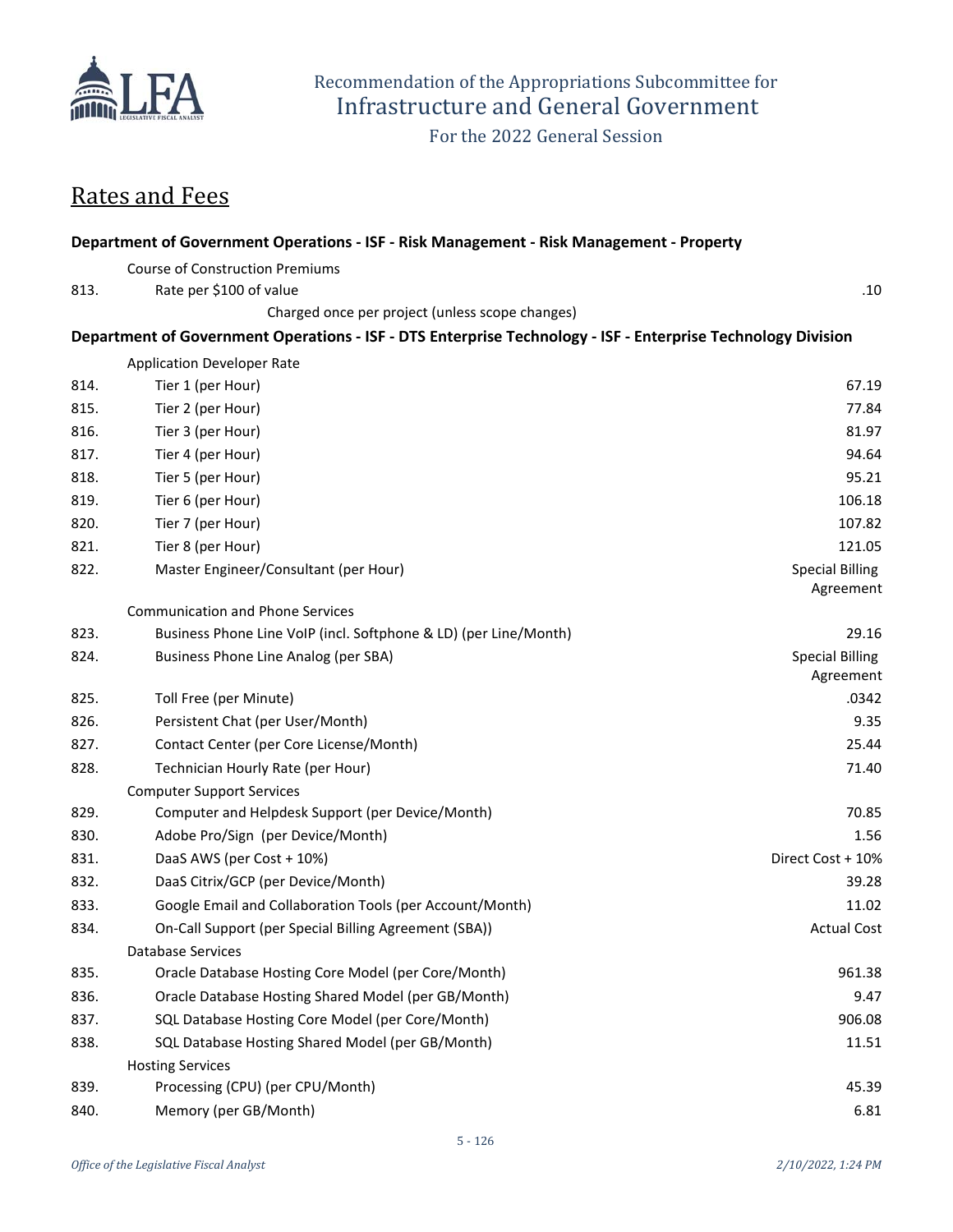

For the 2022 General Session

|      | Department of Government Operations - ISF - DTS Enterprise Technology - ISF - Enterprise Technology Division                                                                                                     |                    |
|------|------------------------------------------------------------------------------------------------------------------------------------------------------------------------------------------------------------------|--------------------|
| 841. | General Purpose Storage (per GB/Month)                                                                                                                                                                           | .0696              |
| 842. | Back-up Services (per GB/Month)                                                                                                                                                                                  | .1641              |
| 843. | Simple Storage (per GB/Month)                                                                                                                                                                                    | .0198              |
| 844. | Web Application Hosting (per Instance/Month)                                                                                                                                                                     | 109.81             |
| 845. | Data Center Rack Space - Full Rack (per Rack/Month)                                                                                                                                                              | 936.85             |
| 846. | Data Center Rack Space - Rack U (per Rack U/Month)                                                                                                                                                               | 31.23              |
| 847. | Cloud Hosting and Storage Services (per Actual Cost)                                                                                                                                                             | Direct Cost + 25%  |
|      | <b>Network Services</b>                                                                                                                                                                                          |                    |
| 848. | Network Connection (ISP, VPN) (per Device/Month)                                                                                                                                                                 | 55.86              |
| 849. | Network - IoT (per Connection/Month)                                                                                                                                                                             | 9.82               |
| 850. | Network Services - 10 GB (per Connection/Month)                                                                                                                                                                  | 223.43             |
| 851. | Network Connection - Non-Cabinet Agencies (per Device/Month)                                                                                                                                                     | 63.45              |
|      | <b>Security Services</b>                                                                                                                                                                                         |                    |
| 852. | Security Support (including Authentication Services) (per Device/Month)                                                                                                                                          | 30.44              |
| 853. | Security Assessment and Remediation (per Table)                                                                                                                                                                  | Table              |
|      | Server Count: 0-5 \$12,500; 6-38 \$25,000; 39-84 \$50,000; >= 85<br>\$100,000                                                                                                                                    |                    |
|      | <b>Print Services</b>                                                                                                                                                                                            |                    |
| 854. | High Speed Laser Print (per Image)                                                                                                                                                                               | .0268              |
|      | <b>Miscellaneous Services</b>                                                                                                                                                                                    |                    |
| 855. | DTS Consulting Charge (per Hour)                                                                                                                                                                                 | Table              |
|      | Tier 1: \$67.19/hr; Tier 2: \$77.84/hr; Tier 3: \$81.97/hr; Tier 4:<br>\$94.64/hr; Tier 5: \$95.21/hr; Tier 6: \$106.18/hr; Tier 7: \$107.82/hr;<br>Tier 8: \$121.05/hr; Master Engineer/Consultant: SBA rate/hr |                    |
| 856. | Consultant Services (Managed Service Provider) (per Cost + 3%)                                                                                                                                                   | Direct Cost + 3%   |
| 857. | All Other Contracts (per Up to Cost + 1%)                                                                                                                                                                        | Up to $Cost + 1\%$ |
| 858. | Enterprise Software (Adobe, Microsoft, etc.) (per Up to Cost + 10%)                                                                                                                                              | Direct Cost + 6%   |
| 859. | Other Technical Services (per Cost + 10%)                                                                                                                                                                        | $Cost + 10%$       |
|      | Department of Government Operations - Integrated Technology - Utah Geospatial Resource Center                                                                                                                    |                    |
|      | <b>UGRC Services</b>                                                                                                                                                                                             |                    |
| 860. | GPS Subscriptions (per Subscription/Year)                                                                                                                                                                        | 600.00             |
| 861. | <b>UGRC Plots (per Linear Foot)</b>                                                                                                                                                                              | 6.00               |
| 862. | GIT Professional Labor (per Hour)                                                                                                                                                                                | see schedule below |
|      | Tier 1: \$67.19/hr; Tier 2: \$77.84/hr; Tier 3: \$81.97/hr; Tier 4:<br>\$94.64/hr; Tier 5: \$95.21/hr; Tier 6: \$106.18/hr; Tier 7: \$107.82/hr;<br>Tier 8: \$121.05/hr; Master Engineer/Consultant: SBA rate/hr |                    |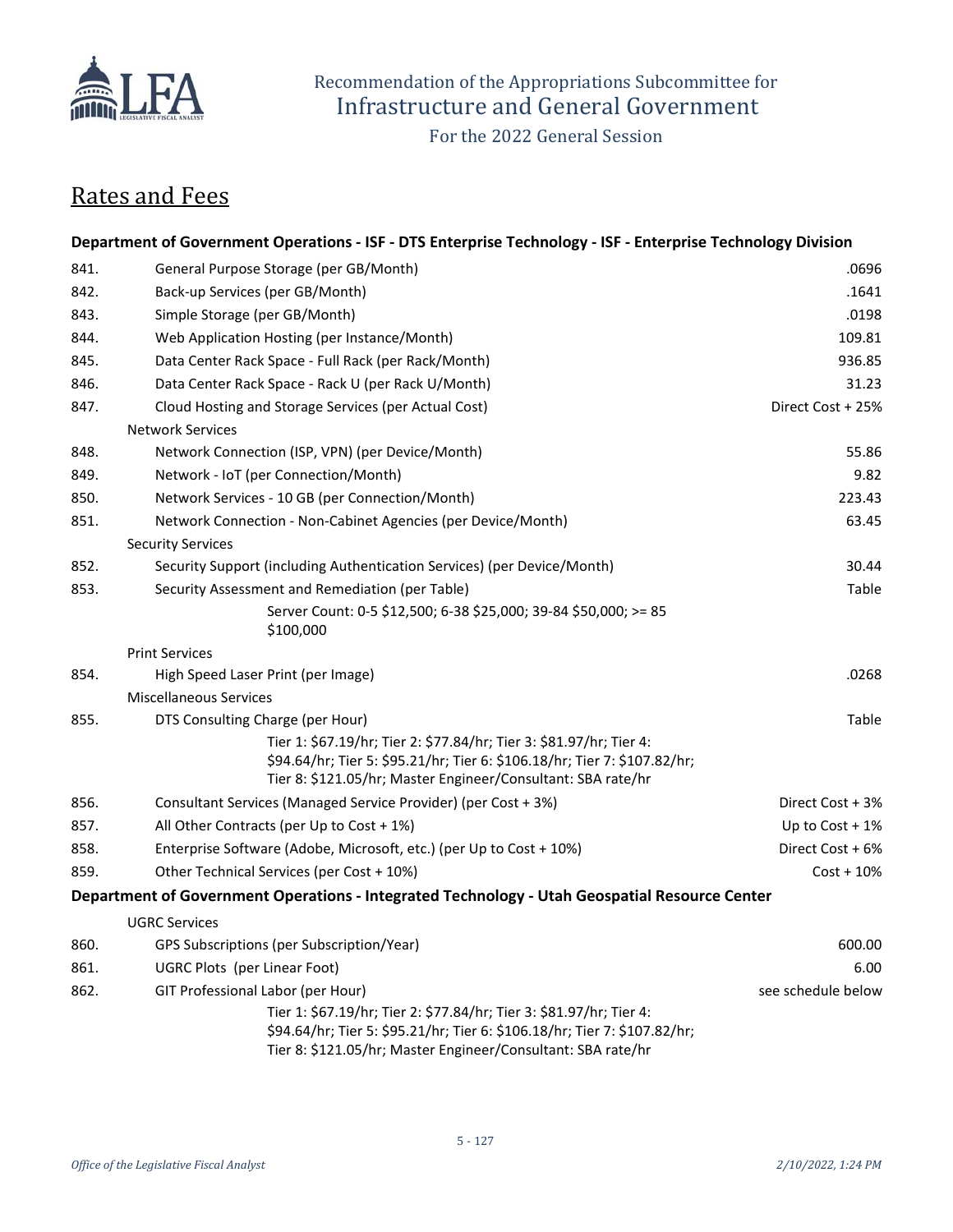

For the 2022 General Session

|                 | Department of Government Operations - Human Resource Management - Statewide Management Liability                                                                                                          |          |
|-----------------|-----------------------------------------------------------------------------------------------------------------------------------------------------------------------------------------------------------|----------|
| <b>Training</b> |                                                                                                                                                                                                           |          |
| 863.            | Course Fee (per student)                                                                                                                                                                                  | 750.00   |
|                 | Per Course                                                                                                                                                                                                |          |
| 864.            | Other Training Fee (per hour)                                                                                                                                                                             | 25.00    |
|                 | \$25 per training hour - materials not included.                                                                                                                                                          |          |
|                 | Department of Government Operations - ISF - Human Resource Management - ISF - Core HR Services                                                                                                            |          |
| 865.            | Core HR (per FTE)                                                                                                                                                                                         | 12.00    |
|                 | Department of Government Operations - ISF - Human Resource Management - ISF - Field Services                                                                                                              |          |
| 866.            | HR Services (per FTE)                                                                                                                                                                                     | 797.57   |
| 867.            | Consulting Services (Non-Customer) (per Hour)                                                                                                                                                             | 60.00    |
|                 | Billing for DHRM consultation with agencies who do not use DHRM<br>HR services.                                                                                                                           |          |
| 868.            | Remote Notary Background Check Fee                                                                                                                                                                        | 6.50     |
|                 | This fee originated after 2019 General Session HB 52 directing DHRM<br>to provide background checks for remote notaries for the state. The<br>cost agreed upon was \$6.50 per background check performed. |          |
|                 | Department of Government Operations - ISF - Human Resource Management - ISF - Payroll Field Services                                                                                                      |          |
| 869.            | Payroll Services (per FTE)                                                                                                                                                                                | 67.58    |
|                 | <b>Transportation - Aeronautics - Administration</b>                                                                                                                                                      |          |
| 870.            | Convenience Fee (for Credit or Debit Card Payment)                                                                                                                                                        | 3%       |
|                 | <b>Transportation - Aeronautics - Airplane Operations</b>                                                                                                                                                 |          |
|                 | Aircraft Rental                                                                                                                                                                                           |          |
| 871.            | Cessna (per hour)                                                                                                                                                                                         | 195.00   |
| 872.            | King Air C90B (per Hour)                                                                                                                                                                                  | 935.00   |
| 873.            | King Air B200 (per Hour)                                                                                                                                                                                  | 1,200.00 |
|                 | Transportation - DOT Non-Budgetary - XYD DOT MISCELLANEOUS REVENUE                                                                                                                                        |          |
| 874.            | Event Coordination, Inspection and Monitoring (Regular Hours) (per Hour)                                                                                                                                  | 60.00    |
| 875.            | Event Coordination, Inspection and Monitoring (Non-regular Hours) (per Hour)                                                                                                                              | 80.00    |
| 876.            | Special Event Application Review (Single Region) (per Event)                                                                                                                                              | 250.00   |
| 877.            | Special Event Application Review (Multi-region) (per Event)                                                                                                                                               | 500.00   |
| 878.            | Expedited Review Fee (per Event)                                                                                                                                                                          | 600.00   |
|                 | <b>Outdoor Advertising</b>                                                                                                                                                                                |          |
| 879.            | New Permit                                                                                                                                                                                                | 950.00   |
| 880.            | Permit Renewal and Administrative Services Fee                                                                                                                                                            | 90.00    |
| 881.            | Permit Renewal Late Fee (per Sign)                                                                                                                                                                        | 300.00   |
| 882.            | Sign Alteration Permit (per Sign)                                                                                                                                                                         | 950.00   |
| 883.            | Transfer of Ownership Permit                                                                                                                                                                              | 250.00   |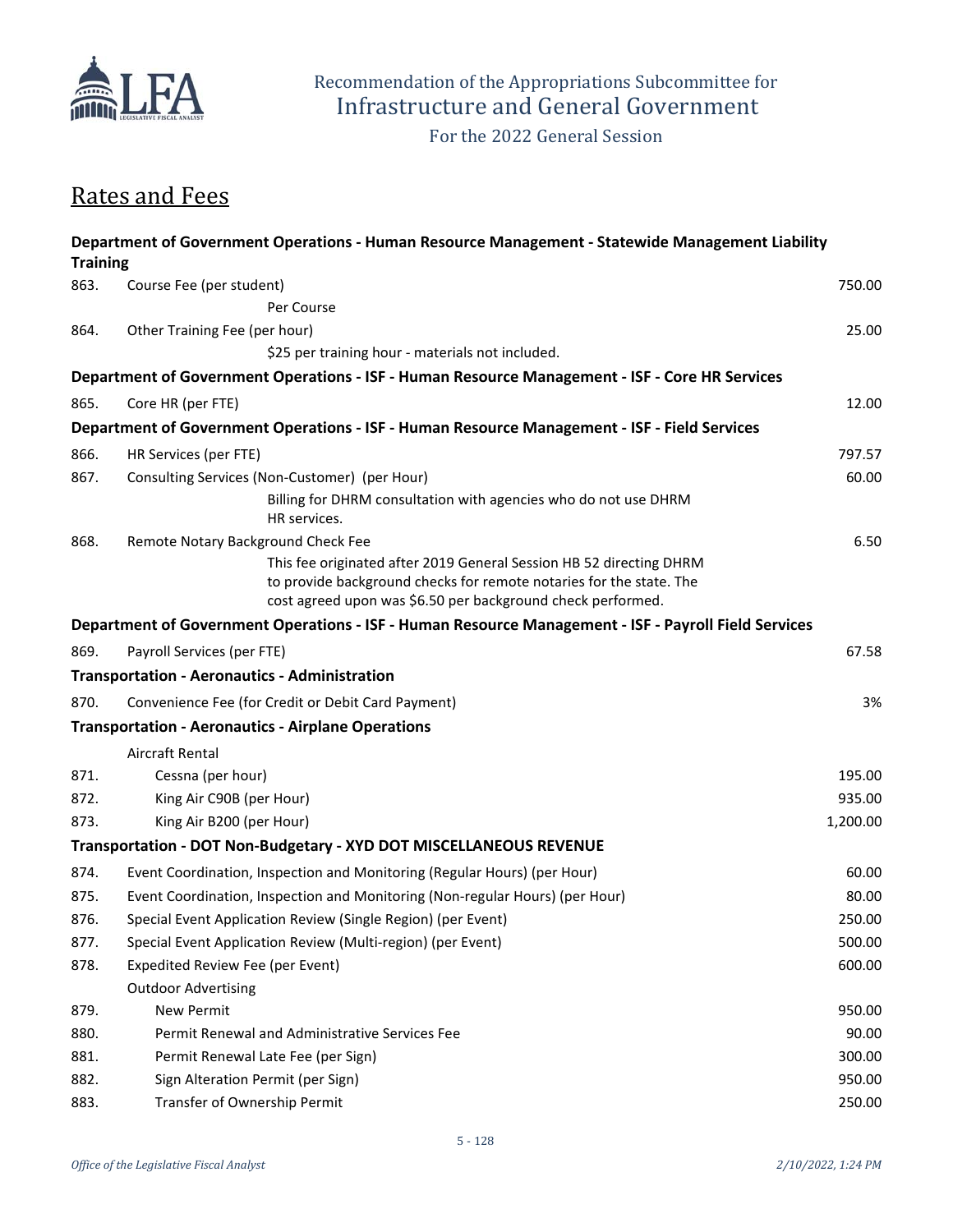

For the 2022 General Session

|      | Transportation - DOT Non-Budgetary - XYD DOT MISCELLANEOUS REVENUE                                                                                                   |          |
|------|----------------------------------------------------------------------------------------------------------------------------------------------------------------------|----------|
| 884. | Retroactive Permit Fee Penalty (per Sign)                                                                                                                            | 250.00   |
| 885. | Impound and Storage Fees                                                                                                                                             | 25.00    |
|      | Transportation - Operations/Maintenance Management - Region 4                                                                                                        |          |
|      | Lake Powell Ferry Rates                                                                                                                                              |          |
| 886. | <b>Foot Passengers</b>                                                                                                                                               | 10.00    |
| 887. | Motorcycles                                                                                                                                                          | 15.00    |
| 888. | Vehicles Under 20'                                                                                                                                                   | 25.00    |
| 889. | Vehicles Over 20' (per Additional Foot)                                                                                                                              | 1.50     |
|      | Transportation - Operations/Maintenance Management - Traffic Safety/Tramway                                                                                          |          |
|      | <b>Tramway Registration</b>                                                                                                                                          |          |
|      | Two-car or Multicar Aerial Passenger Tramway                                                                                                                         |          |
| 890. | Aerial Tramway - 101 Horse Power or Over                                                                                                                             | 2,030.00 |
| 891. | Aerial Tramway - 100 Horse Power or Under                                                                                                                            | 1,010.00 |
| 892. | Tramway Surcharge for Winter and Summer Use                                                                                                                          | 15%      |
|      | This is a surcharge to the registration fee for passenger ropeways that<br>are operated year round. 15% will be added to the registration fee for<br>those ropeways. |          |
|      | Chair Lift                                                                                                                                                           |          |
|      | <b>Fixed Grip</b>                                                                                                                                                    |          |
| 893. | 2 Passenger                                                                                                                                                          | 630.00   |
| 894. | 3 Passenger                                                                                                                                                          | 750.00   |
| 895. | 4 Passenger                                                                                                                                                          | 875.00   |
| 896. | Conveyor, Rope Tow                                                                                                                                                   | 260.00   |
| 897. | Funicular - Single or Double Reversible                                                                                                                              | 2,030.00 |
| 898. | Rope Tow, J-bar, T-bar, or Platter Pull                                                                                                                              | 260.00   |
|      | Detachable Grip Chair or Gondola                                                                                                                                     |          |
| 899. | 3 Passenger                                                                                                                                                          | 1,510.00 |
| 900. | 4 Passenger                                                                                                                                                          | 1,625.00 |
| 901. | 6 Passenger                                                                                                                                                          | 1,750.00 |
| 902. | 8 Passenger                                                                                                                                                          | 1,880.00 |
| 903. | Gondola - Cabin Capacity from 5 to 8                                                                                                                                 | 1,010.00 |
| 904. | Gondola - Cabin Capacity greater than 8                                                                                                                              | 2,030.00 |
|      | <b>Transportation - Support Services - Administrative Services</b>                                                                                                   |          |
| 905. | Express Lane - Administrative Fee                                                                                                                                    | 2.50     |
| 906. | Non-sufficient Check Collection                                                                                                                                      | 20.00    |
| 907. | Non-sufficient Check Service Charge                                                                                                                                  | 20.00    |
| 908. | Tow Truck Driver Certification                                                                                                                                       | 200.00   |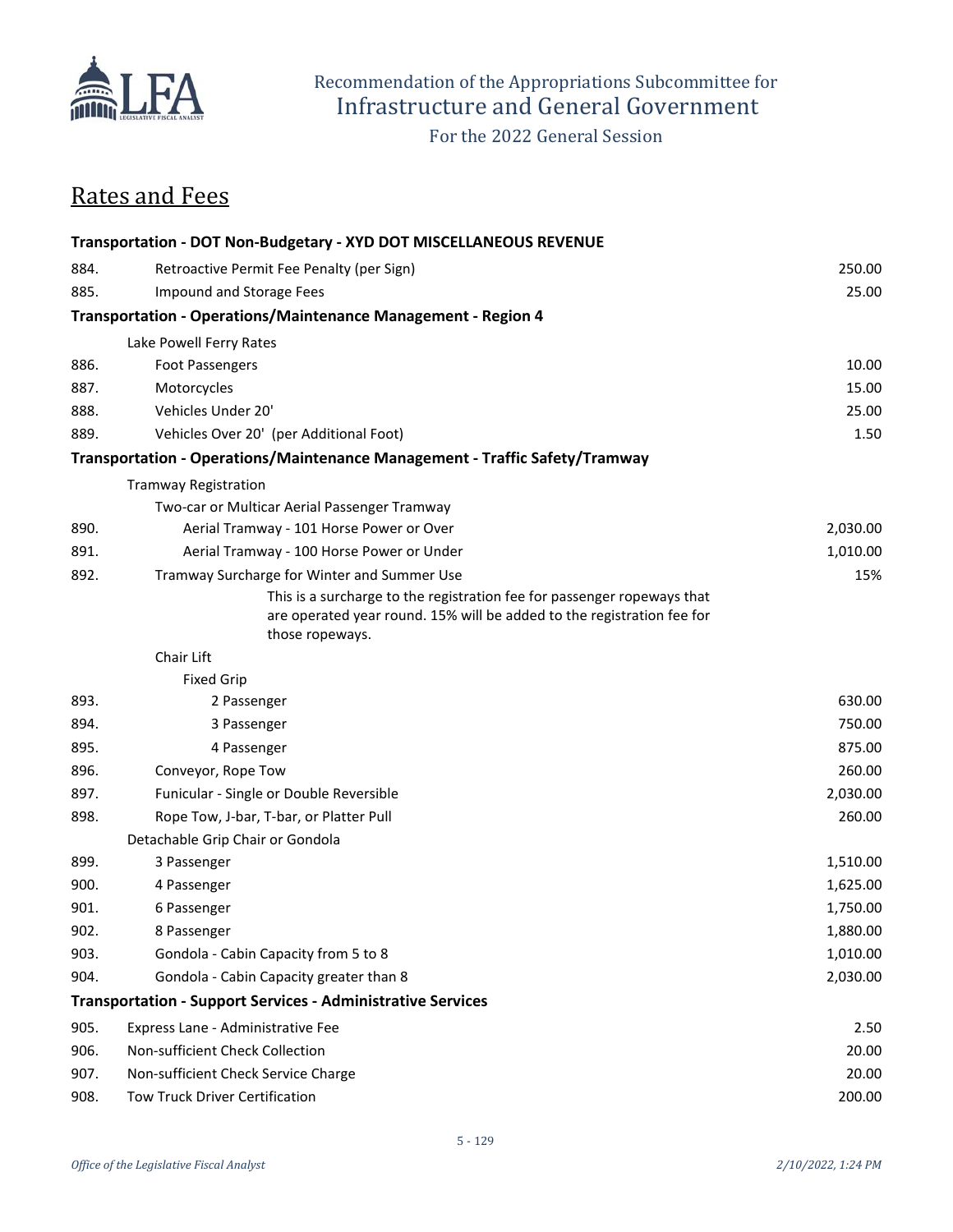

For the 2022 General Session

## Rates and Fees

#### **Transportation ‐ Support Services ‐ Administrative Services**

|      | <b>Access Management Application</b>                                                                                                                                                                       |          |
|------|------------------------------------------------------------------------------------------------------------------------------------------------------------------------------------------------------------|----------|
| 909. | Type 1                                                                                                                                                                                                     | 75.00    |
| 910. | Type 2                                                                                                                                                                                                     | 475.00   |
| 911. | Type 3                                                                                                                                                                                                     | 1,000.00 |
| 912. | Type 4                                                                                                                                                                                                     | 2,300.00 |
| 913. | Access Violation Fine (per Day)                                                                                                                                                                            | 100.00   |
|      | <b>Encroachment Permits</b>                                                                                                                                                                                |          |
| 914. | Landscaping                                                                                                                                                                                                | 30.00    |
| 915. | <b>Manhole Access</b>                                                                                                                                                                                      | 30.00    |
| 916. | Inspection (per Hour)                                                                                                                                                                                      | 60.00    |
| 917. | Overtime Inspection (per Hour)                                                                                                                                                                             | 80.00    |
|      | <b>Utility Permits</b>                                                                                                                                                                                     |          |
| 918. | Low Impact                                                                                                                                                                                                 | 30.00    |
| 919. | Medium Impact                                                                                                                                                                                              | 135.00   |
| 920. | High Impact                                                                                                                                                                                                | 300.00   |
| 921. | <b>Excess Impact</b>                                                                                                                                                                                       | 500.00   |
|      | <b>Transportation - Amusement Ride Safety</b>                                                                                                                                                              |          |
| 922. | Citations - Operation of an Amusement Ride without a Current Permit 1st Offense (per<br>Violation, per Ride, per Day)                                                                                      | 500.00   |
| 923. | Citations - Operation of an Amusement Ride without a Current Permit 2nd Offense (per<br>Violation, per Ride, per Day)                                                                                      | 1,000.00 |
| 924. | Citations - Failure to Notify Director of Intent to Operate within the State 1st Offense                                                                                                                   | 500.00   |
| 925. | Citations - Failure to Notify Director of Intent to Operate within the State 2nd Offense                                                                                                                   | 1,000.00 |
| 926. | Citations - Operation of an Amusement Ride without Proper Liability Insurance 1st Offense<br>(per Violation, per Ride, per Day)                                                                            | 500.00   |
| 927. | Citations - Operation of an Amusement Ride without Proper Liability Insurance 2nd Offense<br>(per Violation, per Ride, per Day)                                                                            | 1,000.00 |
| 928. | Citations - Operation of an Amusement Ride without Current Safety Inspection Report 1st<br>Offense (per Violation, per Ride, per Day)                                                                      | 500.00   |
| 929. | Citations - Operation of an Amusement Ride without Current Safety Inspection Report 2nd<br>Offense (per Violation, per Ride, per Day)                                                                      | 1,000.00 |
| 930. | Citations - Operation of an Amusement Ride in Violation of a Cease and Desist Order 1st<br>Offense (per Violation, per Ride, per Day)                                                                      | 1,000.00 |
| 931. | Citations - Operation of an Amusement Ride in Violation of a Cease and Desist Order 2nd<br>Offense (per Violation, per Ride, per Day)                                                                      | 2,500.00 |
| 932. | Citations - Failure to Report a Reportable Injury to the Director within Eight Hours after the<br>Owner-operator Learns of the Reportable Serious Injury 1st Offense (per Violation, per Ride,<br>per Day) | 1,000.00 |